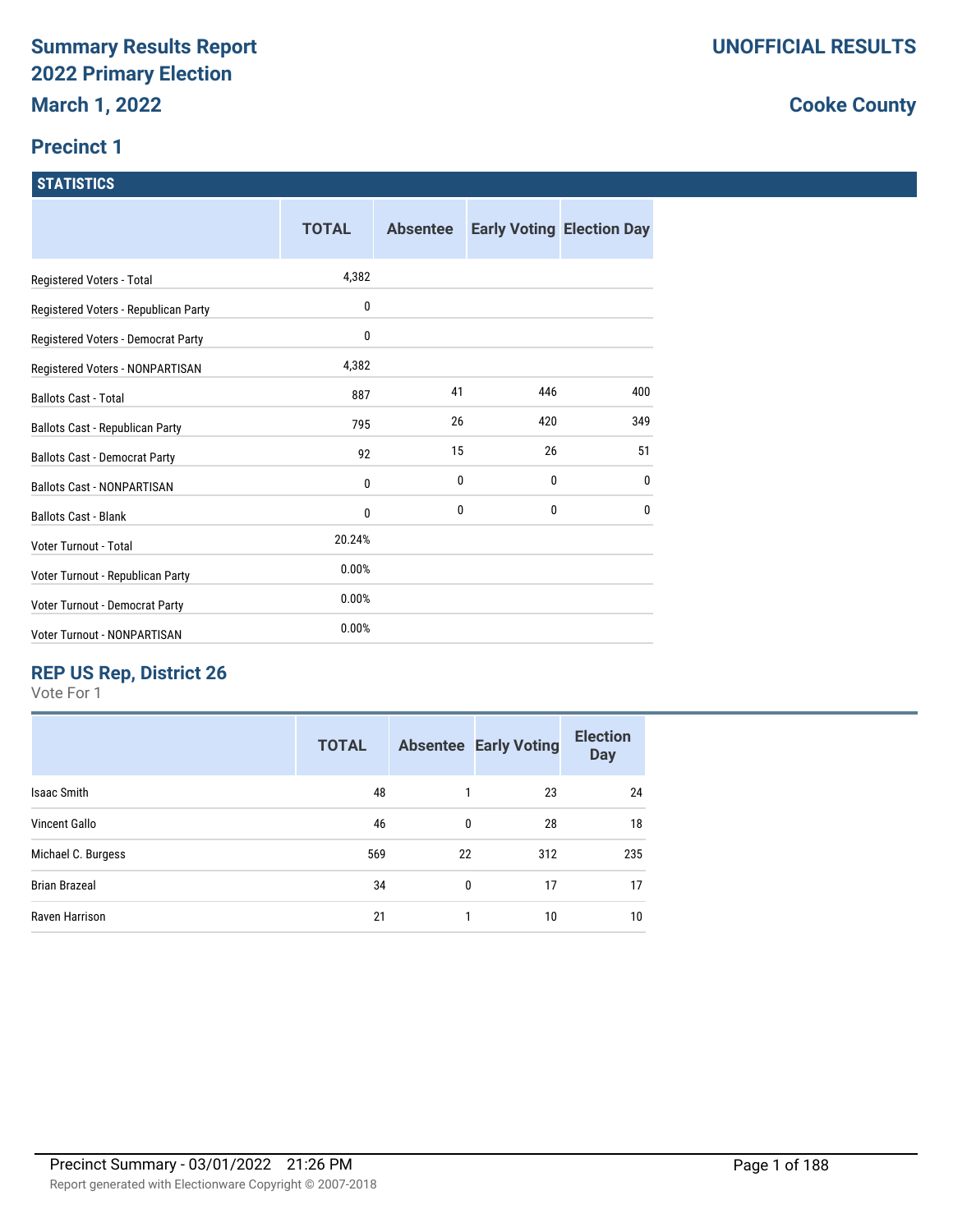#### **Precinct 1**

#### **REP Governor**

Vote For 1

|                     | <b>TOTAL</b> |                | <b>Absentee Early Voting</b> | <b>Election</b><br><b>Day</b> |
|---------------------|--------------|----------------|------------------------------|-------------------------------|
| Greg Abbott         | 486          | 18             | 278                          | 190                           |
| Don Huffines        | 85           | 1              | 35                           | 49                            |
| <b>Chad Prather</b> | 56           | $\overline{2}$ | 17                           | 37                            |
| Danny Harrison      | 3            | 1              | 0                            | $\overline{2}$                |
| Allen B. West       | 118          | $\overline{2}$ | 61                           | 55                            |
| Kandy Kaye Horn     | 14           | 1              | 7                            | 6                             |
| <b>Rick Perry</b>   | 18           | $\mathbf 0$    | 12                           | 6                             |
| Paul Belew          | 3            | 1              | 1                            |                               |

#### **REP Lieutenant Governor**

Vote For 1

|                        | <b>TOTAL</b> |              | <b>Absentee Early Voting</b> | <b>Election</b><br><b>Day</b> |
|------------------------|--------------|--------------|------------------------------|-------------------------------|
| Zach Vance             | 48           | 2            | 27                           | 19                            |
| Dan Patrick            | 502          | 19           | 272                          | 211                           |
| <b>Todd M. Bullis</b>  | 8            | $\mathbf{0}$ | 3                            | 5                             |
| <b>Trayce Bradford</b> | 61           | 3            | 29                           | 29                            |
| <b>Aaron Sorrells</b>  | 18           | $\mathbf{0}$ | 7                            | 11                            |
| <b>Daniel Miller</b>   | 78           | 2            | 41                           | 35                            |

#### **REP Attorney General**

Vote For 1

|                | <b>TOTAL</b> |    | <b>Absentee Early Voting</b> | <b>Election</b><br><b>Day</b> |
|----------------|--------------|----|------------------------------|-------------------------------|
| Louie Gohmert  | 152          | 2  | 76                           | 74                            |
| Ken Paxton     | 273          |    | 143                          | 123                           |
| George P. Bush | 237          | 12 | 119                          | 106                           |
| Eva Guzman     | 105          | 5  | 68                           | 32                            |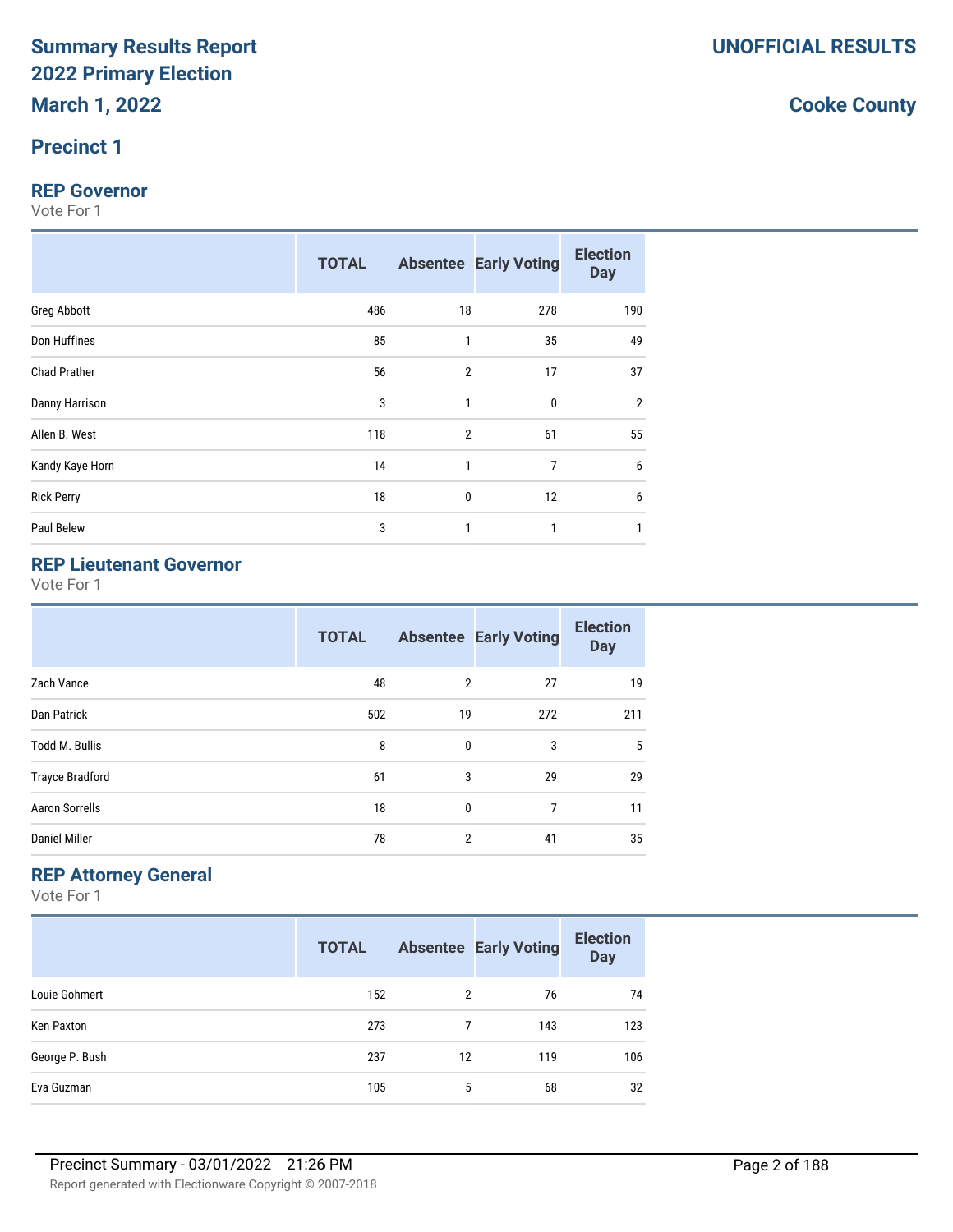#### **Precinct 1**

#### **REP Comptroller of Public Accounts**

Vote For 1

|                | <b>TOTAL</b> |    | <b>Absentee Early Voting</b> | <b>Election</b><br>Day |
|----------------|--------------|----|------------------------------|------------------------|
| Glenn Hegar    | 532          | 20 | 297                          | 215                    |
| Mark V. Goloby | 134          | 4  | 57                           | 73                     |

#### **REP Comm General Land Office**

Vote For 1

|                        | <b>TOTAL</b> |                | <b>Absentee Early Voting</b> | <b>Election</b><br><b>Day</b> |
|------------------------|--------------|----------------|------------------------------|-------------------------------|
| Ben Armenta            | 48           | $\overline{2}$ | 21                           | 25                            |
| Don W. Minton          | 68           | $\overline{4}$ | 41                           | 23                            |
| <b>Tim Westley</b>     | 84           | 0              | 42                           | 42                            |
| Dawn Buckingham        | 196          | 11             | 105                          | 80                            |
| <b>Weston Martinez</b> | 16           | $\mathbf{1}$   | 8                            | $\overline{7}$                |
| Rufus Lopez            | 14           | 0              | 9                            | 5                             |
| Victor Avila           | 37           | 1              | 18                           | 18                            |
| Jon Spiers             | 115          | 3              | 60                           | 52                            |

## **REP Commissioner of Agriculture**

Vote For 1

|                  | <b>TOTAL</b> |    | <b>Absentee Early Voting</b> | <b>Election</b><br><b>Day</b> |
|------------------|--------------|----|------------------------------|-------------------------------|
| Carey A. Counsil | 78           | 4  | 46                           | 28                            |
| James White      | 202          | 8  | 105                          | 89                            |
| Sid Miller       | 353          | 10 | 187                          | 156                           |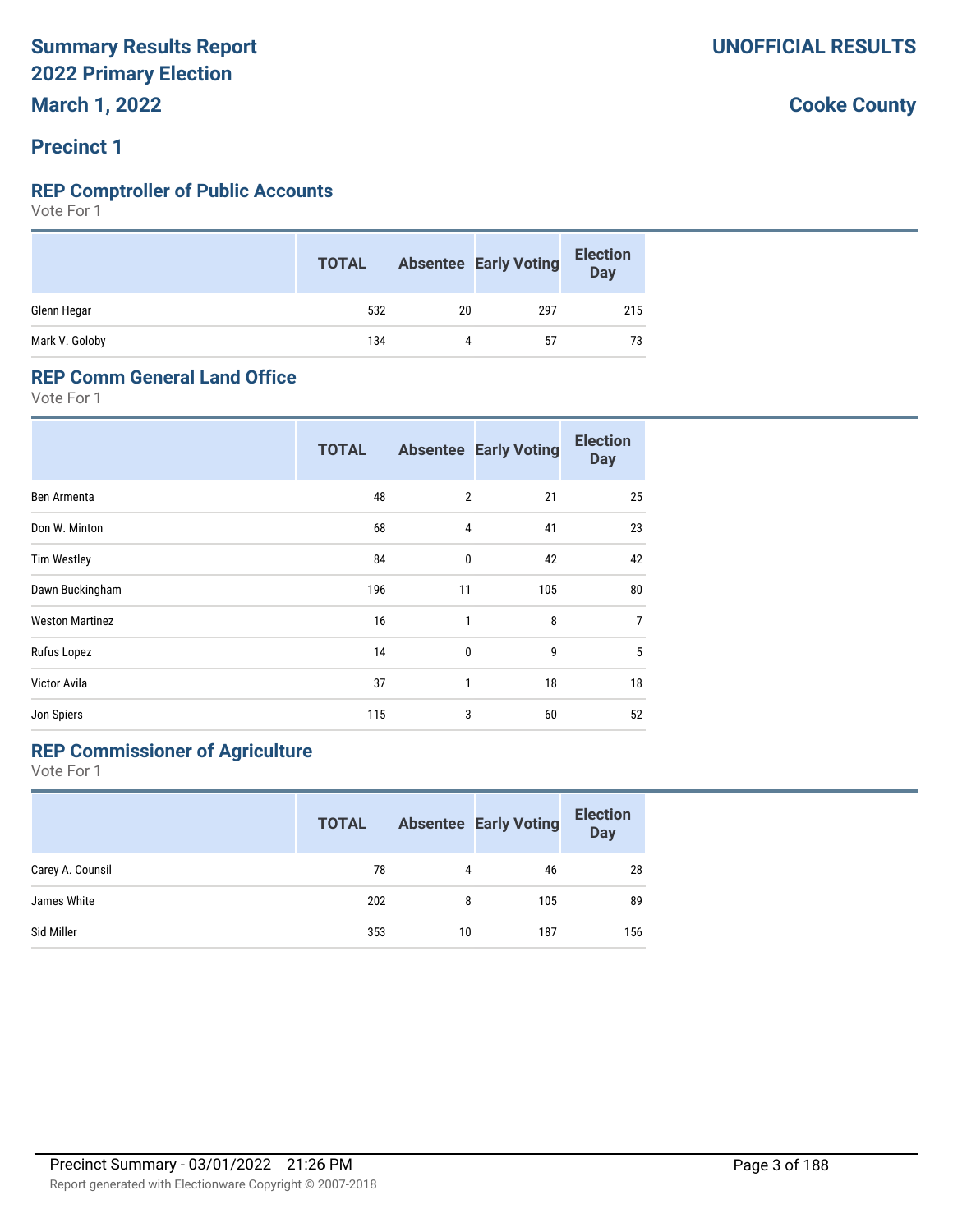#### **Precinct 1**

#### **REP Railroad Commissioner**

Vote For 1

|                        | <b>TOTAL</b> |    | <b>Absentee Early Voting</b> | <b>Election</b><br><b>Day</b> |
|------------------------|--------------|----|------------------------------|-------------------------------|
| Dawayne Tipton         | 102          | 0  | 58                           | 44                            |
| Wayne Christian        | 291          | 13 | 150                          | 128                           |
| Sarah Stogner          | 97           | 7  | 56                           | 34                            |
| Tom Slocum Jr          | 47           | 0  | 21                           | 26                            |
| Marvin "Sarge" Summers | 65           | 2  | 33                           | 30                            |

#### **REP Justice, Supreme Court, Pl 3**

Vote For 1

|                | <b>TOTAL</b> |    | <b>Absentee Early Voting</b> | <b>Election</b><br>Day |
|----------------|--------------|----|------------------------------|------------------------|
| Debra Lehrmann | 596          | 20 | 318                          | 258                    |

#### **REP Justice, Supreme Court, Pl 5**

Vote For 1

|               | <b>TOTAL</b> |    | <b>Absentee Early Voting</b> | <b>Election</b><br><b>Day</b> |
|---------------|--------------|----|------------------------------|-------------------------------|
| Rebeca Huddle | 581          | 21 | 312                          | 248                           |

#### **REP Justice, Supreme Court, Pl 9**

Vote For 1

|                  | <b>TOTAL</b> |    | <b>Absentee Early Voting</b> | <b>Election</b><br><b>Day</b> |
|------------------|--------------|----|------------------------------|-------------------------------|
| David J. Schenck | 343          | 11 | 168                          | 164                           |
| Evan Young       | 244          | 11 | 140                          | 93                            |

## **REP Judge, Ct of Crim App, Pl 2**

Vote For 1

|               | <b>TOTAL</b> |    | <b>Absentee Early Voting</b> | <b>Election</b><br>Day |
|---------------|--------------|----|------------------------------|------------------------|
| Mary Lou Keel | 579          | 21 | 316                          | 242                    |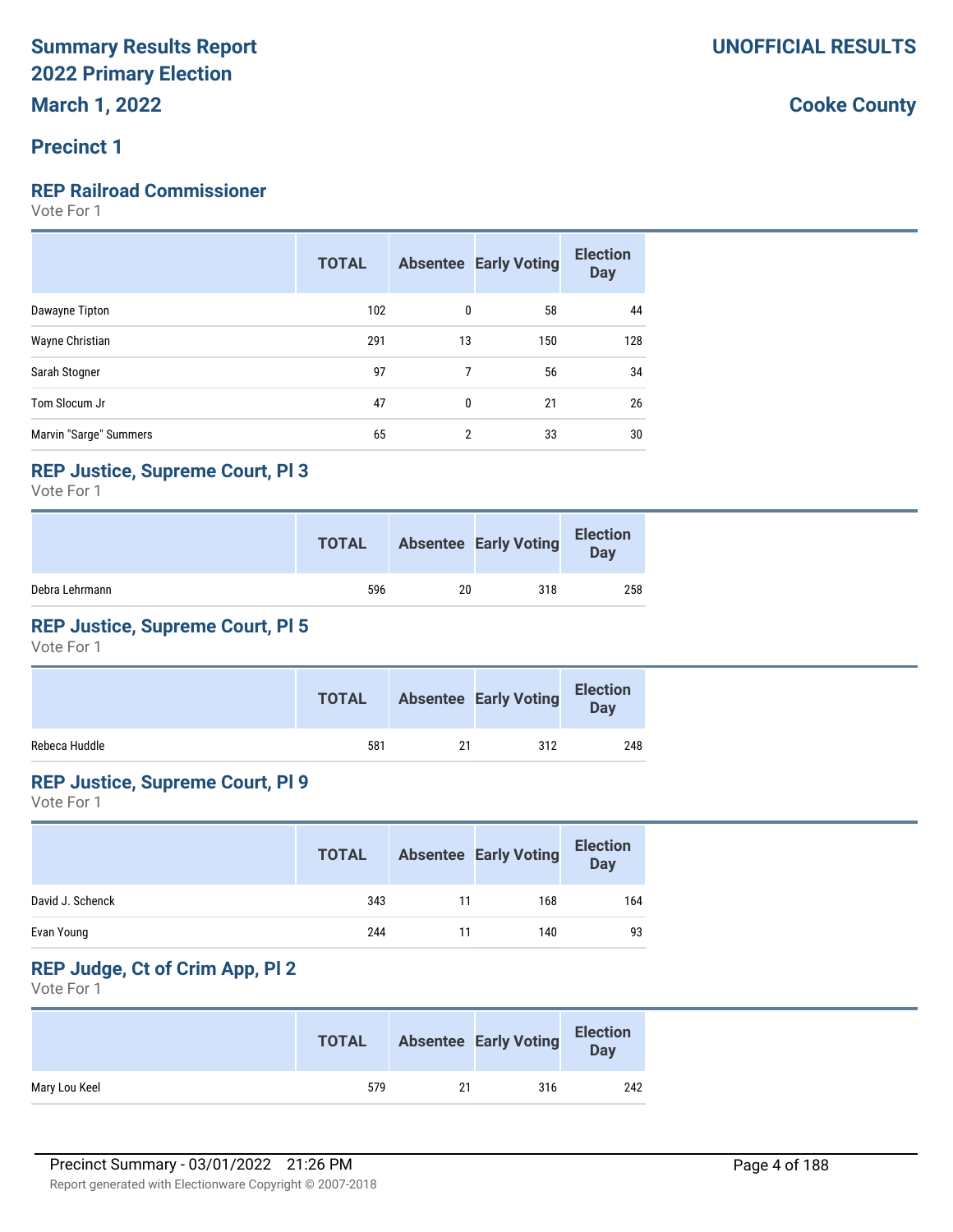#### **Precinct 1**

#### **REP Judge, Ct of Crim App, Pl 5**

Vote For 1

|                     | <b>TOTAL</b> |    | <b>Absentee Early Voting</b> | <b>Election</b><br>Day |
|---------------------|--------------|----|------------------------------|------------------------|
| <b>Scott Walker</b> | 370          | 15 | 205                          | 150                    |
| Clint Morgan        | 220          |    | 106                          | 107                    |

#### **REP Judge, Ct of Crim App, Pl 6**

Vote For 1

|                       | <b>TOTAL</b> |    | <b>Absentee Early Voting</b> | <b>Election</b><br>Day |
|-----------------------|--------------|----|------------------------------|------------------------|
| Jesse F. McClure, III | 564          | 21 | 306                          | 237                    |

#### **REP Member, State BoE, Dist 12**

Vote For 1

|            | <b>TOTAL</b> |    | <b>Absentee Early Voting</b> | <b>Election</b><br><b>Day</b> |  |
|------------|--------------|----|------------------------------|-------------------------------|--|
| Pam Little | 575          | 21 | 314                          | 240                           |  |

#### **REP State Senator, Dist 30**

Vote For 1

|               | <b>TOTAL</b> |    | <b>Absentee Early Voting</b> | <b>Election</b><br>Day |
|---------------|--------------|----|------------------------------|------------------------|
| Drew Springer | 670          | 21 | 363                          | 286                    |

#### **REP State Rep, Dist 68**

Vote For 1

|                       | <b>TOTAL</b> |    | <b>Absentee Early Voting</b> | <b>Election</b><br><b>Day</b> |
|-----------------------|--------------|----|------------------------------|-------------------------------|
| <b>Craig Carter</b>   | 96           | 2  | 55                           | 39                            |
| <b>Mark Middleton</b> | 97           |    | 48                           | 48                            |
| David Spiller         | 522          | 21 | 282                          | 219                           |
| Gary W. Franklin      | 25           | 0  | 14                           | 11                            |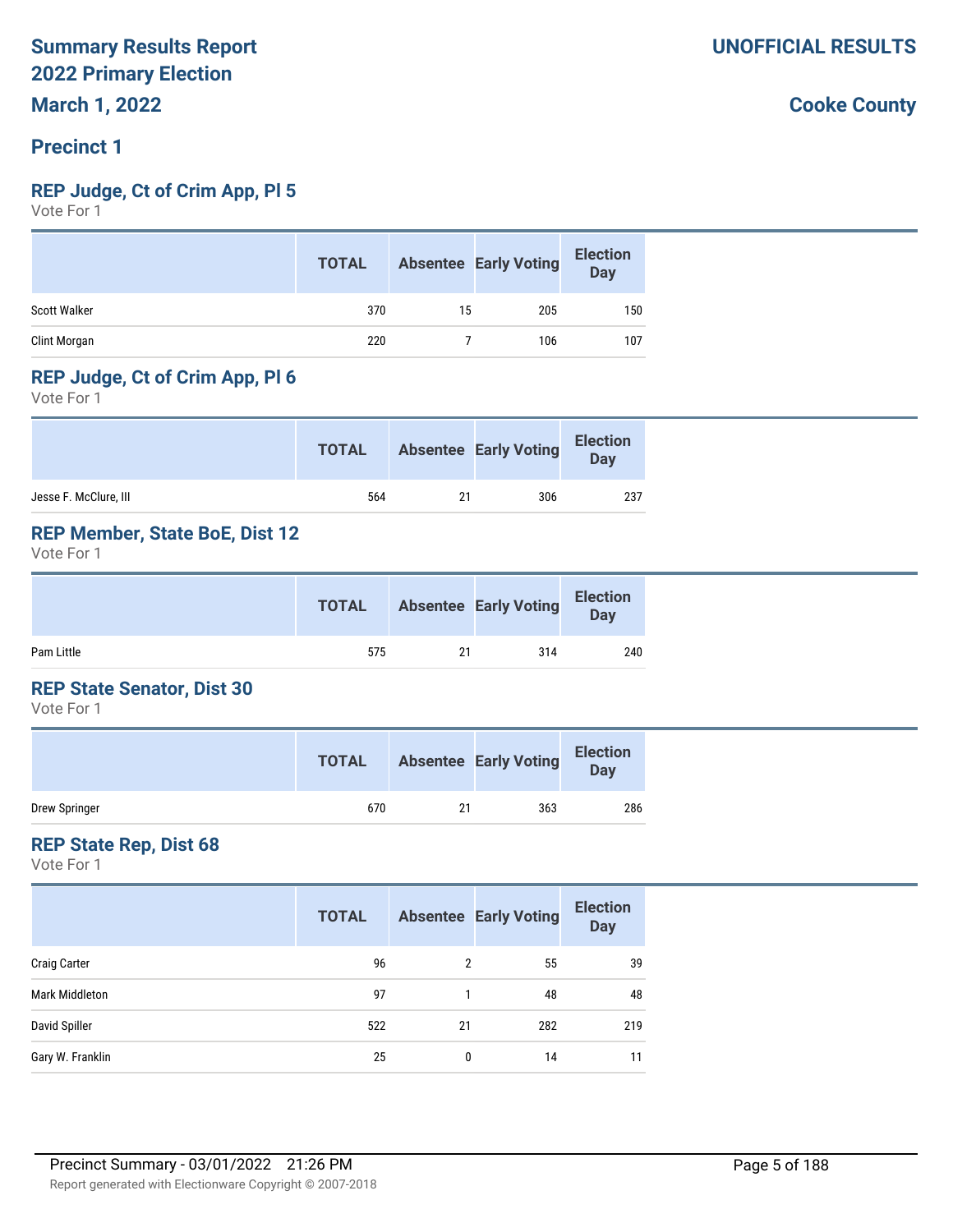#### **Precinct 1**

## **REP Justice, 2nd Ct of App Dist, Pl 3**

Vote For 1

|                | <b>TOTAL</b> |    | <b>Absentee Early Voting</b> | <b>Election</b><br>Day |
|----------------|--------------|----|------------------------------|------------------------|
| Elizabeth Kerr | 585          | 21 | 317                          | 247                    |

#### **REP County Judge**

Vote For 1

|                      | <b>TOTAL</b> |    | <b>Absentee Early Voting</b> | <b>Election</b><br>Day |
|----------------------|--------------|----|------------------------------|------------------------|
| Leon Klement         | 228          | 11 | 120                          | 97                     |
| John O. Roane        | 301          | 9  | 157                          | 135                    |
| <b>Steve Starnes</b> | 223          | 5  | 128                          | 90                     |

#### **REP Judge, County Court at Law**

Vote For 1

|                | <b>TOTAL</b> |    | <b>Absentee Early Voting</b> | <b>Election</b><br><b>Day</b> |
|----------------|--------------|----|------------------------------|-------------------------------|
| Lynn Switzer   | 326          | 14 | 191                          | 121                           |
| John H. Morris | 415          | 12 | 216                          | 187                           |

#### **REP District Clerk**

Vote For 1

|                  | <b>TOTAL</b> |    | <b>Absentee Early Voting</b> | <b>Election</b><br>Day |
|------------------|--------------|----|------------------------------|------------------------|
| Marci A. Gilbert | 641          | 24 | 352                          | 265                    |

#### **REP County Clerk**

Vote For 1

|              | <b>TOTAL</b> |    | <b>Absentee Early Voting</b> | <b>Election</b><br>Day |
|--------------|--------------|----|------------------------------|------------------------|
| Pam Harrison | 654          | 25 | 364                          | 265                    |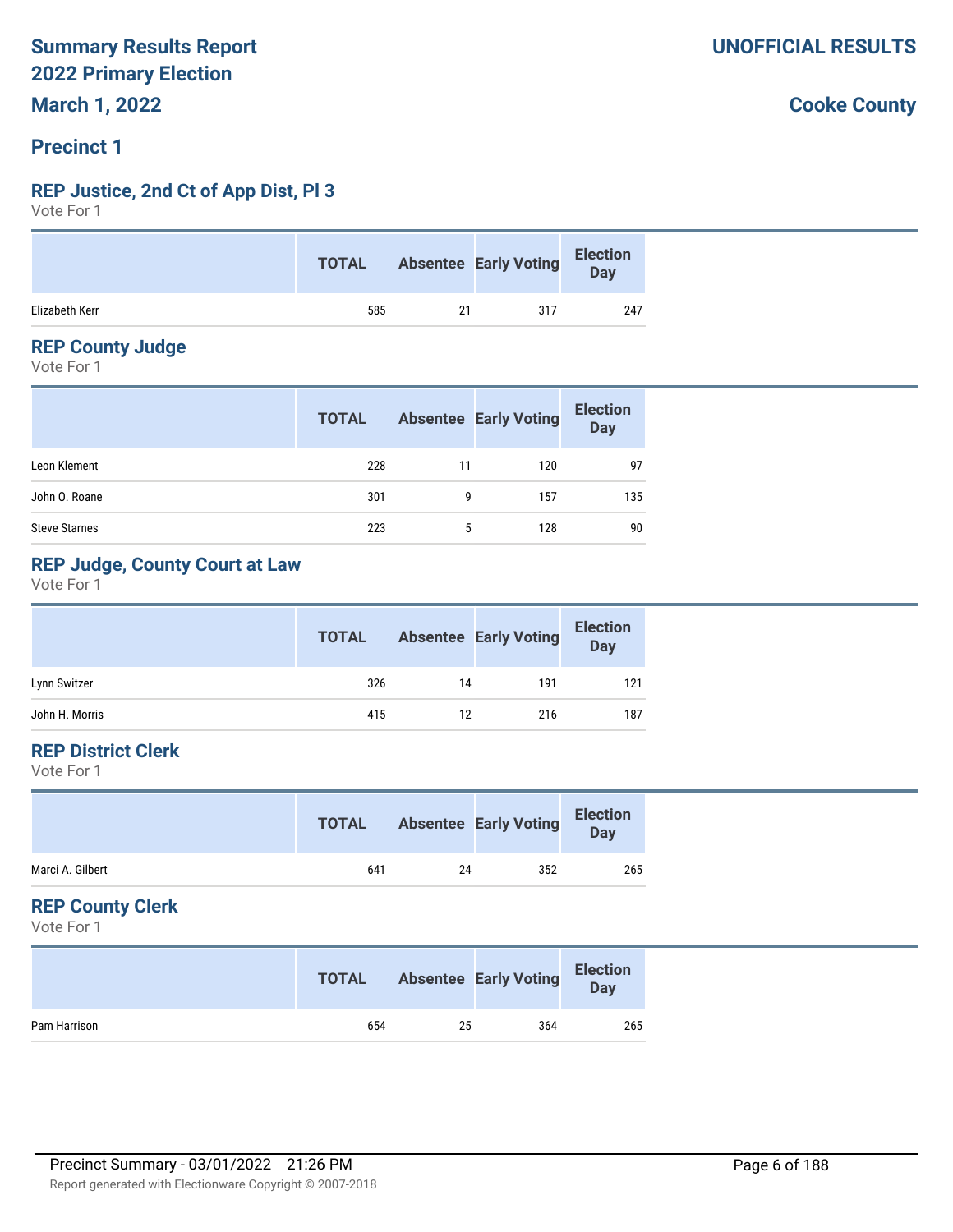#### **Precinct 1**

#### **REP County Treasurer**

Vote For 1

|               | <b>TOTAL</b> |    | Absentee Early Voting | <b>Election</b><br><b>Day</b> |
|---------------|--------------|----|-----------------------|-------------------------------|
| Patty Brennan | 639          | 23 | 355                   | 261                           |

#### **REP JOP Pct 2**

Vote For 1

|                                | <b>TOTAL</b> |    | <b>Absentee Early Voting</b> | <b>Election</b><br><b>Day</b> |
|--------------------------------|--------------|----|------------------------------|-------------------------------|
| <b>Bradley "Brad" Mitchell</b> | 288          | 13 | 138                          | 137                           |
| Carroll L. Johnson             | 398          | 10 | 234                          | 154                           |

#### **REP County Chair**

Vote For 1

|                | <b>TOTAL</b> |    | <b>Absentee Early Voting</b> | <b>Election</b><br><b>Day</b> |
|----------------|--------------|----|------------------------------|-------------------------------|
| Chris McNamara | 624          | 20 | 338                          | 266                           |

## **REP Proposition 1**

Vote For 1

|                | <b>TOTAL</b> |    | <b>Absentee Early Voting</b> | <b>Election</b><br>Day |
|----------------|--------------|----|------------------------------|------------------------|
| <b>YES</b>     | 705          | 21 | 367                          | 317                    |
| N <sub>0</sub> | 79           | 4  | 47                           | 28                     |

#### **REP Proposition 2**

Vote For 1

|                | <b>TOTAL</b> |    | <b>Absentee Early Voting</b> | <b>Election</b><br>Day |
|----------------|--------------|----|------------------------------|------------------------|
| <b>YES</b>     | 591          | 18 | 305                          | 268                    |
| N <sub>0</sub> | 181          |    | 106                          | 70                     |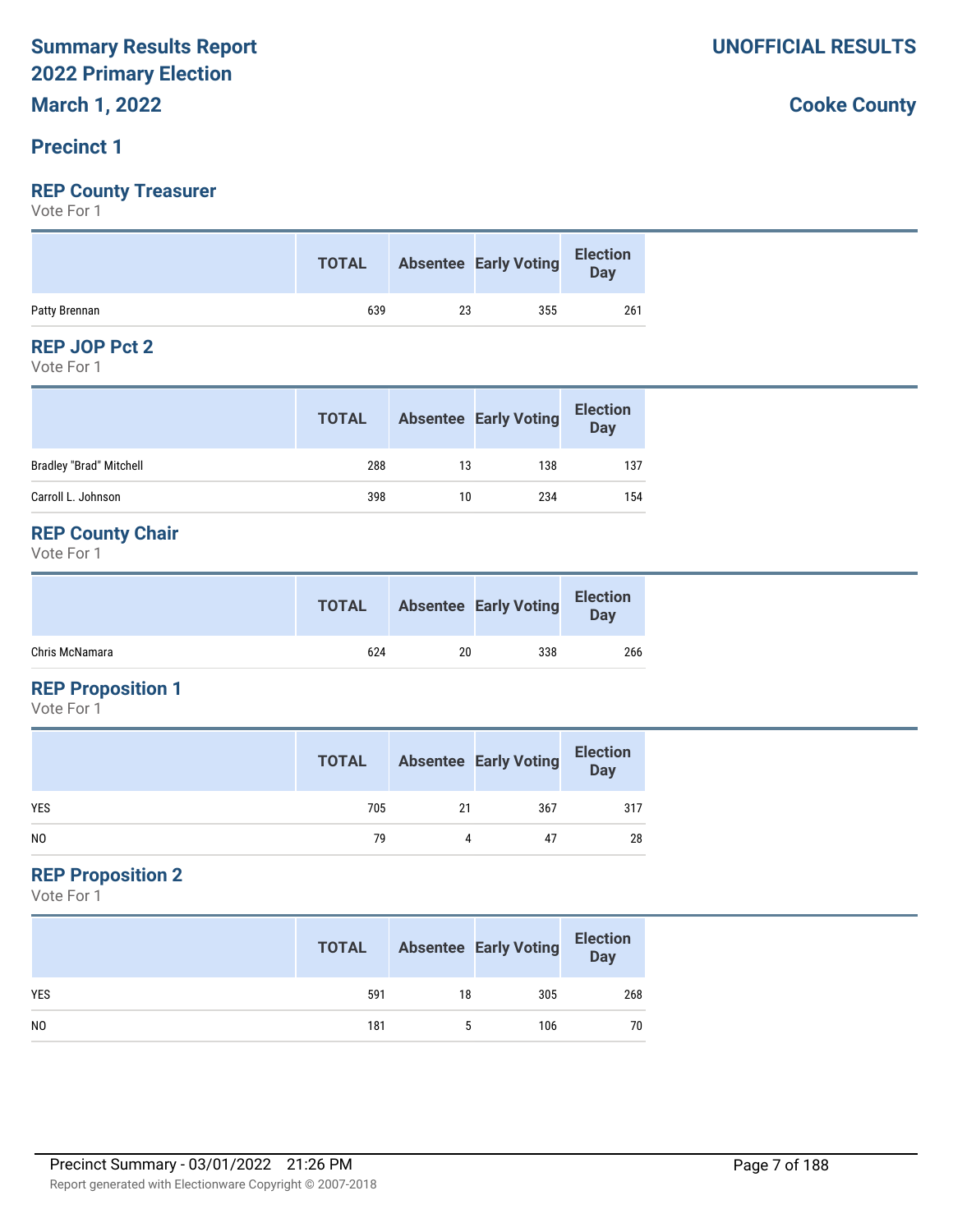## **Precinct 1**

#### **REP Proposition 3**

Vote For 1

|                | <b>TOTAL</b> |    | <b>Absentee Early Voting</b> | <b>Election</b><br>Day |
|----------------|--------------|----|------------------------------|------------------------|
| <b>YES</b>     | 681          | 20 | 358                          | 303                    |
| N <sub>0</sub> | 98           |    | 53                           | 40                     |

#### **REP Proposition 4**

Vote For 1

|            | <b>TOTAL</b> |    | <b>Absentee Early Voting</b> | <b>Election</b><br>Day |
|------------|--------------|----|------------------------------|------------------------|
| <b>YES</b> | 693          | 24 | 362                          | 307                    |
| NO         | 78           |    | 43                           | 34                     |

#### **REP Proposition 5**

Vote For 1

|     | <b>TOTAL</b> |    | <b>Absentee Early Voting</b> | <b>Election</b><br>Day |
|-----|--------------|----|------------------------------|------------------------|
| YES | 646          | 21 | 340                          | 285                    |
| NO  | 117          | 4  | 58                           | 55                     |

### **REP Proposition 6**

Vote For 1

|                | <b>TOTAL</b> |    | <b>Absentee Early Voting</b> | <b>Election</b><br><b>Day</b> |
|----------------|--------------|----|------------------------------|-------------------------------|
| <b>YES</b>     | 613          | 18 | 321                          | 274                           |
| N <sub>0</sub> | 151          |    | 83                           | 61                            |

#### **REP Proposition 7**

Vote For 1

|            | <b>TOTAL</b> |    | <b>Absentee Early Voting</b> | <b>Election</b><br>Day |
|------------|--------------|----|------------------------------|------------------------|
| <b>YES</b> | 741          | 24 | 390                          | 327                    |
| NO         | 34           |    | 21                           |                        |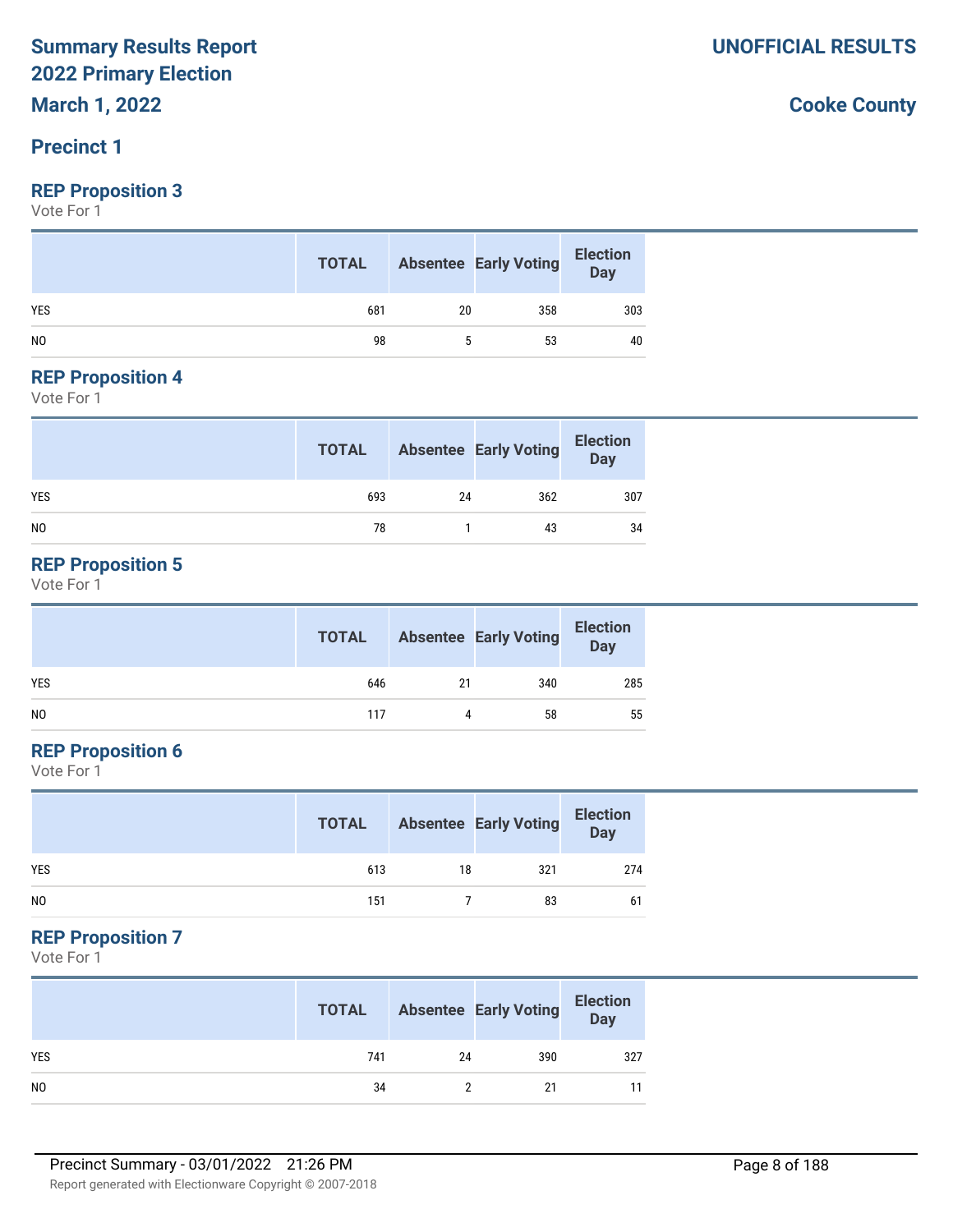#### **Precinct 1**

#### **REP Proposition 8**

Vote For 1

|            | <b>TOTAL</b> |    | <b>Absentee Early Voting</b> | <b>Election</b><br>Day |
|------------|--------------|----|------------------------------|------------------------|
| <b>YES</b> | 707          | 21 | 372                          | 314                    |
| NO.        | 66           |    | 33                           | 28                     |

## **REP Proposition 9**

Vote For 1

|                | <b>TOTAL</b> |    | <b>Absentee Early Voting</b> | <b>Election</b><br>Day |
|----------------|--------------|----|------------------------------|------------------------|
| <b>YES</b>     | 642          | 20 | 346                          | 276                    |
| N <sub>0</sub> | 134          |    | 65                           | 65                     |

## **REP Proposition 10**

Vote For 1

|     | <b>TOTAL</b> |    | <b>Absentee Early Voting</b> | <b>Election</b><br>Day |
|-----|--------------|----|------------------------------|------------------------|
| YES | 704          | 20 | 376                          | 308                    |
| NO  | 61           |    | 29                           | 29                     |

#### **DEM Governor**

Vote For 1

|                             | <b>TOTAL</b>  |              | <b>Absentee Early Voting</b> | <b>Election</b><br><b>Day</b> |
|-----------------------------|---------------|--------------|------------------------------|-------------------------------|
| Rich Wakeland               | 1             |              | $\mathbf{0}$                 | $\mathbf{0}$                  |
| Inocencio (Inno) Barrientez | $\mathbf{0}$  | $\mathbf{0}$ | 0                            | 0                             |
| Michael Cooper              | $\mathcal{P}$ | 0            | $\overline{2}$               | $\mathbf{0}$                  |
| Joy Diaz                    | 3             |              | 0                            | 2                             |
| Beto O'Rourke               | 84            | 13           | 23                           | 48                            |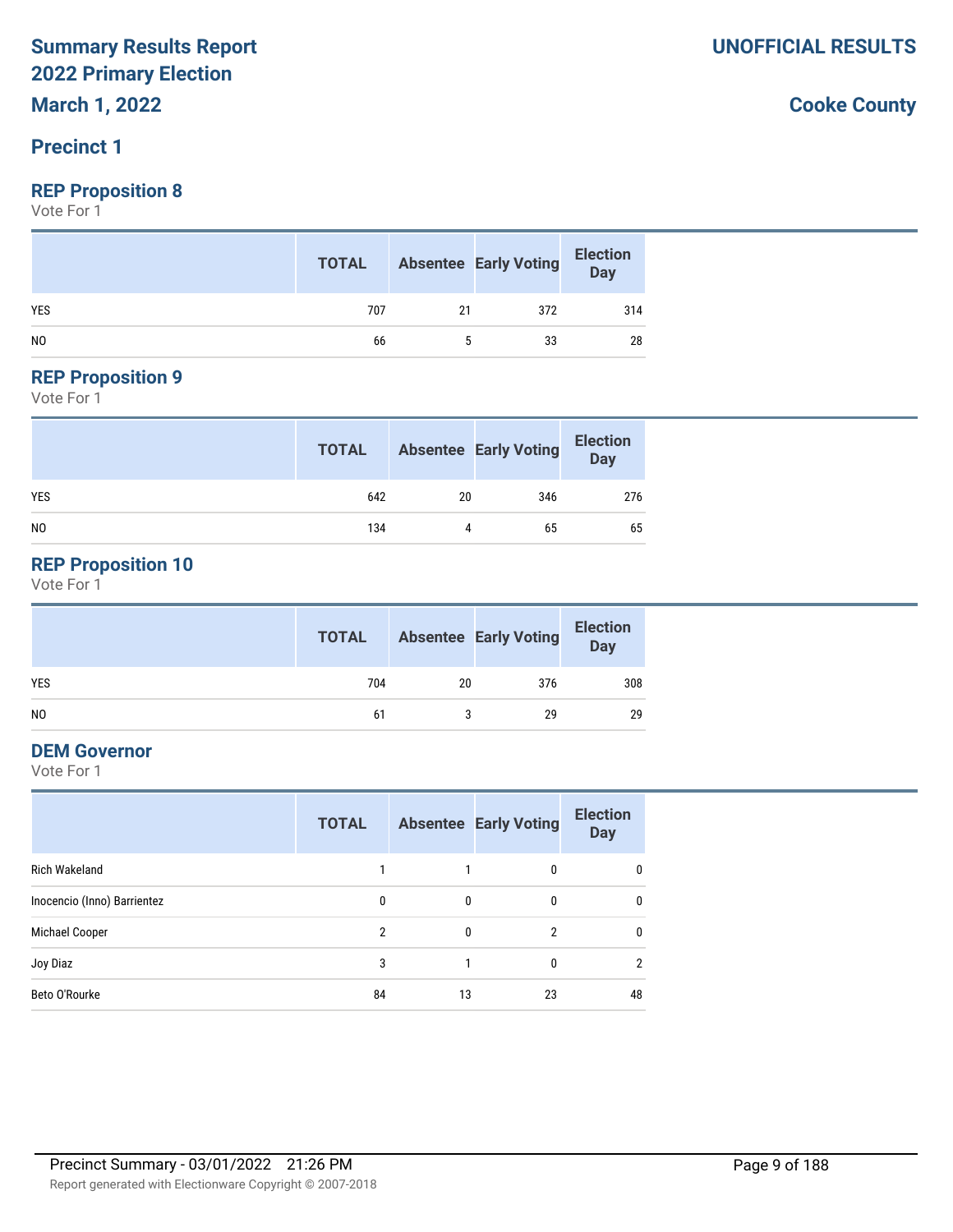#### **Precinct 1**

#### **DEM Lieutenant Governor**

Vote For 1

|                  | <b>TOTAL</b> |   | <b>Absentee Early Voting</b> | <b>Election</b><br><b>Day</b> |
|------------------|--------------|---|------------------------------|-------------------------------|
| Carla Brailey    | 15           |   |                              |                               |
| Michelle Beckley | 34           | 8 | 8                            | 18                            |
| Mike Collier     | 33           | 4 | 12                           |                               |

#### **DEM Attorney General**

Vote For 1

|                         | <b>TOTAL</b> |                | <b>Absentee Early Voting</b> | <b>Election</b><br><b>Day</b> |
|-------------------------|--------------|----------------|------------------------------|-------------------------------|
| Lee Merritt             | 22           | 3              | 9                            | 10                            |
| Mike Fields             | 5            |                | 1                            | 3                             |
| S. "TBONE" Raynor       | 7            |                | 0                            | 6                             |
| Joe Jaworski            | 15           | $\mathfrak{p}$ | 2                            | 11                            |
| Rochelle Mercedes Garza | 31           |                | 8                            | 16                            |

#### **DEM Comptroller of Public Accounts**

Vote For 1

|                    | <b>TOTAL</b> |   | <b>Absentee Early Voting</b> | <b>Election</b><br><b>Day</b> |
|--------------------|--------------|---|------------------------------|-------------------------------|
| Janet T. Dudding   | 38           | g |                              | 22                            |
| Angel Luis Vega    | 24           |   | 10                           | 13                            |
| <b>Tim Mahoney</b> | 14           | 3 | 4                            |                               |

#### **DEM Comm General Land Office**

Vote For 1

|                      | <b>TOTAL</b> |   | <b>Absentee Early Voting</b> | <b>Election</b><br><b>Day</b> |
|----------------------|--------------|---|------------------------------|-------------------------------|
| Sandragrace Martinez | 24           | 3 | 9                            | $12 \overline{ }$             |
| Jay Kleberg          | 19           | 5 | $\overline{2}$               | 12                            |
| Michael Lange        | 17           | 4 | 8                            | 5                             |
| Jinny Suh            | 18           | っ | າ                            | 14                            |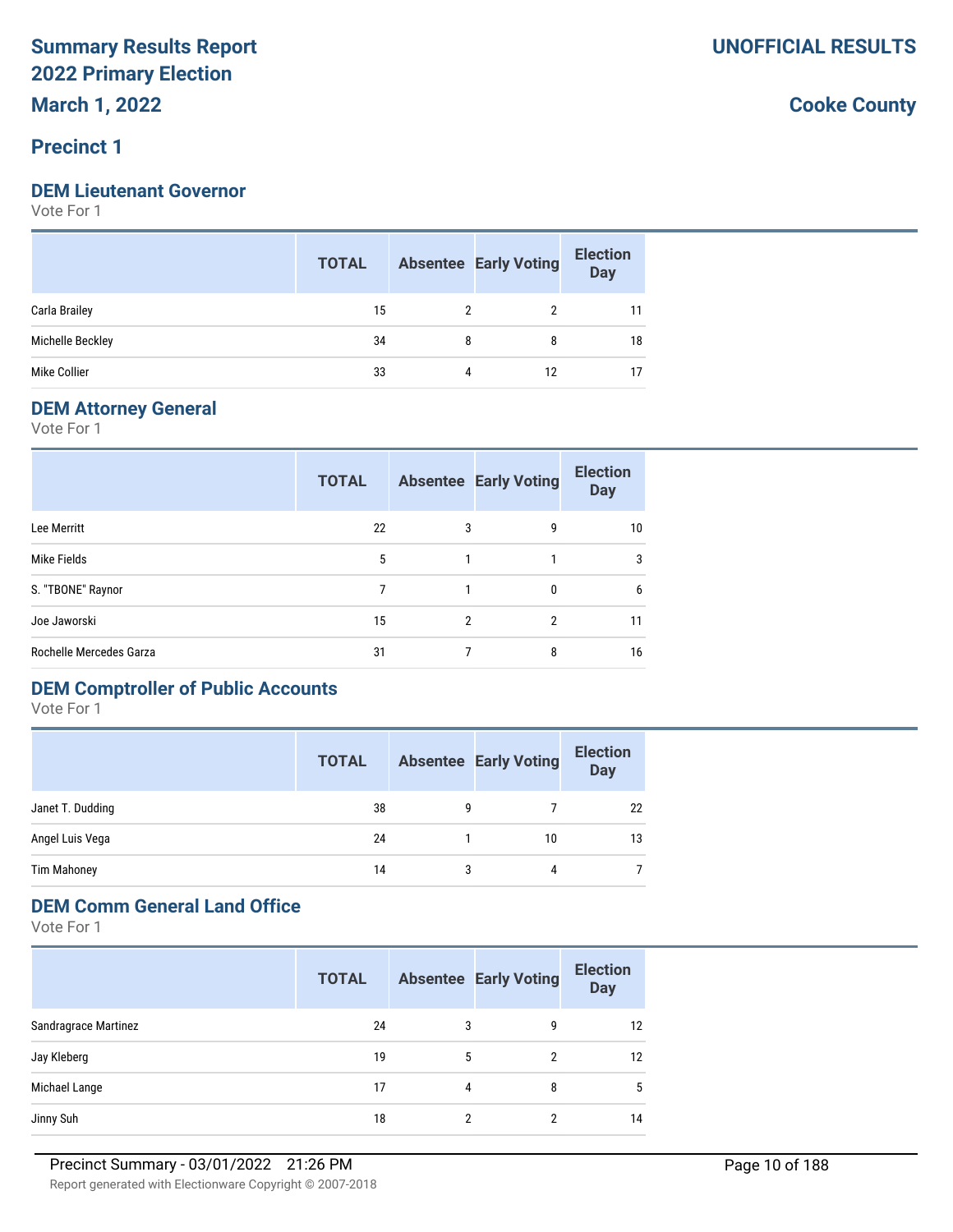#### **Precinct 1**

#### **DEM Commissioner of Agriculture**

Vote For 1

|            | <b>TOTAL</b> |    | <b>Absentee Early Voting</b> | <b>Election</b><br>Day |
|------------|--------------|----|------------------------------|------------------------|
| Susan Hays | 66           | 11 | 17                           | 38                     |
| Ed Ireson  | 14           |    |                              |                        |

#### **DEM Railroad Commissioner**

Vote For 1

|              | <b>TOTAL</b> |    | <b>Absentee Early Voting</b> | <b>Election</b><br>Day |
|--------------|--------------|----|------------------------------|------------------------|
| Luke Warford | 73           | 13 | 20                           | 40                     |

#### **DEM Justice, Supreme Court, Pl 3**

Vote For 1

|               | <b>TOTAL</b> |    | <b>Absentee Early Voting</b> | <b>Election</b><br>Day |
|---------------|--------------|----|------------------------------|------------------------|
| Erin A Nowell | 77           | 14 | 22                           | 41                     |

#### **DEM Justice, Supreme Court, Pl 5**

Vote For 1

|                | <b>TOTAL</b> |    | <b>Absentee Early Voting</b> | <b>Election</b><br>Day |
|----------------|--------------|----|------------------------------|------------------------|
| Amanda Reichek | 78           | 14 | 22                           | 42                     |

#### **DEM Justice, Supreme Court, Pl 9**

Vote For 1

|                 | <b>TOTAL</b> |    | <b>Absentee Early Voting</b> | <b>Election</b><br>Day |
|-----------------|--------------|----|------------------------------|------------------------|
| Julia Maldonado | 76           | 14 | 20                           | 42                     |

#### **DEM Judge, Ct of Crim App, Pl 5**

Vote For 1

|              | <b>TOTAL</b> |    | <b>Absentee Early Voting</b> | <b>Election</b><br>Day |
|--------------|--------------|----|------------------------------|------------------------|
| Dana Huffman | 79           | 14 | 23                           | 42                     |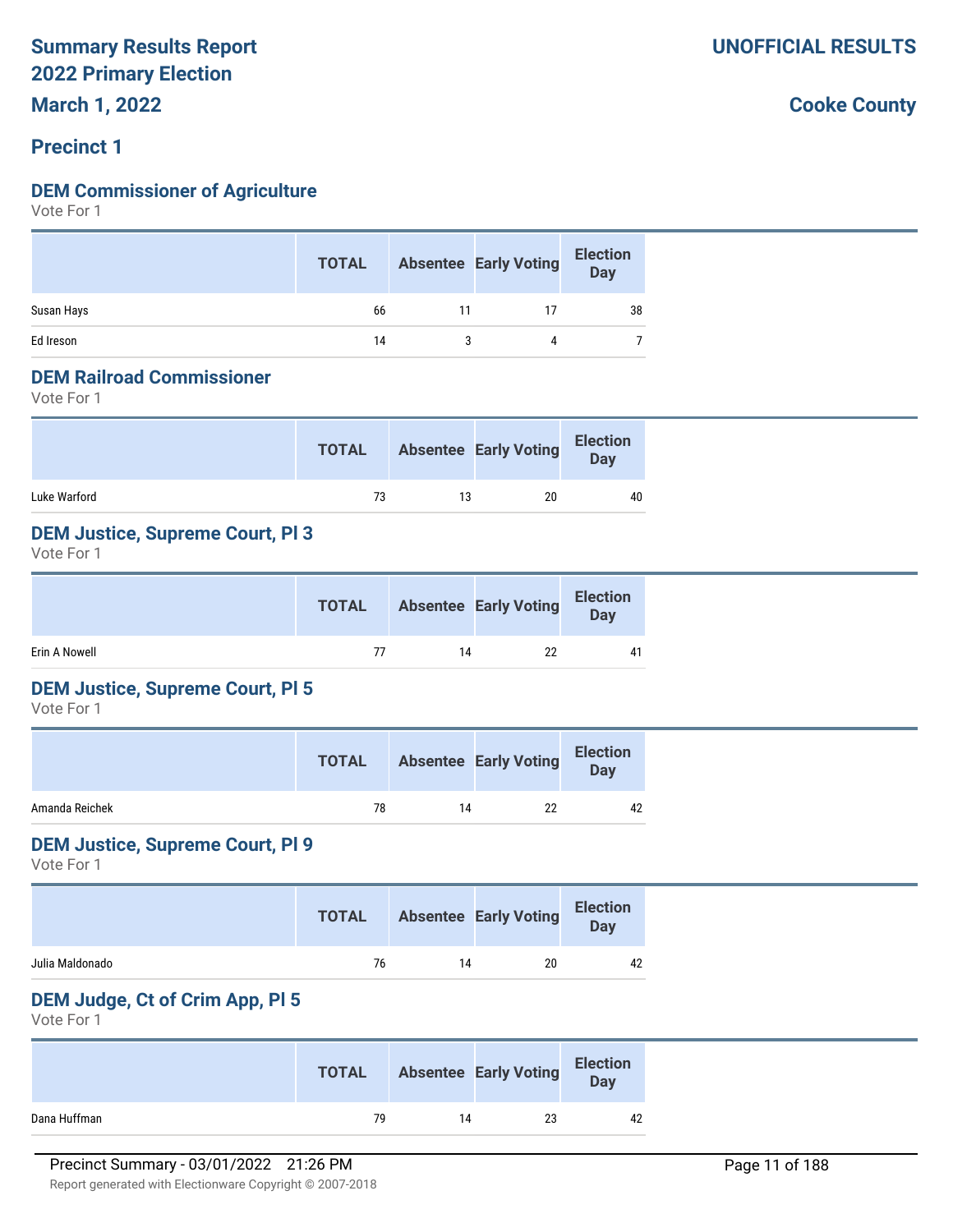#### **Precinct 1**

#### **DEM Judge, Ct of Crim App, Pl 6**

Vote For 1

| 22<br>76<br>14<br>40 |                | <b>TOTAL</b> | Absentee Early Voting Election |  |
|----------------------|----------------|--------------|--------------------------------|--|
|                      | Robert Johnson |              |                                |  |

#### **DEM Member, State BoE, Dist 12**

Vote For 1

|                 | <b>TOTAL</b> | <b>Absentee Early Voting</b> | <b>Election</b><br><b>Day</b> |
|-----------------|--------------|------------------------------|-------------------------------|
| Alex Cornwallis | 34           |                              | 22                            |
| Roberto Velasco | 45           | 15                           | 22                            |

#### **DEM Justice, 2nd Ct of App Dist, Pl 3**

Vote For 1

|                   | <b>TOTAL</b> |    | <b>Absentee Early Voting</b> | <b>Election</b><br>Day |  |
|-------------------|--------------|----|------------------------------|------------------------|--|
| Delonia A. Watson | 76           | 14 | 22                           | 40                     |  |

#### **DEM County Judge**

Vote For 1

|            | <b>TOTAL</b> |    | <b>Absentee Early Voting</b> | <b>Election</b><br><b>Day</b> |
|------------|--------------|----|------------------------------|-------------------------------|
| Denny Hook | 72           | 11 | 22                           | 39                            |

#### **DEM County Surveyor**

Vote For 1

|                     | <b>TOTAL</b> |    | <b>Absentee Early Voting</b> | <b>Election</b><br><b>Day</b> |
|---------------------|--------------|----|------------------------------|-------------------------------|
| <b>Delbert West</b> | 78           | 14 | 23                           | 41                            |

#### **DEM County Chair**

Vote For 1

|               | <b>TOTAL</b> |    | <b>Absentee Early Voting</b> | <b>Election</b><br>Day |
|---------------|--------------|----|------------------------------|------------------------|
| Sherman Moore | 73           | 13 | 22                           | 38                     |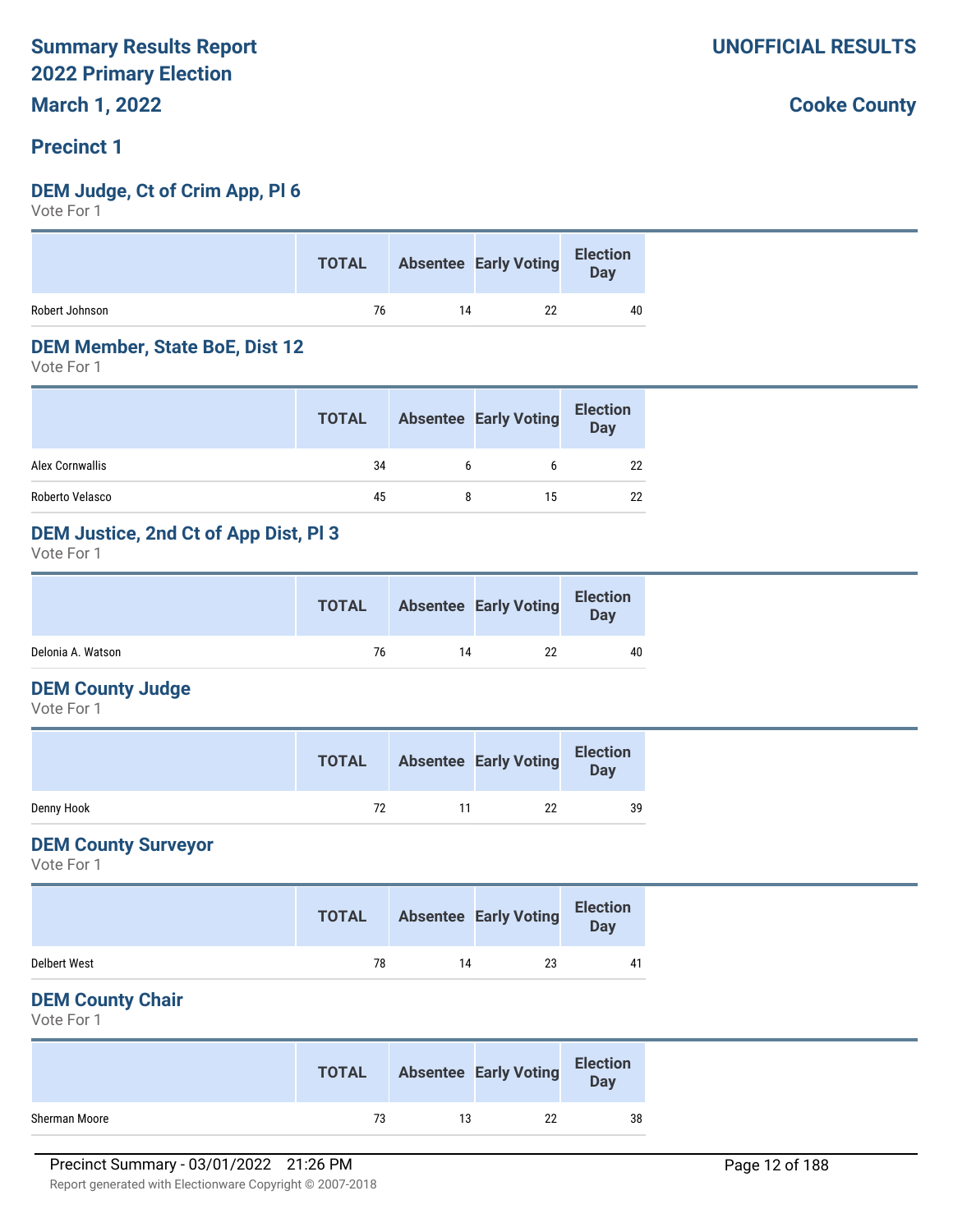#### **Precinct 2**

#### **STATISTICS**

|                                        | <b>TOTAL</b> | <b>Absentee</b> |    | <b>Early Voting Election Day</b> |
|----------------------------------------|--------------|-----------------|----|----------------------------------|
| Registered Voters - Total              | 2,464        |                 |    |                                  |
| Registered Voters - Republican Party   | 0            |                 |    |                                  |
| Registered Voters - Democrat Party     | 0            |                 |    |                                  |
| Registered Voters - NONPARTISAN        | 2,464        |                 |    |                                  |
| <b>Ballots Cast - Total</b>            | 245          | 15              | 97 | 133                              |
| <b>Ballots Cast - Republican Party</b> | 194          | 9               | 82 | 103                              |
| <b>Ballots Cast - Democrat Party</b>   | 51           | 6               | 15 | 30                               |
| <b>Ballots Cast - NONPARTISAN</b>      | 0            | 0               | 0  | $\mathbf{0}$                     |
| <b>Ballots Cast - Blank</b>            | 1            | 0               | 0  | 1                                |
| Voter Turnout - Total                  | 9.94%        |                 |    |                                  |
| Voter Turnout - Republican Party       | 0.00%        |                 |    |                                  |
| Voter Turnout - Democrat Party         | 0.00%        |                 |    |                                  |
| Voter Turnout - NONPARTISAN            | 0.00%        |                 |    |                                  |

## **REP US Rep, District 26**

Vote For 1

|                      | <b>TOTAL</b> |              | <b>Absentee Early Voting</b> | <b>Election</b><br><b>Day</b> |
|----------------------|--------------|--------------|------------------------------|-------------------------------|
| <b>Isaac Smith</b>   | 21           | 2            | 7                            | 12                            |
| <b>Vincent Gallo</b> | 14           | $\mathbf{0}$ | 8                            | 6                             |
| Michael C. Burgess   | 119          | 5            | 51                           | 63                            |
| <b>Brian Brazeal</b> | 8            | 0            | 3                            | 5                             |
| Raven Harrison       | 9            | $\Omega$     | 5                            | 4                             |
|                      |              |              |                              |                               |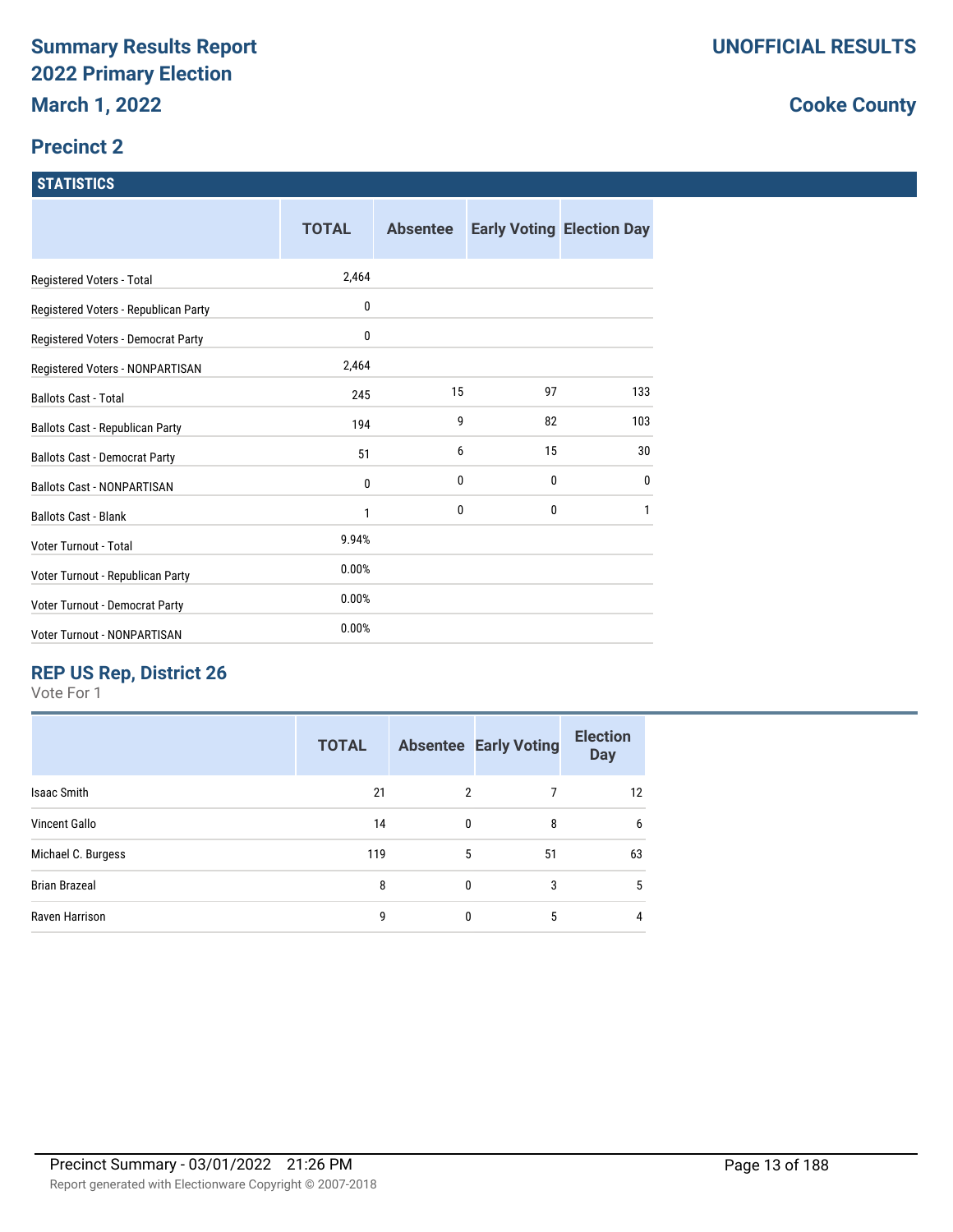#### **Precinct 2**

#### **REP Governor**

Vote For 1

|                     | <b>TOTAL</b> |              | <b>Absentee Early Voting</b> | <b>Election</b><br><b>Day</b> |
|---------------------|--------------|--------------|------------------------------|-------------------------------|
| <b>Greg Abbott</b>  | 130          | 8            | 51                           | 71                            |
| Don Huffines        | 26           | 0            | 13                           | 13                            |
| <b>Chad Prather</b> | 5            | $\mathbf 0$  | $\overline{2}$               | 3                             |
| Danny Harrison      | 1            | 0            | $\mathbf 0$                  | 1                             |
| Allen B. West       | 19           | $\mathbf{1}$ | 11                           | $\overline{7}$                |
| Kandy Kaye Horn     | 1            | 0            | 1                            | $\bf{0}$                      |
| <b>Rick Perry</b>   | 6            | $\mathbf 0$  | $\overline{2}$               | $\overline{4}$                |
| Paul Belew          | 0            | 0            | $\mathbf 0$                  | $\mathbf{0}$                  |

## **REP Lieutenant Governor**

Vote For 1

|                        | <b>TOTAL</b> |              | <b>Absentee Early Voting</b> | <b>Election</b><br><b>Day</b> |
|------------------------|--------------|--------------|------------------------------|-------------------------------|
| Zach Vance             | 20           | $\mathbf{0}$ | 9                            | 11                            |
| Dan Patrick            | 126          | 7            | 52                           | 67                            |
| <b>Todd M. Bullis</b>  | 4            | 0            | 0                            | 4                             |
| <b>Trayce Bradford</b> | 4            | 0            |                              | 3                             |
| <b>Aaron Sorrells</b>  | 4            | $\mathbf{0}$ | $\overline{2}$               | $\overline{2}$                |
| <b>Daniel Miller</b>   | 14           | 0            | 4                            | 10                            |

## **REP Attorney General**

Vote For 1

|                | <b>TOTAL</b> |   | <b>Absentee Early Voting</b> | <b>Election</b><br><b>Day</b> |
|----------------|--------------|---|------------------------------|-------------------------------|
| Louie Gohmert  | 22           |   | 10                           | 11                            |
| Ken Paxton     | 83           | 5 | 32                           | 46                            |
| George P. Bush | 57           |   | 24                           | 32                            |
| Eva Guzman     | 24           | 2 | 11                           | 11                            |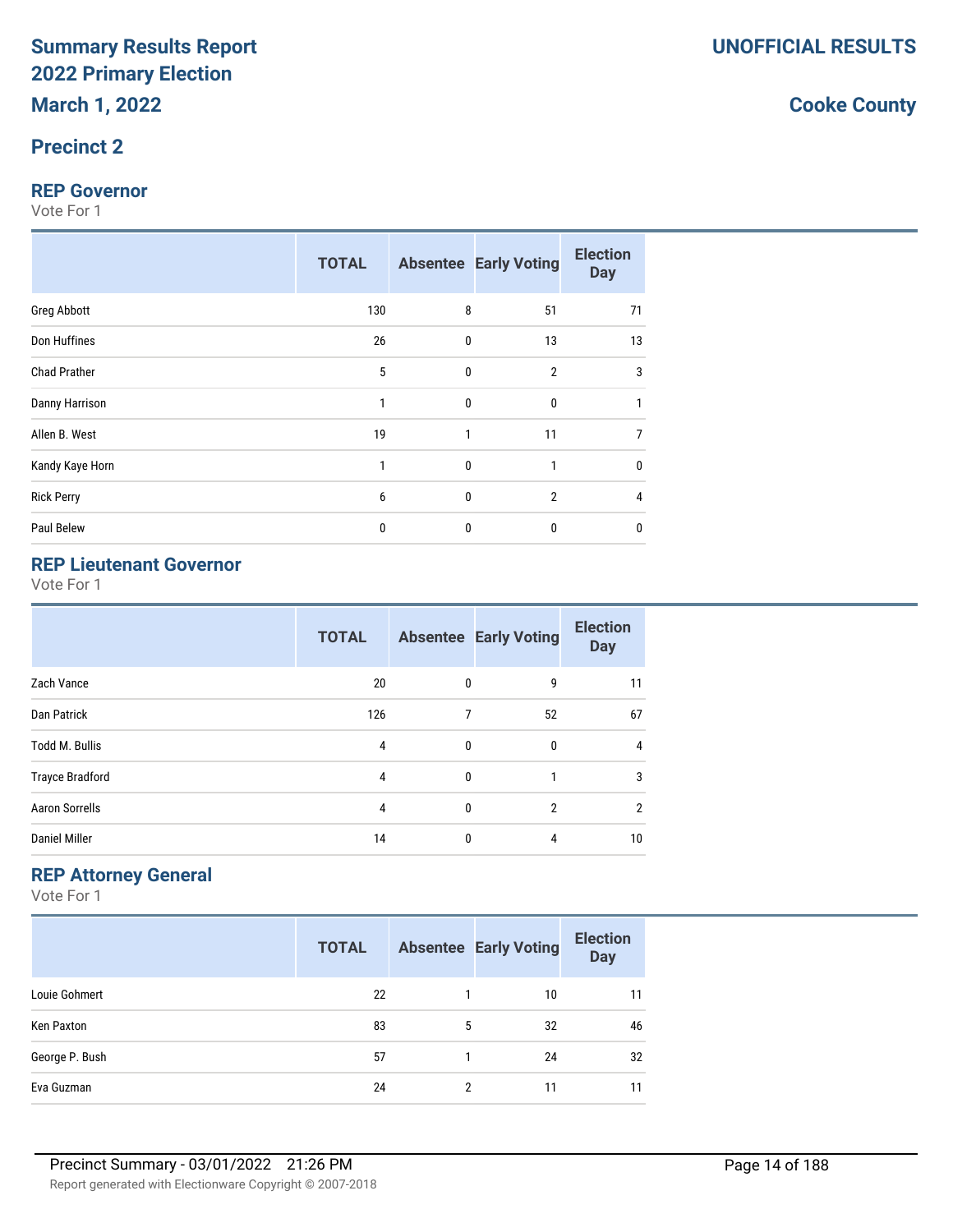#### **Precinct 2**

#### **REP Comptroller of Public Accounts**

Vote For 1

|                | <b>TOTAL</b> |           | <b>Absentee Early Voting</b> | <b>Election</b><br>Day |
|----------------|--------------|-----------|------------------------------|------------------------|
| Glenn Hegar    | 125          | 4         | 50                           |                        |
| Mark V. Goloby | 27           | $\Lambda$ |                              | 12                     |

#### **REP Comm General Land Office**

Vote For 1

|                        | <b>TOTAL</b>   |   | <b>Absentee Early Voting</b> | <b>Election</b><br><b>Day</b> |
|------------------------|----------------|---|------------------------------|-------------------------------|
| Ben Armenta            | 18             | 0 | 9                            | 9                             |
| Don W. Minton          | 17             | 0 | 7                            | 10                            |
| <b>Tim Westley</b>     | 25             | 0 | 9                            | 16                            |
| Dawn Buckingham        | 42             | 3 | 15                           | 24                            |
| <b>Weston Martinez</b> | $\overline{2}$ | 0 | 0                            | $\overline{2}$                |
| Rufus Lopez            | 3              | 0 | 1                            | $\overline{2}$                |
| Victor Avila           | 17             | 0 | 9                            | 8                             |
| Jon Spiers             | 15             | 3 | 5                            | $\overline{7}$                |

## **REP Commissioner of Agriculture**

Vote For 1

|                  | <b>TOTAL</b> |   | <b>Absentee Early Voting</b> | <b>Election</b><br>Day |
|------------------|--------------|---|------------------------------|------------------------|
| Carey A. Counsil | 28           |   | 6                            | 21                     |
| James White      | 55           |   | 25                           | 29                     |
| Sid Miller       | 59           | 4 | 27                           | 28                     |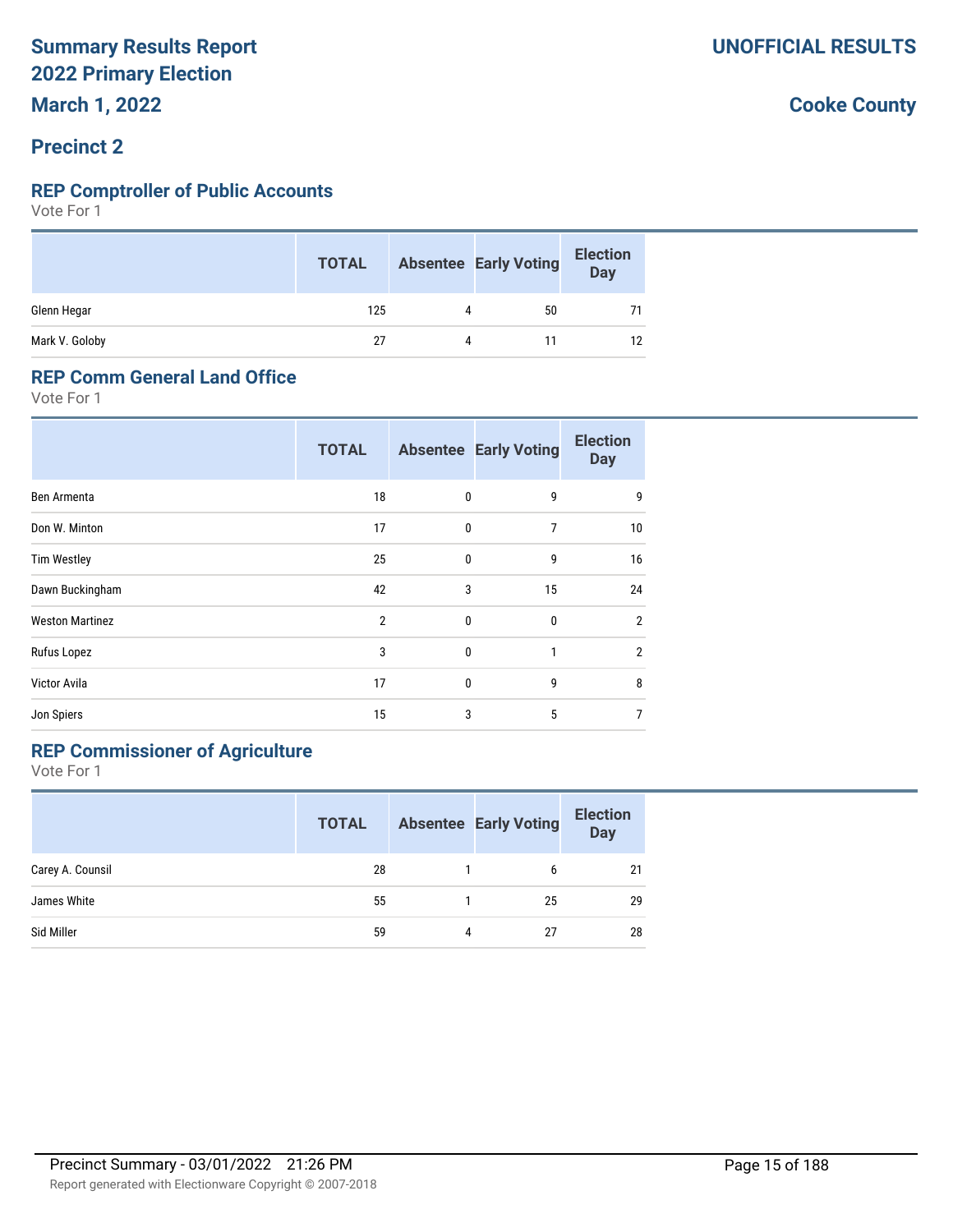#### **Precinct 2**

#### **REP Railroad Commissioner**

Vote For 1

|                        | <b>TOTAL</b> |                | <b>Absentee Early Voting</b> | <b>Election</b><br><b>Day</b> |
|------------------------|--------------|----------------|------------------------------|-------------------------------|
| Dawayne Tipton         | 34           | $\mathcal{P}$  | 10                           | 22                            |
| Wayne Christian        | 51           | $\mathbf{0}$   | 23                           | 28                            |
| Sarah Stogner          | 29           | $\mathbf{0}$   | 11                           | 18                            |
| Tom Slocum Jr          | 13           | $\mathfrak{p}$ | 5                            | 6                             |
| Marvin "Sarge" Summers | 15           | 2              | 9                            |                               |

#### **REP Justice, Supreme Court, Pl 3**

Vote For 1

|                | <b>TOTAL</b> | <b>Absentee Early Voting</b> | <b>Election</b><br>Day |
|----------------|--------------|------------------------------|------------------------|
| Debra Lehrmann | 132          | 55                           | 70                     |

#### **REP Justice, Supreme Court, Pl 5**

Vote For 1

|               | <b>TOTAL</b> | <b>Absentee Early Voting</b> | <b>Election</b><br>Day |
|---------------|--------------|------------------------------|------------------------|
| Rebeca Huddle | 125          | 53                           | 66                     |

#### **REP Justice, Supreme Court, Pl 9**

Vote For 1

|                  | <b>TOTAL</b> |   | <b>Absentee Early Voting</b> | <b>Election</b><br><b>Day</b> |
|------------------|--------------|---|------------------------------|-------------------------------|
| David J. Schenck | 75           |   | 28                           | 45                            |
| Evan Young       | 58           | Δ | 26                           | 28                            |

## **REP Judge, Ct of Crim App, Pl 2**

Vote For 1

|               | <b>TOTAL</b> | <b>Absentee Early Voting</b> | <b>Election</b><br><b>Day</b> |
|---------------|--------------|------------------------------|-------------------------------|
| Mary Lou Keel | 129          | 54                           | 68                            |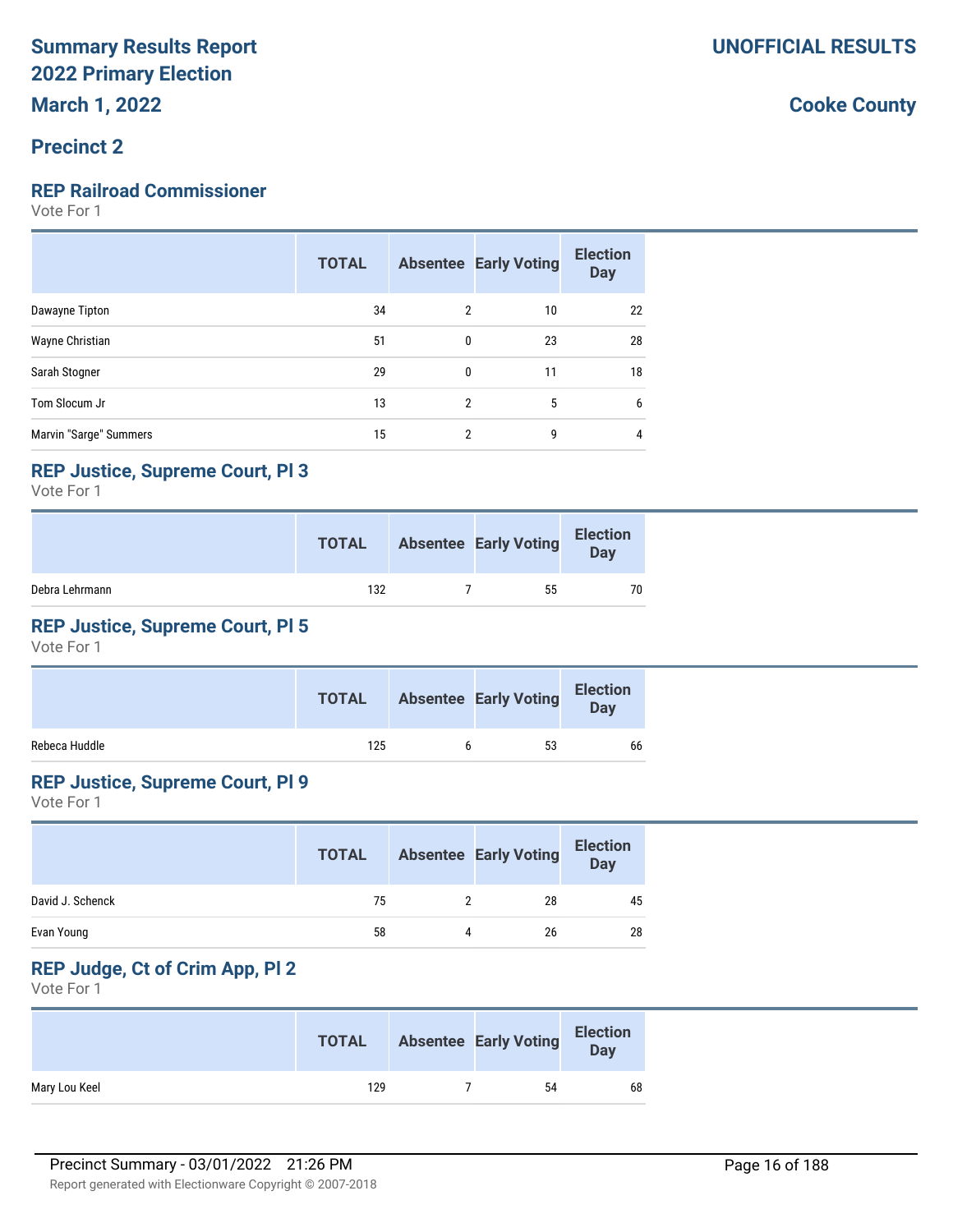#### **Precinct 2**

#### **REP Judge, Ct of Crim App, Pl 5**

Vote For 1

|              | <b>TOTAL</b> |   | <b>Absentee Early Voting</b> | <b>Election</b><br><b>Day</b> |
|--------------|--------------|---|------------------------------|-------------------------------|
| Scott Walker | 98           |   | 38                           | 58                            |
| Clint Morgan | 41           | 4 | 20                           |                               |

#### **REP Judge, Ct of Crim App, Pl 6**

Vote For 1

|                       | <b>TOTAL</b> | <b>Absentee Early Voting</b> | <b>Election</b><br>Day |
|-----------------------|--------------|------------------------------|------------------------|
| Jesse F. McClure, III | 128          | 53                           | 69                     |

#### **REP Member, State BoE, Dist 12**

Vote For 1

|            | <b>TOTAL</b> | <b>Absentee Early Voting</b> | <b>Election</b><br>Day |  |
|------------|--------------|------------------------------|------------------------|--|
| Pam Little | 128          | 53                           | 69                     |  |

#### **REP State Senator, Dist 30**

Vote For 1

|               | <b>TOTAL</b> | <b>Absentee Early Voting</b> | <b>Election</b><br>Day |
|---------------|--------------|------------------------------|------------------------|
| Drew Springer | 152          | 61                           | 85                     |

#### **REP State Rep, Dist 68**

Vote For 1

|                     | <b>TOTAL</b> |   | <b>Absentee Early Voting</b> | <b>Election</b><br><b>Day</b> |
|---------------------|--------------|---|------------------------------|-------------------------------|
| <b>Craig Carter</b> | 22           | 2 | 12                           | 8                             |
| Mark Middleton      | 31           | 0 | 12                           | 19                            |
| David Spiller       | 116          |   | 49                           | 60                            |
| Gary W. Franklin    | 10           | 0 | 4                            | 6                             |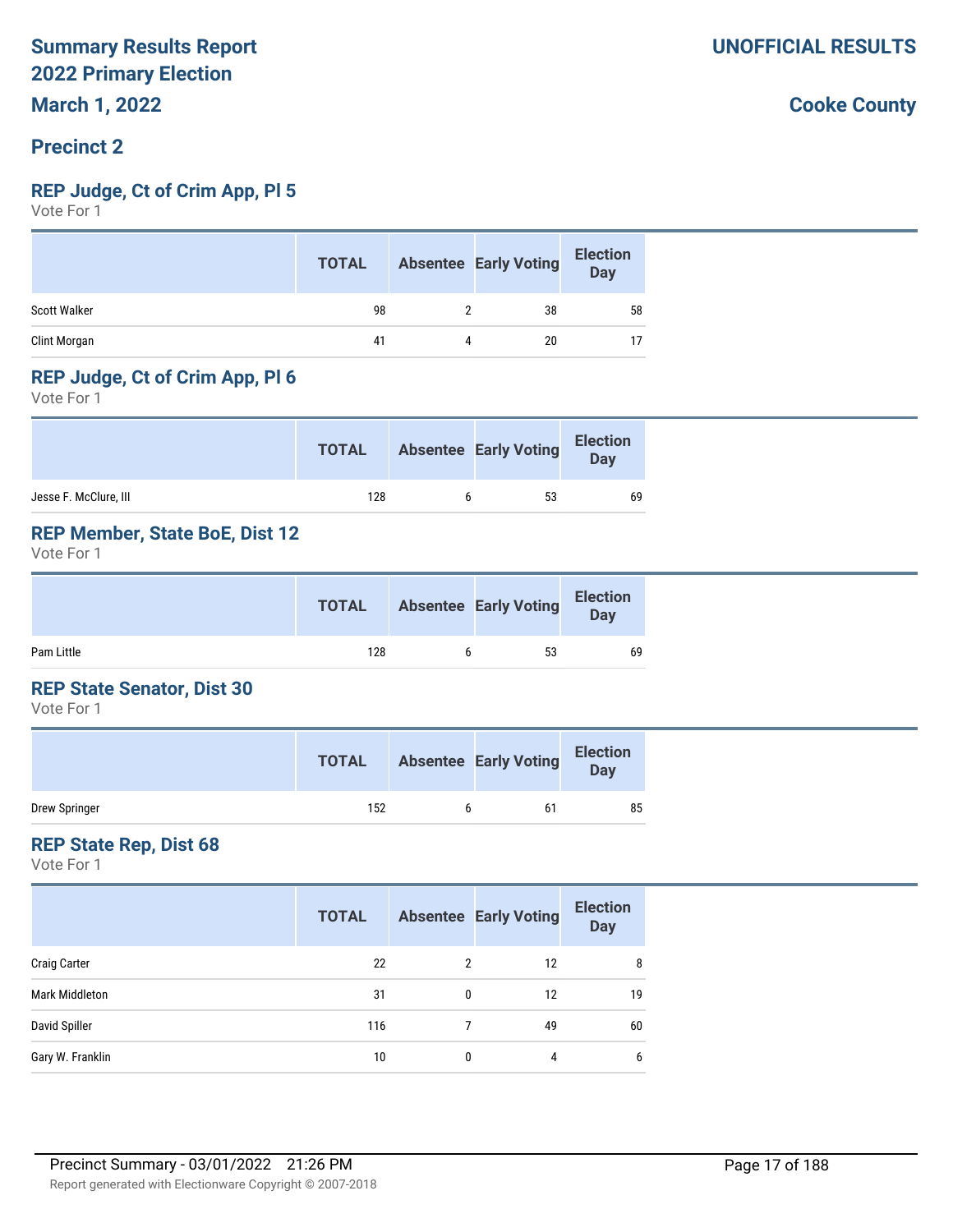#### **Precinct 2**

#### **REP Justice, 2nd Ct of App Dist, Pl 3**

Vote For 1

|                | TOTAL Absentee Early Voting Election |    |  |
|----------------|--------------------------------------|----|--|
| Elizabeth Kerr | 130                                  | 53 |  |

#### **REP County Judge**

Vote For 1

|                      | <b>TOTAL</b> |   | <b>Absentee Early Voting</b> | <b>Election</b><br>Day |
|----------------------|--------------|---|------------------------------|------------------------|
| Leon Klement         | 64           | 3 | 24                           | 37                     |
| John O. Roane        | 68           | 3 | 32                           | 33                     |
| <b>Steve Starnes</b> | 45           | っ | 20                           | 23                     |

#### **REP Judge, County Court at Law**

Vote For 1

|                | <b>TOTAL</b> |   | <b>Absentee Early Voting</b> | <b>Election</b><br><b>Day</b> |
|----------------|--------------|---|------------------------------|-------------------------------|
| Lynn Switzer   | 74           | 5 | 25                           | 44                            |
| John H. Morris | 103          |   | 48                           | 52                            |

#### **REP District Clerk**

Vote For 1

| <b>TOTAL</b> |    | <b>Election</b><br>Day       |
|--------------|----|------------------------------|
| 149          | 64 | 79                           |
|              |    | <b>Absentee Early Voting</b> |

#### **REP County Clerk**

Vote For 1

|              | <b>TOTAL</b> | <b>Absentee Early Voting</b> | <b>Election</b><br>Day |
|--------------|--------------|------------------------------|------------------------|
| Pam Harrison | 155          | 67                           | 81                     |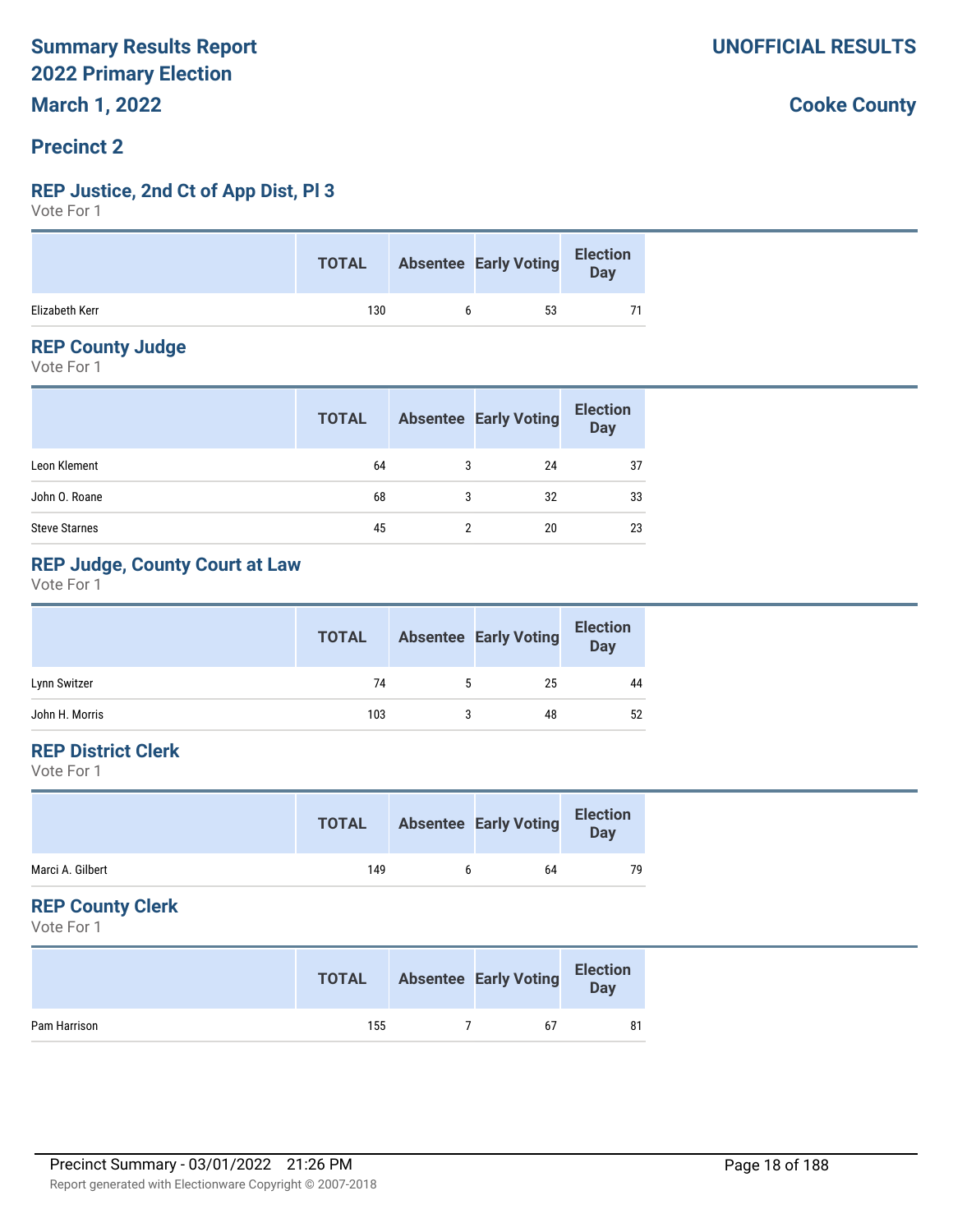#### **Precinct 2**

#### **REP County Treasurer**

Vote For 1

|               | TOTAL Absentee Early Voting Election |    |    |
|---------------|--------------------------------------|----|----|
| Patty Brennan | 147                                  | 65 | 76 |

#### **REP County Commissioner Pct 4**

Vote For 1

|                  | <b>TOTAL</b> |   | <b>Absentee Early Voting</b> | <b>Election</b><br><b>Day</b> |
|------------------|--------------|---|------------------------------|-------------------------------|
| Jeremy Jay Bayer | 37           | 4 | 13                           | 20                            |
| John Metzler     | 94           | 4 | 45                           | 45                            |
| Matt P. Sicking  | 32           | 0 | 9                            | 23                            |

#### **REP JOP Pct 1**

Vote For 1

|                      | <b>TOTAL</b> |   | <b>Absentee Early Voting</b> | <b>Election</b><br><b>Day</b> |
|----------------------|--------------|---|------------------------------|-------------------------------|
| John J. "Jody" Henry | 143          | h | 64                           | 73                            |

#### **REP County Chair**

Vote For 1

|                | <b>TOTAL</b> |   | <b>Absentee Early Voting</b> | <b>Election</b><br>Day |
|----------------|--------------|---|------------------------------|------------------------|
| Chris McNamara | 140          | h | 60                           | 74                     |

#### **REP Proposition 1**

Vote For 1

|                | <b>TOTAL</b> | <b>Absentee Early Voting</b> | <b>Election</b><br>Day |
|----------------|--------------|------------------------------|------------------------|
| <b>YES</b>     | 168          | 70                           | 89                     |
| N <sub>0</sub> | 19           |                              | 10                     |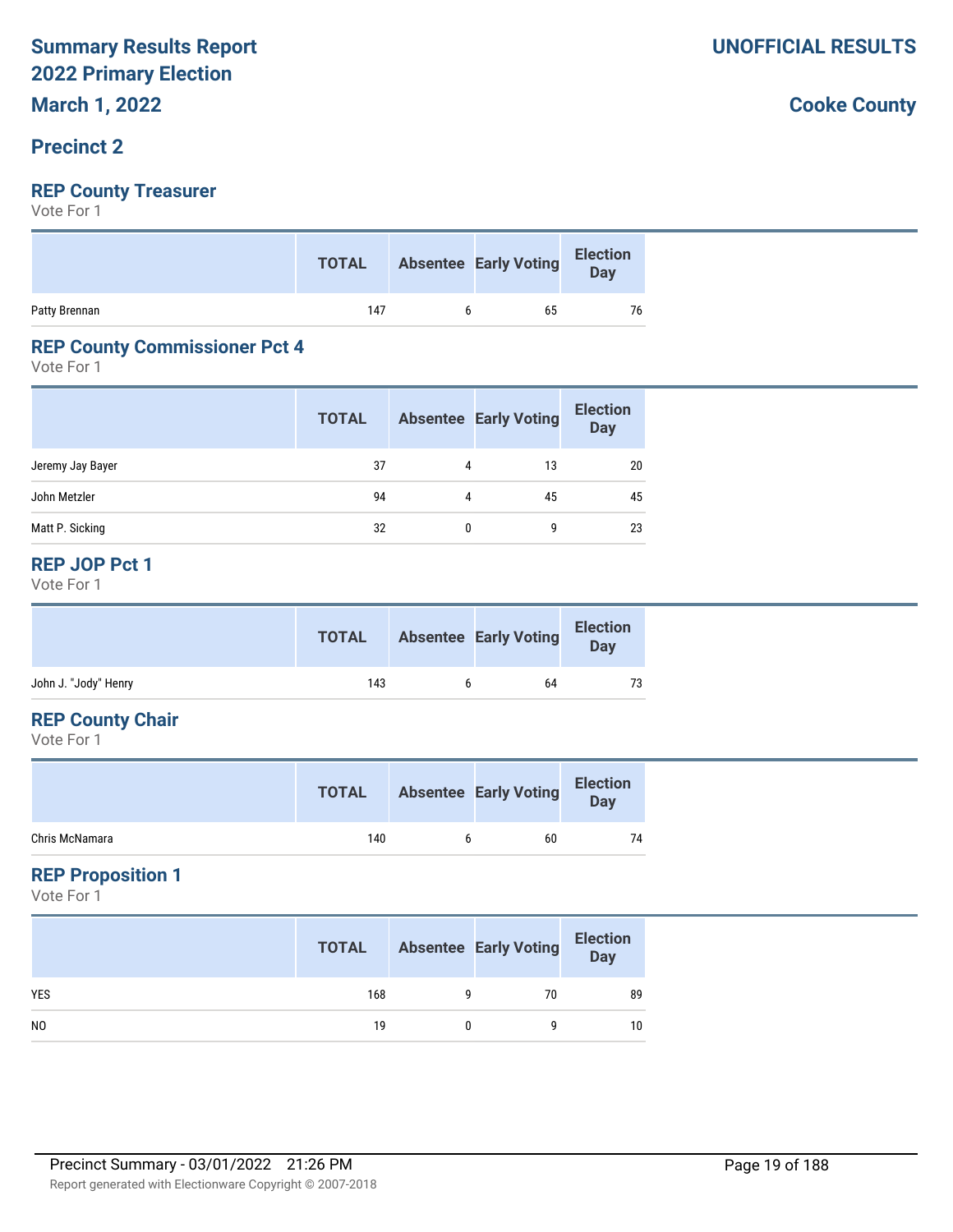## **March 1, 2022**

#### **Precinct 2**

#### **REP Proposition 2**

Vote For 1

|                | <b>TOTAL</b> | <b>Absentee Early Voting</b> | <b>Election</b><br>Day |
|----------------|--------------|------------------------------|------------------------|
| <b>YES</b>     | 147          | 59                           | 82                     |
| N <sub>0</sub> | 37           | 19                           | 15                     |

#### **REP Proposition 3**

Vote For 1

|                | <b>TOTAL</b> |   | <b>Absentee Early Voting</b> | <b>Election</b><br>Day |
|----------------|--------------|---|------------------------------|------------------------|
| <b>YES</b>     | 164          | a | 68                           | 87                     |
| N <sub>0</sub> | 22           |   | 12                           | 10                     |

#### **REP Proposition 4**

Vote For 1

|     | <b>TOTAL</b> |   | <b>Absentee Early Voting</b> | <b>Election</b><br>Day |
|-----|--------------|---|------------------------------|------------------------|
| YES | 166          | a | 69                           | 88                     |
| NO  | 21           |   | 10                           |                        |

#### **REP Proposition 5**

Vote For 1

|                | <b>TOTAL</b> | <b>Absentee Early Voting</b> | <b>Election</b><br>Day |
|----------------|--------------|------------------------------|------------------------|
| <b>YES</b>     | 165          | 71                           | 86                     |
| N <sub>0</sub> | 19           |                              | 10                     |

#### **REP Proposition 6**

Vote For 1

|                | <b>TOTAL</b> | <b>Absentee Early Voting</b> | <b>Election</b><br>Day |
|----------------|--------------|------------------------------|------------------------|
| <b>YES</b>     | 155          | 67                           | 81                     |
| N <sub>0</sub> | 25           |                              | 14                     |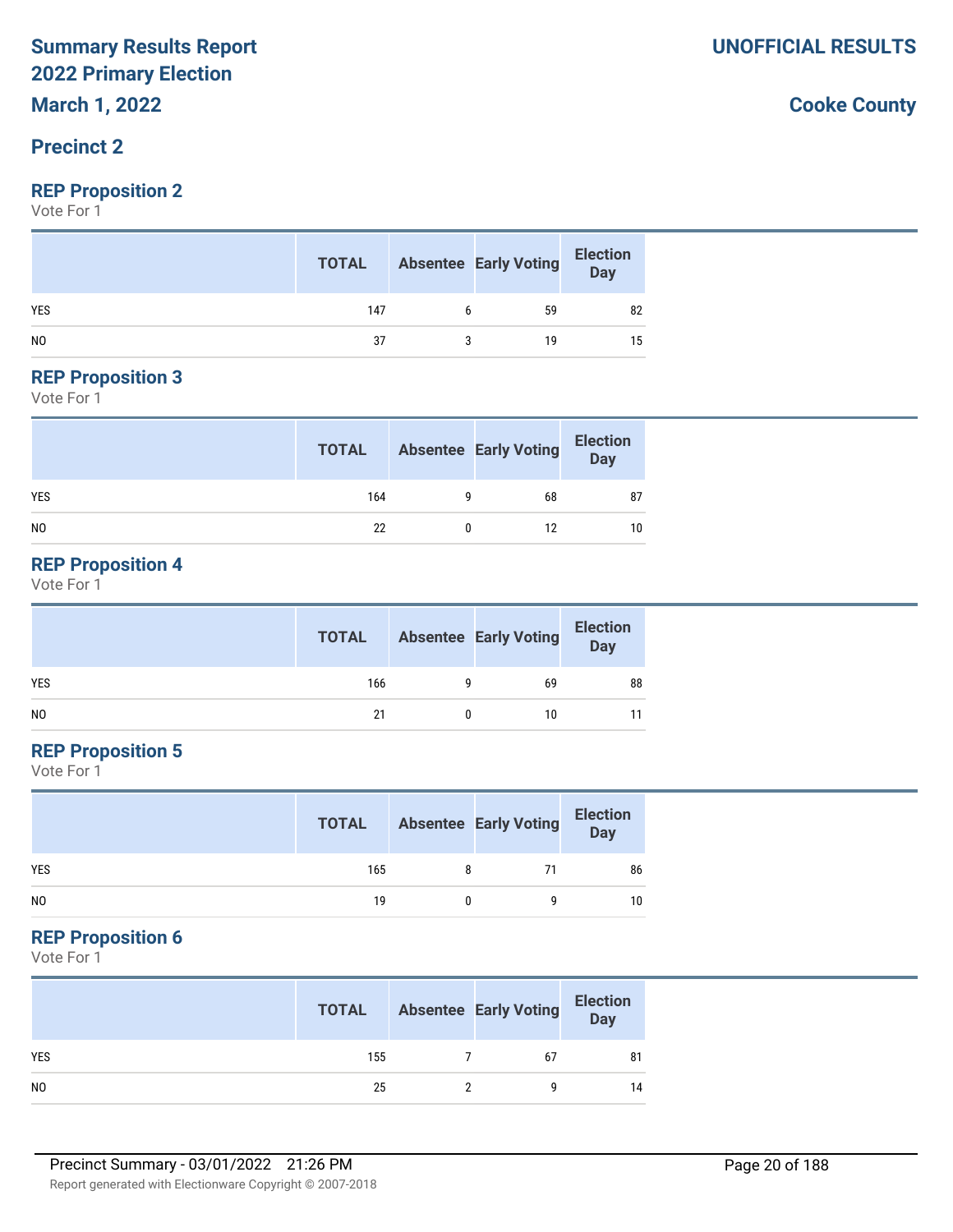## **March 1, 2022**

#### **Precinct 2**

#### **REP Proposition 7**

Vote For 1

|            | <b>TOTAL</b> | <b>Absentee Early Voting</b> | <b>Election</b><br>Day |
|------------|--------------|------------------------------|------------------------|
| <b>YES</b> | 178          | 76                           | 93                     |
| NO         |              |                              |                        |

#### **REP Proposition 8**

Vote For 1

|                | <b>TOTAL</b> | <b>Absentee Early Voting</b> | <b>Election</b><br>Day |
|----------------|--------------|------------------------------|------------------------|
| <b>YES</b>     | 167          | 71                           | 87                     |
| N <sub>0</sub> | 20           |                              |                        |

#### **REP Proposition 9**

Vote For 1

|                | <b>TOTAL</b> | <b>Absentee Early Voting</b> | <b>Election</b><br>Day |
|----------------|--------------|------------------------------|------------------------|
| <b>YES</b>     | 169          | 71                           | 89                     |
| N <sub>O</sub> | 19           |                              |                        |

### **REP Proposition 10**

Vote For 1

|                | <b>TOTAL</b> | <b>Absentee Early Voting</b> | <b>Election</b><br>Day |
|----------------|--------------|------------------------------|------------------------|
| <b>YES</b>     | 177          | 74                           | 94                     |
| N <sub>0</sub> | 10           |                              | 6                      |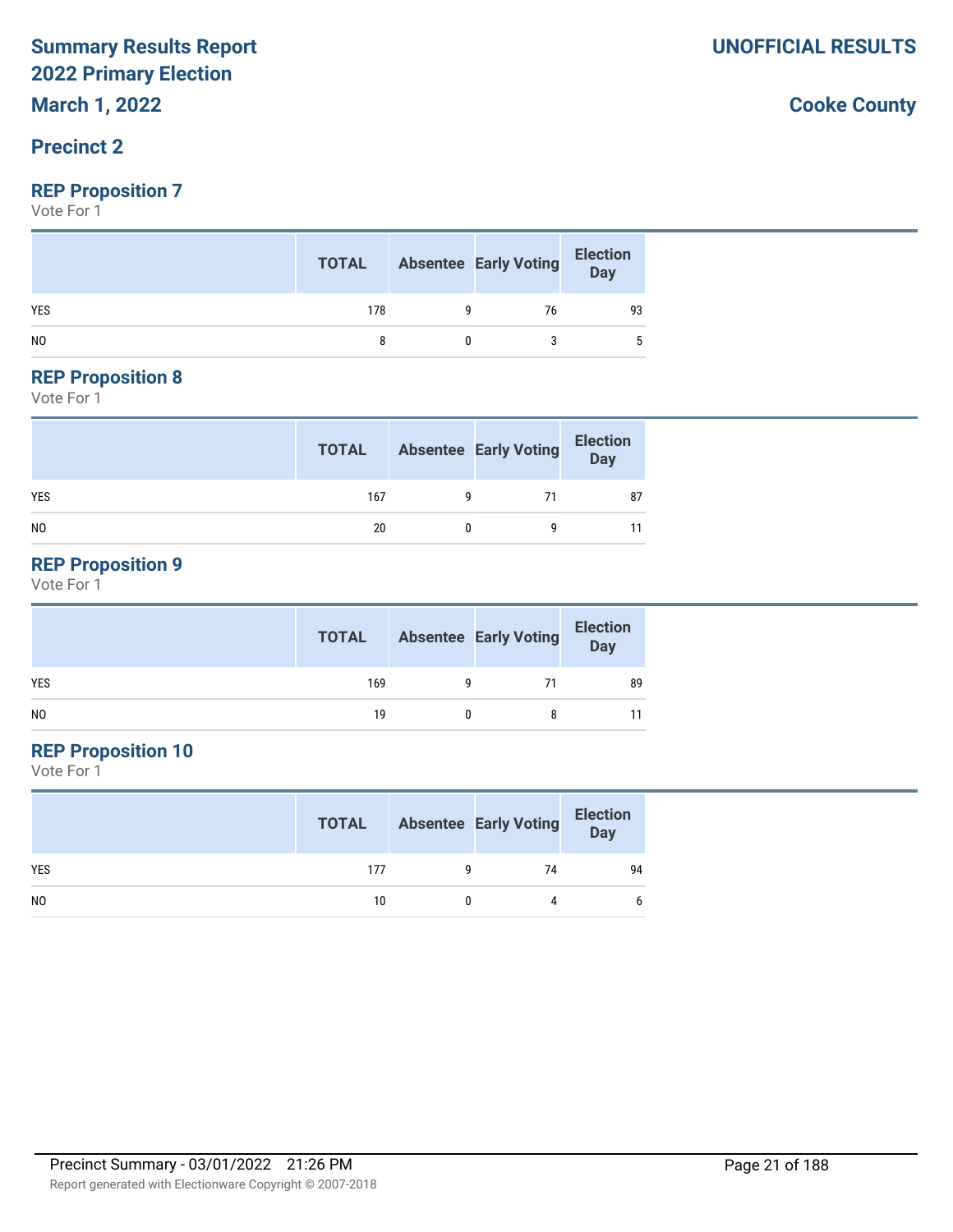#### **Precinct 2**

#### **DEM Governor**

Vote For 1

|                             | 2  |          |              |    |
|-----------------------------|----|----------|--------------|----|
| Rich Wakeland               |    | $\Omega$ |              |    |
| Inocencio (Inno) Barrientez |    | $\Omega$ | 0            |    |
| Michael Cooper              |    | 0        | $\mathbf{0}$ |    |
| Joy Diaz                    |    | $\Omega$ | 0            |    |
| Beto O'Rourke               | 46 | 6        | 14           | 26 |

#### **DEM Lieutenant Governor**

Vote For 1

|                  | <b>TOTAL</b> |   | <b>Absentee Early Voting</b> | <b>Election</b><br><b>Day</b> |
|------------------|--------------|---|------------------------------|-------------------------------|
| Carla Brailey    | 19           |   | 5                            | 12                            |
| Michelle Beckley | 17           | 3 | 3                            | 11                            |
| Mike Collier     | 12           |   | 6                            | 5                             |

#### **DEM Attorney General**

Vote For 1

|                         | <b>TOTAL</b> |   | <b>Absentee Early Voting</b> | <b>Election</b><br><b>Day</b> |
|-------------------------|--------------|---|------------------------------|-------------------------------|
| Lee Merritt             | 9            |   |                              | 7                             |
| Mike Fields             | 5            | 0 |                              | 5                             |
| S. "TBONE" Raynor       | 2            | 0 | $\Omega$                     | $\overline{2}$                |
| Joe Jaworski            | 6            | 0 | 3                            | 3                             |
| Rochelle Mercedes Garza | 25           | 5 | 10                           | 10                            |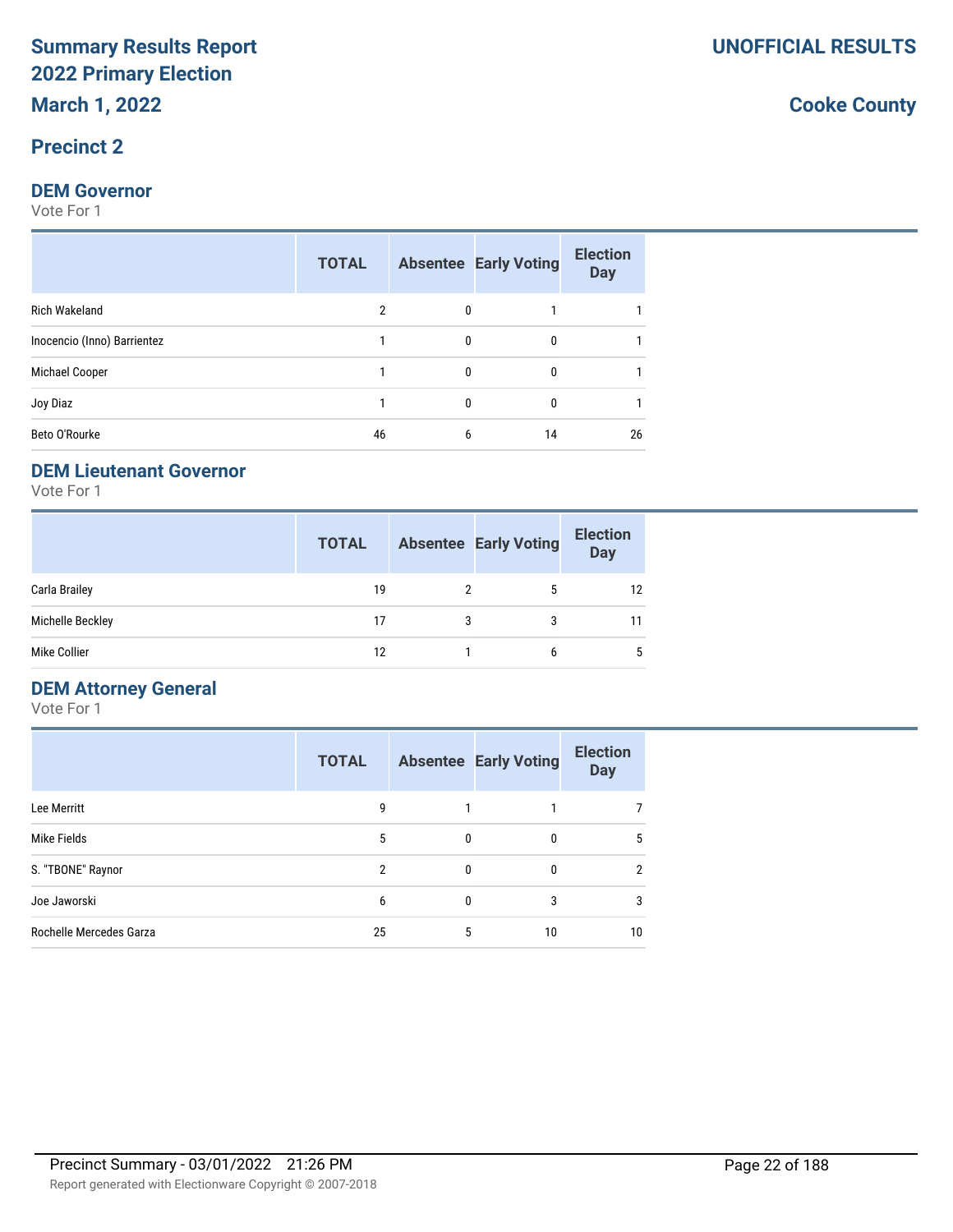#### **Precinct 2**

#### **DEM Comptroller of Public Accounts**

Vote For 1

|                    | <b>TOTAL</b> |   | <b>Absentee Early Voting</b> | <b>Election</b><br><b>Day</b> |
|--------------------|--------------|---|------------------------------|-------------------------------|
| Janet T. Dudding   | 18           | 6 | 6                            | 6                             |
| Angel Luis Vega    | 23           |   |                              | 16                            |
| <b>Tim Mahoney</b> | 5            |   |                              | 5                             |

#### **DEM Comm General Land Office**

Vote For 1

| <b>TOTAL</b> |   | <b>Election</b><br><b>Day</b>          |
|--------------|---|----------------------------------------|
| 16           | 6 | 9                                      |
| 4            |   |                                        |
| 12           |   | 9                                      |
| 14           | 5 | 8                                      |
|              |   | <b>Absentee Early Voting</b><br>2<br>2 |

## **DEM Commissioner of Agriculture**

Vote For 1

|            | <b>TOTAL</b> |   | <b>Absentee Early Voting</b> | <b>Election</b><br><b>Day</b> |
|------------|--------------|---|------------------------------|-------------------------------|
| Susan Hays | 43           | b | 13                           | 24                            |
| Ed Ireson  |              |   |                              | $\overline{2}$                |

#### **DEM Railroad Commissioner**

Vote For 1

|              | <b>TOTAL</b> |   | <b>Absentee Early Voting</b> | <b>Election</b><br>Day |
|--------------|--------------|---|------------------------------|------------------------|
| Luke Warford | 43           | h |                              | 25                     |

#### **DEM Justice, Supreme Court, Pl 3**

Vote For 1

|               | <b>TOTAL</b> | <b>Absentee Early Voting</b> | <b>Election</b><br>Day |
|---------------|--------------|------------------------------|------------------------|
| Erin A Nowell | 44           | 13                           | 25                     |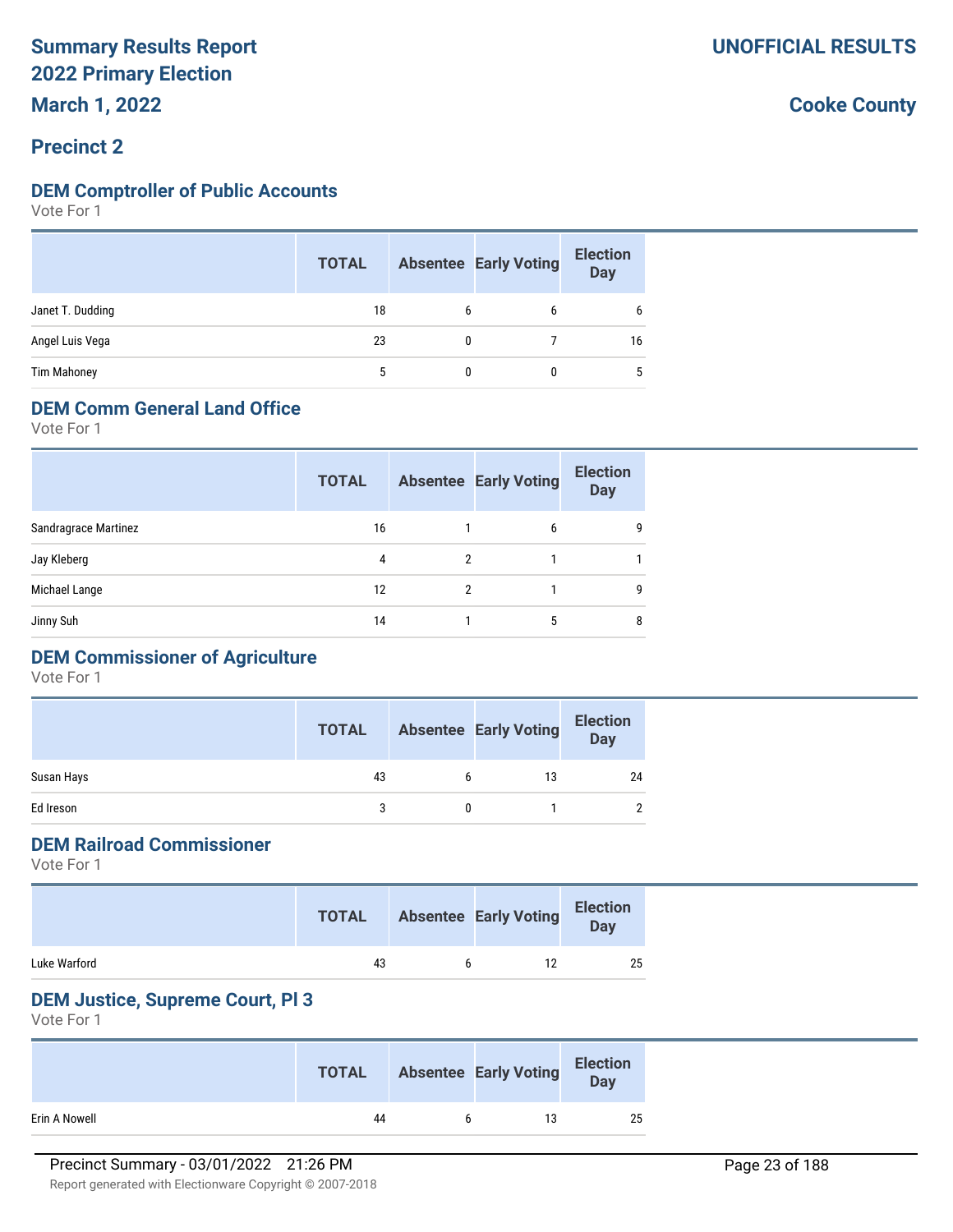#### **Precinct 2**

#### **DEM Justice, Supreme Court, Pl 5**

Vote For 1

|                | <b>TOTAL</b> | Absentee Early Voting Election |    |
|----------------|--------------|--------------------------------|----|
| Amanda Reichek | 44           |                                | 25 |

#### **DEM Justice, Supreme Court, Pl 9**

Vote For 1

|                 | <b>TOTAL</b> | <b>Absentee Early Voting</b> | <b>Election</b><br><b>Day</b> |
|-----------------|--------------|------------------------------|-------------------------------|
| Julia Maldonado | 45           | 13                           | 26                            |

#### **DEM Judge, Ct of Crim App, Pl 5**

Vote For 1

|              | <b>TOTAL</b> | <b>Absentee Early Voting</b> | <b>Election</b><br>Day |
|--------------|--------------|------------------------------|------------------------|
| Dana Huffman | 43           | 13                           | 24                     |

#### **DEM Judge, Ct of Crim App, Pl 6**

Vote For 1

|                | <b>TOTAL</b> | <b>Absentee Early Voting</b> | <b>Election</b><br><b>Day</b> |
|----------------|--------------|------------------------------|-------------------------------|
| Robert Johnson | 44           | 13                           | 25                            |

#### **DEM Member, State BoE, Dist 12**

Vote For 1

|                 | <b>TOTAL</b> | <b>Absentee Early Voting</b> | <b>Election</b><br><b>Day</b> |
|-----------------|--------------|------------------------------|-------------------------------|
| Alex Cornwallis | 14           |                              |                               |
| Roberto Velasco | 28           |                              | 18                            |

#### **DEM Justice, 2nd Ct of App Dist, Pl 3**

Vote For 1

|                   | <b>TOTAL</b> | <b>Absentee Early Voting</b> | <b>Election</b><br>Day |
|-------------------|--------------|------------------------------|------------------------|
| Delonia A. Watson | 44           | 13                           | 25                     |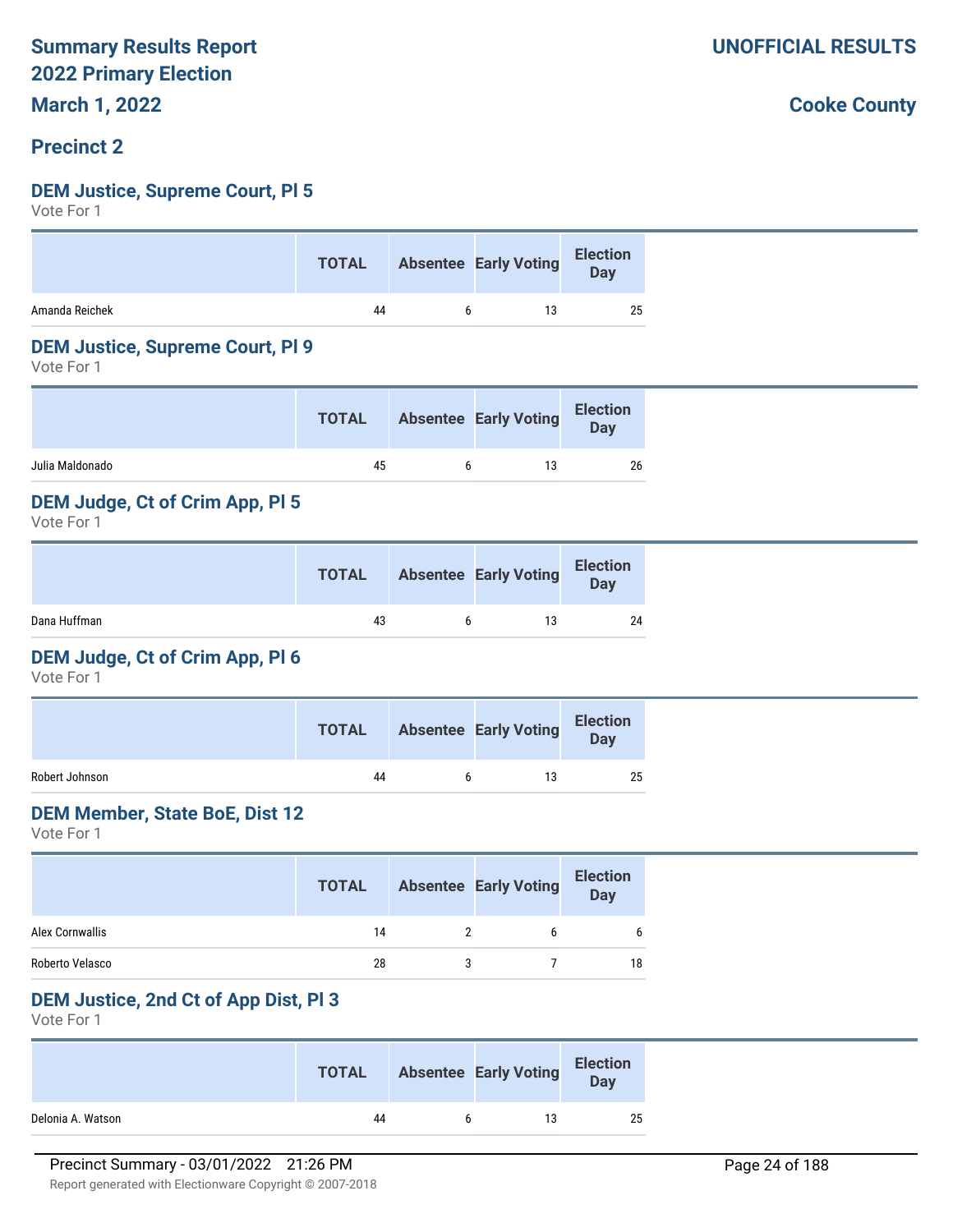#### **Precinct 2**

#### **DEM County Judge**

Vote For 1

| Election<br>Day<br>Absentee Early Voting<br><b>TOTAL</b> |
|----------------------------------------------------------|
| Denny Hook<br>24<br>42                                   |

#### **DEM County Surveyor**

Vote For 1

|                     | <b>TOTAL</b> |   | <b>Absentee Early Voting</b> | <b>Election</b><br>Day |
|---------------------|--------------|---|------------------------------|------------------------|
| <b>Delbert West</b> | 44           | h | 14                           | 24                     |

#### **DEM County Chair**

Vote For 1

|               | <b>TOTAL</b> | <b>Absentee Early Voting</b> | <b>Election</b><br>Day |
|---------------|--------------|------------------------------|------------------------|
| Sherman Moore | 45           | 14                           | 25                     |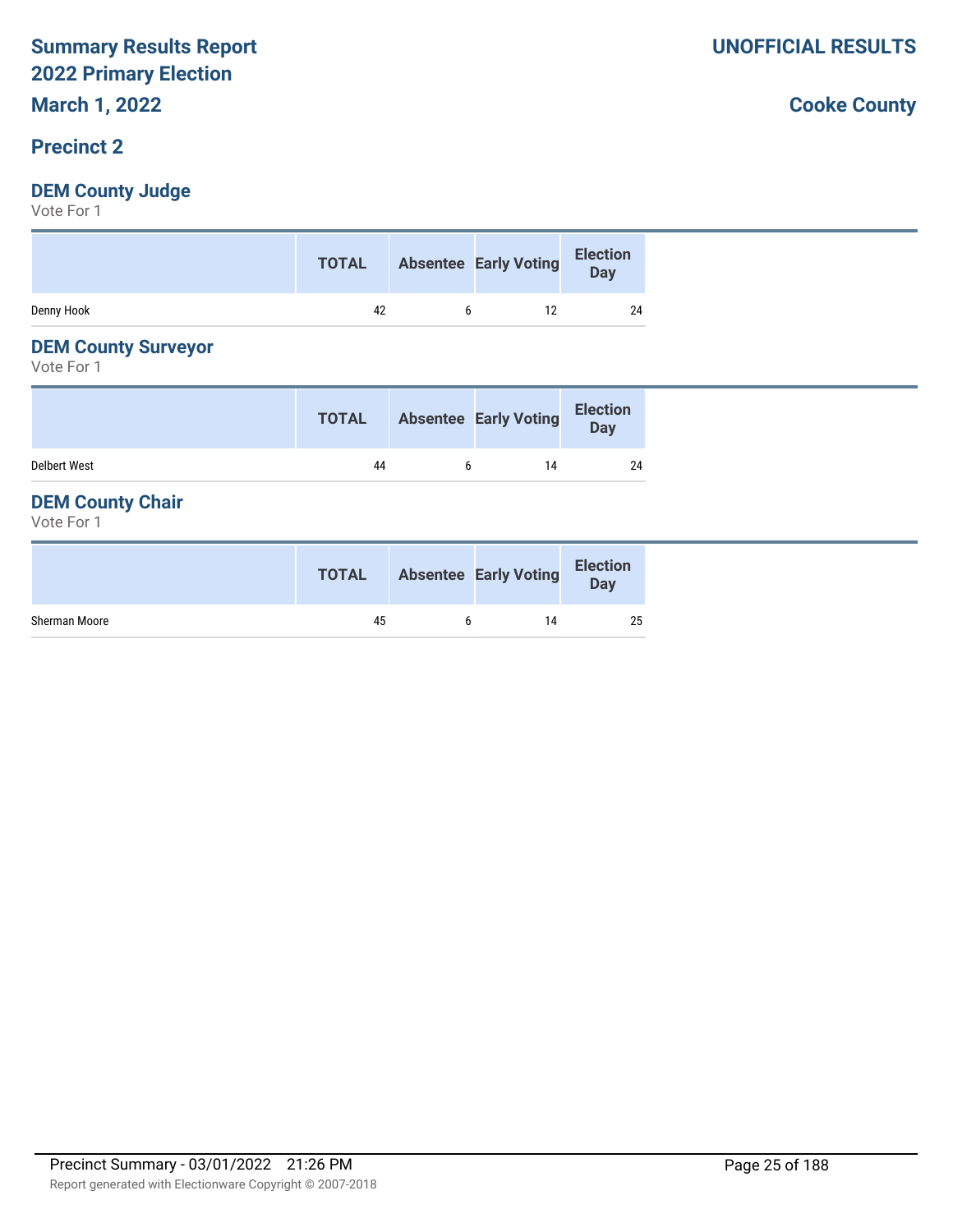#### **Precinct 3**

#### **STATISTICS**

|                                      | <b>TOTAL</b> | <b>Absentee</b> |    | <b>Early Voting Election Day</b> |
|--------------------------------------|--------------|-----------------|----|----------------------------------|
| Registered Voters - Total            | 580          |                 |    |                                  |
| Registered Voters - Republican Party | 0            |                 |    |                                  |
| Registered Voters - Democrat Party   | 0            |                 |    |                                  |
| Registered Voters - NONPARTISAN      | 580          |                 |    |                                  |
| <b>Ballots Cast - Total</b>          | 211          | 4               | 74 | 133                              |
| Ballots Cast - Republican Party      | 204          | 4               | 70 | 130                              |
| <b>Ballots Cast - Democrat Party</b> | 7            | 0               | 4  | 3                                |
| <b>Ballots Cast - NONPARTISAN</b>    | 0            | 0               | 0  | 0                                |
| <b>Ballots Cast - Blank</b>          | 0            | 0               | 0  | 0                                |
| Voter Turnout - Total                | 36.38%       |                 |    |                                  |
| Voter Turnout - Republican Party     | 0.00%        |                 |    |                                  |
| Voter Turnout - Democrat Party       | 0.00%        |                 |    |                                  |
| Voter Turnout - NONPARTISAN          | 0.00%        |                 |    |                                  |

## **REP US Rep, District 26**

Vote For 1

|                      | <b>TOTAL</b>   |              | <b>Absentee Early Voting</b> | <b>Election</b><br><b>Day</b> |
|----------------------|----------------|--------------|------------------------------|-------------------------------|
| <b>Isaac Smith</b>   | 9              | $\mathbf{0}$ | 3                            | 6                             |
| Vincent Gallo        | 16             | 0            | 3                            | 13                            |
| Michael C. Burgess   | 145            | 4            | 55                           | 86                            |
| <b>Brian Brazeal</b> | 5              | $\mathbf{0}$ | $\mathbf{0}$                 | 5                             |
| Raven Harrison       | $\mathfrak{p}$ | 0            | $\Omega$                     | 2                             |
|                      |                |              |                              |                               |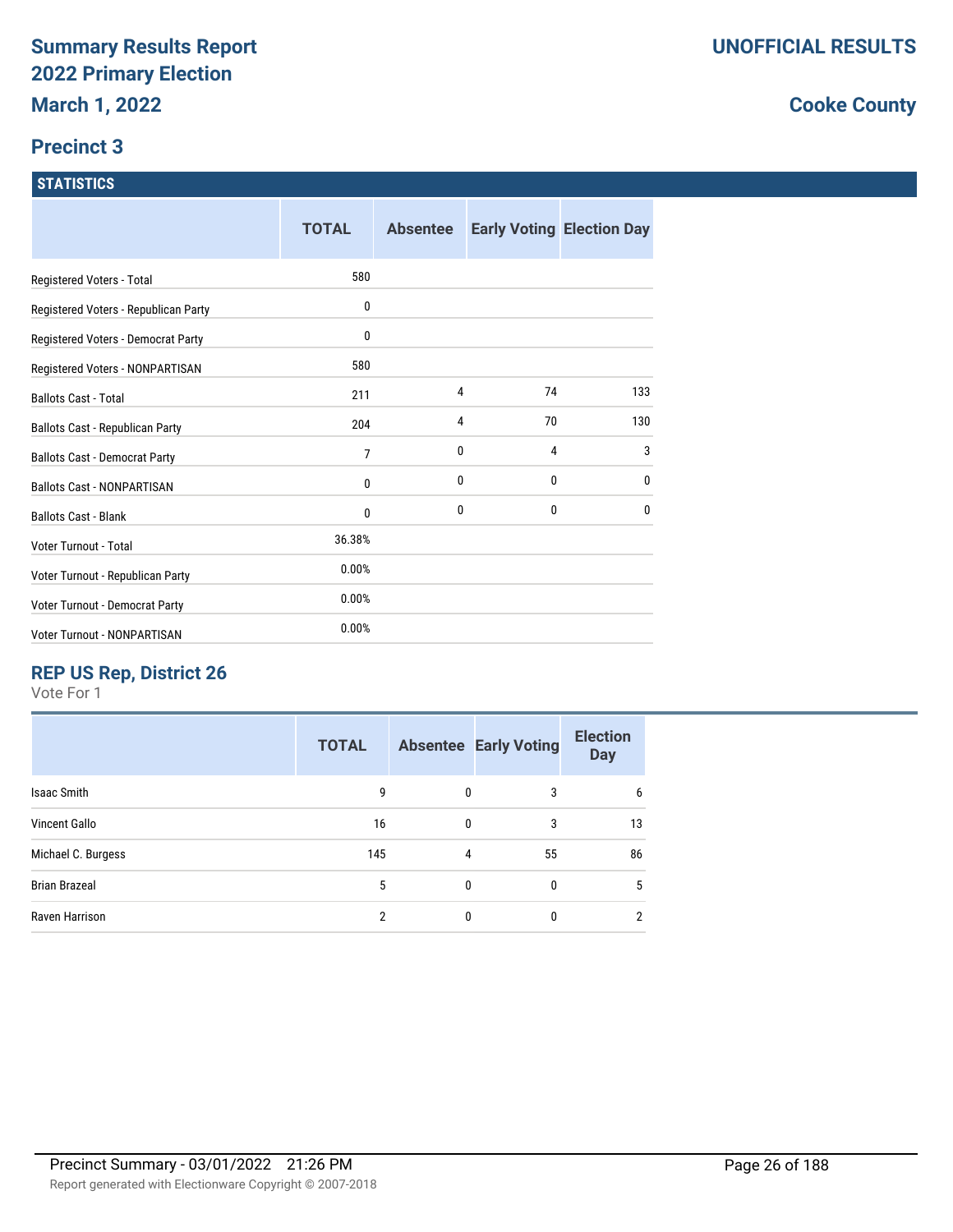#### **Precinct 3**

#### **REP Governor**

Vote For 1

|                     | <b>TOTAL</b>   |              | <b>Absentee Early Voting</b> | <b>Election</b><br><b>Day</b> |
|---------------------|----------------|--------------|------------------------------|-------------------------------|
| <b>Greg Abbott</b>  | 132            | 4            | 45                           | 83                            |
| Don Huffines        | 23             | 0            | 5                            | 18                            |
| <b>Chad Prather</b> | $\overline{7}$ | 0            | 3                            | 4                             |
| Danny Harrison      | 1              | $\mathbf{0}$ | $\bf{0}$                     |                               |
| Allen B. West       | 32             | $\mathbf 0$  | 14                           | 18                            |
| Kandy Kaye Horn     | $\pmb{0}$      | $\bf{0}$     | $\pmb{0}$                    | 0                             |
| <b>Rick Perry</b>   | $\overline{2}$ | 0            | $\bf{0}$                     | $\overline{2}$                |
| Paul Belew          | 1              | 0            | $\bf{0}$                     |                               |

## **REP Lieutenant Governor**

Vote For 1

|                        | <b>TOTAL</b> |              | <b>Absentee Early Voting</b> | <b>Election</b><br><b>Day</b> |
|------------------------|--------------|--------------|------------------------------|-------------------------------|
| Zach Vance             | 8            | 0            | 3                            | 5                             |
| Dan Patrick            | 138          | 4            | 49                           | 85                            |
| <b>Todd M. Bullis</b>  | 3            | 0            | 0                            | 3                             |
| <b>Trayce Bradford</b> | 10           | $\mathbf{0}$ | 4                            | 6                             |
| <b>Aaron Sorrells</b>  | 6            | $\mathbf{0}$ | $\overline{2}$               | 4                             |
| <b>Daniel Miller</b>   | 22           | 0            | 7                            | 15                            |

#### **REP Attorney General**

Vote For 1

|                | <b>TOTAL</b> |   | <b>Absentee Early Voting</b> | <b>Election</b><br><b>Day</b> |
|----------------|--------------|---|------------------------------|-------------------------------|
| Louie Gohmert  | 47           | 0 | 18                           | 29                            |
| Ken Paxton     | 81           | 4 | 20                           | 57                            |
| George P. Bush | 57           | 0 | 23                           | 34                            |
| Eva Guzman     | 9            | 0 | 5                            | 4                             |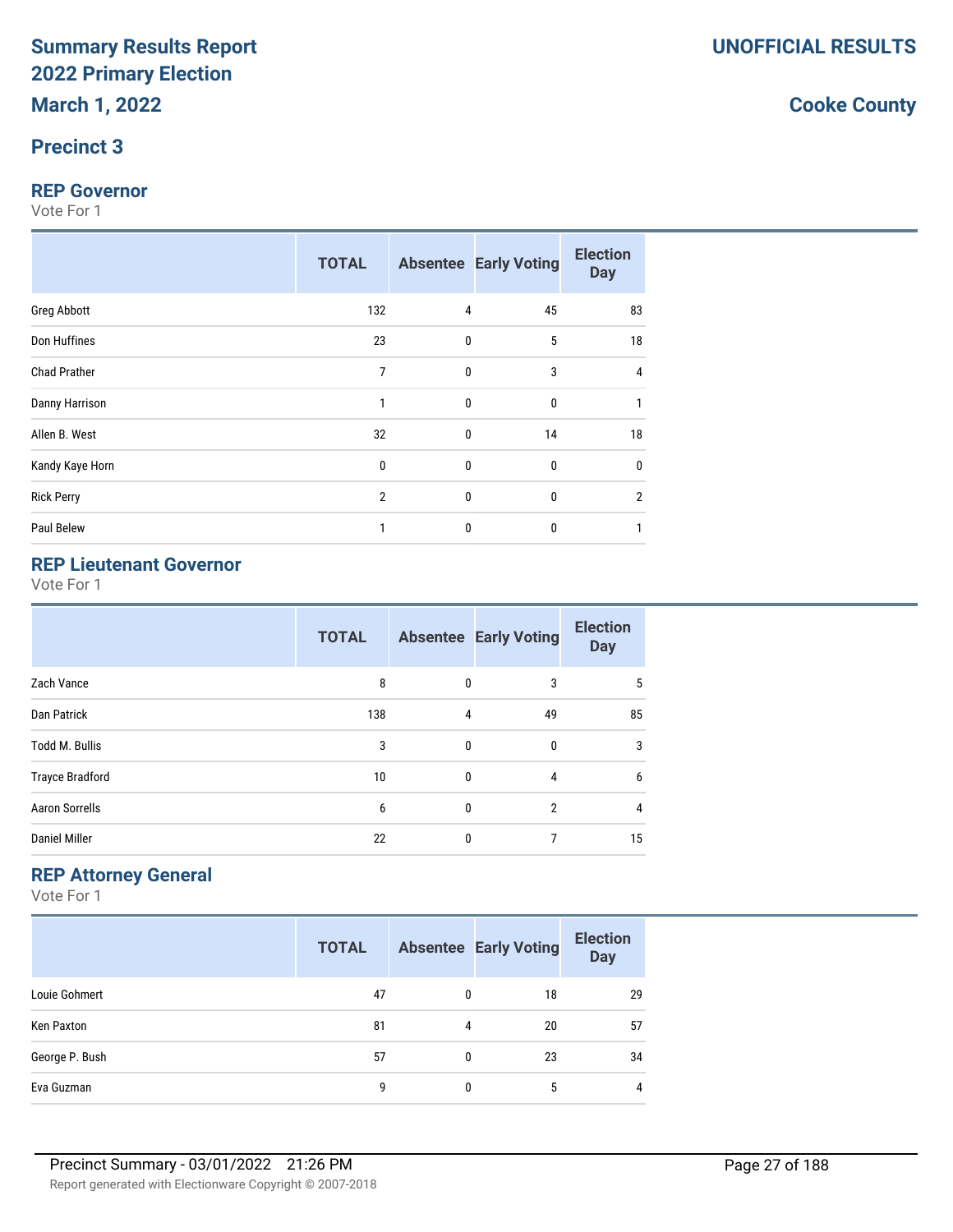#### **Precinct 3**

#### **REP Comptroller of Public Accounts**

Vote For 1

|                | <b>TOTAL</b> |   | <b>Absentee Early Voting</b> | <b>Election</b><br>Day |
|----------------|--------------|---|------------------------------|------------------------|
| Glenn Hegar    | 141          | 4 | 55                           | 82                     |
| Mark V. Goloby | 31           |   |                              | 24                     |

#### **REP Comm General Land Office**

Vote For 1

|                        | <b>TOTAL</b> |                | <b>Absentee Early Voting</b> | <b>Election</b><br><b>Day</b> |
|------------------------|--------------|----------------|------------------------------|-------------------------------|
| Ben Armenta            | 6            | 1              | $\overline{2}$               | 3                             |
| Don W. Minton          | 15           | $\mathbf{0}$   | 4                            | 11                            |
| <b>Tim Westley</b>     | 26           | 1              | 8                            | 17                            |
| Dawn Buckingham        | 52           | $\overline{2}$ | 21                           | 29                            |
| <b>Weston Martinez</b> | 7            | $\mathbf{0}$   | 1                            | 6                             |
| Rufus Lopez            | 6            | $\mathbf{0}$   | 3                            | 3                             |
| Victor Avila           | 11           | $\mathbf{0}$   | 1                            | 10                            |
| Jon Spiers             | 18           | 0              | 6                            | 12                            |

## **REP Commissioner of Agriculture**

Vote For 1

|                  | <b>TOTAL</b> |   | <b>Absentee Early Voting</b> | <b>Election</b><br><b>Day</b> |
|------------------|--------------|---|------------------------------|-------------------------------|
| Carey A. Counsil | 11           | 0 | 3                            | 8                             |
| James White      | 53           | 0 | 19                           | 34                            |
| Sid Miller       | 105          | 4 | 36                           | 65                            |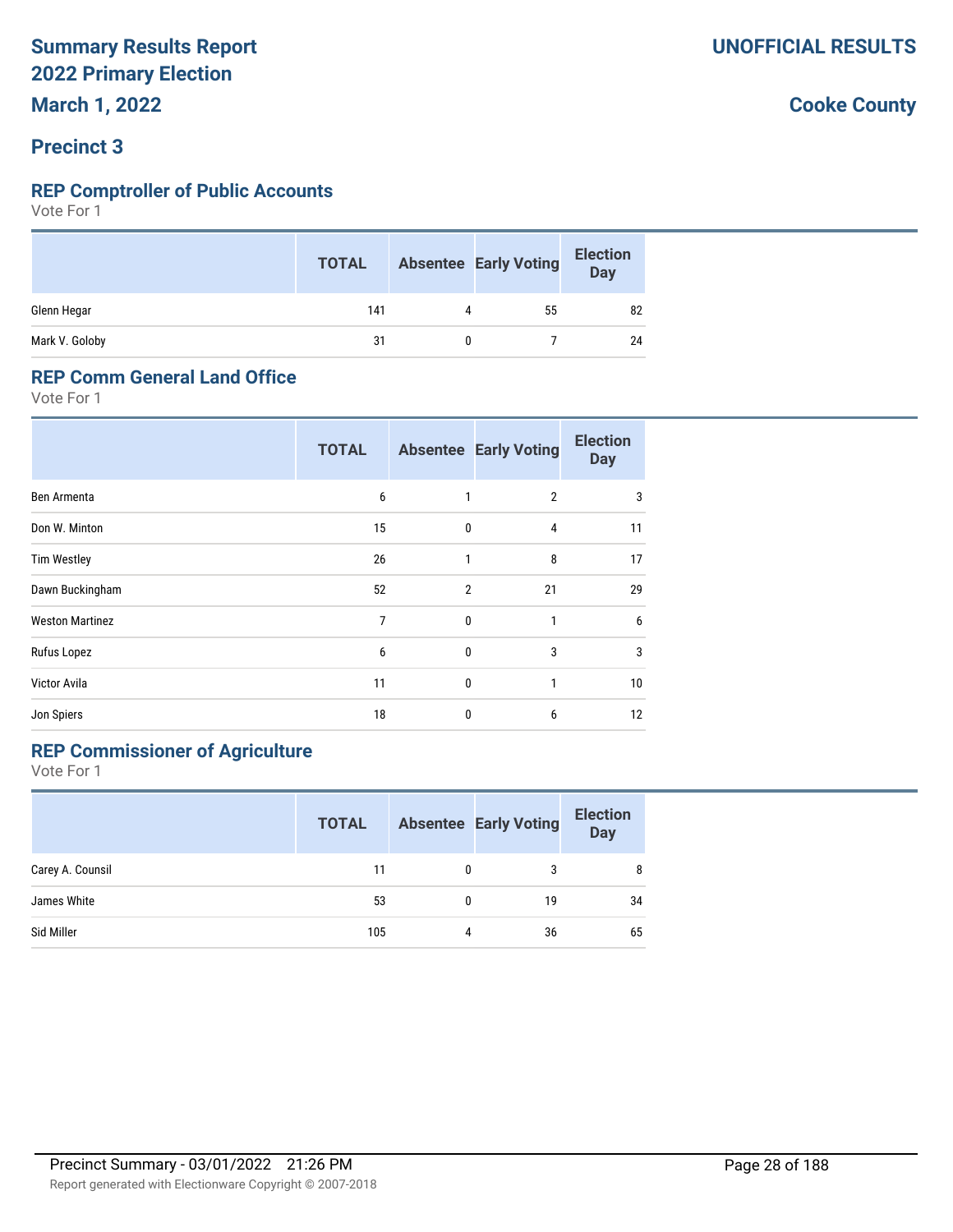#### **Precinct 3**

#### **REP Railroad Commissioner**

Vote For 1

|                        | <b>TOTAL</b> |   | <b>Absentee Early Voting</b> | <b>Election</b><br><b>Day</b> |
|------------------------|--------------|---|------------------------------|-------------------------------|
| Dawayne Tipton         | 27           | 0 | 13                           | 14                            |
| Wayne Christian        | 70           | 0 | 17                           | 53                            |
| Sarah Stogner          | 20           | 4 | 8                            | 8                             |
| Tom Slocum Jr          | 16           | 0 | 6                            | 10                            |
| Marvin "Sarge" Summers | 15           | 0 | 4                            | 11                            |

#### **REP Justice, Supreme Court, Pl 3**

Vote For 1

|                | <b>TOTAL</b> | <b>Absentee Early Voting</b> | <b>Election</b><br>Day |
|----------------|--------------|------------------------------|------------------------|
| Debra Lehrmann | 155          | 52                           | 99                     |

#### **REP Justice, Supreme Court, Pl 5**

Vote For 1

|               | <b>TOTAL</b> |   | <b>Absentee Early Voting</b> | <b>Election</b><br><b>Day</b> |
|---------------|--------------|---|------------------------------|-------------------------------|
| Rebeca Huddle | 154          | 4 | 52                           | 98                            |

#### **REP Justice, Supreme Court, Pl 9**

Vote For 1

|                  | <b>TOTAL</b> | <b>Absentee Early Voting</b> | <b>Election</b><br><b>Day</b> |
|------------------|--------------|------------------------------|-------------------------------|
| David J. Schenck | 105          | 32                           |                               |
| Evan Young       | 43           | 15                           | 26                            |

## **REP Judge, Ct of Crim App, Pl 2**

Vote For 1

|               | <b>TOTAL</b> |              | <b>Absentee Early Voting</b> | <b>Election</b><br>Day |
|---------------|--------------|--------------|------------------------------|------------------------|
| Mary Lou Keel | 150          | $\mathbf{u}$ | 49                           |                        |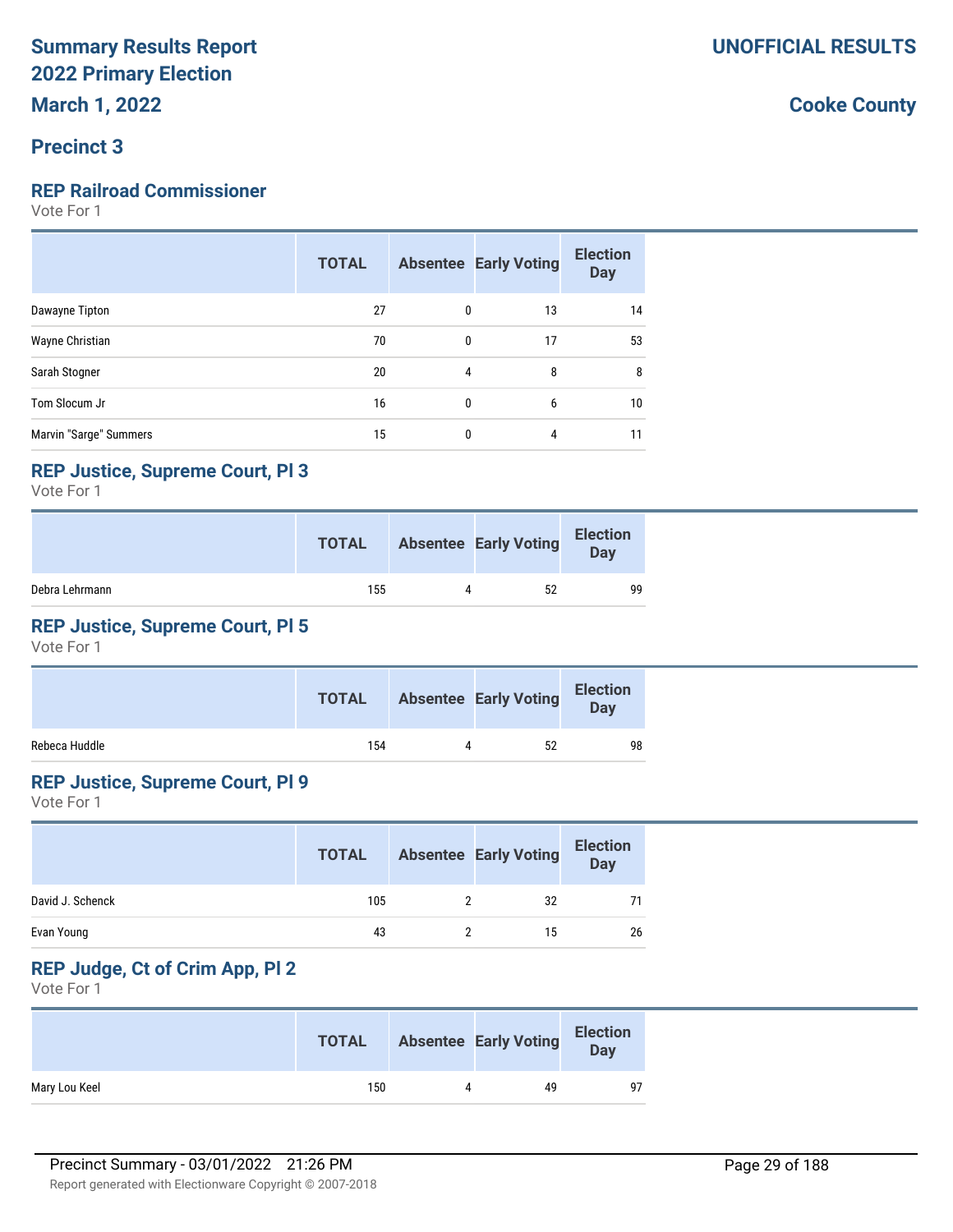#### **Precinct 3**

#### **REP Judge, Ct of Crim App, Pl 5**

Vote For 1

|              | <b>TOTAL</b> | <b>Absentee Early Voting</b> | <b>Election</b><br>Day |
|--------------|--------------|------------------------------|------------------------|
| Scott Walker | 89           | 27                           | 59                     |
| Clint Morgan | 53           | 14                           | 38                     |

#### **REP Judge, Ct of Crim App, Pl 6**

Vote For 1

|                       | <b>TOTAL</b> | <b>Absentee Early Voting</b> | <b>Election</b><br>Day |
|-----------------------|--------------|------------------------------|------------------------|
| Jesse F. McClure, III | 148          | 47                           | 97                     |

#### **REP Member, State BoE, Dist 12**

Vote For 1

|            | <b>TOTAL</b> |   | <b>Absentee Early Voting</b> | <b>Election</b><br>Day |  |
|------------|--------------|---|------------------------------|------------------------|--|
| Pam Little | 148          | Д | 47                           | 97                     |  |

#### **REP State Senator, Dist 30**

Vote For 1

|               | <b>TOTAL</b> | <b>Absentee Early Voting</b> | <b>Election</b><br>Day |
|---------------|--------------|------------------------------|------------------------|
| Drew Springer | 168          | 53                           | 111                    |

#### **REP State Rep, Dist 68**

Vote For 1

|                     | <b>TOTAL</b> |              | <b>Absentee Early Voting</b> | <b>Election</b><br><b>Day</b> |
|---------------------|--------------|--------------|------------------------------|-------------------------------|
| <b>Craig Carter</b> | 17           | $\mathbf{0}$ | 4                            | 13                            |
| Mark Middleton      | 45           | 0            | 12                           | 33                            |
| David Spiller       | 120          | 4            | 48                           | 68                            |
| Gary W. Franklin    | 5            | 0            |                              | 4                             |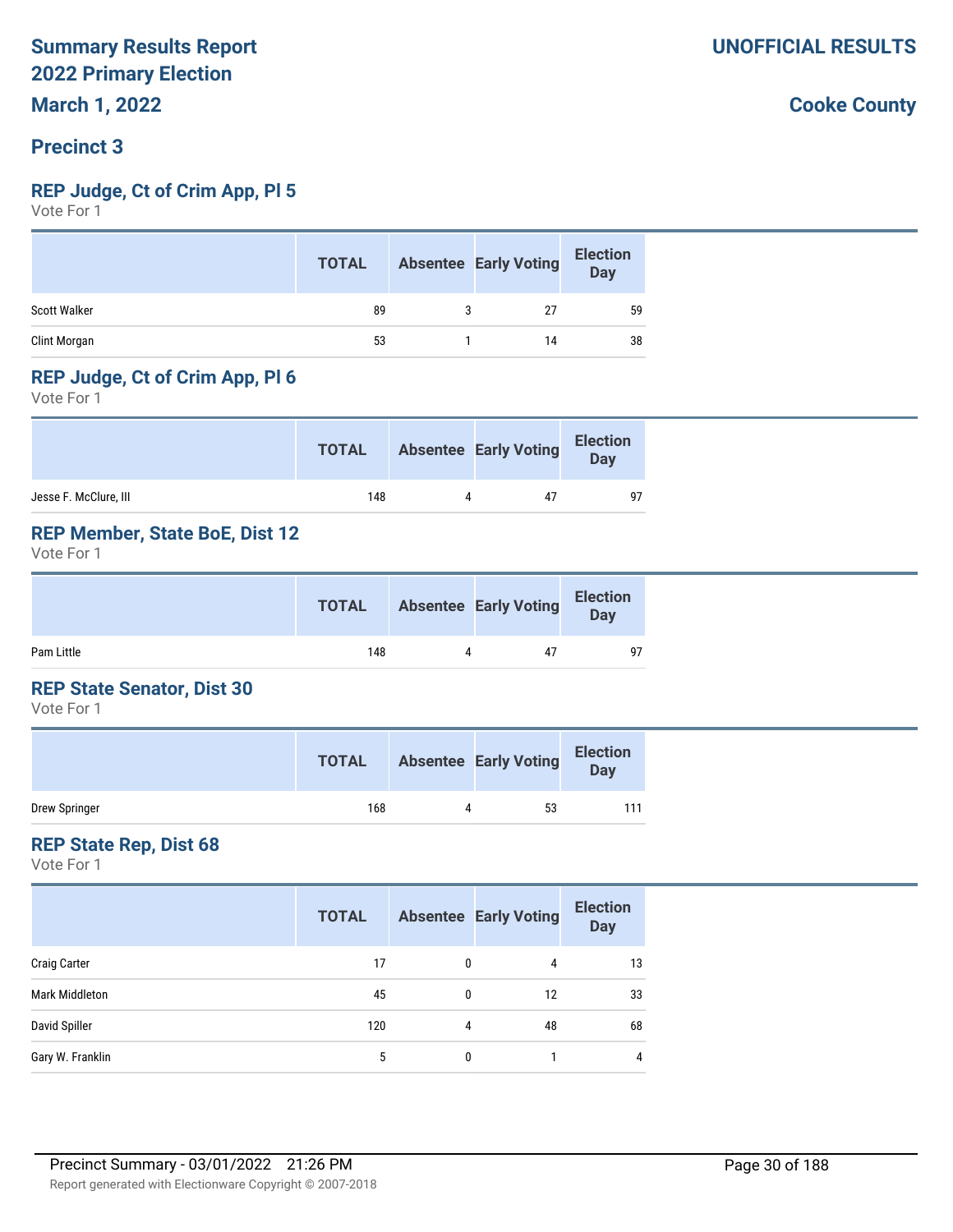#### **Precinct 3**

#### **REP Justice, 2nd Ct of App Dist, Pl 3**

Vote For 1

|                | <b>TOTAL</b> | <b>Absentee Early Voting</b> | <b>Election</b><br>Day |
|----------------|--------------|------------------------------|------------------------|
| Elizabeth Kerr | 150          | 49                           | 97                     |

#### **REP County Judge**

Vote For 1

|                      | <b>TOTAL</b> |   | <b>Absentee Early Voting</b> | <b>Election</b><br>Day |
|----------------------|--------------|---|------------------------------|------------------------|
| Leon Klement         | 82           | 0 | 16                           | 66                     |
| John O. Roane        | 72           |   | 31                           | 39                     |
| <b>Steve Starnes</b> | 42           |   | 20                           | 20                     |

#### **REP Judge, County Court at Law**

Vote For 1

|                | <b>TOTAL</b> |   | <b>Absentee Early Voting</b> | <b>Election</b><br><b>Day</b> |
|----------------|--------------|---|------------------------------|-------------------------------|
| Lynn Switzer   | 105          | 4 | 35                           | 66                            |
| John H. Morris | 84           |   | 30                           | 54                            |

#### **REP District Clerk**

Vote For 1

|                  | <b>TOTAL</b> |   | <b>Absentee Early Voting</b> | <b>Election</b><br>Day |
|------------------|--------------|---|------------------------------|------------------------|
| Marci A. Gilbert | 160          | 4 | 55                           | 101                    |
|                  |              |   |                              |                        |

#### **REP County Clerk**

Vote For 1

|              | <b>TOTAL</b> | <b>Absentee Early Voting</b> | <b>Election</b><br>Day |
|--------------|--------------|------------------------------|------------------------|
| Pam Harrison | 162          | 56                           | 102                    |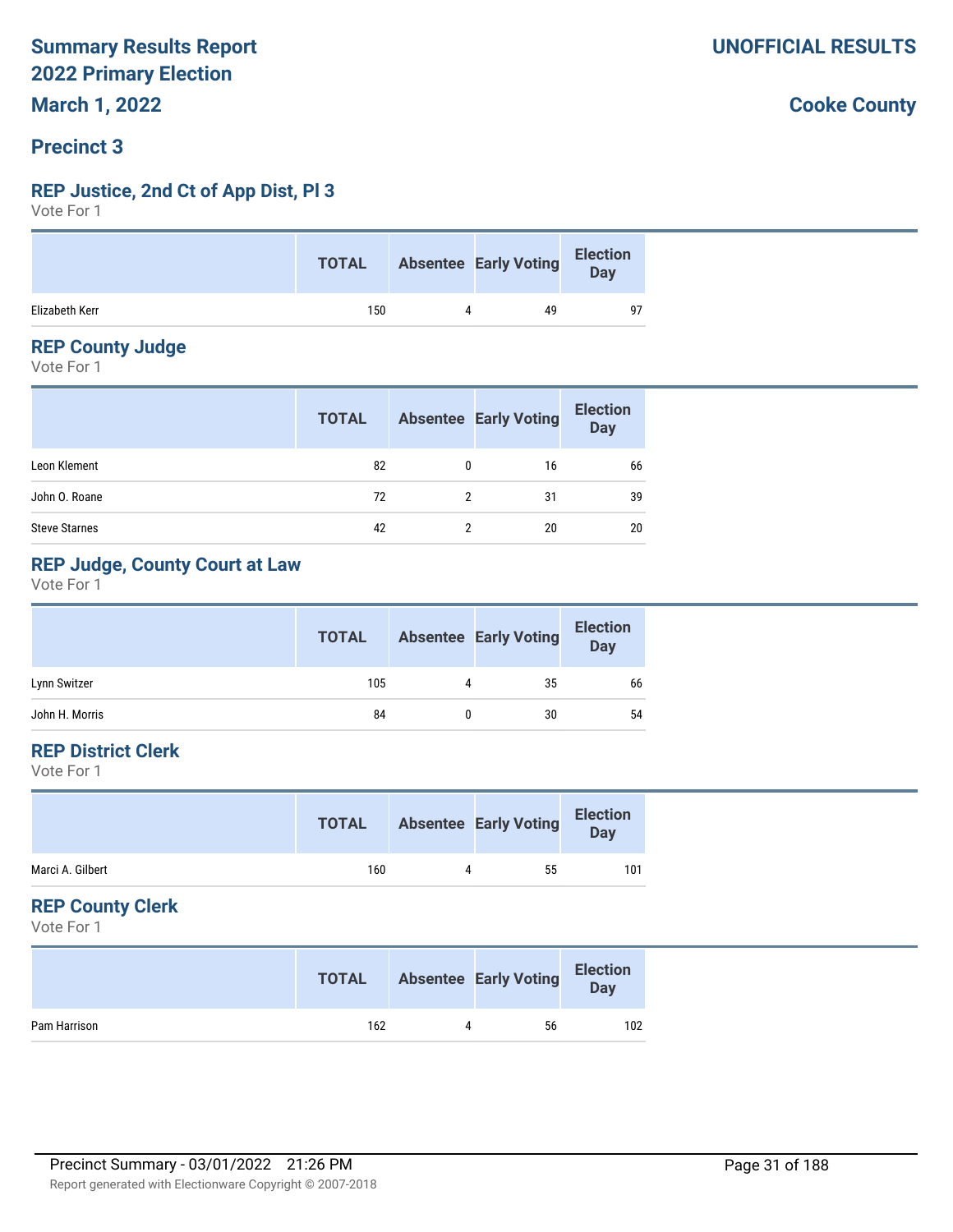## **Precinct 3**

#### **REP County Treasurer**

Vote For 1

|               | <b>TOTAL</b> | Absentee Early Voting Election |    |
|---------------|--------------|--------------------------------|----|
| Patty Brennan | 155          | 54                             | 97 |

#### **REP JOP Pct 2**

Vote For 1

|                                | <b>TOTAL</b> |   | <b>Absentee Early Voting</b> | <b>Election</b><br><b>Day</b> |
|--------------------------------|--------------|---|------------------------------|-------------------------------|
| <b>Bradley "Brad" Mitchell</b> | 82           |   | 29                           | 53                            |
| Carroll L. Johnson             | 82           | Δ | 31                           | 47                            |

#### **REP County Chair**

Vote For 1

|                | <b>TOTAL</b> |   | <b>Absentee Early Voting</b> | <b>Election</b><br><b>Day</b> |
|----------------|--------------|---|------------------------------|-------------------------------|
| Chris McNamara | 153          | 4 | 50                           | 99                            |

#### **REP Proposition 1**

Vote For 1

|                | <b>TOTAL</b> |   | <b>Absentee Early Voting</b> | <b>Election</b><br>Day |
|----------------|--------------|---|------------------------------|------------------------|
| <b>YES</b>     | 188          | 4 | 68                           | 116                    |
| N <sub>0</sub> | 10           |   |                              | 9                      |

#### **REP Proposition 2**

Vote For 1

|                | <b>TOTAL</b> |   | <b>Absentee Early Voting</b> | <b>Election</b><br>Day |
|----------------|--------------|---|------------------------------|------------------------|
| <b>YES</b>     | 153          | 4 | 51                           | 98                     |
| N <sub>0</sub> | 40           |   | 17                           | 23                     |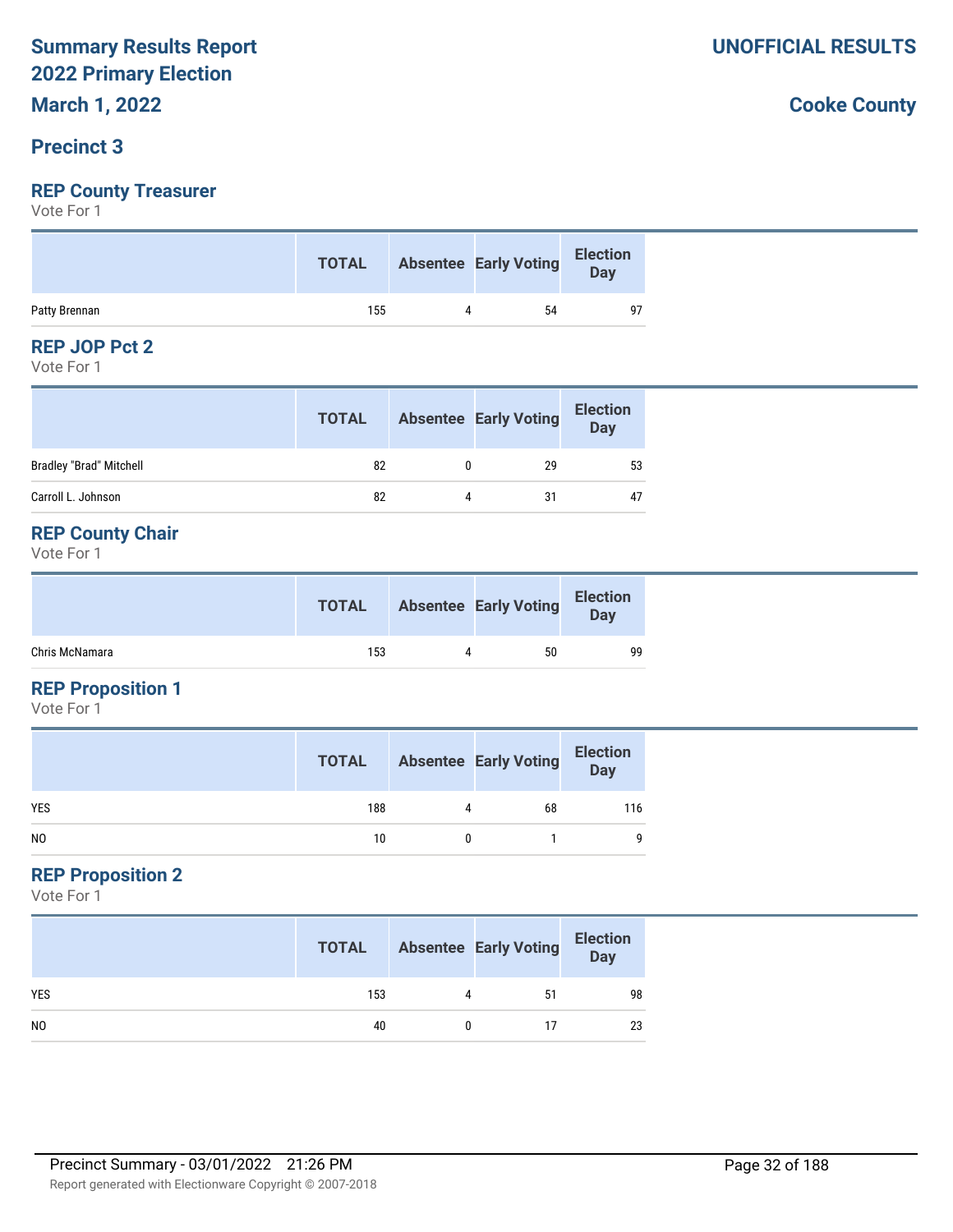## **Precinct 3**

#### **REP Proposition 3**

Vote For 1

|                | <b>TOTAL</b> |   | <b>Absentee Early Voting</b> | Election<br>Day |
|----------------|--------------|---|------------------------------|-----------------|
| <b>YES</b>     | 185          | 4 | 63                           | 118             |
| N <sub>0</sub> | 15           |   |                              |                 |

#### **REP Proposition 4**

Vote For 1

|            | <b>TOTAL</b> | <b>Absentee Early Voting</b> | <b>Election</b><br>Day |
|------------|--------------|------------------------------|------------------------|
| <b>YES</b> | 182          | 63                           | 115                    |
| NO         | 14           | 5                            | 9                      |

#### **REP Proposition 5**

Vote For 1

|     | <b>TOTAL</b> |           | <b>Absentee Early Voting</b> | <b>Election</b><br>Day |
|-----|--------------|-----------|------------------------------|------------------------|
| YES | 182          | $\Lambda$ | 62                           | 116                    |
| NO. | 14           |           |                              | 6                      |

#### **REP Proposition 6**

Vote For 1

|                | <b>TOTAL</b> | <b>Absentee Early Voting</b> | <b>Election</b><br><b>Day</b> |
|----------------|--------------|------------------------------|-------------------------------|
| <b>YES</b>     | 159          | 57                           | 100                           |
| N <sub>0</sub> | 32           |                              | 22                            |

#### **REP Proposition 7**

Vote For 1

|                | <b>TOTAL</b> |   | <b>Absentee Early Voting</b> | <b>Election</b><br>Day |
|----------------|--------------|---|------------------------------|------------------------|
| <b>YES</b>     | 192          | 4 | 69                           | 119                    |
| N <sub>0</sub> |              |   |                              | 5                      |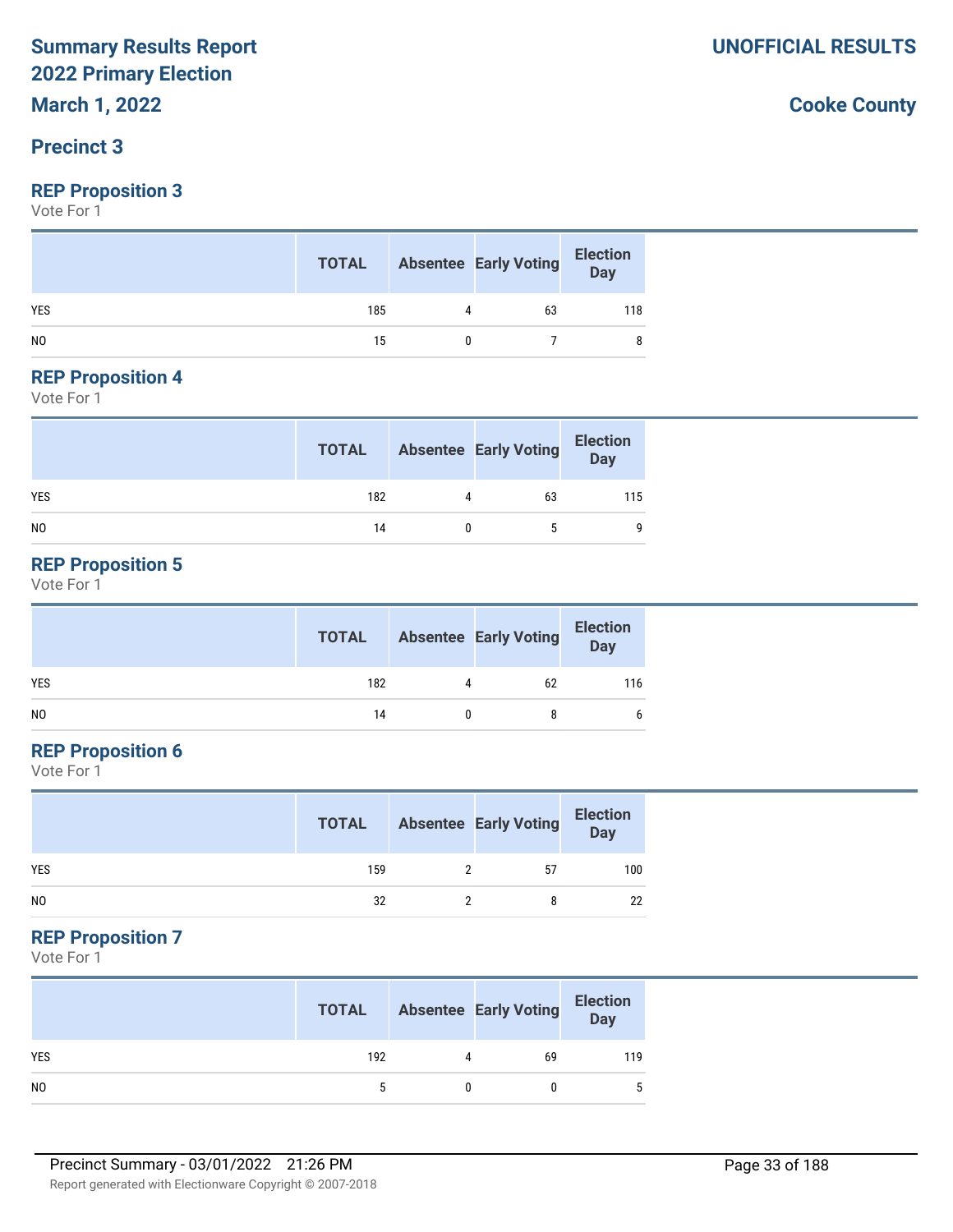#### **Precinct 3**

#### **REP Proposition 8**

Vote For 1

|                | <b>TOTAL</b> |   | <b>Absentee Early Voting</b> | Election<br>Day |
|----------------|--------------|---|------------------------------|-----------------|
| <b>YES</b>     | 189          | 4 | 66                           | 119             |
| N <sub>0</sub> |              |   |                              |                 |

## **REP Proposition 9**

Vote For 1

|            | <b>TOTAL</b> | <b>Absentee Early Voting</b> | <b>Election</b><br>Day |
|------------|--------------|------------------------------|------------------------|
| <b>YES</b> | 159          | 58                           | 98                     |
| NO         | 38           | 12                           | 25                     |

#### **REP Proposition 10**

Vote For 1

|                | <b>TOTAL</b> |   | <b>Absentee Early Voting</b> | <b>Election</b><br>Day |
|----------------|--------------|---|------------------------------|------------------------|
| <b>YES</b>     | 188          | 4 | 66                           | 118                    |
| N <sub>0</sub> | 6            |   |                              | 4                      |

#### **DEM Governor**

Vote For 1

|                             | <b>TOTAL</b> |          | <b>Absentee Early Voting</b> | <b>Election</b><br><b>Day</b> |
|-----------------------------|--------------|----------|------------------------------|-------------------------------|
| <b>Rich Wakeland</b>        |              | 0        | 0                            |                               |
| Inocencio (Inno) Barrientez | 0            | 0        | 0                            | $\mathbf{0}$                  |
| Michael Cooper              |              | 0        | 0                            |                               |
| Joy Diaz                    | $\theta$     | $\theta$ | 0                            | $\mathbf{0}$                  |
| Beto O'Rourke               | 4            | 0        | 3                            |                               |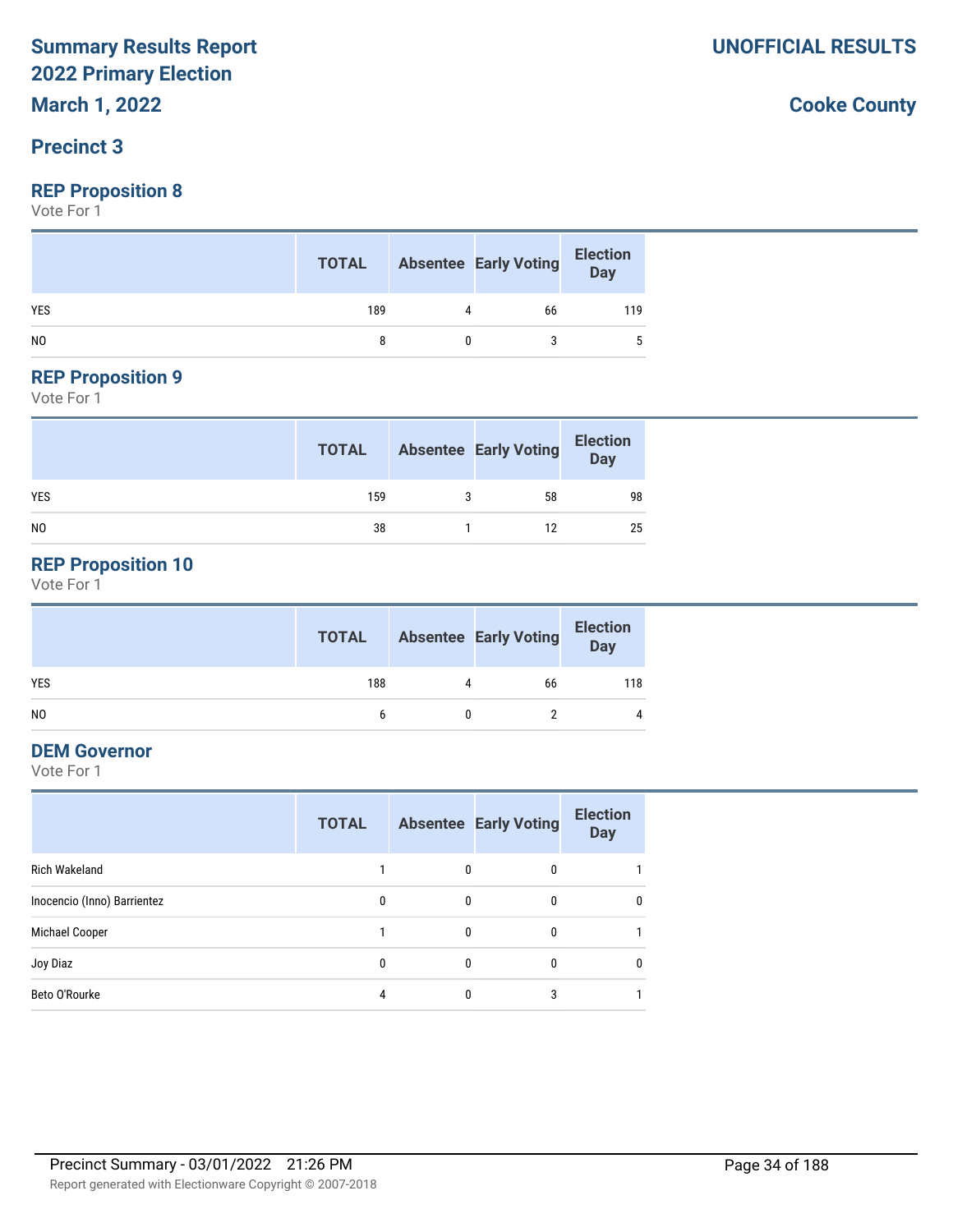**March 1, 2022**

#### **Precinct 3**

#### **DEM Lieutenant Governor**

Vote For 1

|                  | <b>TOTAL</b> |   | <b>Absentee Early Voting</b> | <b>Election</b><br><b>Day</b> |
|------------------|--------------|---|------------------------------|-------------------------------|
| Carla Brailey    |              |   |                              |                               |
| Michelle Beckley |              |   |                              |                               |
| Mike Collier     |              | 0 |                              |                               |

#### **DEM Attorney General**

Vote For 1

|                         | <b>TOTAL</b> |              | <b>Absentee Early Voting</b> | <b>Election</b><br><b>Day</b> |
|-------------------------|--------------|--------------|------------------------------|-------------------------------|
| Lee Merritt             |              | $\mathbf{0}$ |                              | 0                             |
| Mike Fields             | 2            | 0            | 0                            | $\overline{2}$                |
| S. "TBONE" Raynor       | $\mathbf{0}$ | $\mathbf{0}$ | 0                            | 0                             |
| Joe Jaworski            | $\Omega$     | $\Omega$     | $\Omega$                     | 0                             |
| Rochelle Mercedes Garza | 3            | 0            | າ                            |                               |

## **DEM Comptroller of Public Accounts**

Vote For 1

|                    | <b>TOTAL</b> |   | <b>Absentee Early Voting</b> | <b>Election</b><br><b>Day</b> |
|--------------------|--------------|---|------------------------------|-------------------------------|
| Janet T. Dudding   |              |   |                              |                               |
| Angel Luis Vega    | 0            | 0 | 0                            |                               |
| <b>Tim Mahoney</b> | 3            | 0 |                              | $\overline{2}$                |

#### **DEM Comm General Land Office**

Vote For 1

|                      | <b>TOTAL</b> |   | <b>Absentee Early Voting</b> | <b>Election</b><br><b>Day</b> |
|----------------------|--------------|---|------------------------------|-------------------------------|
| Sandragrace Martinez | 0            | 0 | 0                            | 0                             |
| Jay Kleberg          |              | 0 |                              | $\mathbf{0}$                  |
| Michael Lange        | 2            | 0 |                              | $\mathfrak{p}$                |
| Jinny Suh            | 3            |   |                              |                               |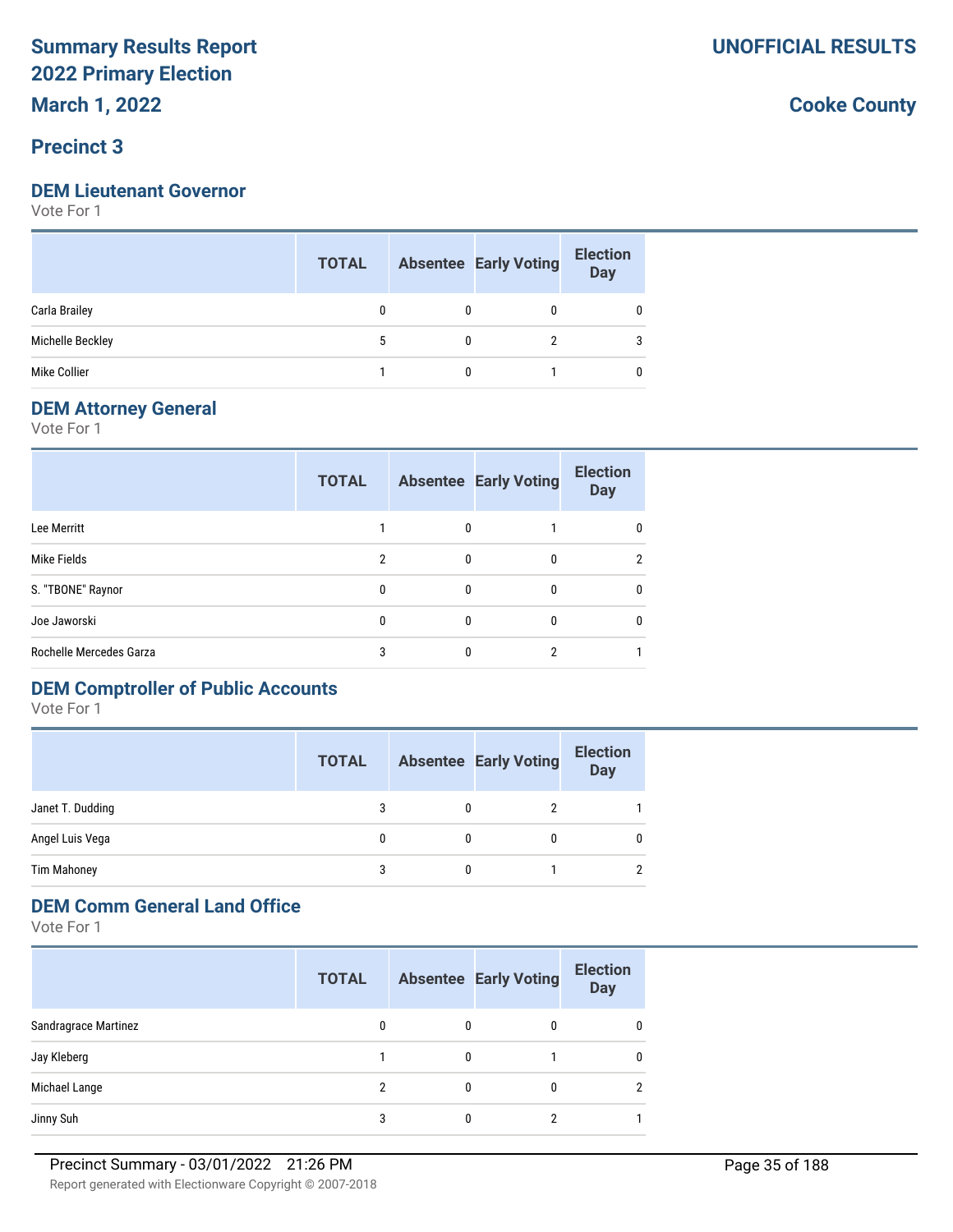#### **Precinct 3**

#### **DEM Commissioner of Agriculture**

Vote For 1

|            | <b>TOTAL</b> | <b>Absentee Early Voting</b> | <b>Election</b><br>Day |
|------------|--------------|------------------------------|------------------------|
| Susan Hays |              |                              |                        |
| Ed Ireson  |              |                              |                        |

#### **DEM Railroad Commissioner**

Vote For 1

|              | <b>TOTAL</b> | <b>Absentee Early Voting</b> | <b>Election</b><br><b>Day</b> |
|--------------|--------------|------------------------------|-------------------------------|
| Luke Warford |              |                              |                               |

#### **DEM Justice, Supreme Court, Pl 3**

Vote For 1

|               |  | <b>TOTAL</b> Absentee Early Voting | <b>Election</b><br>Day |
|---------------|--|------------------------------------|------------------------|
| Erin A Nowell |  |                                    |                        |

#### **DEM Justice, Supreme Court, Pl 5**

Vote For 1

|                | <b>TOTAL</b> | <b>Absentee Early Voting</b> | <b>Election</b><br><b>Day</b> |
|----------------|--------------|------------------------------|-------------------------------|
| Amanda Reichek |              |                              | 3                             |

#### **DEM Justice, Supreme Court, Pl 9**

Vote For 1

|                 | <b>TOTAL</b> | <b>Absentee Early Voting</b> | <b>Election</b><br>Day |
|-----------------|--------------|------------------------------|------------------------|
| Julia Maldonado | $\mathbf{r}$ |                              |                        |

#### **DEM Judge, Ct of Crim App, Pl 5**

Vote For 1

|              | <b>TOTAL</b> | <b>Absentee Early Voting</b> | <b>Election</b><br>Day |
|--------------|--------------|------------------------------|------------------------|
| Dana Huffman | ъ.           |                              |                        |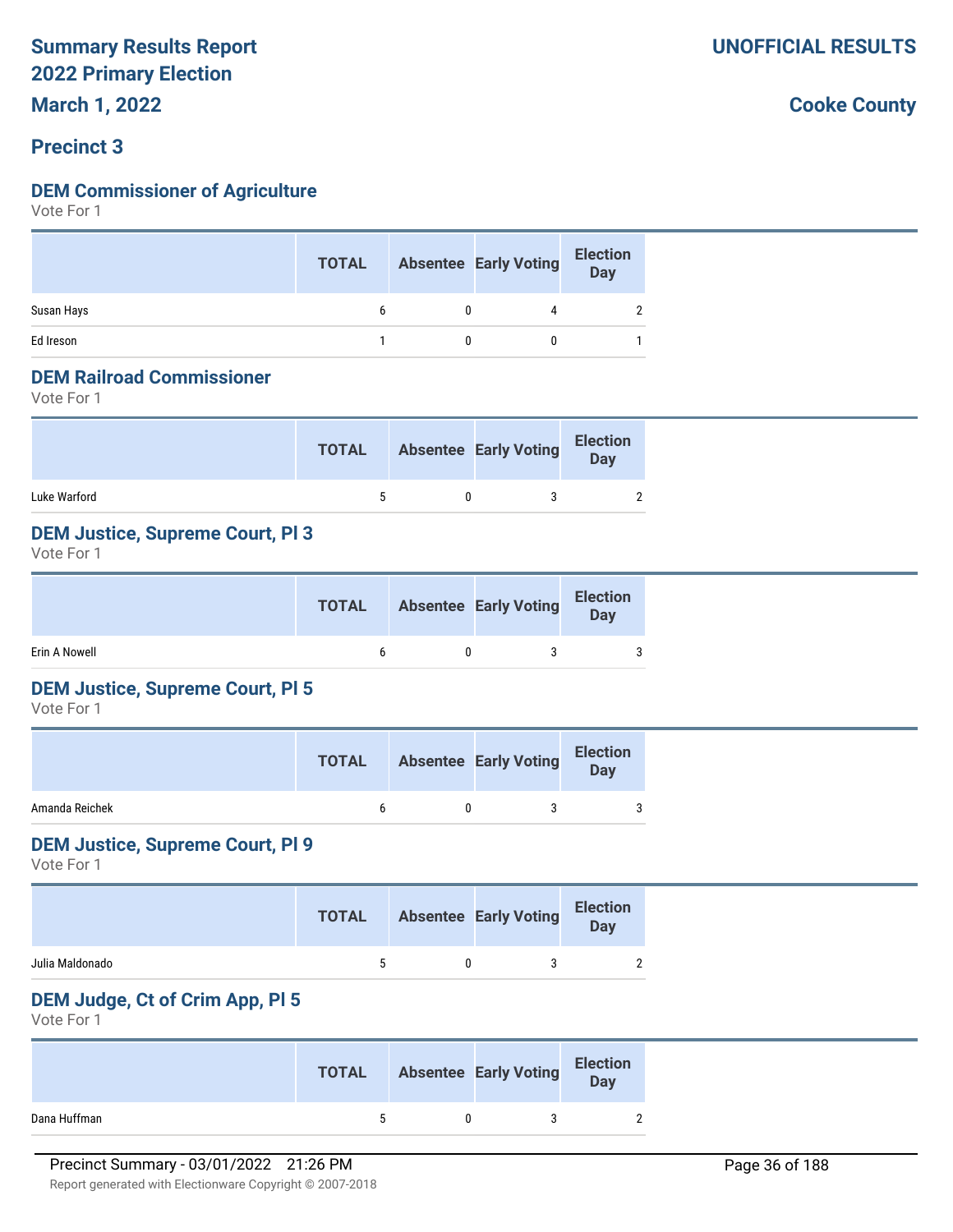#### **Precinct 3**

#### **DEM Judge, Ct of Crim App, Pl 6**

Vote For 1

|                | <b>TOTAL</b> | Absentee Early Voting Election |  |
|----------------|--------------|--------------------------------|--|
| Robert Johnson | h h          |                                |  |

#### **DEM Member, State BoE, Dist 12**

Vote For 1

|                 | <b>TOTAL</b> | <b>Absentee Early Voting</b> | <b>Election</b><br>Day |
|-----------------|--------------|------------------------------|------------------------|
| Alex Cornwallis | Δ            |                              | $\overline{2}$         |
| Roberto Velasco |              |                              |                        |

#### **DEM Justice, 2nd Ct of App Dist, Pl 3**

Vote For 1

|                   | <b>TOTAL</b> | <b>Absentee Early Voting</b> | <b>Election</b><br>Day |  |
|-------------------|--------------|------------------------------|------------------------|--|
| Delonia A. Watson |              |                              |                        |  |

#### **DEM County Judge**

Vote For 1

|            | <b>TOTAL</b> | <b>Absentee Early Voting</b> | <b>Election</b><br>Day |
|------------|--------------|------------------------------|------------------------|
| Denny Hook |              |                              | ্                      |

#### **DEM County Surveyor**

Vote For 1

|                     | <b>TOTAL</b> | <b>Absentee Early Voting</b> | <b>Election</b><br>Day |  |
|---------------------|--------------|------------------------------|------------------------|--|
| <b>Delbert West</b> | ь.           |                              |                        |  |

#### **DEM County Chair**

Vote For 1

|               | <b>TOTAL</b> | <b>Absentee Early Voting</b> | <b>Election</b><br>Day |
|---------------|--------------|------------------------------|------------------------|
| Sherman Moore |              |                              |                        |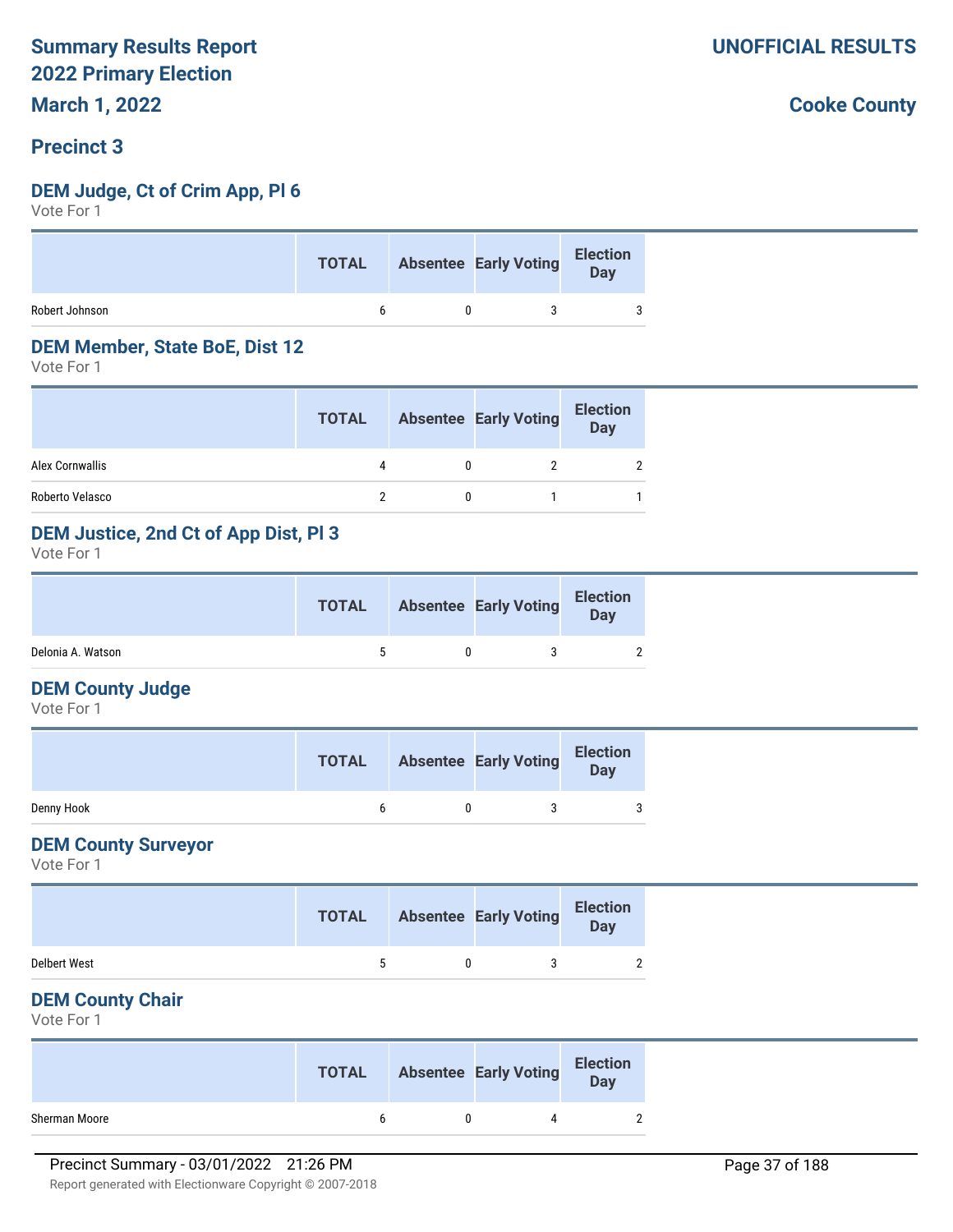#### **Precinct 4**

#### **STATISTICS**

|                                        | <b>TOTAL</b>   | <b>Absentee</b> |              | <b>Early Voting Election Day</b> |
|----------------------------------------|----------------|-----------------|--------------|----------------------------------|
| Registered Voters - Total              | 2,929          |                 |              |                                  |
| Registered Voters - Republican Party   | 0              |                 |              |                                  |
| Registered Voters - Democrat Party     | 0              |                 |              |                                  |
| Registered Voters - NONPARTISAN        | 2,929          |                 |              |                                  |
| <b>Ballots Cast - Total</b>            | 631            | 29              | 238          | 364                              |
| <b>Ballots Cast - Republican Party</b> | 558            | 22              | 217          | 319                              |
| <b>Ballots Cast - Democrat Party</b>   | 73             | $\overline{7}$  | 21           | 45                               |
| <b>Ballots Cast - NONPARTISAN</b>      | 0              | 0               | 0            | 0                                |
| <b>Ballots Cast - Blank</b>            | $\overline{2}$ | 0               | $\mathbf{0}$ | $\overline{2}$                   |
| Voter Turnout - Total                  | 21.54%         |                 |              |                                  |
| Voter Turnout - Republican Party       | 0.00%          |                 |              |                                  |
| Voter Turnout - Democrat Party         | 0.00%          |                 |              |                                  |
| Voter Turnout - NONPARTISAN            | 0.00%          |                 |              |                                  |

# **REP US Rep, District 26**

Vote For 1

| <b>TOTAL</b> |              |     | <b>Election</b><br><b>Day</b>      |
|--------------|--------------|-----|------------------------------------|
| 40           |              | 16  | 23                                 |
| 14           | 0            | 3   | 11                                 |
| 409          |              | 172 | 221                                |
| 21           | $\mathbf{0}$ | 9   | 12                                 |
| 19           |              | 2   | 16                                 |
|              |              |     | <b>Absentee Early Voting</b><br>16 |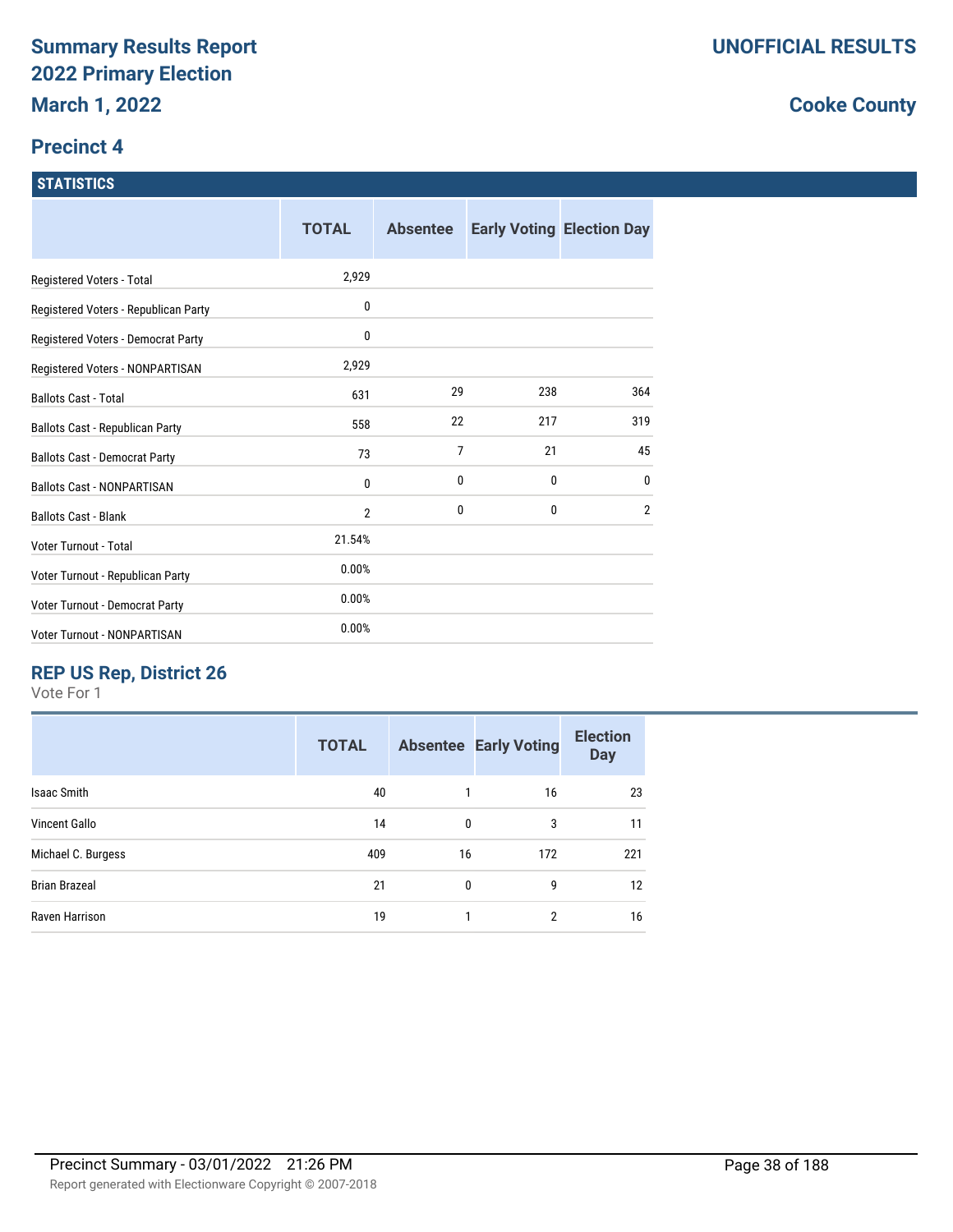#### **Precinct 4**

#### **REP Governor**

Vote For 1

|                     | <b>TOTAL</b>   |             | <b>Absentee Early Voting</b> | <b>Election</b><br><b>Day</b> |
|---------------------|----------------|-------------|------------------------------|-------------------------------|
| Greg Abbott         | 370            | 20          | 156                          | 194                           |
| Don Huffines        | 69             | 1           | 14                           | 54                            |
| <b>Chad Prather</b> | 27             | 0           | 10                           | 17                            |
| Danny Harrison      | $\overline{2}$ | $\mathbf 0$ | $\mathbf{0}$                 | $\overline{2}$                |
| Allen B. West       | 61             | 1           | 24                           | 36                            |
| Kandy Kaye Horn     | 7              | 0           | 3                            | 4                             |
| <b>Rick Perry</b>   | 14             | 0           | 7                            | 7                             |
| Paul Belew          | 0              | 0           | $\mathbf{0}$                 | 0                             |

# **REP Lieutenant Governor**

Vote For 1

|                        | <b>TOTAL</b> |                | <b>Absentee Early Voting</b> | <b>Election</b><br><b>Day</b> |
|------------------------|--------------|----------------|------------------------------|-------------------------------|
| Zach Vance             | 20           | 0              | 9                            | 11                            |
| Dan Patrick            | 411          | 16             | 158                          | 237                           |
| <b>Todd M. Bullis</b>  | 7            | $\mathbf 0$    | $\overline{2}$               | 5                             |
| <b>Trayce Bradford</b> | 28           | $\mathbf 0$    | 11                           | 17                            |
| <b>Aaron Sorrells</b>  | 16           | $\overline{2}$ | 9                            | 5                             |
| <b>Daniel Miller</b>   | 41           | 3              | 15                           | 23                            |

### **REP Attorney General**

Vote For 1

|                | <b>TOTAL</b> |    | <b>Absentee Early Voting</b> | <b>Election</b><br><b>Day</b> |
|----------------|--------------|----|------------------------------|-------------------------------|
| Louie Gohmert  | 75           | 2  | 28                           | 45                            |
| Ken Paxton     | 230          | 11 | 88                           | 131                           |
| George P. Bush | 174          | 6  | 58                           | 110                           |
| Eva Guzman     | 69           | 3  | 42                           | 24                            |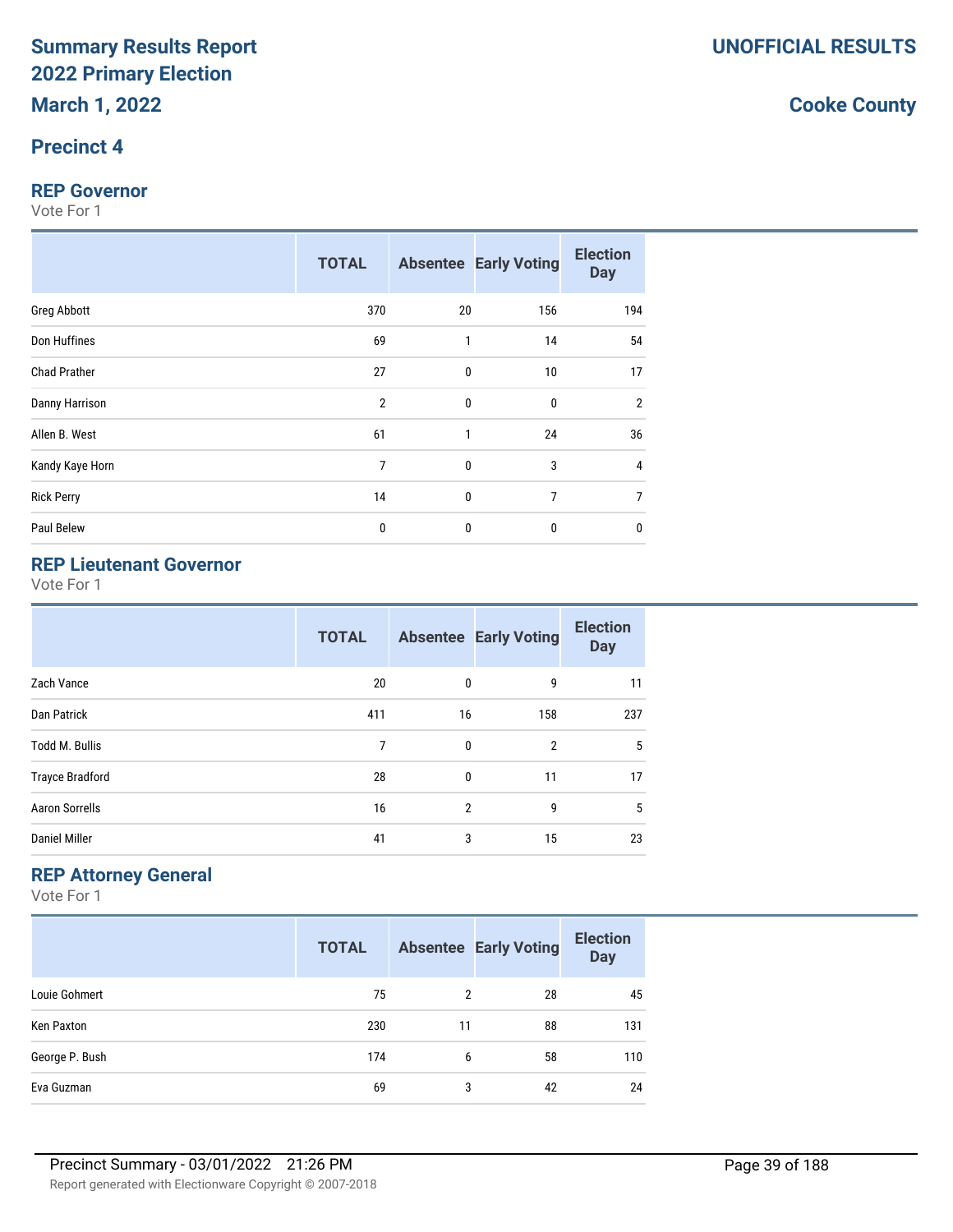#### **Precinct 4**

#### **REP Comptroller of Public Accounts**

Vote For 1

|                | <b>TOTAL</b> |    | <b>Absentee Early Voting</b> | <b>Election</b><br>Day |
|----------------|--------------|----|------------------------------|------------------------|
| Glenn Hegar    | 380          | 12 | 156                          | 212                    |
| Mark V. Goloby | 82           |    | 28                           | 46                     |

#### **REP Comm General Land Office**

Vote For 1

|                        | <b>TOTAL</b>   |                | <b>Absentee Early Voting</b> | <b>Election</b><br><b>Day</b> |
|------------------------|----------------|----------------|------------------------------|-------------------------------|
| Ben Armenta            | 36             | 3              | 8                            | 25                            |
| Don W. Minton          | 45             | 0              | 16                           | 29                            |
| <b>Tim Westley</b>     | 68             | $\overline{2}$ | 31                           | 35                            |
| Dawn Buckingham        | 130            | 1              | 59                           | 70                            |
| <b>Weston Martinez</b> | 12             | 3              | 5                            | 4                             |
| Rufus Lopez            | $\overline{7}$ | 0              | 3                            | $\overline{4}$                |
| Victor Avila           | 35             | 6              | 13                           | 16                            |
| Jon Spiers             | 71             | 3              | 27                           | 41                            |

# **REP Commissioner of Agriculture**

Vote For 1

|                  | <b>TOTAL</b> |   | <b>Absentee Early Voting</b> | <b>Election</b><br><b>Day</b> |
|------------------|--------------|---|------------------------------|-------------------------------|
| Carey A. Counsil | 60           | 3 | 14                           | 43                            |
| James White      | 170          | g | 73                           | 88                            |
| Sid Miller       | 230          |   | 88                           | 135                           |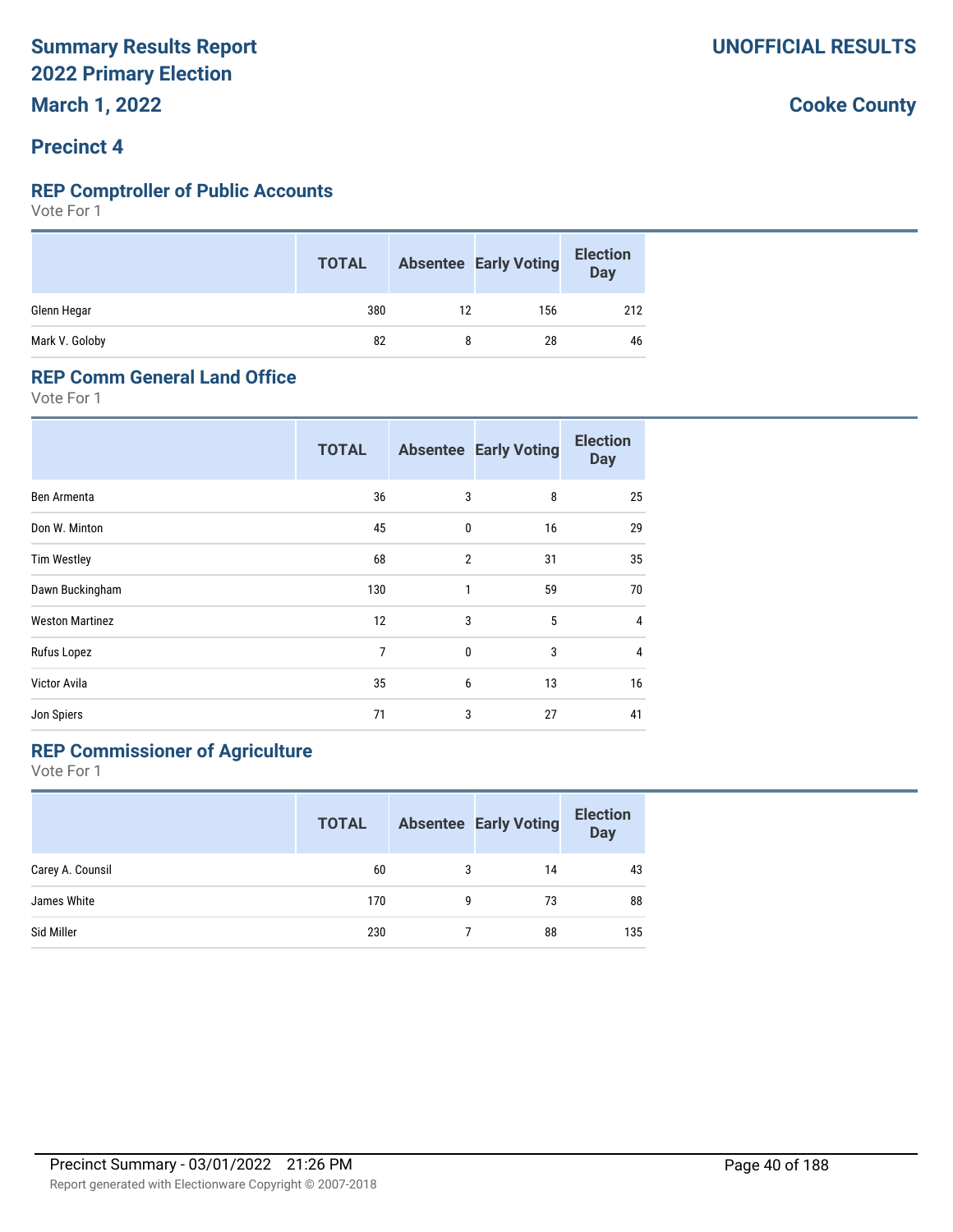#### **Precinct 4**

#### **REP Railroad Commissioner**

Vote For 1

|                        | <b>TOTAL</b> |                | <b>Absentee Early Voting</b> | <b>Election</b><br><b>Day</b> |
|------------------------|--------------|----------------|------------------------------|-------------------------------|
| Dawayne Tipton         | 106          |                | 51                           | 54                            |
| Wayne Christian        | 169          | 10             | 61                           | 98                            |
| Sarah Stogner          | 74           |                | 29                           | 44                            |
| Tom Slocum Jr          | 39           | 5              | 13                           | 21                            |
| Marvin "Sarge" Summers | 41           | $\overline{2}$ | 16                           | 23                            |

#### **REP Justice, Supreme Court, Pl 3**

Vote For 1

|                | <b>TOTAL</b> |    | <b>Absentee Early Voting</b> | <b>Election</b><br>Day |
|----------------|--------------|----|------------------------------|------------------------|
| Debra Lehrmann | 433          | 20 | 166                          | 247                    |

### **REP Justice, Supreme Court, Pl 5**

Vote For 1

|               | <b>TOTAL</b> |    | <b>Absentee Early Voting</b> | <b>Election</b><br>Day |
|---------------|--------------|----|------------------------------|------------------------|
| Rebeca Huddle | 423          | 20 | 161                          | 242                    |

#### **REP Justice, Supreme Court, Pl 9**

Vote For 1

|                  | <b>TOTAL</b> |    | <b>Absentee Early Voting</b> | <b>Election</b><br><b>Day</b> |
|------------------|--------------|----|------------------------------|-------------------------------|
| David J. Schenck | 263          | 10 | 102                          | 151                           |
| Evan Young       | 160          | 10 | 66                           | 84                            |

# **REP Judge, Ct of Crim App, Pl 2**

Vote For 1

|               | <b>TOTAL</b> |    | <b>Absentee Early Voting</b> | <b>Election</b><br>Day |
|---------------|--------------|----|------------------------------|------------------------|
| Mary Lou Keel | 422          | 20 | 168                          | 234                    |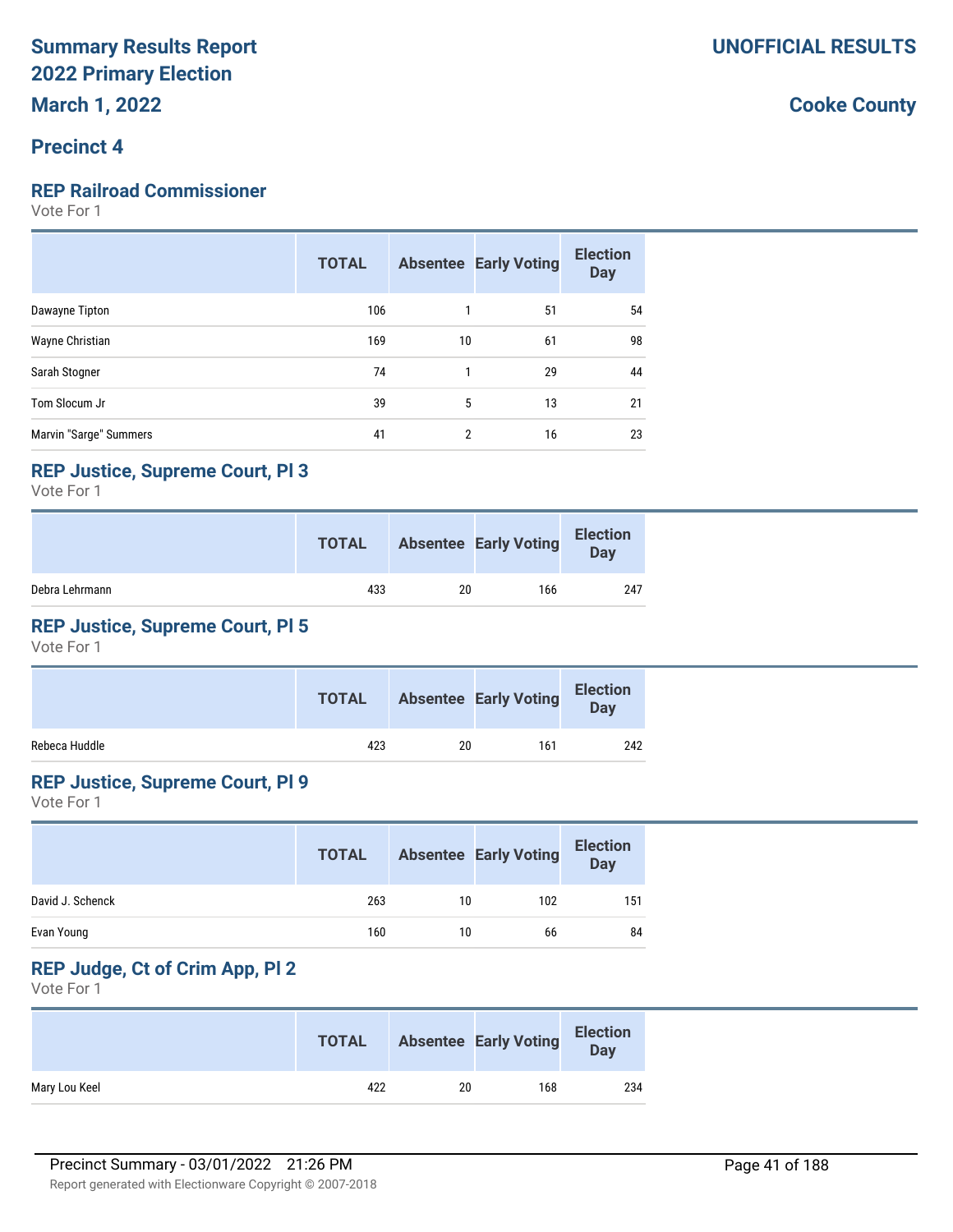#### **Precinct 4**

#### **REP Judge, Ct of Crim App, Pl 5**

Vote For 1

|                     | <b>TOTAL</b> |    | <b>Absentee Early Voting</b> | <b>Election</b><br><b>Day</b> |
|---------------------|--------------|----|------------------------------|-------------------------------|
| <b>Scott Walker</b> | 297          | 14 | 122                          | 161                           |
| Clint Morgan        | 126          | b  | 45                           | 75                            |

#### **REP Judge, Ct of Crim App, Pl 6**

Vote For 1

|                       | <b>TOTAL</b> |    | <b>Absentee Early Voting</b> | <b>Election</b><br>Day |
|-----------------------|--------------|----|------------------------------|------------------------|
| Jesse F. McClure, III | 407          | 20 | 156                          | 231                    |

#### **REP Member, State BoE, Dist 12**

Vote For 1

|            | <b>TOTAL</b> |    | <b>Absentee Early Voting</b> | <b>Election</b><br>Day |  |
|------------|--------------|----|------------------------------|------------------------|--|
| Pam Little | 416          | 21 | 161                          | 234                    |  |

#### **REP State Senator, Dist 30**

Vote For 1

|               | <b>TOTAL</b> |    | <b>Absentee Early Voting</b> | <b>Election</b><br><b>Day</b> |
|---------------|--------------|----|------------------------------|-------------------------------|
| Drew Springer | 497          | 22 | 194                          | 281                           |

#### **REP State Rep, Dist 68**

Vote For 1

|                       | <b>TOTAL</b> |    | <b>Absentee Early Voting</b> | <b>Election</b><br><b>Day</b> |
|-----------------------|--------------|----|------------------------------|-------------------------------|
| <b>Craig Carter</b>   | 44           | 0  | 15                           | 29                            |
| <b>Mark Middleton</b> | 73           | 4  | 20                           | 49                            |
| David Spiller         | 390          | 16 | 164                          | 210                           |
| Gary W. Franklin      | 14           |    | 6                            |                               |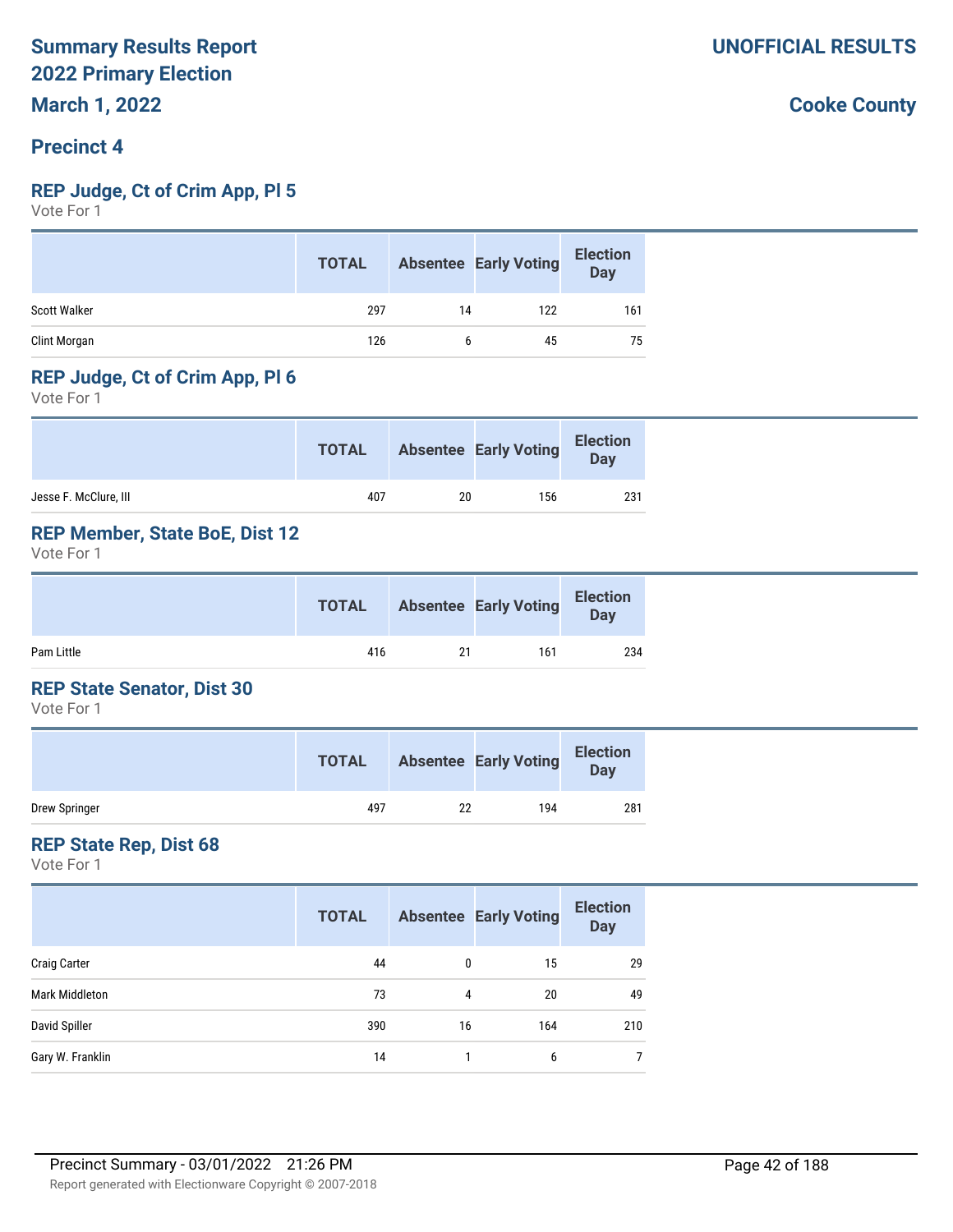#### **Precinct 4**

#### **REP Justice, 2nd Ct of App Dist, Pl 3**

Vote For 1

|                |     |    | <b>TOTAL</b> Absentee Early Voting | Bection |
|----------------|-----|----|------------------------------------|---------|
| Elizabeth Kerr | 414 | 20 | 161                                | 233     |

#### **REP County Judge**

Vote For 1

|                      | <b>TOTAL</b> |   | <b>Absentee Early Voting</b> | <b>Election</b><br>Day |
|----------------------|--------------|---|------------------------------|------------------------|
| Leon Klement         | 179          | 5 | 71                           | 103                    |
| John O. Roane        | 192          | 8 | 81                           | 103                    |
| <b>Steve Starnes</b> | 153          | g | 59                           | 85                     |

### **REP Judge, County Court at Law**

Vote For 1

|                | <b>TOTAL</b> |    | <b>Absentee Early Voting</b> | <b>Election</b><br>Day |
|----------------|--------------|----|------------------------------|------------------------|
| Lynn Switzer   | 236          | 10 | 73                           | 153                    |
| John H. Morris | 287          | 12 | 138                          | 137                    |

#### **REP District Clerk**

Vote For 1

| Marci A. Gilbert<br>457<br>179<br>22 | <b>TOTAL</b> | <b>Absentee Early Voting</b> | <b>Election</b><br>Day |
|--------------------------------------|--------------|------------------------------|------------------------|
|                                      |              |                              | 256                    |

#### **REP County Clerk**

Vote For 1

|              | <b>TOTAL</b> |    | <b>Absentee Early Voting</b> | <b>Election</b><br><b>Day</b> |
|--------------|--------------|----|------------------------------|-------------------------------|
| Pam Harrison | 470          | 22 | 187                          | 261                           |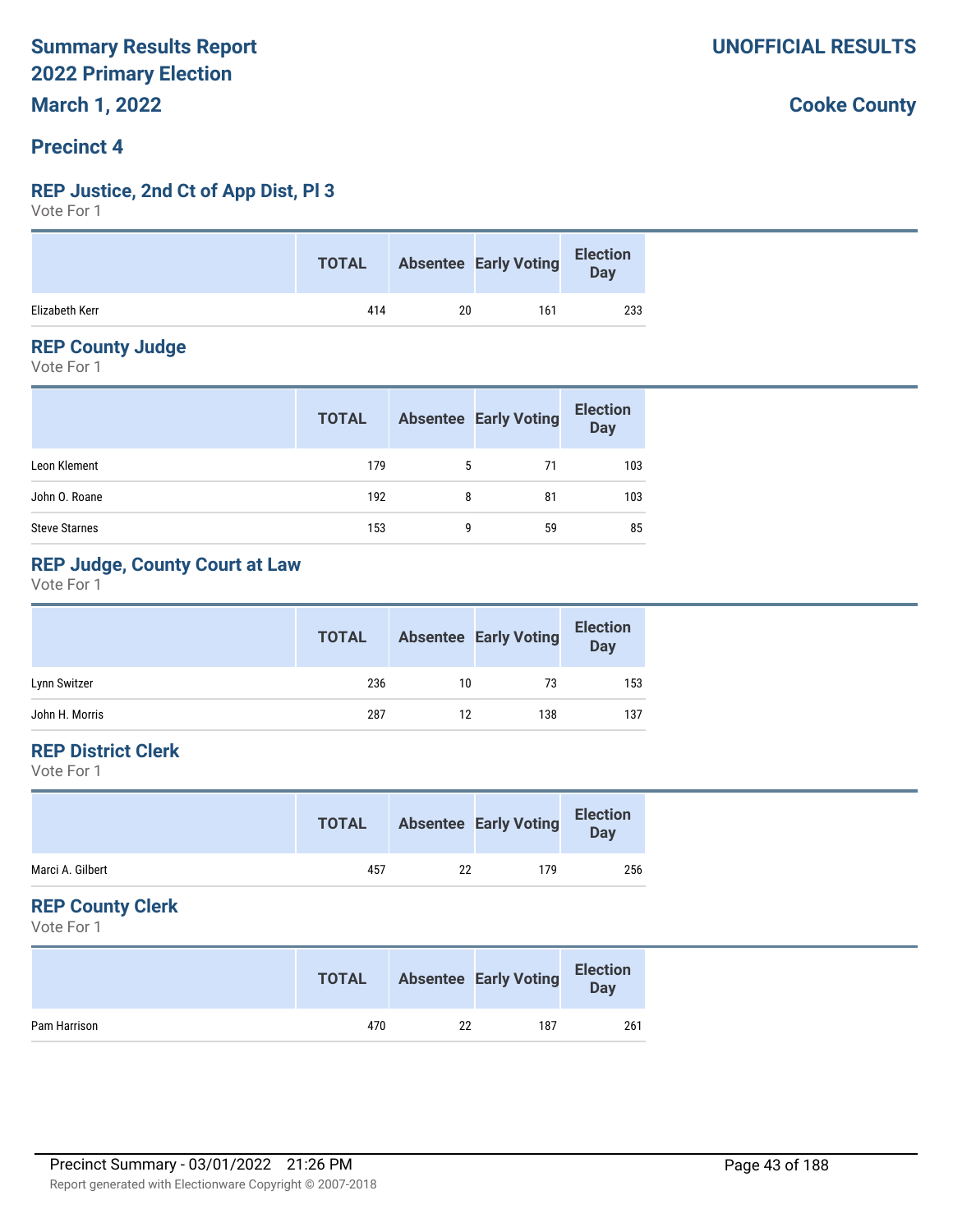# **Precinct 4**

# **REP County Treasurer**

Vote For 1

|               |     | TOTAL Absentee Early Voting Election |     |
|---------------|-----|--------------------------------------|-----|
| Patty Brennan | 455 | 178                                  | 256 |

#### **REP JOP Pct 1**

Vote For 1

|                      | <b>TOTAL</b> |    | <b>Absentee Early Voting</b> | <b>Election</b><br><b>Day</b> |
|----------------------|--------------|----|------------------------------|-------------------------------|
| John J. "Jody" Henry | 463          | 22 | 180                          | 261                           |

#### **REP County Chair**

Vote For 1

|                | <b>TOTAL</b> |    | <b>Absentee Early Voting</b> | <b>Election</b><br><b>Day</b> |
|----------------|--------------|----|------------------------------|-------------------------------|
| Chris McNamara | 440          | 21 | 176                          | 243                           |

#### **REP Proposition 1**

Vote For 1

|                | <b>TOTAL</b> |    | <b>Absentee Early Voting</b> | <b>Election</b><br>Day |
|----------------|--------------|----|------------------------------|------------------------|
| <b>YES</b>     | 512          | 20 | 197                          | 295                    |
| N <sub>0</sub> | 36           |    | 16                           | 20                     |

#### **REP Proposition 2**

Vote For 1

|                | <b>TOTAL</b> |    | <b>Absentee Early Voting</b> | <b>Election</b><br>Day |
|----------------|--------------|----|------------------------------|------------------------|
| <b>YES</b>     | 416          | 12 | 154                          | 250                    |
| N <sub>0</sub> | 121          | 10 | 54                           | 57                     |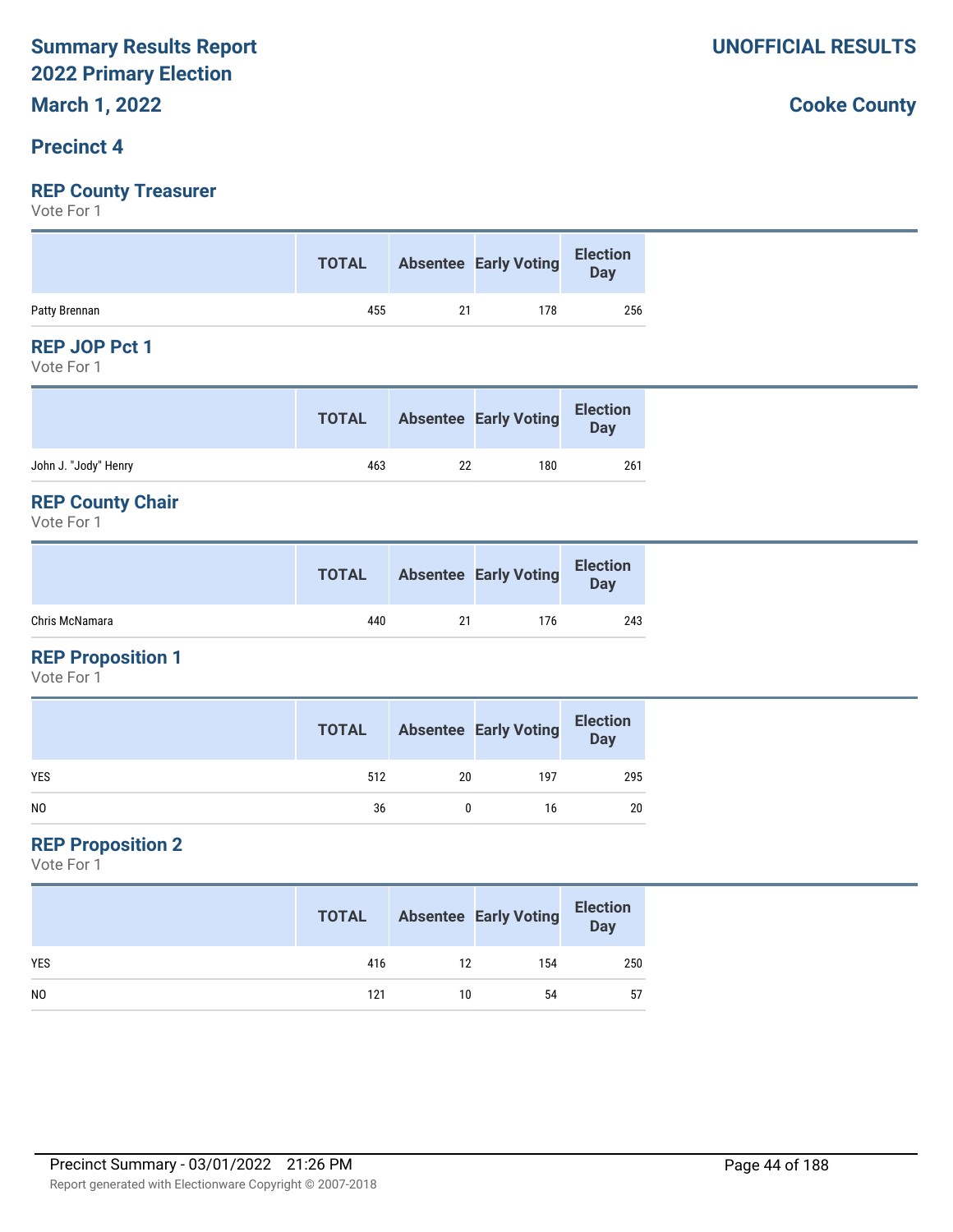# **March 1, 2022**

#### **Precinct 4**

#### **REP Proposition 3**

Vote For 1

|                | <b>TOTAL</b> |    | <b>Absentee Early Voting</b> | <b>Election</b><br><b>Day</b> |
|----------------|--------------|----|------------------------------|-------------------------------|
| <b>YES</b>     | 471          | 19 | 181                          | 271                           |
| N <sub>0</sub> | 77           |    | 30                           | 44                            |

#### **REP Proposition 4**

Vote For 1

|                | <b>TOTAL</b> |    | <b>Absentee Early Voting</b> | <b>Election</b><br>Day |
|----------------|--------------|----|------------------------------|------------------------|
| <b>YES</b>     | 494          | 18 | 189                          | 287                    |
| N <sub>0</sub> | 43           |    | 18                           | 25                     |

#### **REP Proposition 5**

Vote For 1

|     | <b>TOTAL</b> |    | <b>Absentee Early Voting</b> | <b>Election</b><br>Day |
|-----|--------------|----|------------------------------|------------------------|
| YES | 464          | 17 | 172                          | 275                    |
| NO  | 69           |    | 30                           | 36                     |

#### **REP Proposition 6**

Vote For 1

|                | <b>TOTAL</b> |    | <b>Absentee Early Voting</b> | <b>Election</b><br>Day |
|----------------|--------------|----|------------------------------|------------------------|
| <b>YES</b>     | 421          | 15 | 157                          | 249                    |
| N <sub>0</sub> | 95           |    | 41                           | 49                     |

#### **REP Proposition 7**

Vote For 1

|                | <b>TOTAL</b> |    | <b>Absentee Early Voting</b> | <b>Election</b><br>Day |
|----------------|--------------|----|------------------------------|------------------------|
| <b>YES</b>     | 529          | 21 | 206                          | 302                    |
| N <sub>0</sub> | 18           |    |                              | 12                     |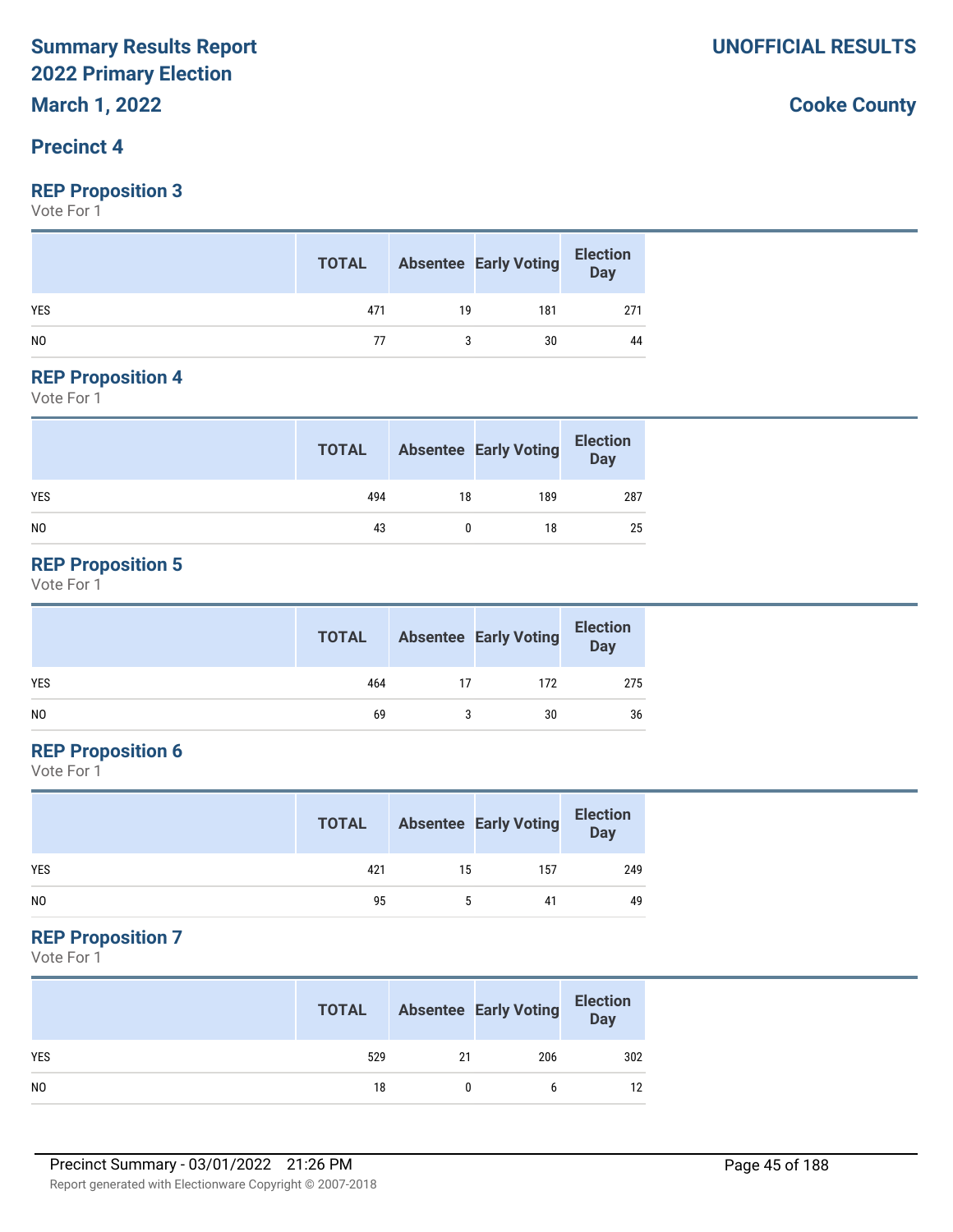#### **Precinct 4**

#### **REP Proposition 8**

Vote For 1

|                | <b>TOTAL</b> |    | <b>Absentee Early Voting</b> | <b>Election</b><br>Day |
|----------------|--------------|----|------------------------------|------------------------|
| <b>YES</b>     | 502          | 21 | 191                          | 290                    |
| N <sub>0</sub> | 42           |    |                              | 24                     |

# **REP Proposition 9**

Vote For 1

|            | <b>TOTAL</b> |    | <b>Absentee Early Voting</b> | <b>Election</b><br>Day |
|------------|--------------|----|------------------------------|------------------------|
| <b>YES</b> | 462          | 18 | 172                          | 272                    |
| NO         | 73           |    | 34                           | 37                     |

#### **REP Proposition 10**

Vote For 1

|                | <b>TOTAL</b> |    | <b>Absentee Early Voting</b> | <b>Election</b><br>Day |
|----------------|--------------|----|------------------------------|------------------------|
| <b>YES</b>     | 509          | 20 | 190                          | 299                    |
| N <sub>O</sub> | 31           |    | 18                           | 13                     |

#### **DEM Governor**

Vote For 1

|                             | <b>TOTAL</b> |          | <b>Absentee Early Voting</b> | <b>Election</b><br><b>Day</b> |
|-----------------------------|--------------|----------|------------------------------|-------------------------------|
| Rich Wakeland               |              | $\Omega$ |                              | $\mathbf{0}$                  |
| Inocencio (Inno) Barrientez |              | 0        | 0                            |                               |
| Michael Cooper              | 4            |          | 0                            | 3                             |
| Joy Diaz                    |              | 0        | 0                            |                               |
| Beto O'Rourke               | 63           | 6        | 20                           | 37                            |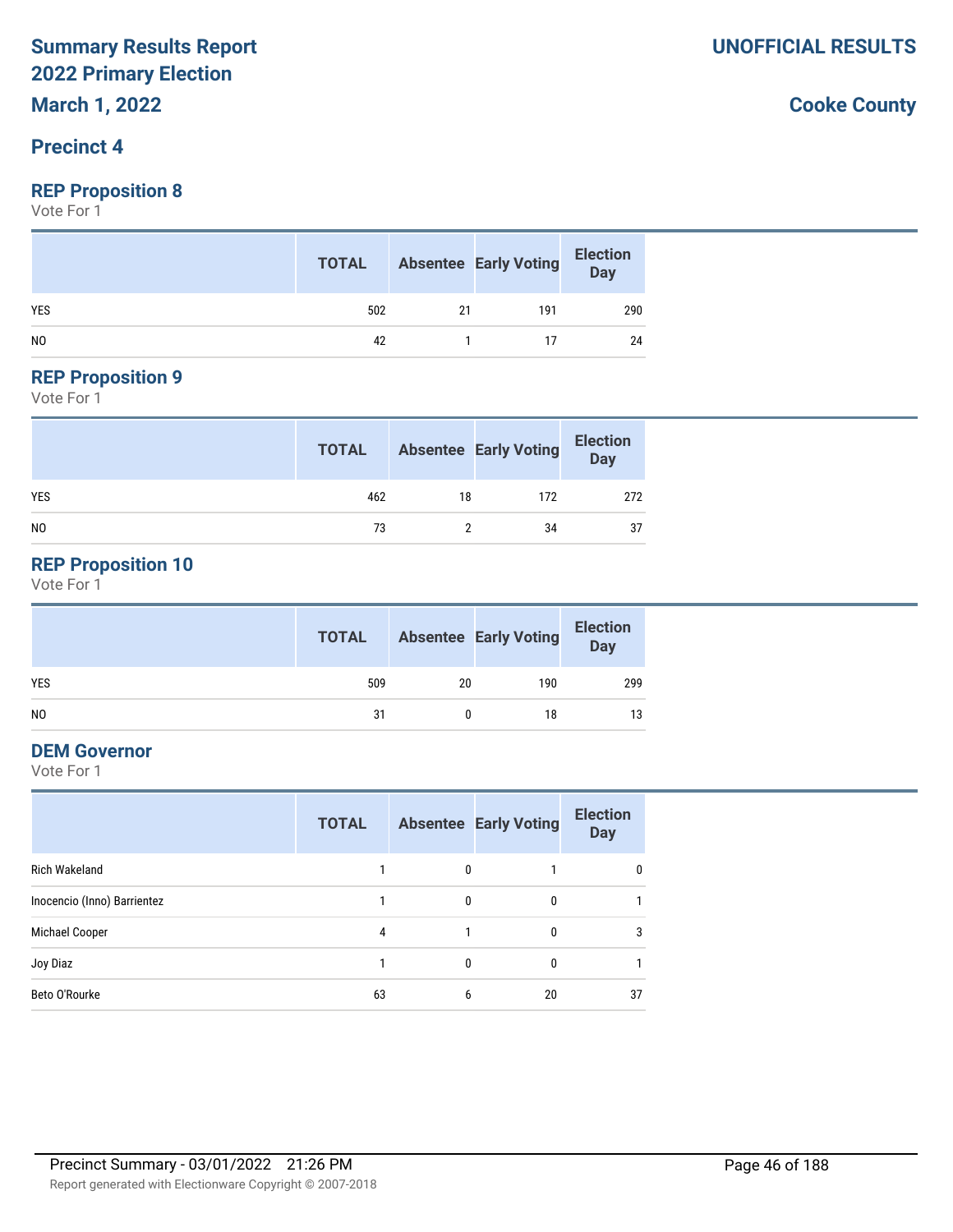#### **Precinct 4**

#### **DEM Lieutenant Governor**

Vote For 1

|                  | <b>TOTAL</b> |   | <b>Absentee Early Voting</b> | <b>Election</b><br><b>Day</b> |
|------------------|--------------|---|------------------------------|-------------------------------|
| Carla Brailey    | 20           |   | 3                            | 16                            |
| Michelle Beckley | 24           |   | 5                            | 17                            |
| Mike Collier     | 22           | 4 | 10                           | 8                             |

#### **DEM Attorney General**

Vote For 1

|                         | <b>TOTAL</b> |   | <b>Absentee Early Voting</b> | <b>Election</b><br><b>Day</b> |
|-------------------------|--------------|---|------------------------------|-------------------------------|
| Lee Merritt             | 15           | 0 | 5                            | 10                            |
| Mike Fields             | 9            |   | $\overline{2}$               | 6                             |
| S. "TBONE" Raynor       | 5            | 0 | 0                            | 5                             |
| Joe Jaworski            | 12           | 2 |                              | 3                             |
| Rochelle Mercedes Garza | 27           | 4 | 6                            | 17                            |

# **DEM Comptroller of Public Accounts**

Vote For 1

|                  | <b>TOTAL</b> |   | <b>Absentee Early Voting</b> | <b>Election</b><br><b>Day</b> |
|------------------|--------------|---|------------------------------|-------------------------------|
| Janet T. Dudding | 28           | 4 | 8                            | 16                            |
| Angel Luis Vega  | 25           |   |                              | 16                            |
| Tim Mahoney      | 12           |   | 4                            |                               |

#### **DEM Comm General Land Office**

Vote For 1

|                      | <b>TOTAL</b> |   | <b>Absentee Early Voting</b> | <b>Election</b><br><b>Day</b> |
|----------------------|--------------|---|------------------------------|-------------------------------|
| Sandragrace Martinez | 24           |   | 5                            | 18                            |
| Jay Kleberg          | 13           | 2 | 8                            | 3                             |
| Michael Lange        | 15           | 2 | 2                            | 11                            |
| Jinny Suh            | 13           | 2 | 3                            | 8                             |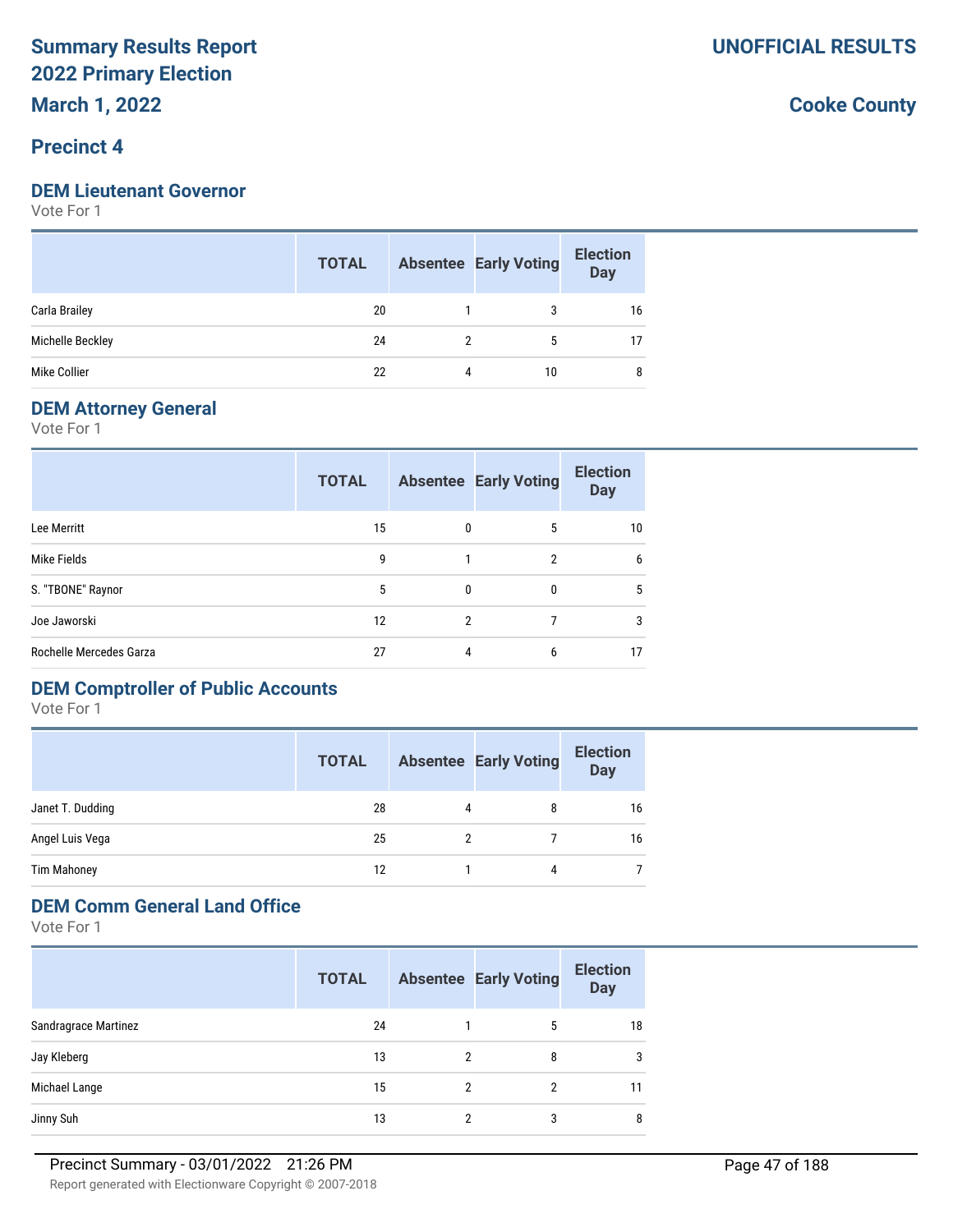#### **Precinct 4**

#### **DEM Commissioner of Agriculture**

Vote For 1

|            | <b>TOTAL</b> |   | <b>Absentee Early Voting</b> | <b>Election</b><br>Day |
|------------|--------------|---|------------------------------|------------------------|
| Susan Hays | 57           | 5 | 13                           | 39                     |
| Ed Ireson  | 11           |   |                              |                        |

#### **DEM Railroad Commissioner**

Vote For 1

|              | <b>TOTAL</b> | <b>Absentee Early Voting</b> | <b>Election</b><br>Day |
|--------------|--------------|------------------------------|------------------------|
| Luke Warford | 65           |                              | 41                     |

#### **DEM Justice, Supreme Court, Pl 3**

Vote For 1

|               |    |                | <b>TOTAL</b> Absentee Early Voting | <b>Election</b><br>Day |
|---------------|----|----------------|------------------------------------|------------------------|
| Erin A Nowell | 63 | $\overline{7}$ |                                    | 39                     |

#### **DEM Justice, Supreme Court, Pl 5**

Vote For 1

|                | <b>TOTAL</b> | <b>Absentee Early Voting</b> | <b>Election</b><br>Day |
|----------------|--------------|------------------------------|------------------------|
| Amanda Reichek | 65           | 17                           | 41                     |

#### **DEM Justice, Supreme Court, Pl 9**

Vote For 1

|                 | <b>TOTAL</b> | <b>Absentee Early Voting</b> | <b>Election</b><br><b>Day</b> |
|-----------------|--------------|------------------------------|-------------------------------|
| Julia Maldonado | 63           | 18                           | 38                            |

#### **DEM Judge, Ct of Crim App, Pl 5**

Vote For 1

|              | <b>TOTAL</b> | <b>Absentee Early Voting</b> | <b>Election</b><br>Day |
|--------------|--------------|------------------------------|------------------------|
| Dana Huffman | 66           |                              | 42                     |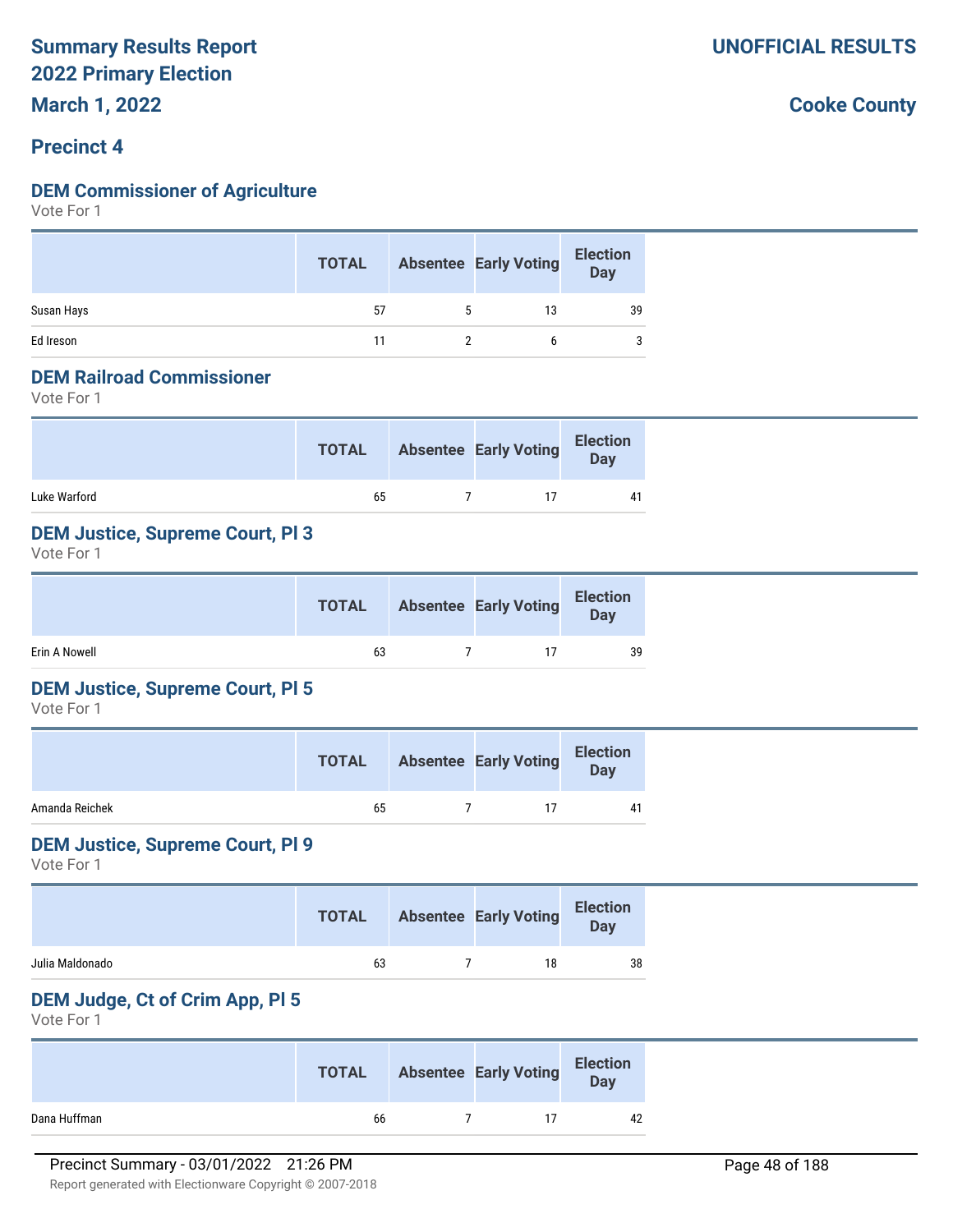#### **Precinct 4**

#### **DEM Judge, Ct of Crim App, Pl 6**

Vote For 1

| 66<br>18 |                | <b>TOTAL</b> | Absentee Early Voting Election |  |
|----------|----------------|--------------|--------------------------------|--|
|          | Robert Johnson |              |                                |  |

#### **DEM Member, State BoE, Dist 12**

Vote For 1

|                 | <b>TOTAL</b> |   | <b>Absentee Early Voting</b> | <b>Election</b><br>Day |
|-----------------|--------------|---|------------------------------|------------------------|
| Alex Cornwallis | 30           | 3 |                              | 21                     |
| Roberto Velasco | 33           | 4 | 12                           | 17                     |

#### **DEM Justice, 2nd Ct of App Dist, Pl 3**

Vote For 1

|                   | <b>TOTAL</b> | <b>Absentee Early Voting</b> | <b>Election</b><br>Day |
|-------------------|--------------|------------------------------|------------------------|
| Delonia A. Watson | 61           | 16                           | 38                     |

#### **DEM County Judge**

Vote For 1

|            | <b>TOTAL</b> | <b>Absentee Early Voting</b> | <b>Election</b><br><b>Day</b> |
|------------|--------------|------------------------------|-------------------------------|
| Denny Hook | 62           |                              | 38                            |

#### **DEM County Surveyor**

Vote For 1

|                     | <b>TOTAL</b> | <b>Absentee Early Voting</b> | <b>Election</b><br>Day |  |
|---------------------|--------------|------------------------------|------------------------|--|
| <b>Delbert West</b> | 60           | 18                           | 35                     |  |

#### **DEM County Chair**

Vote For 1

|               | <b>TOTAL</b> | <b>Absentee Early Voting</b> | <b>Election</b><br>Day |
|---------------|--------------|------------------------------|------------------------|
| Sherman Moore | 67           | 1 Q                          | 41                     |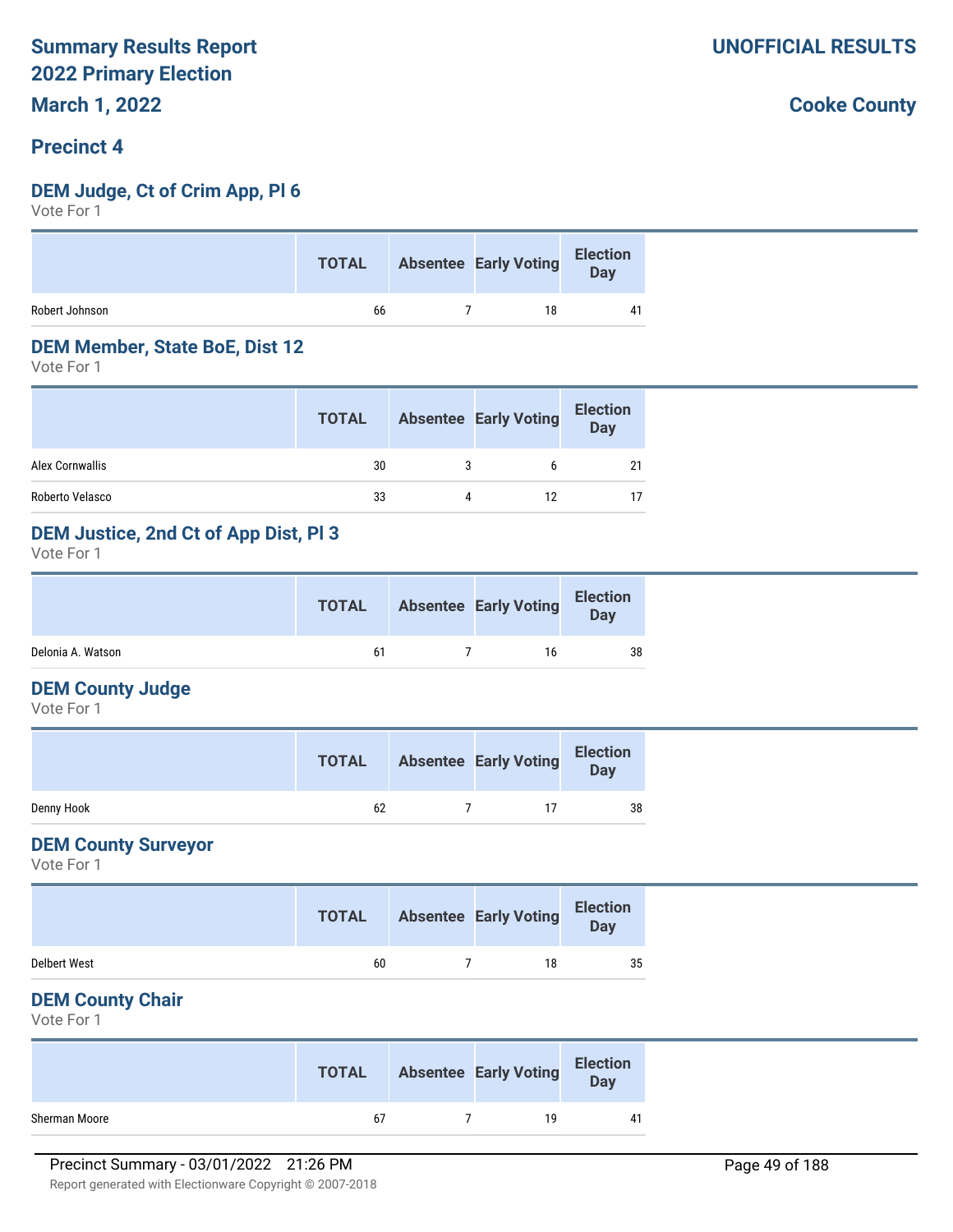#### **Precinct 6**

#### **STATISTICS**

|                                      | <b>TOTAL</b> | <b>Absentee</b> |     | <b>Early Voting Election Day</b> |
|--------------------------------------|--------------|-----------------|-----|----------------------------------|
| Registered Voters - Total            | 2,231        |                 |     |                                  |
| Registered Voters - Republican Party | 0            |                 |     |                                  |
| Registered Voters - Democrat Party   | 0            |                 |     |                                  |
| Registered Voters - NONPARTISAN      | 2,231        |                 |     |                                  |
| <b>Ballots Cast - Total</b>          | 542          | 13              | 152 | 377                              |
| Ballots Cast - Republican Party      | 514          | 9               | 144 | 361                              |
| <b>Ballots Cast - Democrat Party</b> | 28           | 4               | 8   | 16                               |
| <b>Ballots Cast - NONPARTISAN</b>    | 0            | 0               | 0   | 0                                |
| <b>Ballots Cast - Blank</b>          | 0            | 0               | 0   | 0                                |
| Voter Turnout - Total                | 24.29%       |                 |     |                                  |
| Voter Turnout - Republican Party     | 0.00%        |                 |     |                                  |
| Voter Turnout - Democrat Party       | 0.00%        |                 |     |                                  |
| Voter Turnout - NONPARTISAN          | 0.00%        |                 |     |                                  |

# **REP US Rep, District 26**

Vote For 1

| <b>TOTAL</b> |              |    | <b>Election</b><br><b>Day</b> |
|--------------|--------------|----|-------------------------------|
| 46           | 0            | 12 | 34                            |
| 30           | $\mathbf 0$  | 11 | 19                            |
| 326          | 5            | 91 | 230                           |
| 16           | $\mathbf{0}$ | 4  | 12                            |
| 24           | 0            | 10 | 14                            |
|              |              |    | <b>Absentee Early Voting</b>  |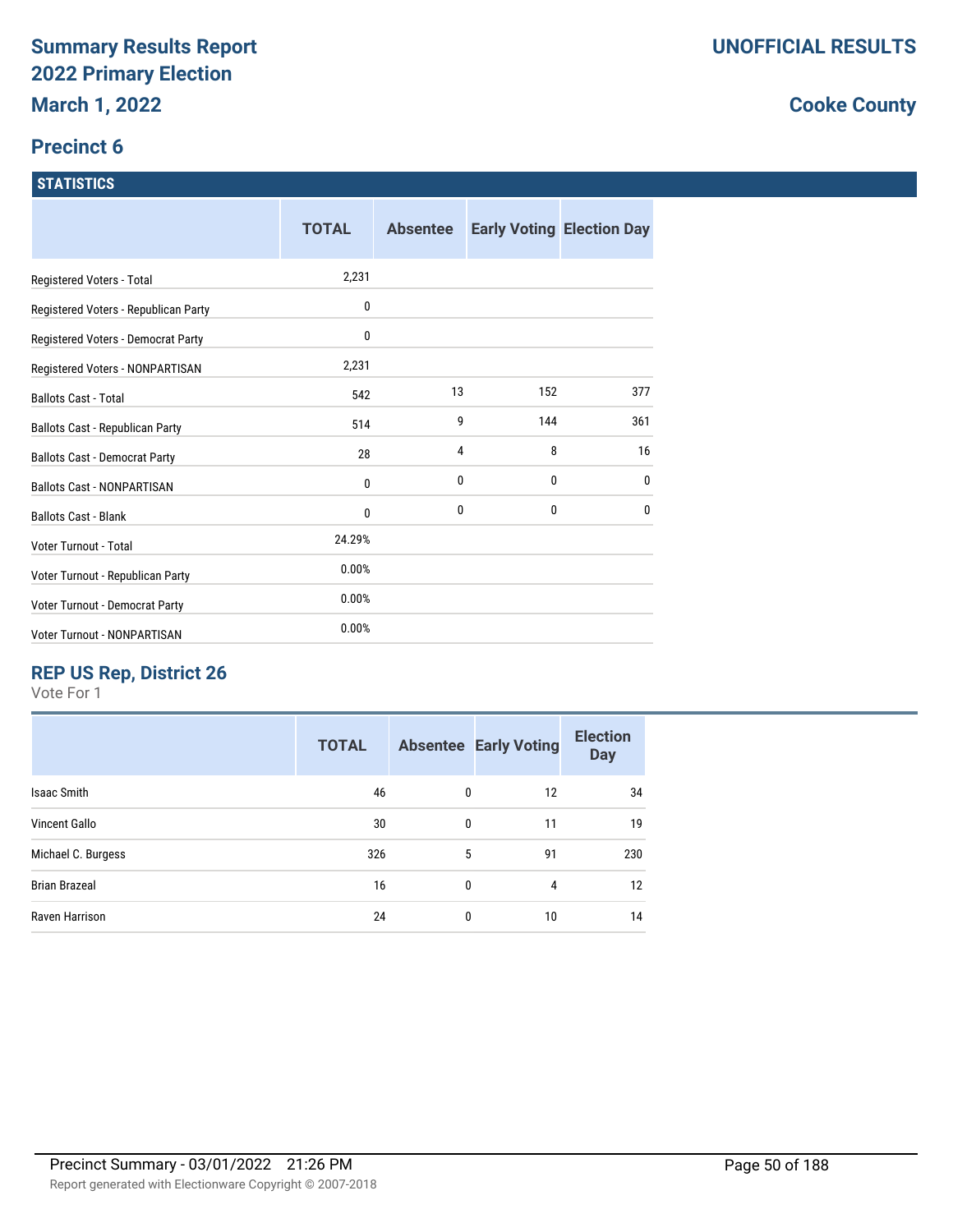#### **Precinct 6**

#### **REP Governor**

Vote For 1

|                     | <b>TOTAL</b> |           | <b>Absentee Early Voting</b> | <b>Election</b><br><b>Day</b> |
|---------------------|--------------|-----------|------------------------------|-------------------------------|
| Greg Abbott         | 344          | 8         | 102                          | 234                           |
| Don Huffines        | 49           | $\pmb{0}$ | 11                           | 38                            |
| <b>Chad Prather</b> | 30           | 0         | 8                            | 22                            |
| Danny Harrison      | 3            | 0         | $\overline{2}$               |                               |
| Allen B. West       | 82           | 1         | 18                           | 63                            |
| Kandy Kaye Horn     | 1            | 0         | 1                            | 0                             |
| <b>Rick Perry</b>   | 3            | 0         | $\mathbf{0}$                 | 3                             |
| Paul Belew          | $\bf{0}$     | 0         | $\bf{0}$                     | $\mathbf{0}$                  |

# **REP Lieutenant Governor**

Vote For 1

|                        | <b>TOTAL</b> |              | <b>Absentee Early Voting</b> | <b>Election</b><br><b>Day</b> |
|------------------------|--------------|--------------|------------------------------|-------------------------------|
| Zach Vance             | 30           | 0            | 7                            | 23                            |
| Dan Patrick            | 365          | 8            | 106                          | 251                           |
| <b>Todd M. Bullis</b>  | 3            | $\mathbf{0}$ |                              | $\overline{2}$                |
| <b>Trayce Bradford</b> | 25           | 1            | 10                           | 14                            |
| <b>Aaron Sorrells</b>  | 3            | $\mathbf{0}$ | $\mathbf{0}$                 | 3                             |
| <b>Daniel Miller</b>   | 53           | 0            | 12                           | 41                            |

## **REP Attorney General**

Vote For 1

|                | <b>TOTAL</b> |                | <b>Absentee Early Voting</b> | <b>Election</b><br><b>Day</b> |
|----------------|--------------|----------------|------------------------------|-------------------------------|
| Louie Gohmert  | 87           | $\overline{2}$ | 18                           | 67                            |
| Ken Paxton     | 239          | 3              | 65                           | 171                           |
| George P. Bush | 125          | 3              | 42                           | 80                            |
| Eva Guzman     | 52           |                | 16                           | 35                            |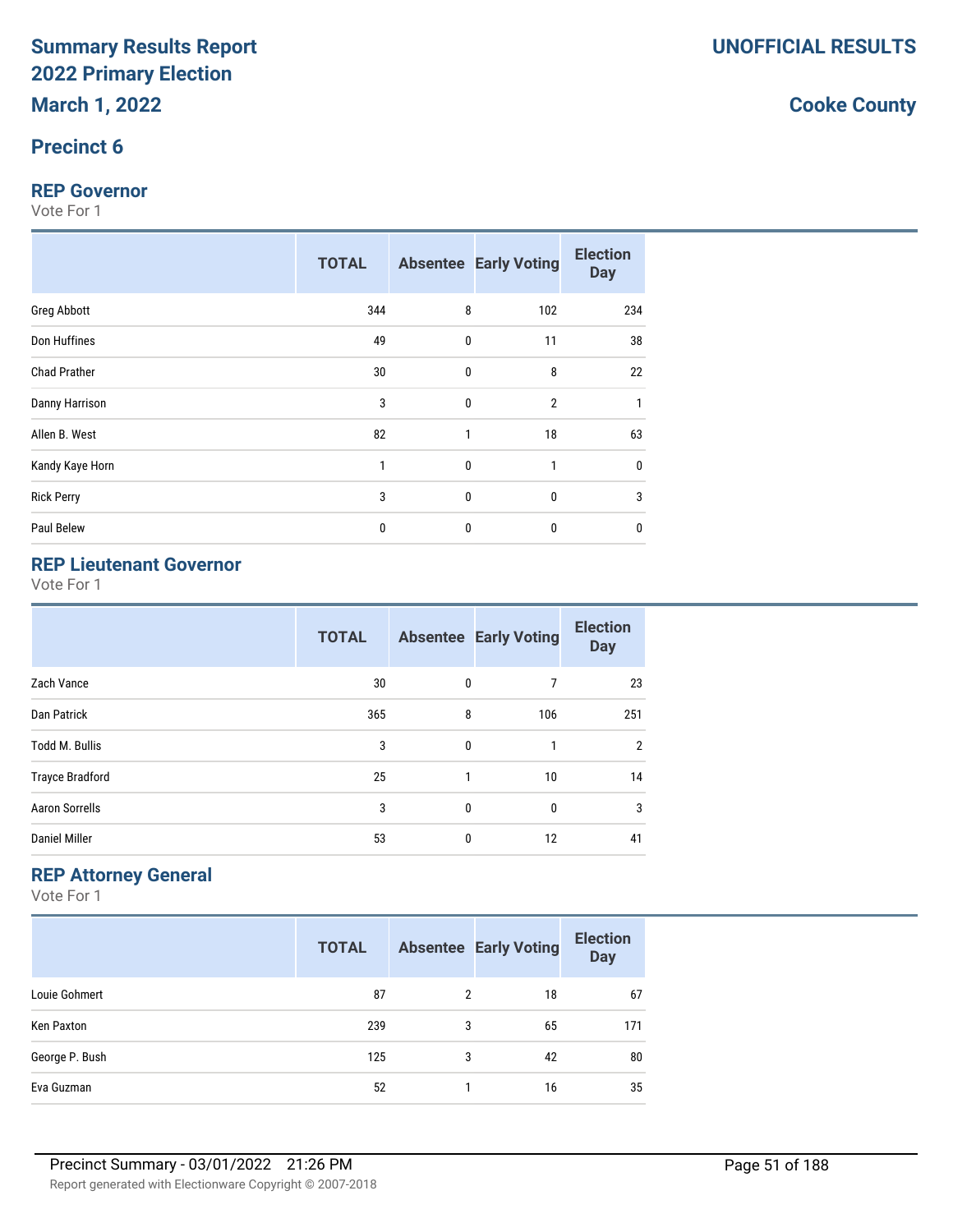#### **Precinct 6**

#### **REP Comptroller of Public Accounts**

Vote For 1

|                | <b>TOTAL</b> |   | <b>Absentee Early Voting</b> | <b>Election</b><br><b>Day</b> |
|----------------|--------------|---|------------------------------|-------------------------------|
| Glenn Hegar    | 335          | b | 88                           | 241                           |
| Mark V. Goloby | 69           |   | 21                           | 48                            |

#### **REP Comm General Land Office**

Vote For 1

|                        | <b>TOTAL</b> |   | <b>Absentee Early Voting</b> | <b>Election</b><br><b>Day</b> |
|------------------------|--------------|---|------------------------------|-------------------------------|
| Ben Armenta            | 31           | 0 | 10                           | 21                            |
| Don W. Minton          | 42           | 0 | 14                           | 28                            |
| <b>Tim Westley</b>     | 64           | 1 | 21                           | 42                            |
| Dawn Buckingham        | 106          | 4 | 30                           | 72                            |
| <b>Weston Martinez</b> | 10           | 0 | $\overline{2}$               | 8                             |
| Rufus Lopez            | 6            | 0 | $\overline{2}$               | $\overline{4}$                |
| Victor Avila           | 25           | 0 | 7                            | 18                            |
| Jon Spiers             | 71           | 0 | 18                           | 53                            |

# **REP Commissioner of Agriculture**

Vote For 1

|                  | <b>TOTAL</b> |   | <b>Absentee Early Voting</b> | <b>Election</b><br><b>Day</b> |
|------------------|--------------|---|------------------------------|-------------------------------|
| Carey A. Counsil | 35           | 0 | 12                           | 23                            |
| James White      | 104          | 2 | 25                           | 77                            |
| Sid Miller       | 271          | 5 | 75                           | 191                           |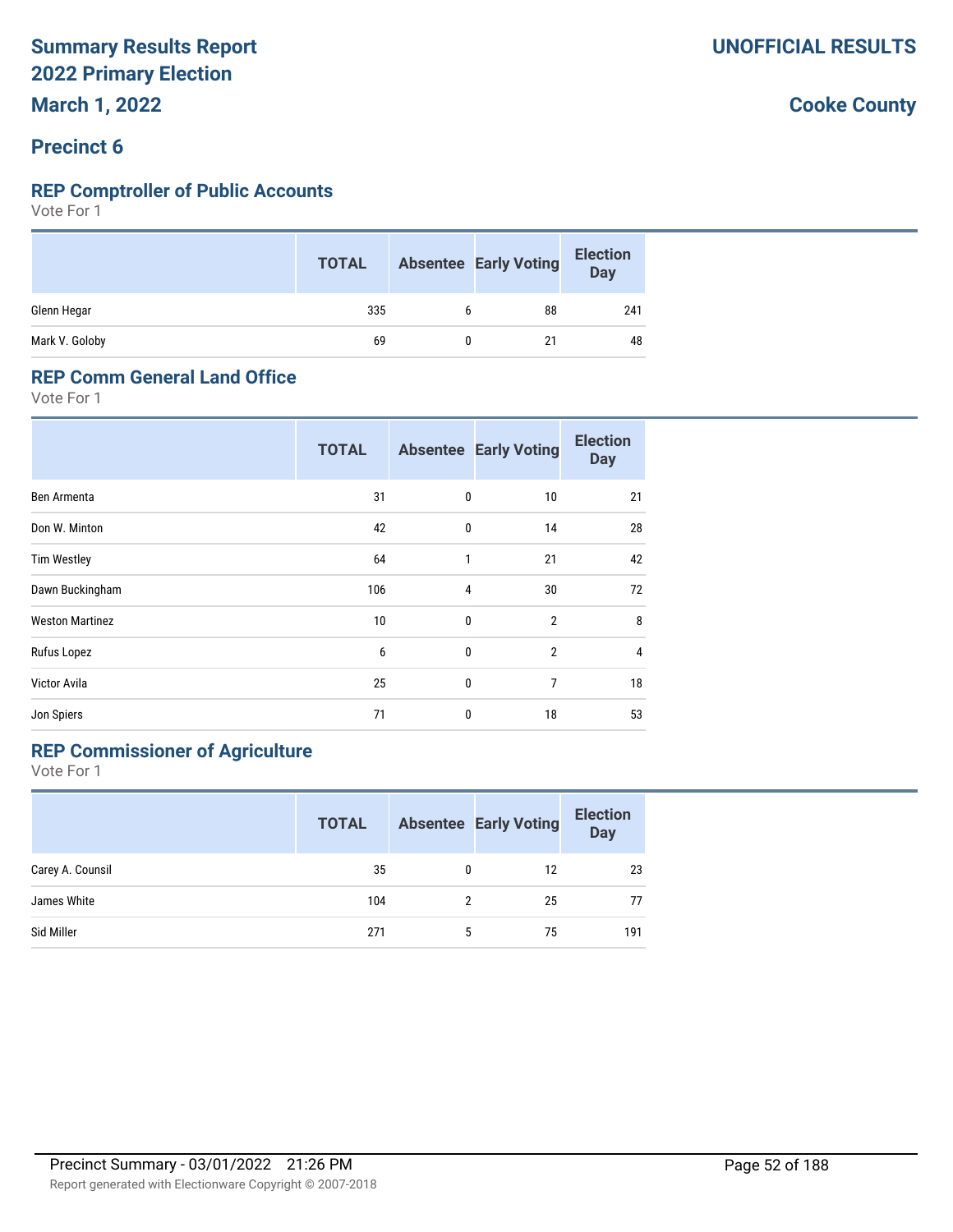#### **Precinct 6**

#### **REP Railroad Commissioner**

Vote For 1

|                        | <b>TOTAL</b> |              | <b>Absentee Early Voting</b> | <b>Election</b><br><b>Day</b> |
|------------------------|--------------|--------------|------------------------------|-------------------------------|
| Dawayne Tipton         | 79           | $\mathbf{0}$ | 19                           | 60                            |
| Wayne Christian        | 137          | 3            | 31                           | 103                           |
| Sarah Stogner          | 63           | $\mathbf{0}$ | 24                           | 39                            |
| Tom Slocum Jr          | 28           |              |                              | 20                            |
| Marvin "Sarge" Summers | 50           |              | 15                           | 34                            |

#### **REP Justice, Supreme Court, Pl 3**

Vote For 1

|                | <b>TOTAL</b> | <b>Absentee Early Voting</b> | <b>Election</b><br>Day |
|----------------|--------------|------------------------------|------------------------|
| Debra Lehrmann | 356          | 99                           | 251                    |

### **REP Justice, Supreme Court, Pl 5**

Vote For 1

|               | <b>TOTAL</b> | <b>Absentee Early Voting</b> | <b>Election</b><br>Day |
|---------------|--------------|------------------------------|------------------------|
| Rebeca Huddle | 350          | 99                           | 246                    |

#### **REP Justice, Supreme Court, Pl 9**

Vote For 1

|                  | <b>TOTAL</b> |   | <b>Absentee Early Voting</b> | <b>Election</b><br><b>Day</b> |
|------------------|--------------|---|------------------------------|-------------------------------|
| David J. Schenck | 218          |   | 56                           | 160                           |
| Evan Young       | 123          | 4 | 39                           | 80                            |

# **REP Judge, Ct of Crim App, Pl 2**

Vote For 1

|               | <b>TOTAL</b> | <b>Absentee Early Voting</b> | <b>Election</b><br>Day |
|---------------|--------------|------------------------------|------------------------|
| Mary Lou Keel | 344          | ۹7                           | 242                    |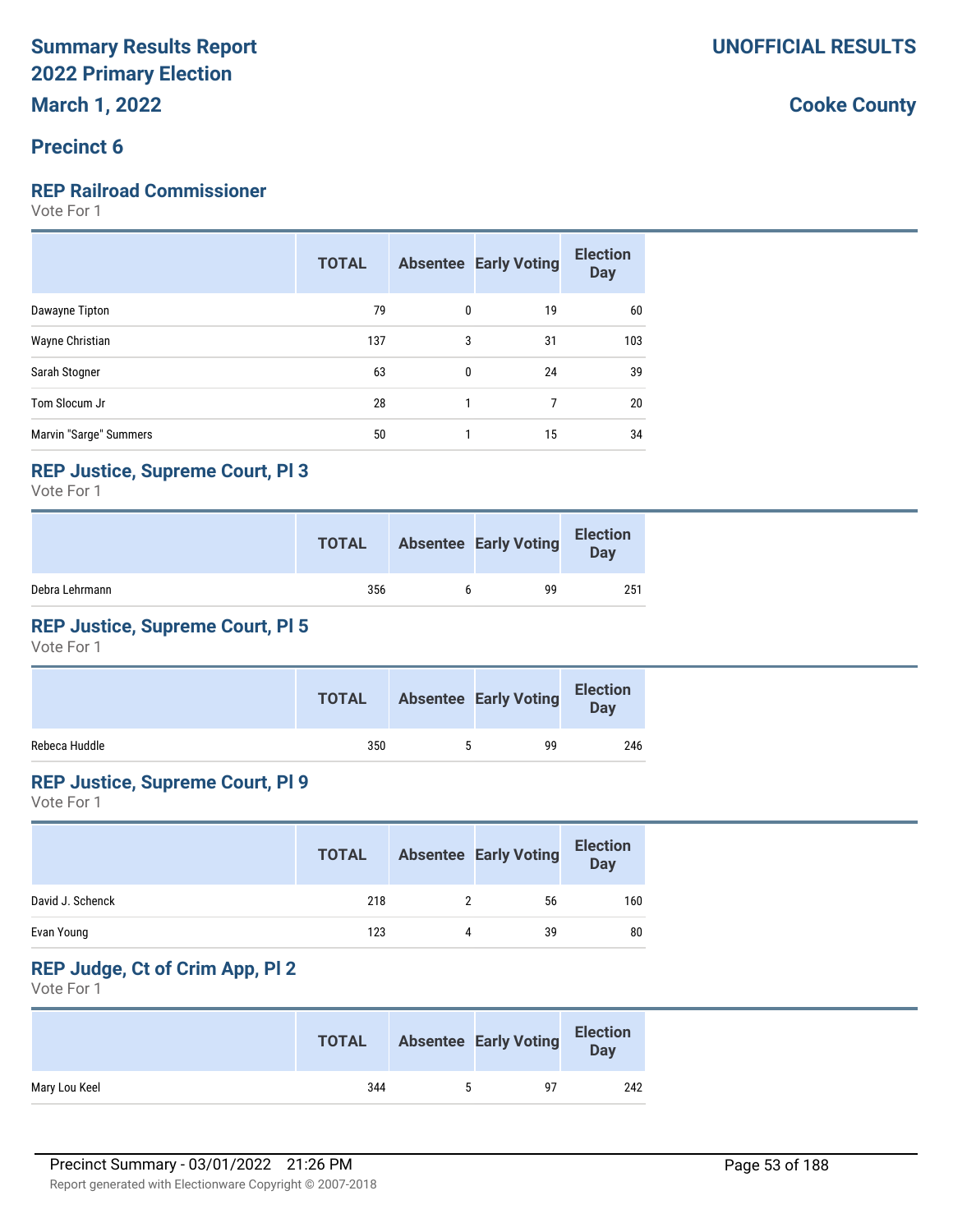#### **Precinct 6**

#### **REP Judge, Ct of Crim App, Pl 5**

Vote For 1

|                     | <b>TOTAL</b> | <b>Absentee Early Voting</b> | <b>Election</b><br><b>Day</b> |
|---------------------|--------------|------------------------------|-------------------------------|
| <b>Scott Walker</b> | 204          | 58                           | 140                           |
| Clint Morgan        | 139          | 39                           | 100                           |

#### **REP Judge, Ct of Crim App, Pl 6**

Vote For 1

|                       | <b>TOTAL</b> |    | <b>Absentee Early Voting</b> | <b>Election</b><br><b>Day</b> |
|-----------------------|--------------|----|------------------------------|-------------------------------|
| Jesse F. McClure, III | 334          | ь. | 93                           | 236                           |

#### **REP Member, State BoE, Dist 12**

Vote For 1

|            | <b>TOTAL</b> | <b>Absentee Early Voting</b> | <b>Election</b><br>Day |
|------------|--------------|------------------------------|------------------------|
| Pam Little | 344          | 98                           | 241                    |

#### **REP State Senator, Dist 30**

Vote For 1

|               | <b>TOTAL</b> |   | <b>Absentee Early Voting</b> | <b>Election</b><br>Day |
|---------------|--------------|---|------------------------------|------------------------|
| Drew Springer | 414          | ∽ | 110                          | 299                    |

#### **REP State Rep, Dist 68**

Vote For 1

|                     | <b>TOTAL</b> |   | <b>Absentee Early Voting</b> | <b>Election</b><br><b>Day</b> |
|---------------------|--------------|---|------------------------------|-------------------------------|
| <b>Craig Carter</b> | 56           | 0 | 16                           | 40                            |
| Mark Middleton      | 71           |   | 20                           | 50                            |
| David Spiller       | 293          | 5 | 82                           | 206                           |
| Gary W. Franklin    | 16           | 0 | 3                            | 13                            |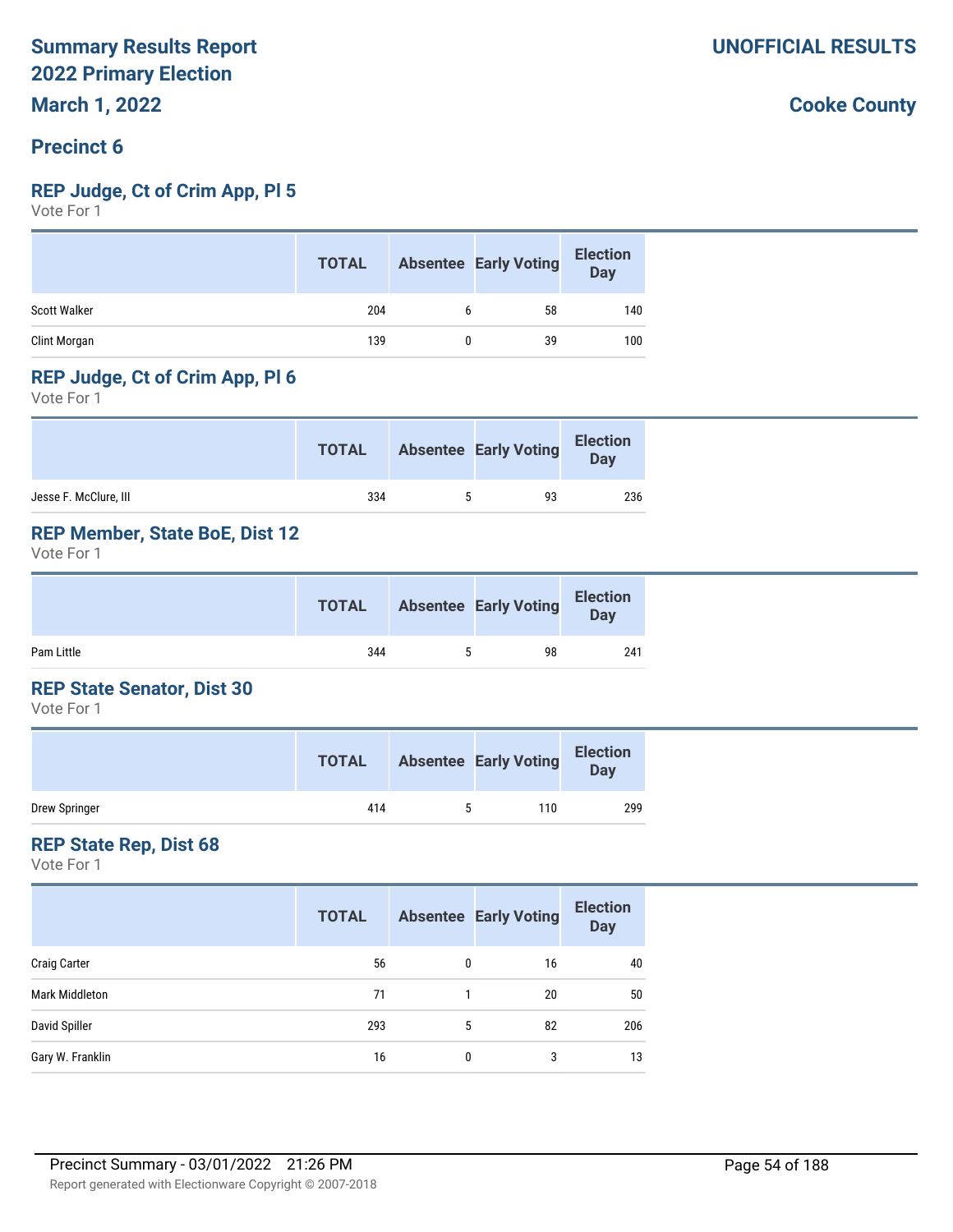#### **Precinct 6**

#### **REP Justice, 2nd Ct of App Dist, Pl 3**

Vote For 1

|                | <b>TOTAL</b> | <b>Absentee Early Voting</b> | Election<br>Day |
|----------------|--------------|------------------------------|-----------------|
| Elizabeth Kerr | 342          | 93                           | 244             |

#### **REP County Judge**

Vote For 1

|                      | <b>TOTAL</b> |   | <b>Absentee Early Voting</b> | <b>Election</b><br>Day |
|----------------------|--------------|---|------------------------------|------------------------|
| Leon Klement         | 140          |   | 42                           | 97                     |
| John O. Roane        | 157          |   | 36                           | 120                    |
| <b>Steve Starnes</b> | 158          | 3 | 46                           | 109                    |

### **REP Judge, County Court at Law**

Vote For 1

|                | <b>TOTAL</b> | <b>Absentee Early Voting</b> | <b>Election</b><br>Day |
|----------------|--------------|------------------------------|------------------------|
| Lynn Switzer   | 208          | 54                           | 151                    |
| John H. Morris | 236          | 66                           | 167                    |

#### **REP District Clerk**

Vote For 1

| Marci A. Gilbert<br>367<br>100<br>b. | <b>TOTAL</b> | <b>Absentee Early Voting</b> | <b>Election</b><br>Day |
|--------------------------------------|--------------|------------------------------|------------------------|
|                                      |              |                              | 262                    |

#### **REP County Clerk**

Vote For 1

|              | <b>TOTAL</b> |   | <b>Absentee Early Voting</b> | <b>Election</b><br>Day |
|--------------|--------------|---|------------------------------|------------------------|
| Pam Harrison | 397          | Ω | 110                          | 279                    |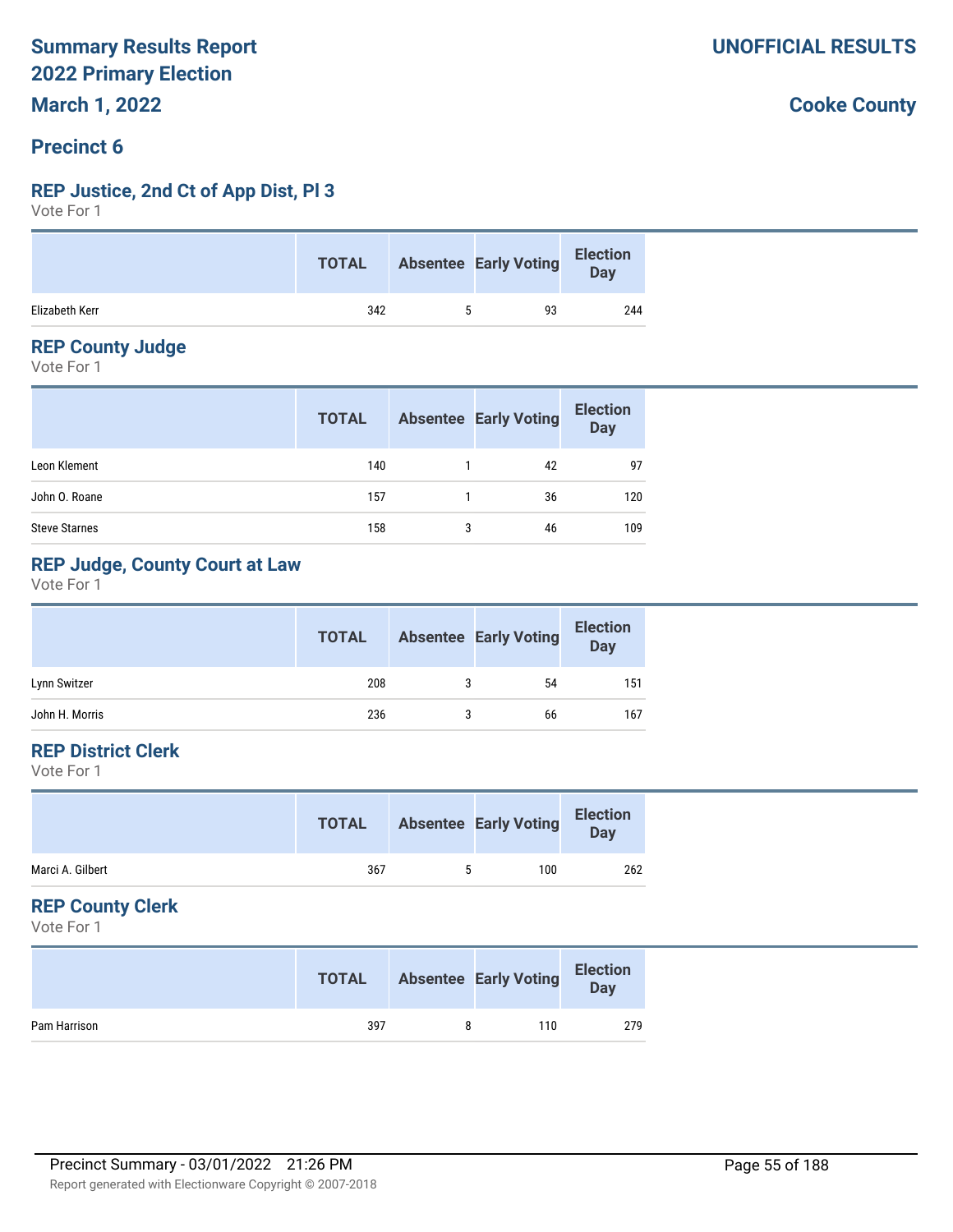# **March 1, 2022**

# **Precinct 6**

# **REP County Treasurer**

Vote For 1

|               | <b>TOTAL</b> | Absentee Early Voting | Election<br>Day |
|---------------|--------------|-----------------------|-----------------|
| Patty Brennan | 368          | 104                   | 258             |

#### **REP JOP Pct 1**

Vote For 1

|                      | <b>TOTAL</b> | <b>Absentee Early Voting</b> | <b>Election</b><br>Day |
|----------------------|--------------|------------------------------|------------------------|
| John J. "Jody" Henry | 369          | 103                          | 260                    |
|                      |              |                              |                        |

#### **REP County Chair**

Vote For 1

|                | <b>TOTAL</b> | <b>Absentee Early Voting</b> | <b>Election</b><br>Day |
|----------------|--------------|------------------------------|------------------------|
| Chris McNamara | 361          | 100                          | 255                    |

#### **REP Proposition 1**

Vote For 1

|            | <b>TOTAL</b> | <b>Absentee Early Voting</b> | <b>Election</b><br>Day |
|------------|--------------|------------------------------|------------------------|
| <b>YES</b> | 483          | 138                          | 338                    |
| NO         | 21           | h                            | 14                     |

#### **REP Proposition 2**

Vote For 1

|                | <b>TOTAL</b> | <b>Absentee Early Voting</b> | <b>Election</b><br>Day |
|----------------|--------------|------------------------------|------------------------|
| <b>YES</b>     | 400          | 109                          | 285                    |
| N <sub>0</sub> | 88           | 30                           | 56                     |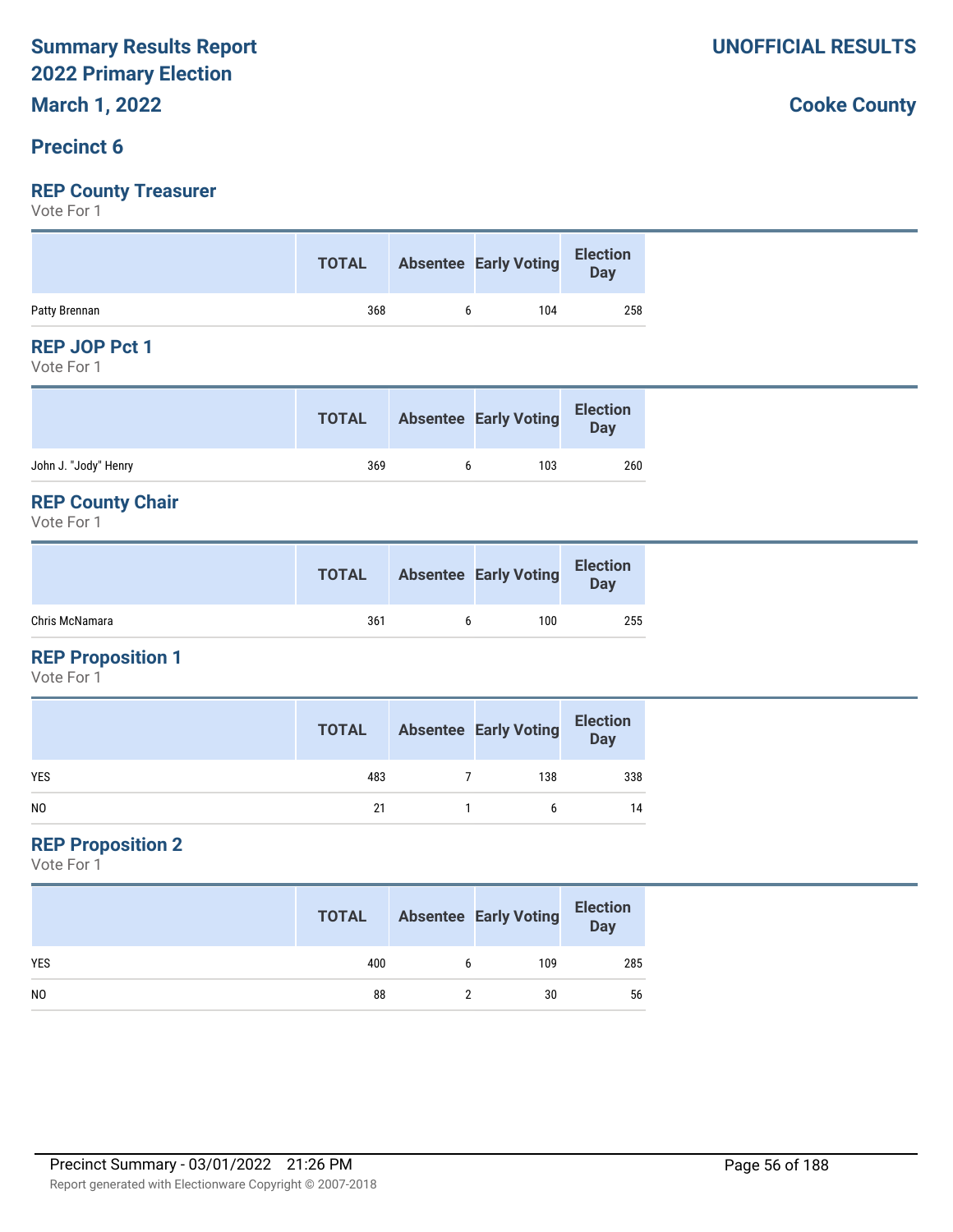# **March 1, 2022**

#### **Precinct 6**

#### **REP Proposition 3**

Vote For 1

|            | <b>TOTAL</b> |   | <b>Absentee Early Voting</b> | <b>Election</b><br>Day |
|------------|--------------|---|------------------------------|------------------------|
| <b>YES</b> | 455          | b | 131                          | 318                    |
| NO.        | 52           |   | 12                           | 38                     |

#### **REP Proposition 4**

Vote For 1

|                | <b>TOTAL</b> | <b>Absentee Early Voting</b> | <b>Election</b><br>Day |
|----------------|--------------|------------------------------|------------------------|
| <b>YES</b>     | 467          | 132                          | 328                    |
| N <sub>0</sub> | 36           |                              | 24                     |

#### **REP Proposition 5**

Vote For 1

|                | <b>TOTAL</b> |   | <b>Absentee Early Voting</b> | <b>Election</b><br>Day |
|----------------|--------------|---|------------------------------|------------------------|
| <b>YES</b>     | 433          | 6 | 118                          | 309                    |
| N <sub>O</sub> | 52           |   | 18                           | 33                     |

#### **REP Proposition 6**

Vote For 1

|                | <b>TOTAL</b> | <b>Absentee Early Voting</b> | <b>Election</b><br><b>Day</b> |
|----------------|--------------|------------------------------|-------------------------------|
| <b>YES</b>     | 417          | 108                          | 302                           |
| N <sub>0</sub> | 65           | 27                           | 37                            |

#### **REP Proposition 7**

Vote For 1

|            | <b>TOTAL</b> | <b>Absentee Early Voting</b> | <b>Election</b><br>Day |
|------------|--------------|------------------------------|------------------------|
| <b>YES</b> | 491          | 138                          | 346                    |
| NO         | 12           |                              | 8                      |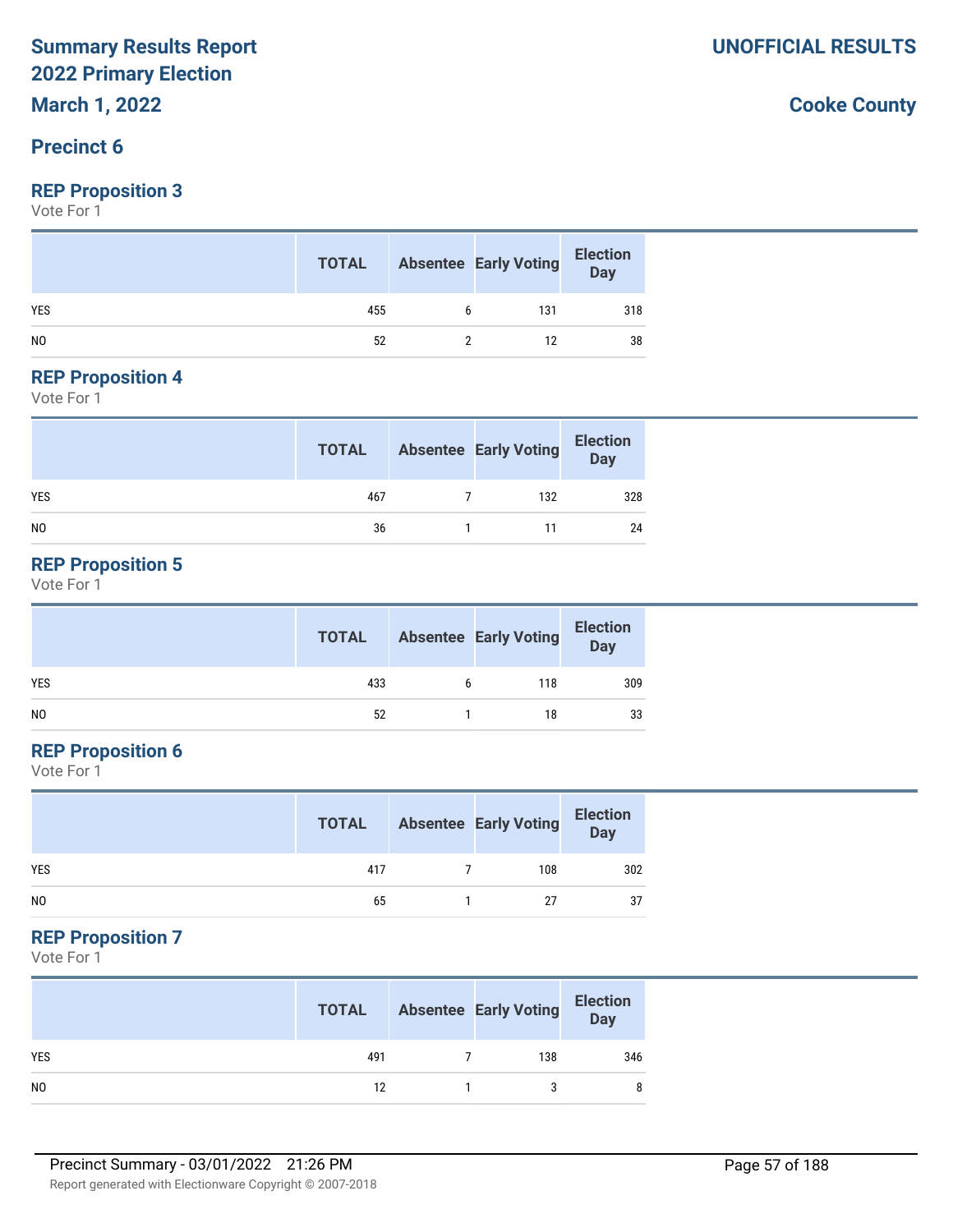**March 1, 2022**

#### **Precinct 6**

#### **REP Proposition 8**

Vote For 1

|                | <b>TOTAL</b> | <b>Absentee Early Voting</b> | <b>Election</b><br>Day |
|----------------|--------------|------------------------------|------------------------|
| <b>YES</b>     | 477          | 136                          | 334                    |
| N <sub>0</sub> | 24           |                              |                        |

# **REP Proposition 9**

Vote For 1

|                | <b>TOTAL</b> | <b>Absentee Early Voting</b> | <b>Election</b><br>Day |
|----------------|--------------|------------------------------|------------------------|
| <b>YES</b>     | 428          | 117                          | 304                    |
| N <sub>0</sub> | 71           | 24                           | 46                     |

# **REP Proposition 10**

Vote For 1

|                | <b>TOTAL</b> | <b>Absentee Early Voting</b> | <b>Election</b><br>Day |
|----------------|--------------|------------------------------|------------------------|
| <b>YES</b>     | 475          | 132                          | 337                    |
| N <sub>O</sub> | 18           |                              |                        |

#### **DEM Governor**

Vote For 1

|                             | <b>TOTAL</b> |          | <b>Absentee Early Voting</b> | <b>Election</b><br><b>Day</b> |
|-----------------------------|--------------|----------|------------------------------|-------------------------------|
| <b>Rich Wakeland</b>        |              | 0        |                              | $\mathbf{0}$                  |
| Inocencio (Inno) Barrientez | 0            | 0        | 0                            | $\mathbf{0}$                  |
| Michael Cooper              | 0            | 0        | 0                            | $\mathbf{0}$                  |
| Joy Diaz                    | 5            | $\theta$ | 2                            | 3                             |
| Beto O'Rourke               | 21           | 4        | 5                            | 12                            |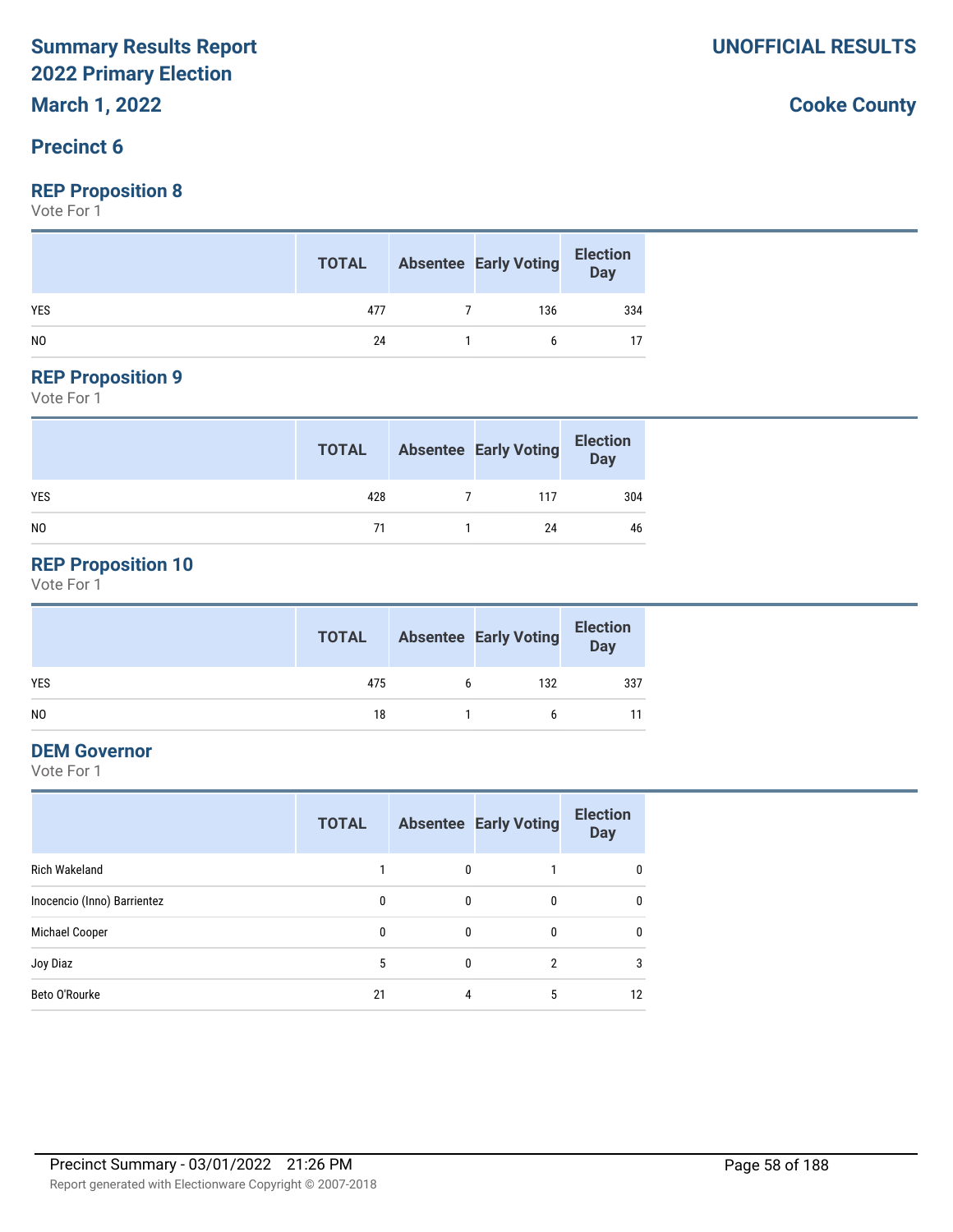**March 1, 2022**

#### **Precinct 6**

#### **DEM Lieutenant Governor**

Vote For 1

|                  | <b>TOTAL</b> |   | <b>Absentee Early Voting</b> | <b>Election</b><br><b>Day</b> |
|------------------|--------------|---|------------------------------|-------------------------------|
| Carla Brailey    | g            | 0 | 5                            | 4                             |
| Michelle Beckley | 3            | 0 |                              |                               |
| Mike Collier     | 14           | 4 |                              | 8                             |

#### **DEM Attorney General**

Vote For 1

|                         | <b>TOTAL</b> |              | <b>Absentee Early Voting</b> | <b>Election</b><br><b>Day</b> |
|-------------------------|--------------|--------------|------------------------------|-------------------------------|
| Lee Merritt             |              | 2            | 2                            | 3                             |
| Mike Fields             | 5            | $\mathbf{0}$ | $\Omega$                     | 5                             |
| S. "TBONE" Raynor       | 3            | 2            |                              | $\mathbf{0}$                  |
| Joe Jaworski            | 2            | $\mathbf{0}$ | $\Omega$                     | $\overline{2}$                |
| Rochelle Mercedes Garza | q            | $\Omega$     | 5                            | 4                             |

# **DEM Comptroller of Public Accounts**

Vote For 1

|                    | <b>TOTAL</b> | <b>Absentee Early Voting</b> | <b>Election</b><br><b>Day</b> |
|--------------------|--------------|------------------------------|-------------------------------|
| Janet T. Dudding   | 13           | 5                            | 6                             |
| Angel Luis Vega    | 4            |                              | 3                             |
| <b>Tim Mahoney</b> |              |                              | 5                             |

#### **DEM Comm General Land Office**

Vote For 1

|                      | <b>TOTAL</b> |   | <b>Absentee Early Voting</b> | <b>Election</b><br><b>Day</b> |
|----------------------|--------------|---|------------------------------|-------------------------------|
| Sandragrace Martinez | 3            | 2 | 0                            |                               |
| Jay Kleberg          | 6            |   |                              | 4                             |
| Michael Lange        |              | 0 | っ                            | 5                             |
| Jinny Suh            | 5            |   |                              | 2                             |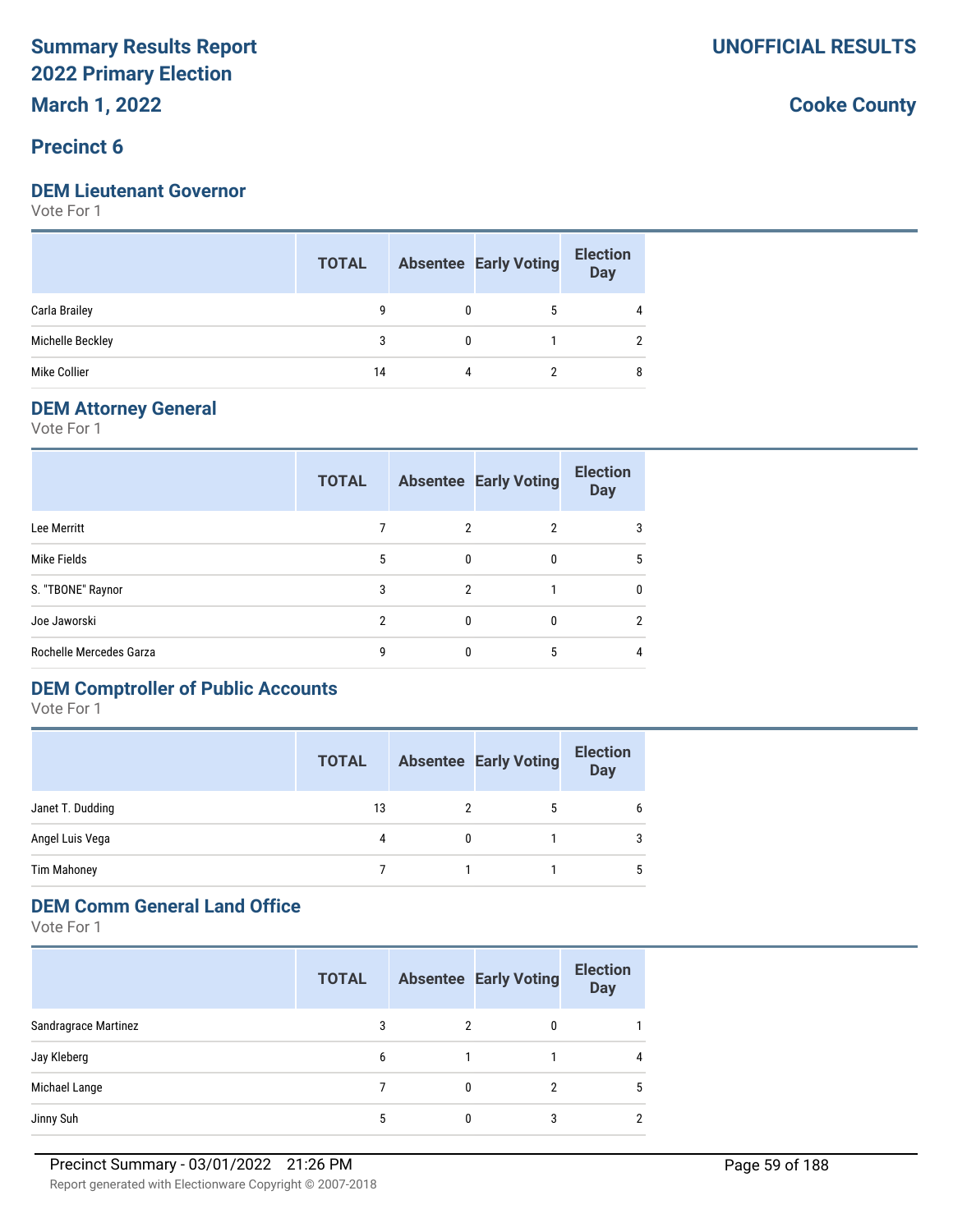#### **Precinct 6**

#### **DEM Commissioner of Agriculture**

Vote For 1

|            | <b>TOTAL</b> |   | <b>Absentee Early Voting</b> | <b>Election</b><br>Day |
|------------|--------------|---|------------------------------|------------------------|
| Susan Hays | 17           | 3 | 4                            | 10                     |
| Ed Ireson  |              |   |                              |                        |

#### **DEM Railroad Commissioner**

Vote For 1

|              | <b>TOTAL</b> | <b>Absentee Early Voting</b> | <b>Election</b><br>Day |
|--------------|--------------|------------------------------|------------------------|
| Luke Warford | 21           |                              | 12                     |

#### **DEM Justice, Supreme Court, Pl 3**

Vote For 1

|               | <b>TOTAL</b> | Absentee Early Voting | <b>Election</b><br>Day |
|---------------|--------------|-----------------------|------------------------|
| Erin A Nowell | 10           |                       | 10                     |

#### **DEM Justice, Supreme Court, Pl 5**

Vote For 1

|                | <b>TOTAL</b> | <b>Absentee Early Voting</b> | <b>Election</b><br><b>Day</b> |
|----------------|--------------|------------------------------|-------------------------------|
| Amanda Reichek | 23           |                              | 13                            |

#### **DEM Justice, Supreme Court, Pl 9**

Vote For 1

|                 | <b>TOTAL</b> | <b>Absentee Early Voting</b> | <b>Election</b><br><b>Day</b> |
|-----------------|--------------|------------------------------|-------------------------------|
| Julia Maldonado | 23           |                              |                               |

#### **DEM Judge, Ct of Crim App, Pl 5**

Vote For 1

|              | <b>TOTAL</b> | <b>Absentee Early Voting</b> | <b>Election</b><br>Day |
|--------------|--------------|------------------------------|------------------------|
| Dana Huffman | 22           |                              | 12                     |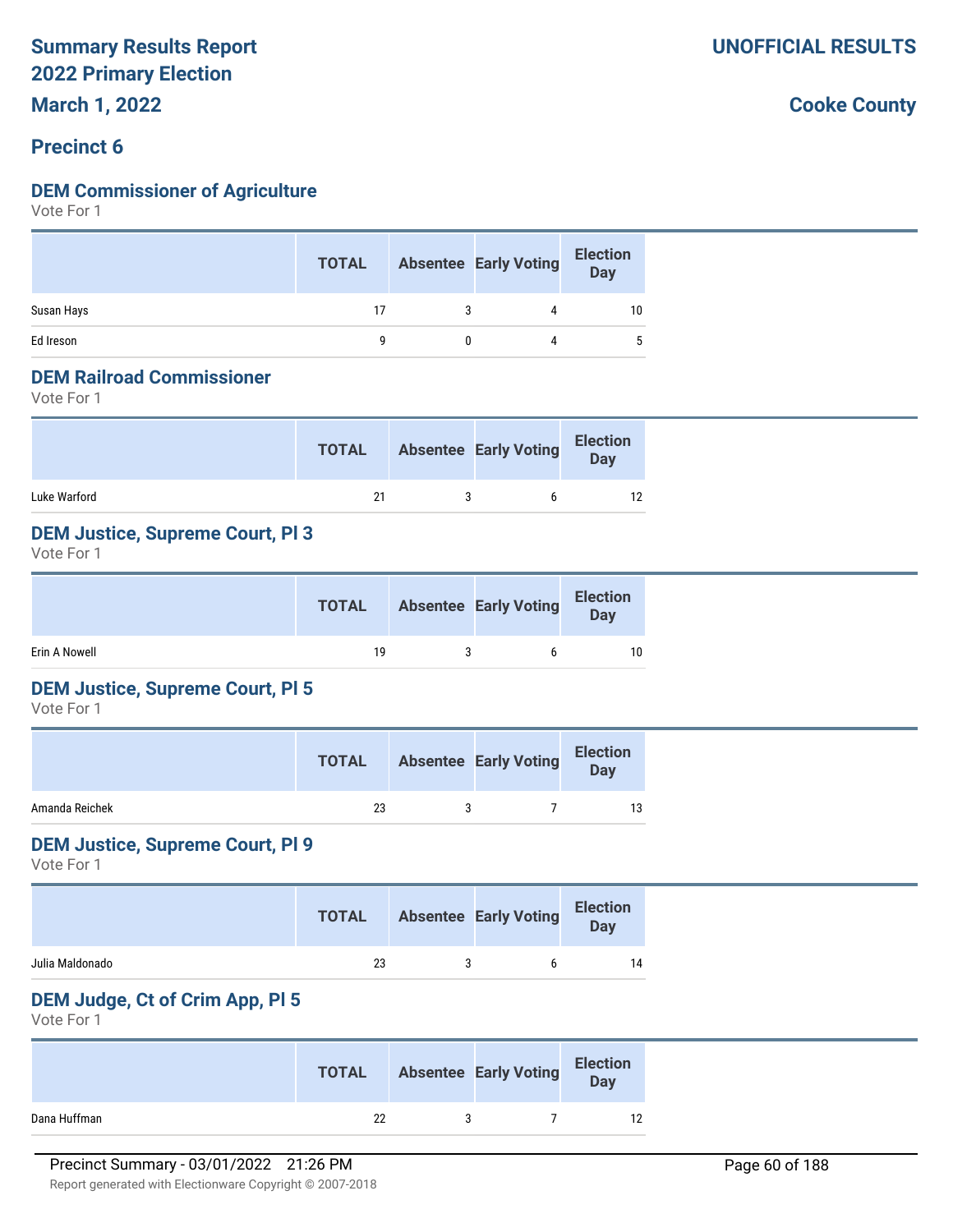#### **Precinct 6**

#### **DEM Judge, Ct of Crim App, Pl 6**

Vote For 1

| 21<br>13<br>5 |                | <b>TOTAL</b> | Absentee Early Voting Election |  |
|---------------|----------------|--------------|--------------------------------|--|
|               | Robert Johnson |              |                                |  |

#### **DEM Member, State BoE, Dist 12**

Vote For 1

|                 | <b>TOTAL</b> | <b>Absentee Early Voting</b> | <b>Election</b><br><b>Day</b> |
|-----------------|--------------|------------------------------|-------------------------------|
| Alex Cornwallis | 14           |                              | 9                             |
| Roberto Velasco |              |                              | 5                             |

#### **DEM Justice, 2nd Ct of App Dist, Pl 3**

Vote For 1

|                   | <b>TOTAL</b> | <b>Absentee Early Voting</b> | <b>Election</b><br><b>Day</b> |
|-------------------|--------------|------------------------------|-------------------------------|
| Delonia A. Watson | 22           |                              |                               |

#### **DEM County Judge**

Vote For 1

|            | <b>TOTAL</b> | <b>Absentee Early Voting</b> | <b>Election</b><br>Day |
|------------|--------------|------------------------------|------------------------|
| Denny Hook | 23           | ь.                           | 14                     |

#### **DEM County Surveyor**

Vote For 1

|              | <b>TOTAL</b> |           | <b>Absentee Early Voting</b> | <b>Election</b><br>Day |  |
|--------------|--------------|-----------|------------------------------|------------------------|--|
| Delbert West | 24           | $\Lambda$ | ь.                           | 15                     |  |

#### **DEM County Chair**

Vote For 1

|               | <b>TOTAL</b> | <b>Absentee Early Voting</b> | <b>Election</b><br><b>Day</b> |
|---------------|--------------|------------------------------|-------------------------------|
| Sherman Moore | 21           | `                            |                               |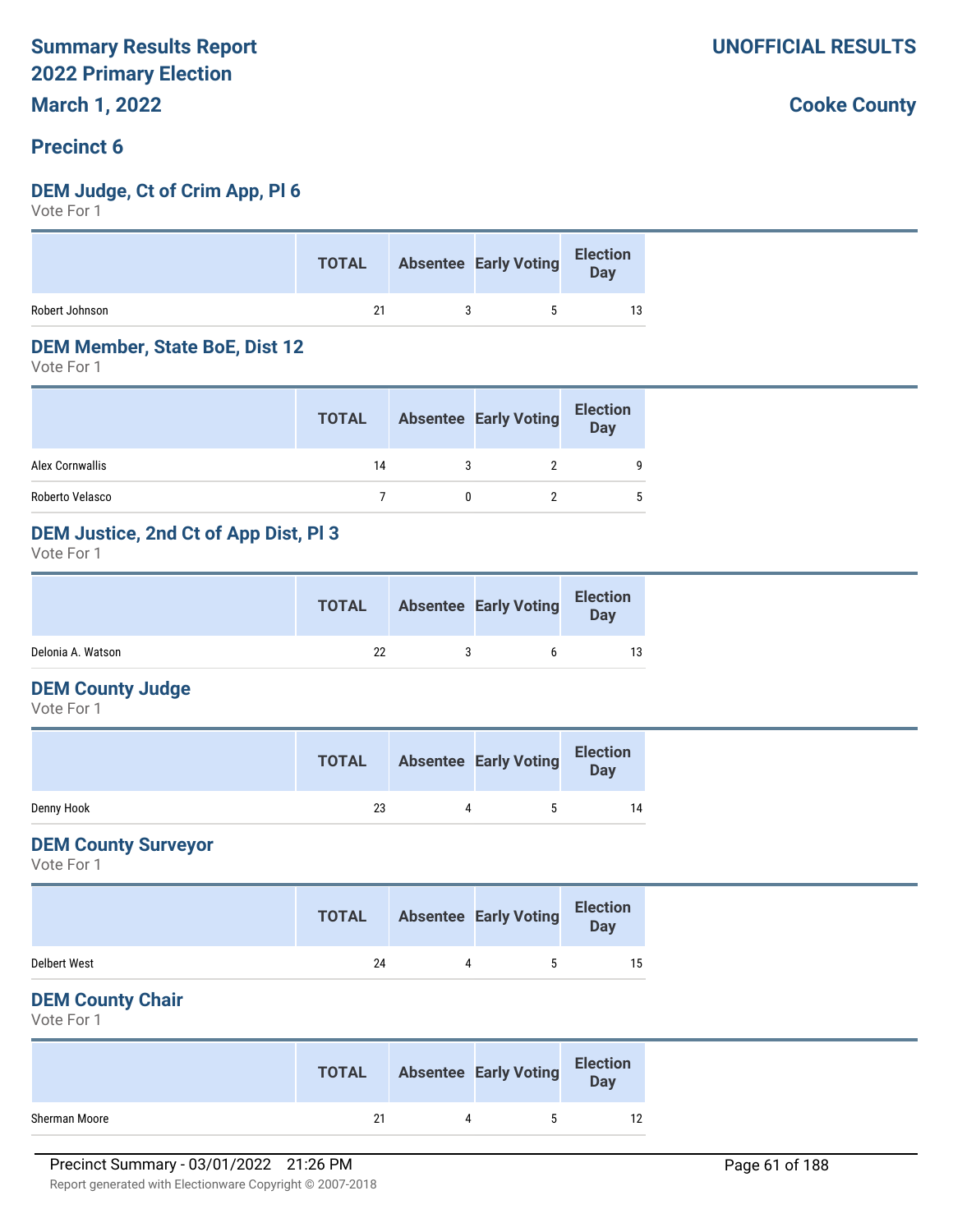#### **Precinct 7**

#### **STATISTICS**

|                                        | <b>TOTAL</b> | <b>Absentee</b> |              | <b>Early Voting Election Day</b> |
|----------------------------------------|--------------|-----------------|--------------|----------------------------------|
| Registered Voters - Total              | 1,740        |                 |              |                                  |
| Registered Voters - Republican Party   | 0            |                 |              |                                  |
| Registered Voters - Democrat Party     | 0            |                 |              |                                  |
| Registered Voters - NONPARTISAN        | 1,740        |                 |              |                                  |
| <b>Ballots Cast - Total</b>            | 392          | 4               | 155          | 233                              |
| <b>Ballots Cast - Republican Party</b> | 379          | 4               | 149          | 226                              |
| <b>Ballots Cast - Democrat Party</b>   | 13           | 0               | 6            | $\overline{7}$                   |
| <b>Ballots Cast - NONPARTISAN</b>      | 0            | 0               | 0            | 0                                |
| <b>Ballots Cast - Blank</b>            | 1            | 0               | $\mathbf{0}$ | 1                                |
| Voter Turnout - Total                  | 22.53%       |                 |              |                                  |
| Voter Turnout - Republican Party       | 0.00%        |                 |              |                                  |
| Voter Turnout - Democrat Party         | 0.00%        |                 |              |                                  |
| Voter Turnout - NONPARTISAN            | 0.00%        |                 |              |                                  |

# **REP US Rep, District 26**

Vote For 1

|                      | <b>TOTAL</b> |   | <b>Absentee Early Voting</b> | <b>Election</b><br><b>Day</b> |
|----------------------|--------------|---|------------------------------|-------------------------------|
| <b>Isaac Smith</b>   | 26           |   | 10                           | 15                            |
| <b>Vincent Gallo</b> | 23           | 0 | 8                            | 15                            |
| Michael C. Burgess   | 252          | 1 | 102                          | 149                           |
| <b>Brian Brazeal</b> | 9            | 0 | 3                            | 6                             |
| Raven Harrison       | 18           | 0 | 5                            | 13                            |
|                      |              |   |                              |                               |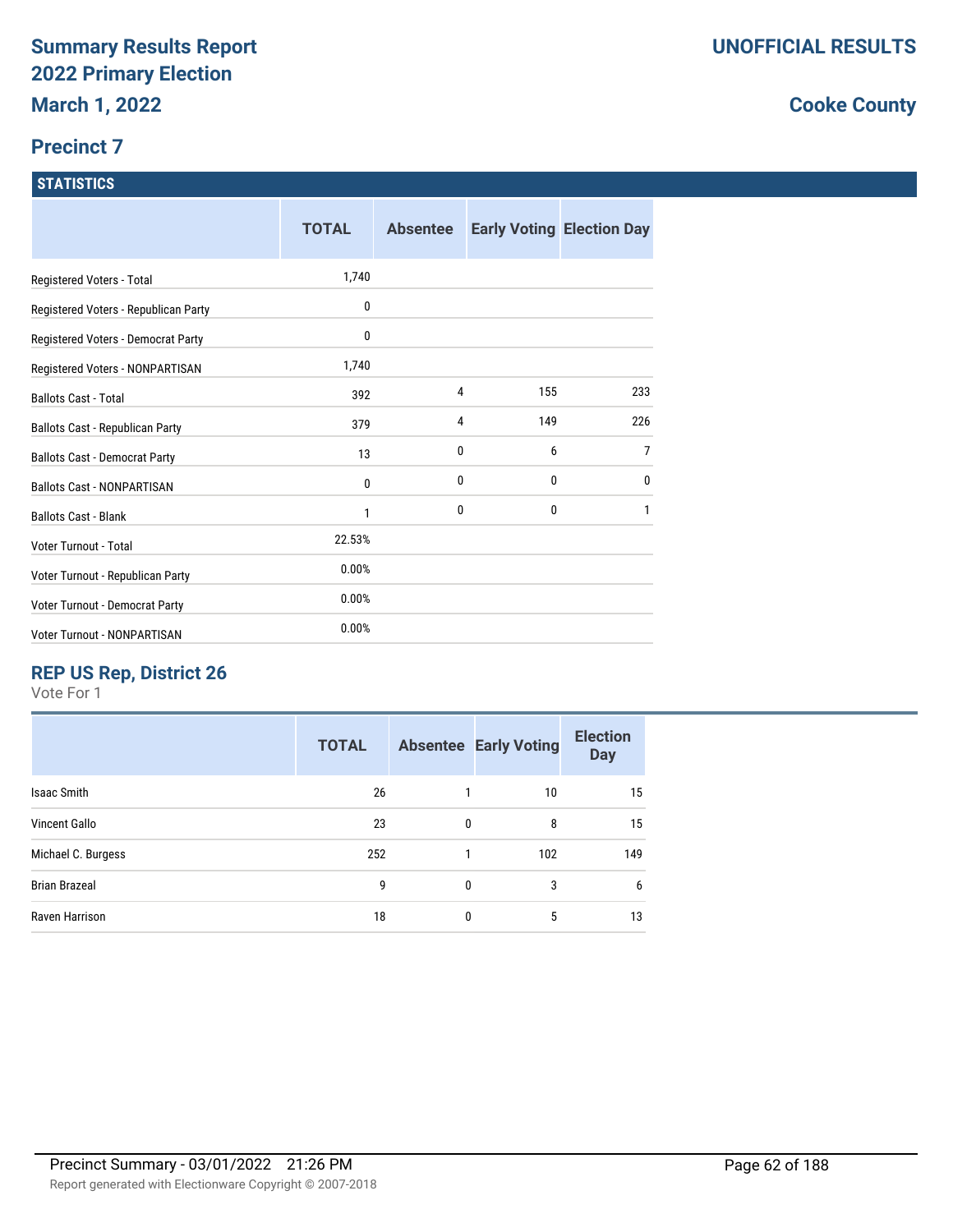#### **Precinct 7**

#### **REP Governor**

Vote For 1

|                     | <b>TOTAL</b>   |                  | <b>Absentee Early Voting</b> | <b>Election</b><br><b>Day</b> |
|---------------------|----------------|------------------|------------------------------|-------------------------------|
| <b>Greg Abbott</b>  | 208            | 3                | 86                           | 119                           |
| Don Huffines        | 64             | 0                | 15                           | 49                            |
| <b>Chad Prather</b> | 23             | $\boldsymbol{0}$ | 11                           | 12                            |
| Danny Harrison      | 3              | $\mathbf 0$      | $\overline{2}$               |                               |
| Allen B. West       | 66             | $\mathbf 0$      | 31                           | 35                            |
| Kandy Kaye Horn     | 3              | $\mathbf 0$      | $\mathbf{1}$                 | $\overline{2}$                |
| <b>Rick Perry</b>   | 7              | $\boldsymbol{0}$ | $\overline{2}$               | 5                             |
| Paul Belew          | $\overline{2}$ | 1                | 0                            |                               |

# **REP Lieutenant Governor**

Vote For 1

|                        | <b>TOTAL</b> |              | <b>Absentee Early Voting</b> | <b>Election</b><br><b>Day</b> |
|------------------------|--------------|--------------|------------------------------|-------------------------------|
| Zach Vance             | 23           | 1            | 10                           | 12                            |
| Dan Patrick            | 244          | 3            | 90                           | 151                           |
| <b>Todd M. Bullis</b>  | 9            | $\mathbf{0}$ | 5                            | 4                             |
| <b>Trayce Bradford</b> | 28           | $\mathbf{0}$ | 12                           | 16                            |
| <b>Aaron Sorrells</b>  | 10           | $\mathbf{0}$ | 4                            | 6                             |
| <b>Daniel Miller</b>   | 38           | 0            | 15                           | 23                            |

### **REP Attorney General**

Vote For 1

|                | <b>TOTAL</b> |   | <b>Absentee Early Voting</b> | <b>Election</b><br><b>Day</b> |
|----------------|--------------|---|------------------------------|-------------------------------|
| Louie Gohmert  | 82           | 0 | 30                           | 52                            |
| Ken Paxton     | 158          | 3 | 51                           | 104                           |
| George P. Bush | 100          |   | 45                           | 54                            |
| Eva Guzman     | 31           | 0 | 18                           | 13                            |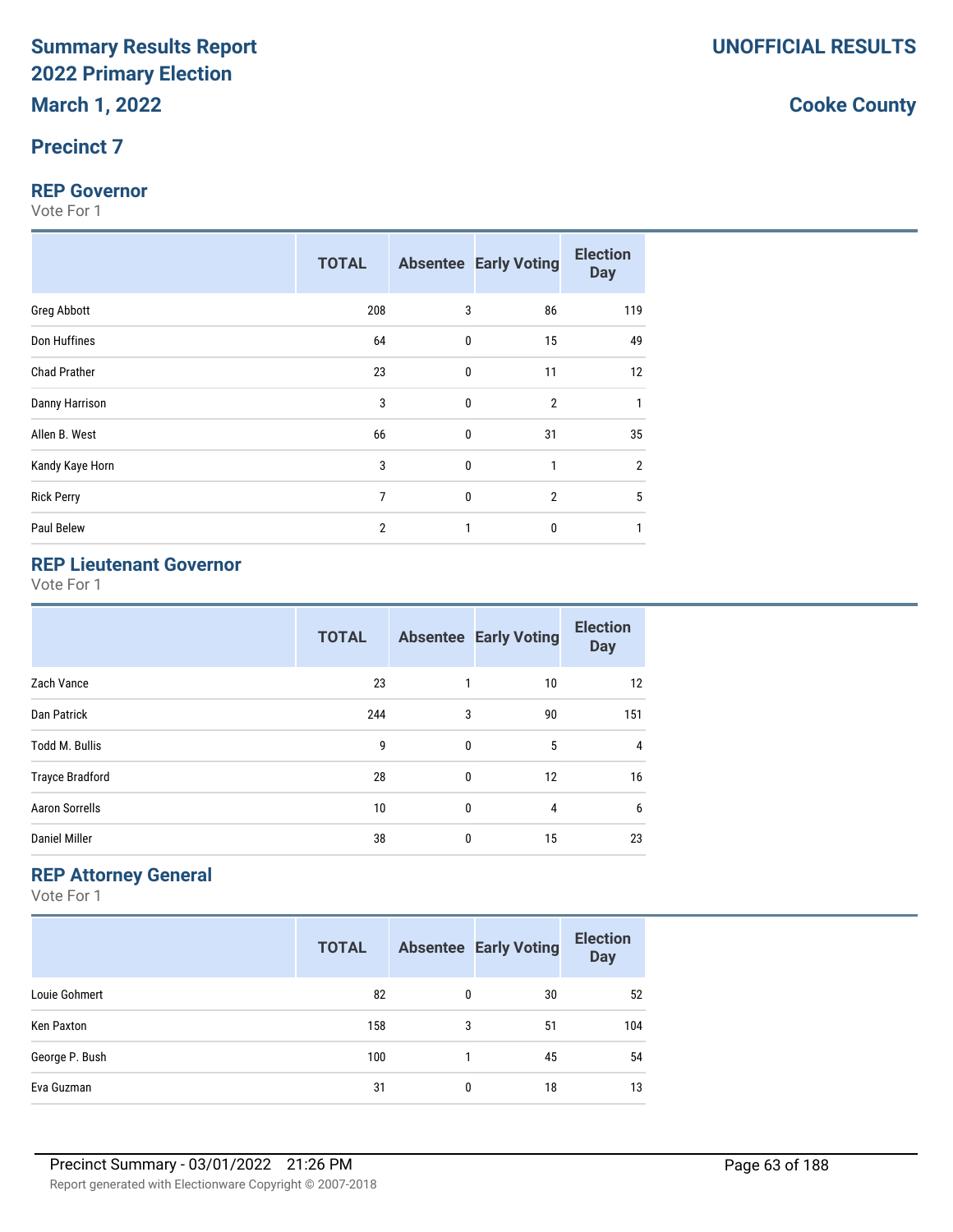# **Precinct 7**

#### **REP Comptroller of Public Accounts**

Vote For 1

|                | <b>TOTAL</b> | <b>Absentee Early Voting</b> | <b>Election</b><br>Day |
|----------------|--------------|------------------------------|------------------------|
| Glenn Hegar    | 252          | 100                          | 152                    |
| Mark V. Goloby | 74           | 28                           | 43                     |

#### **REP Comm General Land Office**

Vote For 1

|                        | <b>TOTAL</b> |                | <b>Absentee Early Voting</b> | <b>Election</b><br><b>Day</b> |
|------------------------|--------------|----------------|------------------------------|-------------------------------|
| Ben Armenta            | 23           | 0              | 9                            | 14                            |
| Don W. Minton          | 39           | 0              | 15                           | 24                            |
| <b>Tim Westley</b>     | 53           | $\overline{2}$ | 20                           | 31                            |
| Dawn Buckingham        | 82           | 0              | 38                           | 44                            |
| <b>Weston Martinez</b> | 8            | 0              | 3                            | 5                             |
| Rufus Lopez            | 9            | 0              | 4                            | 5                             |
| Victor Avila           | 23           | 0              | $\overline{2}$               | 21                            |
| Jon Spiers             | 52           | 0              | 22                           | 30                            |

# **REP Commissioner of Agriculture**

Vote For 1

|                  | <b>TOTAL</b> |   | <b>Absentee Early Voting</b> | <b>Election</b><br><b>Day</b> |
|------------------|--------------|---|------------------------------|-------------------------------|
| Carey A. Counsil | 31           | 3 | 8                            | 20                            |
| James White      | 98           | 0 | 42                           | 56                            |
| Sid Miller       | 187          | 0 | 72                           | 115                           |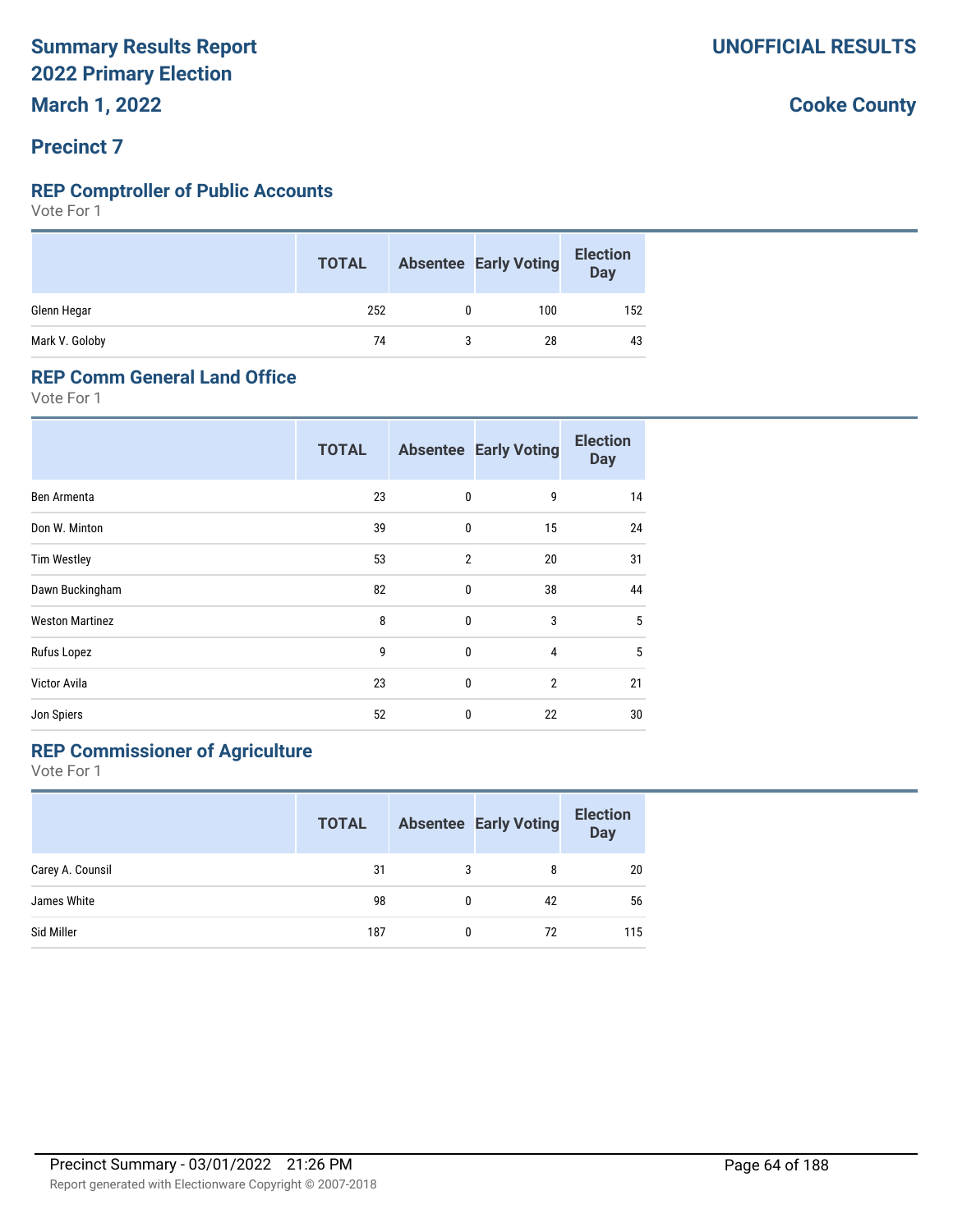#### **Precinct 7**

#### **REP Railroad Commissioner**

Vote For 1

|                        | <b>TOTAL</b> |   | <b>Absentee Early Voting</b> | <b>Election</b><br><b>Day</b> |
|------------------------|--------------|---|------------------------------|-------------------------------|
| Dawayne Tipton         | 72           | 3 | 30                           | 39                            |
| Wayne Christian        | 142          | 0 | 53                           | 89                            |
| Sarah Stogner          | 34           | 0 | 13                           | 21                            |
| Tom Slocum Jr          | 20           | 0 | 6                            | 14                            |
| Marvin "Sarge" Summers | 29           | 0 | 9                            | 20                            |

#### **REP Justice, Supreme Court, Pl 3**

Vote For 1

|                | <b>TOTAL</b> | <b>Absentee Early Voting</b> | <b>Election</b><br>Day |
|----------------|--------------|------------------------------|------------------------|
| Debra Lehrmann | 281          | 105                          | 174                    |

### **REP Justice, Supreme Court, Pl 5**

Vote For 1

|               | <b>TOTAL</b> | <b>Absentee Early Voting</b> | <b>Election</b><br>Day |  |
|---------------|--------------|------------------------------|------------------------|--|
| Rebeca Huddle | 270          | 98                           | 170                    |  |

#### **REP Justice, Supreme Court, Pl 9**

Vote For 1

|                  | <b>TOTAL</b> | <b>Absentee Early Voting</b> | <b>Election</b><br><b>Day</b> |
|------------------|--------------|------------------------------|-------------------------------|
| David J. Schenck | 172          | 63                           | 107                           |
| Evan Young       | 114          | 43                           |                               |

# **REP Judge, Ct of Crim App, Pl 2**

Vote For 1

|               | <b>TOTAL</b> | <b>Absentee Early Voting</b> | <b>Election</b><br>Day |
|---------------|--------------|------------------------------|------------------------|
| Mary Lou Keel | 269          | 102                          | 166                    |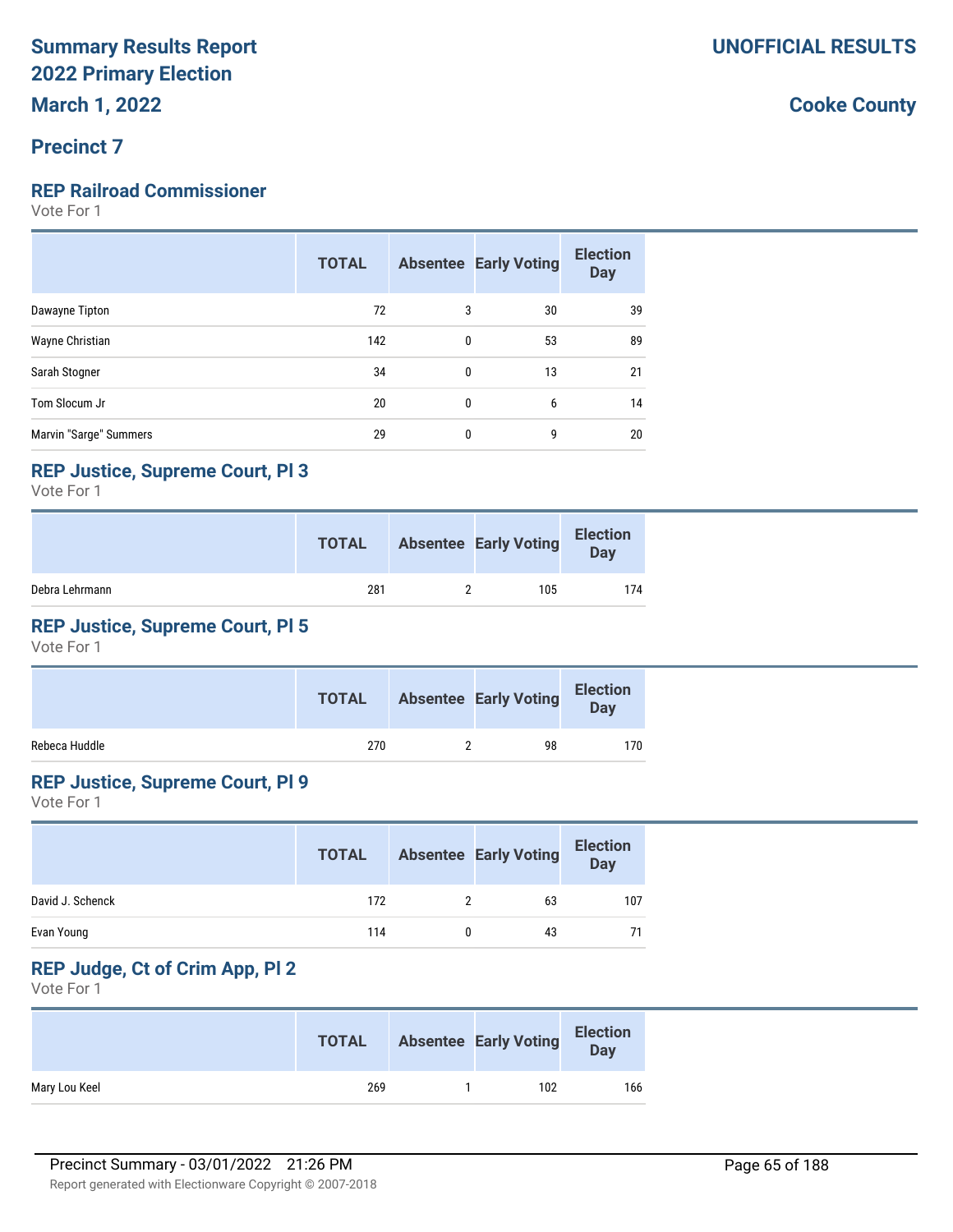#### **Precinct 7**

#### **REP Judge, Ct of Crim App, Pl 5**

Vote For 1

|                     | <b>TOTAL</b> |   | <b>Absentee Early Voting</b> | <b>Election</b><br><b>Day</b> |
|---------------------|--------------|---|------------------------------|-------------------------------|
| <b>Scott Walker</b> | 176          | 0 | 68                           | 108                           |
| Clint Morgan        | 108          |   | 38                           | 68                            |

#### **REP Judge, Ct of Crim App, Pl 6**

Vote For 1

|                       | <b>TOTAL</b> | <b>Absentee Early Voting</b> | <b>Election</b><br><b>Day</b> |
|-----------------------|--------------|------------------------------|-------------------------------|
| Jesse F. McClure, III | 258          | 95                           | 161                           |

#### **REP Member, State BoE, Dist 12**

Vote For 1

|            | <b>TOTAL</b> | <b>Absentee Early Voting</b> | <b>Election</b><br><b>Day</b> |
|------------|--------------|------------------------------|-------------------------------|
| Pam Little | 268          | 100                          | 166                           |

#### **REP State Senator, Dist 30**

Vote For 1

|               | <b>TOTAL</b> | <b>Absentee Early Voting</b> | <b>Election</b><br>Day |
|---------------|--------------|------------------------------|------------------------|
| Drew Springer | 303          | 116                          | 184                    |

#### **REP State Rep, Dist 68**

Vote For 1

|                       | <b>TOTAL</b> |   | <b>Absentee Early Voting</b> | <b>Election</b><br><b>Day</b> |
|-----------------------|--------------|---|------------------------------|-------------------------------|
| <b>Craig Carter</b>   | 40           | 0 | 13                           | 27                            |
| <b>Mark Middleton</b> | 69           | 0 | 26                           | 43                            |
| David Spiller         | 217          | 2 | 83                           | 132                           |
| Gary W. Franklin      | 12           |   | 6                            | 5                             |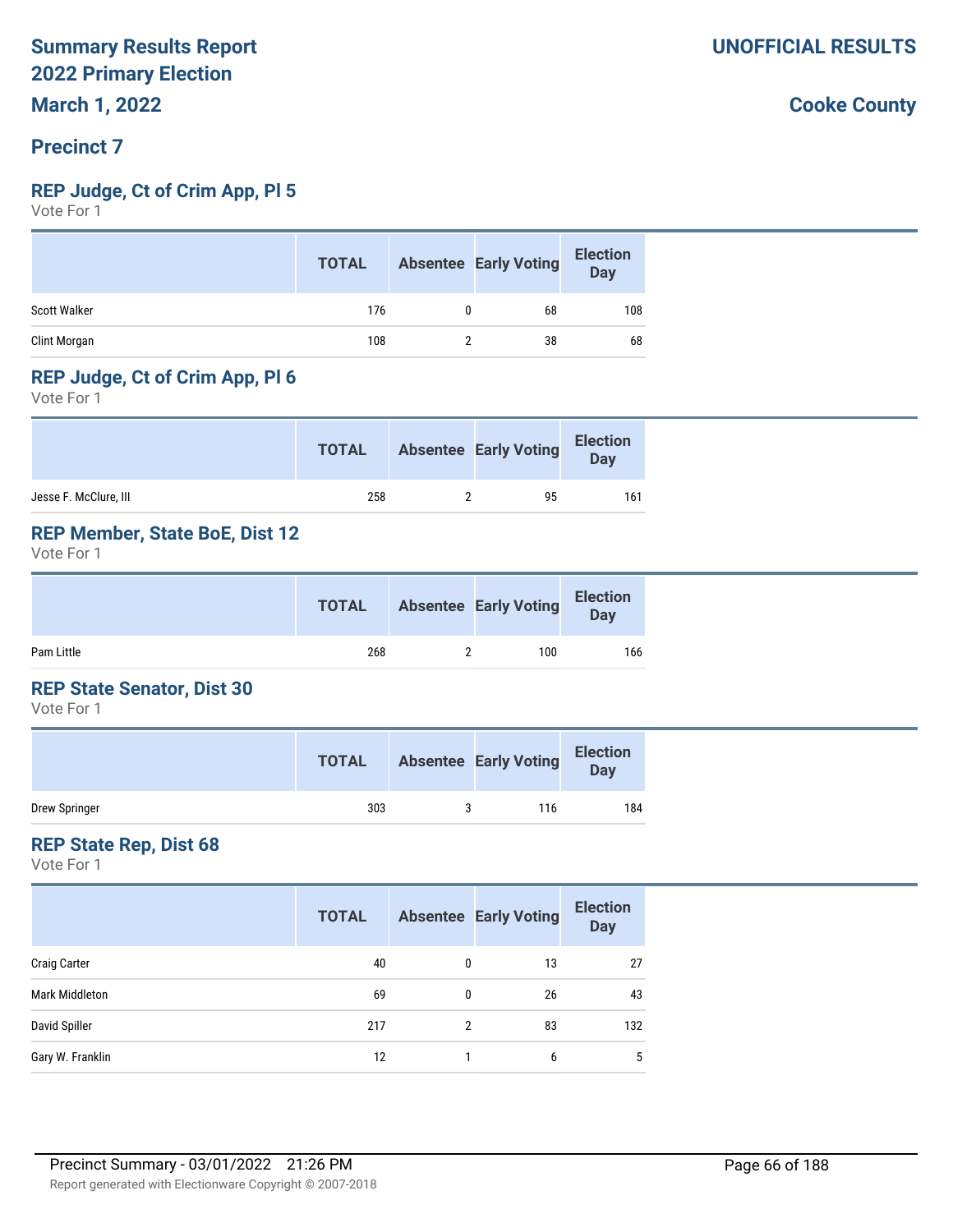#### **Precinct 7**

#### **REP Justice, 2nd Ct of App Dist, Pl 3**

Vote For 1

|                | <b>TOTAL</b> | <b>Absentee Early Voting</b> | <b>Election</b><br>Day |
|----------------|--------------|------------------------------|------------------------|
| Elizabeth Kerr | 266          | 98                           | 166                    |

#### **REP County Judge**

Vote For 1

|                      | <b>TOTAL</b> |   | <b>Absentee Early Voting</b> | <b>Election</b><br>Day |
|----------------------|--------------|---|------------------------------|------------------------|
| Leon Klement         | 117          |   | 46                           | 68                     |
| John O. Roane        | 112          |   | -37                          | 74                     |
| <b>Steve Starnes</b> | 118          | 0 | 55                           | 63                     |

#### **REP Judge, County Court at Law**

Vote For 1

|                | <b>TOTAL</b> |   | <b>Absentee Early Voting</b> | <b>Election</b><br>Day |
|----------------|--------------|---|------------------------------|------------------------|
| Lynn Switzer   | 149          |   | 60                           | 89                     |
| John H. Morris | 184          | 4 | 74                           | 106                    |

#### **REP District Clerk**

Vote For 1

| <b>TOTAL</b> |     | <b>Election</b><br>Day       |
|--------------|-----|------------------------------|
| 286          | 107 | 177                          |
|              |     | <b>Absentee Early Voting</b> |

#### **REP County Clerk**

Vote For 1

|              | <b>TOTAL</b> | <b>Absentee Early Voting</b> | <b>Election</b><br>Day |
|--------------|--------------|------------------------------|------------------------|
| Pam Harrison | 301          | 115                          | 184                    |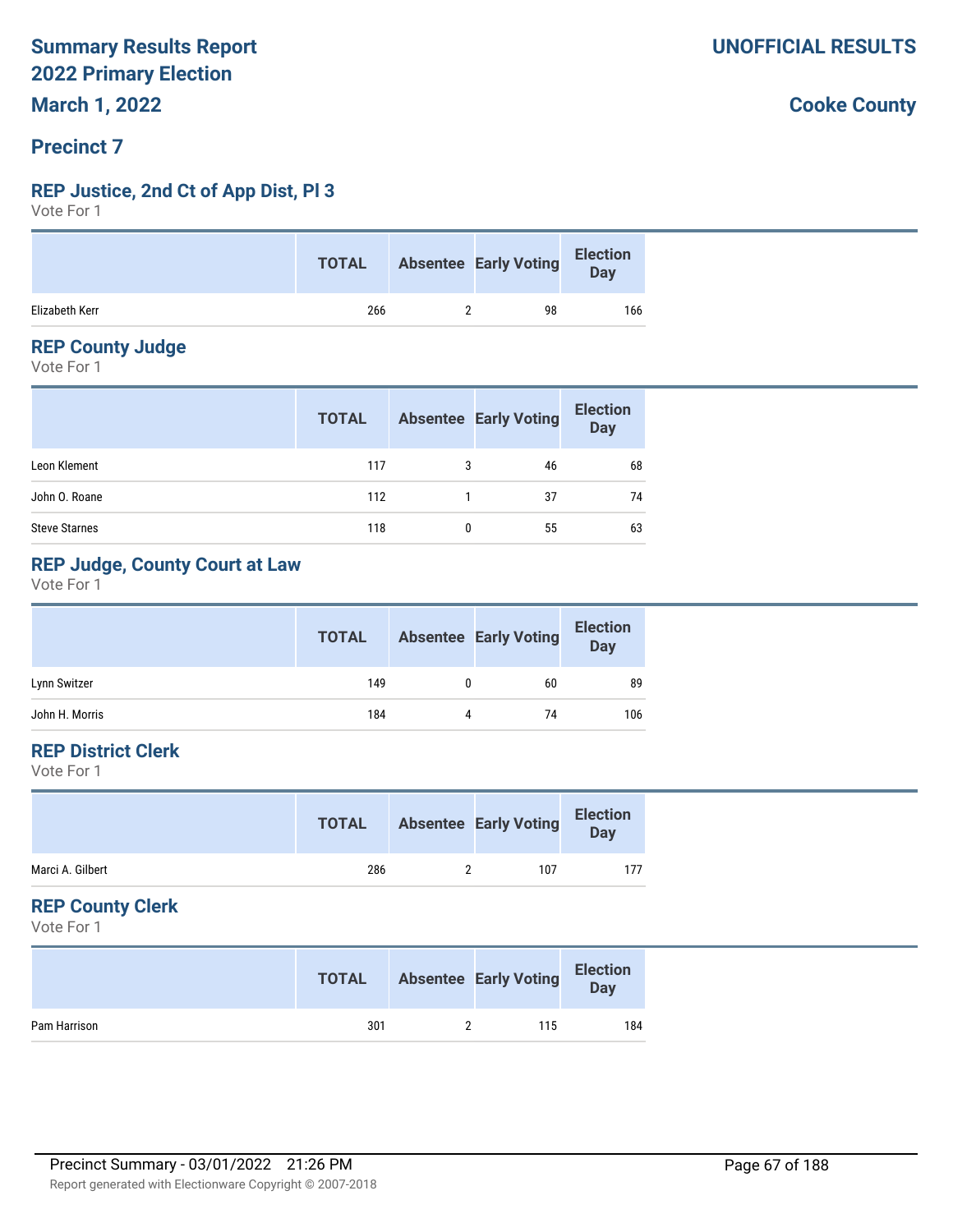#### **Precinct 7**

### **REP County Treasurer**

Vote For 1

|               |     | TOTAL Absentee Early Voting Election |     |
|---------------|-----|--------------------------------------|-----|
| Patty Brennan | 285 | 109                                  | 174 |

#### **REP JOP Pct 1**

Vote For 1

|                      | <b>TOTAL</b> | <b>Absentee Early Voting</b> | <b>Election</b><br>Day |
|----------------------|--------------|------------------------------|------------------------|
| John J. "Jody" Henry | 293          | 112                          | 179                    |

#### **REP County Chair**

Vote For 1

|                | <b>TOTAL</b> | <b>Absentee Early Voting</b> | <b>Election</b><br><b>Day</b> |
|----------------|--------------|------------------------------|-------------------------------|
| Chris McNamara | 279          | 109                          | 168                           |

#### **REP Proposition 1**

Vote For 1

|                | <b>TOTAL</b> |   | <b>Absentee Early Voting</b> | <b>Election</b><br>Day |
|----------------|--------------|---|------------------------------|------------------------|
| <b>YES</b>     | 363          | 3 | 142                          | 218                    |
| N <sub>0</sub> | 15           |   |                              |                        |

#### **REP Proposition 2**

Vote For 1

|                | <b>TOTAL</b> | <b>Absentee Early Voting</b> | <b>Election</b><br>Day |
|----------------|--------------|------------------------------|------------------------|
| <b>YES</b>     | 303          | 121                          | 180                    |
| N <sub>0</sub> | 64           | 24                           | 38                     |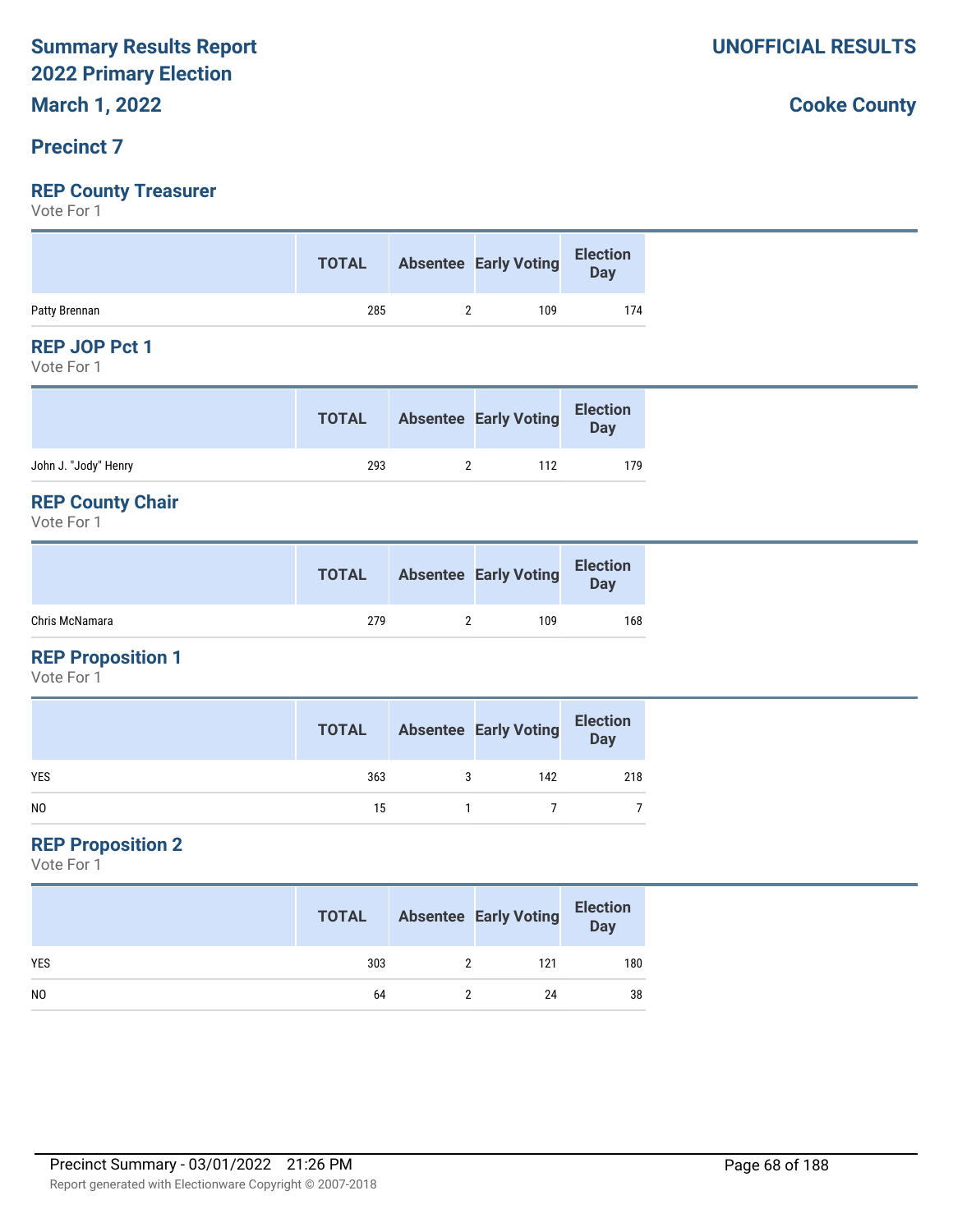**March 1, 2022**

#### **Precinct 7**

#### **REP Proposition 3**

Vote For 1

|                | <b>TOTAL</b> |   | <b>Absentee Early Voting</b> | <b>Election</b><br>Day |
|----------------|--------------|---|------------------------------|------------------------|
| <b>YES</b>     | 333          | Λ | 135                          | 194                    |
| N <sub>0</sub> | 41           |   | 14                           |                        |

#### **REP Proposition 4**

Vote For 1

|            | <b>TOTAL</b> | <b>Absentee Early Voting</b> | <b>Election</b><br>Day |
|------------|--------------|------------------------------|------------------------|
| <b>YES</b> | 343          | 134                          | 206                    |
| NO         | 24           | 12                           |                        |

#### **REP Proposition 5**

Vote For 1

|                | <b>TOTAL</b> | <b>Absentee Early Voting</b> | <b>Election</b><br>Day |
|----------------|--------------|------------------------------|------------------------|
| <b>YES</b>     | 330          | 135                          | 192                    |
| N <sub>0</sub> | 39           | 12                           | 26                     |

#### **REP Proposition 6**

Vote For 1

|                | <b>TOTAL</b> | <b>Absentee Early Voting</b> | <b>Election</b><br>Day |
|----------------|--------------|------------------------------|------------------------|
| <b>YES</b>     | 325          | 124                          | 198                    |
| N <sub>0</sub> | 43           | 21                           | 21                     |

#### **REP Proposition 7**

Vote For 1

|                | <b>TOTAL</b> |   | <b>Absentee Early Voting</b> | <b>Election</b><br>Day |
|----------------|--------------|---|------------------------------|------------------------|
| <b>YES</b>     | 365          | 4 | 142                          | 219                    |
| N <sub>0</sub> |              |   |                              | 4                      |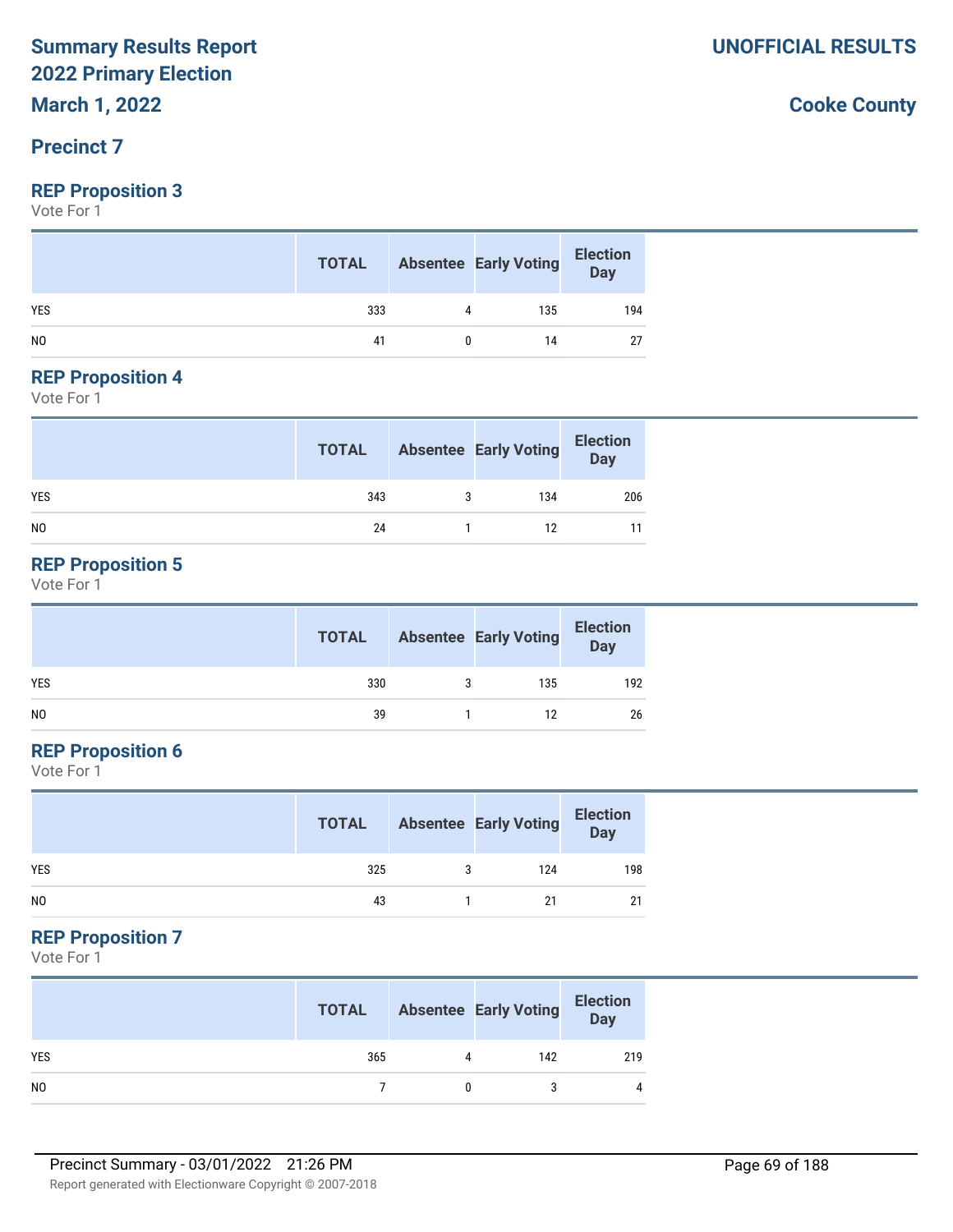**March 1, 2022**

#### **Precinct 7**

#### **REP Proposition 8**

Vote For 1

|                | <b>TOTAL</b> | <b>Absentee Early Voting</b> | <b>Election</b><br>Day |
|----------------|--------------|------------------------------|------------------------|
| <b>YES</b>     | 360          | 140                          | 217                    |
| N <sub>0</sub> | 13           | h                            |                        |

# **REP Proposition 9**

Vote For 1

|                | <b>TOTAL</b> |   | <b>Absentee Early Voting</b> | <b>Election</b><br>Day |
|----------------|--------------|---|------------------------------|------------------------|
| <b>YES</b>     | 329          | 4 | 131                          | 194                    |
| N <sub>0</sub> | 41           |   | 15                           | 26                     |

# **REP Proposition 10**

Vote For 1

|     | <b>TOTAL</b> |   | <b>Absentee Early Voting</b> | <b>Election</b><br>Day |
|-----|--------------|---|------------------------------|------------------------|
| YES | 350          | 4 | 137                          | 209                    |
| NO. | 18           |   |                              | 9                      |

#### **DEM Governor**

Vote For 1

|                             | <b>TOTAL</b> |   | <b>Absentee Early Voting</b> | <b>Election</b><br><b>Day</b> |
|-----------------------------|--------------|---|------------------------------|-------------------------------|
| <b>Rich Wakeland</b>        | 0            | 0 | 0                            | 0                             |
| Inocencio (Inno) Barrientez | 0            | 0 | 0                            | 0                             |
| Michael Cooper              | 0            | 0 | 0                            | $\mathbf{0}$                  |
| Joy Diaz                    |              | 0 | $\Omega$                     |                               |
| Beto O'Rourke               | 12           | 0 | 6                            | 6                             |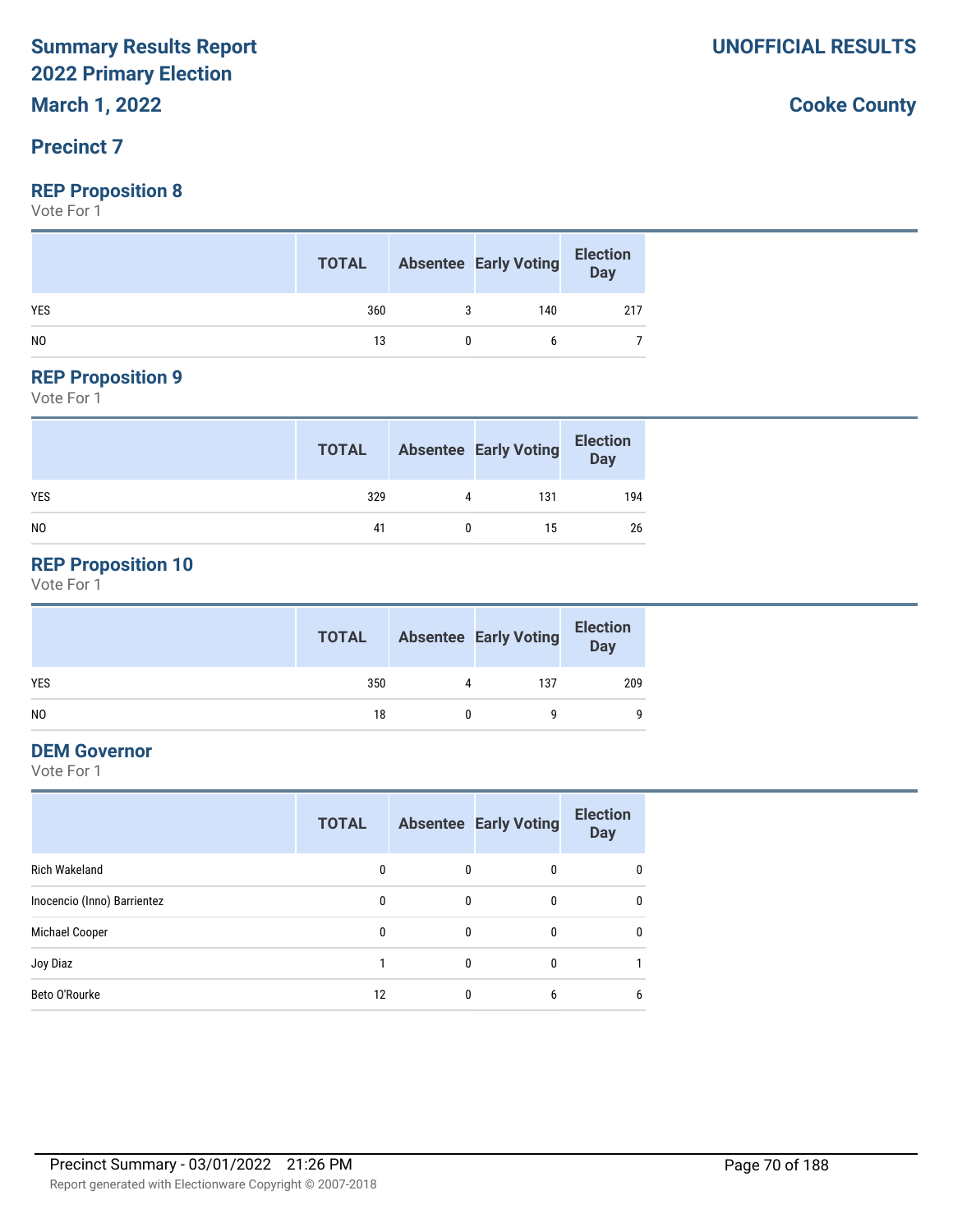**March 1, 2022**

#### **Precinct 7**

#### **DEM Lieutenant Governor**

Vote For 1

|                  | <b>TOTAL</b> |              | <b>Absentee Early Voting</b> | <b>Election</b><br>Day |
|------------------|--------------|--------------|------------------------------|------------------------|
| Carla Brailey    | 4            | $\mathbf{0}$ | 2                            |                        |
| Michelle Beckley | 4            | $\mathbf{0}$ |                              |                        |
| Mike Collier     | 5            |              | 3                            |                        |

#### **DEM Attorney General**

Vote For 1

|                         | <b>TOTAL</b> |          | <b>Absentee Early Voting</b> | <b>Election</b><br><b>Day</b> |
|-------------------------|--------------|----------|------------------------------|-------------------------------|
| Lee Merritt             | 4            | 0        | 3                            |                               |
| Mike Fields             | 3            | $\Omega$ | 2                            |                               |
| S. "TBONE" Raynor       |              | $\Omega$ | 0                            |                               |
| Joe Jaworski            |              | $\Omega$ |                              | 0                             |
| Rochelle Mercedes Garza |              | $\Omega$ |                              | 4                             |

# **DEM Comptroller of Public Accounts**

Vote For 1

|                    | <b>TOTAL</b> |   | <b>Absentee Early Voting</b> | <b>Election</b><br><b>Day</b> |
|--------------------|--------------|---|------------------------------|-------------------------------|
| Janet T. Dudding   | 3            | 0 |                              |                               |
| Angel Luis Vega    |              |   |                              | 3                             |
| <b>Tim Mahoney</b> |              |   | 4                            | 3                             |

#### **DEM Comm General Land Office**

Vote For 1

|                      | <b>TOTAL</b> |              | <b>Absentee Early Voting</b> | <b>Election</b><br><b>Day</b> |
|----------------------|--------------|--------------|------------------------------|-------------------------------|
| Sandragrace Martinez | 3            | $\mathbf{0}$ |                              | 2                             |
| Jay Kleberg          | 4            | $\mathbf{0}$ | 2                            | $\mathcal{P}$                 |
| Michael Lange        | 4            | 0            |                              | 3                             |
| Jinny Suh            |              | 0            |                              | 0                             |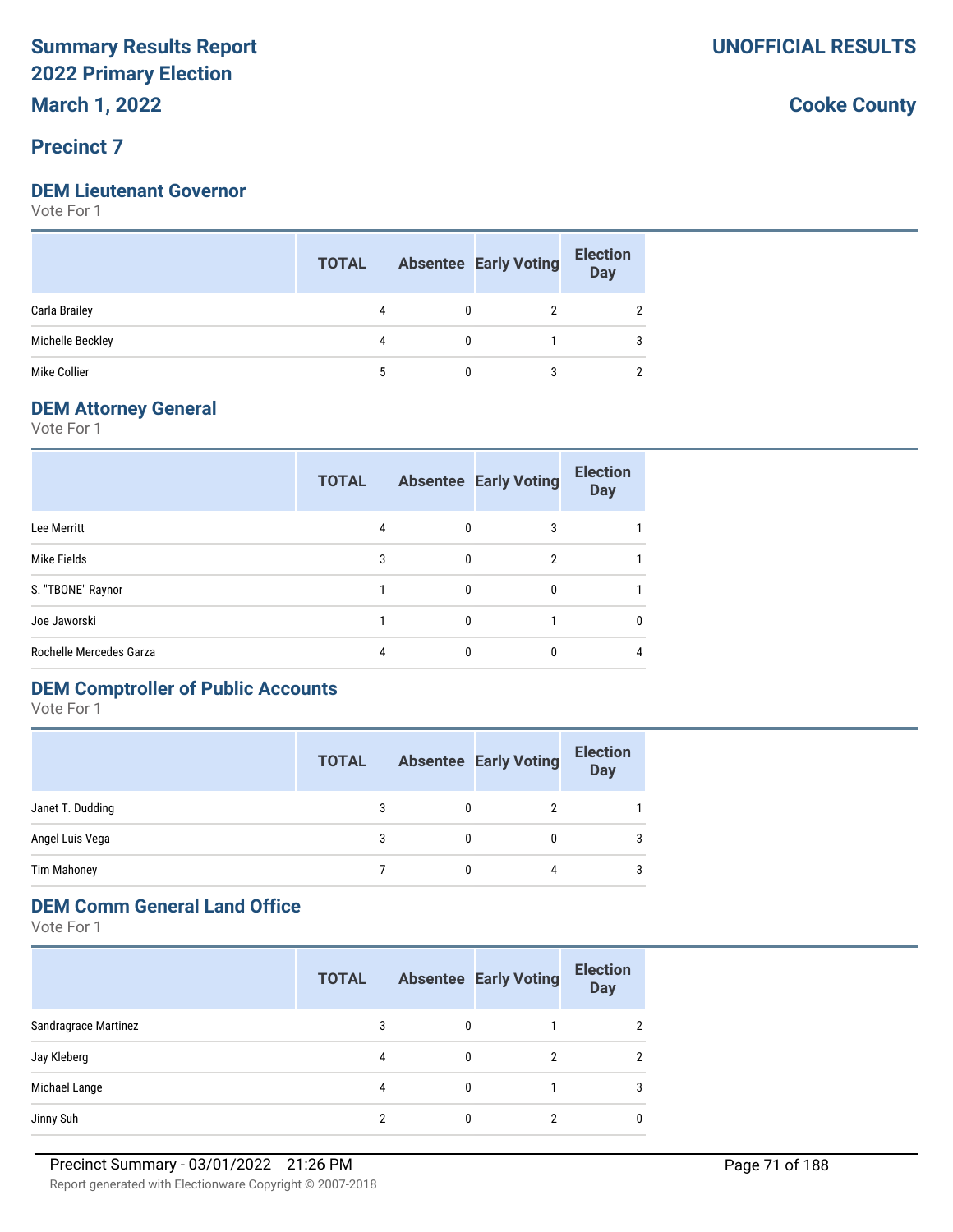**March 1, 2022**

#### **Precinct 7**

#### **DEM Commissioner of Agriculture**

Vote For 1

|            | <b>TOTAL</b> |   | <b>Absentee Early Voting</b> | <b>Election</b><br>Day |  |
|------------|--------------|---|------------------------------|------------------------|--|
| Susan Hays | 11           | 0 |                              |                        |  |
| Ed Ireson  |              |   |                              |                        |  |

#### **DEM Railroad Commissioner**

Vote For 1

|              | <b>TOTAL</b> | <b>Absentee Early Voting</b> | <b>Election</b><br><b>Day</b> |
|--------------|--------------|------------------------------|-------------------------------|
| Luke Warford | 13           | h                            |                               |

#### **DEM Justice, Supreme Court, Pl 3**

Vote For 1

|               | <b>TOTAL</b> | <b>Absentee Early Voting</b> | <b>Election</b><br>Day |
|---------------|--------------|------------------------------|------------------------|
| Erin A Nowell | 13           |                              |                        |

#### **DEM Justice, Supreme Court, Pl 5**

Vote For 1

|                | <b>TOTAL</b> | <b>Absentee Early Voting</b> | <b>Election</b><br>Day |
|----------------|--------------|------------------------------|------------------------|
| Amanda Reichek | 13           |                              |                        |

#### **DEM Justice, Supreme Court, Pl 9**

Vote For 1

|                 | <b>TOTAL</b> | <b>Absentee Early Voting</b> | <b>Election</b><br><b>Day</b> |
|-----------------|--------------|------------------------------|-------------------------------|
| Julia Maldonado | 13           |                              |                               |

#### **DEM Judge, Ct of Crim App, Pl 5**

Vote For 1

|              | <b>TOTAL</b> | <b>Absentee Early Voting</b> | <b>Election</b><br>Day |
|--------------|--------------|------------------------------|------------------------|
| Dana Huffman | 13           |                              |                        |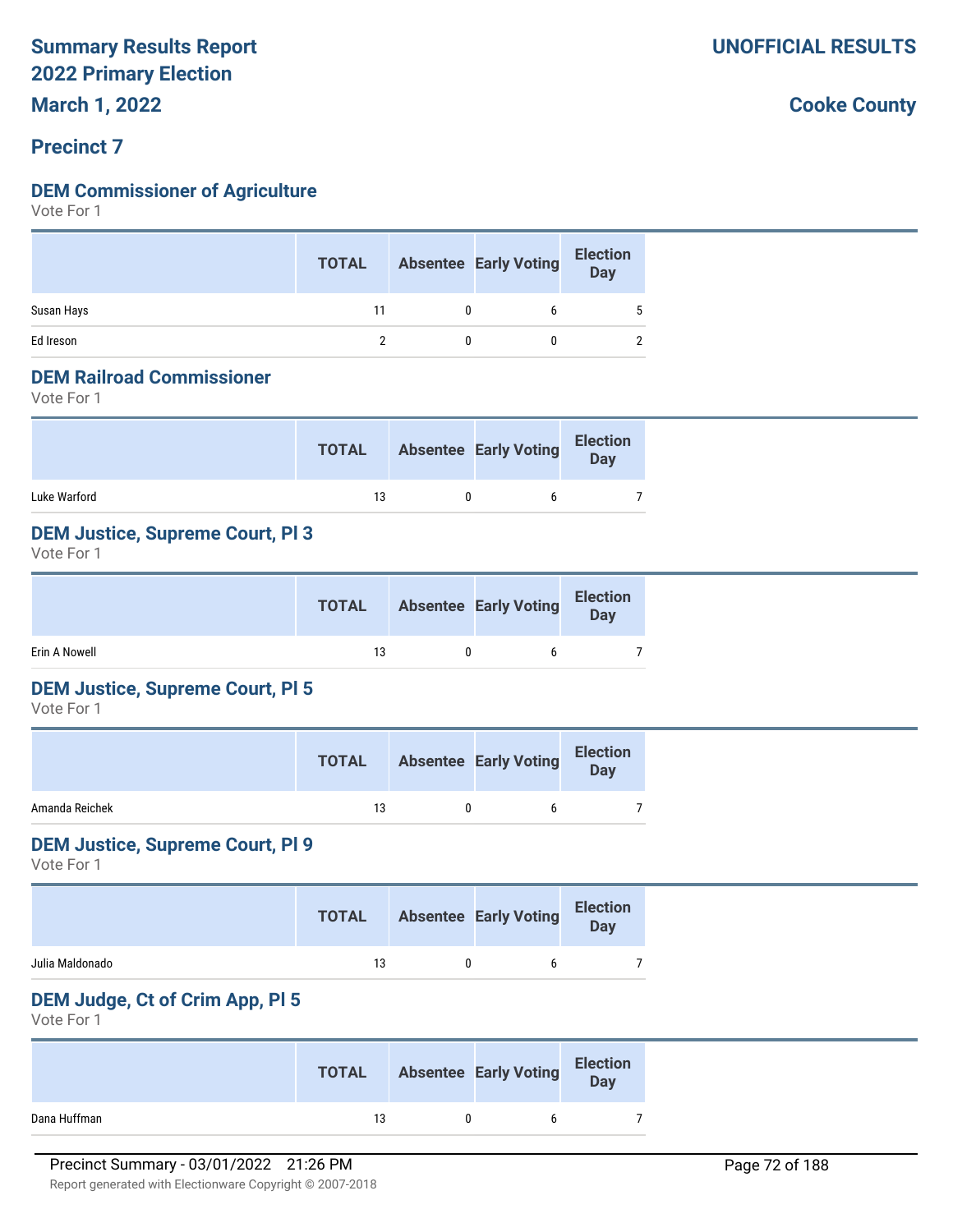### **Precinct 7**

### **DEM Judge, Ct of Crim App, Pl 6**

Vote For 1

|                | <b>TOTAL</b> |              | Absentee Early Voting | Election<br>Day |
|----------------|--------------|--------------|-----------------------|-----------------|
| Robert Johnson | 13           | $\mathsf{D}$ | h.                    |                 |

#### **DEM Member, State BoE, Dist 12**

Vote For 1

|                 | <b>TOTAL</b> | <b>Absentee Early Voting</b> | <b>Election</b><br><b>Day</b> |
|-----------------|--------------|------------------------------|-------------------------------|
| Alex Cornwallis | Δ            |                              |                               |
| Roberto Velasco |              |                              | 6                             |

## **DEM Justice, 2nd Ct of App Dist, Pl 3**

Vote For 1

|                   | <b>TOTAL</b> | <b>Absentee Early Voting</b> | <b>Election</b><br>Day |  |
|-------------------|--------------|------------------------------|------------------------|--|
| Delonia A. Watson | 13           |                              |                        |  |

### **DEM County Judge**

Vote For 1

|            | <b>TOTAL</b> | <b>Absentee Early Voting</b> | <b>Election</b><br>Day |
|------------|--------------|------------------------------|------------------------|
| Denny Hook | 13           |                              |                        |

### **DEM County Surveyor**

Vote For 1

|                     | <b>TOTAL</b> | <b>Absentee Early Voting</b> | <b>Election</b><br><b>Day</b> |  |
|---------------------|--------------|------------------------------|-------------------------------|--|
| <b>Delbert West</b> | 13           | n                            |                               |  |

### **DEM County Chair**

Vote For 1

|               | <b>TOTAL</b> | <b>Absentee Early Voting</b> | <b>Election</b><br>Day |
|---------------|--------------|------------------------------|------------------------|
| Sherman Moore | 13           |                              |                        |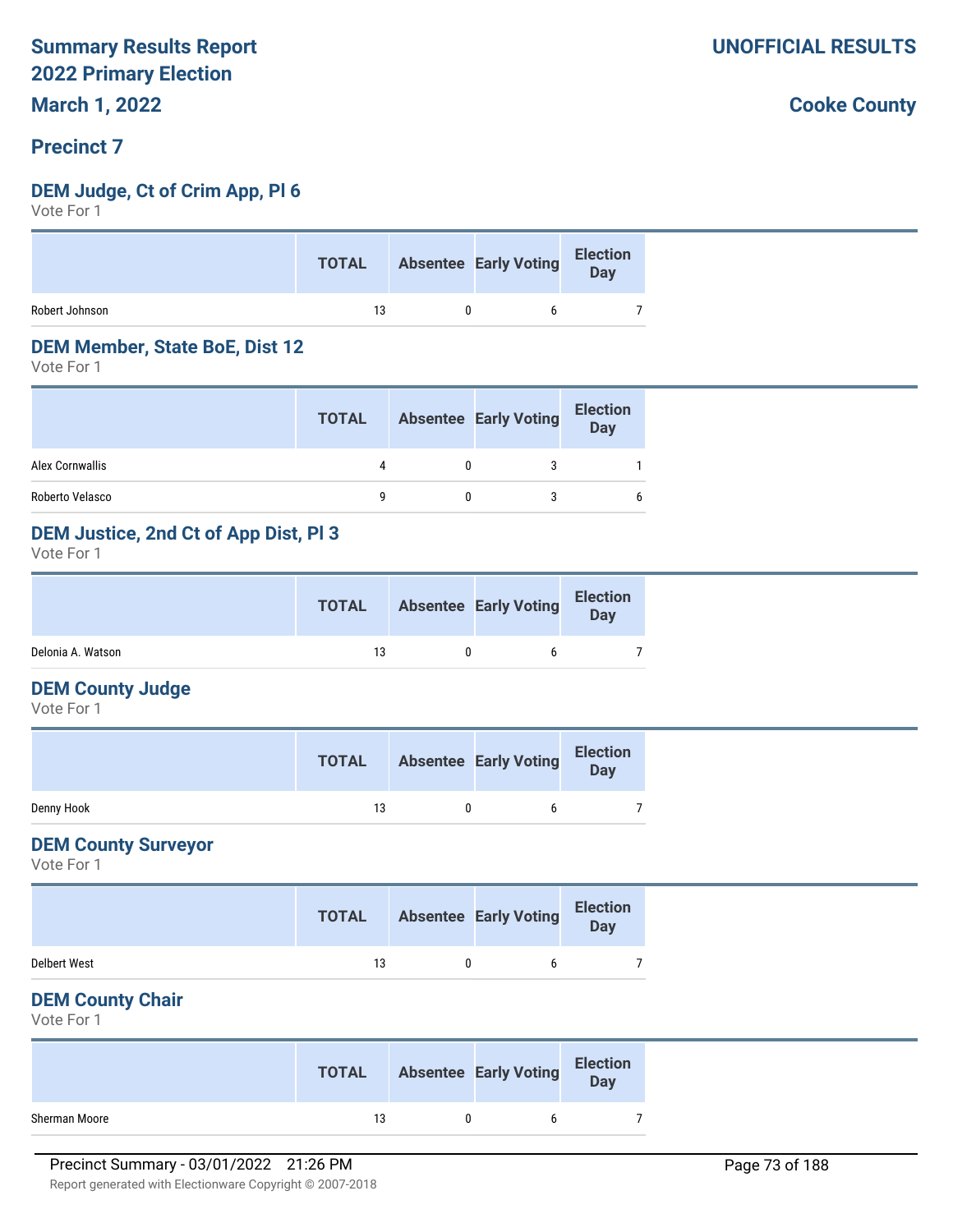# **Precinct 8**

#### **STATISTICS**

|                                      | <b>TOTAL</b> | <b>Absentee</b> |     | <b>Early Voting Election Day</b> |
|--------------------------------------|--------------|-----------------|-----|----------------------------------|
| Registered Voters - Total            | 1,055        |                 |     |                                  |
| Registered Voters - Republican Party | 0            |                 |     |                                  |
| Registered Voters - Democrat Party   | 0            |                 |     |                                  |
| Registered Voters - NONPARTISAN      | 1,055        |                 |     |                                  |
| <b>Ballots Cast - Total</b>          | 273          | 4               | 104 | 165                              |
| Ballots Cast - Republican Party      | 260          | $\overline{2}$  | 99  | 159                              |
| <b>Ballots Cast - Democrat Party</b> | 13           | $\overline{2}$  | 5   | 6                                |
| <b>Ballots Cast - NONPARTISAN</b>    | 0            | 0               | 0   | 0                                |
| <b>Ballots Cast - Blank</b>          | 0            | 0               | 0   | 0                                |
| Voter Turnout - Total                | 25.88%       |                 |     |                                  |
| Voter Turnout - Republican Party     | 0.00%        |                 |     |                                  |
| Voter Turnout - Democrat Party       | 0.00%        |                 |     |                                  |
| Voter Turnout - NONPARTISAN          | 0.00%        |                 |     |                                  |

# **REP US Rep, District 26**

Vote For 1

| 35<br>13<br><b>Isaac Smith</b><br>0               | 22             |
|---------------------------------------------------|----------------|
| <b>Vincent Gallo</b><br>20<br>5<br>0              | 15             |
| Michael C. Burgess<br>$\overline{2}$<br>77<br>167 | 88             |
| <b>Brian Brazeal</b><br>5<br>0<br>1               | $\overline{4}$ |
| Raven Harrison<br>0<br>6                          | 5              |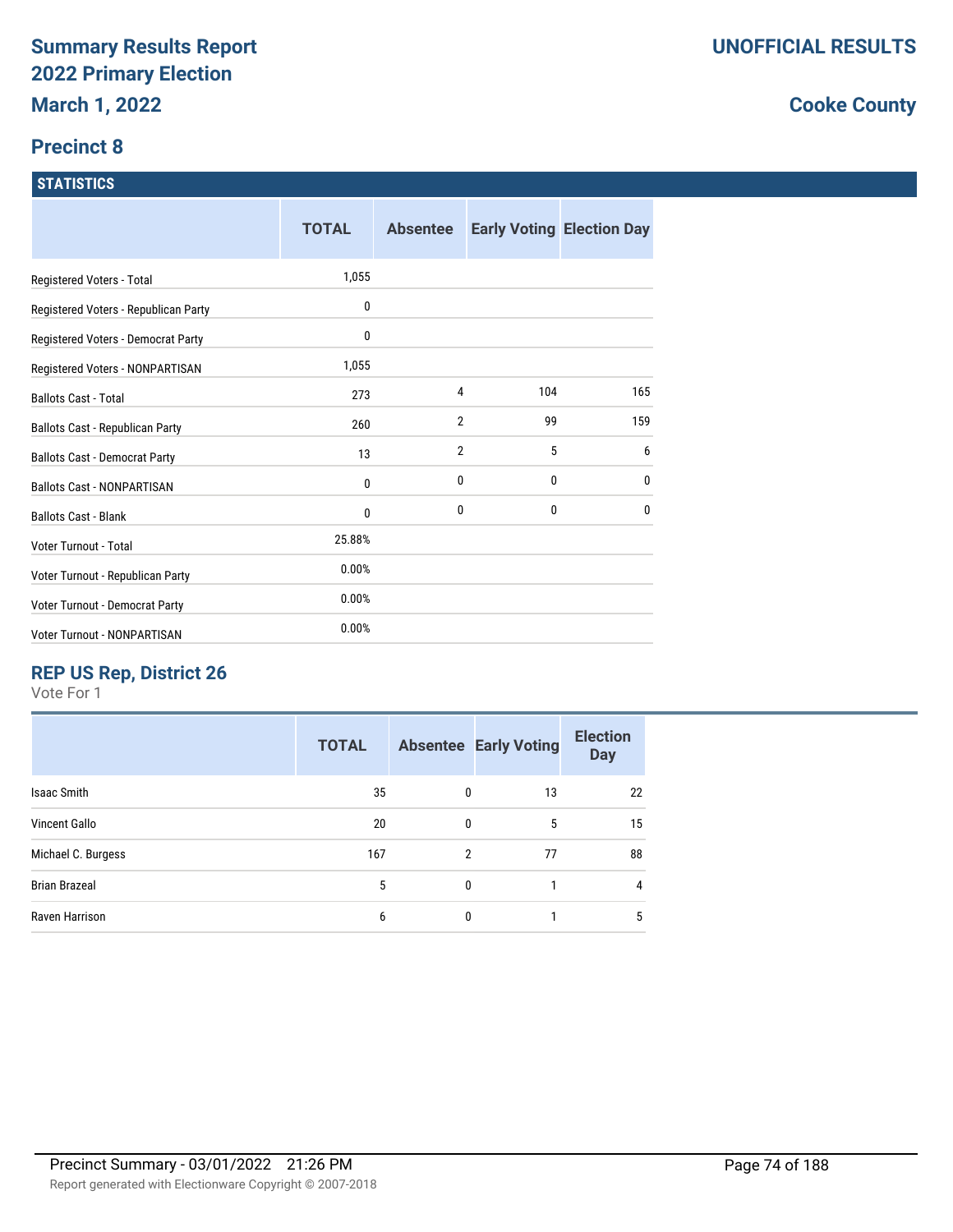# **Precinct 8**

### **REP Governor**

Vote For 1

|                     | <b>TOTAL</b> |                | <b>Absentee Early Voting</b> | <b>Election</b><br><b>Day</b> |
|---------------------|--------------|----------------|------------------------------|-------------------------------|
| Greg Abbott         | 157          | $\overline{2}$ | 64                           | 91                            |
| Don Huffines        | 34           | $\pmb{0}$      | 8                            | 26                            |
| <b>Chad Prather</b> | 9            | $\mathbf{0}$   | 5                            | 4                             |
| Danny Harrison      | $\mathbf 0$  | $\mathbf{0}$   | 0                            | $\mathbf{0}$                  |
| Allen B. West       | 50           | $\mathbf 0$    | 19                           | 31                            |
| Kandy Kaye Horn     | 3            | $\bf{0}$       | 1                            | $\overline{2}$                |
| <b>Rick Perry</b>   | 7            | $\mathbf{0}$   | $\overline{2}$               | 5                             |
| Paul Belew          | 0            | $\bf{0}$       | $\mathbf{0}$                 | 0                             |

# **REP Lieutenant Governor**

Vote For 1

|                        | <b>TOTAL</b>   |                | <b>Absentee Early Voting</b> | <b>Election</b><br><b>Day</b> |
|------------------------|----------------|----------------|------------------------------|-------------------------------|
| Zach Vance             | 11             | 0              | 5                            | 6                             |
| Dan Patrick            | 174            | $\overline{2}$ | 71                           | 101                           |
| <b>Todd M. Bullis</b>  | 3              | $\mathbf{0}$   | 0                            | 3                             |
| <b>Trayce Bradford</b> | 21             | 0              | 5                            | 16                            |
| <b>Aaron Sorrells</b>  | $\overline{2}$ | $\mathbf{0}$   | $\overline{2}$               | 0                             |
| <b>Daniel Miller</b>   | 36             | 0              | 13                           | 23                            |

# **REP Attorney General**

Vote For 1

|                | <b>TOTAL</b> |                | <b>Absentee Early Voting</b> | <b>Election</b><br><b>Day</b> |
|----------------|--------------|----------------|------------------------------|-------------------------------|
| Louie Gohmert  | 74           | $\overline{2}$ | 25                           | 47                            |
| Ken Paxton     | 99           | 0              | 39                           | 60                            |
| George P. Bush | 62           | 0              | 19                           | 43                            |
| Eva Guzman     | 24           | 0              | 16                           | 8                             |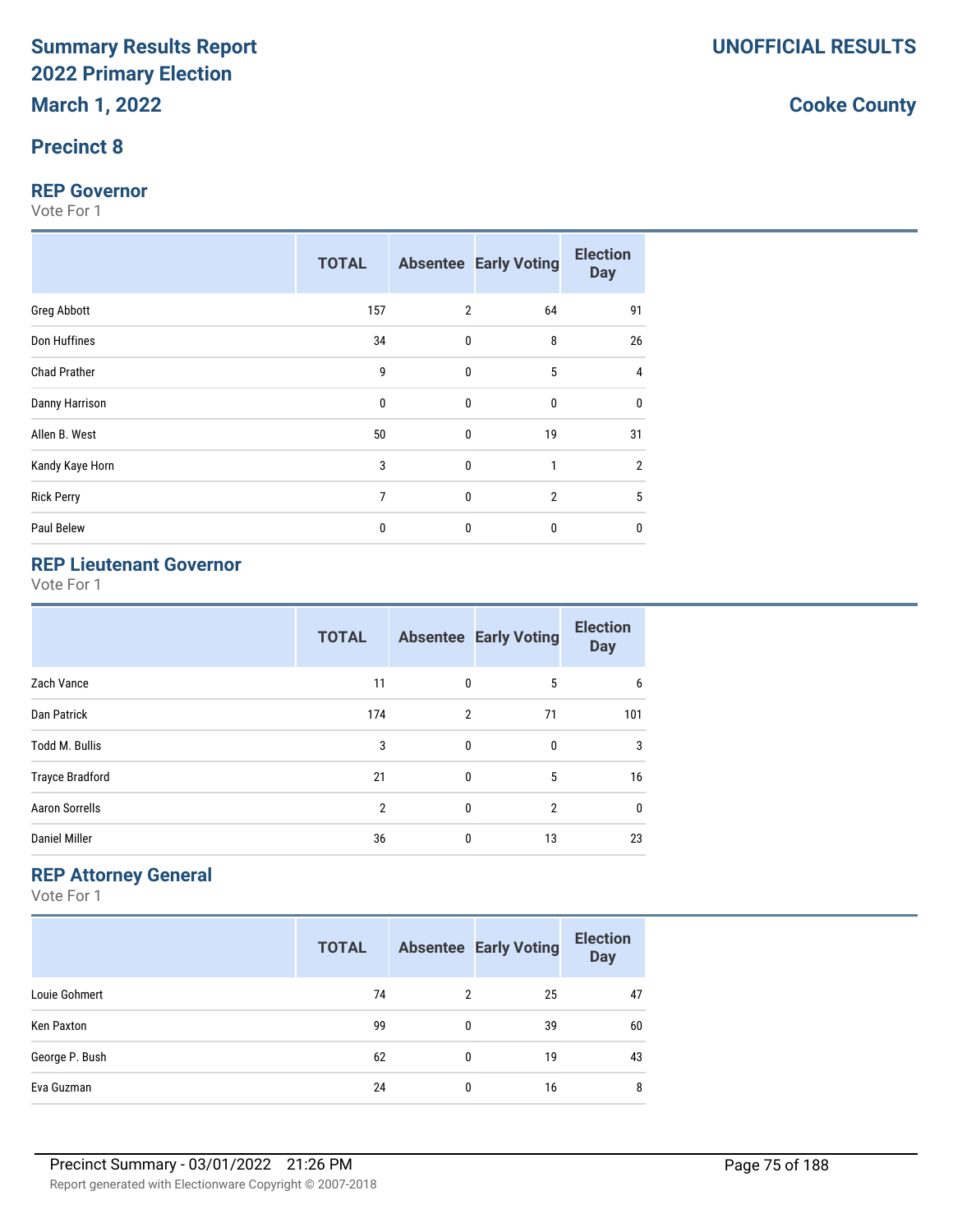# **Precinct 8**

### **REP Comptroller of Public Accounts**

Vote For 1

|                | <b>TOTAL</b> | <b>Absentee Early Voting</b> | <b>Election</b><br><b>Day</b> |
|----------------|--------------|------------------------------|-------------------------------|
| Glenn Hegar    | 166          | 66                           | 98                            |
| Mark V. Goloby | 62           | 24                           | 38                            |

### **REP Comm General Land Office**

Vote For 1

|                        | <b>TOTAL</b>   |                | <b>Absentee Early Voting</b> | <b>Election</b><br><b>Day</b> |
|------------------------|----------------|----------------|------------------------------|-------------------------------|
| Ben Armenta            | 16             | 0              | 7                            | 9                             |
| Don W. Minton          | 25             | 0              | 12                           | 13                            |
| <b>Tim Westley</b>     | 33             | $\overline{2}$ | 11                           | 20                            |
| Dawn Buckingham        | 51             | 0              | 19                           | 32                            |
| <b>Weston Martinez</b> | 5              | 0              | 3                            | $\overline{2}$                |
| Rufus Lopez            | $\overline{7}$ | 0              | $\overline{2}$               | 5                             |
| Victor Avila           | 30             | 0              | 18                           | 12                            |
| Jon Spiers             | 34             | 0              | 8                            | 26                            |

# **REP Commissioner of Agriculture**

Vote For 1

|                  | <b>TOTAL</b> |   | <b>Absentee Early Voting</b> | <b>Election</b><br><b>Day</b> |
|------------------|--------------|---|------------------------------|-------------------------------|
| Carey A. Counsil | 21           | 0 |                              | 14                            |
| James White      | 62           | 0 | 26                           | 36                            |
| Sid Miller       | 144          | 2 | 55                           | 87                            |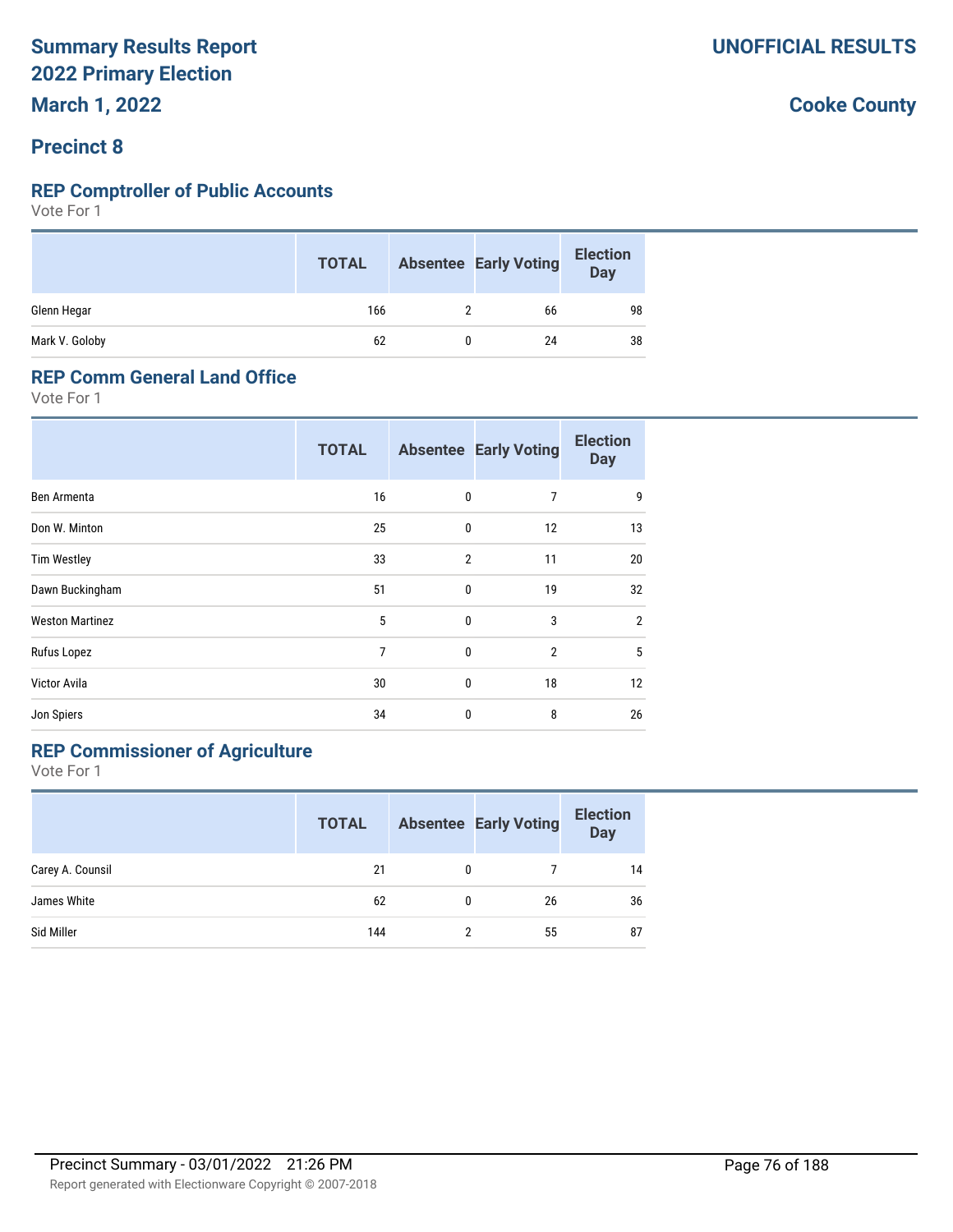## **Precinct 8**

#### **REP Railroad Commissioner**

Vote For 1

|                        | <b>TOTAL</b> |   | <b>Absentee Early Voting</b> | <b>Election</b><br><b>Day</b> |
|------------------------|--------------|---|------------------------------|-------------------------------|
| Dawayne Tipton         | 48           | 0 | 18                           | 30                            |
| Wayne Christian        | 98           |   | 38                           | 59                            |
| Sarah Stogner          | 26           | 0 | 11                           | 15                            |
| Tom Slocum Jr          | 15           | 0 | 6                            | 9                             |
| Marvin "Sarge" Summers | 24           | 0 | 9                            | 15                            |

### **REP Justice, Supreme Court, Pl 3**

Vote For 1

|                | <b>TOTAL</b> | <b>Absentee Early Voting</b> | <b>Election</b><br><b>Day</b> |
|----------------|--------------|------------------------------|-------------------------------|
| Debra Lehrmann | 204          | 81                           | 121                           |

# **REP Justice, Supreme Court, Pl 5**

Vote For 1

|               | <b>TOTAL</b> | <b>Absentee Early Voting</b> | <b>Election</b><br><b>Day</b> |  |
|---------------|--------------|------------------------------|-------------------------------|--|
| Rebeca Huddle | 201          | 79                           | 120                           |  |

# **REP Justice, Supreme Court, Pl 9**

Vote For 1

|                  | <b>TOTAL</b> | <b>Absentee Early Voting</b> | <b>Election</b><br><b>Day</b> |
|------------------|--------------|------------------------------|-------------------------------|
| David J. Schenck | 131          | 45                           | 85                            |
| Evan Young       | 80           | 36                           | 43                            |

# **REP Judge, Ct of Crim App, Pl 2**

Vote For 1

|               | <b>TOTAL</b> | <b>Absentee Early Voting</b> | <b>Election</b><br>Day |
|---------------|--------------|------------------------------|------------------------|
| Mary Lou Keel | 193          | 74                           | 117                    |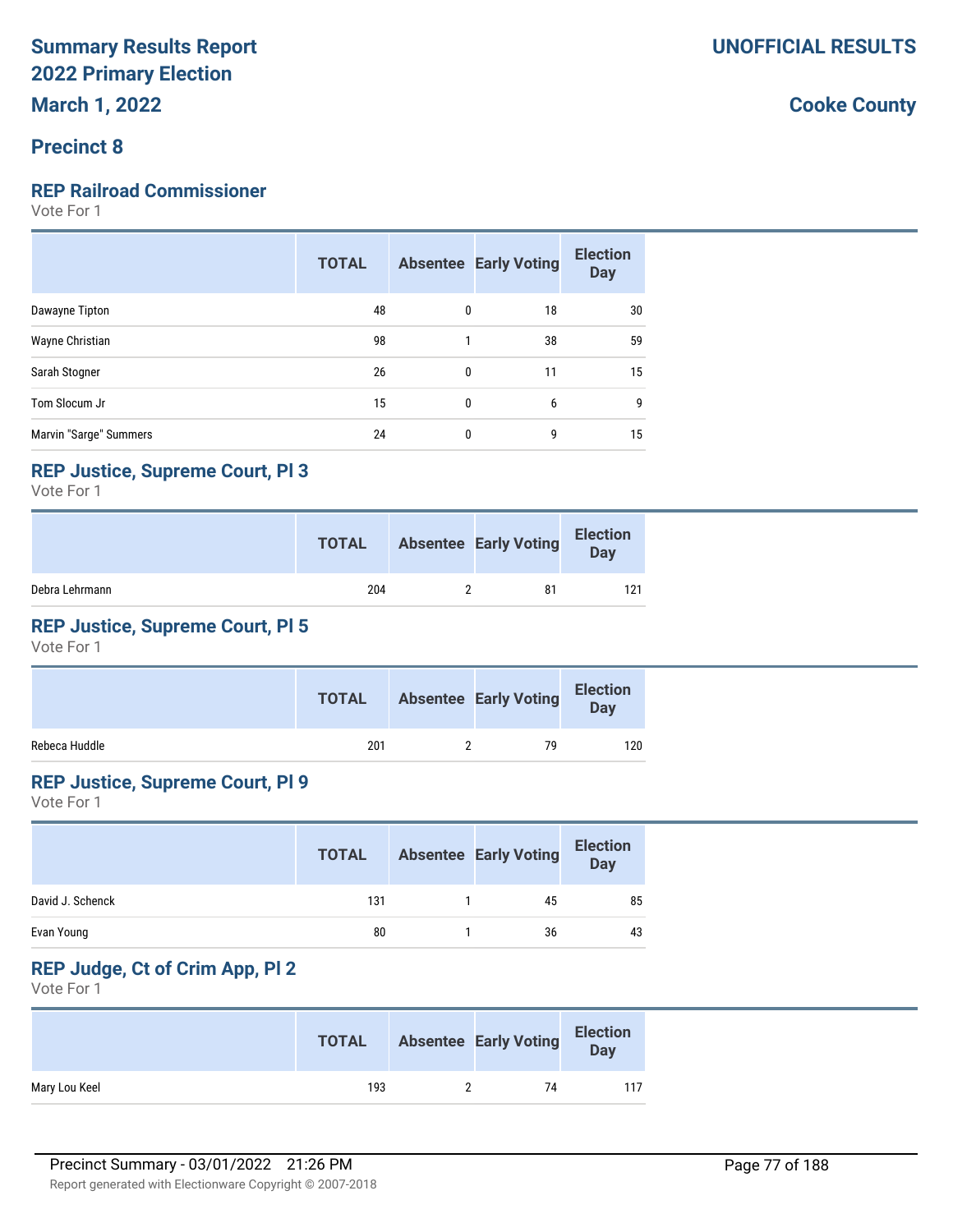### **Precinct 8**

### **REP Judge, Ct of Crim App, Pl 5**

Vote For 1

|              | <b>TOTAL</b> | <b>Absentee Early Voting</b> | <b>Election</b><br><b>Day</b> |
|--------------|--------------|------------------------------|-------------------------------|
| Scott Walker | 119          | 48                           | 70                            |
| Clint Morgan | 87           | 33                           | 53                            |

### **REP Judge, Ct of Crim App, Pl 6**

Vote For 1

|                       | <b>TOTAL</b> | <b>Absentee Early Voting</b> | <b>Election</b><br><b>Day</b> |
|-----------------------|--------------|------------------------------|-------------------------------|
| Jesse F. McClure, III | 189          | 73                           | 114                           |

## **REP Member, State BoE, Dist 12**

Vote For 1

|            | <b>TOTAL</b> | <b>Absentee Early Voting</b> | <b>Election</b><br>Day |
|------------|--------------|------------------------------|------------------------|
| Pam Little | 188          | 72                           | 114                    |

### **REP State Senator, Dist 30**

Vote For 1

|               | <b>TOTAL</b> | <b>Absentee Early Voting</b> | <b>Election</b><br>Day |
|---------------|--------------|------------------------------|------------------------|
| Drew Springer | 212          | 80                           | 130                    |

### **REP State Rep, Dist 68**

Vote For 1

|                       | <b>TOTAL</b> |   | <b>Absentee Early Voting</b> | <b>Election</b><br><b>Day</b> |
|-----------------------|--------------|---|------------------------------|-------------------------------|
| <b>Craig Carter</b>   | 30           | 0 | 11                           | 19                            |
| <b>Mark Middleton</b> | 50           | 0 | 14                           | 36                            |
| David Spiller         | 154          | 2 | 66                           | 86                            |
| Gary W. Franklin      |              | 0 | 3                            | 4                             |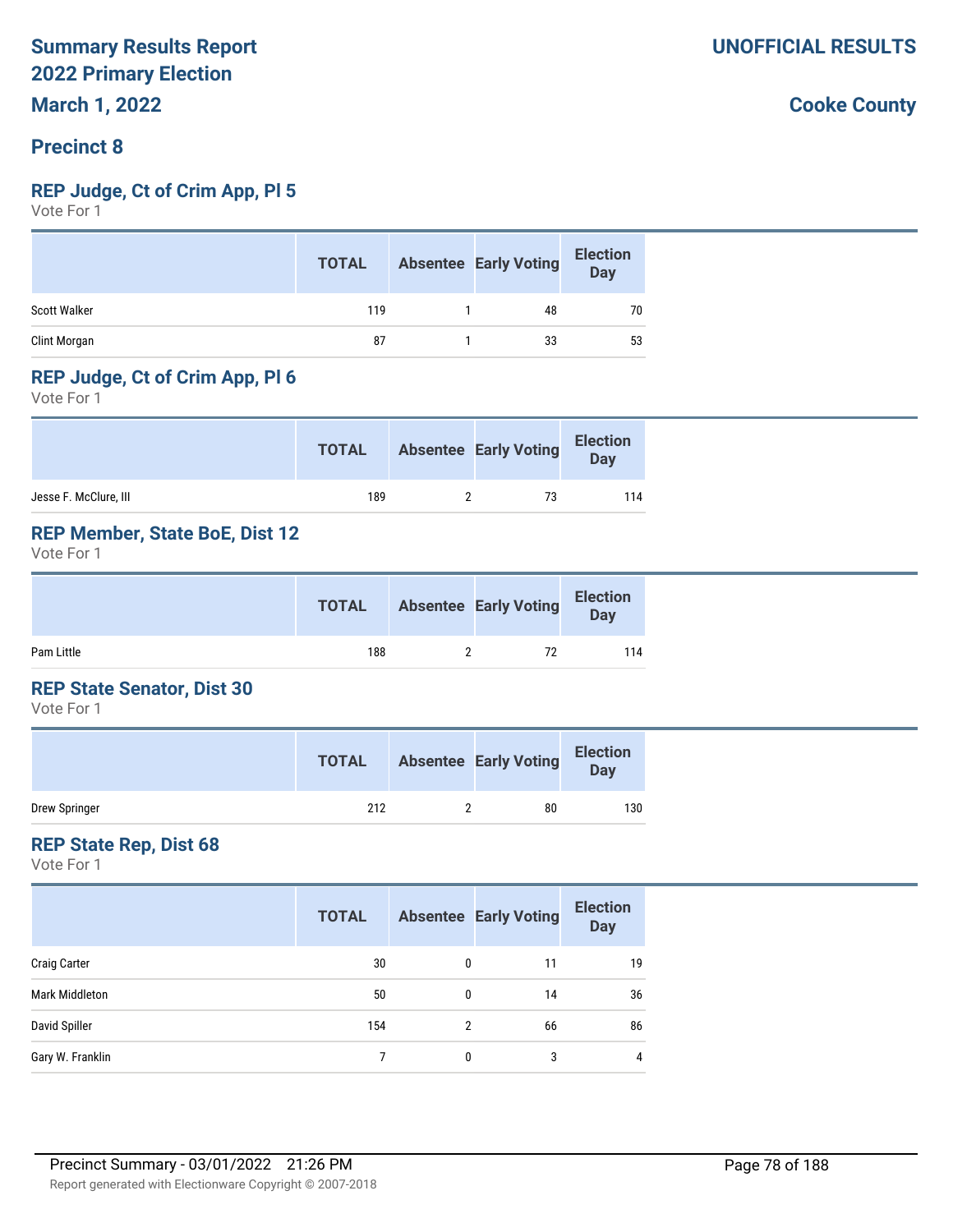# **Precinct 8**

### **REP Justice, 2nd Ct of App Dist, Pl 3**

Vote For 1

|                | <b>TOTAL</b> | Absentee Early Voting | Election<br>Day |
|----------------|--------------|-----------------------|-----------------|
| Elizabeth Kerr | 193          |                       | 118             |

### **REP County Judge**

Vote For 1

|                      | <b>TOTAL</b> |   | <b>Absentee Early Voting</b> | <b>Election</b><br>Day |
|----------------------|--------------|---|------------------------------|------------------------|
| Leon Klement         | 87           | 0 | 29                           | 58                     |
| John O. Roane        | 76           | 2 | 22                           | 52                     |
| <b>Steve Starnes</b> | 81           | 0 | 46                           | 35                     |

# **REP Judge, County Court at Law**

Vote For 1

|                | <b>TOTAL</b> | <b>Absentee Early Voting</b> | <b>Election</b><br>Day |
|----------------|--------------|------------------------------|------------------------|
| Lynn Switzer   | 116          | 46                           | 70                     |
| John H. Morris | 122          | 49                           | 71                     |

# **REP District Clerk**

Vote For 1

|                  | <b>TOTAL</b> | <b>Absentee Early Voting</b> | <b>Election</b><br>Day |
|------------------|--------------|------------------------------|------------------------|
| Marci A. Gilbert | 202          | 79                           | 121                    |
|                  |              |                              |                        |

### **REP County Clerk**

Vote For 1

|              | <b>TOTAL</b> | <b>Absentee Early Voting</b> | <b>Election</b><br>Day |
|--------------|--------------|------------------------------|------------------------|
| Pam Harrison | 210          | 83                           | 125                    |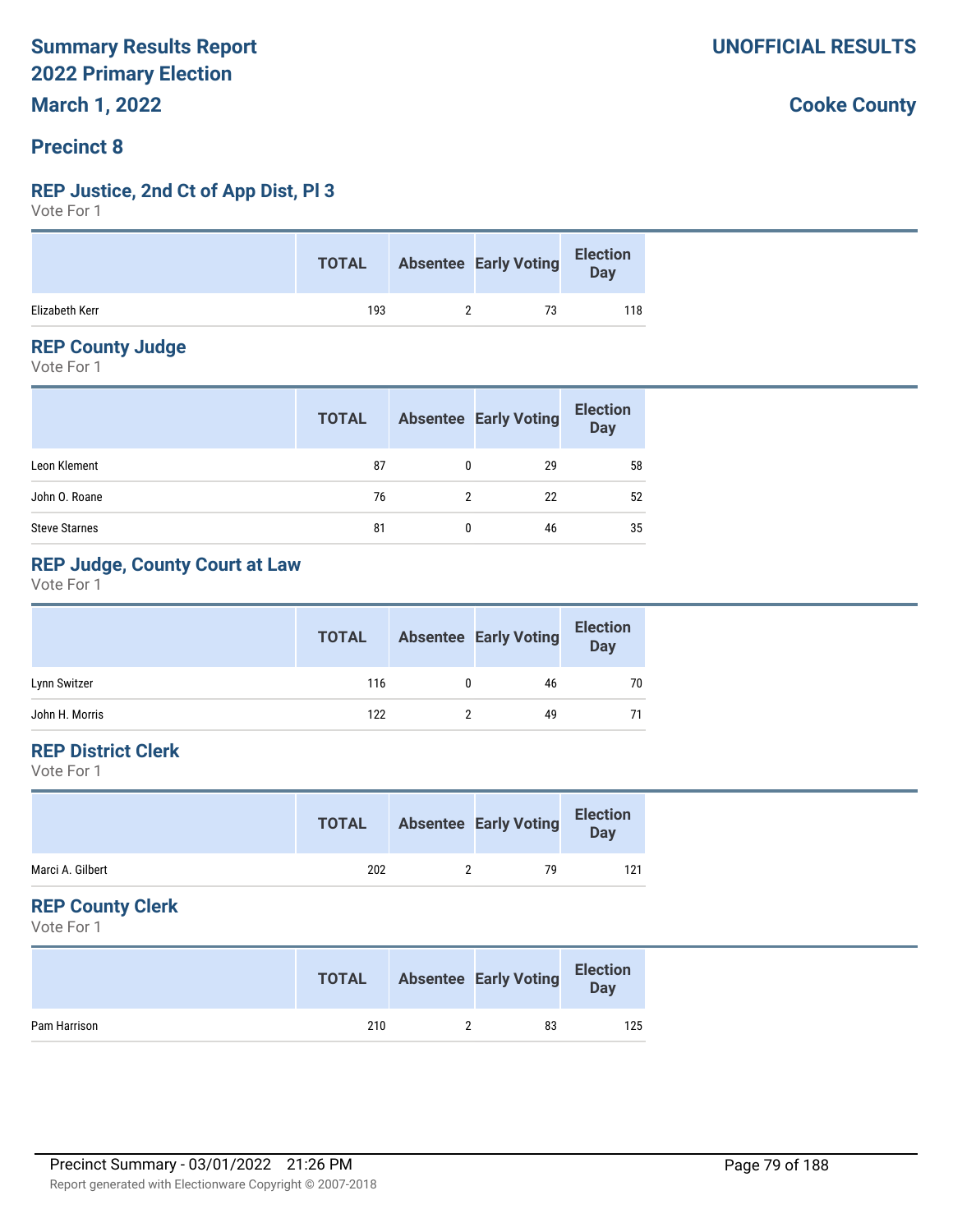# **Precinct 8**

# **REP County Treasurer**

Vote For 1

|               | <b>TOTAL</b> | Absentee Early Voting Election |     |
|---------------|--------------|--------------------------------|-----|
| Patty Brennan | 199          | 76                             | 121 |

### **REP County Commissioner Pct 2**

Vote For 1

|                 | <b>TOTAL</b> | <b>Absentee Early Voting</b> | <b>Election</b><br>Day |
|-----------------|--------------|------------------------------|------------------------|
| Jason M. Snuggs | 201          | 81                           | 118                    |

#### **REP JOP Pct 2**

Vote For 1

|                                | <b>TOTAL</b> | <b>Absentee Early Voting</b> | <b>Election</b><br><b>Day</b> |
|--------------------------------|--------------|------------------------------|-------------------------------|
| <b>Bradley "Brad" Mitchell</b> | 131          | 46                           | 83                            |
| Carroll L. Johnson             | 92           | 43                           | 49                            |

### **REP County Chair**

Vote For 1

|                | <b>TOTAL</b> | <b>Absentee Early Voting</b> | <b>Election</b><br>Day |
|----------------|--------------|------------------------------|------------------------|
| Chris McNamara | 198          | 78                           | 118                    |

## **REP Proposition 1**

Vote For 1

|                | <b>TOTAL</b> | <b>Absentee Early Voting</b> | <b>Election</b><br>Day |
|----------------|--------------|------------------------------|------------------------|
| <b>YES</b>     | 245          | 95                           | 148                    |
| N <sub>0</sub> |              |                              |                        |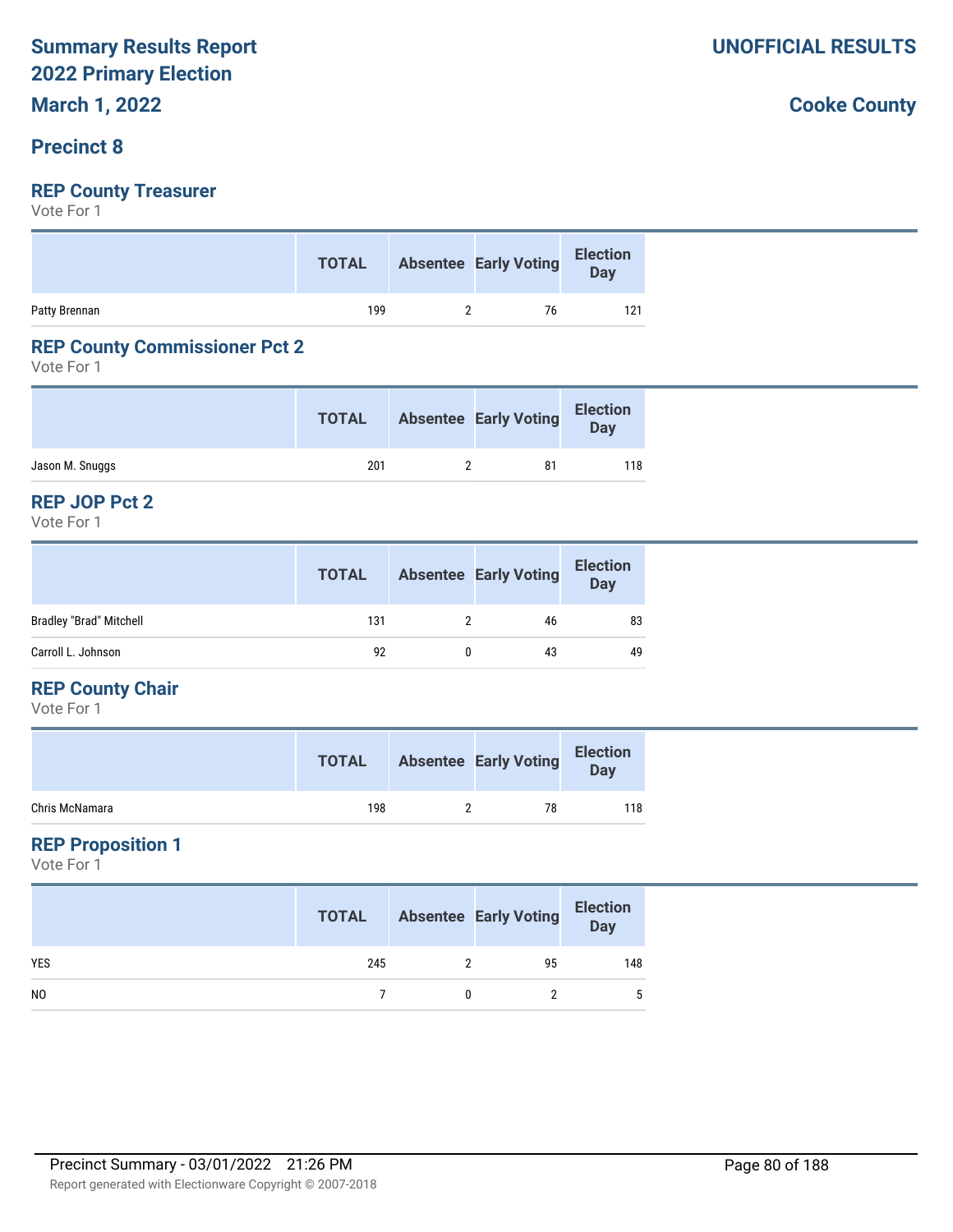# **Precinct 8**

### **REP Proposition 2**

Vote For 1

|                | <b>TOTAL</b> |   | <b>Absentee Early Voting</b> | <b>Election</b><br>Day |
|----------------|--------------|---|------------------------------|------------------------|
| <b>YES</b>     | 205          | າ | 74                           | 129                    |
| N <sub>0</sub> | 41           |   | 21                           | 20                     |

#### **REP Proposition 3**

Vote For 1

|                | <b>TOTAL</b> | <b>Absentee Early Voting</b> | Election<br>Day |
|----------------|--------------|------------------------------|-----------------|
| <b>YES</b>     | 237          | 89                           | 146             |
| N <sub>0</sub> | 17           |                              | 10              |

# **REP Proposition 4**

Vote For 1

|     | <b>TOTAL</b> | <b>Absentee Early Voting</b> | <b>Election</b><br>Day |
|-----|--------------|------------------------------|------------------------|
| YES | 239          | 92                           | 145                    |
| NO. | 15           |                              | 10                     |

# **REP Proposition 5**

Vote For 1

|                | <b>TOTAL</b> | <b>Absentee Early Voting</b> | <b>Election</b><br><b>Day</b> |
|----------------|--------------|------------------------------|-------------------------------|
| <b>YES</b>     | 222          | 81                           | 139                           |
| N <sub>0</sub> | 27           | 12                           | 15                            |

# **REP Proposition 6**

Vote For 1

|                | <b>TOTAL</b> | <b>Absentee Early Voting</b> | <b>Election</b><br>Day |
|----------------|--------------|------------------------------|------------------------|
| <b>YES</b>     | 226          | 81                           | 143                    |
| N <sub>0</sub> | 26           | 15                           |                        |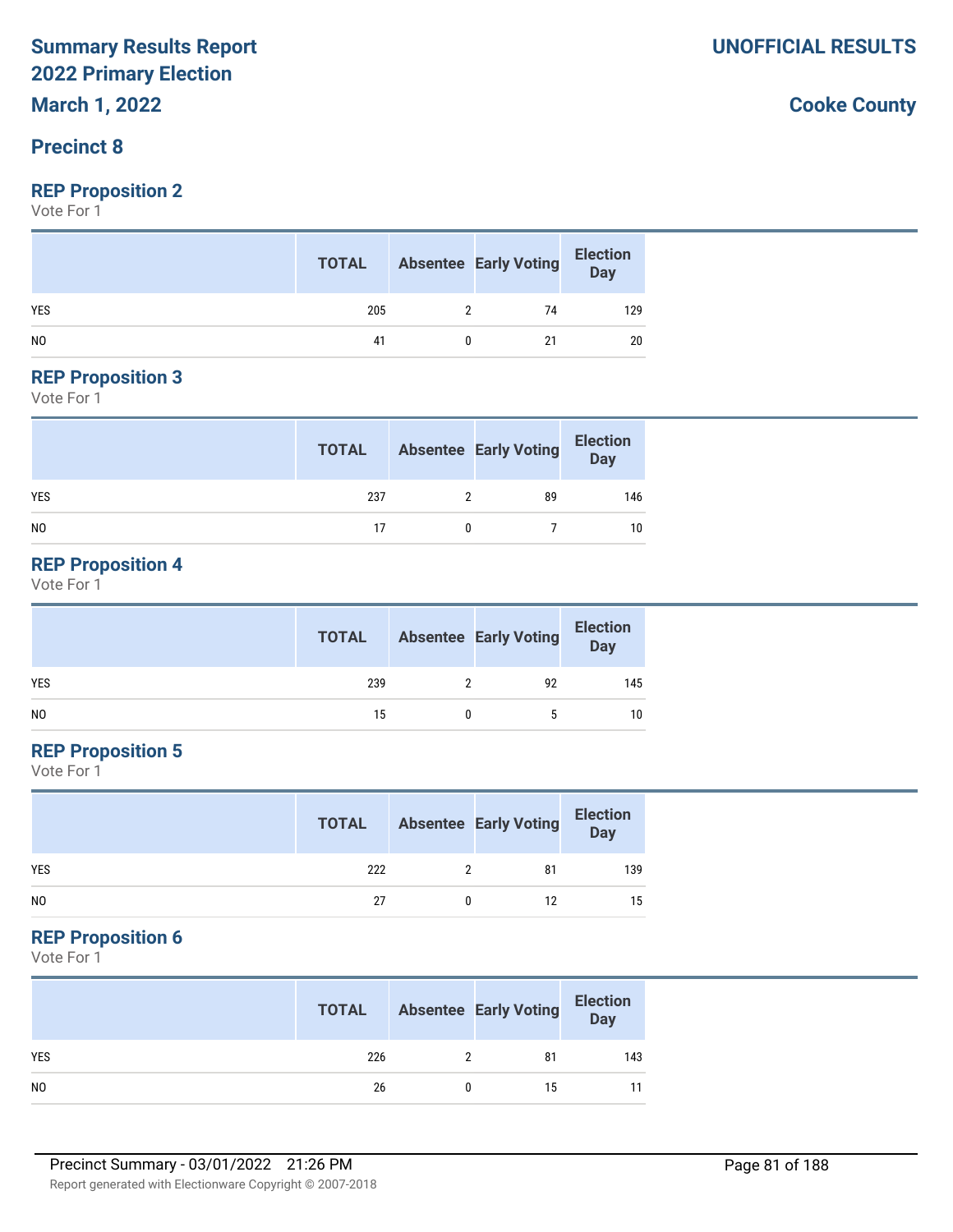# **March 1, 2022**

# **Precinct 8**

## **REP Proposition 7**

Vote For 1

|                | <b>TOTAL</b> | <b>Absentee Early Voting</b> | <b>Election</b><br><b>Day</b> |
|----------------|--------------|------------------------------|-------------------------------|
| <b>YES</b>     | 249          | 94                           | 153                           |
| N <sub>0</sub> |              |                              |                               |

#### **REP Proposition 8**

Vote For 1

|                | <b>TOTAL</b> | <b>Absentee Early Voting</b> | <b>Election</b><br>Day |
|----------------|--------------|------------------------------|------------------------|
| <b>YES</b>     | 244          | 93                           | 149                    |
| N <sub>0</sub> | 12           |                              |                        |

# **REP Proposition 9**

Vote For 1

|     | <b>TOTAL</b> | <b>Absentee Early Voting</b> | <b>Election</b><br>Day |
|-----|--------------|------------------------------|------------------------|
| YES | 230          | 91                           | 137                    |
| NO. | 23           |                              | 16                     |

# **REP Proposition 10**

Vote For 1

|                | <b>TOTAL</b> | <b>Absentee Early Voting</b> | <b>Election</b><br>Day |
|----------------|--------------|------------------------------|------------------------|
| <b>YES</b>     | 240          | 89                           | 149                    |
| N <sub>0</sub> | 13           | 8                            | 5                      |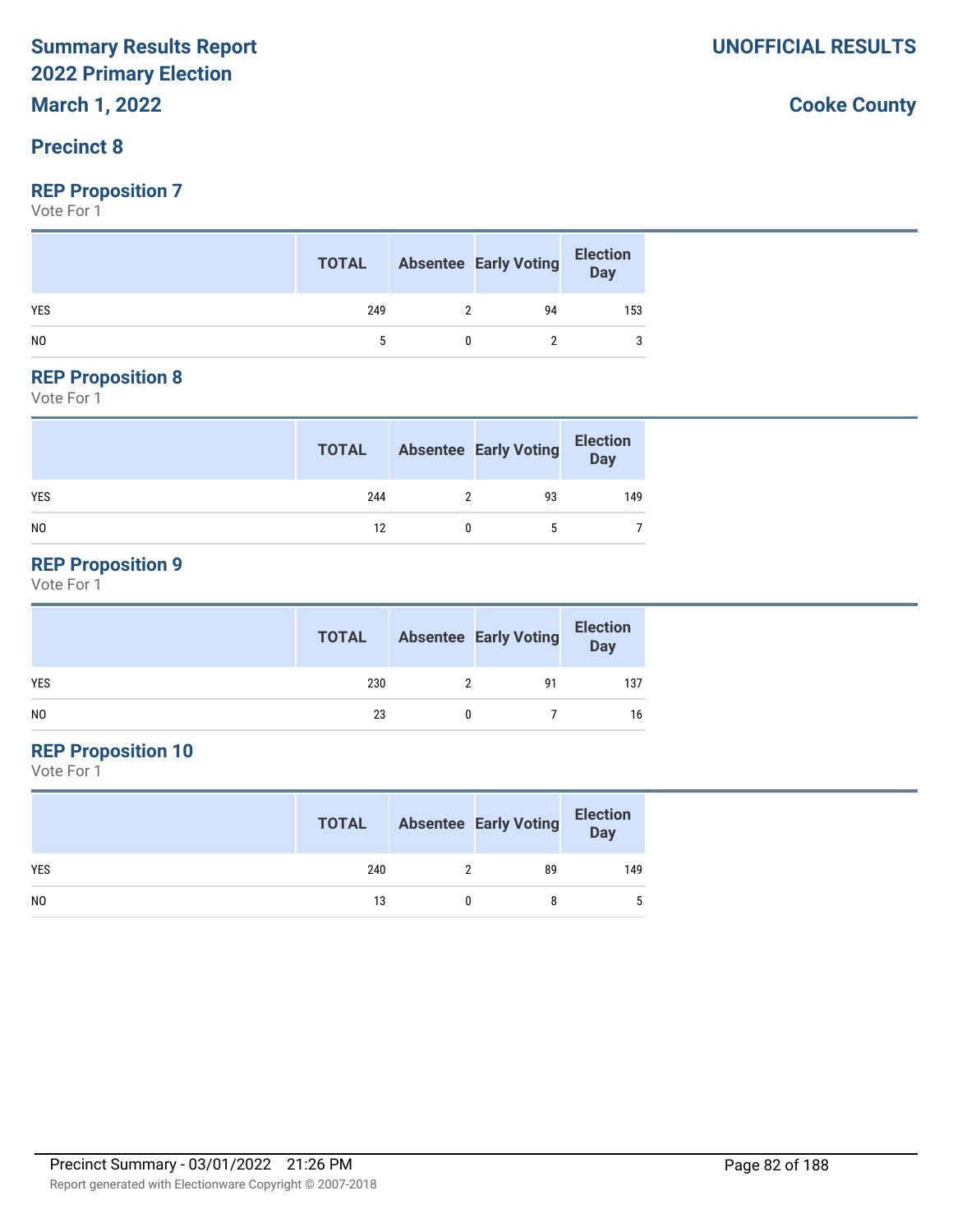# **Precinct 8**

### **DEM Governor**

Vote For 1

|                             | <b>TOTAL</b> |              | <b>Absentee Early Voting</b> | <b>Election</b><br><b>Day</b> |
|-----------------------------|--------------|--------------|------------------------------|-------------------------------|
| <b>Rich Wakeland</b>        |              | $\mathbf{0}$ |                              | 0                             |
| Inocencio (Inno) Barrientez | 0            | $\mathbf{0}$ | $\Omega$                     | 0                             |
| Michael Cooper              | 0            | $\mathbf{0}$ | $\Omega$                     | 0                             |
| Joy Diaz                    | $\Omega$     | $\Omega$     | $\Omega$                     | 0                             |
| Beto O'Rourke               | 12           | 2            | 4                            | 6                             |

### **DEM Lieutenant Governor**

Vote For 1

|                  | <b>TOTAL</b> |   | <b>Absentee Early Voting</b> | <b>Election</b><br><b>Day</b> |
|------------------|--------------|---|------------------------------|-------------------------------|
| Carla Brailey    |              |   |                              |                               |
| Michelle Beckley |              | 0 |                              |                               |
| Mike Collier     |              |   |                              | 5                             |

# **DEM Attorney General**

Vote For 1

|                         | <b>TOTAL</b> |   | <b>Absentee Early Voting</b> | <b>Election</b><br><b>Day</b> |
|-------------------------|--------------|---|------------------------------|-------------------------------|
| Lee Merritt             | 2            | 0 |                              |                               |
| Mike Fields             |              | 0 |                              | 0                             |
| S. "TBONE" Raynor       | 3            | 2 |                              | 0                             |
| Joe Jaworski            | 2            | 0 |                              | $\overline{2}$                |
| Rochelle Mercedes Garza | 5            | 0 | 2                            | 3                             |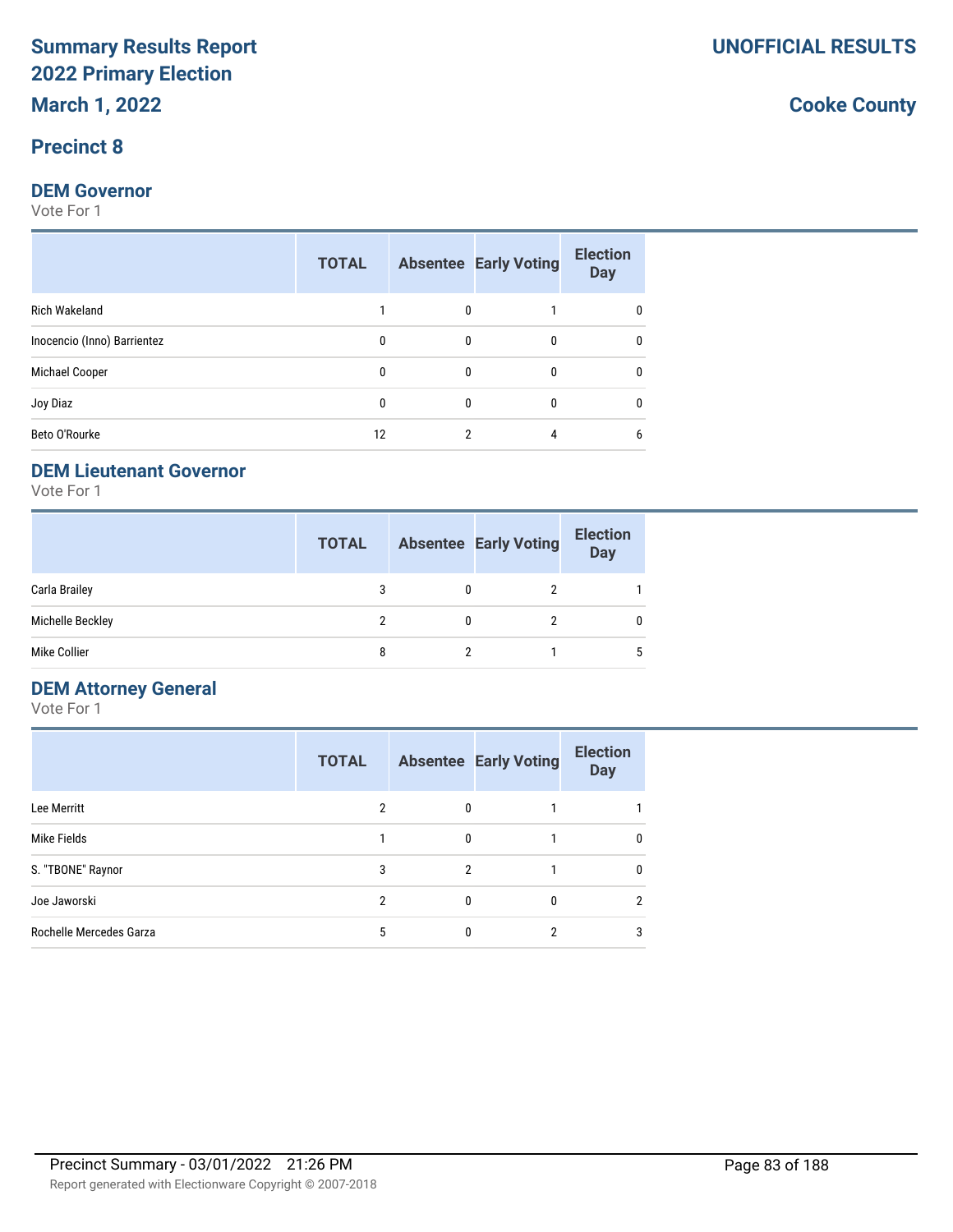# **Precinct 8**

### **DEM Comptroller of Public Accounts**

Vote For 1

|                    | <b>TOTAL</b> | <b>Absentee Early Voting</b> | <b>Election</b><br><b>Day</b> |
|--------------------|--------------|------------------------------|-------------------------------|
| Janet T. Dudding   |              |                              |                               |
| Angel Luis Vega    |              |                              |                               |
| <b>Tim Mahoney</b> | ≘            |                              |                               |

# **DEM Comm General Land Office**

Vote For 1

|                      | <b>TOTAL</b> |          | <b>Absentee Early Voting</b> | <b>Election</b><br><b>Day</b> |
|----------------------|--------------|----------|------------------------------|-------------------------------|
| Sandragrace Martinez | 3            | 0        |                              | 2                             |
| Jay Kleberg          | 4            | 2        |                              |                               |
| Michael Lange        | 4            | $\Omega$ |                              | $\mathfrak{p}$                |
| Jinny Suh            | 2            |          |                              |                               |
|                      |              |          |                              |                               |

# **DEM Commissioner of Agriculture**

Vote For 1

|            | <b>TOTAL</b> | <b>Absentee Early Voting</b> | <b>Election</b><br><b>Day</b> |
|------------|--------------|------------------------------|-------------------------------|
| Susan Hays | 13           | 5                            | 6                             |
| Ed Ireson  |              |                              |                               |

# **DEM Railroad Commissioner**

Vote For 1

|              | <b>TOTAL</b> | <b>Absentee Early Voting</b> | <b>Election</b><br>Day |
|--------------|--------------|------------------------------|------------------------|
| Luke Warford | 13           | ъ                            |                        |

### **DEM Justice, Supreme Court, Pl 3**

Vote For 1

|               | <b>TOTAL</b> | <b>Absentee Early Voting</b> | <b>Election</b><br>Day |
|---------------|--------------|------------------------------|------------------------|
| Erin A Nowell | 13           | $\ddot{\phantom{1}}$         |                        |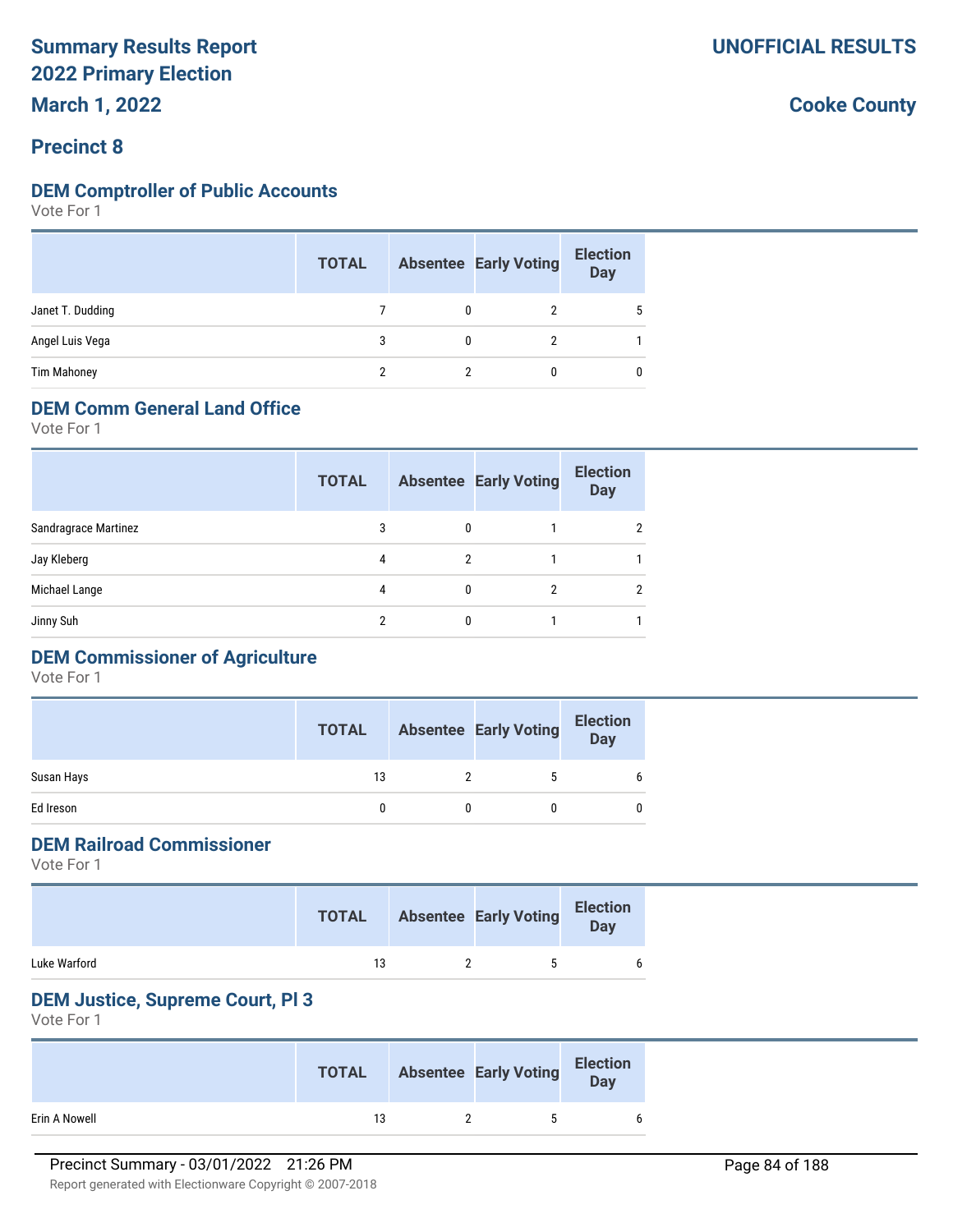## **Precinct 8**

### **DEM Justice, Supreme Court, Pl 5**

Vote For 1

|                | <b>TOTAL</b> | Absentee Early Voting Election |   |
|----------------|--------------|--------------------------------|---|
| Amanda Reichek | 13           | $\ddot{\phantom{1}}$           | h |

#### **DEM Justice, Supreme Court, Pl 9**

Vote For 1

| Julia Maldonado<br>13<br>$\ddot{\phantom{1}}$ | <b>TOTAL</b> | <b>Absentee Early Voting</b> | <b>Election</b><br><b>Day</b> |
|-----------------------------------------------|--------------|------------------------------|-------------------------------|
|                                               |              |                              |                               |

### **DEM Judge, Ct of Crim App, Pl 5**

Vote For 1

|              | <b>TOTAL</b> | <b>Absentee Early Voting</b> | <b>Election</b><br>Day |
|--------------|--------------|------------------------------|------------------------|
| Dana Huffman | 13           | ь.                           | 6                      |

### **DEM Judge, Ct of Crim App, Pl 6**

Vote For 1

|                | <b>TOTAL</b> | <b>Absentee Early Voting</b> | <b>Election</b><br>Day |
|----------------|--------------|------------------------------|------------------------|
| Robert Johnson | 13           | ъ.                           |                        |

#### **DEM Member, State BoE, Dist 12**

Vote For 1

|                 | <b>TOTAL</b> | <b>Absentee Early Voting</b> | <b>Election</b><br><b>Day</b> |
|-----------------|--------------|------------------------------|-------------------------------|
| Alex Cornwallis |              |                              |                               |
| Roberto Velasco | h            |                              |                               |

### **DEM Justice, 2nd Ct of App Dist, Pl 3**

Vote For 1

|                   | <b>TOTAL</b> | <b>Absentee Early Voting</b> | <b>Election</b><br>Day |
|-------------------|--------------|------------------------------|------------------------|
| Delonia A. Watson | 13           | $\ddot{\phantom{1}}$         | 6                      |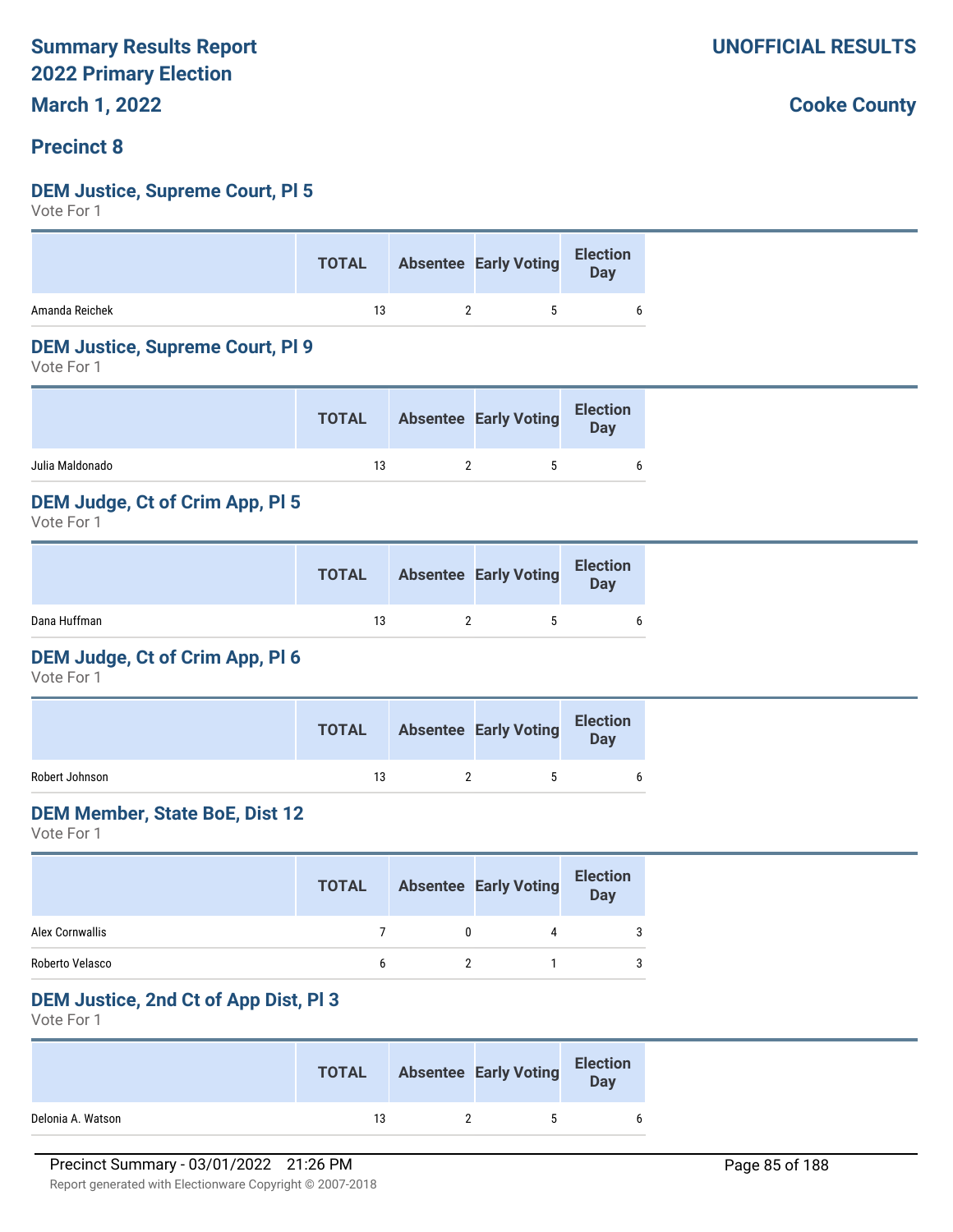# **Precinct 8**

# **DEM County Judge**

Vote For 1

|            | <b>TOTAL</b> | Absentee Early Voting Election |   |
|------------|--------------|--------------------------------|---|
| Denny Hook | 13           | $5^{\circ}$                    | h |

### **DEM County Surveyor**

Vote For 1

|                     | <b>TOTAL</b> | <b>Absentee Early Voting</b> | <b>Election</b><br>Day |
|---------------------|--------------|------------------------------|------------------------|
| <b>Delbert West</b> | 13           | 5                            |                        |

### **DEM County Chair**

Vote For 1

|               | <b>TOTAL</b> | <b>Absentee Early Voting</b> | <b>Election</b><br>Day |
|---------------|--------------|------------------------------|------------------------|
| Sherman Moore | 13           | ъ.                           |                        |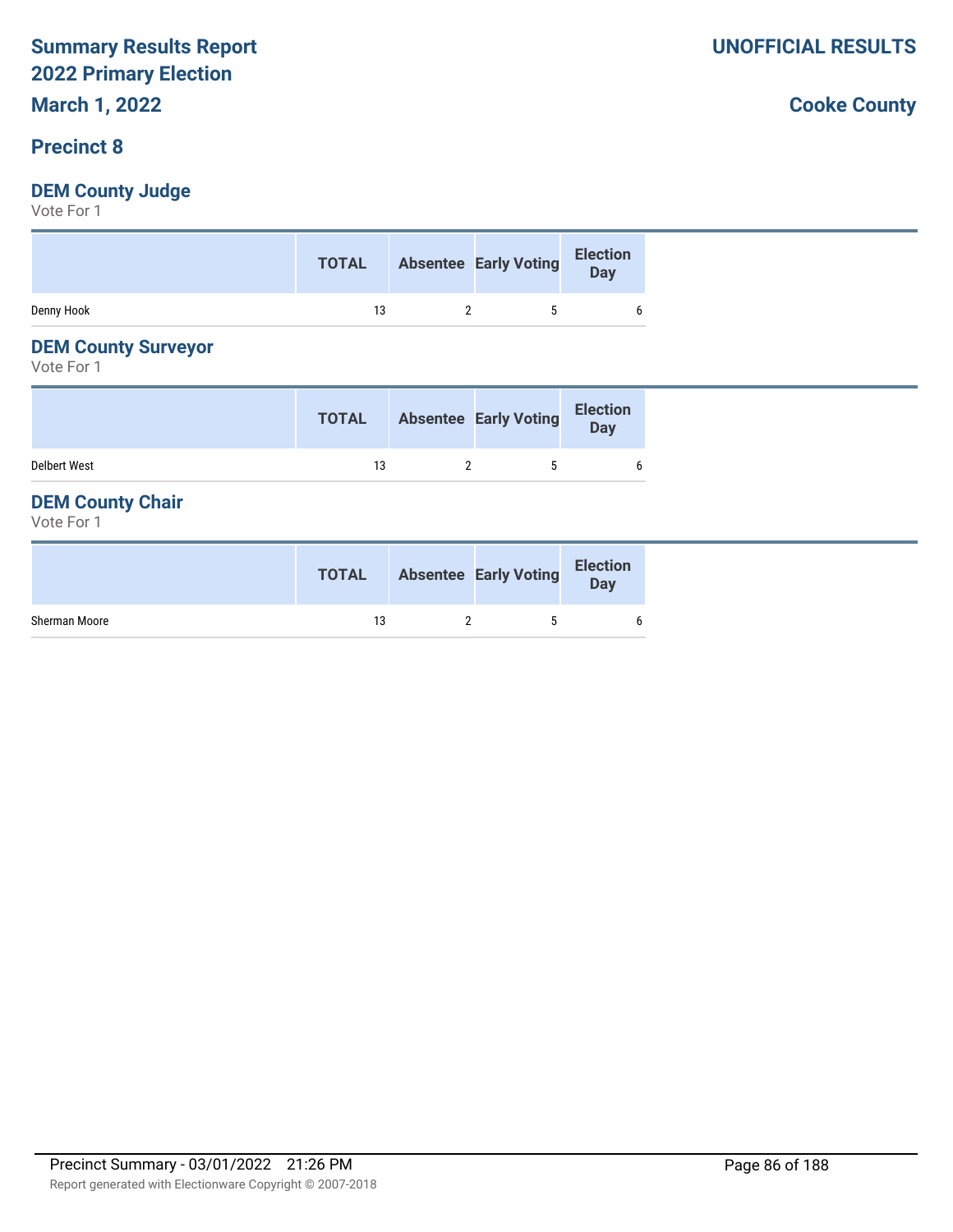# **Precinct 10**

### **STATISTICS**

|                                      | <b>TOTAL</b> | <b>Absentee</b> |     | <b>Early Voting Election Day</b> |
|--------------------------------------|--------------|-----------------|-----|----------------------------------|
| Registered Voters - Total            | 2,171        |                 |     |                                  |
| Registered Voters - Republican Party | 0            |                 |     |                                  |
| Registered Voters - Democrat Party   | 0            |                 |     |                                  |
| Registered Voters - NONPARTISAN      | 2,171        |                 |     |                                  |
| <b>Ballots Cast - Total</b>          | 626          | 9               | 198 | 419                              |
| Ballots Cast - Republican Party      | 581          | 8               | 179 | 394                              |
| <b>Ballots Cast - Democrat Party</b> | 45           | 1               | 19  | 25                               |
| <b>Ballots Cast - NONPARTISAN</b>    | 0            | 0               | 0   | 0                                |
| <b>Ballots Cast - Blank</b>          | 0            | 0               | 0   | 0                                |
| Voter Turnout - Total                | 28.83%       |                 |     |                                  |
| Voter Turnout - Republican Party     | 0.00%        |                 |     |                                  |
| Voter Turnout - Democrat Party       | 0.00%        |                 |     |                                  |
| Voter Turnout - NONPARTISAN          | 0.00%        |                 |     |                                  |

# **REP US Rep, District 26**

Vote For 1

| <b>TOTAL</b> |   |     | <b>Election</b><br><b>Day</b> |
|--------------|---|-----|-------------------------------|
| 35           | 0 | 14  | 21                            |
| 29           | 0 | 11  | 18                            |
| 394          | 7 | 119 | 268                           |
| 26           | 0 | 7   | 19                            |
| 27           | 0 | 6   | 21                            |
|              |   |     | <b>Absentee Early Voting</b>  |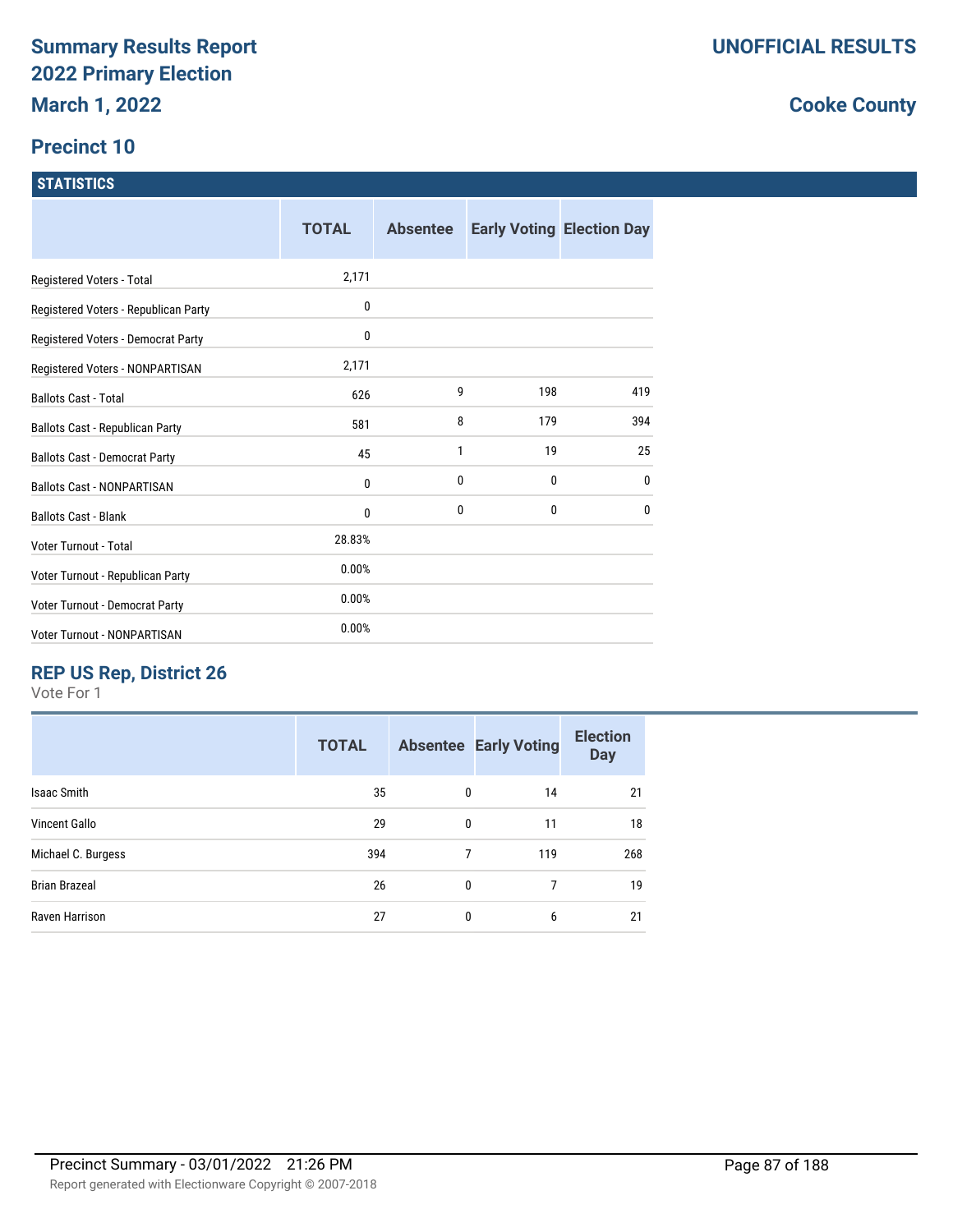# **Precinct 10**

### **REP Governor**

Vote For 1

|                     | <b>TOTAL</b>   |             | <b>Absentee Early Voting</b> | <b>Election</b><br><b>Day</b> |
|---------------------|----------------|-------------|------------------------------|-------------------------------|
| Greg Abbott         | 347            | 6           | 117                          | 224                           |
| Don Huffines        | 78             | 2           | 22                           | 54                            |
| <b>Chad Prather</b> | 16             | 0           | 4                            | 12                            |
| Danny Harrison      | 1              | $\mathbf 0$ | $\mathbf{1}$                 | $\mathbf 0$                   |
| Allen B. West       | 116            | $\mathbf 0$ | 28                           | 88                            |
| Kandy Kaye Horn     | 8              | 0           | $\overline{2}$               | 6                             |
| <b>Rick Perry</b>   | $\overline{7}$ | 0           | $\overline{2}$               | 5                             |
| Paul Belew          | 3              | $\mathbf 0$ | $\mathbf 0$                  | 3                             |

# **REP Lieutenant Governor**

Vote For 1

|                        | <b>TOTAL</b> |              | <b>Absentee Early Voting</b> | <b>Election</b><br><b>Day</b> |
|------------------------|--------------|--------------|------------------------------|-------------------------------|
| Zach Vance             | 27           | 0            | 6                            | 21                            |
| Dan Patrick            | 387          | 7            | 125                          | 255                           |
| <b>Todd M. Bullis</b>  | 14           | 0            | 6                            | 8                             |
| <b>Trayce Bradford</b> | 51           | $\mathbf{0}$ | 18                           | 33                            |
| <b>Aaron Sorrells</b>  | 14           | $\mathbf{0}$ | 4                            | 10                            |
| <b>Daniel Miller</b>   | 51           | 0            | 8                            | 43                            |

# **REP Attorney General**

Vote For 1

|                | <b>TOTAL</b> |   | <b>Absentee Early Voting</b> | <b>Election</b><br><b>Day</b> |
|----------------|--------------|---|------------------------------|-------------------------------|
| Louie Gohmert  | 151          |   | 38                           | 112                           |
| Ken Paxton     | 226          | 2 | 70                           | 154                           |
| George P. Bush | 137          | 2 | 44                           | 91                            |
| Eva Guzman     | 56           | 3 | 23                           | 30                            |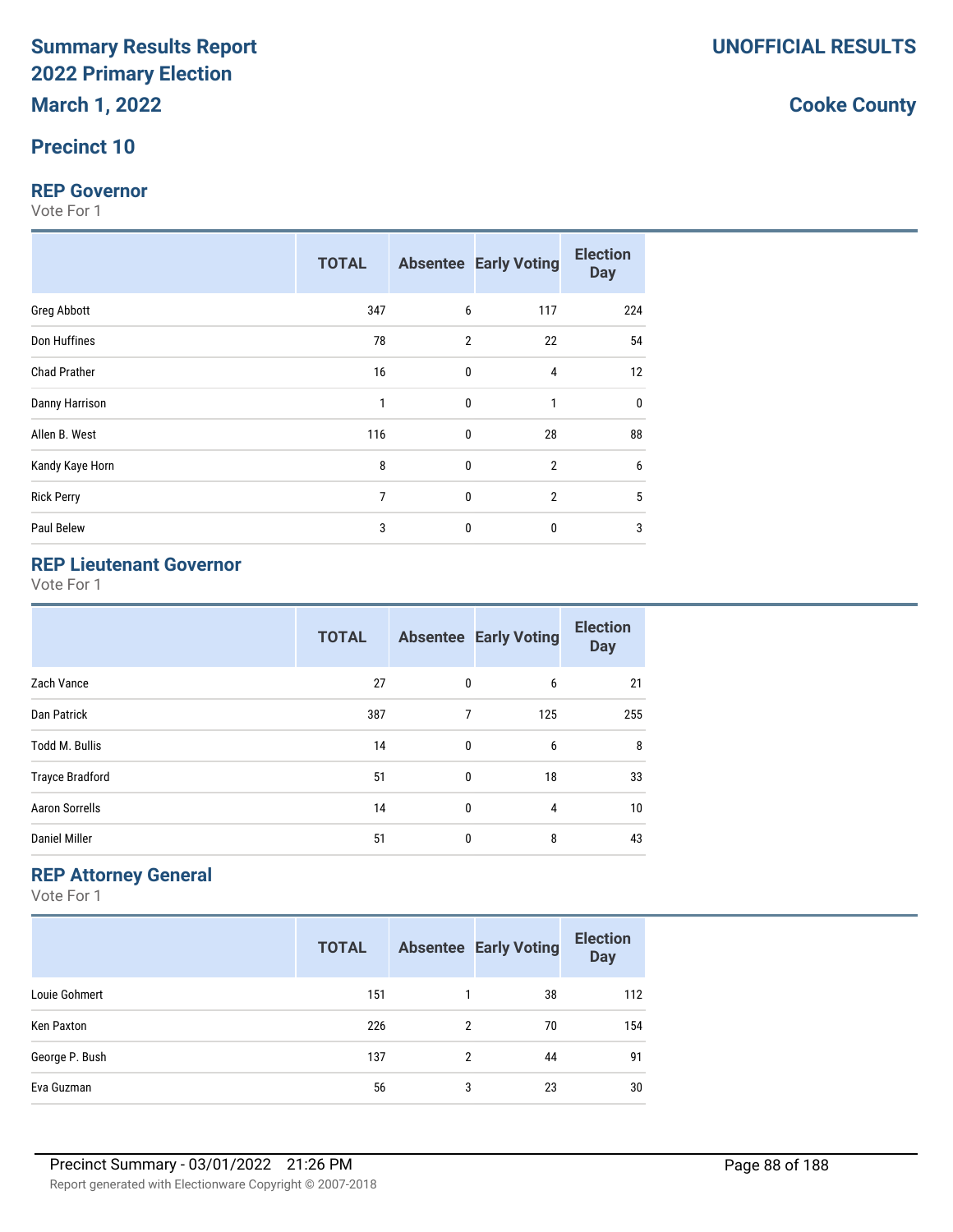**March 1, 2022**

# **Precinct 10**

### **REP Comptroller of Public Accounts**

Vote For 1

|                | <b>TOTAL</b> |   | <b>Absentee Early Voting</b> | <b>Election</b><br>Day |
|----------------|--------------|---|------------------------------|------------------------|
| Glenn Hegar    | 402          | 8 | 130                          | 264                    |
| Mark V. Goloby | 92           |   | 20                           | 72                     |

### **REP Comm General Land Office**

Vote For 1

|                        | <b>TOTAL</b> |   | <b>Absentee Early Voting</b> | <b>Election</b><br><b>Day</b> |
|------------------------|--------------|---|------------------------------|-------------------------------|
| Ben Armenta            | 31           | 0 | 8                            | 23                            |
| Don W. Minton          | 53           | 0 | 19                           | 34                            |
| <b>Tim Westley</b>     | 62           | 0 | 22                           | 40                            |
| Dawn Buckingham        | 148          | 4 | 42                           | 102                           |
| <b>Weston Martinez</b> | 23           | 0 | 1                            | 22                            |
| Rufus Lopez            | 10           | 0 | 1                            | 9                             |
| Victor Avila           | 39           | 0 | 15                           | 24                            |
| Jon Spiers             | 71           | 1 | 23                           | 47                            |

# **REP Commissioner of Agriculture**

Vote For 1

|                  | <b>TOTAL</b> | <b>Absentee Early Voting</b> | <b>Election</b><br><b>Day</b> |
|------------------|--------------|------------------------------|-------------------------------|
| Carey A. Counsil | 60           | 19                           | 41                            |
| James White      | 132          | 44                           | 87                            |
| Sid Miller       | 291          | 85                           | 204                           |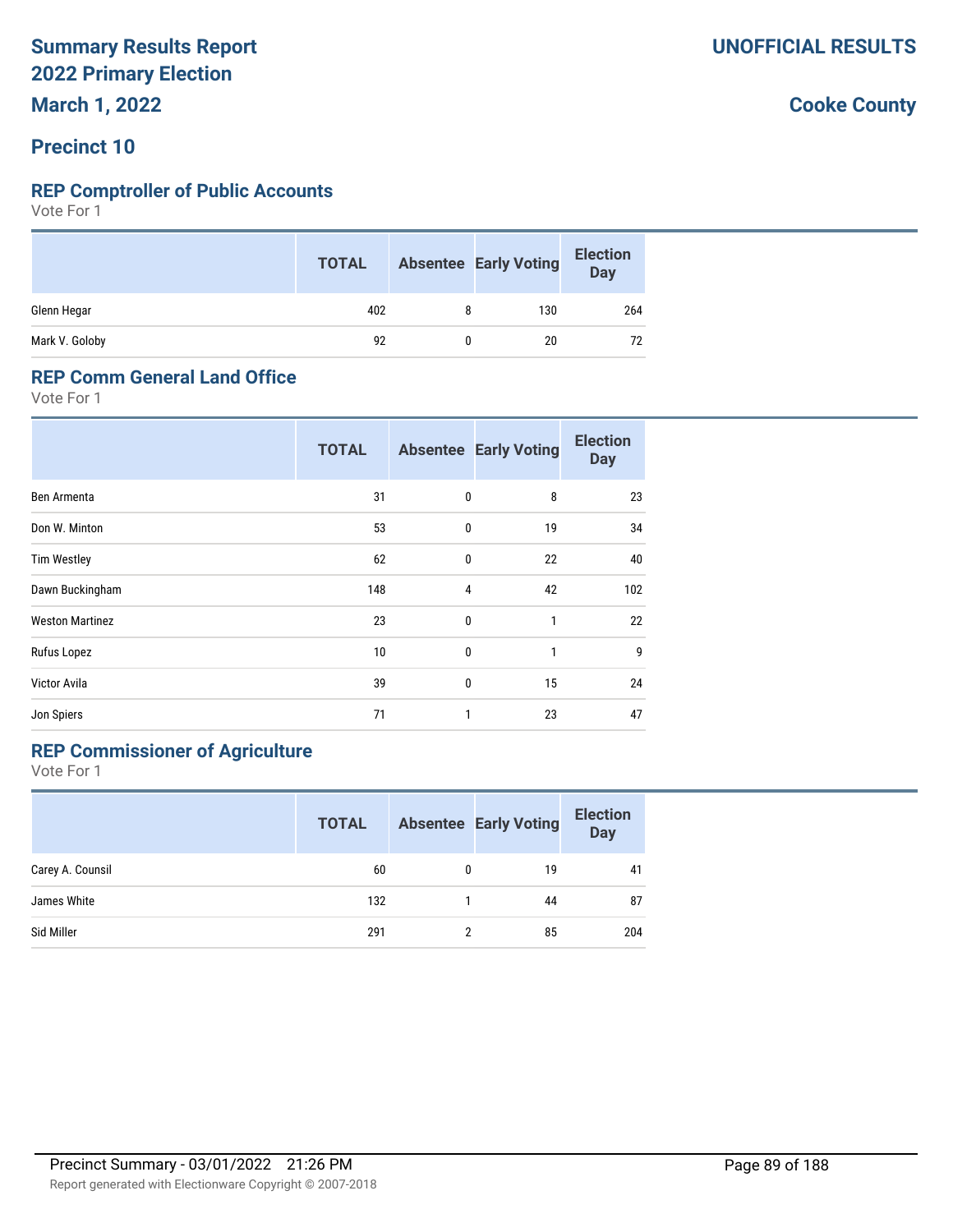# **Precinct 10**

# **REP Railroad Commissioner**

Vote For 1

|                        | <b>TOTAL</b> |              | <b>Absentee Early Voting</b> | <b>Election</b><br><b>Day</b> |
|------------------------|--------------|--------------|------------------------------|-------------------------------|
| Dawayne Tipton         | 79           | $\mathbf{0}$ | 21                           | 58                            |
| Wayne Christian        | 211          | 3            | 75                           | 133                           |
| Sarah Stogner          | 69           | 0            | 20                           | 49                            |
| Tom Slocum Jr          | 52           | 0            | 10                           | 42                            |
| Marvin "Sarge" Summers | 39           | 0            | 12                           | 27                            |

### **REP Justice, Supreme Court, Pl 3**

Vote For 1

|                | <b>TOTAL</b> |           | <b>Absentee Early Voting</b> | <b>Election</b><br><b>Day</b> |
|----------------|--------------|-----------|------------------------------|-------------------------------|
| Debra Lehrmann | 427          | $\Lambda$ | 126                          | 297                           |

# **REP Justice, Supreme Court, Pl 5**

Vote For 1

|               | <b>TOTAL</b> | <b>Absentee Early Voting</b> | <b>Election</b><br>Day |
|---------------|--------------|------------------------------|------------------------|
| Rebeca Huddle | 420          | 121                          | 295                    |

# **REP Justice, Supreme Court, Pl 9**

Vote For 1

|                  | <b>TOTAL</b> | <b>Absentee Early Voting</b> | <b>Election</b><br><b>Day</b> |
|------------------|--------------|------------------------------|-------------------------------|
| David J. Schenck | 236          | 59                           | 176                           |
| Evan Young       | 188          | 66                           | 121                           |

# **REP Judge, Ct of Crim App, Pl 2**

Vote For 1

|               | <b>TOTAL</b> |           | <b>Absentee Early Voting</b> | <b>Election</b><br>Day |
|---------------|--------------|-----------|------------------------------|------------------------|
| Mary Lou Keel | 413          | $\Lambda$ | 119                          | 290                    |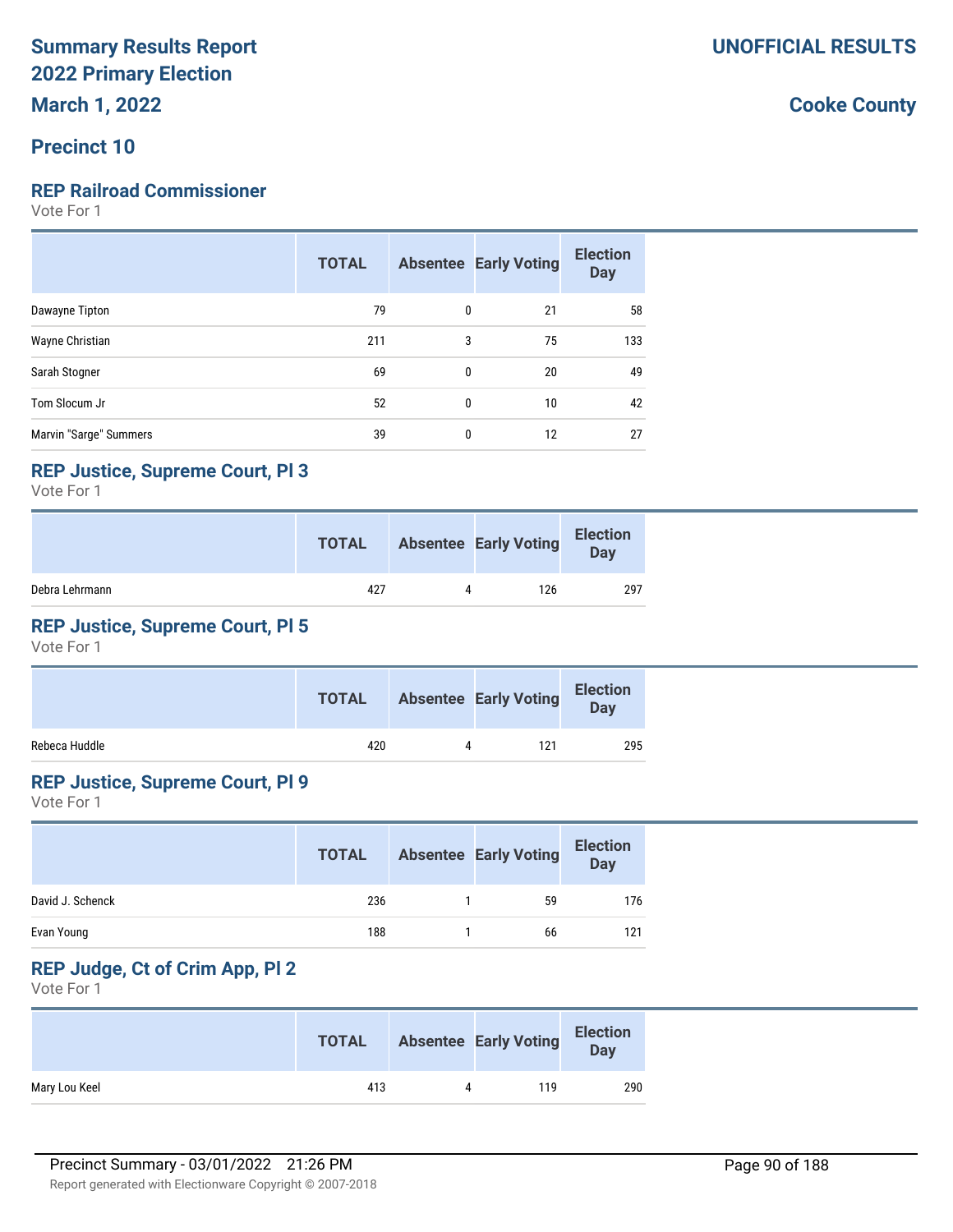# **Precinct 10**

### **REP Judge, Ct of Crim App, Pl 5**

Vote For 1

|                     | <b>TOTAL</b> |   | <b>Absentee Early Voting</b> | <b>Election</b><br><b>Day</b> |
|---------------------|--------------|---|------------------------------|-------------------------------|
| <b>Scott Walker</b> | 234          | 4 | 70                           | 160                           |
| Clint Morgan        | 177          |   | 49                           | 128                           |

### **REP Judge, Ct of Crim App, Pl 6**

Vote For 1

|                       | <b>TOTAL</b> |           | <b>Absentee Early Voting</b> | <b>Election</b><br>Day |
|-----------------------|--------------|-----------|------------------------------|------------------------|
| Jesse F. McClure, III | 406          | $\Lambda$ | 111                          | 291                    |

## **REP Member, State BoE, Dist 12**

Vote For 1

|            | <b>TOTAL</b> |   | <b>Absentee Early Voting</b> | <b>Election</b><br>Day |  |
|------------|--------------|---|------------------------------|------------------------|--|
| Pam Little | 418          | 5 | 118                          | 295                    |  |

### **REP State Senator, Dist 30**

Vote For 1

|               | <b>TOTAL</b> | <b>Absentee Early Voting</b> | <b>Election</b><br><b>Day</b> |
|---------------|--------------|------------------------------|-------------------------------|
| Drew Springer | 461          | 136                          | 317                           |

### **REP State Rep, Dist 68**

Vote For 1

|                     | <b>TOTAL</b> |   | <b>Absentee Early Voting</b> | <b>Election</b><br><b>Day</b> |
|---------------------|--------------|---|------------------------------|-------------------------------|
| <b>Craig Carter</b> | 66           | 0 | 20                           | 46                            |
| Mark Middleton      | 103          | 0 | 22                           | 81                            |
| David Spiller       | 322          | 8 | 109                          | 205                           |
| Gary W. Franklin    | 12           | 0 | 6                            | 6                             |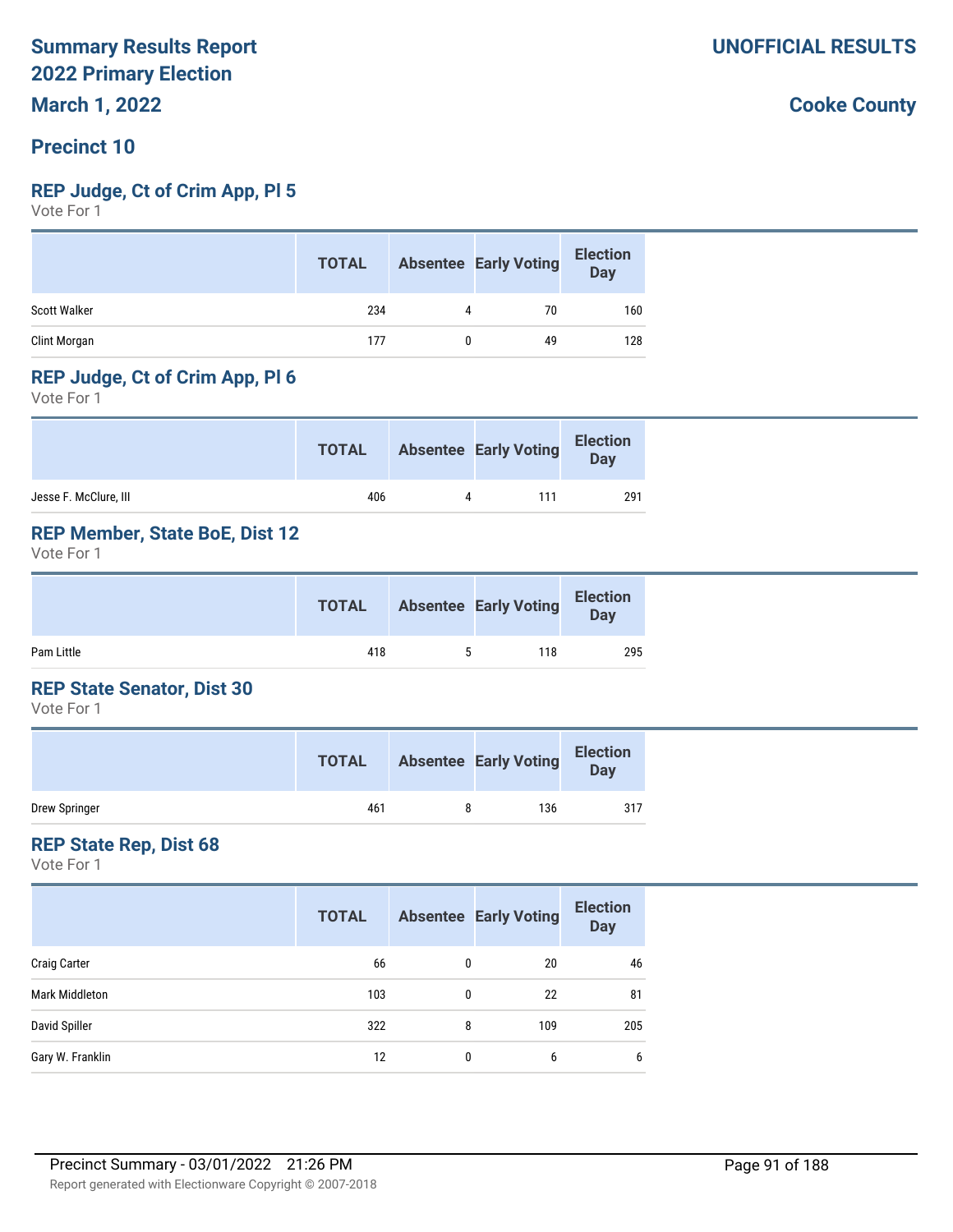# **Precinct 10**

### **REP Justice, 2nd Ct of App Dist, Pl 3**

Vote For 1

|                |     | <b>TOTAL</b> Absentee Early Voting | Election<br>Day |
|----------------|-----|------------------------------------|-----------------|
| Elizabeth Kerr | 406 | 117                                | 284             |

### **REP County Judge**

Vote For 1

|                      | <b>TOTAL</b> |   | <b>Absentee Early Voting</b> | <b>Election</b><br>Day |
|----------------------|--------------|---|------------------------------|------------------------|
| Leon Klement         | 139          | 0 | 42                           | 97                     |
| John O. Roane        | 227          | 5 | 67                           | 155                    |
| <b>Steve Starnes</b> | 132          |   | 47                           | 84                     |

# **REP Judge, County Court at Law**

Vote For 1

|                | <b>TOTAL</b> | <b>Absentee Early Voting</b> | <b>Election</b><br><b>Day</b> |
|----------------|--------------|------------------------------|-------------------------------|
| Lynn Switzer   | 228          | 68                           | 158                           |
| John H. Morris | 229          | 80                           | 146                           |

# **REP District Clerk**

Vote For 1

| Marci A. Gilbert<br>424<br>125<br>5 | <b>TOTAL</b> | <b>Absentee Early Voting</b> | <b>Election</b><br>Day |
|-------------------------------------|--------------|------------------------------|------------------------|
|                                     |              |                              | 294                    |

### **REP County Clerk**

Vote For 1

|              | <b>TOTAL</b> | <b>Absentee Early Voting</b> | <b>Election</b><br>Day |
|--------------|--------------|------------------------------|------------------------|
| Pam Harrison | 442          | 131                          | 304                    |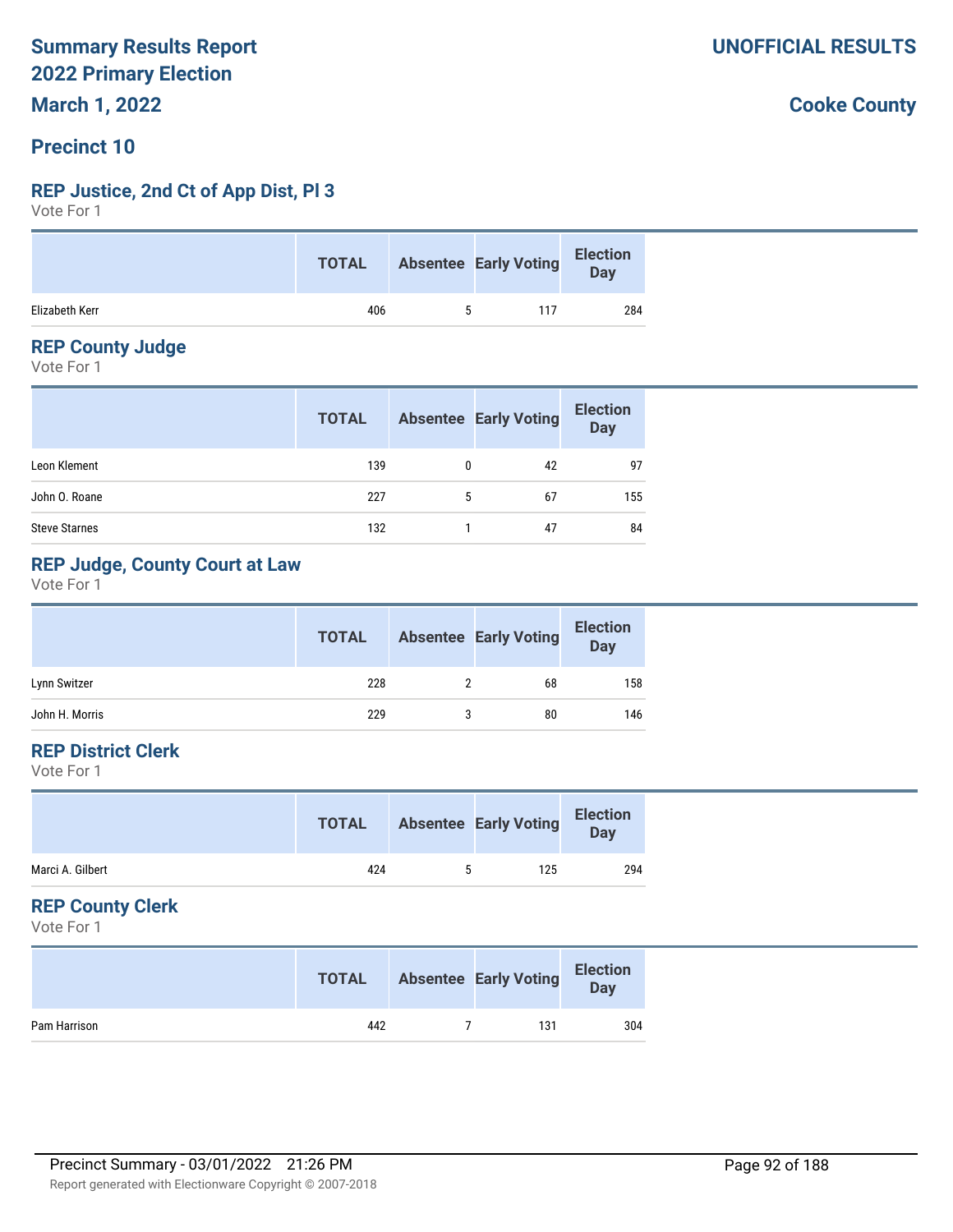# **March 1, 2022**

### **Precinct 10**

# **REP County Treasurer**

Vote For 1

|               | <b>TOTAL</b> | <b>Absentee Early Voting</b> | Election<br>Day |
|---------------|--------------|------------------------------|-----------------|
| Patty Brennan | 423          | 125                          | 293             |

# **REP County Commissioner Pct 2**

Vote For 1

|                 | <b>TOTAL</b> | <b>Absentee Early Voting</b> | <b>Election</b><br>Day |
|-----------------|--------------|------------------------------|------------------------|
| Jason M. Snuggs | 439          | 125                          | 308                    |

#### **REP JOP Pct 2**

Vote For 1

|                                | <b>TOTAL</b> | <b>Absentee Early Voting</b> | <b>Election</b><br><b>Day</b> |
|--------------------------------|--------------|------------------------------|-------------------------------|
| <b>Bradley "Brad" Mitchell</b> | 208          | 58                           | 150                           |
| Carroll L. Johnson             | 247          | 86                           | 158                           |

### **REP County Chair**

Vote For 1

|                | <b>TOTAL</b> | <b>Absentee Early Voting</b> | <b>Election</b><br>Day |
|----------------|--------------|------------------------------|------------------------|
| Chris McNamara | 405          | 121                          | 280                    |

## **REP Proposition 1**

Vote For 1

|                | <b>TOTAL</b> | <b>Absentee Early Voting</b> | <b>Election</b><br><b>Day</b> |
|----------------|--------------|------------------------------|-------------------------------|
| <b>YES</b>     | 539          | 167                          | 364                           |
| N <sub>0</sub> | 35           |                              | 26                            |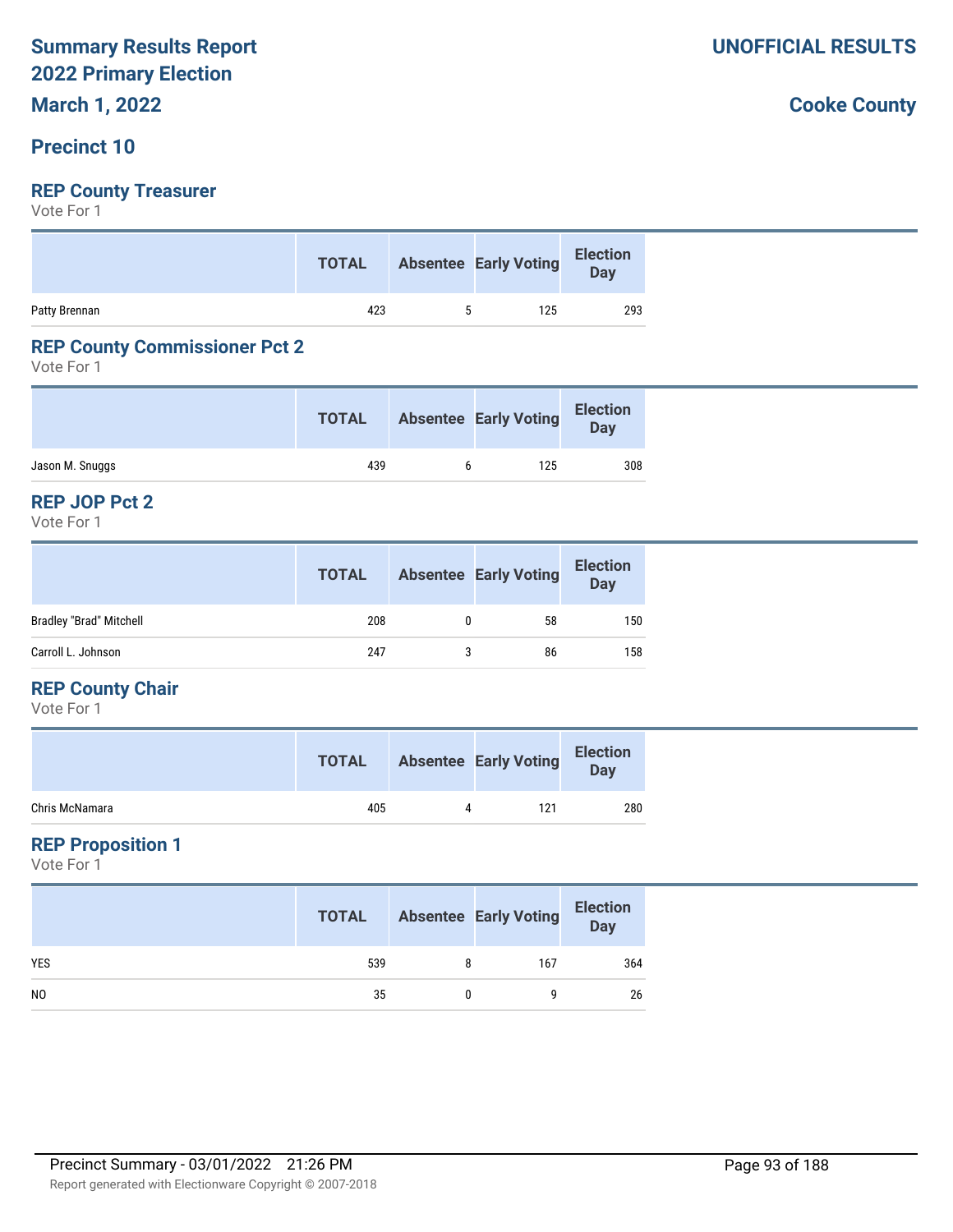# **March 1, 2022**

# **Precinct 10**

### **REP Proposition 2**

Vote For 1

|                | <b>TOTAL</b> |   | <b>Absentee Early Voting</b> | <b>Election</b><br>Day |
|----------------|--------------|---|------------------------------|------------------------|
| <b>YES</b>     | 448          | 6 | 135                          | 307                    |
| N <sub>0</sub> | 108          |   | 37                           |                        |

#### **REP Proposition 3**

Vote For 1

|                | <b>TOTAL</b> |   | <b>Absentee Early Voting</b> | <b>Election</b><br>Day |
|----------------|--------------|---|------------------------------|------------------------|
| <b>YES</b>     | 504          | 5 | 152                          | 347                    |
| N <sub>0</sub> | 65           |   | 23                           | 42                     |

# **REP Proposition 4**

Vote For 1

|     | <b>TOTAL</b> |   | <b>Absentee Early Voting</b> | <b>Election</b><br>Day |
|-----|--------------|---|------------------------------|------------------------|
| YES | 538          | 8 | 163                          | 367                    |
| NO  | 38           |   | 13                           | 25                     |

# **REP Proposition 5**

Vote For 1

|                | <b>TOTAL</b> |   | <b>Absentee Early Voting</b> | <b>Election</b><br><b>Day</b> |
|----------------|--------------|---|------------------------------|-------------------------------|
| <b>YES</b>     | 490          | b | 150                          | 334                           |
| N <sub>0</sub> | 79           |   | 25                           | 54                            |

### **REP Proposition 6**

Vote For 1

|                | <b>TOTAL</b> |   | <b>Absentee Early Voting</b> | <b>Election</b><br>Day |
|----------------|--------------|---|------------------------------|------------------------|
| <b>YES</b>     | 484          | 6 | 143                          | 335                    |
| N <sub>0</sub> | 80           |   | 29                           | 51                     |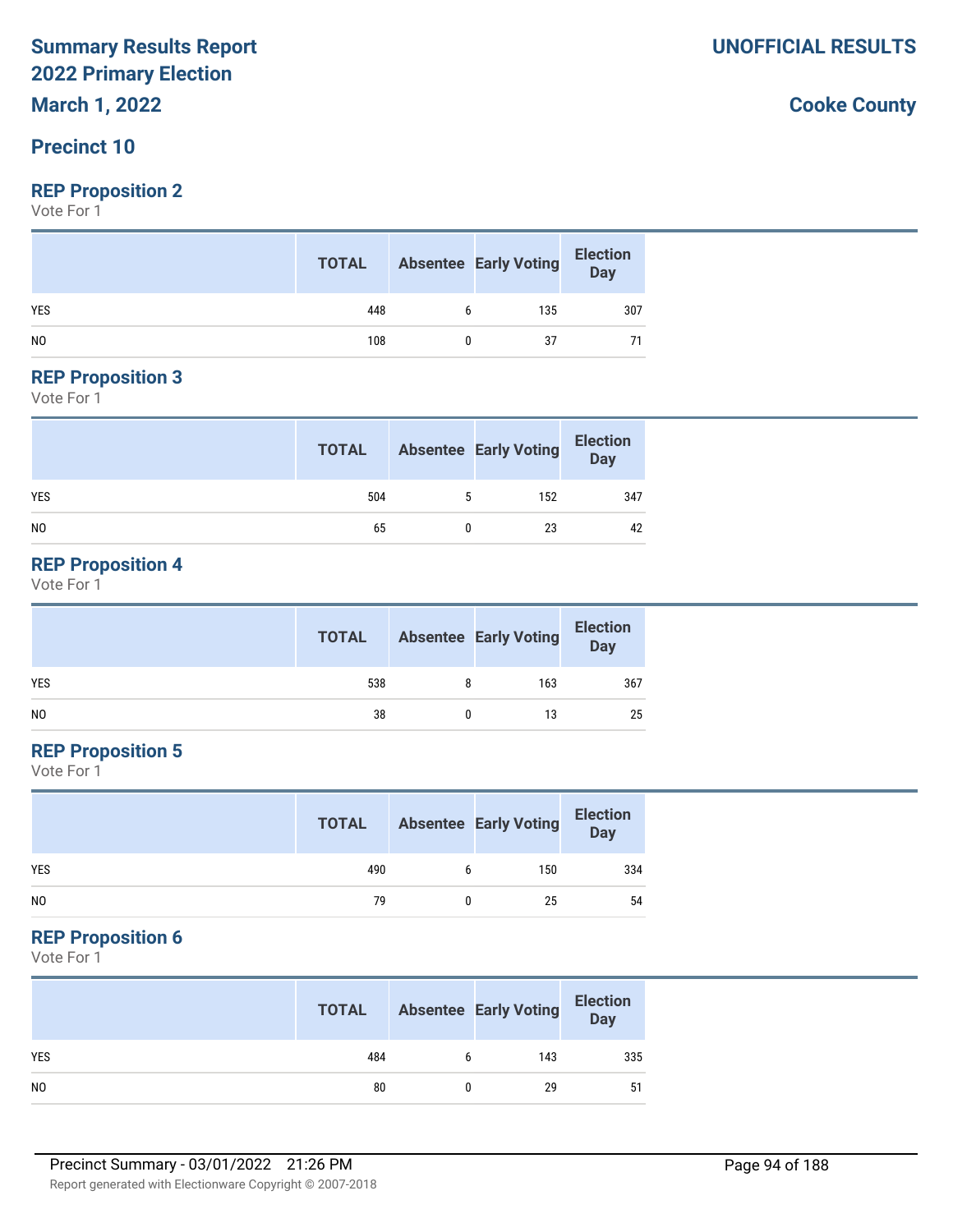# **March 1, 2022**

# **Precinct 10**

### **REP Proposition 7**

Vote For 1

|                | <b>TOTAL</b> | <b>Absentee Early Voting</b> | <b>Election</b><br>Day |
|----------------|--------------|------------------------------|------------------------|
| <b>YES</b>     | 555          | 167                          | 380                    |
| N <sub>0</sub> | 18           |                              |                        |

#### **REP Proposition 8**

Vote For 1

|                | <b>TOTAL</b> | <b>Absentee Early Voting</b> | <b>Election</b><br>Day |
|----------------|--------------|------------------------------|------------------------|
| <b>YES</b>     | 546          | 163                          | 375                    |
| N <sub>0</sub> | 26           | 10                           | 16                     |

# **REP Proposition 9**

Vote For 1

|                | <b>TOTAL</b> | <b>Absentee Early Voting</b> | <b>Election</b><br>Day |
|----------------|--------------|------------------------------|------------------------|
| <b>YES</b>     | 485          | 149                          | 329                    |
| N <sub>O</sub> | 84           | 25                           | 59                     |

# **REP Proposition 10**

Vote For 1

|                | <b>TOTAL</b> |   | <b>Absentee Early Voting</b> | <b>Election</b><br>Day |
|----------------|--------------|---|------------------------------|------------------------|
| <b>YES</b>     | 527          | b | 160                          | 361                    |
| N <sub>0</sub> | 35           |   | 10                           | 25                     |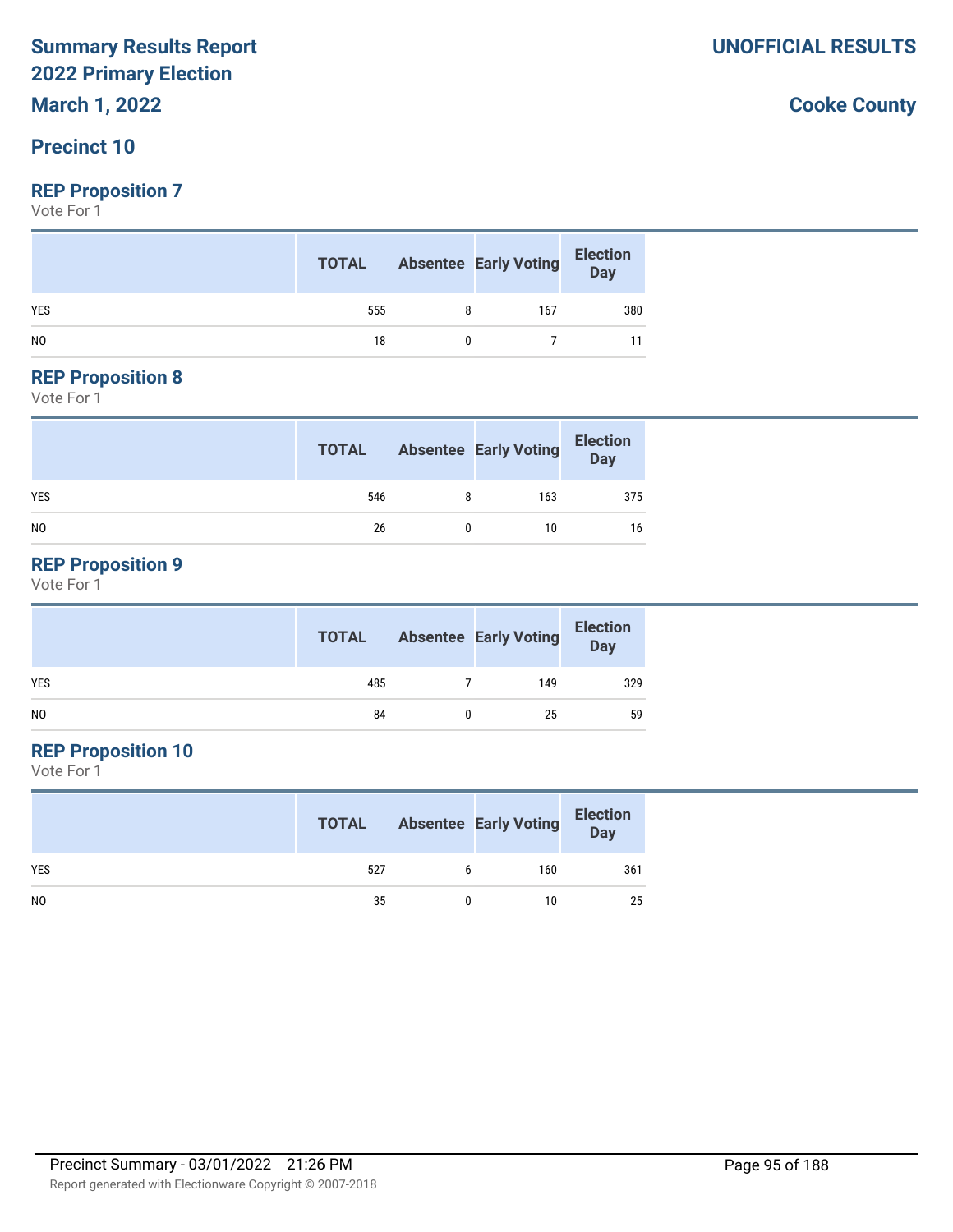# **Precinct 10**

#### **DEM Governor**

Vote For 1

|                             | <b>TOTAL</b> |              | <b>Absentee Early Voting</b> | <b>Election</b><br><b>Day</b> |
|-----------------------------|--------------|--------------|------------------------------|-------------------------------|
| <b>Rich Wakeland</b>        | 0            | $\mathbf{0}$ | 0                            |                               |
| Inocencio (Inno) Barrientez | 0            | $\mathbf{0}$ | 0                            |                               |
| Michael Cooper              | 0            | 0            | 0                            |                               |
| Joy Diaz                    |              | 0            | 0                            |                               |
| Beto O'Rourke               | 44           |              | 19                           | 24                            |

### **DEM Lieutenant Governor**

Vote For 1

|                  | <b>TOTAL</b> |   | <b>Absentee Early Voting</b> | <b>Election</b><br><b>Day</b> |
|------------------|--------------|---|------------------------------|-------------------------------|
| Carla Brailey    | 8            |   | 3                            | 5                             |
| Michelle Beckley | 12           | 0 | 6                            | 6                             |
| Mike Collier     | 20           |   | q                            | 10                            |

# **DEM Attorney General**

Vote For 1

|                         | <b>TOTAL</b> |   | <b>Absentee Early Voting</b> | <b>Election</b><br><b>Day</b> |
|-------------------------|--------------|---|------------------------------|-------------------------------|
| Lee Merritt             | 9            | 0 | 6                            | 3                             |
| Mike Fields             | 4            | 0 |                              | 3                             |
| S. "TBONE" Raynor       | 4            | 0 |                              | 3                             |
| Joe Jaworski            | 11           | 0 | 6                            | 5                             |
| Rochelle Mercedes Garza | 13           |   | 4                            | 8                             |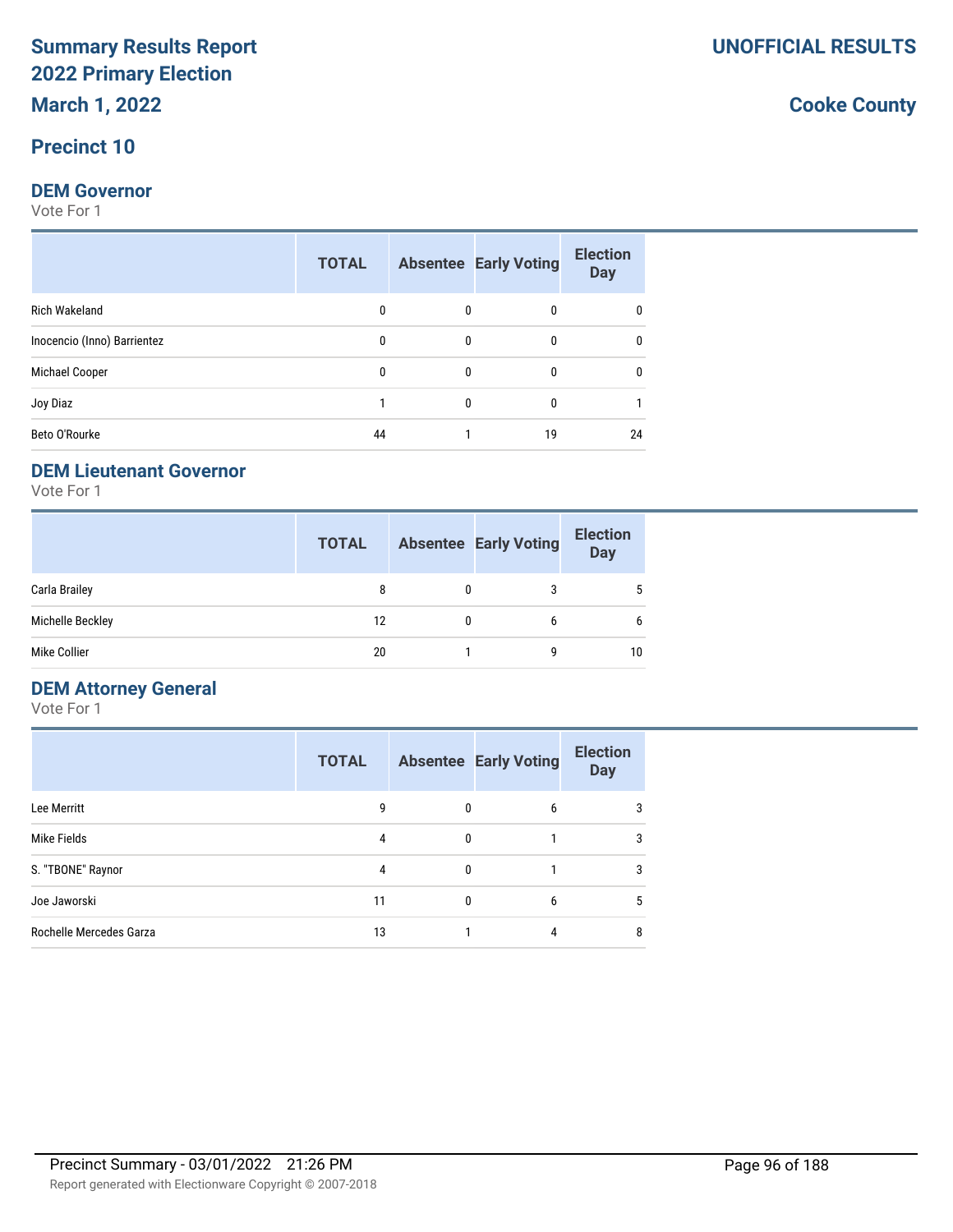**March 1, 2022**

# **Precinct 10**

### **DEM Comptroller of Public Accounts**

Vote For 1

|                    | <b>TOTAL</b> | <b>Absentee Early Voting</b> | <b>Election</b><br><b>Day</b> |
|--------------------|--------------|------------------------------|-------------------------------|
| Janet T. Dudding   | 20           |                              | 12                            |
| Angel Luis Vega    | 12           | 4                            | 8                             |
| <b>Tim Mahoney</b> | 8            | 6                            | 2                             |

# **DEM Comm General Land Office**

Vote For 1

|                      | <b>TOTAL</b> |              | <b>Absentee Early Voting</b> | <b>Election</b><br><b>Day</b> |
|----------------------|--------------|--------------|------------------------------|-------------------------------|
| Sandragrace Martinez | 15           | $\mathbf{0}$ |                              | 8                             |
| Jay Kleberg          | 11           |              |                              | 9                             |
| Michael Lange        |              | 0            | 6                            |                               |
| Jinny Suh            | 8            |              | 4                            | 4                             |
|                      |              |              |                              |                               |

# **DEM Commissioner of Agriculture**

Vote For 1

|            | <b>TOTAL</b> | <b>Absentee Early Voting</b> | <b>Election</b><br><b>Day</b> |
|------------|--------------|------------------------------|-------------------------------|
| Susan Hays | 36           | 17                           | 18                            |
| Ed Ireson  | h            |                              | 5                             |

# **DEM Railroad Commissioner**

Vote For 1

|              | <b>TOTAL</b> | <b>Absentee Early Voting</b> | <b>Election</b><br>Day |
|--------------|--------------|------------------------------|------------------------|
| Luke Warford | 36           | 16                           | 19                     |

### **DEM Justice, Supreme Court, Pl 3**

Vote For 1

|               | <b>TOTAL</b> | <b>Absentee Early Voting</b> | <b>Election</b><br>Day |
|---------------|--------------|------------------------------|------------------------|
| Erin A Nowell | 36           | 16                           | 19                     |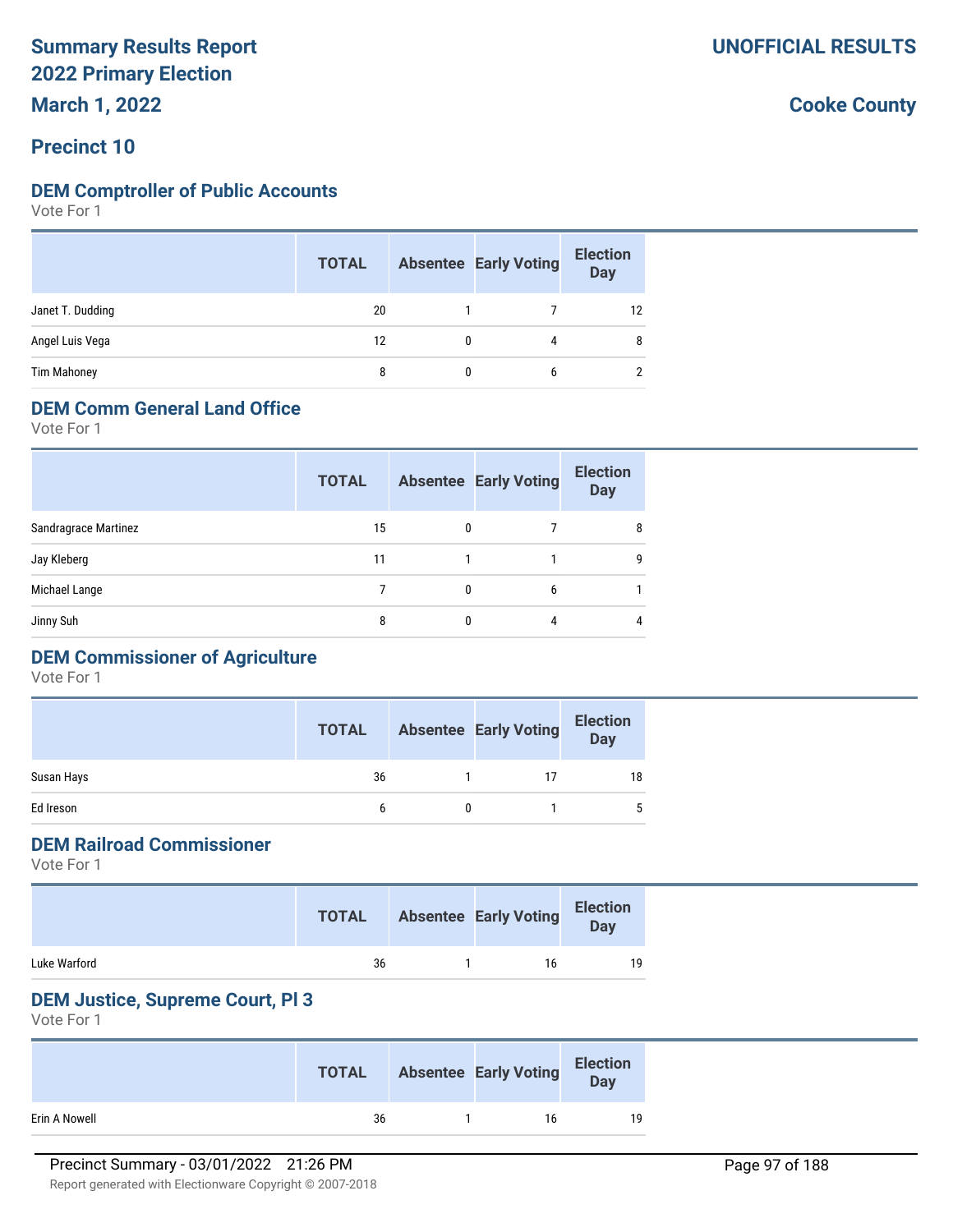**March 1, 2022**

# **Precinct 10**

### **DEM Justice, Supreme Court, Pl 5**

Vote For 1

| Absentee Early Voting Election<br><b>TOTAL</b> |
|------------------------------------------------|
| Amanda Reichek<br>36<br>18                     |

#### **DEM Justice, Supreme Court, Pl 9**

Vote For 1

|                 | <b>TOTAL</b> | <b>Absentee Early Voting</b> | <b>Election</b><br>Day |
|-----------------|--------------|------------------------------|------------------------|
| Julia Maldonado | 36           | 16                           | 19                     |

### **DEM Judge, Ct of Crim App, Pl 5**

Vote For 1

|              | <b>TOTAL</b> | <b>Absentee Early Voting</b> | <b>Election</b><br>Day |
|--------------|--------------|------------------------------|------------------------|
| Dana Huffman | 35           | 16                           | 18                     |

#### **DEM Judge, Ct of Crim App, Pl 6**

Vote For 1

|                | <b>TOTAL</b> | <b>Absentee Early Voting</b> | <b>Election</b><br>Day |
|----------------|--------------|------------------------------|------------------------|
| Robert Johnson | 35           | 16                           | 18                     |

#### **DEM Member, State BoE, Dist 12**

Vote For 1

|                 | <b>TOTAL</b> | <b>Absentee Early Voting</b> | <b>Election</b><br><b>Day</b> |
|-----------------|--------------|------------------------------|-------------------------------|
| Alex Cornwallis | 17           | 5                            | 12                            |
| Roberto Velasco | 23           | 12                           | 10                            |

### **DEM Justice, 2nd Ct of App Dist, Pl 3**

Vote For 1

|                   | <b>TOTAL</b> | <b>Absentee Early Voting</b> | <b>Election</b><br>Day |
|-------------------|--------------|------------------------------|------------------------|
| Delonia A. Watson | 36           | 16                           | 19                     |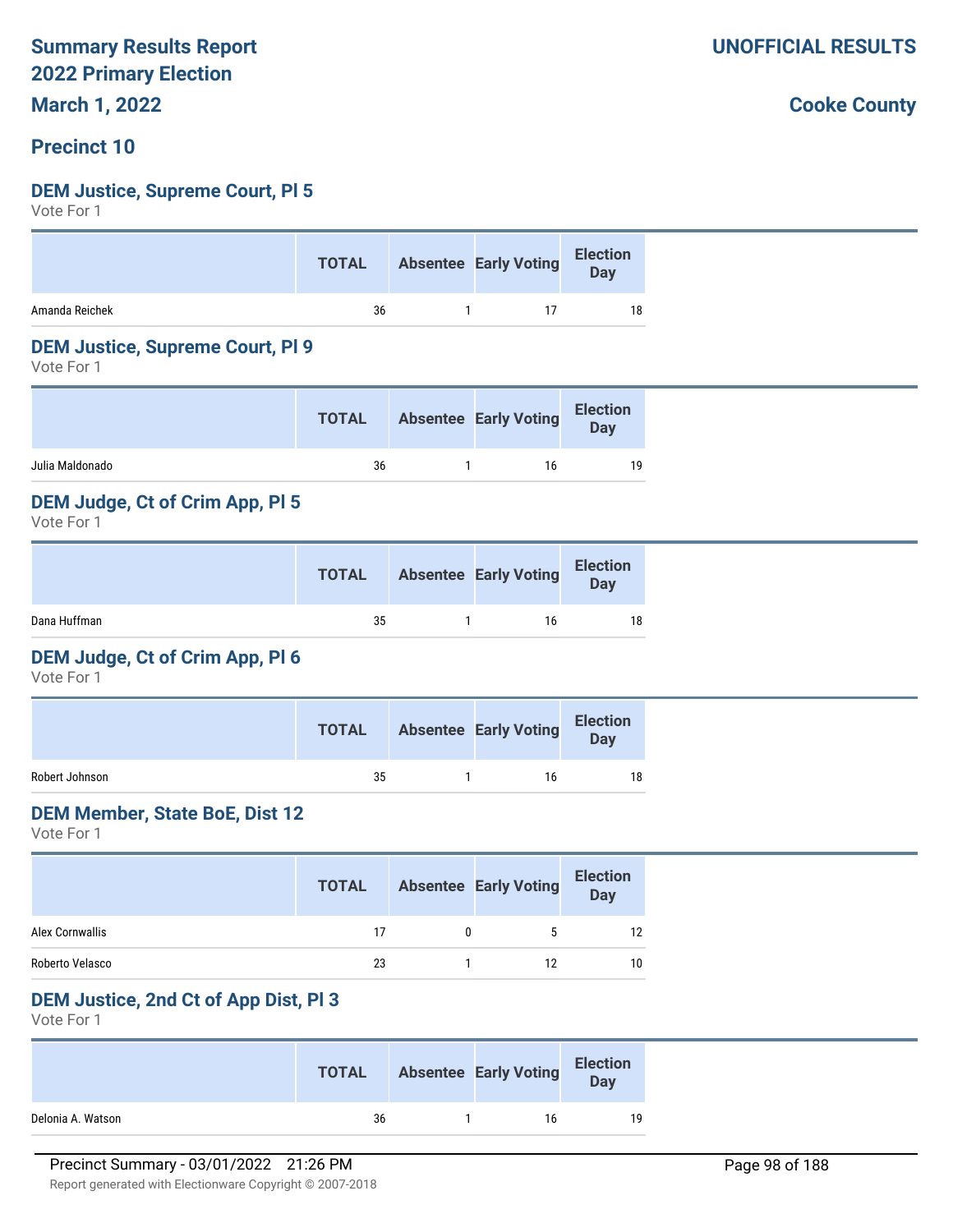# **March 1, 2022**

# **Precinct 10**

# **DEM County Judge**

Vote For 1

|            | <b>TOTAL</b> | Absentee Early Voting Election |    |
|------------|--------------|--------------------------------|----|
| Denny Hook | 33           | 16                             | 16 |

# **DEM County Surveyor**

Vote For 1

|                     | <b>TOTAL</b> | <b>Absentee Early Voting</b> | <b>Election</b><br>Day |
|---------------------|--------------|------------------------------|------------------------|
| <b>Delbert West</b> | 37           | 16                           | 20                     |

# **DEM County Chair**

Vote For 1

|               | <b>TOTAL</b> | <b>Absentee Early Voting</b> | <b>Election</b><br>Day |
|---------------|--------------|------------------------------|------------------------|
| Sherman Moore | 34           | 16                           |                        |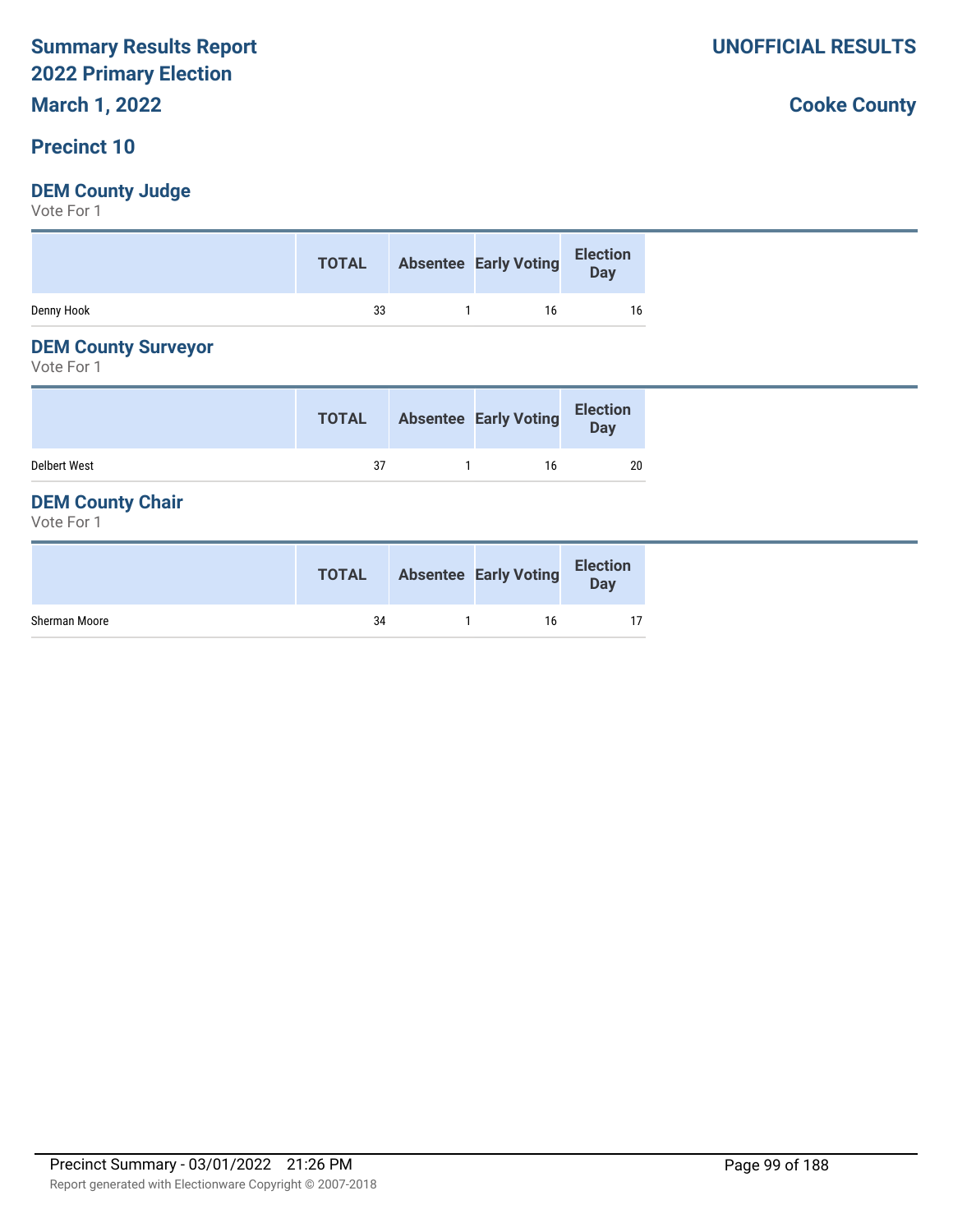# **Precinct 11**

### **STATISTICS**

|                                      | <b>TOTAL</b> | <b>Absentee</b> |     | <b>Early Voting Election Day</b> |
|--------------------------------------|--------------|-----------------|-----|----------------------------------|
| Registered Voters - Total            | 2,705        |                 |     |                                  |
| Registered Voters - Republican Party | 0            |                 |     |                                  |
| Registered Voters - Democrat Party   | 0            |                 |     |                                  |
| Registered Voters - NONPARTISAN      | 2,705        |                 |     |                                  |
| <b>Ballots Cast - Total</b>          | 643          | 20              | 162 | 461                              |
| Ballots Cast - Republican Party      | 593          | 10              | 152 | 431                              |
| <b>Ballots Cast - Democrat Party</b> | 50           | 10              | 10  | 30                               |
| <b>Ballots Cast - NONPARTISAN</b>    | 0            | 0               | 0   | 0                                |
| <b>Ballots Cast - Blank</b>          | 0            | 0               | 0   | 0                                |
| Voter Turnout - Total                | 23.77%       |                 |     |                                  |
| Voter Turnout - Republican Party     | 0.00%        |                 |     |                                  |
| Voter Turnout - Democrat Party       | 0.00%        |                 |     |                                  |
| Voter Turnout - NONPARTISAN          | 0.00%        |                 |     |                                  |

# **REP US Rep, District 26**

Vote For 1

| <b>TOTAL</b> |             |     | <b>Election</b><br><b>Day</b>                  |
|--------------|-------------|-----|------------------------------------------------|
| 48           | 0           | 14  | 34                                             |
| 34           | $\mathbf 0$ | 9   | 25                                             |
| 381          | 5           | 102 | 274                                            |
| 25           |             | 4   | 19                                             |
| 30           | 0           | 10  | 20                                             |
|              |             |     | <b>Absentee Early Voting</b><br>$\overline{2}$ |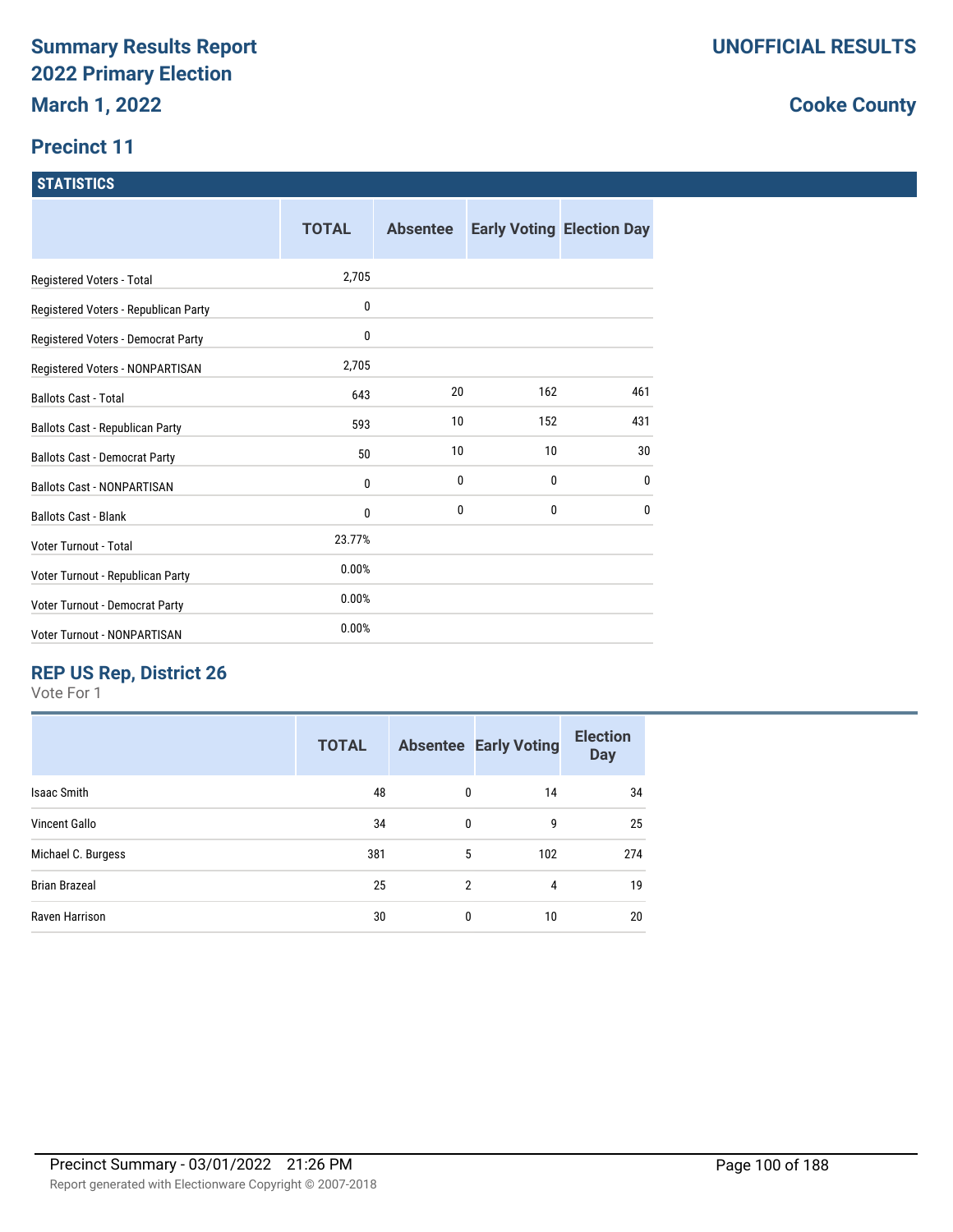# **Precinct 11**

#### **REP Governor**

Vote For 1

|                     | <b>TOTAL</b>   |                | <b>Absentee Early Voting</b> | <b>Election</b><br><b>Day</b> |
|---------------------|----------------|----------------|------------------------------|-------------------------------|
| Greg Abbott         | 349            | $\overline{7}$ | 103                          | 239                           |
| Don Huffines        | 89             | $\pmb{0}$      | 17                           | 72                            |
| <b>Chad Prather</b> | 31             | $\mathbf 0$    | 5                            | 26                            |
| Danny Harrison      | $\mathbf{1}$   | $\mathbf 0$    | 1                            | $\mathbf 0$                   |
| Allen B. West       | 93             | $\mathbf 0$    | 18                           | 75                            |
| Kandy Kaye Horn     | 10             | $\mathbf{1}$   | $\overline{2}$               | 7                             |
| <b>Rick Perry</b>   | $\overline{7}$ | $\overline{2}$ | 4                            |                               |
| Paul Belew          | $\overline{2}$ | 0              | $\bf{0}$                     | $\overline{2}$                |

# **REP Lieutenant Governor**

Vote For 1

|                        | <b>TOTAL</b> |                | <b>Absentee Early Voting</b> | <b>Election</b><br><b>Day</b> |
|------------------------|--------------|----------------|------------------------------|-------------------------------|
| Zach Vance             | 32           | 1              | 7                            | 24                            |
| Dan Patrick            | 386          | 7              | 102                          | 277                           |
| <b>Todd M. Bullis</b>  | 4            | $\mathbf{0}$   |                              | 3                             |
| <b>Trayce Bradford</b> | 46           | $\overline{2}$ | 13                           | 31                            |
| <b>Aaron Sorrells</b>  | 24           | $\mathbf{0}$   | 4                            | 20                            |
| <b>Daniel Miller</b>   | 52           | 0              | 14                           | 38                            |

# **REP Attorney General**

Vote For 1

|                | <b>TOTAL</b> |   | <b>Absentee Early Voting</b> | <b>Election</b><br><b>Day</b> |
|----------------|--------------|---|------------------------------|-------------------------------|
| Louie Gohmert  | 111          | 0 | 28                           | 83                            |
| Ken Paxton     | 243          | 3 | 65                           | 175                           |
| George P. Bush | 153          | 3 | 39                           | 111                           |
| Eva Guzman     | 65           | 3 | 17                           | 45                            |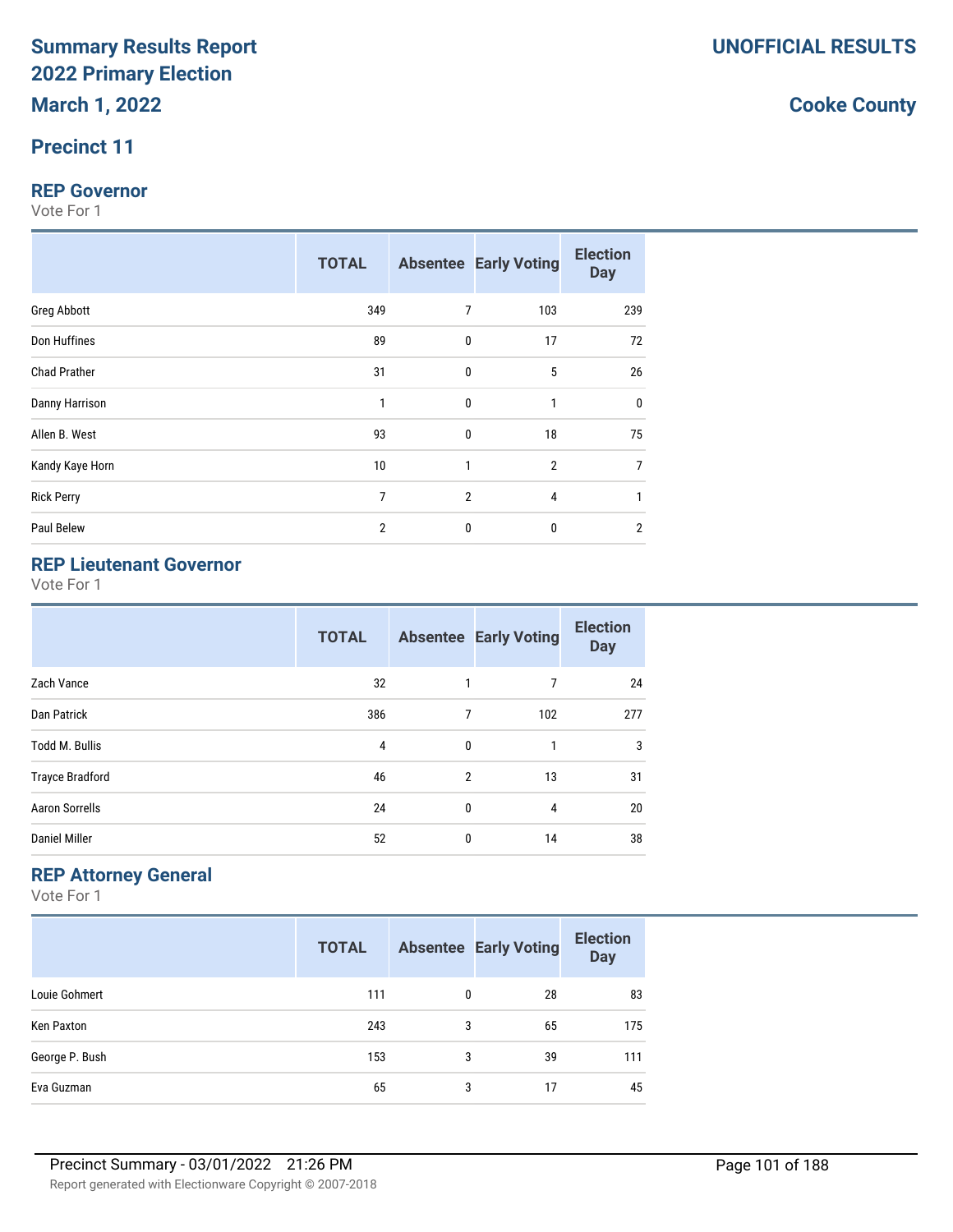# **Precinct 11**

### **REP Comptroller of Public Accounts**

Vote For 1

|                | <b>TOTAL</b> | <b>Absentee Early Voting</b> | <b>Election</b><br>Day |
|----------------|--------------|------------------------------|------------------------|
| Glenn Hegar    | 412          | 116                          | 289                    |
| Mark V. Goloby | 83           | 22                           | 59                     |

### **REP Comm General Land Office**

Vote For 1

|                        | <b>TOTAL</b>   |                | <b>Absentee Early Voting</b> | <b>Election</b><br><b>Day</b> |
|------------------------|----------------|----------------|------------------------------|-------------------------------|
| Ben Armenta            | 28             | 0              | 8                            | 20                            |
| Don W. Minton          | 64             | $\overline{2}$ | 18                           | 44                            |
| <b>Tim Westley</b>     | 71             | $\mathbf{0}$   | 15                           | 56                            |
| Dawn Buckingham        | 143            | 3              | 40                           | 100                           |
| <b>Weston Martinez</b> | 16             | 1              | 3                            | 12                            |
| Rufus Lopez            | $\overline{4}$ | 0              | 3                            | $\mathbf{1}$                  |
| Victor Avila           | 32             | 0              | 10                           | 22                            |
| Jon Spiers             | 72             | 0              | 18                           | 54                            |

# **REP Commissioner of Agriculture**

Vote For 1

|                  | <b>TOTAL</b> |   | <b>Absentee Early Voting</b> | <b>Election</b><br><b>Day</b> |
|------------------|--------------|---|------------------------------|-------------------------------|
| Carey A. Counsil | 52           | 5 | 12                           | 35                            |
| James White      | 144          |   | 39                           | 104                           |
| Sid Miller       | 281          | 3 | 75                           | 203                           |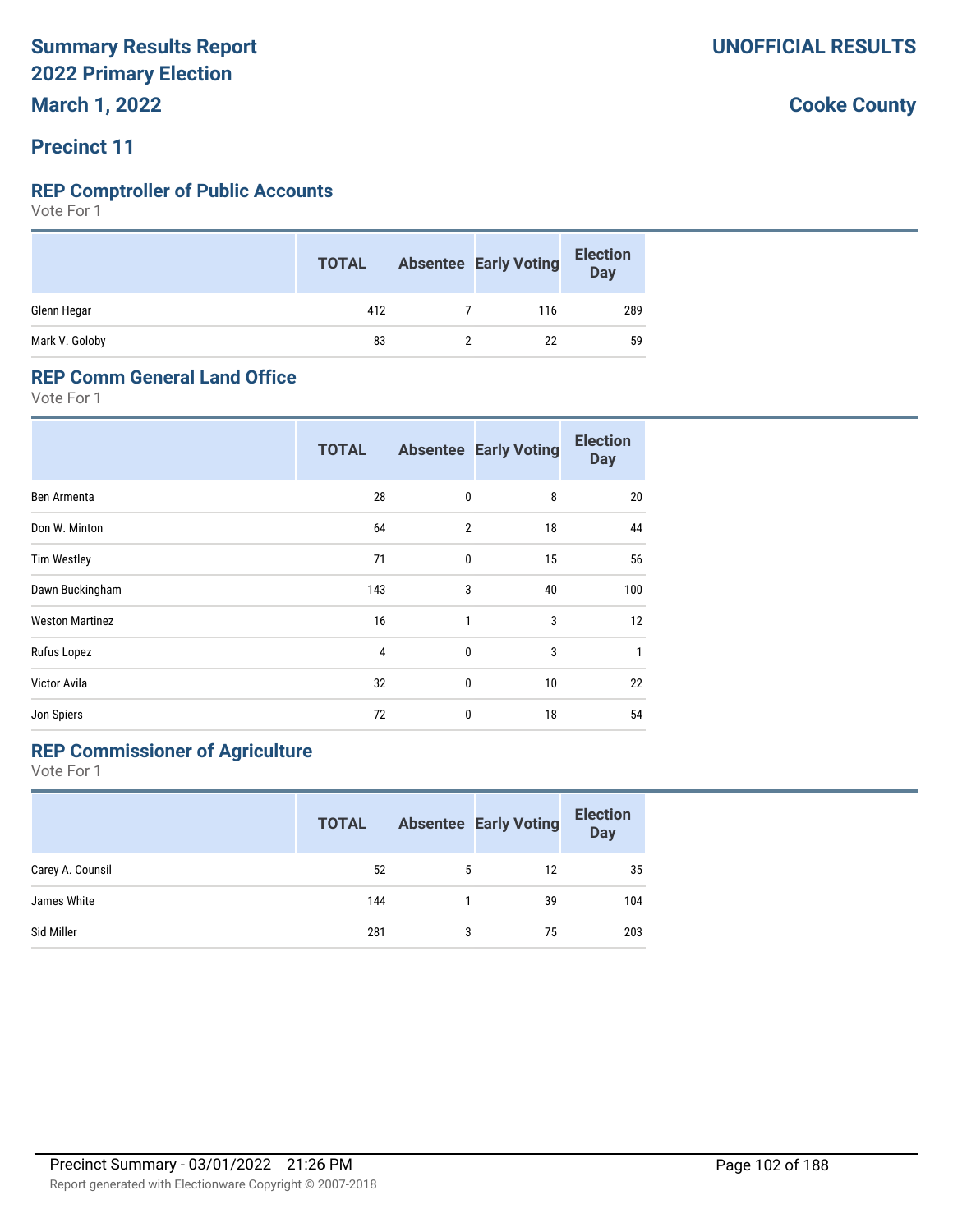# **Precinct 11**

# **REP Railroad Commissioner**

Vote For 1

|                        | <b>TOTAL</b> |              | <b>Absentee Early Voting</b> | <b>Election</b><br><b>Day</b> |
|------------------------|--------------|--------------|------------------------------|-------------------------------|
| Dawayne Tipton         | 83           | 4            | 15                           | 64                            |
| Wayne Christian        | 187          | 1            | 44                           | 142                           |
| Sarah Stogner          | 76           | $\mathbf{1}$ | 22                           | 53                            |
| Tom Slocum Jr          | 40           | 0            | 15                           | 25                            |
| Marvin "Sarge" Summers | 45           | 0            | 11                           | 34                            |

### **REP Justice, Supreme Court, Pl 3**

Vote For 1

|                | <b>TOTAL</b> | <b>Absentee Early Voting</b> | <b>Election</b><br>Day |
|----------------|--------------|------------------------------|------------------------|
| Debra Lehrmann | 430          | 115                          | 310                    |

# **REP Justice, Supreme Court, Pl 5**

Vote For 1

|               | <b>TOTAL</b> |   | <b>Absentee Early Voting</b> | <b>Election</b><br><b>Day</b> |
|---------------|--------------|---|------------------------------|-------------------------------|
| Rebeca Huddle | 420          | 5 | 115                          | 300                           |

# **REP Justice, Supreme Court, Pl 9**

Vote For 1

|                  | <b>TOTAL</b> | <b>Absentee Early Voting</b> | <b>Election</b><br><b>Day</b> |
|------------------|--------------|------------------------------|-------------------------------|
| David J. Schenck | 244          | 65                           | 176                           |
| Evan Young       | 167          | 41                           | 123                           |

# **REP Judge, Ct of Crim App, Pl 2**

Vote For 1

|               | <b>TOTAL</b> |    | <b>Absentee Early Voting</b> | <b>Election</b><br>Day |
|---------------|--------------|----|------------------------------|------------------------|
| Mary Lou Keel | 404          | ь. | 111                          | 288                    |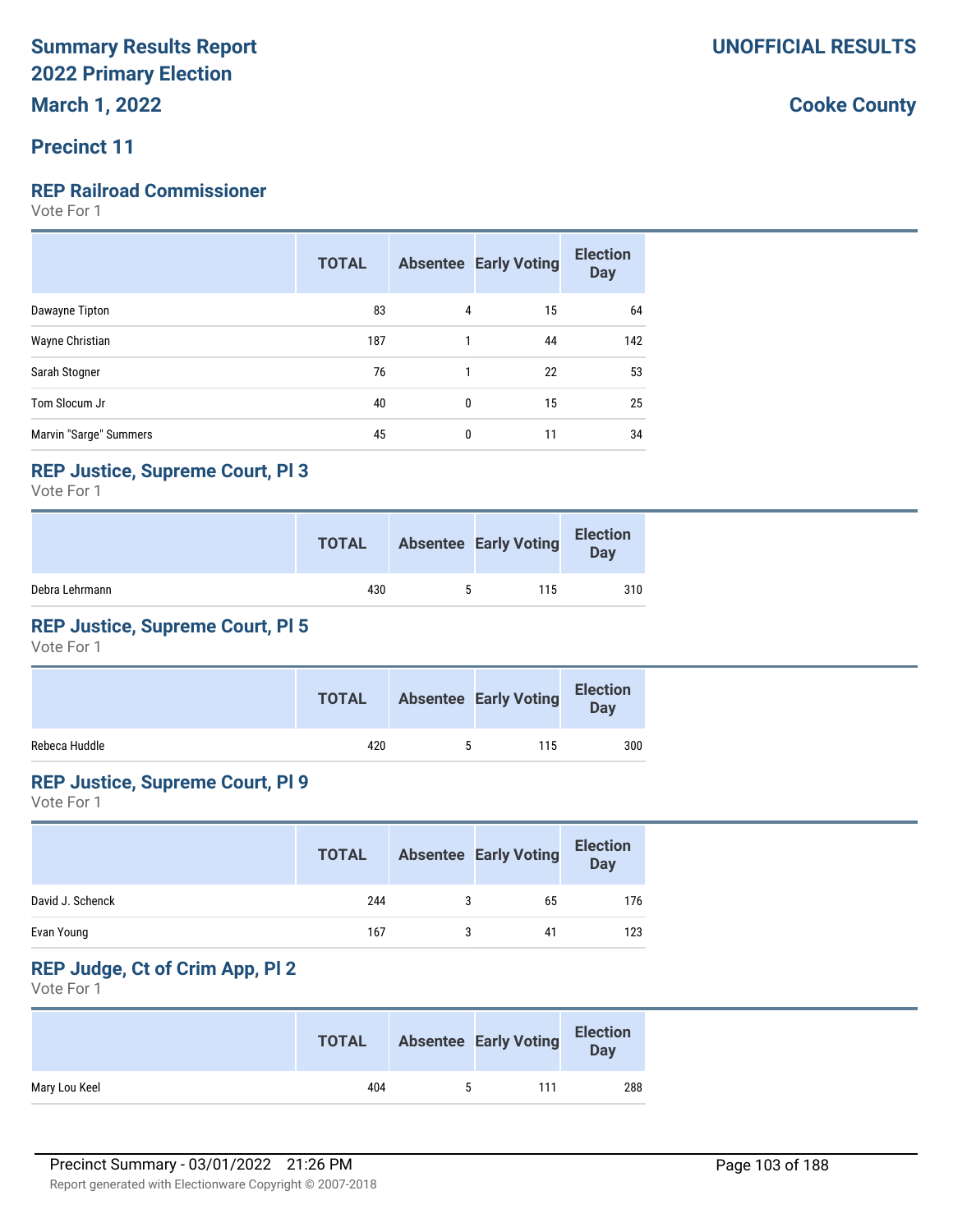### **Precinct 11**

### **REP Judge, Ct of Crim App, Pl 5**

Vote For 1

|                     | <b>TOTAL</b> |   | <b>Absentee Early Voting</b> | <b>Election</b><br><b>Day</b> |
|---------------------|--------------|---|------------------------------|-------------------------------|
| <b>Scott Walker</b> | 261          |   | 69                           | 191                           |
| Clint Morgan        | 154          | 4 | 36                           | 114                           |

### **REP Judge, Ct of Crim App, Pl 6**

Vote For 1

|                       | <b>TOTAL</b> |   | <b>Absentee Early Voting</b> | <b>Election</b><br>Day |
|-----------------------|--------------|---|------------------------------|------------------------|
| Jesse F. McClure, III | 401          | ь | 110                          | 286                    |

## **REP Member, State BoE, Dist 12**

Vote For 1

|            | <b>TOTAL</b> |    | <b>Absentee Early Voting</b> | <b>Election</b><br><b>Day</b> |  |
|------------|--------------|----|------------------------------|-------------------------------|--|
| Pam Little | 406          | ь. | 109                          | 292                           |  |

### **REP State Senator, Dist 30**

Vote For 1

|               | <b>TOTAL</b> | <b>Absentee Early Voting</b> | <b>Election</b><br>Day |
|---------------|--------------|------------------------------|------------------------|
| Drew Springer | 469          | 125                          | 338                    |

### **REP State Rep, Dist 68**

Vote For 1

|                     | <b>TOTAL</b> |              | <b>Absentee Early Voting</b> | <b>Election</b><br><b>Day</b> |
|---------------------|--------------|--------------|------------------------------|-------------------------------|
| <b>Craig Carter</b> | 57           | 0            | 6                            | 51                            |
| Mark Middleton      | 100          | 0            | 29                           | 71                            |
| David Spiller       | 347          | 9            | 102                          | 236                           |
| Gary W. Franklin    | 18           | $\mathbf{0}$ |                              | 17                            |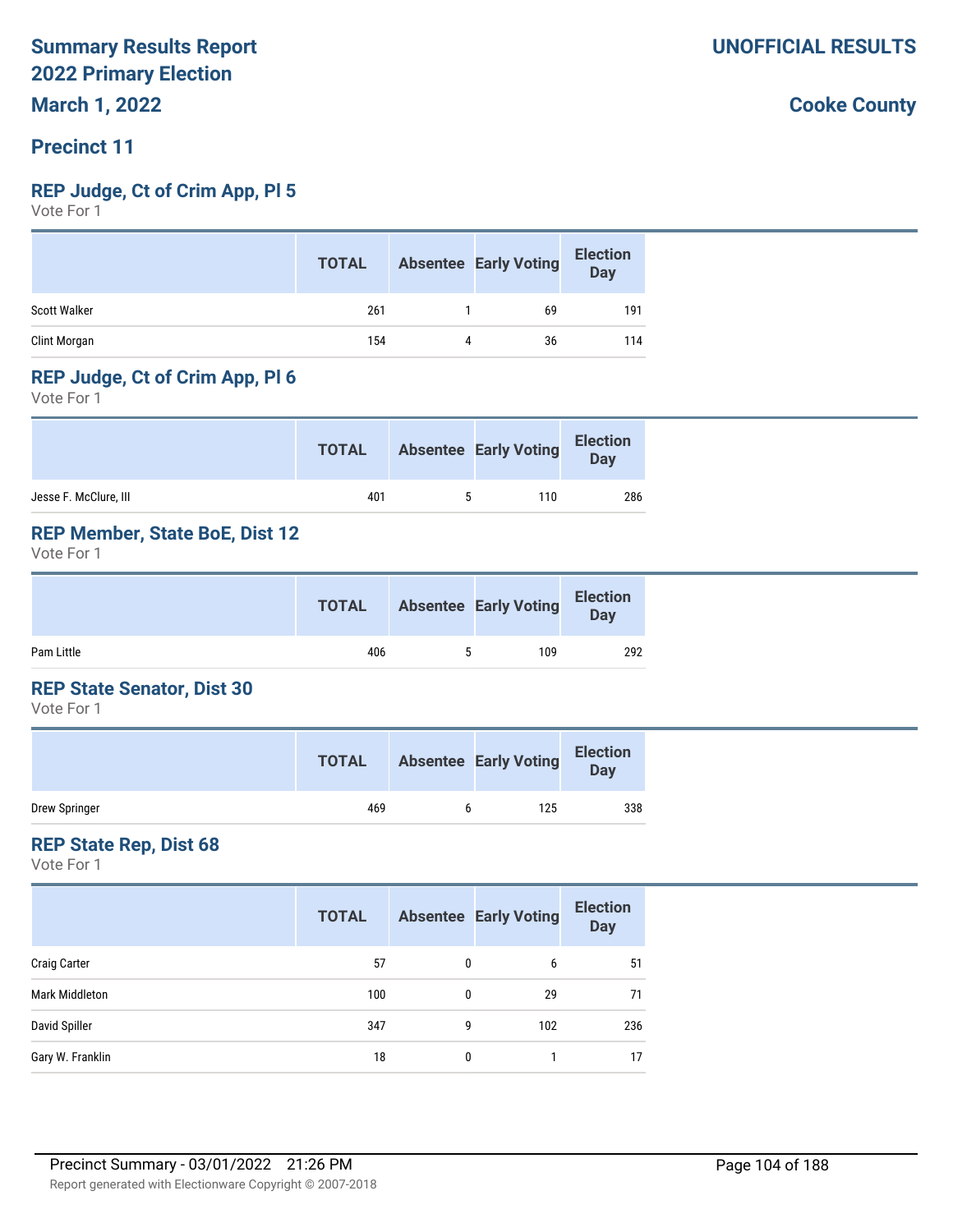# **Precinct 11**

### **REP Justice, 2nd Ct of App Dist, Pl 3**

Vote For 1

|                | <b>TOTAL</b> | <b>Absentee Early Voting</b> | Election<br>Day |
|----------------|--------------|------------------------------|-----------------|
| Elizabeth Kerr | 409          | 110                          | 293             |

### **REP County Judge**

Vote For 1

|                      | <b>TOTAL</b> |   | <b>Absentee Early Voting</b> | <b>Election</b><br>Day |
|----------------------|--------------|---|------------------------------|------------------------|
| Leon Klement         | 169          |   | 46                           | 122                    |
| John O. Roane        | 244          | 4 | 64                           | 176                    |
| <b>Steve Starnes</b> | 111          | 4 | 33                           | 74                     |

# **REP Judge, County Court at Law**

Vote For 1

|                | <b>TOTAL</b> | <b>Absentee Early Voting</b> | <b>Election</b><br><b>Day</b> |
|----------------|--------------|------------------------------|-------------------------------|
| Lynn Switzer   | 249          | 58                           | 184                           |
| John H. Morris | 237          | 72                           | 162                           |

# **REP District Clerk**

Vote For 1

|                  | <b>TOTAL</b> |   | <b>Absentee Early Voting</b> | <b>Election</b><br>Day |
|------------------|--------------|---|------------------------------|------------------------|
| Marci A. Gilbert | 427          | h | 117                          | 304                    |
|                  |              |   |                              |                        |

### **REP County Clerk**

Vote For 1

|              | <b>TOTAL</b> |    | <b>Absentee Early Voting</b> | <b>Election</b><br>Day |
|--------------|--------------|----|------------------------------|------------------------|
| Pam Harrison | 431          | 10 | 118                          | 303                    |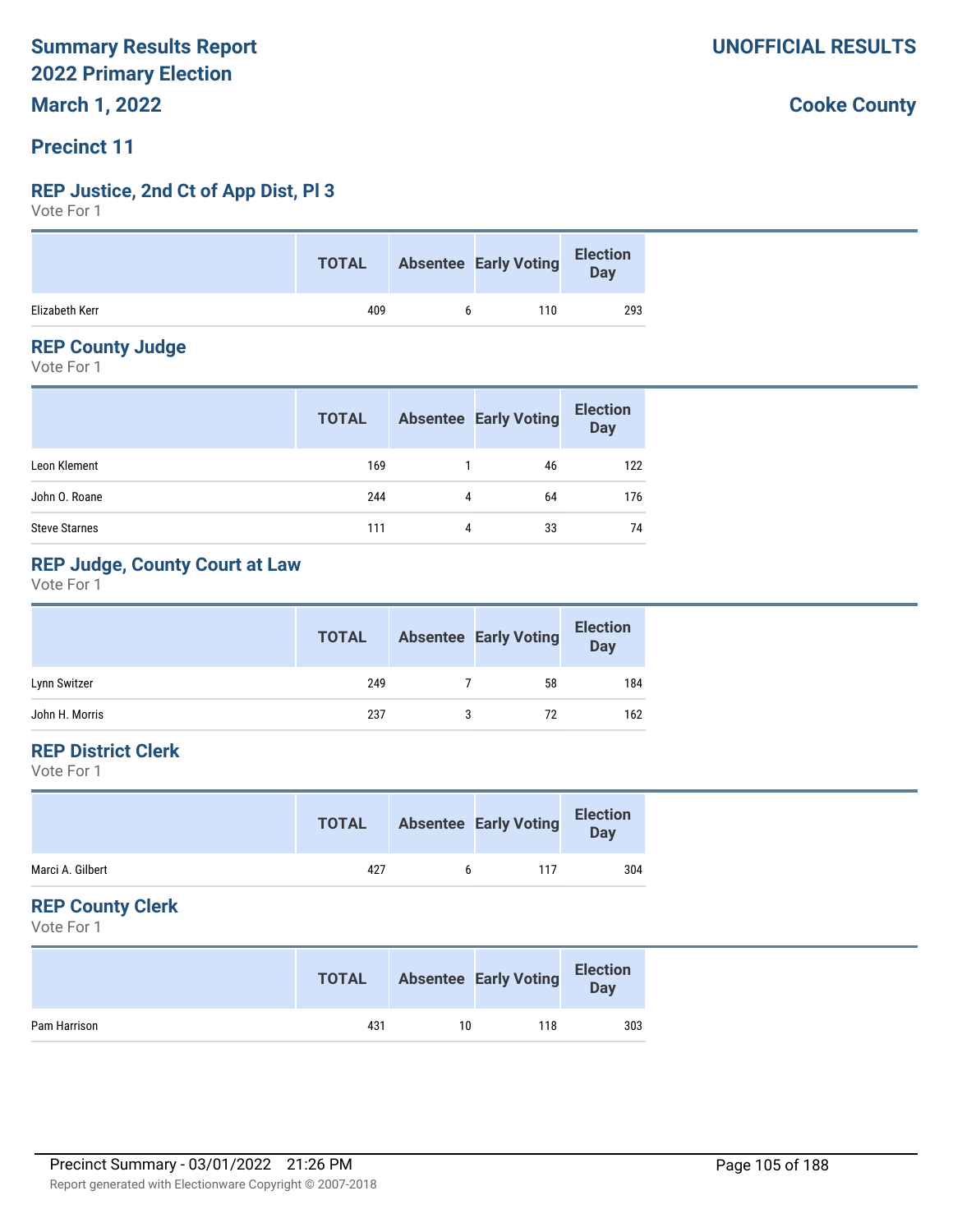# **Precinct 11**

# **REP County Treasurer**

Vote For 1

|               |     | TOTAL Absentee Early Voting Election |     |
|---------------|-----|--------------------------------------|-----|
| Patty Brennan | 434 | 122                                  | 303 |

### **REP County Commissioner Pct 2**

Vote For 1

|                 | <b>TOTAL</b> | <b>Absentee Early Voting</b> | <b>Election</b><br>Day |
|-----------------|--------------|------------------------------|------------------------|
| Jason M. Snuggs | 469          | 128                          | 332                    |

#### **REP JOP Pct 2**

Vote For 1

|                                | <b>TOTAL</b> |   | <b>Absentee Early Voting</b> | <b>Election</b><br>Day |
|--------------------------------|--------------|---|------------------------------|------------------------|
| <b>Bradley "Brad" Mitchell</b> | 226          | 3 | 46                           | 177                    |
| Carroll L. Johnson             | 258          |   | 80                           | 175                    |

### **REP County Chair**

Vote For 1

|                | <b>TOTAL</b> |   | <b>Absentee Early Voting</b> | <b>Election</b><br>Day |
|----------------|--------------|---|------------------------------|------------------------|
| Chris McNamara | 421          | h | 114                          | 301                    |

## **REP Proposition 1**

Vote For 1

|                | <b>TOTAL</b> | <b>Absentee Early Voting</b> | <b>Election</b><br>Day |
|----------------|--------------|------------------------------|------------------------|
| <b>YES</b>     | 548          | 143                          | 400                    |
| N <sub>0</sub> | 33           |                              | 25                     |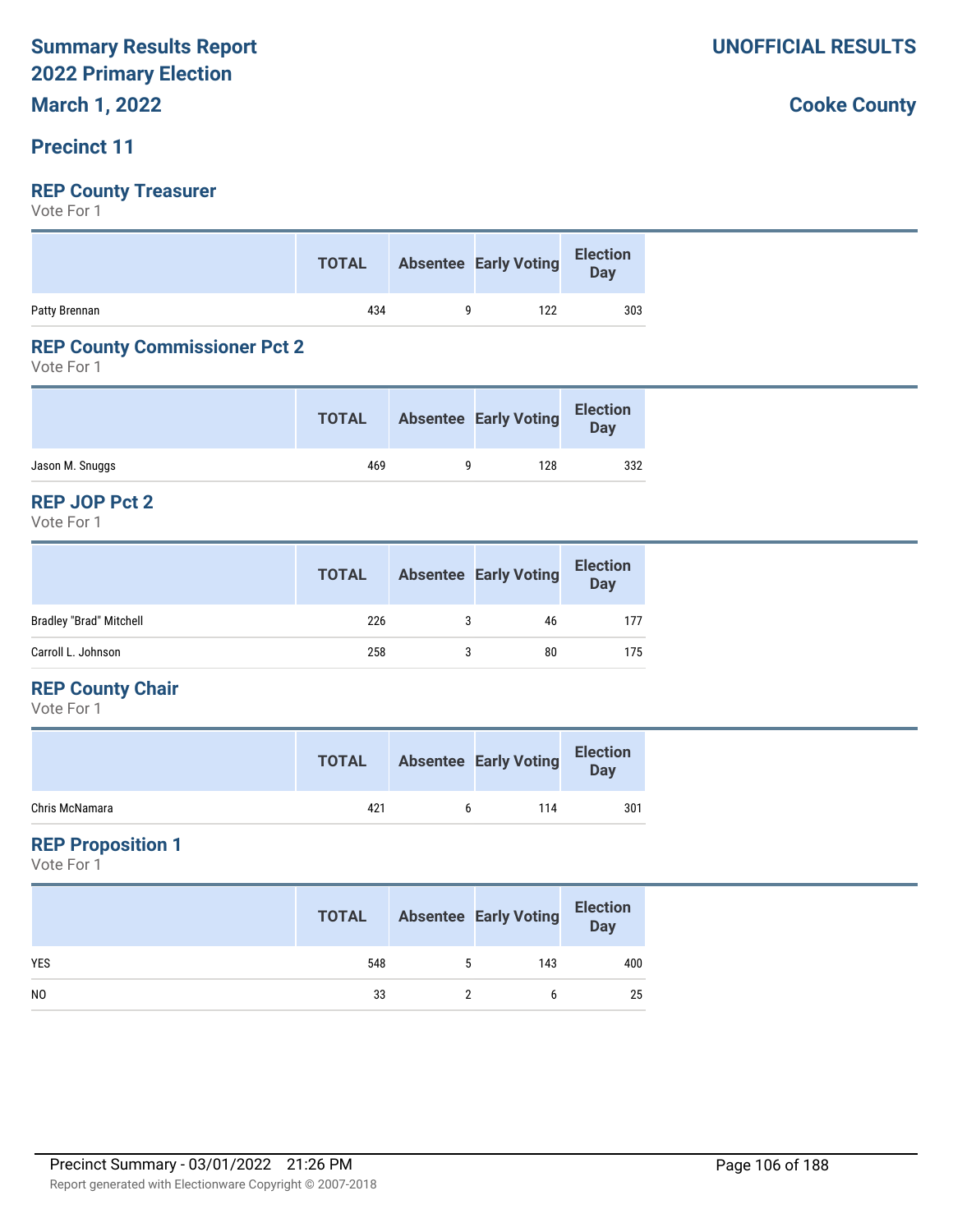**March 1, 2022**

# **Precinct 11**

### **REP Proposition 2**

Vote For 1

|                | <b>TOTAL</b> |   | <b>Absentee Early Voting</b> | <b>Election</b><br>Day |
|----------------|--------------|---|------------------------------|------------------------|
| <b>YES</b>     | 471          |   | 120                          | 349                    |
| N <sub>0</sub> | 95           | 4 | 24                           | 67                     |

### **REP Proposition 3**

Vote For 1

|                | <b>TOTAL</b> |   | <b>Absentee Early Voting</b> | <b>Election</b><br>Day |
|----------------|--------------|---|------------------------------|------------------------|
| <b>YES</b>     | 539          | b | 136                          | 397                    |
| N <sub>0</sub> | 45           |   | 15                           | 28                     |

# **REP Proposition 4**

Vote For 1

|     | <b>TOTAL</b> | <b>Absentee Early Voting</b> | <b>Election</b><br>Day |
|-----|--------------|------------------------------|------------------------|
| YES | 523          | 136                          | 380                    |
| NO  | 47           | 10                           | 37                     |

# **REP Proposition 5**

Vote For 1

|            | <b>TOTAL</b> |   | <b>Absentee Early Voting</b> | <b>Election</b><br>Day |
|------------|--------------|---|------------------------------|------------------------|
| <b>YES</b> | 489          |   | 118                          | 369                    |
| NO         | 77           | Λ | 26                           | 47                     |

# **REP Proposition 6**

Vote For 1

|                | <b>TOTAL</b> |   | <b>Absentee Early Voting</b> | <b>Election</b><br>Day |
|----------------|--------------|---|------------------------------|------------------------|
| <b>YES</b>     | 477          |   | 119                          | 355                    |
| N <sub>0</sub> | 80           | 4 | 21                           | 55                     |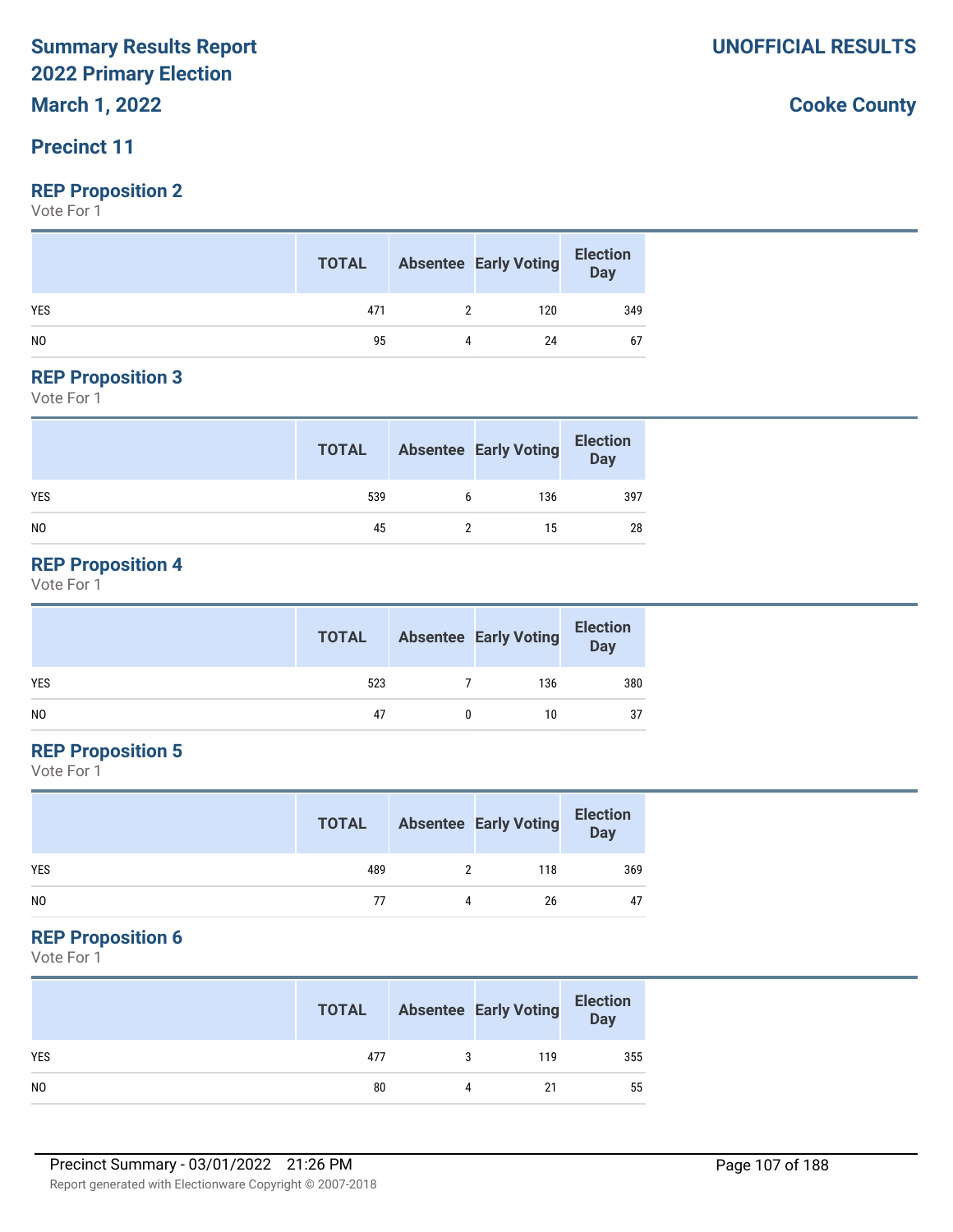**March 1, 2022**

# **Precinct 11**

### **REP Proposition 7**

Vote For 1

|                | <b>TOTAL</b> | <b>Absentee Early Voting</b> | <b>Election</b><br>$\overline{\mathsf{Day}}$ |
|----------------|--------------|------------------------------|----------------------------------------------|
| <b>YES</b>     | 561          | 141                          | 411                                          |
| N <sub>0</sub> | 18           |                              |                                              |

### **REP Proposition 8**

Vote For 1

|                | <b>TOTAL</b> | <b>Absentee Early Voting</b> | <b>Election</b><br>Day |
|----------------|--------------|------------------------------|------------------------|
| <b>YES</b>     | 541          | 139                          | 394                    |
| N <sub>0</sub> | 34           |                              | 26                     |

# **REP Proposition 9**

Vote For 1

|     | <b>TOTAL</b> |   | <b>Absentee Early Voting</b> | <b>Election</b><br>Day |
|-----|--------------|---|------------------------------|------------------------|
| YES | 504          | 6 | 133                          | 365                    |
| NO. | 65           |   |                              | 52                     |

# **REP Proposition 10**

Vote For 1

|                | <b>TOTAL</b> |   | <b>Absentee Early Voting</b> | <b>Election</b><br>Day |
|----------------|--------------|---|------------------------------|------------------------|
| <b>YES</b>     | 543          | 8 | 137                          | 398                    |
| N <sub>0</sub> | 31           |   | 10                           | 21                     |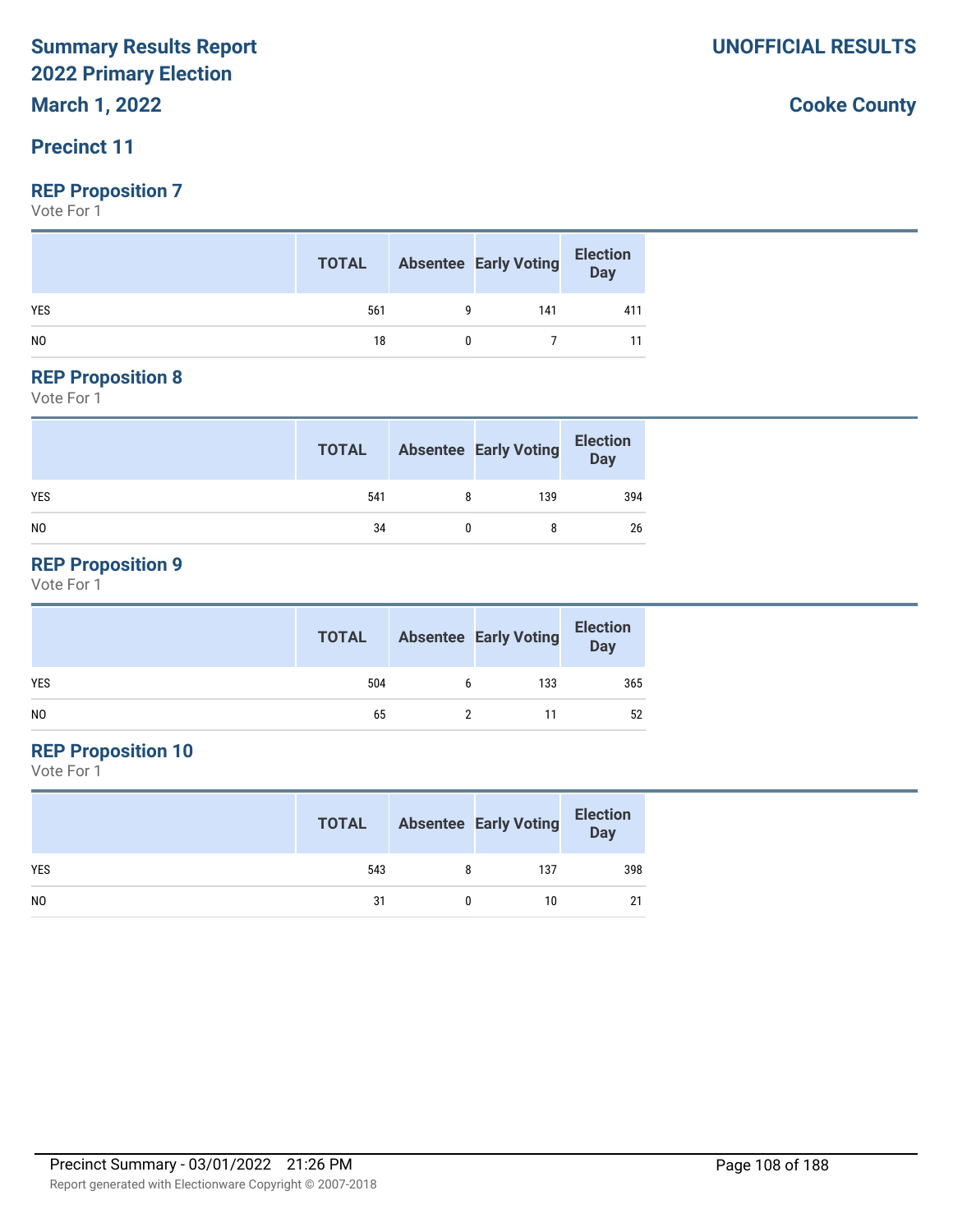# **Precinct 11**

#### **DEM Governor**

Vote For 1

|                             | <b>TOTAL</b> |              | <b>Absentee Early Voting</b> | <b>Election</b><br><b>Day</b> |
|-----------------------------|--------------|--------------|------------------------------|-------------------------------|
| Rich Wakeland               | 0            | $\mathbf{0}$ | 0                            |                               |
| Inocencio (Inno) Barrientez | 0            | $\mathbf{0}$ | 0                            |                               |
| Michael Cooper              | 0            | $\mathbf{0}$ | 0                            |                               |
| Joy Diaz                    | 0            | $\mathbf{0}$ | $\Omega$                     |                               |
| Beto O'Rourke               | 50           | 10           | 10                           | 30                            |

# **DEM Lieutenant Governor**

Vote For 1

|                  | <b>TOTAL</b> | <b>Absentee Early Voting</b> | <b>Election</b><br><b>Day</b> |
|------------------|--------------|------------------------------|-------------------------------|
| Carla Brailey    | 10           |                              | 8                             |
| Michelle Beckley | 17           | 5                            | 11                            |
| Mike Collier     | 17           | 3                            |                               |

# **DEM Attorney General**

Vote For 1

|                         | <b>TOTAL</b> |   | <b>Absentee Early Voting</b> | <b>Election</b><br><b>Day</b> |
|-------------------------|--------------|---|------------------------------|-------------------------------|
| Lee Merritt             | 8            |   | 2                            | 5                             |
| Mike Fields             | 9            | 3 |                              | 6                             |
| S. "TBONE" Raynor       | 4            | 0 | 2                            | $\overline{2}$                |
| Joe Jaworski            | 10           | 3 | 3                            | 4                             |
| Rochelle Mercedes Garza | 14           |   | 3                            | 10                            |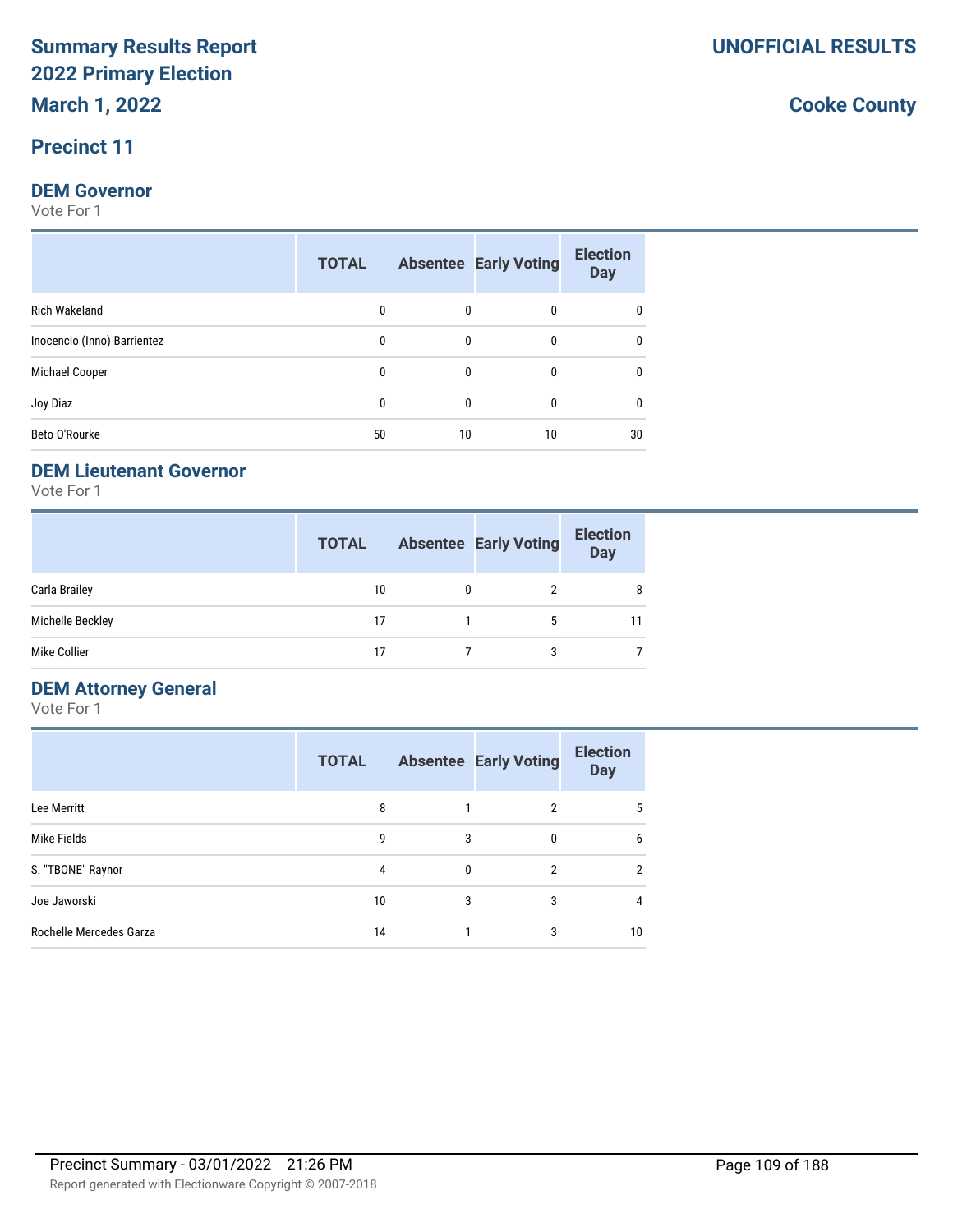**March 1, 2022**

# **Precinct 11**

# **DEM Comptroller of Public Accounts**

Vote For 1

|                    | <b>TOTAL</b> |   | <b>Absentee Early Voting</b> | <b>Election</b><br><b>Day</b> |
|--------------------|--------------|---|------------------------------|-------------------------------|
| Janet T. Dudding   | 22           | 5 |                              | 12                            |
| Angel Luis Vega    | 10           |   |                              | 6                             |
| <b>Tim Mahoney</b> | 10           | 3 |                              |                               |

# **DEM Comm General Land Office**

Vote For 1

|                      | <b>TOTAL</b> |   | <b>Absentee Early Voting</b> | <b>Election</b><br><b>Day</b> |
|----------------------|--------------|---|------------------------------|-------------------------------|
| Sandragrace Martinez | 8            | 0 | 2                            | 6                             |
| Jay Kleberg          | 15           | 2 | 5                            | 8                             |
| Michael Lange        | 9            | 4 |                              | 4                             |
| Jinny Suh            | g            | 2 |                              | 6                             |
|                      |              |   |                              |                               |

# **DEM Commissioner of Agriculture**

Vote For 1

|            | <b>TOTAL</b> | <b>Absentee Early Voting</b> | <b>Election</b><br><b>Day</b> |
|------------|--------------|------------------------------|-------------------------------|
| Susan Hays | 37           | 8                            | 22                            |
| Ed Ireson  |              |                              | 3                             |

# **DEM Railroad Commissioner**

Vote For 1

|              | <b>TOTAL</b> | <b>Absentee Early Voting</b> | <b>Election</b><br>Day |
|--------------|--------------|------------------------------|------------------------|
| Luke Warford | 39           |                              | 23                     |

# **DEM Justice, Supreme Court, Pl 3**

Vote For 1

|               | <b>TOTAL</b> | <b>Absentee Early Voting</b> | <b>Election</b><br>Day |
|---------------|--------------|------------------------------|------------------------|
| Erin A Nowell | 39           |                              | 23                     |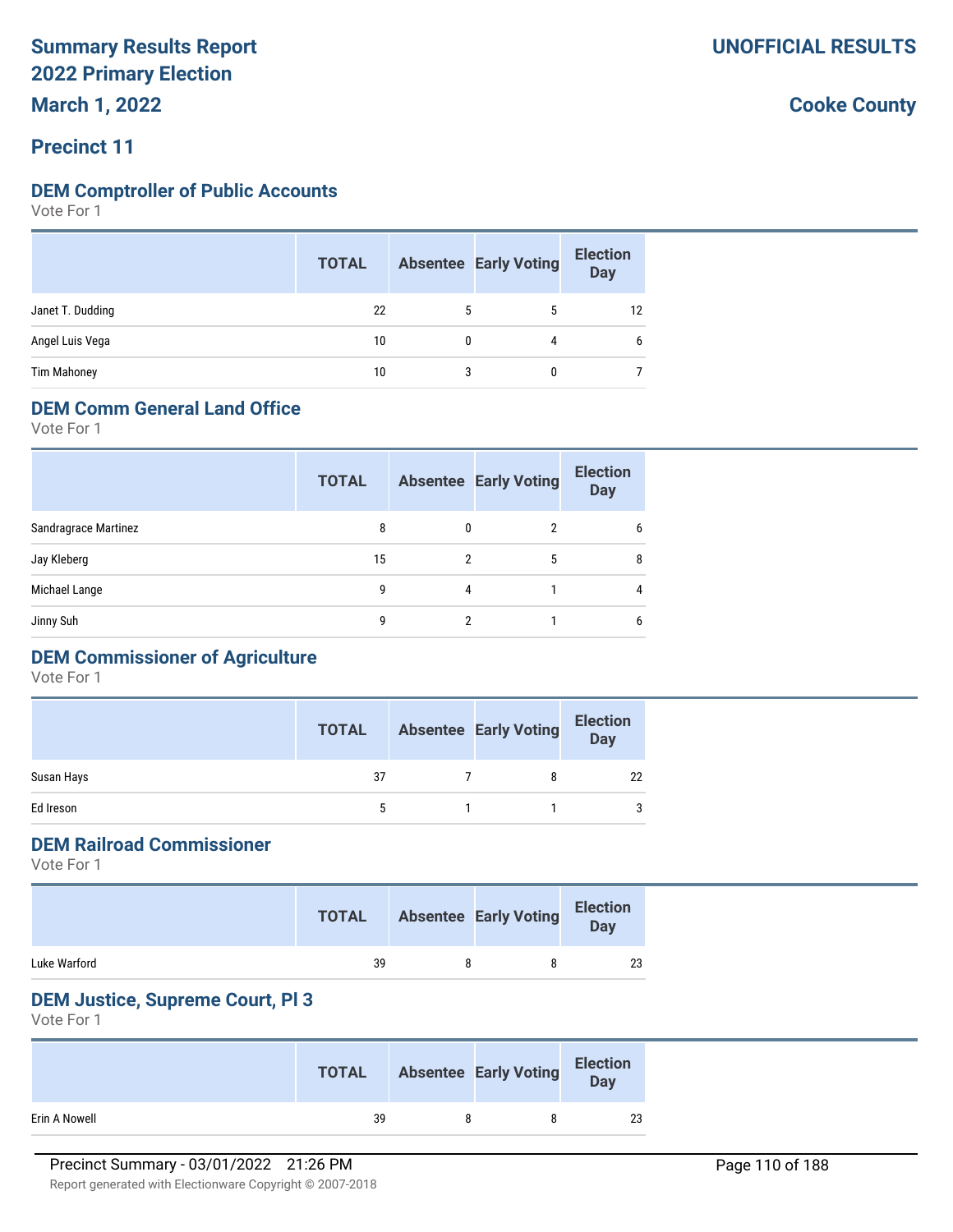**March 1, 2022**

# **Precinct 11**

# **DEM Justice, Supreme Court, Pl 5**

Vote For 1

|                | <b>TOTAL</b> | Absentee Early Voting Election |    |
|----------------|--------------|--------------------------------|----|
| Amanda Reichek | 39           |                                | 23 |

### **DEM Justice, Supreme Court, Pl 9**

Vote For 1

| <b>TOTAL</b> |  | <b>Election</b><br><b>Day</b> |
|--------------|--|-------------------------------|
| 39           |  | 23                            |
|              |  | <b>Absentee Early Voting</b>  |

# **DEM Judge, Ct of Crim App, Pl 5**

Vote For 1

|              | <b>TOTAL</b> | <b>Absentee Early Voting</b> | <b>Election</b><br>Day |
|--------------|--------------|------------------------------|------------------------|
| Dana Huffman | 39           |                              | 23                     |

### **DEM Judge, Ct of Crim App, Pl 6**

Vote For 1

|                | <b>TOTAL</b> | <b>Absentee Early Voting</b> | <b>Election</b><br>Day |
|----------------|--------------|------------------------------|------------------------|
| Robert Johnson | 39           |                              | 23                     |

#### **DEM Member, State BoE, Dist 12**

Vote For 1

|                 | <b>TOTAL</b> | <b>Absentee Early Voting</b> | <b>Election</b><br><b>Day</b> |
|-----------------|--------------|------------------------------|-------------------------------|
| Alex Cornwallis | 17           | 3                            | 13                            |
| Roberto Velasco | 24           | h                            |                               |

### **DEM Justice, 2nd Ct of App Dist, Pl 3**

Vote For 1

|                   | <b>TOTAL</b> | <b>Absentee Early Voting</b> | <b>Election</b><br>Day |
|-------------------|--------------|------------------------------|------------------------|
| Delonia A. Watson | 40           |                              | 24                     |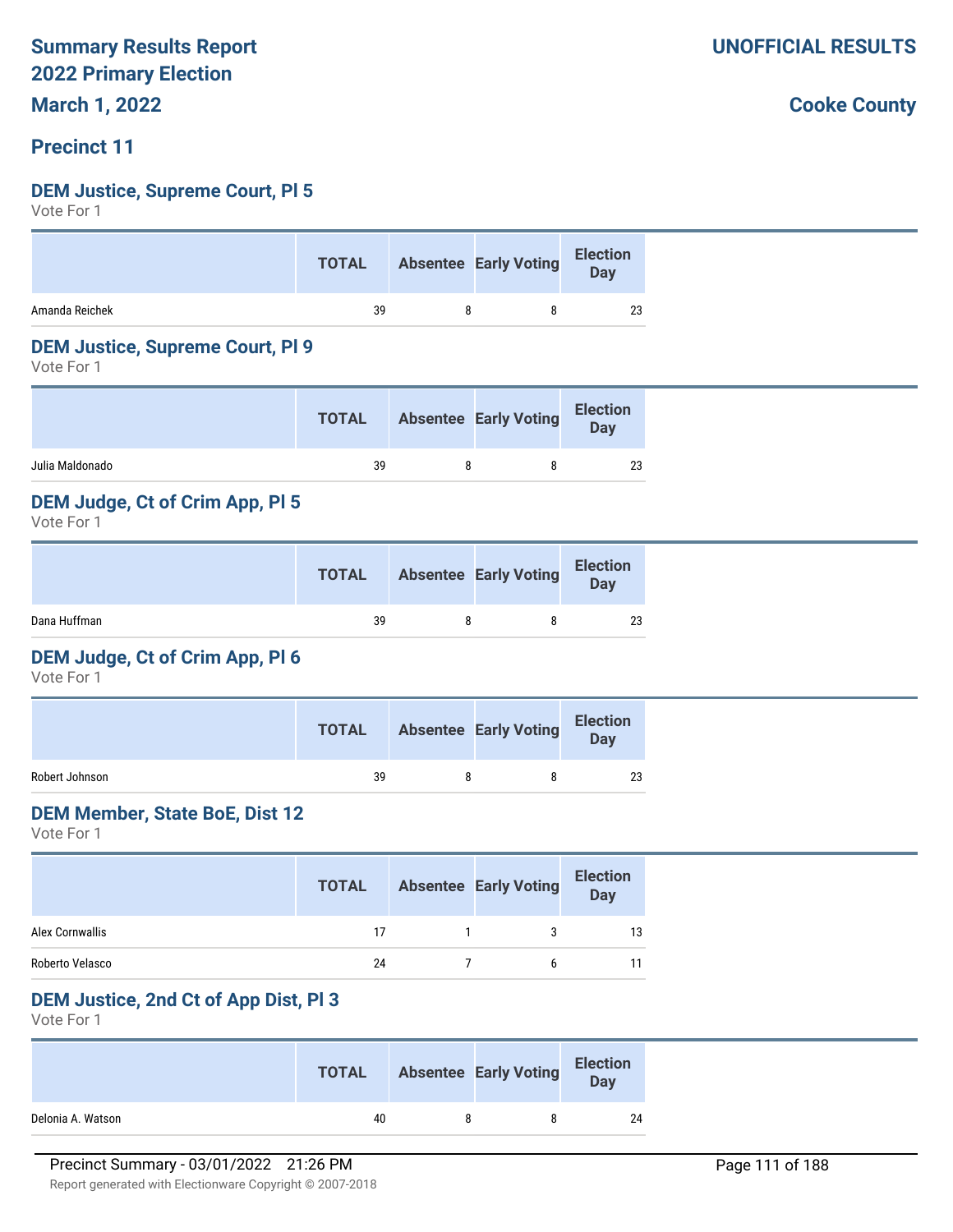# **March 1, 2022**

# **Precinct 11**

# **DEM County Judge**

Vote For 1

| Denny Hook<br>39<br>23 |
|------------------------|

# **DEM County Surveyor**

Vote For 1

|                     | <b>TOTAL</b> | <b>Absentee Early Voting</b> | <b>Election</b><br>Day |
|---------------------|--------------|------------------------------|------------------------|
| <b>Delbert West</b> | 39           |                              | 23                     |

# **DEM County Chair**

Vote For 1

|               | <b>TOTAL</b> | <b>Absentee Early Voting</b> | <b>Election</b><br><b>Day</b> |
|---------------|--------------|------------------------------|-------------------------------|
| Sherman Moore | 38           |                              | 22                            |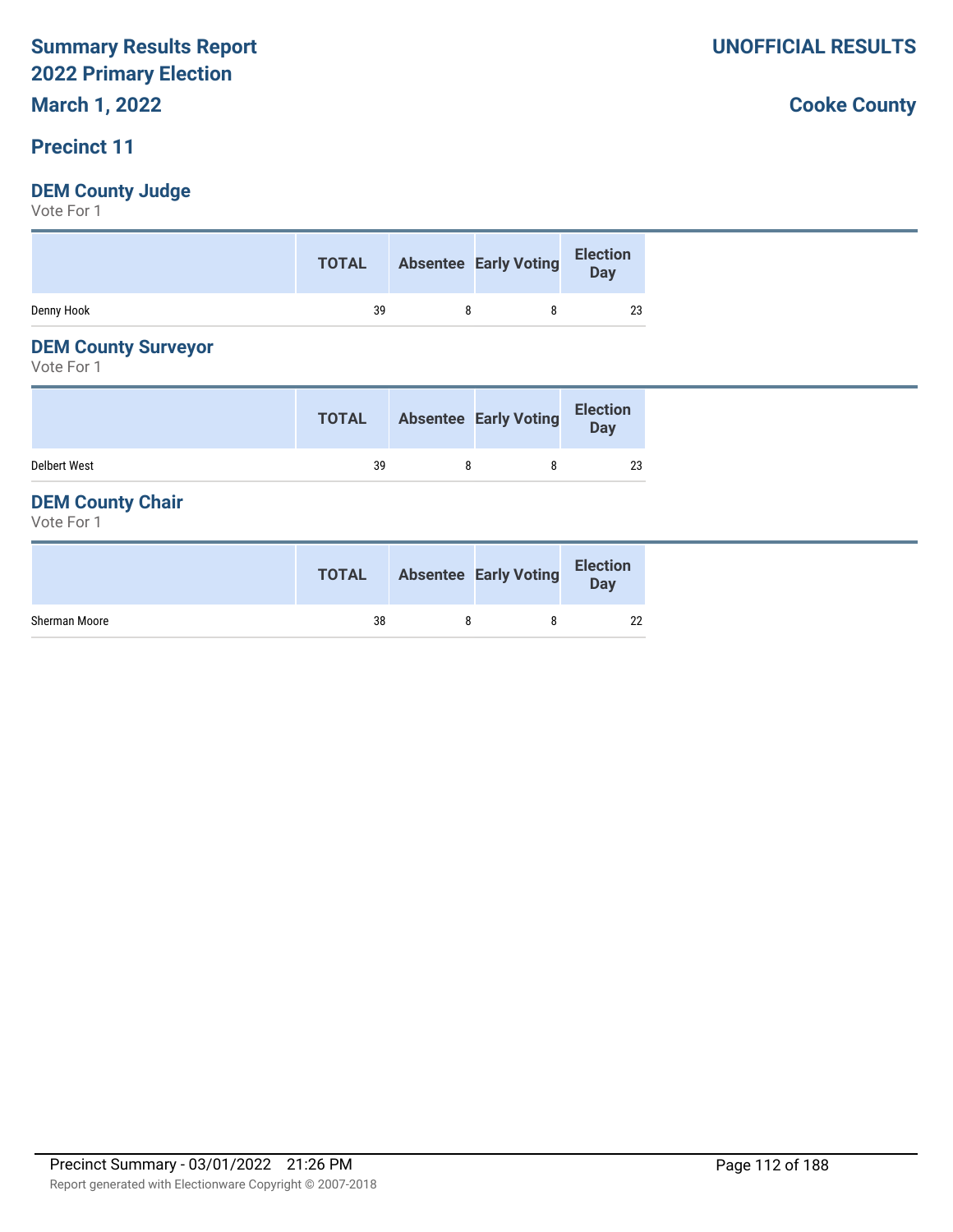# **Precinct 12**

### **STATISTICS**

|                                      | <b>TOTAL</b> | <b>Absentee</b> |    | <b>Early Voting Election Day</b> |
|--------------------------------------|--------------|-----------------|----|----------------------------------|
| Registered Voters - Total            | 1,103        |                 |    |                                  |
| Registered Voters - Republican Party | 0            |                 |    |                                  |
| Registered Voters - Democrat Party   | 0            |                 |    |                                  |
| Registered Voters - NONPARTISAN      | 1,103        |                 |    |                                  |
| <b>Ballots Cast - Total</b>          | 393          | 10              | 77 | 306                              |
| Ballots Cast - Republican Party      | 367          | 7               | 74 | 286                              |
| <b>Ballots Cast - Democrat Party</b> | 26           | 3               | 3  | 20                               |
| <b>Ballots Cast - NONPARTISAN</b>    | 0            | 0               | 0  | 0                                |
| <b>Ballots Cast - Blank</b>          | 1            | 0               | 0  | 1                                |
| Voter Turnout - Total                | 35.63%       |                 |    |                                  |
| Voter Turnout - Republican Party     | 0.00%        |                 |    |                                  |
| Voter Turnout - Democrat Party       | 0.00%        |                 |    |                                  |
| Voter Turnout - NONPARTISAN          | 0.00%        |                 |    |                                  |

# **REP US Rep, District 26**

Vote For 1

|                      | <b>TOTAL</b> |              | <b>Absentee Early Voting</b> | <b>Election</b><br><b>Day</b> |
|----------------------|--------------|--------------|------------------------------|-------------------------------|
| <b>Isaac Smith</b>   | 45           | 0            | 6                            | 39                            |
| Vincent Gallo        | 18           |              | 5                            | 12                            |
| Michael C. Burgess   | 239          | 4            | 54                           | 181                           |
| <b>Brian Brazeal</b> | 9            | $\mathbf{0}$ |                              | 8                             |
| Raven Harrison       | 8            | $\Omega$     | $\mathcal{P}$                | 6                             |
|                      |              |              |                              |                               |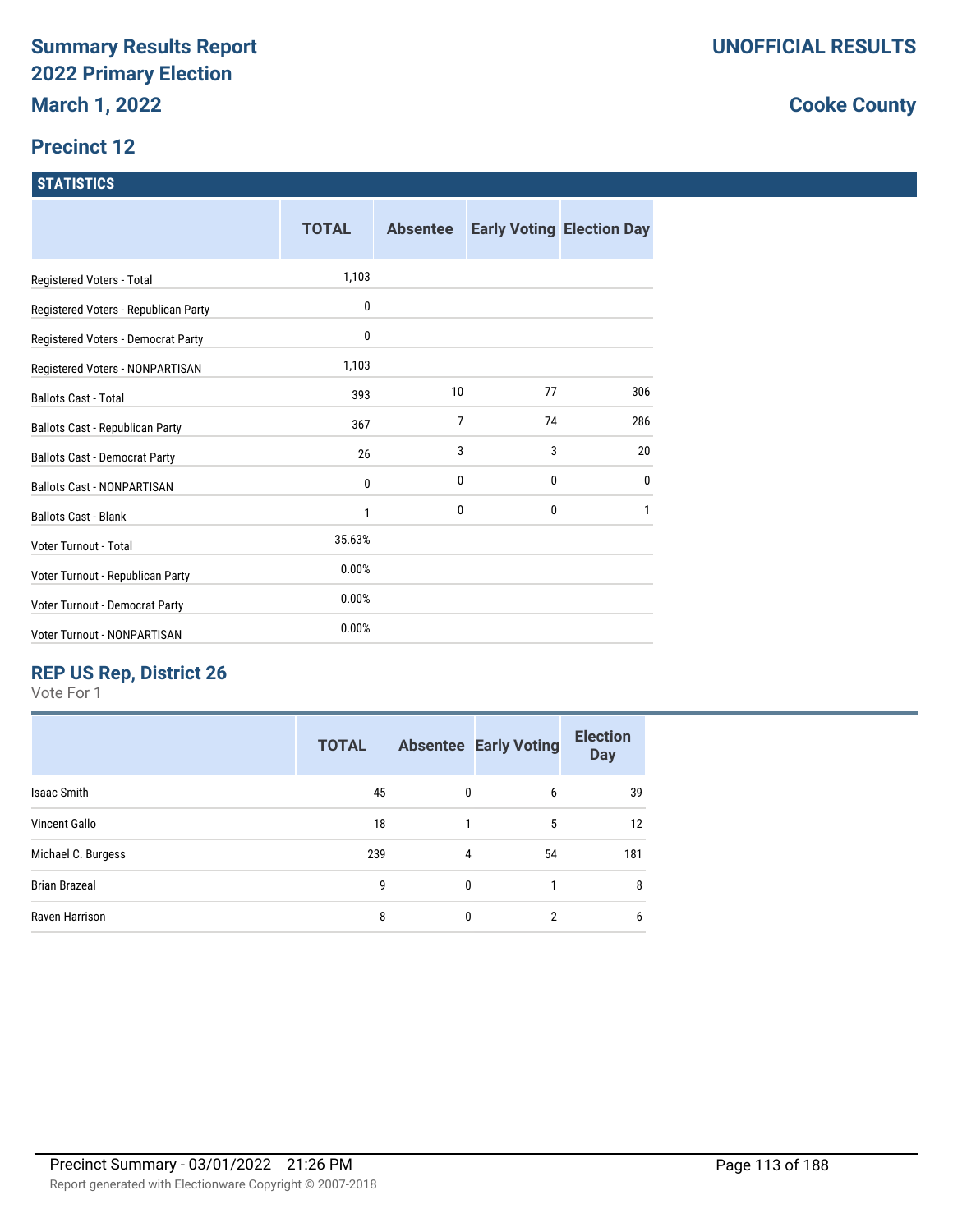# **Precinct 12**

#### **REP Governor**

Vote For 1

|                     | <b>TOTAL</b>   |              | <b>Absentee Early Voting</b> | <b>Election</b><br><b>Day</b> |
|---------------------|----------------|--------------|------------------------------|-------------------------------|
| <b>Greg Abbott</b>  | 221            | 6            | 48                           | 167                           |
| Don Huffines        | 38             | 0            | 7                            | 31                            |
| <b>Chad Prather</b> | 31             | 0            | $\overline{4}$               | 27                            |
| Danny Harrison      | $\overline{2}$ | 0            | $\mathbf{0}$                 | $\overline{2}$                |
| Allen B. West       | 54             | $\mathbf{0}$ | 11                           | 43                            |
| Kandy Kaye Horn     | $\overline{2}$ | 0            | 1                            | 1                             |
| <b>Rick Perry</b>   | $\overline{7}$ | $\mathbf{0}$ | $\overline{2}$               | 5                             |
| Paul Belew          | $\overline{2}$ | $\mathbf{0}$ | $\mathbf{0}$                 | 2                             |

# **REP Lieutenant Governor**

Vote For 1

|                        | <b>TOTAL</b> |              | <b>Absentee Early Voting</b> | <b>Election</b><br><b>Day</b> |
|------------------------|--------------|--------------|------------------------------|-------------------------------|
| Zach Vance             | 16           | 0            | 5                            | 11                            |
| Dan Patrick            | 236          | 6            | 51                           | 179                           |
| <b>Todd M. Bullis</b>  | 7            | 0            | 0                            | 7                             |
| <b>Trayce Bradford</b> | 18           | 0            | 3                            | 15                            |
| <b>Aaron Sorrells</b>  | 8            | $\mathbf{0}$ |                              | 7                             |
| <b>Daniel Miller</b>   | 42           | 0            | 8                            | 34                            |

# **REP Attorney General**

Vote For 1

|                | <b>TOTAL</b> |   | <b>Absentee Early Voting</b> | <b>Election</b><br><b>Day</b> |
|----------------|--------------|---|------------------------------|-------------------------------|
| Louie Gohmert  | 61           | 0 | 13                           | 48                            |
| Ken Paxton     | 123          | 6 | 15                           | 102                           |
| George P. Bush | 126          | 0 | 29                           | 97                            |
| Eva Guzman     | 39           | 0 | 13                           | 26                            |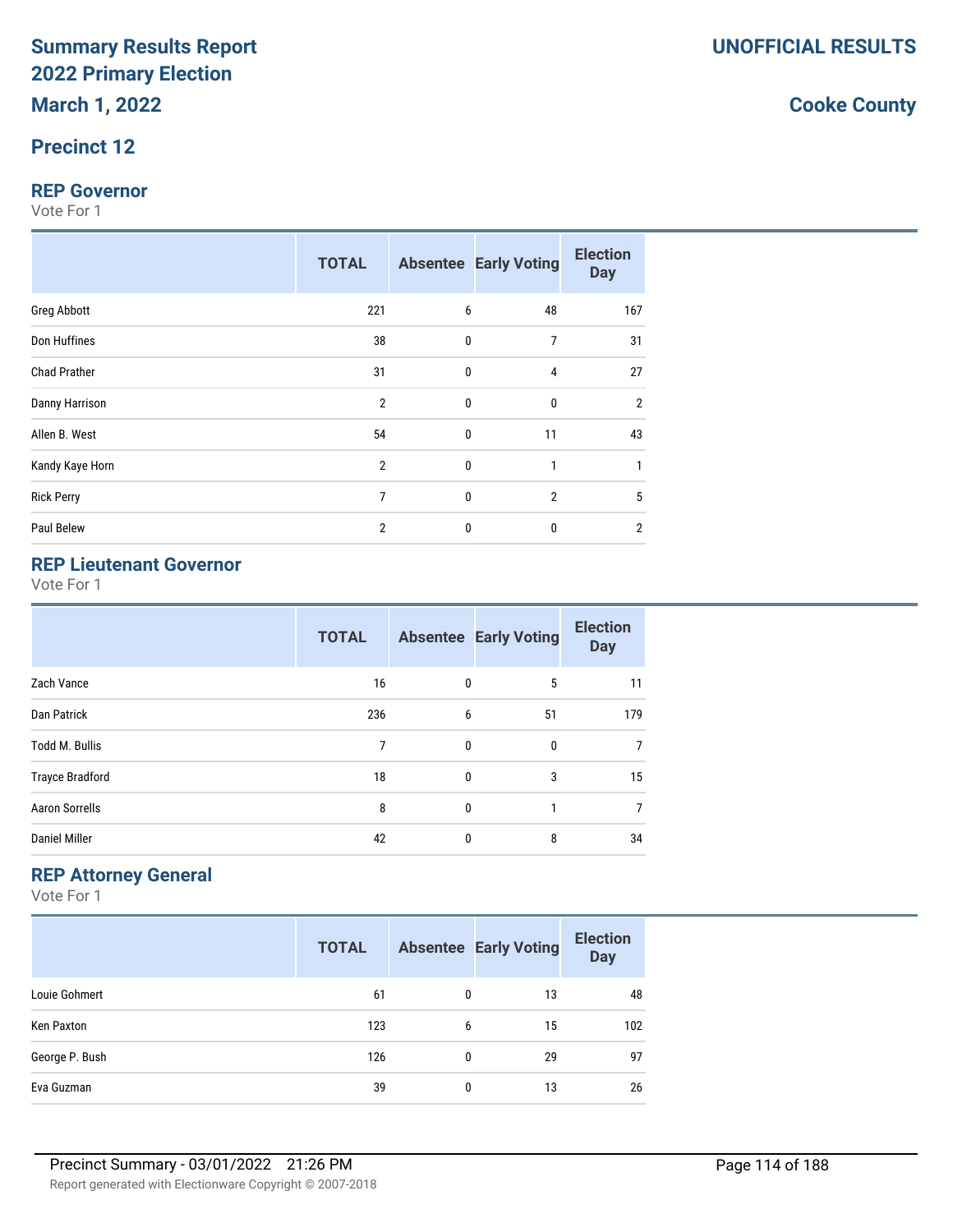# **Precinct 12**

#### **REP Comptroller of Public Accounts**

Vote For 1

|                | <b>TOTAL</b> | <b>Absentee Early Voting</b> | <b>Election</b><br>Day |
|----------------|--------------|------------------------------|------------------------|
| Glenn Hegar    | 243          | 48                           | 190                    |
| Mark V. Goloby | 65           | 16                           | 49                     |

#### **REP Comm General Land Office**

Vote For 1

|                        | <b>TOTAL</b> |              | <b>Absentee Early Voting</b> | <b>Election</b><br><b>Day</b> |
|------------------------|--------------|--------------|------------------------------|-------------------------------|
| Ben Armenta            | 17           | 0            | 3                            | 14                            |
| Don W. Minton          | 32           | $\mathbf{0}$ | 11                           | 21                            |
| <b>Tim Westley</b>     | 42           | 1            | 4                            | 37                            |
| Dawn Buckingham        | 80           | 3            | 20                           | 57                            |
| <b>Weston Martinez</b> | 11           | 0            | $\overline{2}$               | 9                             |
| Rufus Lopez            | 4            | 0            | $\bf{0}$                     | $\overline{4}$                |
| Victor Avila           | 24           | 0            | 6                            | 18                            |
| Jon Spiers             | 51           | 1            | 5                            | 45                            |

# **REP Commissioner of Agriculture**

Vote For 1

|                  | <b>TOTAL</b> |   | <b>Absentee Early Voting</b> | <b>Election</b><br><b>Day</b> |
|------------------|--------------|---|------------------------------|-------------------------------|
| Carey A. Counsil | 32           | 0 | 8                            | 24                            |
| James White      | 87           | 4 | 15                           | 68                            |
| Sid Miller       | 196          | 2 | 41                           | 153                           |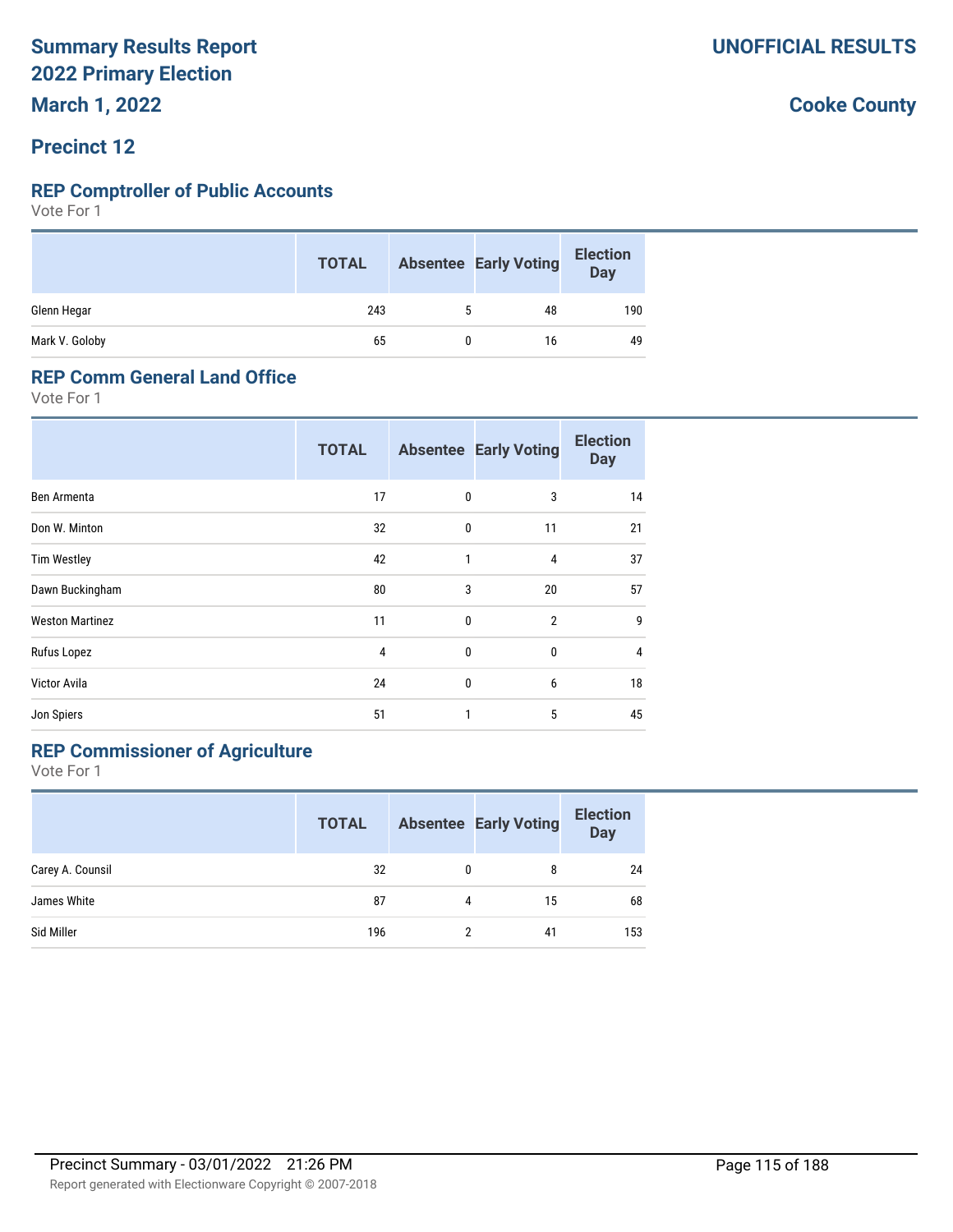# **Precinct 12**

# **REP Railroad Commissioner**

Vote For 1

|                        | <b>TOTAL</b> |              | <b>Absentee Early Voting</b> | <b>Election</b><br><b>Day</b> |
|------------------------|--------------|--------------|------------------------------|-------------------------------|
| Dawayne Tipton         | 69           | $\mathbf{0}$ | 14                           | 55                            |
| Wayne Christian        | 111          | 5            | 22                           | 84                            |
| Sarah Stogner          | 41           | $\mathbf{0}$ | 12                           | 29                            |
| Tom Slocum Jr          | 25           | 0            | 3                            | 22                            |
| Marvin "Sarge" Summers | 26           | $\mathbf{0}$ | 4                            | 22                            |

# **REP Justice, Supreme Court, Pl 3**

Vote For 1

|                | <b>TOTAL</b> |   | <b>Absentee Early Voting</b> | <b>Election</b><br>Day |
|----------------|--------------|---|------------------------------|------------------------|
| Debra Lehrmann | 270          | h | 51                           | 214                    |

# **REP Justice, Supreme Court, Pl 5**

Vote For 1

|               | <b>TOTAL</b> | <b>Absentee Early Voting</b> | <b>Election</b><br><b>Day</b> |  |
|---------------|--------------|------------------------------|-------------------------------|--|
| Rebeca Huddle | 264          | 52                           | 208                           |  |

# **REP Justice, Supreme Court, Pl 9**

Vote For 1

|                  | <b>TOTAL</b> | <b>Absentee Early Voting</b> | <b>Election</b><br><b>Day</b> |
|------------------|--------------|------------------------------|-------------------------------|
| David J. Schenck | 159          | 25                           | 132                           |
| Evan Young       | 102          | 26                           | 73                            |

# **REP Judge, Ct of Crim App, Pl 2**

Vote For 1

|               | <b>TOTAL</b> |           | <b>Absentee Early Voting</b> | <b>Election</b><br><b>Day</b> |
|---------------|--------------|-----------|------------------------------|-------------------------------|
| Mary Lou Keel | 258          | $\Lambda$ | 48                           | 206                           |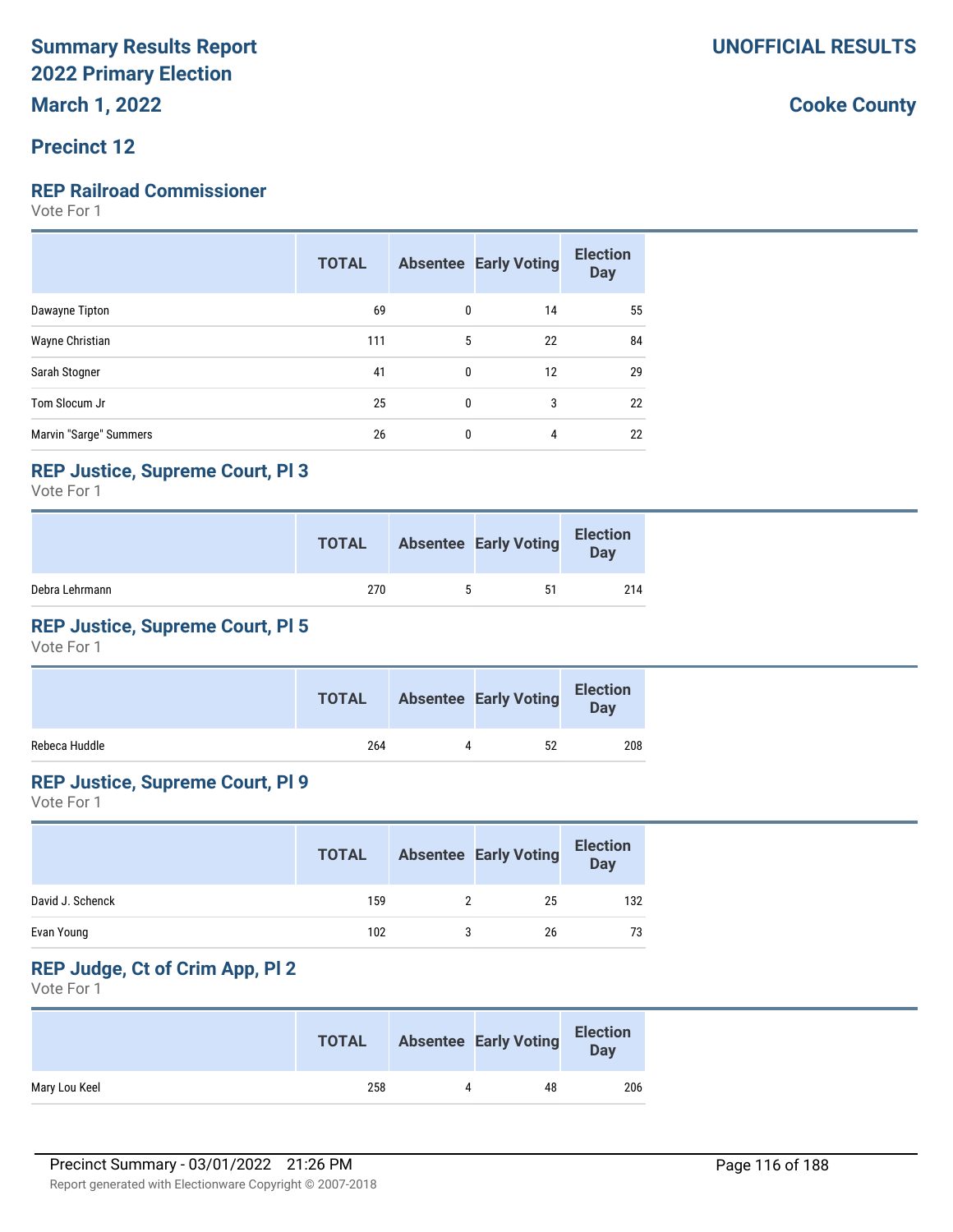# **Precinct 12**

#### **REP Judge, Ct of Crim App, Pl 5**

Vote For 1

|                     | <b>TOTAL</b> | <b>Absentee Early Voting</b> | <b>Election</b><br><b>Day</b> |
|---------------------|--------------|------------------------------|-------------------------------|
| <b>Scott Walker</b> | 166          | 34                           | 130                           |
| Clint Morgan        | 91           | 17                           | 71                            |

# **REP Judge, Ct of Crim App, Pl 6**

Vote For 1

|                       | <b>TOTAL</b> | <b>Absentee Early Voting</b> | <b>Election</b><br>Day |
|-----------------------|--------------|------------------------------|------------------------|
| Jesse F. McClure, III | 254          | 48                           | 202                    |

# **REP Member, State BoE, Dist 12**

Vote For 1

|            | <b>TOTAL</b> | <b>Absentee Early Voting</b> | <b>Election</b><br><b>Day</b> |
|------------|--------------|------------------------------|-------------------------------|
| Pam Little | 260          | 48                           | 208                           |

### **REP State Senator, Dist 30**

Vote For 1

|               | <b>TOTAL</b> | <b>Absentee Early Voting</b> | <b>Election</b><br><b>Day</b> |
|---------------|--------------|------------------------------|-------------------------------|
| Drew Springer | 290          | 56                           | 228                           |

#### **REP State Rep, Dist 68**

Vote For 1

|                     | <b>TOTAL</b> |              | <b>Absentee Early Voting</b> | <b>Election</b><br><b>Day</b> |
|---------------------|--------------|--------------|------------------------------|-------------------------------|
| <b>Craig Carter</b> | 26           | $\mathbf{0}$ | 4                            | 22                            |
| Mark Middleton      | 118          | 4            | 14                           | 100                           |
| David Spiller       | 176          | 2            | 44                           | 130                           |
| Gary W. Franklin    | 11           | 0            | 2                            | g                             |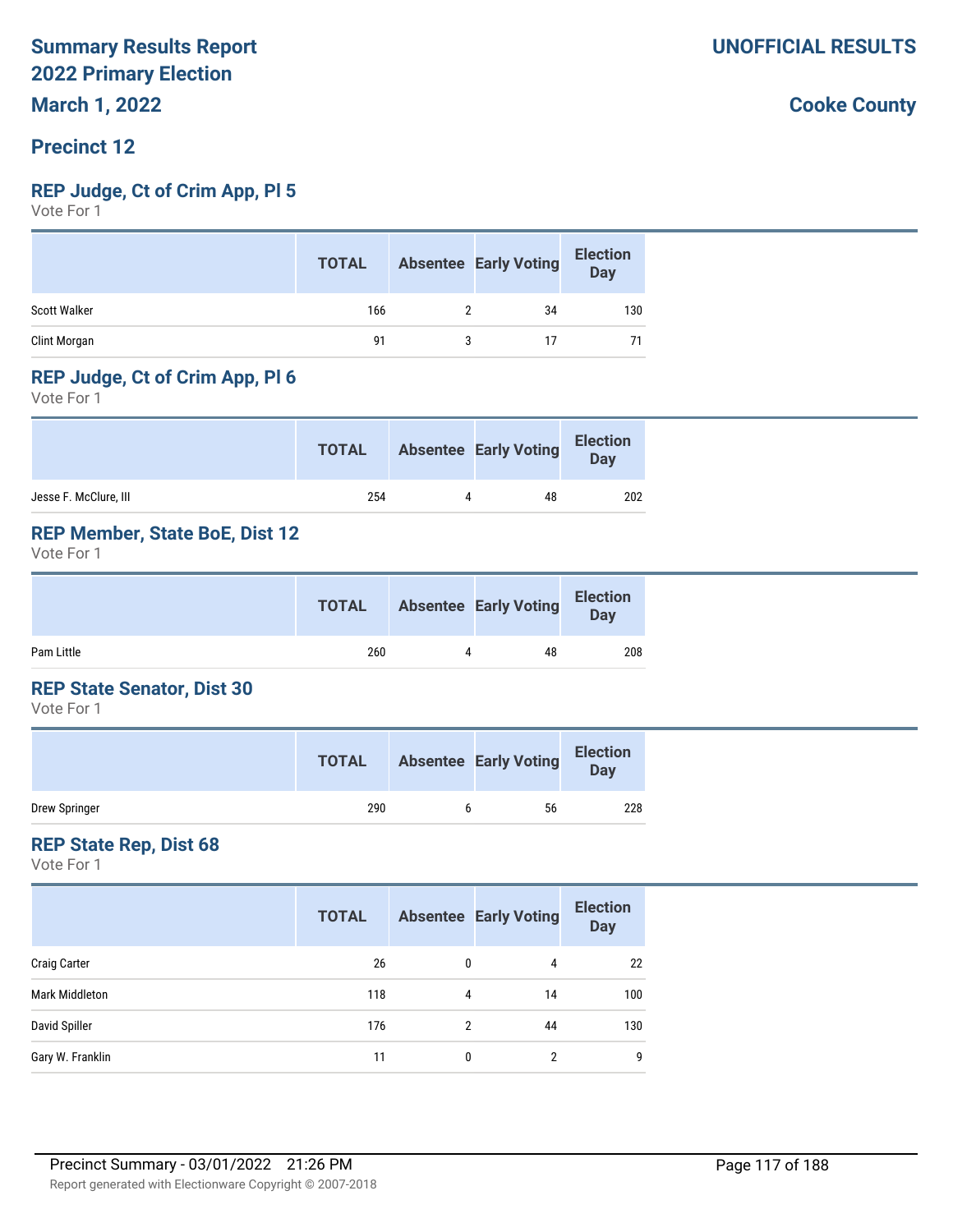# **Precinct 12**

# **REP Justice, 2nd Ct of App Dist, Pl 3**

Vote For 1

|                | <b>TOTAL</b> | <b>Absentee Early Voting</b> | <b>Election</b><br><b>Day</b> |
|----------------|--------------|------------------------------|-------------------------------|
| Elizabeth Kerr | 261          | 49                           | 208                           |

# **REP County Judge**

Vote For 1

|                      | <b>TOTAL</b> |   | <b>Absentee Early Voting</b> | <b>Election</b><br><b>Day</b> |
|----------------------|--------------|---|------------------------------|-------------------------------|
| Leon Klement         | 122          |   | 24                           | 97                            |
| John O. Roane        | 175          | 4 | 37                           | 134                           |
| <b>Steve Starnes</b> | 54           |   |                              | 42                            |

# **REP Judge, County Court at Law**

Vote For 1

|                | <b>TOTAL</b> |   | <b>Absentee Early Voting</b> | <b>Election</b><br><b>Day</b> |
|----------------|--------------|---|------------------------------|-------------------------------|
| Lynn Switzer   | 149          | 3 | 36                           | 110                           |
| John H. Morris | 175          |   | 31                           | 141                           |

# **REP District Clerk**

Vote For 1

|                  | <b>TOTAL</b> | <b>Absentee Early Voting</b> | <b>Election</b><br>Day |
|------------------|--------------|------------------------------|------------------------|
| Marci A. Gilbert | 286          | 54                           | 227                    |

# **REP County Clerk**

Vote For 1

|              | <b>TOTAL</b> | <b>Absentee Early Voting</b> | <b>Election</b><br><b>Day</b> |
|--------------|--------------|------------------------------|-------------------------------|
| Pam Harrison | 291          | 55                           | 231                           |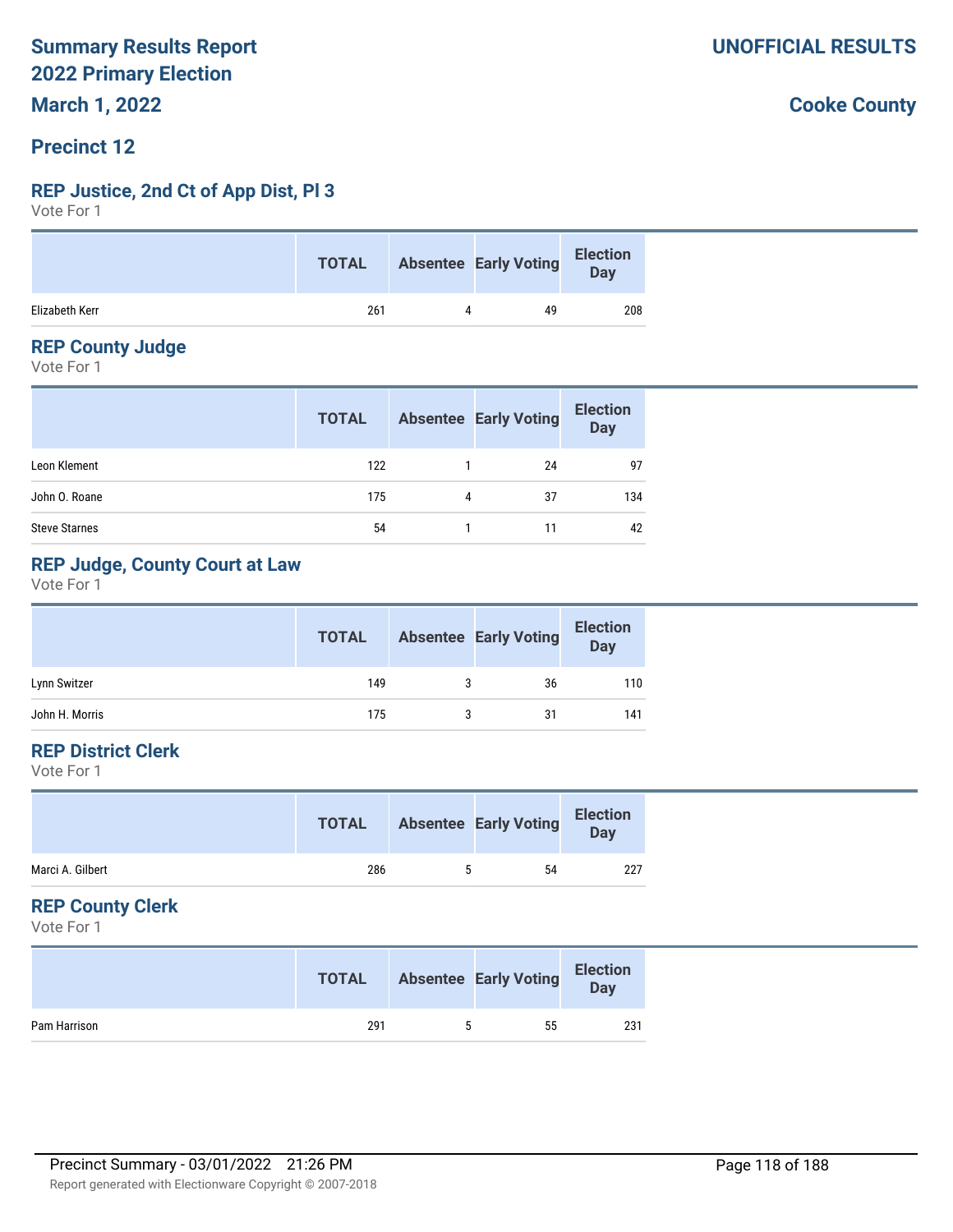# **March 1, 2022**

# **Precinct 12**

# **REP County Treasurer**

Vote For 1

|               | <b>TOTAL</b> | Absentee Early Voting | Election<br>Day |
|---------------|--------------|-----------------------|-----------------|
| Patty Brennan | 285          | 52                    | 230             |

#### **REP JOP Pct 2**

Vote For 1

|                                | <b>TOTAL</b> | <b>Absentee Early Voting</b> | <b>Election</b><br><b>Day</b> |
|--------------------------------|--------------|------------------------------|-------------------------------|
| <b>Bradley "Brad" Mitchell</b> | 178          | 37                           | 140                           |
| Carroll L. Johnson             | 155          | 23                           | 129                           |

# **REP County Chair**

Vote For 1

|                | <b>TOTAL</b> | <b>Absentee Early Voting</b> | <b>Election</b><br><b>Day</b> |
|----------------|--------------|------------------------------|-------------------------------|
| Chris McNamara | 274          | 49                           | 220                           |

# **REP Proposition 1**

Vote For 1

|                | <b>TOTAL</b> |   | <b>Absentee Early Voting</b> | <b>Election</b><br>Day |
|----------------|--------------|---|------------------------------|------------------------|
| <b>YES</b>     | 330          | 6 | 67                           | 257                    |
| N <sub>0</sub> | 33           |   |                              | 25                     |

# **REP Proposition 2**

Vote For 1

|                | <b>TOTAL</b> |   | <b>Absentee Early Voting</b> | <b>Election</b><br>Day |
|----------------|--------------|---|------------------------------|------------------------|
| <b>YES</b>     | 270          | b | 54                           | 210                    |
| N <sub>0</sub> | 75           |   | 17                           | 58                     |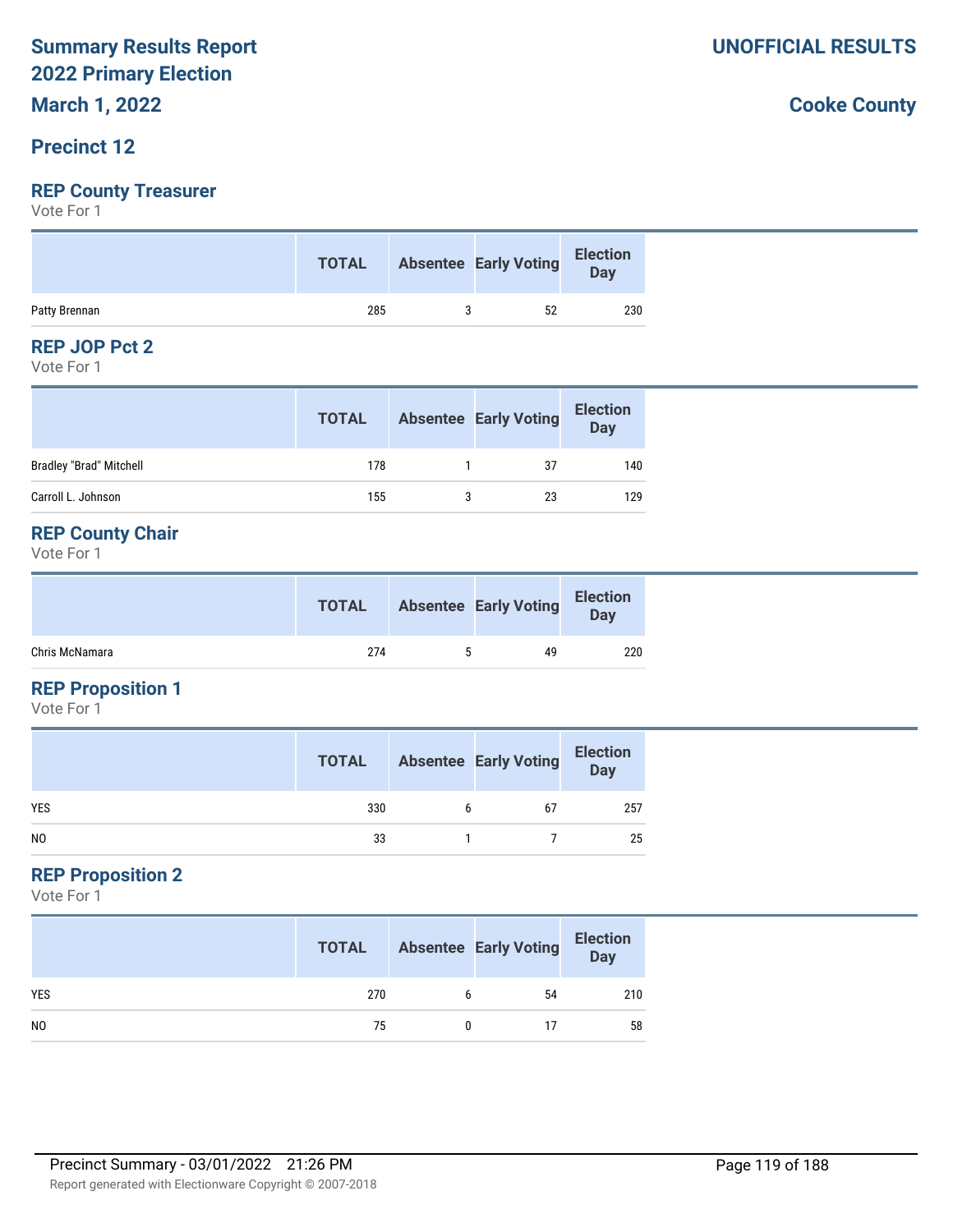**March 1, 2022**

# **Precinct 12**

# **REP Proposition 3**

Vote For 1

|                | <b>TOTAL</b> | <b>Absentee Early Voting</b> | <b>Election</b><br>$\overline{$ Day |
|----------------|--------------|------------------------------|-------------------------------------|
| <b>YES</b>     | 321          | 66                           | 249                                 |
| N <sub>0</sub> | 41           |                              | 33                                  |

#### **REP Proposition 4**

Vote For 1

|                | <b>TOTAL</b> | <b>Absentee Early Voting</b> | <b>Election</b><br>Day |
|----------------|--------------|------------------------------|------------------------|
| <b>YES</b>     | 316          | 58                           | 253                    |
| N <sub>0</sub> | 40           | 14                           | 25                     |

# **REP Proposition 5**

Vote For 1

|                | <b>TOTAL</b> | <b>Absentee Early Voting</b> | <b>Election</b><br>$\overline{\mathsf{Day}}$ |
|----------------|--------------|------------------------------|----------------------------------------------|
| <b>YES</b>     | 302          | 55                           | 242                                          |
| N <sub>0</sub> | 48           | 15                           | 32                                           |

# **REP Proposition 6**

Vote For 1

|            | <b>TOTAL</b> |   | <b>Absentee Early Voting</b> | <b>Election</b><br>$\overline{$ Day |
|------------|--------------|---|------------------------------|-------------------------------------|
| <b>YES</b> | 282          | 5 | 55                           | 222                                 |
| NO         | 61           |   | 14                           | 46                                  |

# **REP Proposition 7**

Vote For 1

|                | <b>TOTAL</b> |   | <b>Absentee Early Voting</b> | <b>Election</b><br>Day |
|----------------|--------------|---|------------------------------|------------------------|
| <b>YES</b>     | 343          | 5 | 70                           | 268                    |
| N <sub>0</sub> | 18           |   | Δ                            | 13                     |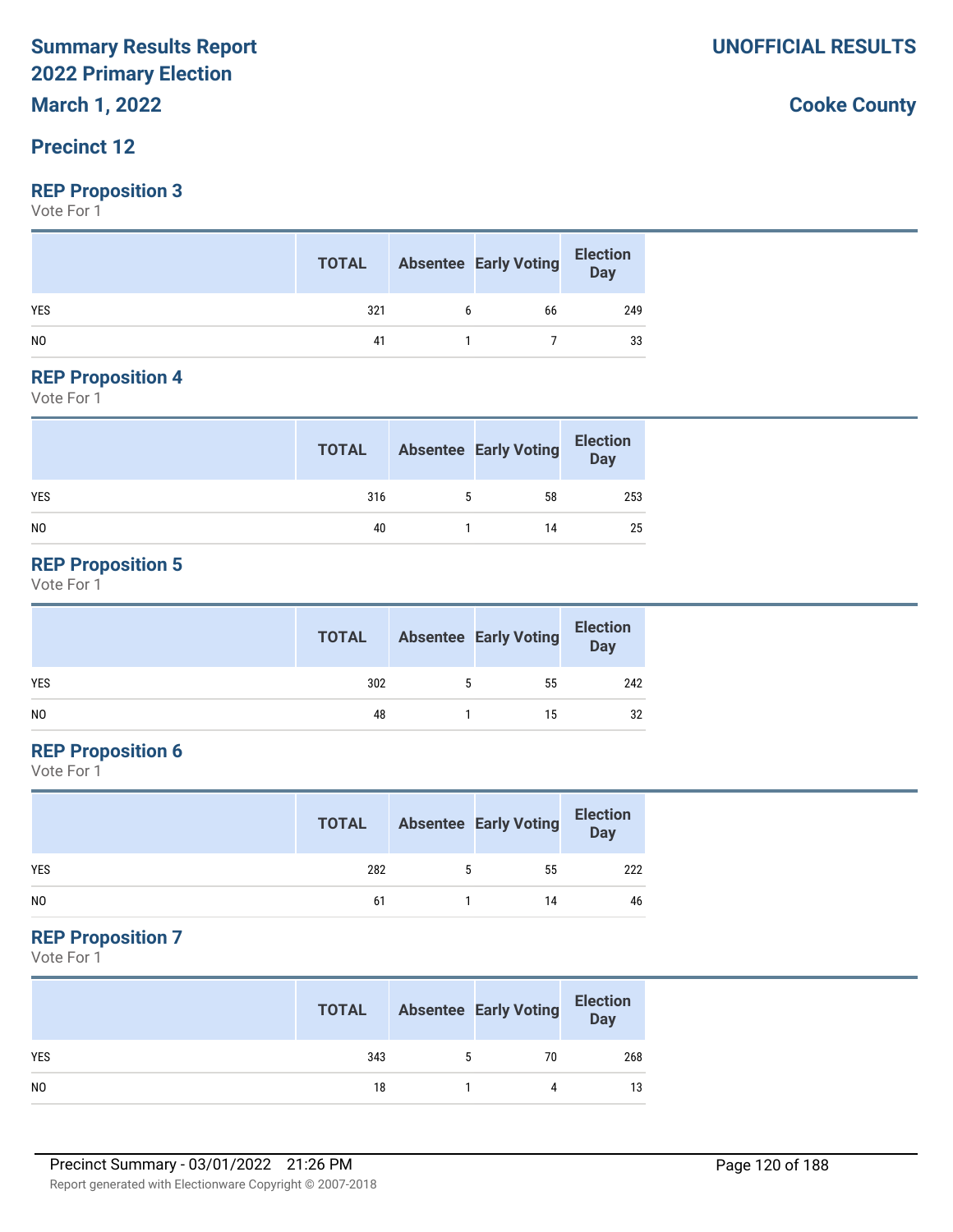**March 1, 2022**

# **Precinct 12**

### **REP Proposition 8**

Vote For 1

|                | <b>TOTAL</b> |   | <b>Absentee Early Voting</b> | <b>Election</b><br>Day |
|----------------|--------------|---|------------------------------|------------------------|
| <b>YES</b>     | 323          | 5 | 63                           | 255                    |
| N <sub>0</sub> | 32           |   |                              | 22                     |

# **REP Proposition 9**

Vote For 1

|                | <b>TOTAL</b> |   | <b>Absentee Early Voting</b> | <b>Election</b><br>Day |
|----------------|--------------|---|------------------------------|------------------------|
| <b>YES</b>     | 281          | h | 65                           | 210                    |
| N <sub>0</sub> | 74           |   |                              | 65                     |

# **REP Proposition 10**

Vote For 1

|     | <b>TOTAL</b> | <b>Absentee Early Voting</b> | <b>Election</b><br>Day |
|-----|--------------|------------------------------|------------------------|
| YES | 336          | 66                           | 264                    |
| NO. | 14           |                              | 10                     |

# **DEM Governor**

Vote For 1

|                             | <b>TOTAL</b> |              | <b>Absentee Early Voting</b> | <b>Election</b><br><b>Day</b> |
|-----------------------------|--------------|--------------|------------------------------|-------------------------------|
| <b>Rich Wakeland</b>        | 0            | 0            | 0                            | $\mathbf{0}$                  |
| Inocencio (Inno) Barrientez | 0            | 0            | 0                            | $\mathbf{0}$                  |
| Michael Cooper              |              | 0            |                              | $\mathbf{0}$                  |
| Joy Diaz                    | 0            | $\mathbf{0}$ | 0                            | $\mathbf{0}$                  |
| Beto O'Rourke               | 25           | 3            | 2                            | 20                            |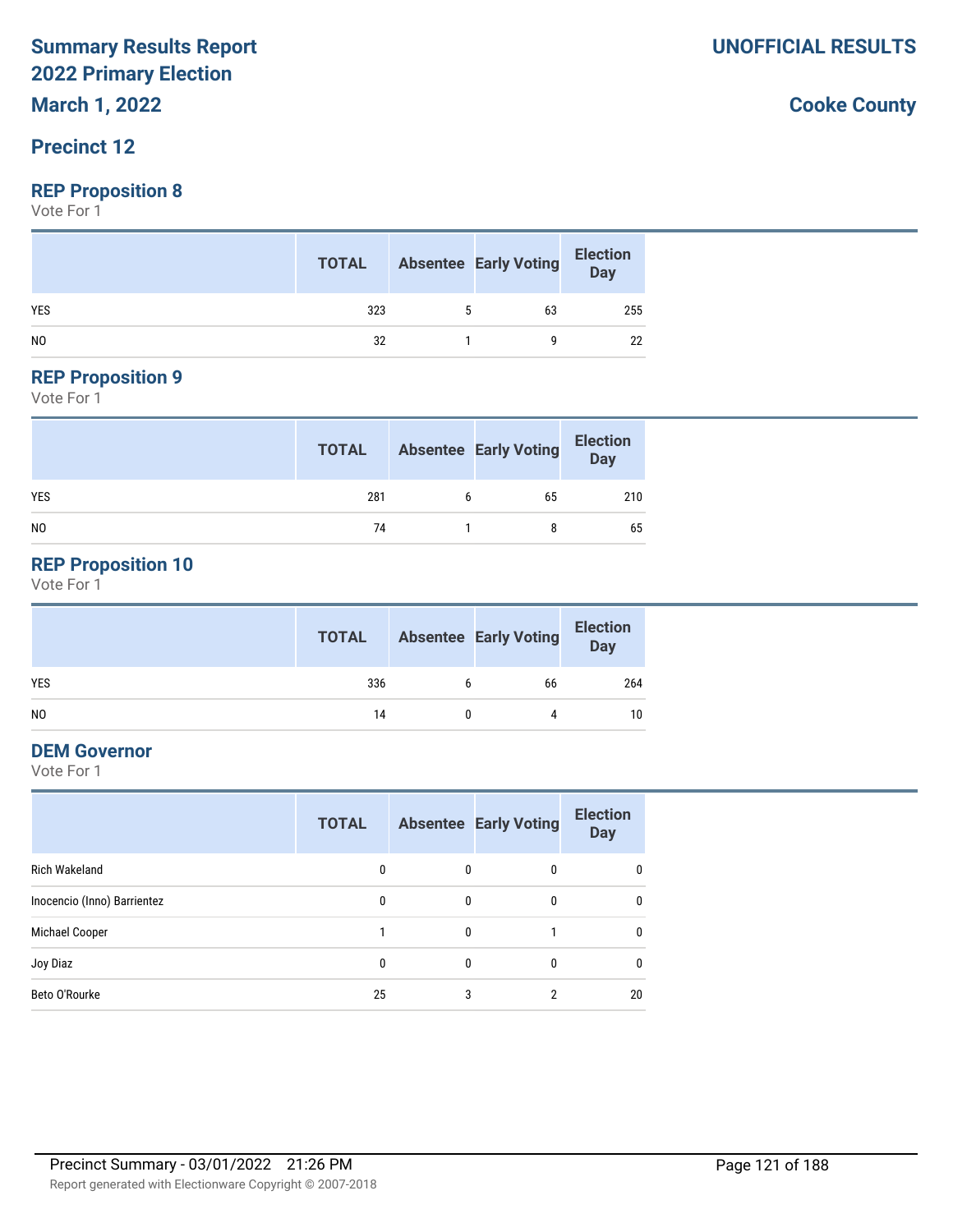**March 1, 2022**

# **Precinct 12**

#### **DEM Lieutenant Governor**

Vote For 1

|                  | <b>TOTAL</b> | <b>Absentee Early Voting</b> | <b>Election</b><br><b>Day</b> |
|------------------|--------------|------------------------------|-------------------------------|
| Carla Brailey    |              |                              | b                             |
| Michelle Beckley | 13           |                              | 10                            |
| Mike Collier     | 6            |                              | 4                             |

## **DEM Attorney General**

Vote For 1

|                         | <b>TOTAL</b> |              | <b>Absentee Early Voting</b> | <b>Election</b><br><b>Day</b> |
|-------------------------|--------------|--------------|------------------------------|-------------------------------|
| Lee Merritt             |              | 0            | 0                            |                               |
| Mike Fields             | 3            | $\mathbf{0}$ |                              | $\overline{2}$                |
| S. "TBONE" Raynor       |              | 0            | 0                            |                               |
| Joe Jaworski            | 3            | $\Omega$     |                              | $\overline{2}$                |
| Rochelle Mercedes Garza | 12           | 3            |                              | 8                             |

# **DEM Comptroller of Public Accounts**

Vote For 1

|                    | <b>TOTAL</b> |   | <b>Absentee Early Voting</b> | <b>Election</b><br><b>Day</b> |
|--------------------|--------------|---|------------------------------|-------------------------------|
| Janet T. Dudding   | 16           |   |                              | 11                            |
| Angel Luis Vega    | 6            | 0 | 0                            |                               |
| <b>Tim Mahoney</b> | 3            | 0 | 0                            | 3                             |

# **DEM Comm General Land Office**

Vote For 1

|                      | <b>TOTAL</b> |   | <b>Absentee Early Voting</b> | <b>Election</b><br><b>Day</b> |
|----------------------|--------------|---|------------------------------|-------------------------------|
| Sandragrace Martinez | 4            | 0 | 0                            | 4                             |
| Jay Kleberg          | 9            | 2 |                              | 6                             |
| Michael Lange        |              |   | 2                            | 4                             |
| Jinny Suh            | 5            |   |                              | 5                             |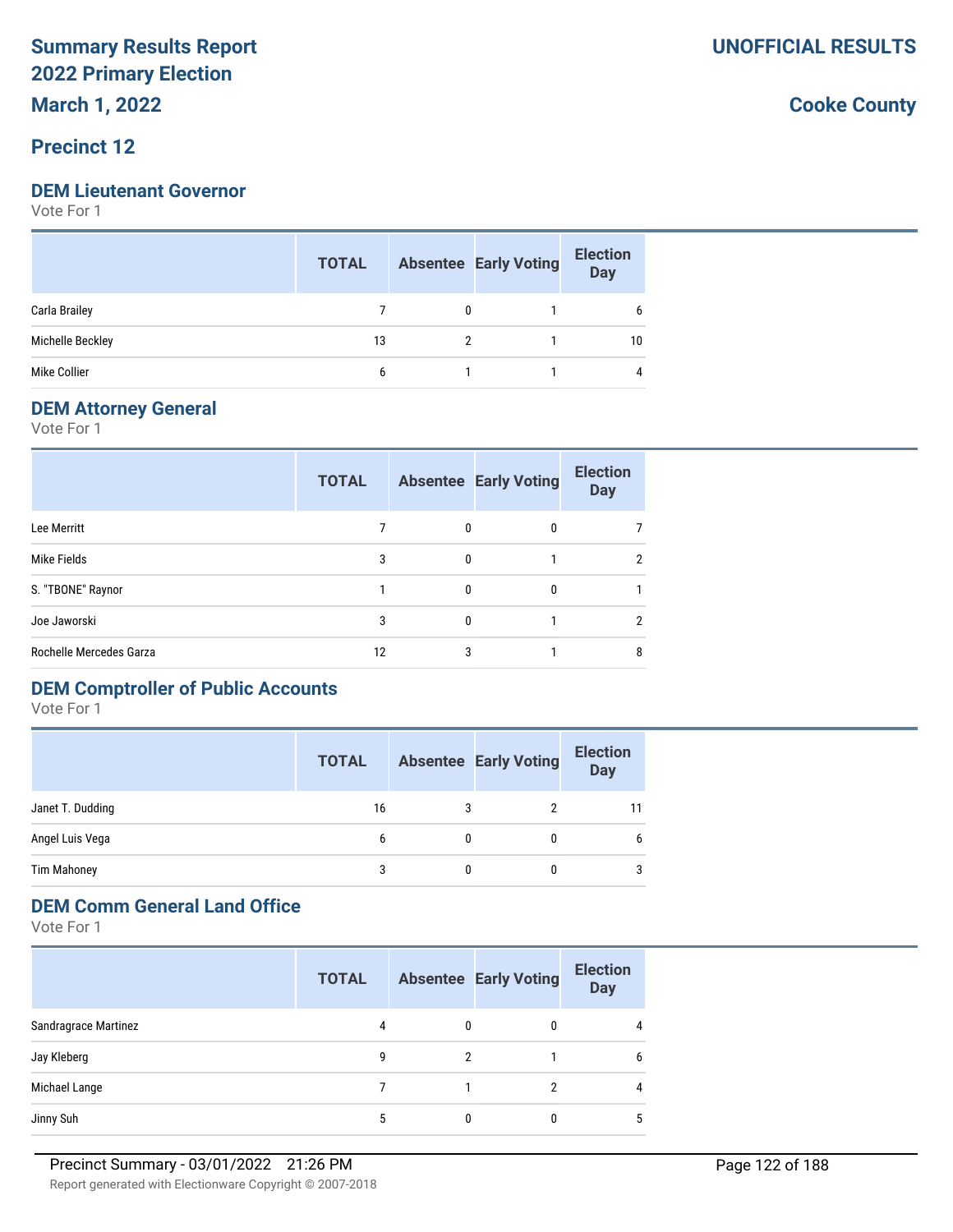**March 1, 2022**

# **Precinct 12**

# **DEM Commissioner of Agriculture**

Vote For 1

|            | <b>TOTAL</b> | <b>Absentee Early Voting</b> | <b>Election</b><br>Day |
|------------|--------------|------------------------------|------------------------|
| Susan Hays | 22           |                              | 20                     |
| Ed Ireson  | 4            |                              |                        |

#### **DEM Railroad Commissioner**

Vote For 1

|              | <b>TOTAL</b> | <b>Absentee Early Voting</b> | <b>Election</b><br>Day |
|--------------|--------------|------------------------------|------------------------|
| Luke Warford | 24           |                              | 19                     |

# **DEM Justice, Supreme Court, Pl 3**

Vote For 1

|               | <b>TOTAL</b> | Absentee Early Voting | <b>Election</b><br>Day |
|---------------|--------------|-----------------------|------------------------|
| Erin A Nowell | 24           |                       | 19                     |

# **DEM Justice, Supreme Court, Pl 5**

Vote For 1

|                | <b>TOTAL</b> | <b>Absentee Early Voting</b> | <b>Election</b><br>Day |
|----------------|--------------|------------------------------|------------------------|
| Amanda Reichek | 24           |                              | 19                     |

### **DEM Justice, Supreme Court, Pl 9**

Vote For 1

|                 | <b>TOTAL</b> | <b>Absentee Early Voting</b> | <b>Election</b><br><b>Day</b> |
|-----------------|--------------|------------------------------|-------------------------------|
| Julia Maldonado | 23           |                              |                               |

# **DEM Judge, Ct of Crim App, Pl 5**

Vote For 1

|              | <b>TOTAL</b> | <b>Absentee Early Voting</b> | <b>Election</b><br>Day |
|--------------|--------------|------------------------------|------------------------|
| Dana Huffman | 24           |                              | 19                     |

**UNOFFICIAL RESULTS**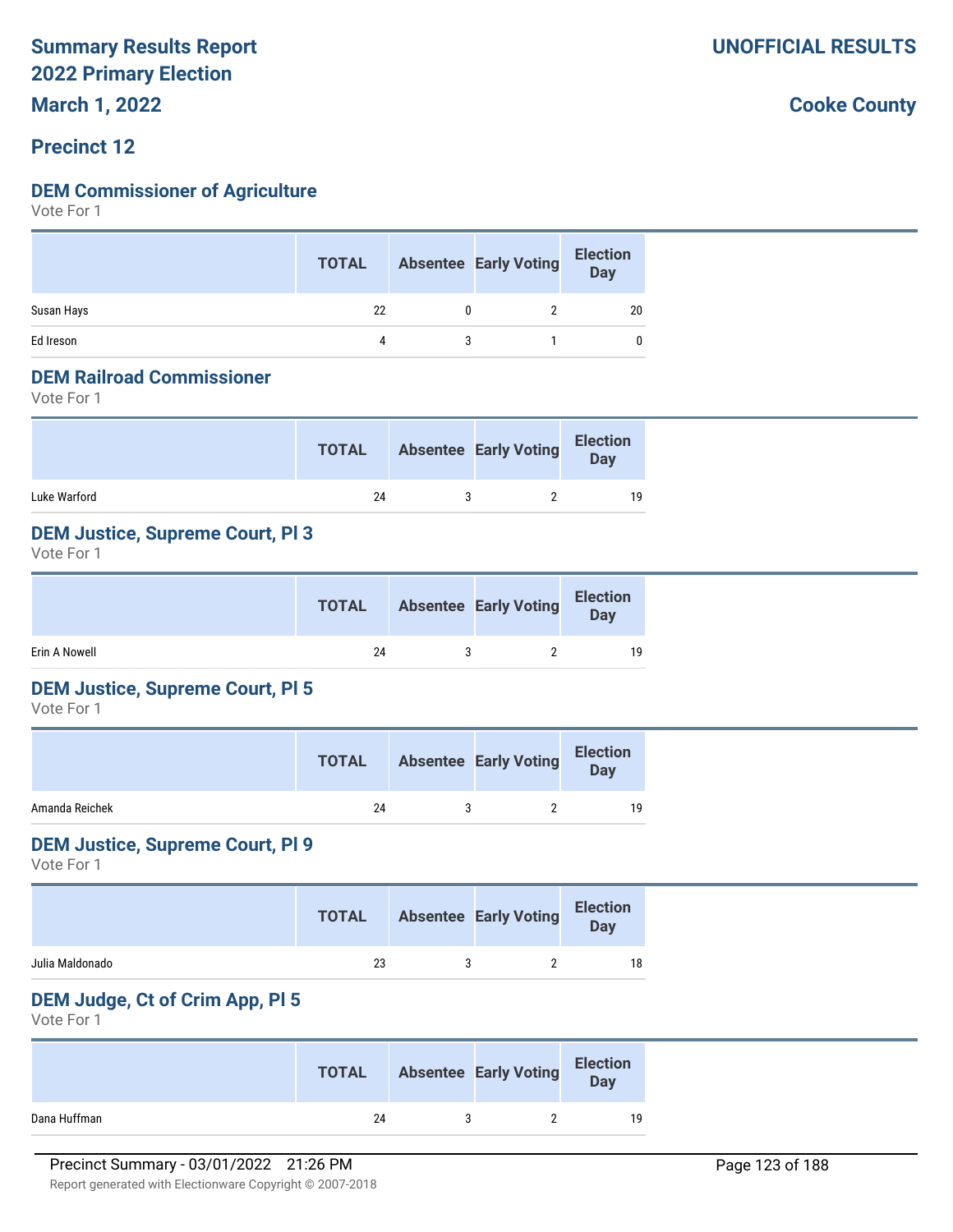# **Precinct 12**

#### **DEM Judge, Ct of Crim App, Pl 6**

Vote For 1

|                | <b>TOTAL</b> | Absentee Early Voting Election |    |
|----------------|--------------|--------------------------------|----|
| Robert Johnson | 24           |                                | 19 |

#### **DEM Member, State BoE, Dist 12**

Vote For 1

|                 | <b>TOTAL</b> | <b>Absentee Early Voting</b> | <b>Election</b><br>Day |
|-----------------|--------------|------------------------------|------------------------|
| Alex Cornwallis | 13           |                              | 12                     |
| Roberto Velasco | 12           |                              | 8                      |

# **DEM Justice, 2nd Ct of App Dist, Pl 3**

Vote For 1

|                   | <b>TOTAL</b> | <b>Absentee Early Voting</b> | <b>Election</b><br><b>Day</b> |  |
|-------------------|--------------|------------------------------|-------------------------------|--|
| Delonia A. Watson | 24           |                              | 19                            |  |

#### **DEM County Judge**

Vote For 1

|            | <b>TOTAL</b> | <b>Absentee Early Voting</b> | <b>Election</b><br>Day |
|------------|--------------|------------------------------|------------------------|
| Denny Hook | 25           |                              | 19                     |

#### **DEM County Surveyor**

Vote For 1

|                     | <b>TOTAL</b> | <b>Absentee Early Voting</b> | <b>Election</b><br><b>Day</b> |
|---------------------|--------------|------------------------------|-------------------------------|
| <b>Delbert West</b> | 25           |                              | 19                            |

### **DEM County Chair**

Vote For 1

|               | <b>TOTAL</b> | <b>Absentee Early Voting</b> | <b>Election</b><br>Day |
|---------------|--------------|------------------------------|------------------------|
| Sherman Moore | 25           |                              | 19                     |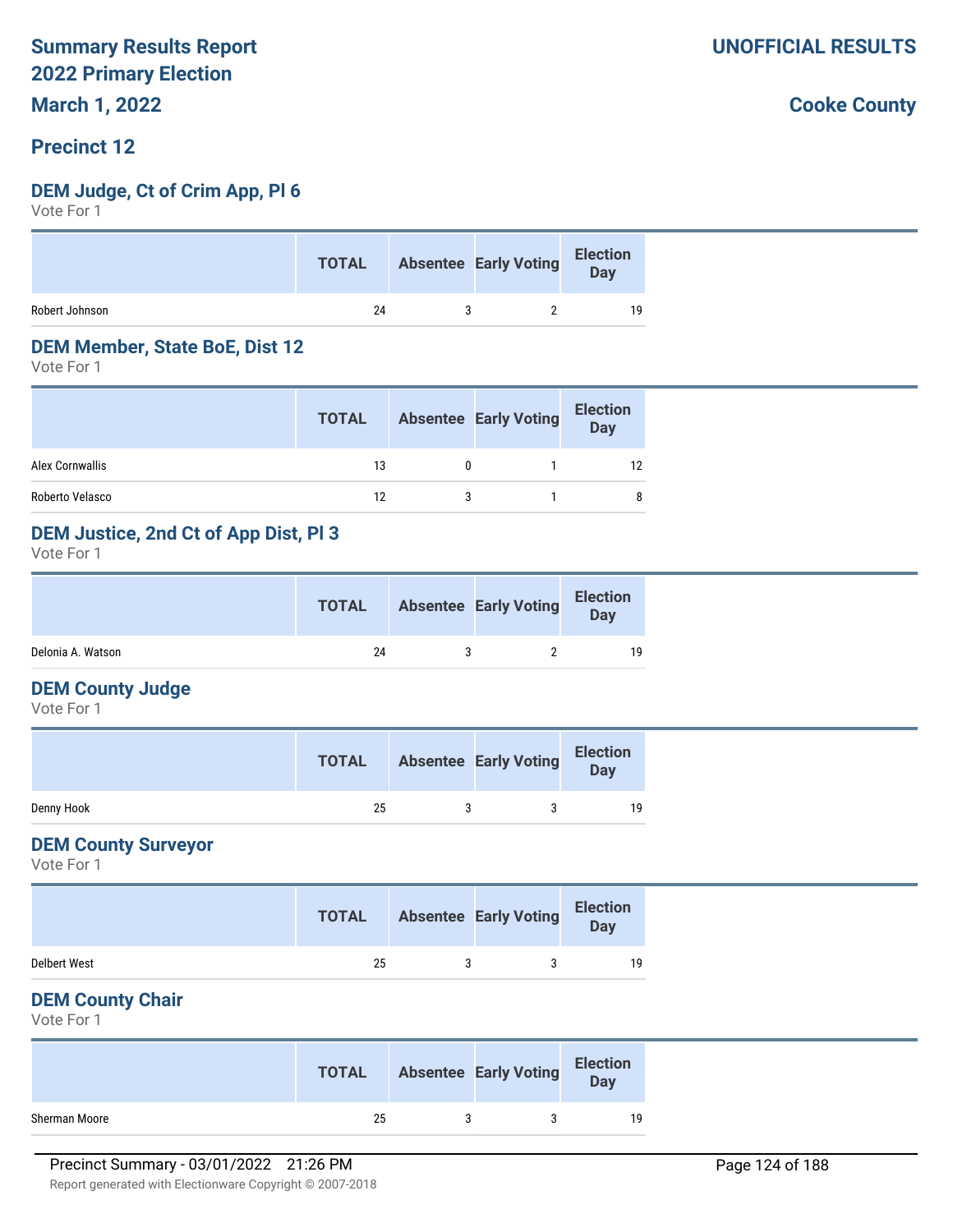# **Precinct 17**

### **STATISTICS**

|                                      | <b>TOTAL</b> | <b>Absentee</b> |    | <b>Early Voting Election Day</b> |
|--------------------------------------|--------------|-----------------|----|----------------------------------|
| Registered Voters - Total            | 451          |                 |    |                                  |
| Registered Voters - Republican Party | 0            |                 |    |                                  |
| Registered Voters - Democrat Party   | 0            |                 |    |                                  |
| Registered Voters - NONPARTISAN      | 451          |                 |    |                                  |
| <b>Ballots Cast - Total</b>          | 208          | 3               | 17 | 188                              |
| Ballots Cast - Republican Party      | 208          | 3               | 17 | 188                              |
| <b>Ballots Cast - Democrat Party</b> | 0            | 0               | 0  | $\mathbf{0}$                     |
| <b>Ballots Cast - NONPARTISAN</b>    | 0            | 0               | 0  | $\mathbf{0}$                     |
| <b>Ballots Cast - Blank</b>          | 0            | 0               | 0  | $\mathbf{0}$                     |
| Voter Turnout - Total                | 46.12%       |                 |    |                                  |
| Voter Turnout - Republican Party     | 0.00%        |                 |    |                                  |
| Voter Turnout - Democrat Party       | 0.00%        |                 |    |                                  |
| Voter Turnout - NONPARTISAN          | 0.00%        |                 |    |                                  |

# **REP US Rep, District 26**

Vote For 1

|                      | <b>TOTAL</b> |                | <b>Absentee Early Voting</b> | <b>Election</b><br><b>Day</b> |
|----------------------|--------------|----------------|------------------------------|-------------------------------|
| <b>Isaac Smith</b>   | 11           | $\overline{2}$ | 0                            | 9                             |
| <b>Vincent Gallo</b> | 16           | 0              | $\mathbf{0}$                 | 16                            |
| Michael C. Burgess   | 119          |                | 11                           | 107                           |
| <b>Brian Brazeal</b> | 7            | 0              |                              | 6                             |
| Raven Harrison       | 4            | 0              |                              | 3                             |
|                      |              |                |                              |                               |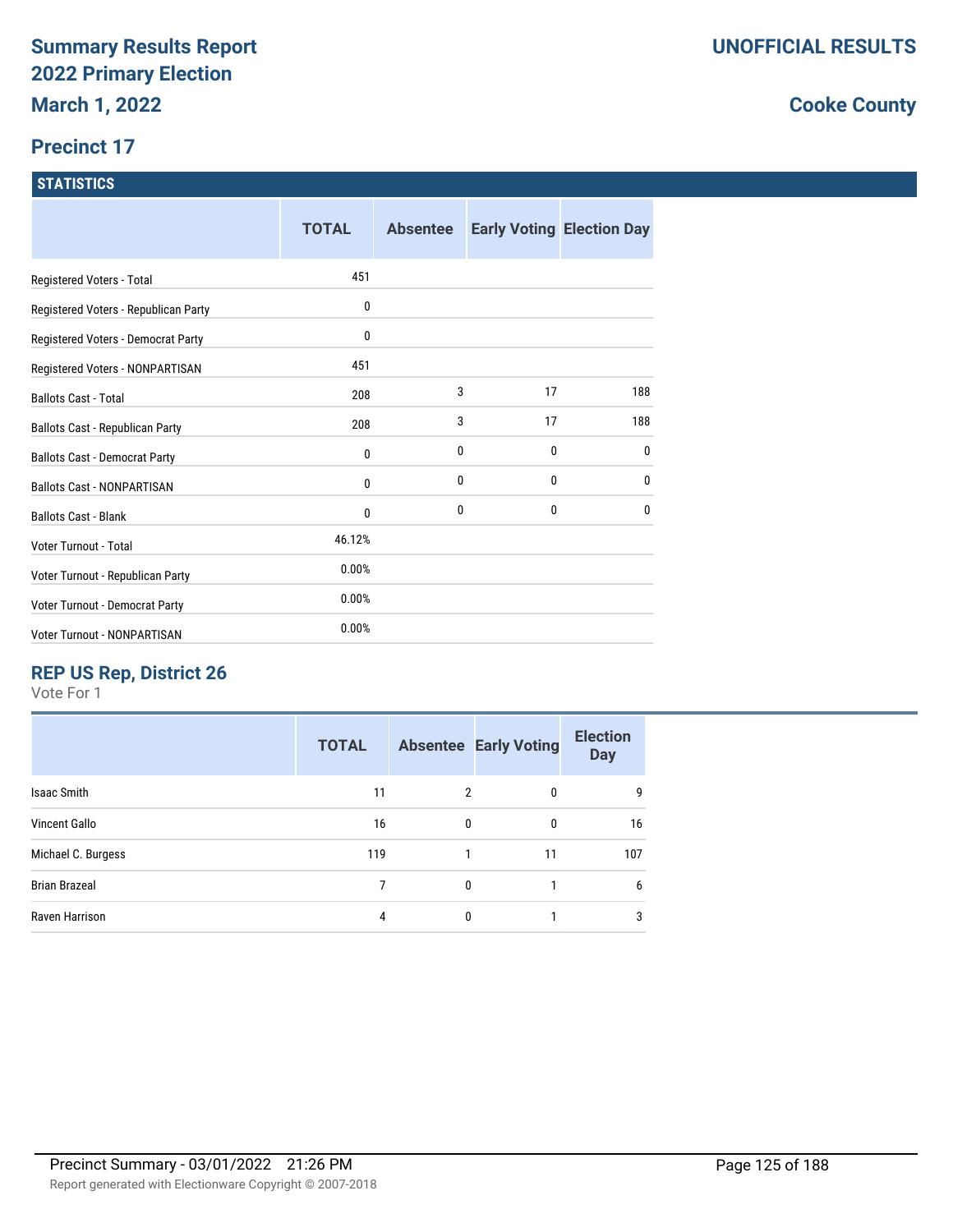# **Precinct 17**

#### **REP Governor**

Vote For 1

|                     | <b>TOTAL</b> |             | <b>Absentee Early Voting</b> | <b>Election</b><br><b>Day</b> |
|---------------------|--------------|-------------|------------------------------|-------------------------------|
| Greg Abbott         | 132          | 3           | 12                           | 117                           |
| Don Huffines        | 23           | $\mathbf 0$ | 3                            | 20                            |
| <b>Chad Prather</b> | 15           | $\pmb{0}$   | $\mathbf{1}$                 | 14                            |
| Danny Harrison      | $\mathbf 0$  | $\mathbf 0$ | $\bf{0}$                     | 0                             |
| Allen B. West       | 31           | $\mathbf 0$ | $\mathbf{1}$                 | 30                            |
| Kandy Kaye Horn     | 1            | $\pmb{0}$   | $\pmb{0}$                    | $\mathbf{1}$                  |
| <b>Rick Perry</b>   | 4            | $\pmb{0}$   | $\pmb{0}$                    | 4                             |
| Paul Belew          | 0            | 0           | $\bf{0}$                     | $\mathbf 0$                   |

# **REP Lieutenant Governor**

Vote For 1

|                        | <b>TOTAL</b> |                | <b>Absentee Early Voting</b> | <b>Election</b><br><b>Day</b> |
|------------------------|--------------|----------------|------------------------------|-------------------------------|
| Zach Vance             | 13           | 1              |                              | 11                            |
| Dan Patrick            | 148          | $\overline{2}$ | 14                           | 132                           |
| <b>Todd M. Bullis</b>  | 3            | 0              | 0                            | 3                             |
| <b>Trayce Bradford</b> | 5            | 0              | 0                            | 5                             |
| <b>Aaron Sorrells</b>  | 4            | $\mathbf{0}$   | 0                            | 4                             |
| <b>Daniel Miller</b>   | 18           | 0              | 2                            | 16                            |

# **REP Attorney General**

Vote For 1

|                | <b>TOTAL</b> |          | <b>Absentee Early Voting</b> | <b>Election</b><br><b>Day</b> |
|----------------|--------------|----------|------------------------------|-------------------------------|
| Louie Gohmert  | 45           | 0        | 4                            | 41                            |
| Ken Paxton     | 76           |          | 8                            | 67                            |
| George P. Bush | 62           | 2        | 2                            | 58                            |
| Eva Guzman     | 17           | $\Omega$ | 2                            | 15                            |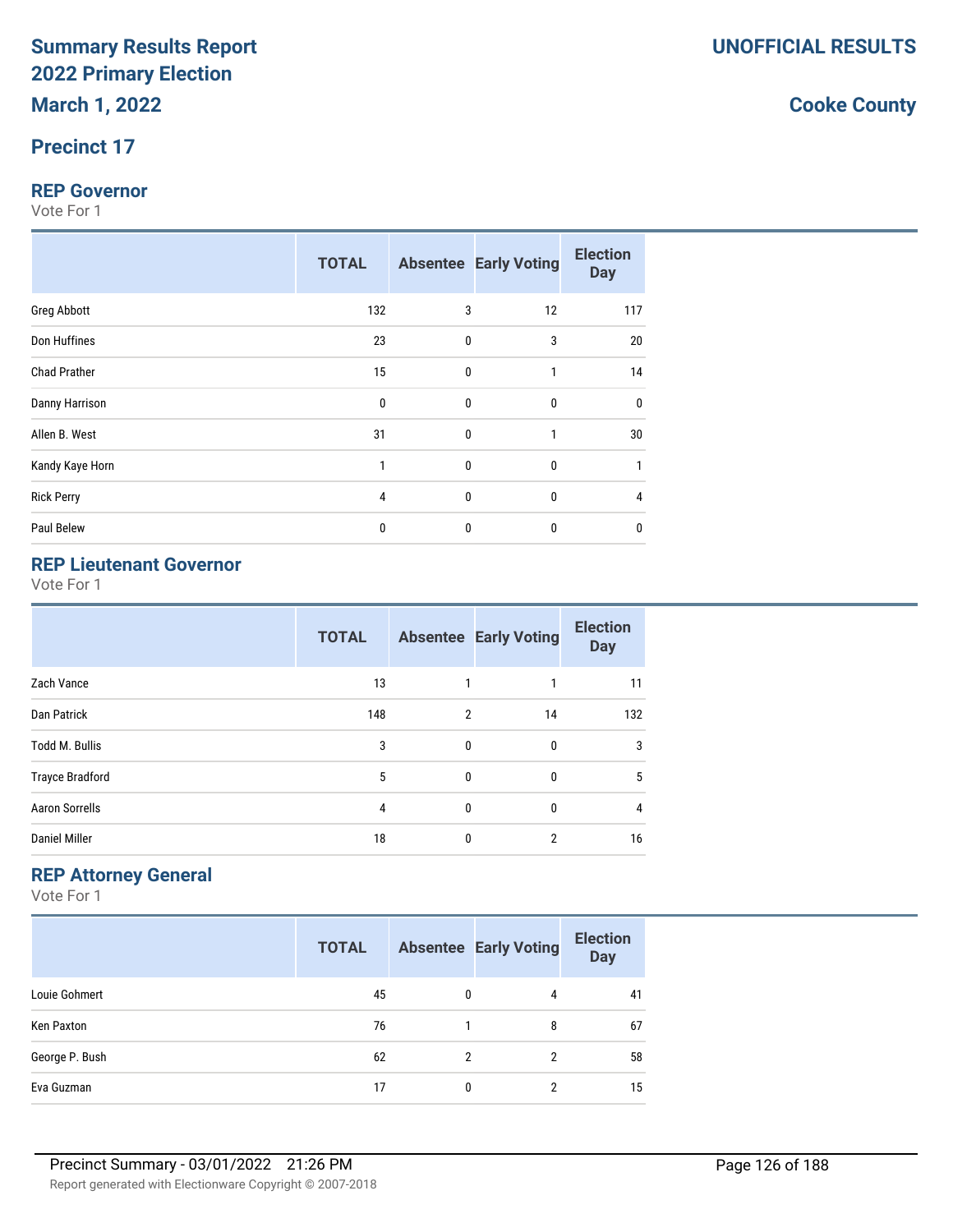# **Precinct 17**

# **REP Comptroller of Public Accounts**

Vote For 1

|                | <b>TOTAL</b> | <b>Absentee Early Voting</b> | <b>Election</b><br>Day |
|----------------|--------------|------------------------------|------------------------|
| Glenn Hegar    | 152          | 12                           | 137                    |
| Mark V. Goloby | 16           |                              | 14                     |

#### **REP Comm General Land Office**

Vote For 1

|                        | <b>TOTAL</b> |                | <b>Absentee Early Voting</b> | <b>Election</b><br><b>Day</b> |
|------------------------|--------------|----------------|------------------------------|-------------------------------|
| Ben Armenta            | 8            | 0              | 0                            | 8                             |
| Don W. Minton          | 10           | $\mathbf{0}$   | 1                            | 9                             |
| <b>Tim Westley</b>     | 19           | $\mathbf{0}$   | 1                            | 18                            |
| Dawn Buckingham        | 64           | $\overline{2}$ | 8                            | 54                            |
| <b>Weston Martinez</b> | 4            | 0              | 1                            | 3                             |
| Rufus Lopez            | 4            | 0              | $\mathbf 0$                  | 4                             |
| Victor Avila           | 8            | 0              | 0                            | 8                             |
| Jon Spiers             | 13           | 0              | 1                            | 12                            |

# **REP Commissioner of Agriculture**

Vote For 1

|                  | <b>TOTAL</b> |   | <b>Absentee Early Voting</b> | <b>Election</b><br><b>Day</b> |
|------------------|--------------|---|------------------------------|-------------------------------|
| Carey A. Counsil | 11           |   | 2                            | 9                             |
| James White      | 50           |   |                              | 47                            |
| Sid Miller       | 97           | 2 | g                            | 86                            |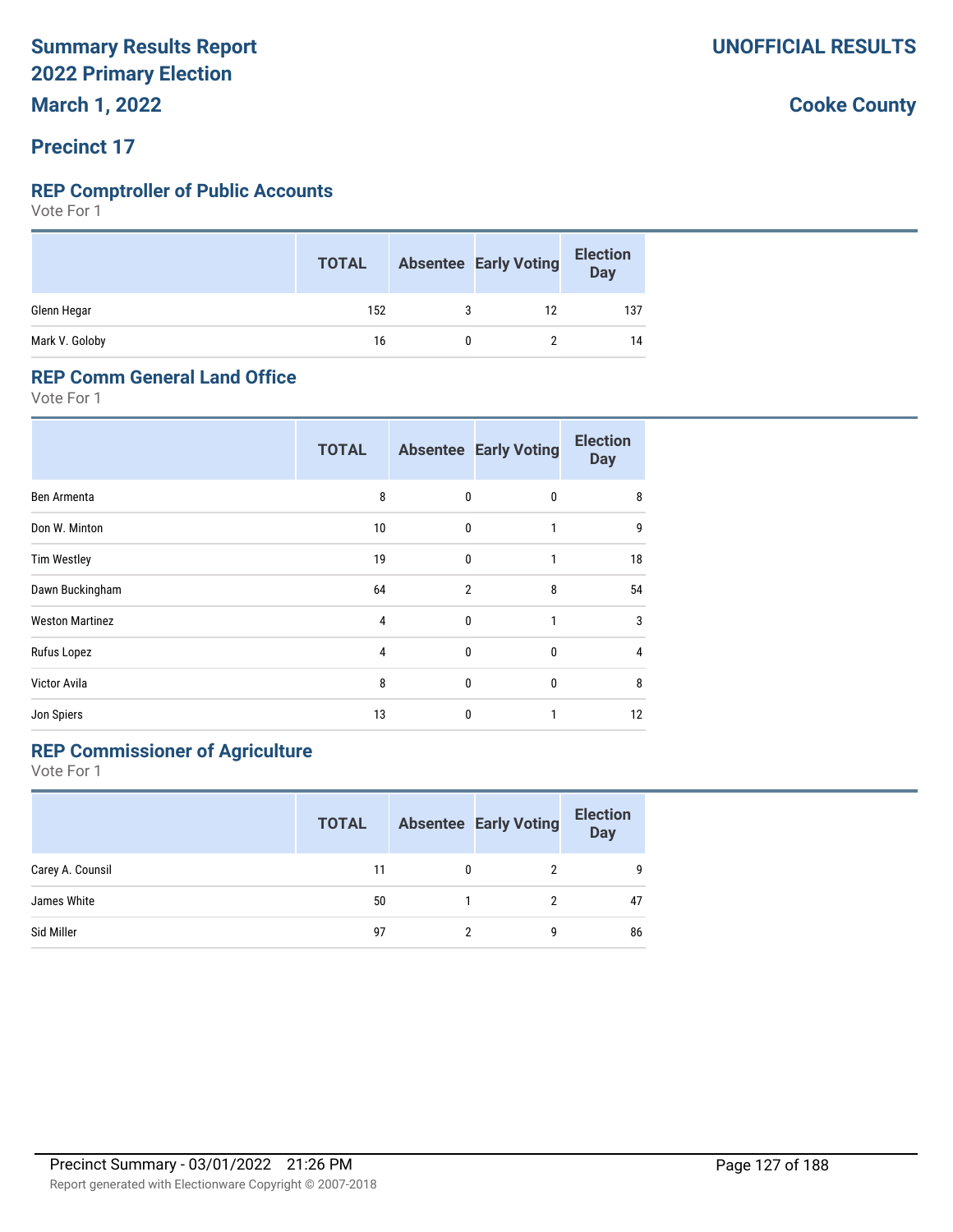# **Precinct 17**

# **REP Railroad Commissioner**

Vote For 1

|                        | <b>TOTAL</b> |   | <b>Absentee Early Voting</b> | <b>Election</b><br><b>Day</b> |
|------------------------|--------------|---|------------------------------|-------------------------------|
| Dawayne Tipton         | 24           | 0 |                              | 23                            |
| Wayne Christian        | 75           | 3 | 7                            | 65                            |
| Sarah Stogner          | 24           | 0 | $\overline{2}$               | 22                            |
| Tom Slocum Jr          | 10           | 0 | 0                            | 10                            |
| Marvin "Sarge" Summers | 10           | 0 | 0                            | 10                            |

# **REP Justice, Supreme Court, Pl 3**

Vote For 1

|                | <b>TOTAL</b> | <b>Absentee Early Voting</b> | <b>Election</b><br>Day |
|----------------|--------------|------------------------------|------------------------|
| Debra Lehrmann | 140          | 14                           | 123                    |

# **REP Justice, Supreme Court, Pl 5**

Vote For 1

|               | <b>TOTAL</b> | <b>Absentee Early Voting</b> | <b>Election</b><br><b>Day</b> |
|---------------|--------------|------------------------------|-------------------------------|
| Rebeca Huddle | 137          | 14                           | 120                           |

# **REP Justice, Supreme Court, Pl 9**

Vote For 1

|                  | <b>TOTAL</b> | <b>Absentee Early Voting</b> | <b>Election</b><br><b>Day</b> |
|------------------|--------------|------------------------------|-------------------------------|
| David J. Schenck | 86           |                              | 79                            |
| Evan Young       | 50           |                              | 42                            |

# **REP Judge, Ct of Crim App, Pl 2**

Vote For 1

|               | <b>TOTAL</b> | <b>Absentee Early Voting</b> | <b>Election</b><br>Day |
|---------------|--------------|------------------------------|------------------------|
| Mary Lou Keel | 130          |                              | 115                    |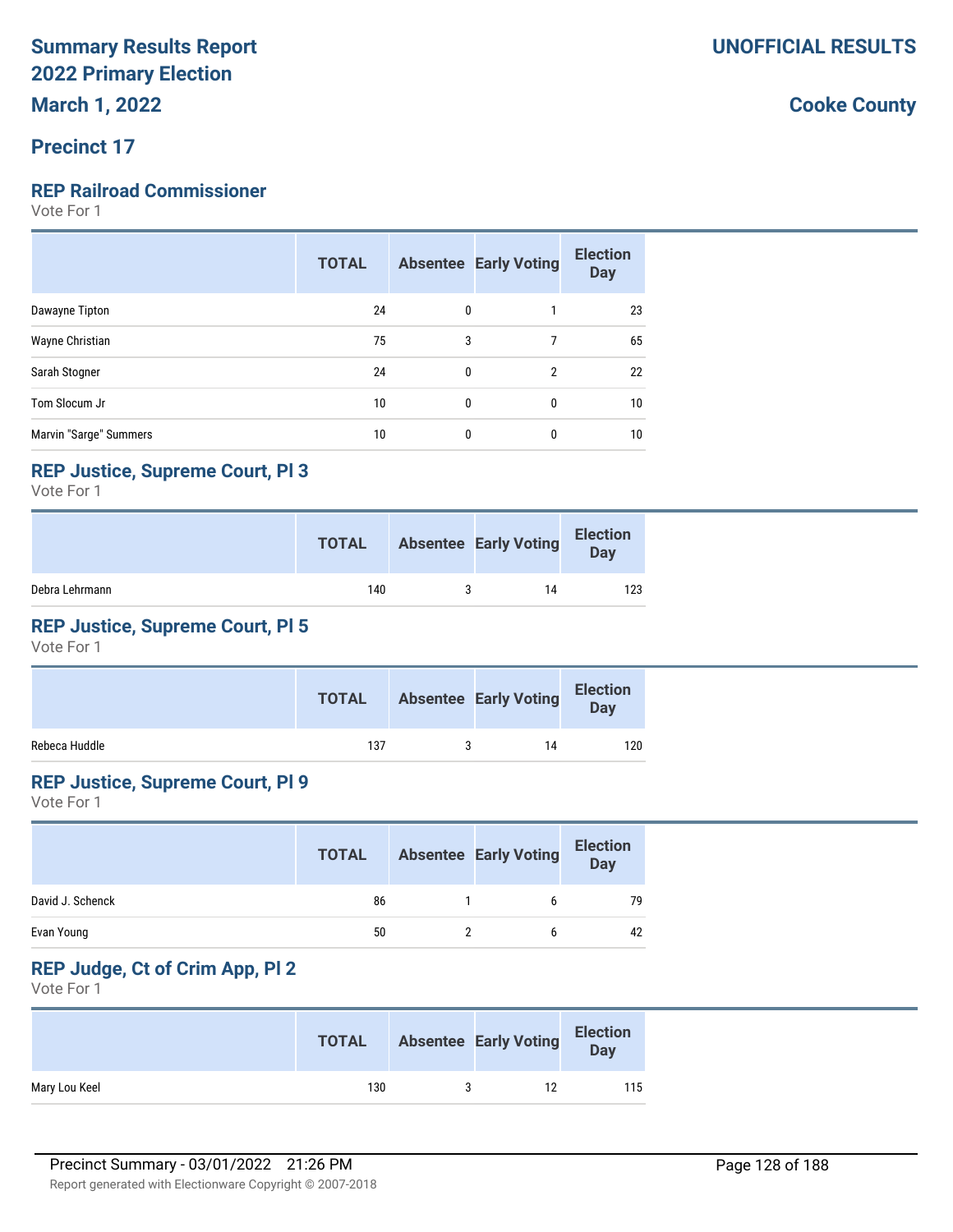# **Precinct 17**

### **REP Judge, Ct of Crim App, Pl 5**

Vote For 1

|              | <b>TOTAL</b> | <b>Absentee Early Voting</b> | <b>Election</b><br><b>Day</b> |
|--------------|--------------|------------------------------|-------------------------------|
| Scott Walker | 87           | 10                           | 76                            |
| Clint Morgan | 54           |                              | 49                            |

# **REP Judge, Ct of Crim App, Pl 6**

Vote For 1

|                       | <b>TOTAL</b> | <b>Absentee Early Voting</b> | <b>Election</b><br>Day |
|-----------------------|--------------|------------------------------|------------------------|
| Jesse F. McClure, III | 130          | 12                           | 115                    |

# **REP Member, State BoE, Dist 12**

Vote For 1

|            | <b>TOTAL</b> | <b>Absentee Early Voting</b> | <b>Election</b><br>Day |
|------------|--------------|------------------------------|------------------------|
| Pam Little | 132          | 13                           | 116                    |

### **REP State Senator, Dist 30**

Vote For 1

|               | <b>TOTAL</b> | <b>Absentee Early Voting</b> | <b>Election</b><br>Day |
|---------------|--------------|------------------------------|------------------------|
| Drew Springer | 186          | 16                           | 167                    |

### **REP State Rep, Dist 68**

Vote For 1

|                       | <b>TOTAL</b> |   | <b>Absentee Early Voting</b> | <b>Election</b><br><b>Day</b> |
|-----------------------|--------------|---|------------------------------|-------------------------------|
| <b>Craig Carter</b>   | 18           | 0 | 0                            | 18                            |
| <b>Mark Middleton</b> | 18           | 0 |                              | 17                            |
| David Spiller         | 146          | 3 | 13                           | 130                           |
| Gary W. Franklin      | 3            | 0 | 0                            | $\mathbf{3}$                  |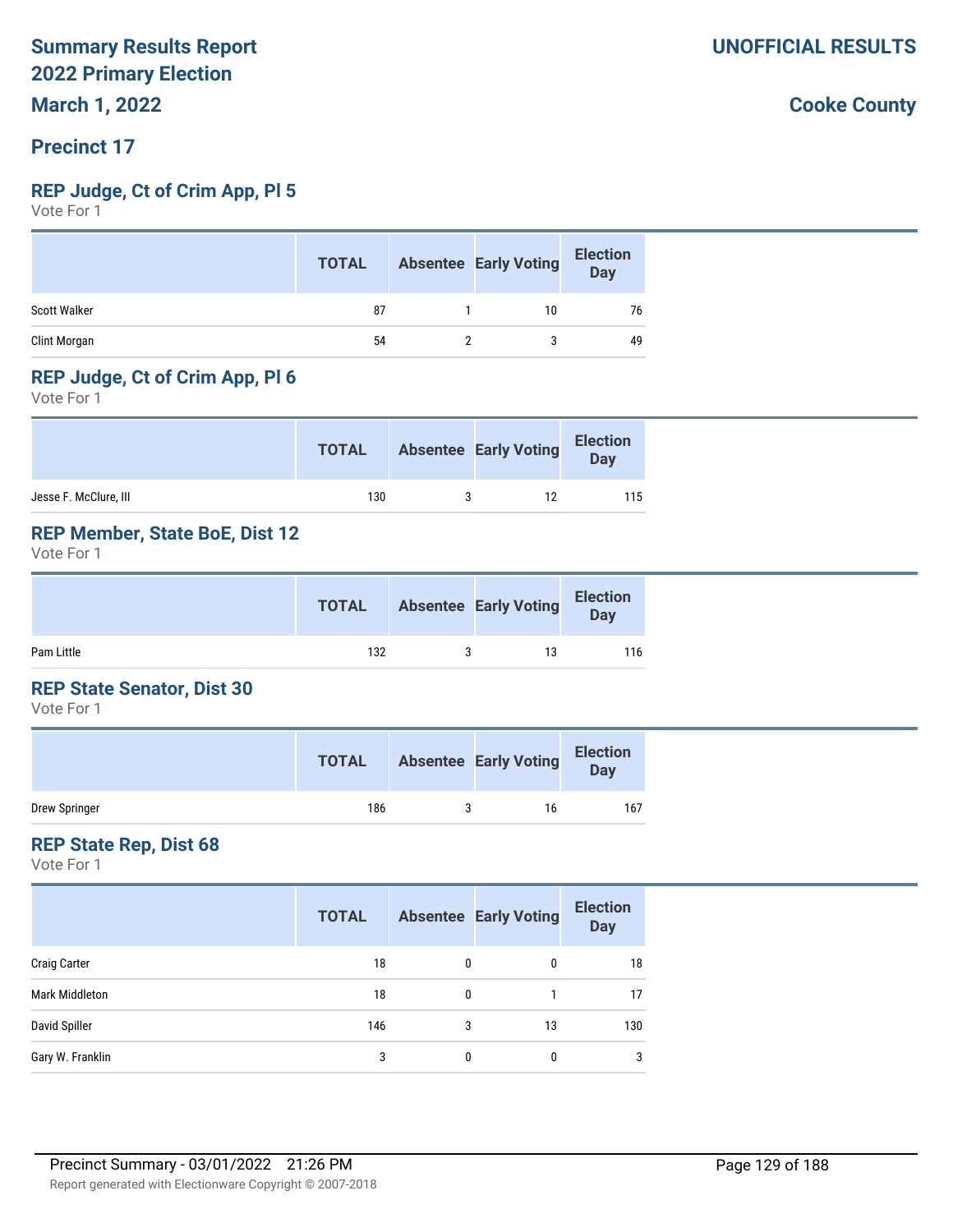# **Precinct 17**

# **REP Justice, 2nd Ct of App Dist, Pl 3**

Vote For 1

|                | <b>TOTAL</b> | Absentee Early Voting Election |     |
|----------------|--------------|--------------------------------|-----|
| Elizabeth Kerr | 130          | 13                             | 114 |

# **REP County Judge**

Vote For 1

|                      | <b>TOTAL</b> |   | <b>Absentee Early Voting</b> | <b>Election</b><br>Day |
|----------------------|--------------|---|------------------------------|------------------------|
| Leon Klement         | 90           | 2 |                              | 86                     |
| John O. Roane        | 93           |   | 10                           | 82                     |
| <b>Steve Starnes</b> | 23           |   | 5                            | 18                     |

# **REP Judge, County Court at Law**

Vote For 1

|                | <b>TOTAL</b> | <b>Absentee Early Voting</b> | <b>Election</b><br>Day |
|----------------|--------------|------------------------------|------------------------|
| Lynn Switzer   | 92           | 11                           | 80                     |
| John H. Morris | 97           |                              | 92                     |

# **REP District Clerk**

Vote For 1

|                  | <b>TOTAL</b> | <b>Absentee Early Voting</b> | <b>Election</b><br><b>Day</b> |
|------------------|--------------|------------------------------|-------------------------------|
| Marci A. Gilbert | 146          | 13                           | 130                           |

# **REP County Clerk**

Vote For 1

|              | <b>TOTAL</b> | <b>Absentee Early Voting</b> | <b>Election</b><br>Day |
|--------------|--------------|------------------------------|------------------------|
| Pam Harrison | 156          | 13                           | 140                    |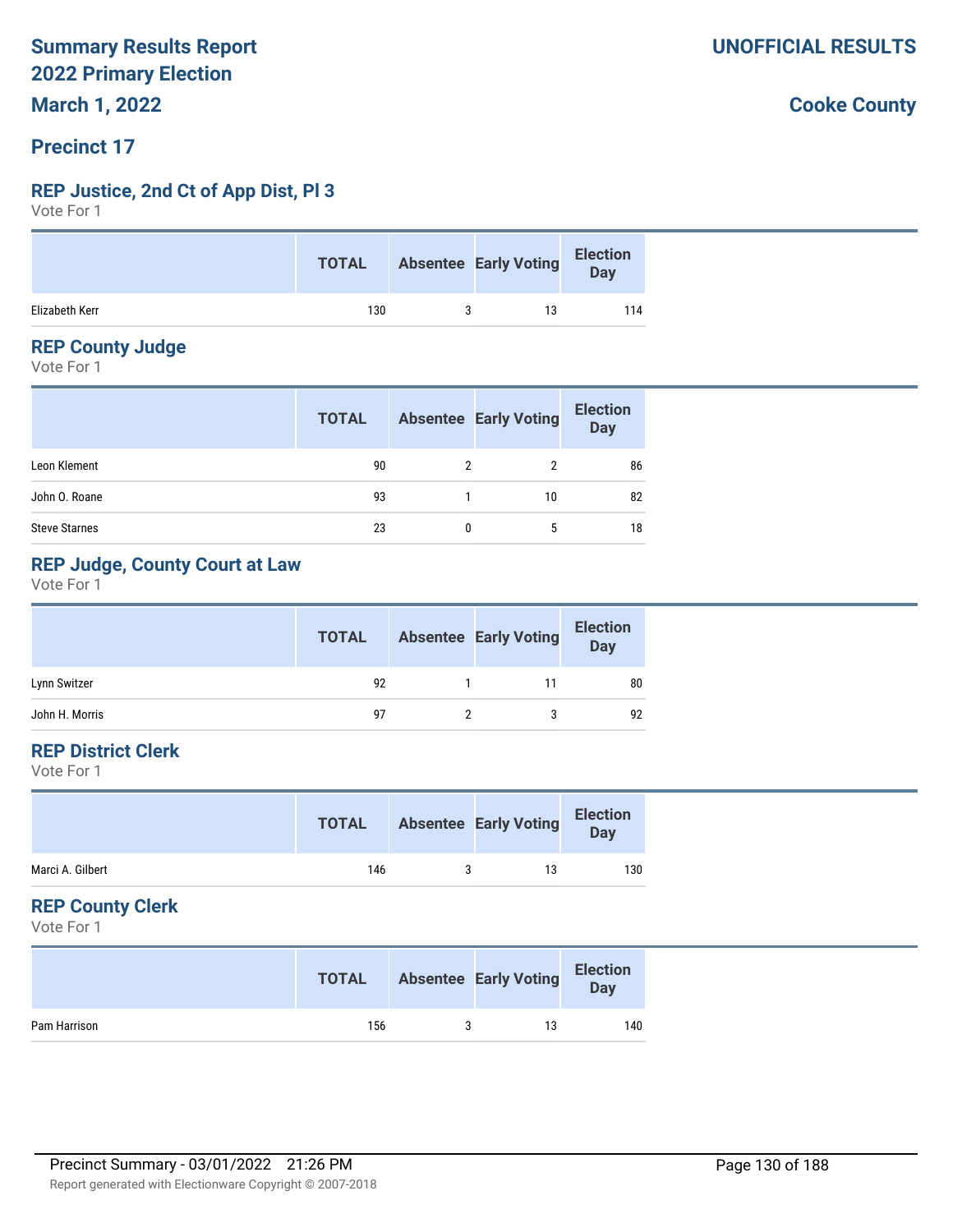# **March 1, 2022**

# **Precinct 17**

# **REP County Treasurer**

Vote For 1

|               | <b>TOTAL</b> | Absentee Early Voting | Election |
|---------------|--------------|-----------------------|----------|
| Patty Brennan | 144          | 13                    | 128      |

# **REP JOP Pct 2**

Vote For 1

|                                | <b>TOTAL</b> | <b>Absentee Early Voting</b> | <b>Election</b><br><b>Day</b> |
|--------------------------------|--------------|------------------------------|-------------------------------|
| <b>Bradley "Brad" Mitchell</b> | 95           |                              | 88                            |
| Carroll L. Johnson             | 47           |                              | 40                            |

# **REP County Chair**

Vote For 1

|                | <b>TOTAL</b> | <b>Absentee Early Voting</b> | <b>Election</b><br>Day |
|----------------|--------------|------------------------------|------------------------|
| Chris McNamara | 140          | 13                           | 125                    |

# **REP Proposition 1**

Vote For 1

|                | <b>TOTAL</b> | <b>Absentee Early Voting</b> | <b>Election</b><br>Day |
|----------------|--------------|------------------------------|------------------------|
| <b>YES</b>     | 193          | 16                           | 174                    |
| N <sub>0</sub> |              |                              |                        |

# **REP Proposition 2**

Vote For 1

|                | <b>TOTAL</b> |   | <b>Absentee Early Voting</b> | <b>Election</b><br>Day |
|----------------|--------------|---|------------------------------|------------------------|
| <b>YES</b>     | 151          | 3 | 13                           | 135                    |
| N <sub>0</sub> | 36           |   | 4                            | 32                     |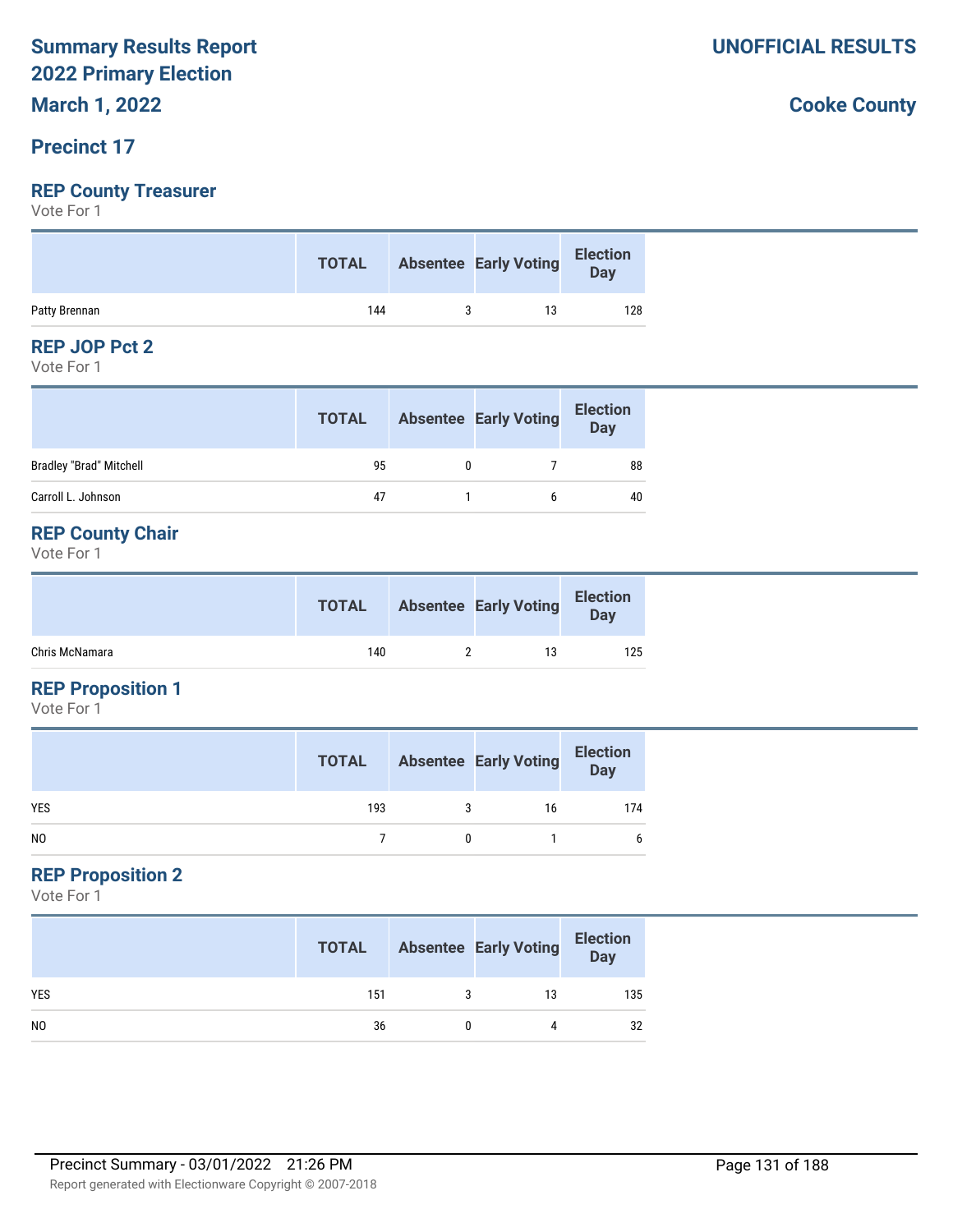# **March 1, 2022**

# **Precinct 17**

# **REP Proposition 3**

Vote For 1

|                | <b>TOTAL</b> | <b>Absentee Early Voting</b> | <b>Election</b><br>Day |
|----------------|--------------|------------------------------|------------------------|
| <b>YES</b>     | 185          | 15                           | 167                    |
| N <sub>0</sub> | 16           |                              | 14                     |

#### **REP Proposition 4**

Vote For 1

|            | <b>TOTAL</b> | <b>Absentee Early Voting</b> | Election<br>Day |
|------------|--------------|------------------------------|-----------------|
| <b>YES</b> | 184          | 16                           | 165             |
| NO         | 11           |                              | 10              |

# **REP Proposition 5**

Vote For 1

|     | <b>TOTAL</b> |   | <b>Absentee Early Voting</b> | <b>Election</b><br>Day |
|-----|--------------|---|------------------------------|------------------------|
| YES | 183          | 3 | 15                           | 165                    |
| NO. | 12           |   |                              | 10                     |

# **REP Proposition 6**

Vote For 1

|            | <b>TOTAL</b> | <b>Absentee Early Voting</b> | <b>Election</b><br>Day |
|------------|--------------|------------------------------|------------------------|
| <b>YES</b> | 168          | 15                           | 150                    |
| NO         | 22           |                              | 20                     |

# **REP Proposition 7**

Vote For 1

|                | <b>TOTAL</b> | <b>Absentee Early Voting</b> | <b>Election</b><br>Day |
|----------------|--------------|------------------------------|------------------------|
| <b>YES</b>     | 196          | 16                           | 177                    |
| N <sub>0</sub> |              |                              | 3                      |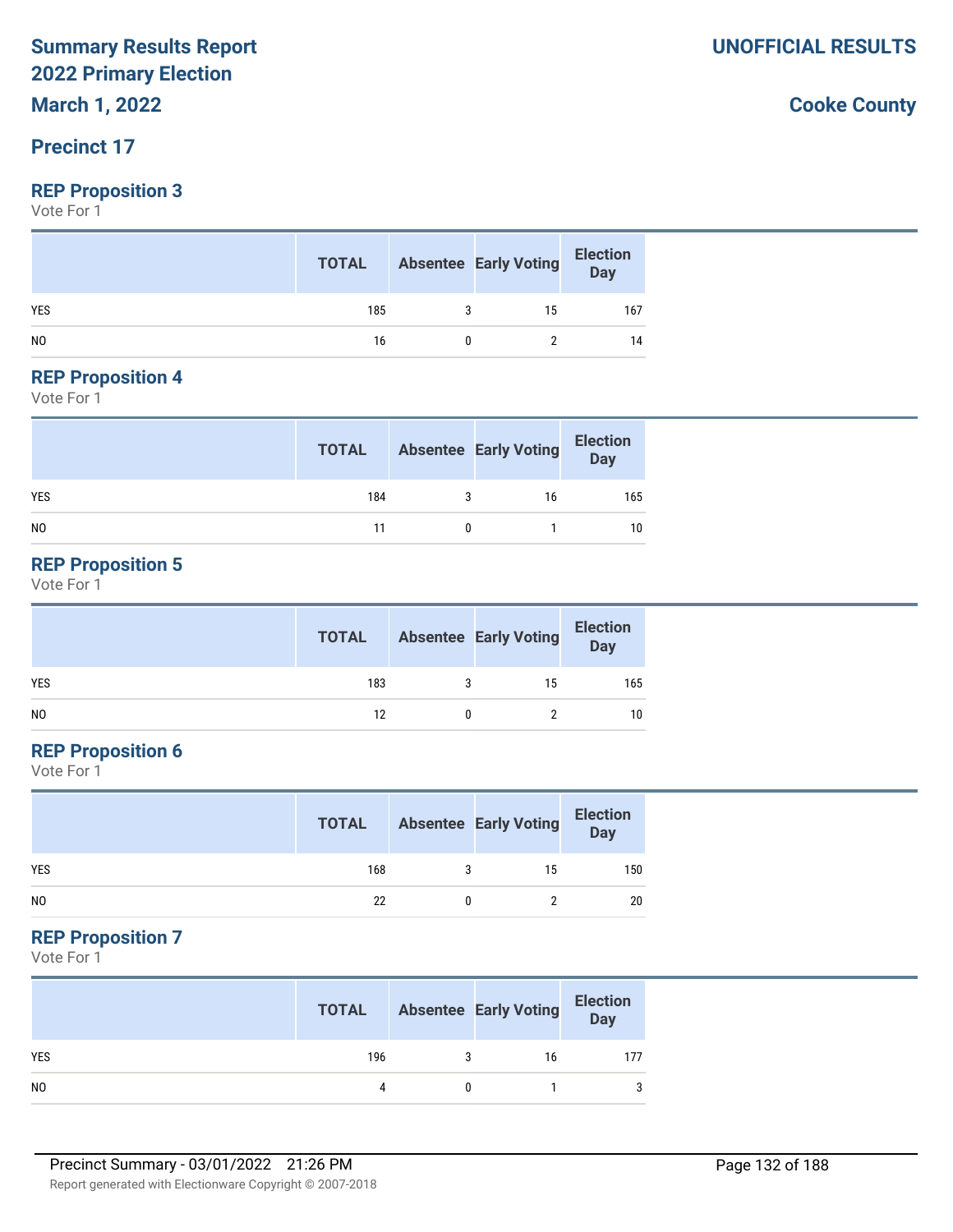**March 1, 2022**

# **Precinct 17**

### **REP Proposition 8**

Vote For 1

|                |     |   | <b>TOTAL</b> Absentee Early Voting | <b>Election</b><br>Day |
|----------------|-----|---|------------------------------------|------------------------|
| <b>YES</b>     | 192 | 3 | 16                                 | 173                    |
| N <sub>0</sub> |     |   |                                    |                        |

# **REP Proposition 9**

Vote For 1

|                | <b>TOTAL</b> | <b>Absentee Early Voting</b> | <b>Election</b><br>Day |
|----------------|--------------|------------------------------|------------------------|
| <b>YES</b>     | 143          | 14                           | 129                    |
| N <sub>0</sub> | 57           |                              | 51                     |

# **REP Proposition 10**

Vote For 1

|                | <b>TOTAL</b> | <b>Absentee Early Voting</b> | <b>Election</b><br>Day |
|----------------|--------------|------------------------------|------------------------|
| <b>YES</b>     | 188          | 16                           | 169                    |
| N <sub>0</sub> |              |                              |                        |

# **DEM Governor**

Vote For 1

|                             | <b>TOTAL</b> |   | <b>Absentee Early Voting</b> | <b>Election</b><br><b>Day</b> |
|-----------------------------|--------------|---|------------------------------|-------------------------------|
| Rich Wakeland               | 0            | 0 | 0                            | $\mathbf{0}$                  |
| Inocencio (Inno) Barrientez | 0            | 0 | 0                            | 0                             |
| Michael Cooper              | 0            | 0 | $\mathbf{0}$                 | $\mathbf{0}$                  |
| Joy Diaz                    | 0            | 0 | 0                            | $\mathbf{0}$                  |
| Beto O'Rourke               | 0            | 0 | 0                            | 0                             |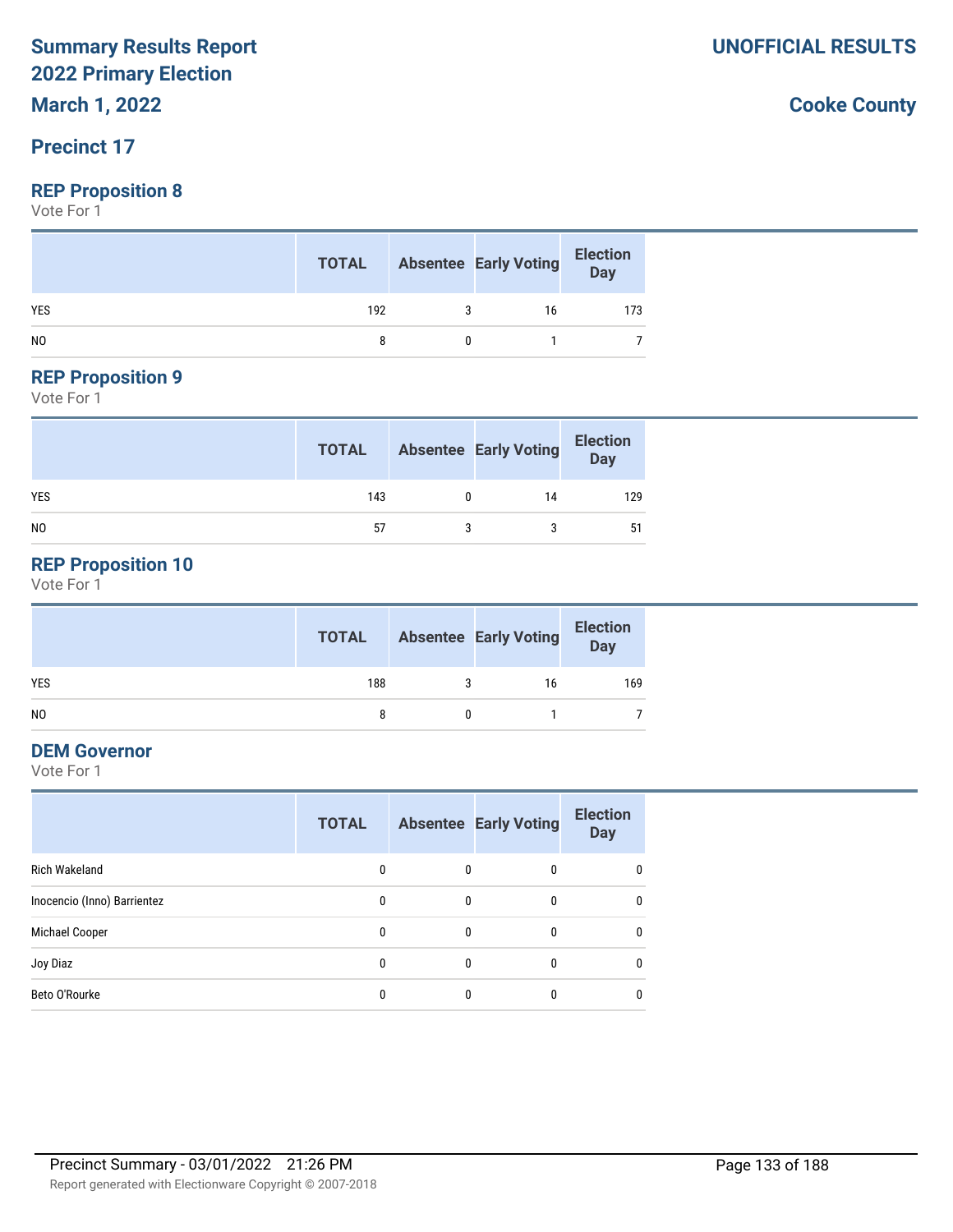**March 1, 2022**

# **Precinct 17**

#### **DEM Lieutenant Governor**

Vote For 1

|                  | <b>TOTAL</b> | <b>Absentee Early Voting</b> | <b>Election</b><br><b>Day</b> |
|------------------|--------------|------------------------------|-------------------------------|
| Carla Brailey    |              |                              |                               |
| Michelle Beckley |              |                              |                               |
| Mike Collier     |              |                              |                               |

# **DEM Attorney General**

Vote For 1

|                         | <b>TOTAL</b> |              | <b>Absentee Early Voting</b> | <b>Election</b><br><b>Day</b> |
|-------------------------|--------------|--------------|------------------------------|-------------------------------|
| Lee Merritt             | 0            | $\mathbf{0}$ | 0                            | 0                             |
| Mike Fields             | $\Omega$     | 0            | 0                            | $\mathbf{0}$                  |
| S. "TBONE" Raynor       | $\mathbf{0}$ | $\Omega$     | 0                            | 0                             |
| Joe Jaworski            | $\mathbf{0}$ | $\mathbf{0}$ | 0                            | $\mathbf{0}$                  |
| Rochelle Mercedes Garza | 0            | 0            |                              | 0                             |

# **DEM Comptroller of Public Accounts**

Vote For 1

|                    | <b>TOTAL</b> | <b>Absentee Early Voting</b> | <b>Election</b><br><b>Day</b> |
|--------------------|--------------|------------------------------|-------------------------------|
| Janet T. Dudding   |              | 0                            | 0                             |
| Angel Luis Vega    |              | 0                            | 0                             |
| <b>Tim Mahoney</b> | 0            | 0                            | U                             |

# **DEM Comm General Land Office**

Vote For 1

|                             | <b>TOTAL</b> |   | <b>Absentee Early Voting</b> | <b>Election</b><br><b>Day</b> |
|-----------------------------|--------------|---|------------------------------|-------------------------------|
| <b>Sandragrace Martinez</b> | 0            | 0 | 0                            | 0                             |
| Jay Kleberg                 | 0            | 0 | 0                            | $\mathbf{0}$                  |
| Michael Lange               | 0            | 0 |                              | $\mathbf{0}$                  |
| Jinny Suh                   |              |   |                              | 0                             |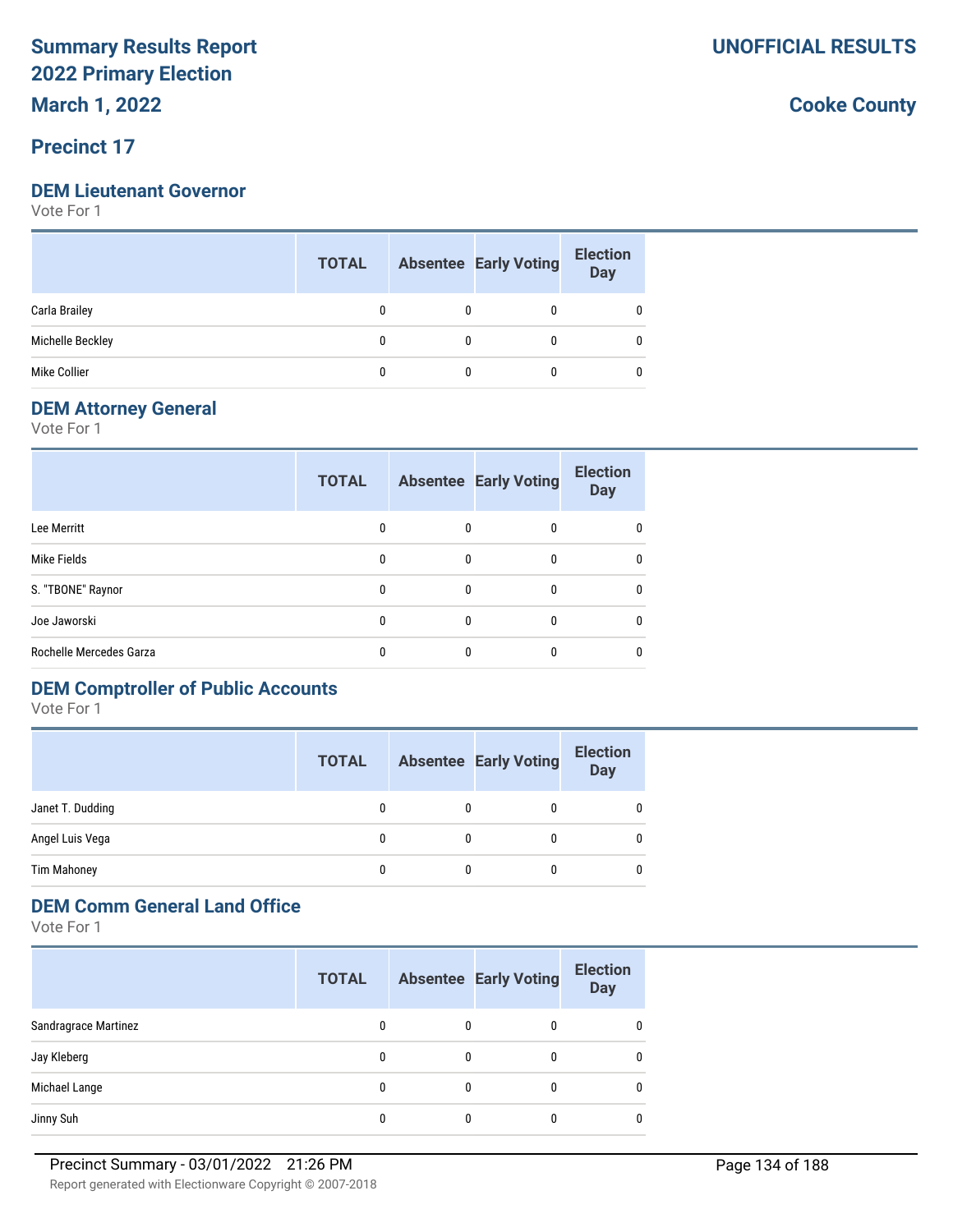**March 1, 2022**

# **Precinct 17**

# **DEM Commissioner of Agriculture**

Vote For 1

|            | <b>TOTAL</b> | <b>Absentee Early Voting</b> | <b>Election</b><br>Day |
|------------|--------------|------------------------------|------------------------|
| Susan Hays |              |                              |                        |
| Ed Ireson  |              |                              |                        |

#### **DEM Railroad Commissioner**

Vote For 1

|              | <b>TOTAL</b> | <b>Absentee Early Voting</b> | <b>Election</b><br>Day |
|--------------|--------------|------------------------------|------------------------|
| Luke Warford |              |                              | 0                      |

# **DEM Justice, Supreme Court, Pl 3**

Vote For 1

|               | <b>TOTAL</b> | <b>Absentee Early Voting</b> | <b>Election</b><br>Day |
|---------------|--------------|------------------------------|------------------------|
| Erin A Nowell |              |                              |                        |

# **DEM Justice, Supreme Court, Pl 5**

Vote For 1

|                | <b>TOTAL</b> | <b>Absentee Early Voting</b> | <b>Election</b><br><b>Day</b> |
|----------------|--------------|------------------------------|-------------------------------|
| Amanda Reichek |              |                              |                               |

### **DEM Justice, Supreme Court, Pl 9**

Vote For 1

|                 | <b>TOTAL</b> | <b>Absentee Early Voting</b> | <b>Election</b><br><b>Day</b> |
|-----------------|--------------|------------------------------|-------------------------------|
| Julia Maldonado |              |                              |                               |

# **DEM Judge, Ct of Crim App, Pl 5**

Vote For 1

|              | <b>TOTAL</b> | <b>Absentee Early Voting</b> | <b>Election</b><br>Day |
|--------------|--------------|------------------------------|------------------------|
| Dana Huffman |              |                              |                        |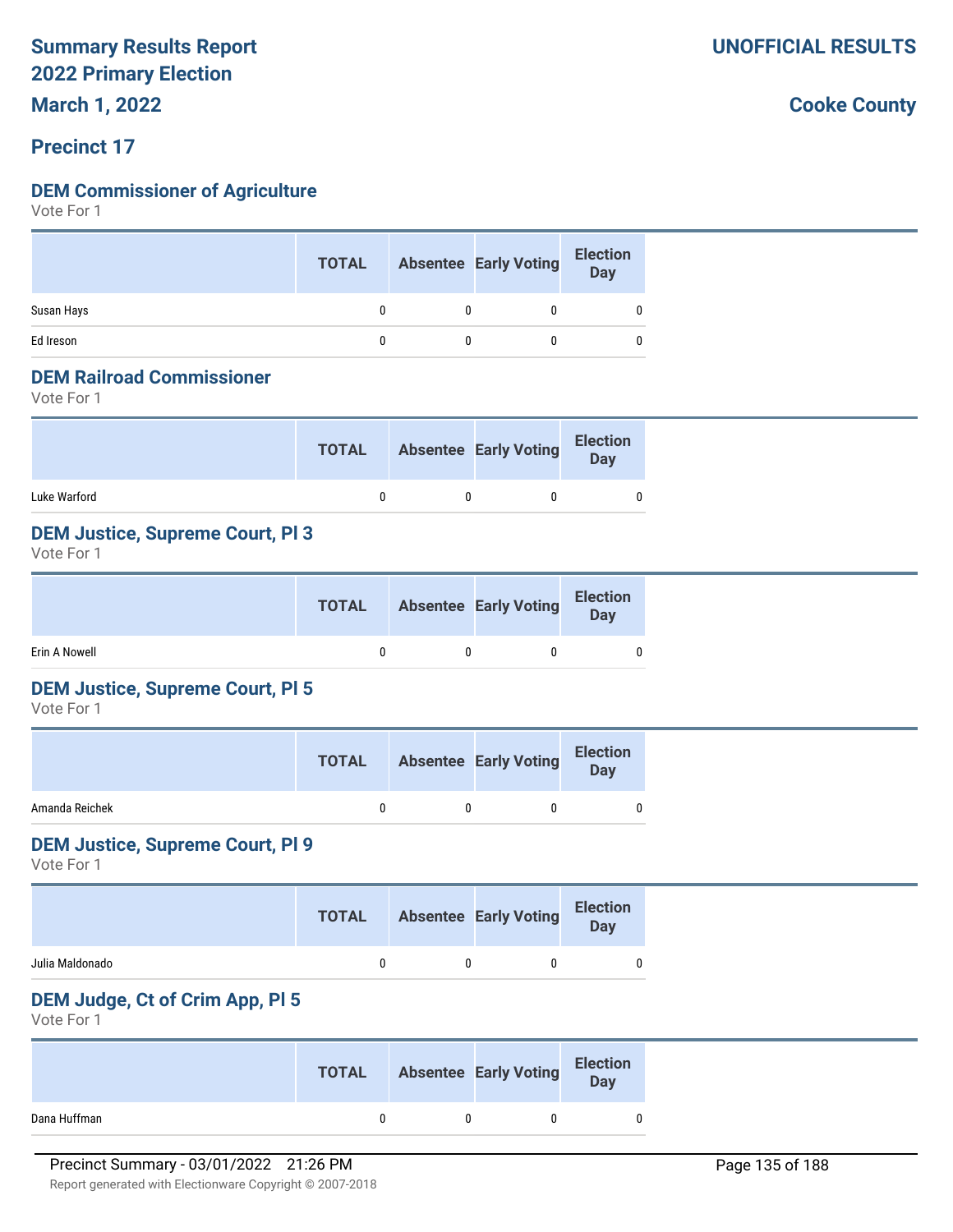**March 1, 2022**

# **Precinct 17**

# **DEM Judge, Ct of Crim App, Pl 6**

Vote For 1

|                | <b>TOTAL</b> | Absentee Early Voting Election |   |
|----------------|--------------|--------------------------------|---|
| Robert Johnson |              |                                | 0 |

#### **DEM Member, State BoE, Dist 12**

Vote For 1

|                 | <b>TOTAL</b> | <b>Absentee Early Voting</b> | <b>Election</b><br>Day |
|-----------------|--------------|------------------------------|------------------------|
| Alex Cornwallis |              |                              | 0                      |
| Roberto Velasco |              |                              | 0                      |

# **DEM Justice, 2nd Ct of App Dist, Pl 3**

Vote For 1

|                   | <b>TOTAL</b> | <b>Absentee Early Voting</b> | <b>Election</b><br>Day |  |
|-------------------|--------------|------------------------------|------------------------|--|
| Delonia A. Watson |              |                              |                        |  |

### **DEM County Judge**

Vote For 1

|            | <b>TOTAL</b> | <b>Absentee Early Voting</b> | <b>Election</b><br><b>Day</b> |
|------------|--------------|------------------------------|-------------------------------|
| Denny Hook |              |                              |                               |

# **DEM County Surveyor**

Vote For 1

|                     | <b>TOTAL</b> | <b>Absentee Early Voting</b> | <b>Election</b><br>Day |  |
|---------------------|--------------|------------------------------|------------------------|--|
| <b>Delbert West</b> |              |                              |                        |  |

#### **DEM County Chair**

Vote For 1

|               | <b>TOTAL</b> | <b>Absentee Early Voting</b> | <b>Election</b><br>Day |
|---------------|--------------|------------------------------|------------------------|
| Sherman Moore |              |                              |                        |

**UNOFFICIAL RESULTS**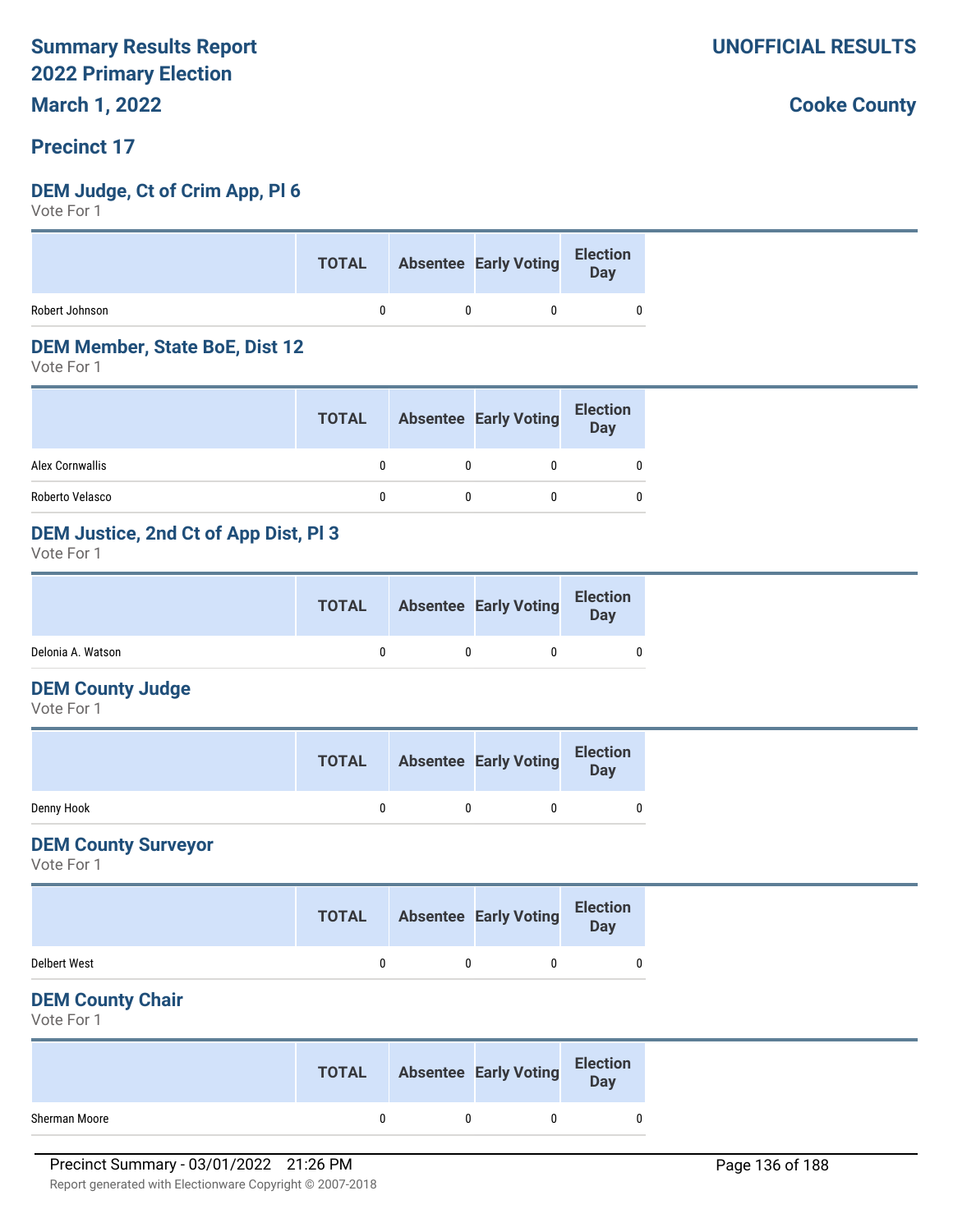# **Precinct 18**

# **STATISTICS**

|                                      | <b>TOTAL</b> | <b>Absentee</b> |     | <b>Early Voting Election Day</b> |
|--------------------------------------|--------------|-----------------|-----|----------------------------------|
| Registered Voters - Total            | 1,894        |                 |     |                                  |
| Registered Voters - Republican Party | 0            |                 |     |                                  |
| Registered Voters - Democrat Party   | 0            |                 |     |                                  |
| Registered Voters - NONPARTISAN      | 1,894        |                 |     |                                  |
| <b>Ballots Cast - Total</b>          | 772          | 12              | 109 | 651                              |
| Ballots Cast - Republican Party      | 764          | 11              | 105 | 648                              |
| <b>Ballots Cast - Democrat Party</b> | 8            | 1               | 4   | 3                                |
| <b>Ballots Cast - NONPARTISAN</b>    | 0            | 0               | 0   | 0                                |
| <b>Ballots Cast - Blank</b>          | 0            | 0               | 0   | 0                                |
| Voter Turnout - Total                | 40.76%       |                 |     |                                  |
| Voter Turnout - Republican Party     | 0.00%        |                 |     |                                  |
| Voter Turnout - Democrat Party       | 0.00%        |                 |     |                                  |
| Voter Turnout - NONPARTISAN          | 0.00%        |                 |     |                                  |

# **REP US Rep, District 26**

Vote For 1

|                      | <b>TOTAL</b> |   | <b>Absentee Early Voting</b> | <b>Election</b><br><b>Day</b> |
|----------------------|--------------|---|------------------------------|-------------------------------|
| <b>Isaac Smith</b>   | 63           |   | 9                            | 53                            |
| <b>Vincent Gallo</b> | 78           |   | 17                           | 60                            |
| Michael C. Burgess   | 398          | 6 | 58                           | 334                           |
| <b>Brian Brazeal</b> | 28           | 0 | 5                            | 23                            |
| Raven Harrison       | 21           | 0 | 2                            | 19                            |
|                      |              |   |                              |                               |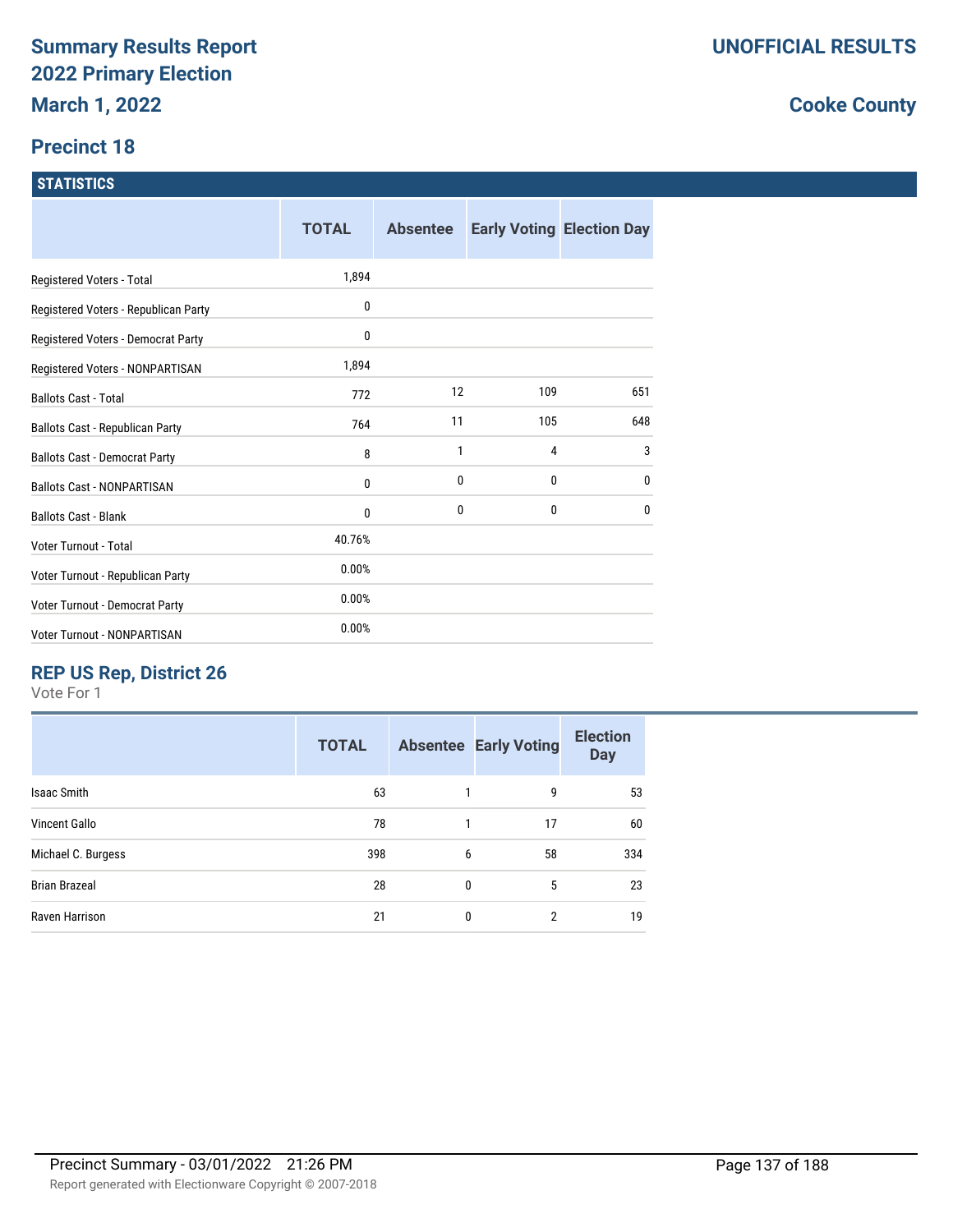# **Precinct 18**

#### **REP Governor**

Vote For 1

|                     | <b>TOTAL</b> |                | <b>Absentee Early Voting</b> | <b>Election</b><br><b>Day</b> |
|---------------------|--------------|----------------|------------------------------|-------------------------------|
| <b>Greg Abbott</b>  | 504          | 8              | 76                           | 420                           |
| Don Huffines        | 78           | 1              | 7                            | 70                            |
| <b>Chad Prather</b> | 46           | $\overline{2}$ | 3                            | 41                            |
| Danny Harrison      | 5            | $\mathbf{0}$   | 0                            | 5                             |
| Allen B. West       | 91           | $\mathbf{0}$   | 14                           | 77                            |
| Kandy Kaye Horn     | 5            | $\mathbf{0}$   | 0                            | 5                             |
| <b>Rick Perry</b>   | 19           | 0              | 3                            | 16                            |
| Paul Belew          | 3            | $\mathbf{0}$   |                              | $\overline{2}$                |

# **REP Lieutenant Governor**

Vote For 1

|                        | <b>TOTAL</b> |              | <b>Absentee Early Voting</b> | <b>Election</b><br><b>Day</b> |
|------------------------|--------------|--------------|------------------------------|-------------------------------|
| Zach Vance             | 42           | $\mathbf 0$  | 9                            | 33                            |
| Dan Patrick            | 521          | 5            | 73                           | 443                           |
| <b>Todd M. Bullis</b>  | 9            | $\mathbf{0}$ | 1                            | 8                             |
| <b>Trayce Bradford</b> | 34           | 1            | 4                            | 29                            |
| <b>Aaron Sorrells</b>  | 10           | $\mathbf{0}$ | $\overline{2}$               | 8                             |
| <b>Daniel Miller</b>   | 59           | 1            | 10                           | 48                            |

# **REP Attorney General**

Vote For 1

|                | <b>TOTAL</b> |   | <b>Absentee Early Voting</b> | <b>Election</b><br><b>Day</b> |
|----------------|--------------|---|------------------------------|-------------------------------|
| Louie Gohmert  | 115          |   | 17                           | 97                            |
| Ken Paxton     | 277          | 2 | 27                           | 248                           |
| George P. Bush | 261          | 5 | 40                           | 216                           |
| Eva Guzman     | 73           |   | 19                           | 53                            |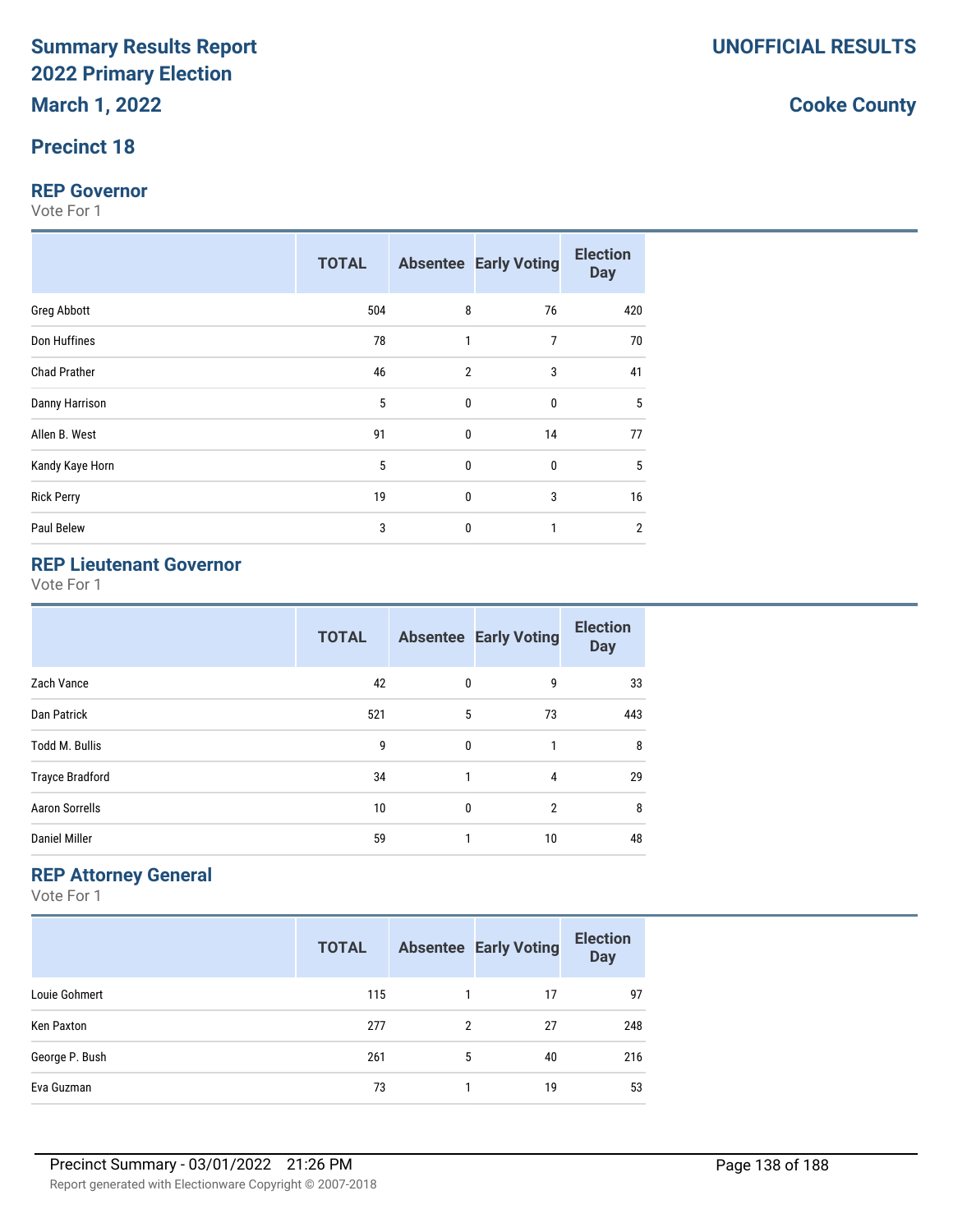# **Precinct 18**

#### **REP Comptroller of Public Accounts**

Vote For 1

|                | <b>TOTAL</b> | <b>Absentee Early Voting</b> | <b>Election</b><br>Day |
|----------------|--------------|------------------------------|------------------------|
| Glenn Hegar    | 511          | 77                           | 429                    |
| Mark V. Goloby | 70           | 10                           | 59                     |

#### **REP Comm General Land Office**

Vote For 1

|                        | <b>TOTAL</b> |   | <b>Absentee Early Voting</b> | <b>Election</b><br><b>Day</b> |
|------------------------|--------------|---|------------------------------|-------------------------------|
| Ben Armenta            | 40           | 0 | 5                            | 35                            |
| Don W. Minton          | 62           | 0 | 12                           | 50                            |
| <b>Tim Westley</b>     | 96           | 0 | 9                            | 87                            |
| Dawn Buckingham        | 154          | 4 | 28                           | 122                           |
| <b>Weston Martinez</b> | 12           | 0 | $\bf{0}$                     | 12                            |
| Rufus Lopez            | 17           | 1 | $\overline{2}$               | 14                            |
| Victor Avila           | 29           | 0 | 10                           | 19                            |
| Jon Spiers             | 70           | 1 | 11                           | 58                            |

# **REP Commissioner of Agriculture**

Vote For 1

|                  | <b>TOTAL</b> |   | <b>Absentee Early Voting</b> | <b>Election</b><br><b>Day</b> |
|------------------|--------------|---|------------------------------|-------------------------------|
| Carey A. Counsil | 54           | 2 |                              | 45                            |
| James White      | 213          | 4 | 43                           | 166                           |
| Sid Miller       | 299          |   | 39                           | 259                           |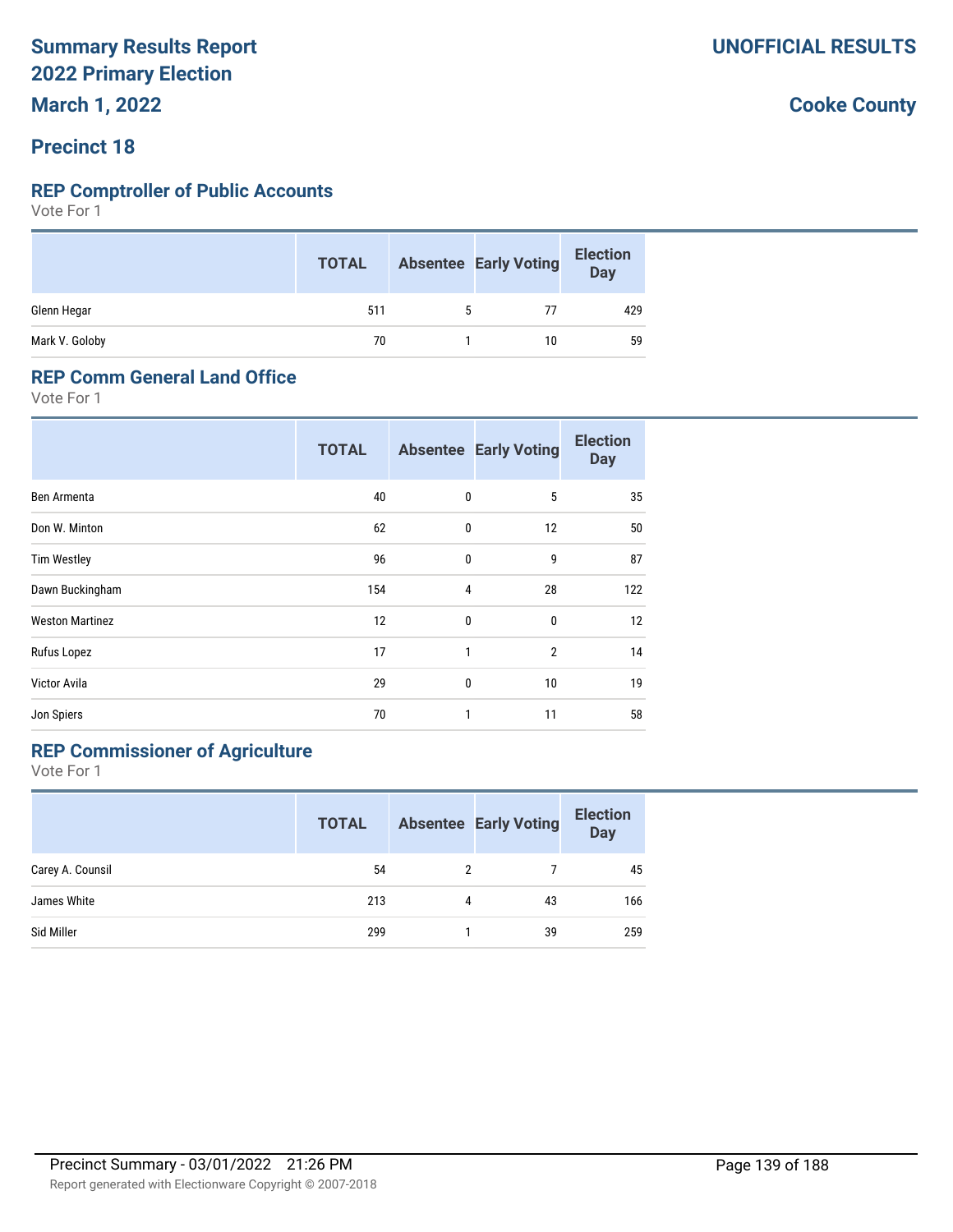# **Precinct 18**

# **REP Railroad Commissioner**

Vote For 1

|                        | <b>TOTAL</b> |   | <b>Absentee Early Voting</b> | <b>Election</b><br><b>Day</b> |
|------------------------|--------------|---|------------------------------|-------------------------------|
| Dawayne Tipton         | 111          | 1 | 17                           | 93                            |
| Wayne Christian        | 251          | 4 | 41                           | 206                           |
| Sarah Stogner          | 68           | 0 | 11                           | 57                            |
| Tom Slocum Jr          | 41           | 0 | 9                            | 32                            |
| Marvin "Sarge" Summers | 51           | 0 | 5                            | 46                            |

# **REP Justice, Supreme Court, Pl 3**

Vote For 1

|                | <b>TOTAL</b> | <b>Absentee Early Voting</b> | <b>Election</b><br>Day |
|----------------|--------------|------------------------------|------------------------|
| Debra Lehrmann | 516          | 76                           | 434                    |

# **REP Justice, Supreme Court, Pl 5**

Vote For 1

|               | <b>TOTAL</b> | <b>Absentee Early Voting</b> | <b>Election</b><br>Day |
|---------------|--------------|------------------------------|------------------------|
| Rebeca Huddle | 505          |                              | 422                    |

# **REP Justice, Supreme Court, Pl 9**

Vote For 1

|                  | <b>TOTAL</b> | <b>Absentee Early Voting</b> | <b>Election</b><br><b>Day</b> |
|------------------|--------------|------------------------------|-------------------------------|
| David J. Schenck | 305          | 48                           | 254                           |
| Evan Young       | 169          | 24                           | 142                           |

# **REP Judge, Ct of Crim App, Pl 2**

Vote For 1

|               | <b>TOTAL</b> | <b>Absentee Early Voting</b> | <b>Election</b><br><b>Day</b> |
|---------------|--------------|------------------------------|-------------------------------|
| Mary Lou Keel | 493          | 76                           | 411                           |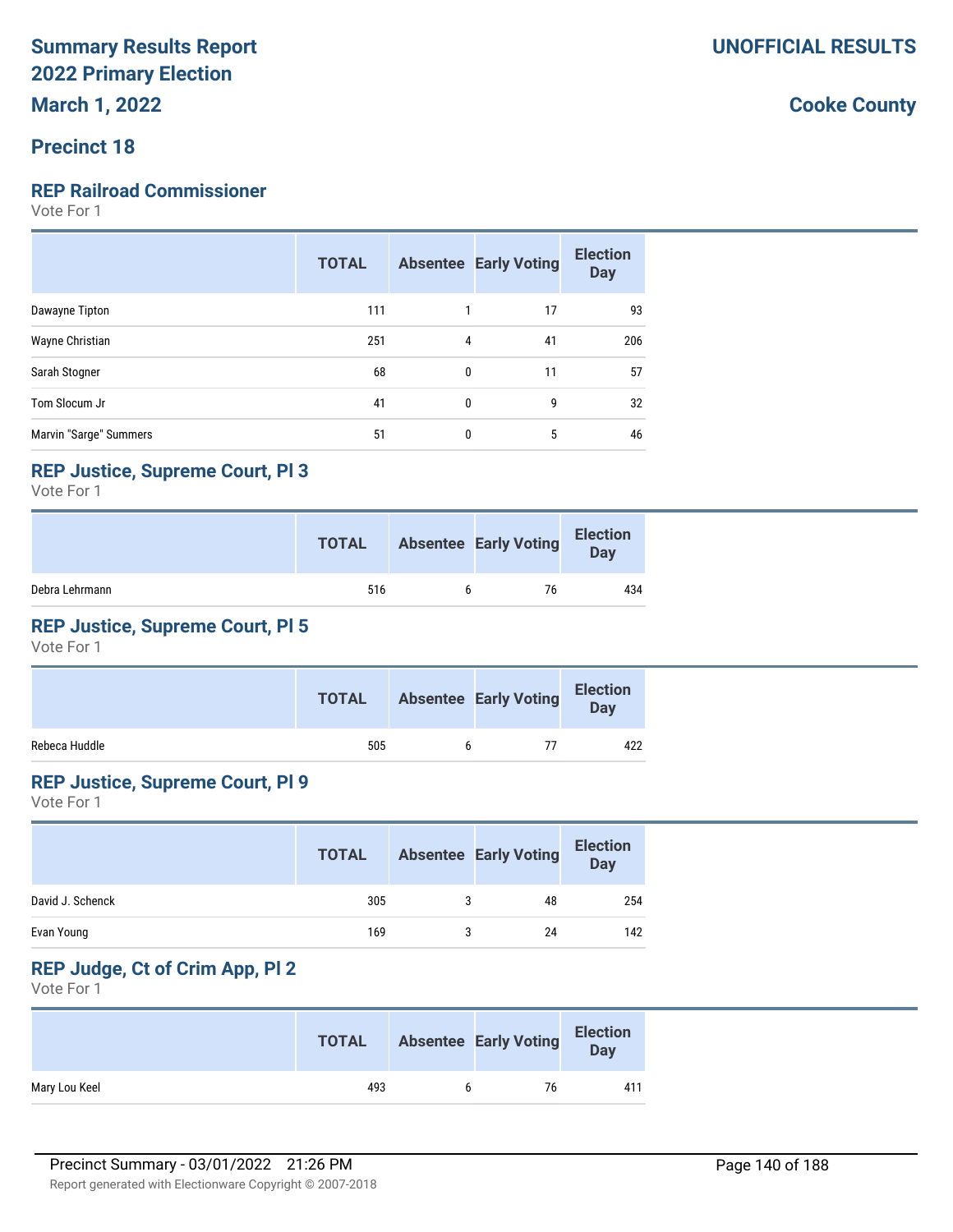# **Precinct 18**

#### **REP Judge, Ct of Crim App, Pl 5**

Vote For 1

|                     | <b>TOTAL</b> | <b>Absentee Early Voting</b> | <b>Election</b><br><b>Day</b> |
|---------------------|--------------|------------------------------|-------------------------------|
| <b>Scott Walker</b> | 307          | 43                           | 259                           |
| Clint Morgan        | 162          | 28                           | 131                           |

# **REP Judge, Ct of Crim App, Pl 6**

Vote For 1

|                       | <b>TOTAL</b> | <b>Absentee Early Voting</b> | <b>Election</b><br>Day |
|-----------------------|--------------|------------------------------|------------------------|
| Jesse F. McClure, III | 487          | 73                           | 407                    |

# **REP Member, State BoE, Dist 12**

Vote For 1

|            | <b>TOTAL</b> | <b>Absentee Early Voting</b> | <b>Election</b><br><b>Day</b> |  |
|------------|--------------|------------------------------|-------------------------------|--|
| Pam Little | 492          | 75                           | 410                           |  |

### **REP State Senator, Dist 30**

Vote For 1

|               | <b>TOTAL</b> |    | <b>Absentee Early Voting</b> | <b>Election</b><br>Day |
|---------------|--------------|----|------------------------------|------------------------|
| Drew Springer | 655          | 10 | 97                           | 548                    |

### **REP State Rep, Dist 68**

Vote For 1

|                     | <b>TOTAL</b> |    | <b>Absentee Early Voting</b> | <b>Election</b><br><b>Day</b> |
|---------------------|--------------|----|------------------------------|-------------------------------|
| <b>Craig Carter</b> | 85           | 0  | 9                            | 76                            |
| Mark Middleton      | 66           | 0  | 5                            | 61                            |
| David Spiller       | 510          | 11 | 86                           | 413                           |
| Gary W. Franklin    | 19           | 0  | 0                            | 19                            |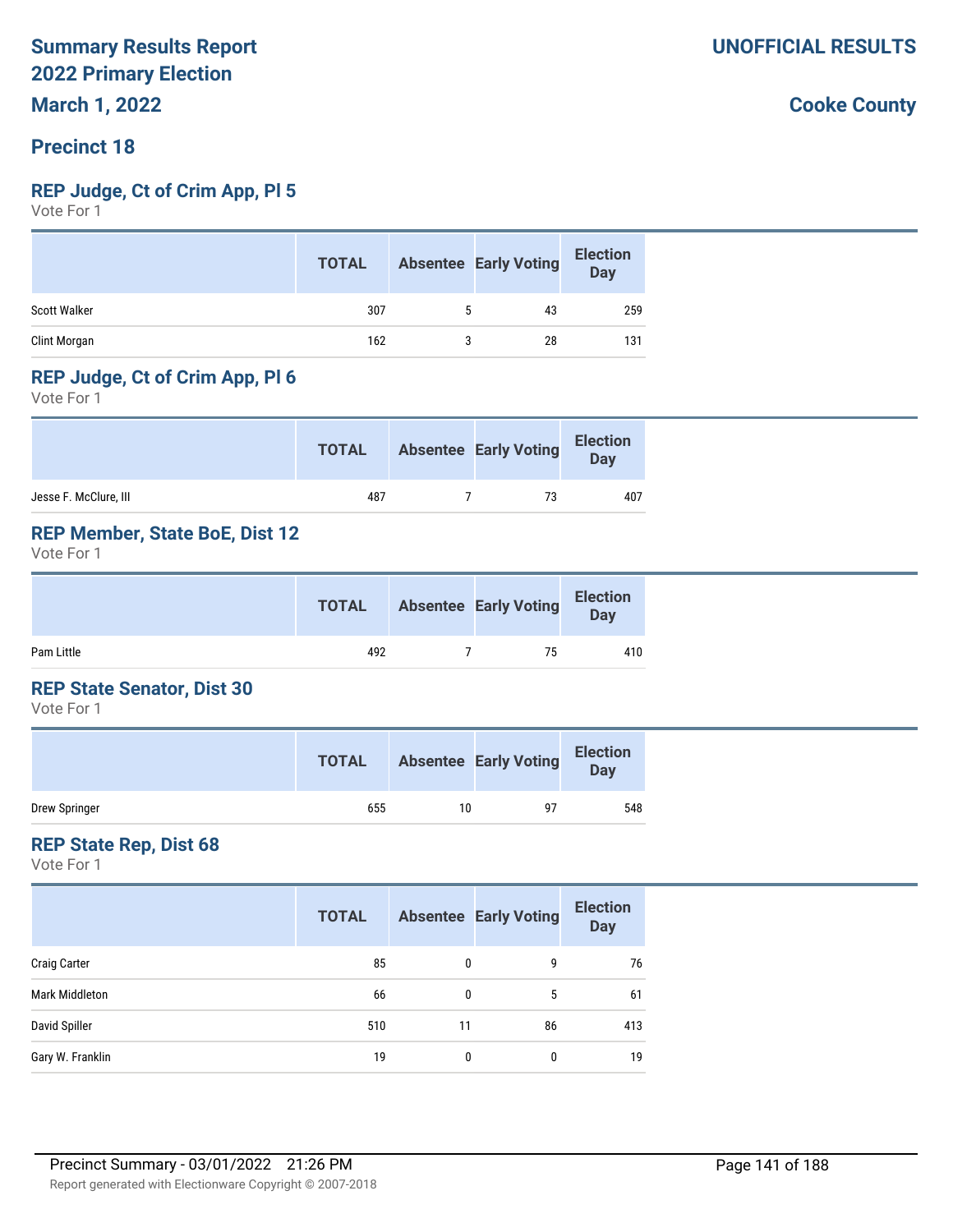# **Precinct 18**

# **REP Justice, 2nd Ct of App Dist, Pl 3**

Vote For 1

|                | <b>TOTAL</b> | Absentee Early Voting | Election |
|----------------|--------------|-----------------------|----------|
| Elizabeth Kerr | 499          | 81                    | 412      |

# **REP County Judge**

Vote For 1

|                      | <b>TOTAL</b> |   | <b>Absentee Early Voting</b> | <b>Election</b><br><b>Day</b> |
|----------------------|--------------|---|------------------------------|-------------------------------|
| Leon Klement         | 493          | 6 | 62                           | 425                           |
| John O. Roane        | 212          | 3 | 28                           | 181                           |
| <b>Steve Starnes</b> | 47           |   | 12                           | 34                            |

# **REP Judge, County Court at Law**

Vote For 1

|                | <b>TOTAL</b> |   | <b>Absentee Early Voting</b> | <b>Election</b><br><b>Day</b> |
|----------------|--------------|---|------------------------------|-------------------------------|
| Lynn Switzer   | 352          |   | 42                           | 304                           |
| John H. Morris | 328          | 4 | 54                           | 270                           |

# **REP District Clerk**

Vote For 1

|                  | <b>TOTAL</b> | <b>Absentee Early Voting</b> | <b>Election</b><br>Day |
|------------------|--------------|------------------------------|------------------------|
| Marci A. Gilbert | 548          | 87                           | 453                    |
|                  |              |                              |                        |

# **REP County Clerk**

Vote For 1

|              | <b>TOTAL</b> |    | <b>Absentee Early Voting</b> | <b>Election</b><br>Day |
|--------------|--------------|----|------------------------------|------------------------|
| Pam Harrison | 567          | 10 | 90                           | 467                    |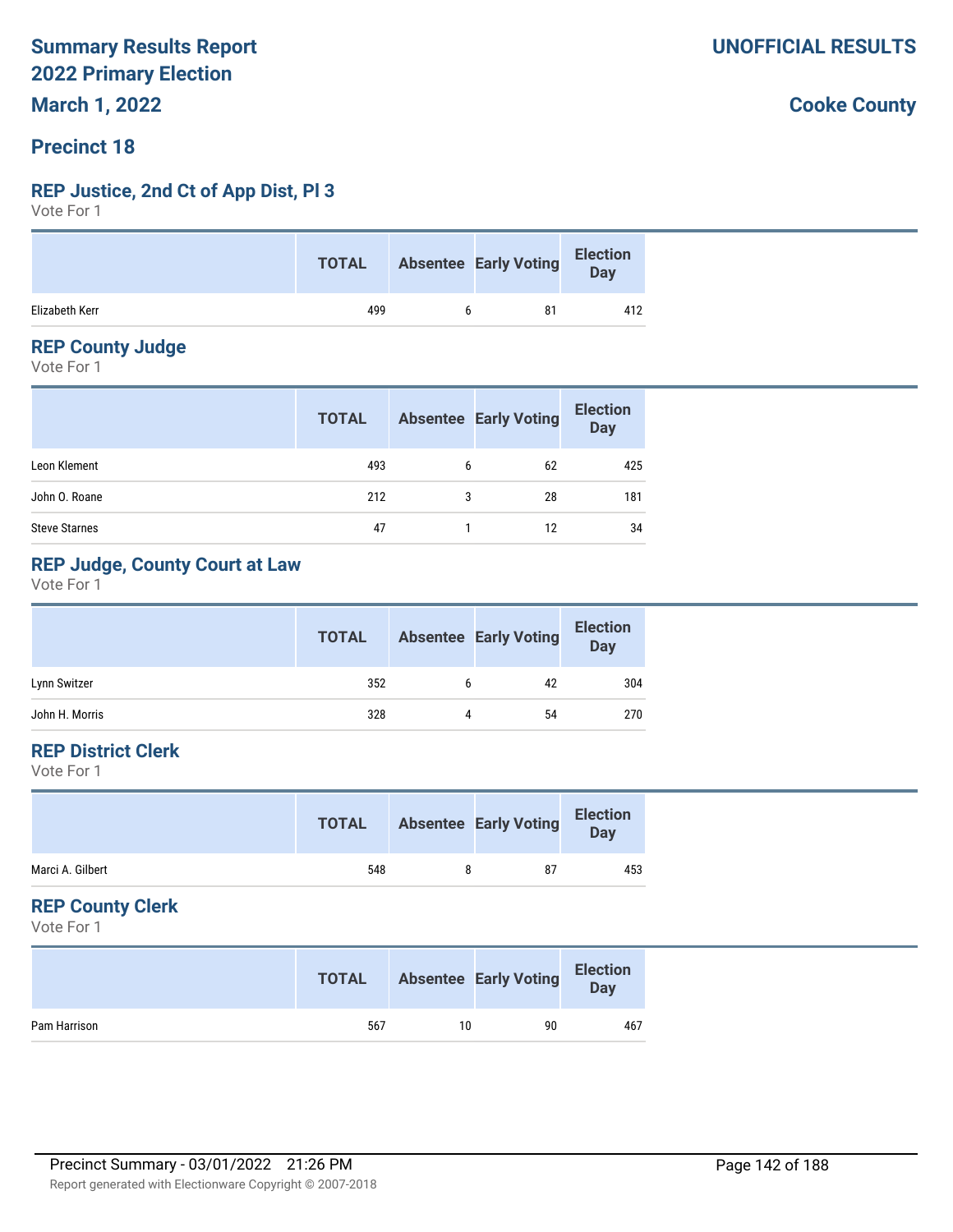# **Precinct 18**

# **REP County Treasurer**

Vote For 1

|               | <b>TOTAL</b> | Absentee Early Voting | <b>Election</b><br>Day |
|---------------|--------------|-----------------------|------------------------|
| Patty Brennan | 546          | 90                    | 450                    |

# **REP County Commissioner Pct 4**

Vote For 1

|                  | <b>TOTAL</b> |               | <b>Absentee Early Voting</b> | <b>Election</b><br><b>Day</b> |
|------------------|--------------|---------------|------------------------------|-------------------------------|
| Jeremy Jay Bayer | 186          | $\Omega$      | 21                           | 165                           |
| John Metzler     | 141          | $\mathcal{P}$ | 32                           | 107                           |
| Matt P. Sicking  | 423          | q             | 49                           | 365                           |

# **REP JOP Pct 1**

Vote For 1

|                      | <b>TOTAL</b> | <b>Absentee Early Voting</b> | <b>Election</b><br>Day |
|----------------------|--------------|------------------------------|------------------------|
| John J. "Jody" Henry | 567          | 89                           | 470                    |
|                      |              |                              |                        |

# **REP County Chair**

Vote For 1

|                | <b>TOTAL</b> | <b>Absentee Early Voting</b> | <b>Election</b><br>Day |
|----------------|--------------|------------------------------|------------------------|
| Chris McNamara | 533          | 85                           | 440                    |

# **REP Proposition 1**

Vote For 1

|                | <b>TOTAL</b> |    | <b>Absentee Early Voting</b> | <b>Election</b><br>Day |
|----------------|--------------|----|------------------------------|------------------------|
| <b>YES</b>     | 680          | 10 | 96                           | 574                    |
| N <sub>0</sub> | 61           |    | 8                            | 52                     |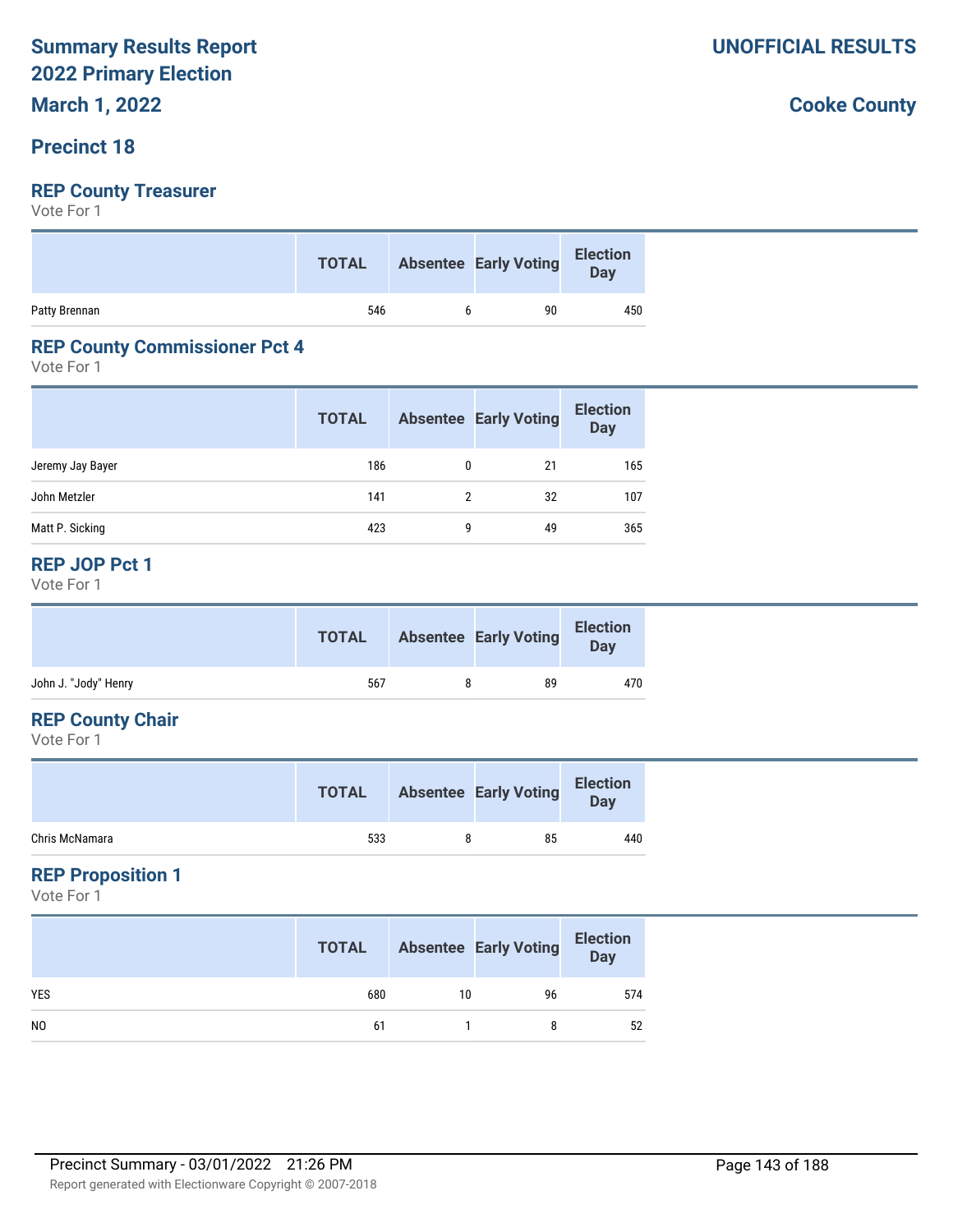**March 1, 2022**

# **Precinct 18**

# **REP Proposition 2**

Vote For 1

|                | <b>TOTAL</b> |   | <b>Absentee Early Voting</b> | <b>Election</b><br>Day |
|----------------|--------------|---|------------------------------|------------------------|
| <b>YES</b>     | 536          | h | 78                           | 452                    |
| N <sub>0</sub> | 173          |   | 22                           | 147                    |

#### **REP Proposition 3**

Vote For 1

|                | <b>TOTAL</b> | <b>Absentee Early Voting</b> | <b>Election</b><br>$\overline{\mathsf{Day}}$ |
|----------------|--------------|------------------------------|----------------------------------------------|
| <b>YES</b>     | 672          | 88                           | 575                                          |
| N <sub>0</sub> | 62           | 12                           | 49                                           |

# **REP Proposition 4**

Vote For 1

|     | <b>TOTAL</b> |    | <b>Absentee Early Voting</b> | <b>Election</b><br>Day |
|-----|--------------|----|------------------------------|------------------------|
| YES | 673          | 10 | 93                           | 570                    |
| NO  | 55           |    | 10                           | 44                     |

# **REP Proposition 5**

Vote For 1

|                | <b>TOTAL</b> |    | <b>Absentee Early Voting</b> | <b>Election</b><br><b>Day</b> |
|----------------|--------------|----|------------------------------|-------------------------------|
| <b>YES</b>     | 679          | 11 | 93                           | 575                           |
| N <sub>0</sub> | 57           |    | 11                           | 46                            |

# **REP Proposition 6**

Vote For 1

|                | <b>TOTAL</b> | <b>Absentee Early Voting</b> | <b>Election</b><br>Day |
|----------------|--------------|------------------------------|------------------------|
| <b>YES</b>     | 584          | 79                           | 498                    |
| N <sub>0</sub> | 121          | 20                           | 99                     |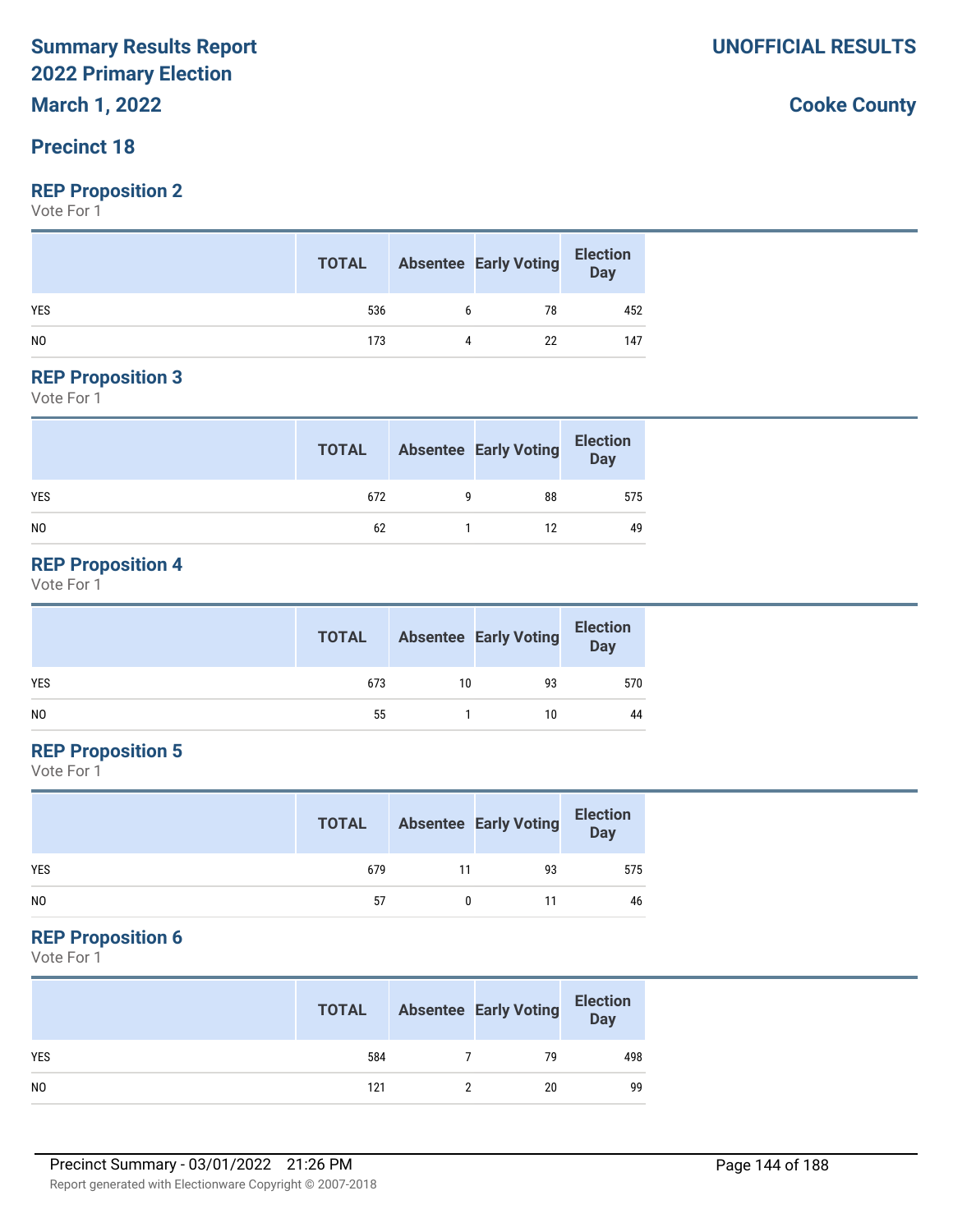**March 1, 2022**

#### **Precinct 18**

#### **REP Proposition 7**

Vote For 1

|                | <b>TOTAL</b> |    | <b>Absentee Early Voting</b> | <b>Election</b><br>Day |
|----------------|--------------|----|------------------------------|------------------------|
| <b>YES</b>     | 712          | 10 | 98                           | 604                    |
| N <sub>0</sub> | 29           |    |                              |                        |

#### **REP Proposition 8**

Vote For 1

|                | <b>TOTAL</b> |    | <b>Absentee Early Voting</b> | <b>Election</b><br>Day |
|----------------|--------------|----|------------------------------|------------------------|
| <b>YES</b>     | 699          | 10 | 98                           | 591                    |
| N <sub>0</sub> | 43           |    | 5                            | 38                     |

#### **REP Proposition 9**

Vote For 1

|                | <b>TOTAL</b> | <b>Absentee Early Voting</b> | <b>Election</b><br>Day |
|----------------|--------------|------------------------------|------------------------|
| <b>YES</b>     | 555          | 84                           | 464                    |
| N <sub>O</sub> | 175          | 18                           | 154                    |

### **REP Proposition 10**

Vote For 1

|                | <b>TOTAL</b> |    | <b>Absentee Early Voting</b> | <b>Election</b><br><b>Day</b> |
|----------------|--------------|----|------------------------------|-------------------------------|
| <b>YES</b>     | 670          | 10 | 93                           | 567                           |
| N <sub>0</sub> | 47           |    | 8                            | 39                            |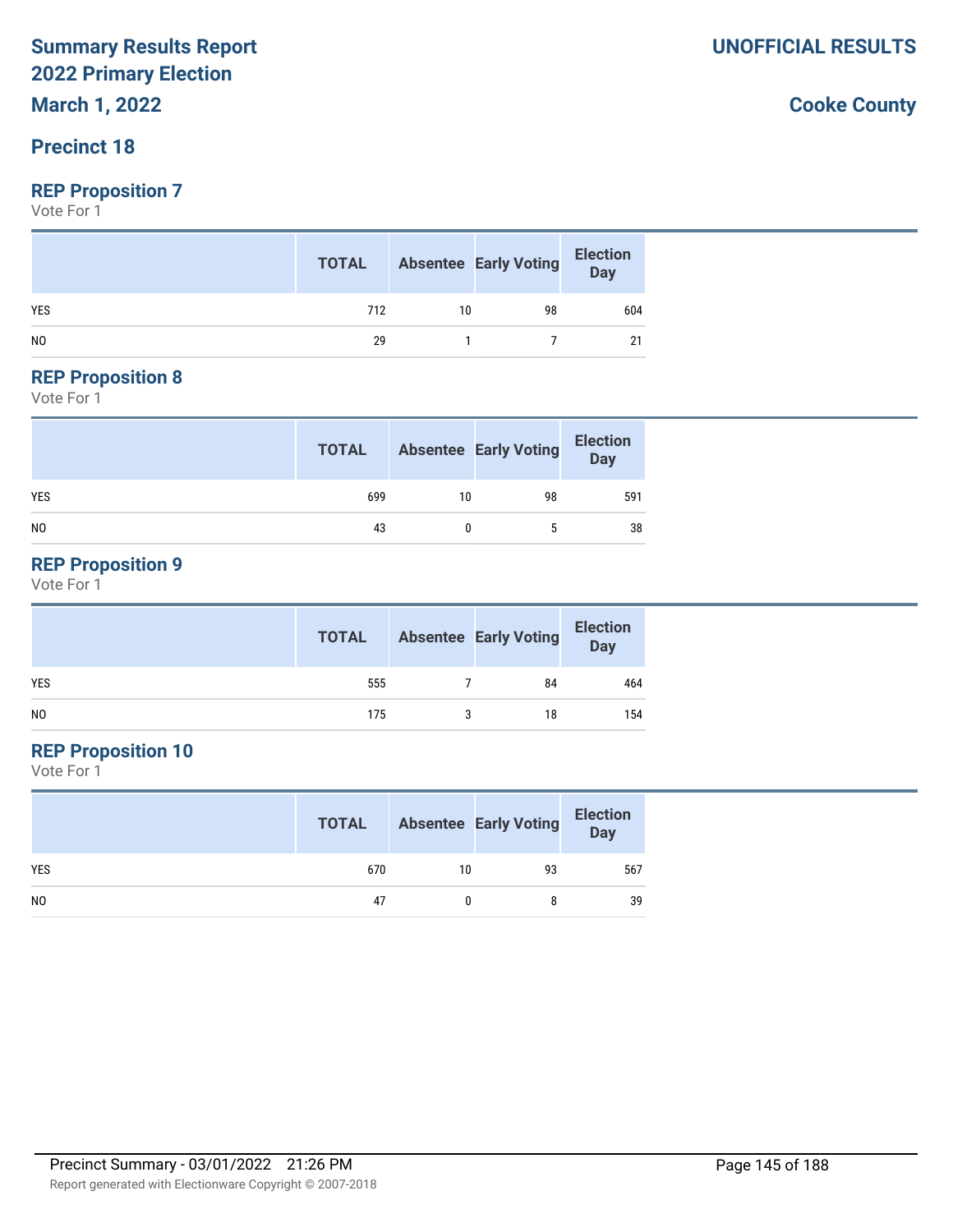#### **Precinct 18**

#### **DEM Governor**

Vote For 1

|                             | <b>TOTAL</b> |              | <b>Absentee Early Voting</b> | <b>Election</b><br><b>Day</b> |
|-----------------------------|--------------|--------------|------------------------------|-------------------------------|
| Rich Wakeland               | 0            | 0            | $\Omega$                     | 0                             |
| Inocencio (Inno) Barrientez | 0            | $\mathbf{0}$ | 0                            |                               |
| Michael Cooper              |              |              | 0                            | 0                             |
| Joy Diaz                    | 0            | 0            | $\Omega$                     | 0                             |
| Beto O'Rourke               |              | 0            | 4                            | 3                             |

#### **DEM Lieutenant Governor**

Vote For 1

|                  | <b>TOTAL</b> |   | <b>Absentee Early Voting</b> | <b>Election</b><br><b>Day</b> |
|------------------|--------------|---|------------------------------|-------------------------------|
| Carla Brailey    |              |   | 0                            |                               |
| Michelle Beckley | 3            | n | 2                            |                               |
| Mike Collier     |              |   |                              |                               |

#### **DEM Attorney General**

Vote For 1

|                         | <b>TOTAL</b> |   | <b>Absentee Early Voting</b> | <b>Election</b><br><b>Day</b> |
|-------------------------|--------------|---|------------------------------|-------------------------------|
| Lee Merritt             | 2            | 0 | 0                            | $\mathfrak{p}$                |
| Mike Fields             |              | 0 |                              | 0                             |
| S. "TBONE" Raynor       | 2            | 0 | 2                            | 0                             |
| Joe Jaworski            |              |   |                              | 0                             |
| Rochelle Mercedes Garza | 2            | 0 |                              |                               |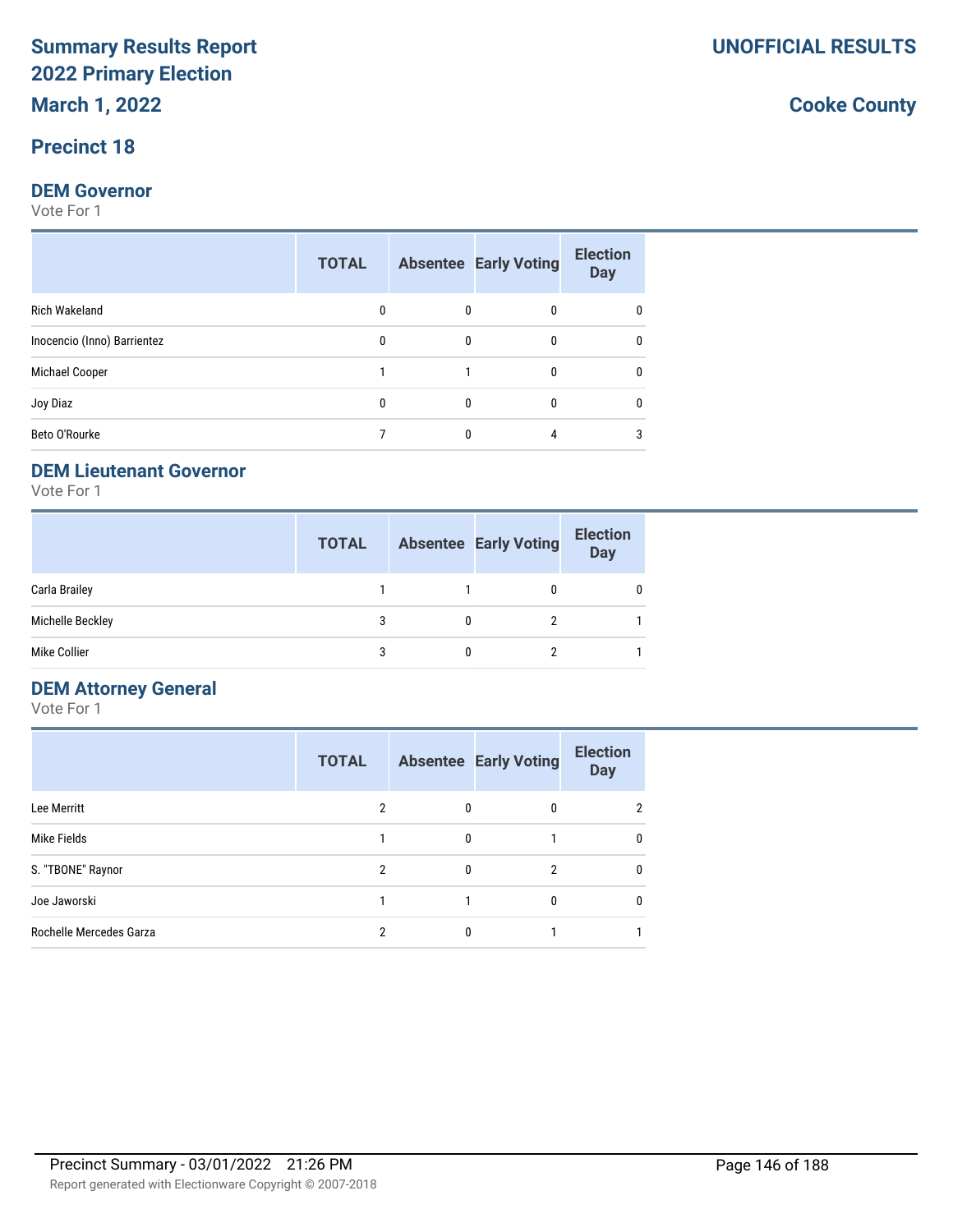**March 1, 2022**

#### **Precinct 18**

#### **DEM Comptroller of Public Accounts**

Vote For 1

|                    | <b>TOTAL</b> | <b>Absentee Early Voting</b> | <b>Election</b><br><b>Day</b> |
|--------------------|--------------|------------------------------|-------------------------------|
| Janet T. Dudding   | 3            |                              |                               |
| Angel Luis Vega    | 0            |                              |                               |
| <b>Tim Mahoney</b> | 5            |                              |                               |

#### **DEM Comm General Land Office**

Vote For 1

|                      | <b>TOTAL</b> |          | <b>Absentee Early Voting</b> | <b>Election</b><br><b>Day</b> |
|----------------------|--------------|----------|------------------------------|-------------------------------|
| Sandragrace Martinez | 0            | 0        | 0                            | 0                             |
| Jay Kleberg          | 3            | $\Omega$ | 2                            |                               |
| Michael Lange        |              | $\Omega$ |                              | 0                             |
| Jinny Suh            | 2            |          |                              |                               |
|                      |              |          |                              |                               |

### **DEM Commissioner of Agriculture**

Vote For 1

|            | <b>TOTAL</b> | <b>Absentee Early Voting</b> | <b>Election</b><br><b>Day</b> |
|------------|--------------|------------------------------|-------------------------------|
| Susan Hays |              |                              | 3                             |
| Ed Ireson  |              |                              | 0                             |

#### **DEM Railroad Commissioner**

Vote For 1

|              | <b>TOTAL</b> | <b>Absentee Early Voting</b> | <b>Election</b><br>Day |
|--------------|--------------|------------------------------|------------------------|
| Luke Warford |              |                              |                        |

#### **DEM Justice, Supreme Court, Pl 3**

|               | <b>TOTAL</b> | <b>Absentee Early Voting</b> | <b>Election</b><br>Day |
|---------------|--------------|------------------------------|------------------------|
| Erin A Nowell | 5            |                              |                        |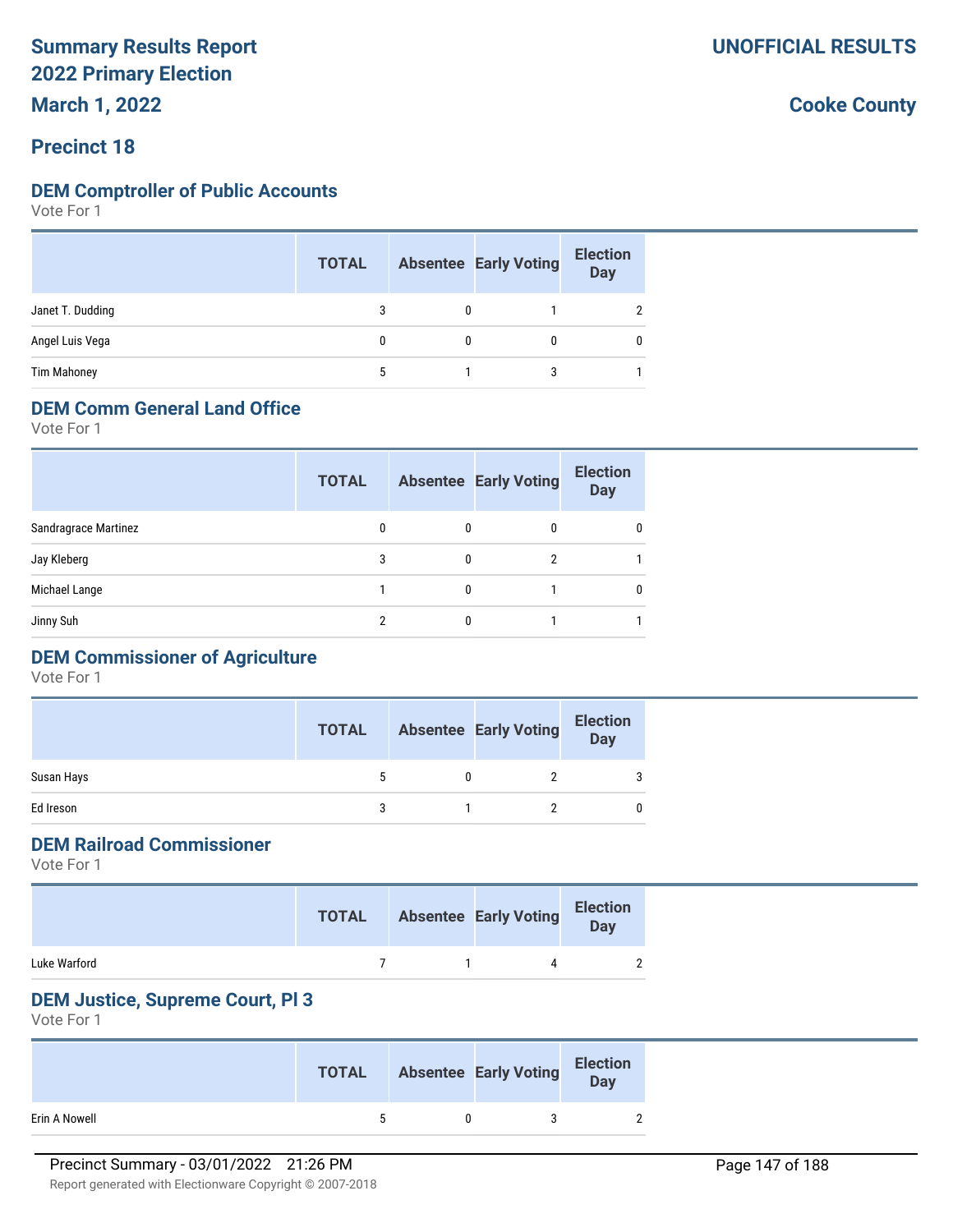**March 1, 2022**

#### **Precinct 18**

#### **DEM Justice, Supreme Court, Pl 5**

Vote For 1

|                | <b>TOTAL</b> | Absentee Early Voting Election |  |
|----------------|--------------|--------------------------------|--|
| Amanda Reichek | $\sim$       | 3                              |  |

#### **DEM Justice, Supreme Court, Pl 9**

Vote For 1

|                 | TOTAL | <b>Absentee Early Voting</b> | <b>Election</b><br><b>Day</b> |
|-----------------|-------|------------------------------|-------------------------------|
| Julia Maldonado |       |                              | $\overline{2}$                |

#### **DEM Judge, Ct of Crim App, Pl 5**

Vote For 1

|              | TOTAL | <b>Absentee Early Voting</b> | <b>Election</b><br>Day |
|--------------|-------|------------------------------|------------------------|
| Dana Huffman |       |                              | <sup>2</sup>           |

#### **DEM Judge, Ct of Crim App, Pl 6**

Vote For 1

|                | <b>TOTAL</b> | <b>Absentee Early Voting</b> | <b>Election</b><br>Day |
|----------------|--------------|------------------------------|------------------------|
| Robert Johnson |              |                              | $\overline{2}$         |

#### **DEM Member, State BoE, Dist 12**

Vote For 1

|                 | <b>TOTAL</b> | <b>Absentee Early Voting</b> | <b>Election</b><br>Day |  |
|-----------------|--------------|------------------------------|------------------------|--|
| Alex Cornwallis |              |                              |                        |  |
| Roberto Velasco |              |                              |                        |  |

#### **DEM Justice, 2nd Ct of App Dist, Pl 3**

Vote For 1

|                   | <b>TOTAL</b> | <b>Absentee Early Voting</b> | <b>Election</b><br>Day |
|-------------------|--------------|------------------------------|------------------------|
| Delonia A. Watson | h            |                              |                        |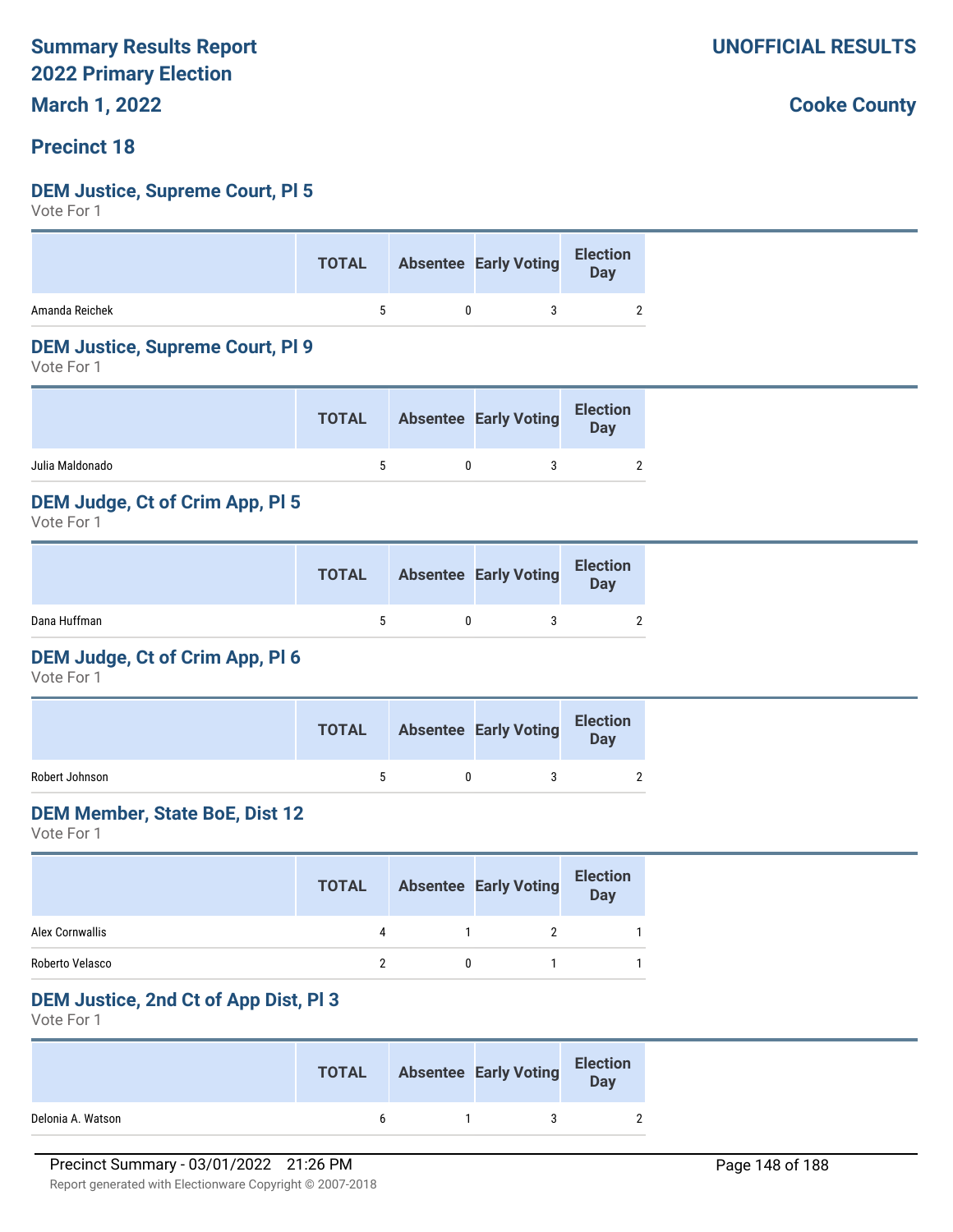# **March 1, 2022**

#### **Precinct 18**

#### **DEM County Judge**

Vote For 1

|            | TOTAL Absentee Early Voting |  | Election |
|------------|-----------------------------|--|----------|
| Denny Hook |                             |  |          |

#### **DEM County Surveyor**

Vote For 1

|                     | <b>TOTAL</b> | <b>Absentee Early Voting</b> | <b>Election</b><br><b>Day</b> |
|---------------------|--------------|------------------------------|-------------------------------|
| <b>Delbert West</b> |              |                              | $\overline{2}$                |

#### **DEM County Chair**

Vote For 1

|               | <b>TOTAL</b> | <b>Absentee Early Voting</b> | <b>Election</b><br>Day |
|---------------|--------------|------------------------------|------------------------|
| Sherman Moore |              |                              | 3                      |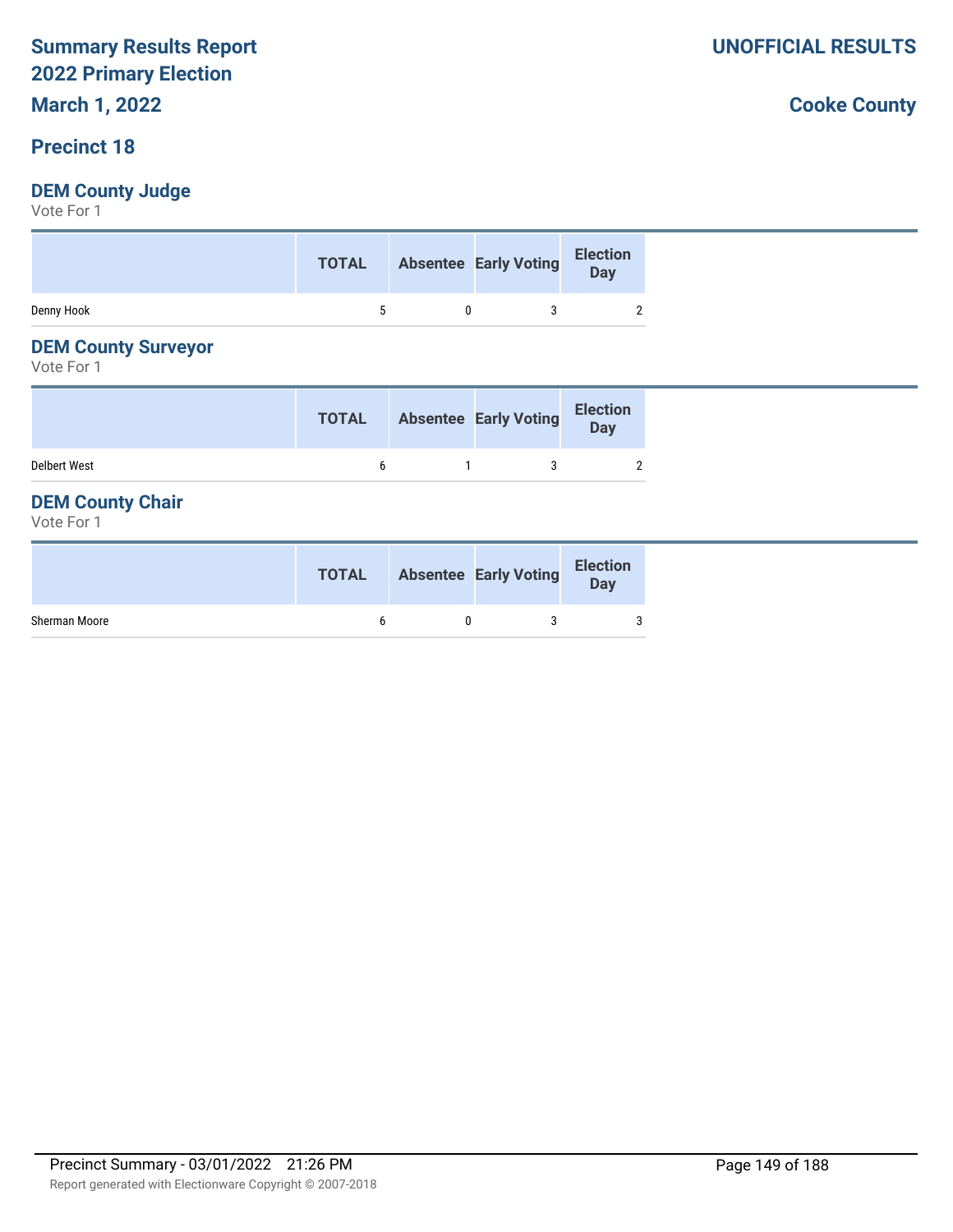#### **Precinct 21**

| <b>ISTATISTICS</b> |
|--------------------|
|                    |
|                    |

|                                      | <b>TOTAL</b> | <b>Absentee</b> |              | <b>Early Voting Election Day</b> |
|--------------------------------------|--------------|-----------------|--------------|----------------------------------|
| Registered Voters - Total            | 1,377        |                 |              |                                  |
| Registered Voters - Republican Party | $\mathbf{0}$ |                 |              |                                  |
| Registered Voters - Democrat Party   | $\mathbf{0}$ |                 |              |                                  |
| Registered Voters - NONPARTISAN      | 1,377        |                 |              |                                  |
| <b>Ballots Cast - Total</b>          | 548          | 10              | 100          | 438                              |
| Ballots Cast - Republican Party      | 539          | 8               | 99           | 432                              |
| <b>Ballots Cast - Democrat Party</b> | 9            | $\overline{2}$  | 1            | 6                                |
| <b>Ballots Cast - NONPARTISAN</b>    | $\mathbf{0}$ | 0               | 0            | 0                                |
| <b>Ballots Cast - Blank</b>          | $\mathbf{0}$ | 0               | $\mathbf{0}$ | 0                                |
| <b>Voter Turnout - Total</b>         | 39.80%       |                 |              |                                  |
| Voter Turnout - Republican Party     | 0.00%        |                 |              |                                  |
| Voter Turnout - Democrat Party       | 0.00%        |                 |              |                                  |
| <b>Voter Turnout - NONPARTISAN</b>   | 0.00%        |                 |              |                                  |

### **REP US Rep, District 26**

Vote For 1

|                      | <b>TOTAL</b> |              | <b>Absentee Early Voting</b> | <b>Election</b><br><b>Day</b> |
|----------------------|--------------|--------------|------------------------------|-------------------------------|
| <b>Isaac Smith</b>   | 22           | 0            | $\overline{4}$               | 18                            |
| <b>Vincent Gallo</b> | 37           | 0            | 8                            | 29                            |
| Michael C. Burgess   | 357          | 6            | 69                           | 282                           |
| <b>Brian Brazeal</b> | 27           | $\mathbf{0}$ | 6                            | 21                            |
| Raven Harrison       | 19           | 0            |                              | 18                            |
|                      |              |              |                              |                               |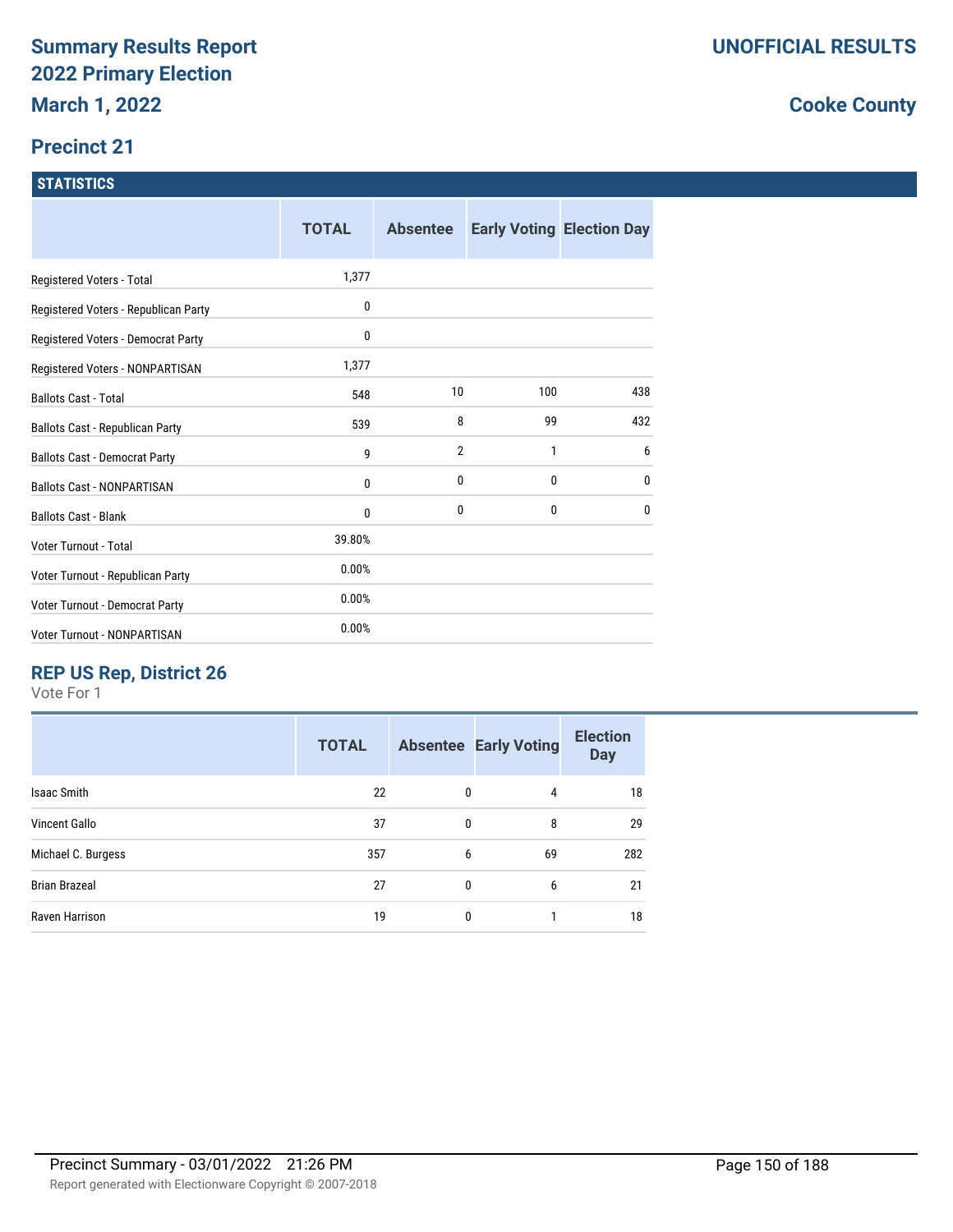#### **Precinct 21**

#### **REP Governor**

Vote For 1

|                     | <b>TOTAL</b>   |              | <b>Absentee Early Voting</b> | <b>Election</b><br><b>Day</b> |
|---------------------|----------------|--------------|------------------------------|-------------------------------|
| Greg Abbott         | 399            | 7            | 79                           | 313                           |
| Don Huffines        | 41             | 1            | 4                            | 36                            |
| <b>Chad Prather</b> | 25             | $\mathbf{0}$ | 3                            | 22                            |
| Danny Harrison      | 1              | 0            | 0                            |                               |
| Allen B. West       | 57             | $\mathbf{0}$ | 8                            | 49                            |
| Kandy Kaye Horn     | $\overline{2}$ | $\mathbf{0}$ | 0                            | 2                             |
| <b>Rick Perry</b>   | 8              | 0            | 4                            | 4                             |
| Paul Belew          | 0              | $\mathbf 0$  | 0                            | 0                             |

### **REP Lieutenant Governor**

Vote For 1

| <b>TOTAL</b> |              |                | <b>Election</b><br><b>Day</b> |
|--------------|--------------|----------------|-------------------------------|
| 39           | 0            | 7              | 32                            |
| 369          | 6            | 77             | 286                           |
| 10           | 1            | 1              | 8                             |
| 16           | $\mathbf 0$  | $\overline{2}$ | 14                            |
| 13           | $\mathbf{0}$ | 1              | 12                            |
| 36           | 1            | 5              | 30                            |
|              |              |                | <b>Absentee Early Voting</b>  |

#### **REP Attorney General**

Vote For 1

|                | <b>TOTAL</b> |   | <b>Absentee Early Voting</b> | <b>Election</b><br><b>Day</b> |
|----------------|--------------|---|------------------------------|-------------------------------|
| Louie Gohmert  | 84           | 3 | 19                           | 62                            |
| Ken Paxton     | 218          | 5 | 38                           | 175                           |
| George P. Bush | 166          | 0 | 26                           | 140                           |
| Eva Guzman     | 52           | 0 | 14                           | 38                            |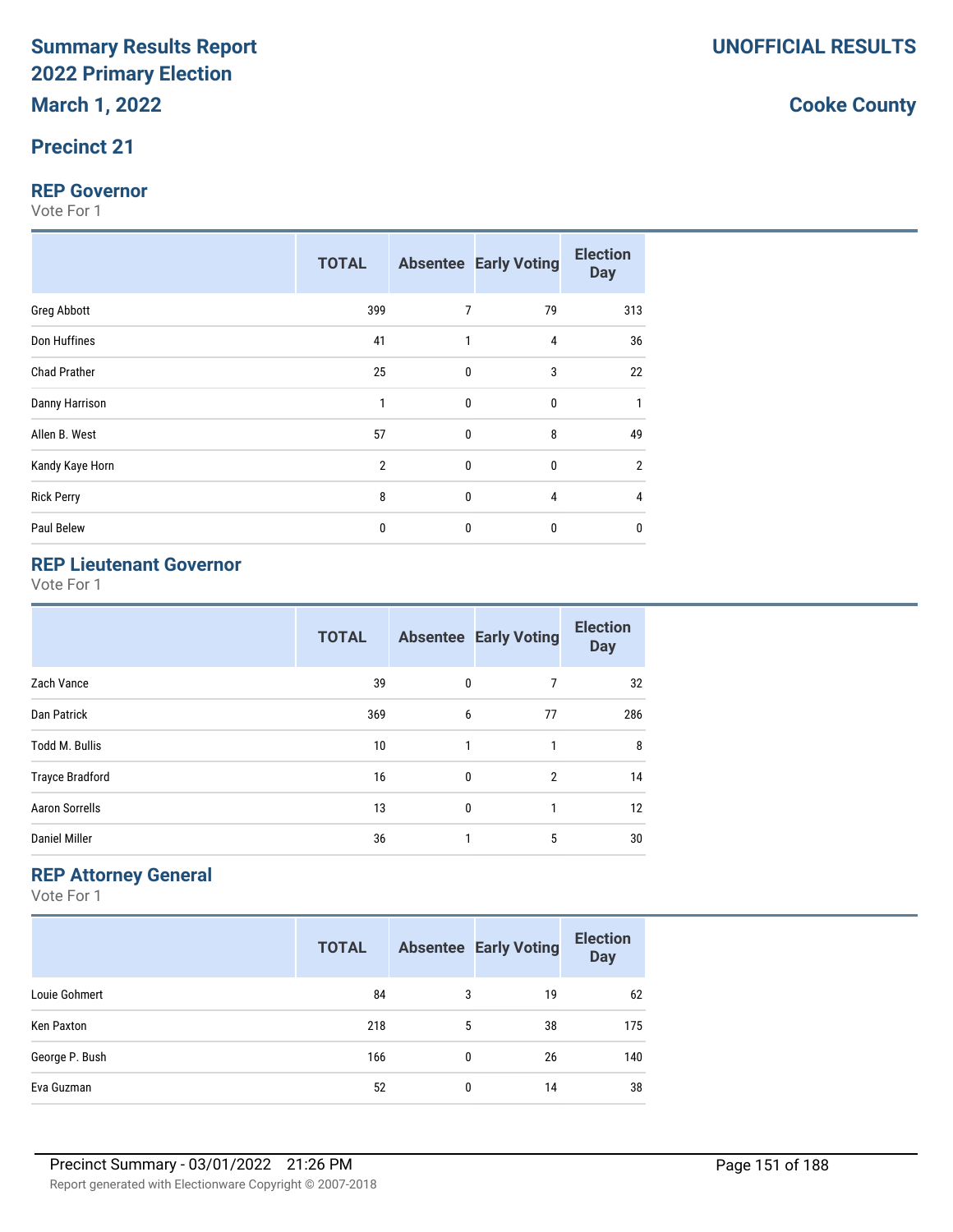**March 1, 2022**

#### **Precinct 21**

#### **REP Comptroller of Public Accounts**

Vote For 1

|                | <b>TOTAL</b> |   | <b>Absentee Early Voting</b> | <b>Election</b><br><b>Day</b> |
|----------------|--------------|---|------------------------------|-------------------------------|
| Glenn Hegar    | 377          | 8 | 72                           | 297                           |
| Mark V. Goloby | 53           |   | 4                            | 49                            |

#### **REP Comm General Land Office**

Vote For 1

|                        | <b>TOTAL</b> |              | <b>Absentee Early Voting</b> | <b>Election</b><br><b>Day</b> |
|------------------------|--------------|--------------|------------------------------|-------------------------------|
| Ben Armenta            | 31           | 1            | 5                            | 25                            |
| Don W. Minton          | 50           | $\mathbf{0}$ | 9                            | 41                            |
| <b>Tim Westley</b>     | 69           | 1            | 11                           | 57                            |
| Dawn Buckingham        | 91           | 1            | 16                           | 74                            |
| <b>Weston Martinez</b> | 3            | $\mathbf{0}$ | 0                            | 3                             |
| Rufus Lopez            | 8            | $\mathbf{0}$ | $\overline{2}$               | 6                             |
| Victor Avila           | 17           | $\mathbf{0}$ | 6                            | 11                            |
| Jon Spiers             | 54           | 3            | 4                            | 47                            |

### **REP Commissioner of Agriculture**

|                  | <b>TOTAL</b> |   | <b>Absentee Early Voting</b> | <b>Election</b><br><b>Day</b> |
|------------------|--------------|---|------------------------------|-------------------------------|
| Carey A. Counsil | 32           |   | g                            | 22                            |
| James White      | 143          | 3 | 23                           | 117                           |
| Sid Miller       | 236          | 2 | 39                           | 195                           |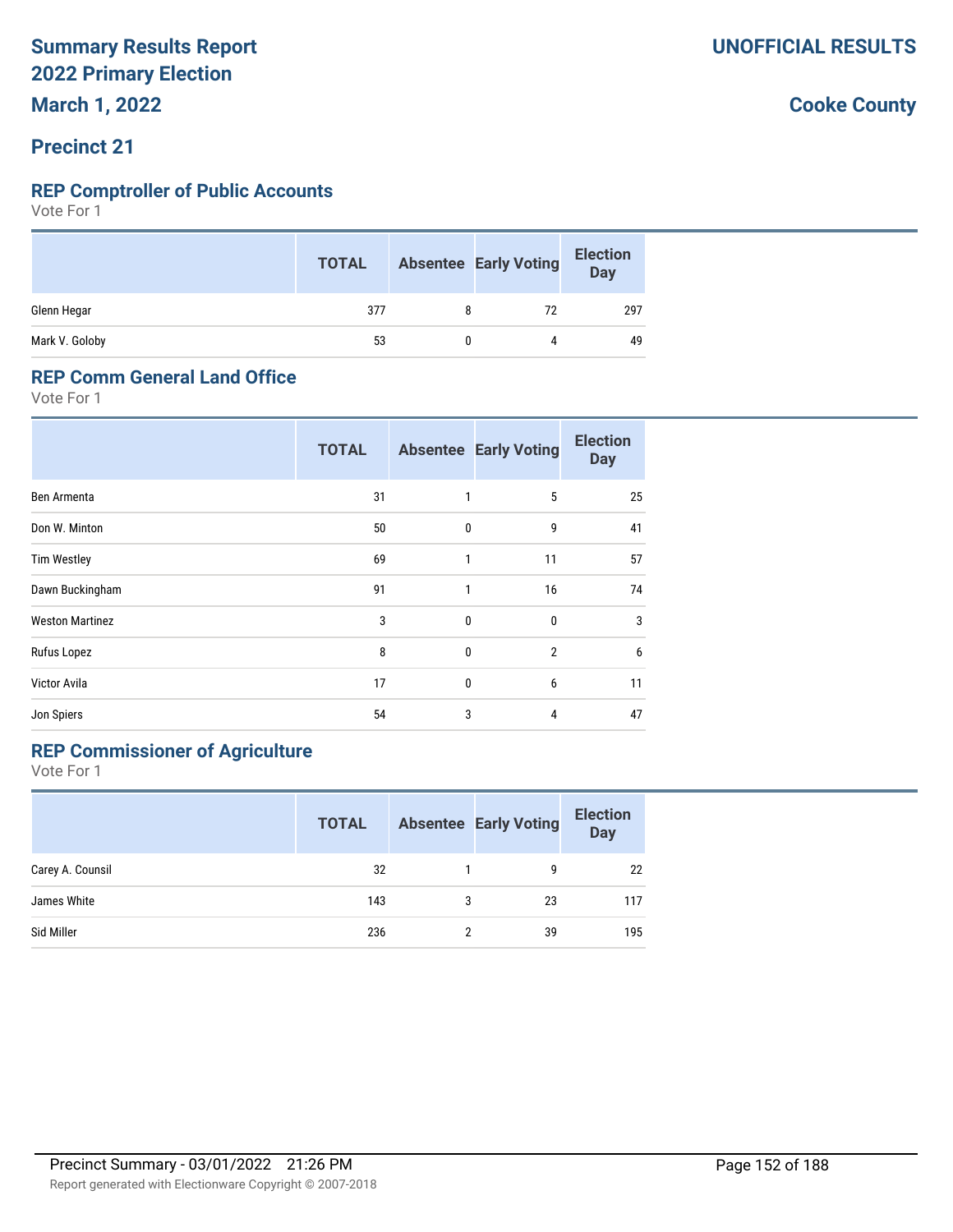#### **Precinct 21**

#### **REP Railroad Commissioner**

Vote For 1

|                        | <b>TOTAL</b> |              | <b>Absentee Early Voting</b> | <b>Election</b><br><b>Day</b> |
|------------------------|--------------|--------------|------------------------------|-------------------------------|
| Dawayne Tipton         | 78           |              | 17                           | 60                            |
| Wayne Christian        | 153          | 4            | 26                           | 123                           |
| Sarah Stogner          | 54           | 1            | 11                           | 42                            |
| Tom Slocum Jr          | 23           | $\mathbf{0}$ | 0                            | 23                            |
| Marvin "Sarge" Summers | 43           | $\mathbf{0}$ | 6                            | 37                            |

#### **REP Justice, Supreme Court, Pl 3**

Vote For 1

|                | <b>TOTAL</b> |   | <b>Absentee Early Voting</b> | <b>Election</b><br>Day |
|----------------|--------------|---|------------------------------|------------------------|
| Debra Lehrmann | 381          | h | 62                           | 314                    |

#### **REP Justice, Supreme Court, Pl 5**

Vote For 1

|               |     | <b>TOTAL</b> Absentee Early Voting | <b>Election</b><br><b>Day</b> |
|---------------|-----|------------------------------------|-------------------------------|
| Rebeca Huddle | 377 | 61                                 | 311                           |

#### **REP Justice, Supreme Court, Pl 9**

Vote For 1

|                  | <b>TOTAL</b> |   | <b>Absentee Early Voting</b> | <b>Election</b><br><b>Day</b> |
|------------------|--------------|---|------------------------------|-------------------------------|
| David J. Schenck | 226          | 4 | 32                           | 190                           |
| Evan Young       | 126          |   | 27                           | 97                            |

### **REP Judge, Ct of Crim App, Pl 2**

|               | <b>TOTAL</b> | <b>Absentee Early Voting</b> | <b>Election</b><br>Day |
|---------------|--------------|------------------------------|------------------------|
| Mary Lou Keel | 367          | 61                           | 301                    |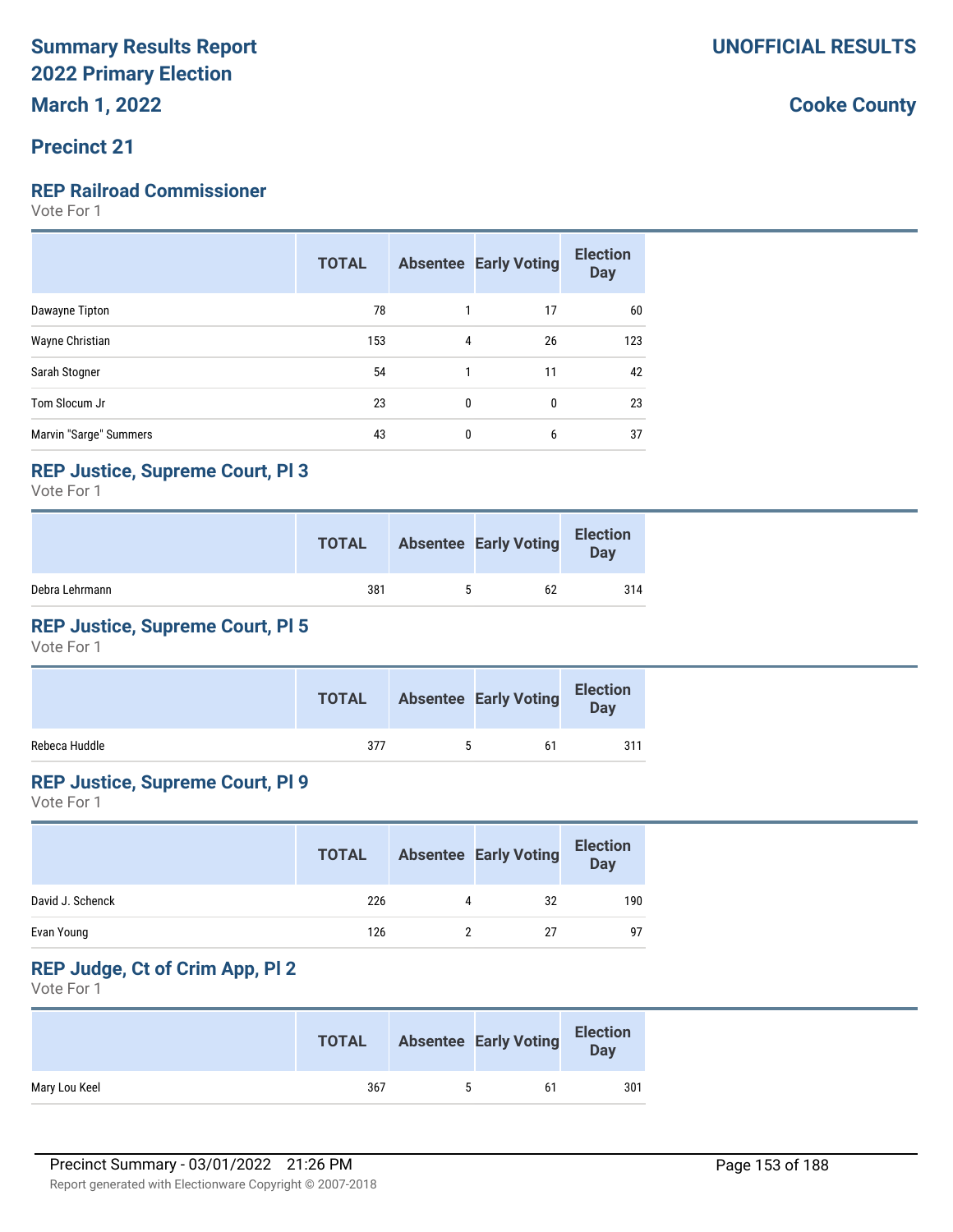#### **Precinct 21**

#### **REP Judge, Ct of Crim App, Pl 5**

Vote For 1

|                     | <b>TOTAL</b> |   | <b>Absentee Early Voting</b> | <b>Election</b><br><b>Day</b> |
|---------------------|--------------|---|------------------------------|-------------------------------|
| <b>Scott Walker</b> | 234          | 5 | 45                           | 184                           |
| Clint Morgan        | 117          |   | 19                           | 97                            |

#### **REP Judge, Ct of Crim App, Pl 6**

Vote For 1

|                       | <b>TOTAL</b> | <b>Absentee Early Voting</b> | <b>Election</b><br><b>Day</b> |
|-----------------------|--------------|------------------------------|-------------------------------|
| Jesse F. McClure, III | 361          | 62                           | 294                           |

#### **REP Member, State BoE, Dist 12**

Vote For 1

|            | <b>TOTAL</b> |   | <b>Absentee Early Voting</b> | <b>Election</b><br>Day |
|------------|--------------|---|------------------------------|------------------------|
| Pam Little | 360          | 5 | 61                           | 294                    |

#### **REP State Senator, Dist 30**

Vote For 1

|               | <b>TOTAL</b> | <b>Absentee Early Voting</b> | <b>Election</b><br>Day |
|---------------|--------------|------------------------------|------------------------|
| Drew Springer | 474          | 89                           | 377                    |

#### **REP State Rep, Dist 68**

|                     | <b>TOTAL</b> |   | <b>Absentee Early Voting</b> | <b>Election</b><br><b>Day</b> |
|---------------------|--------------|---|------------------------------|-------------------------------|
| <b>Craig Carter</b> | 75           | 0 | 12                           | 63                            |
| Mark Middleton      | 58           | 0 | 9                            | 49                            |
| David Spiller       | 344          | 8 | 70                           | 266                           |
| Gary W. Franklin    | 6            | 0 |                              | 5                             |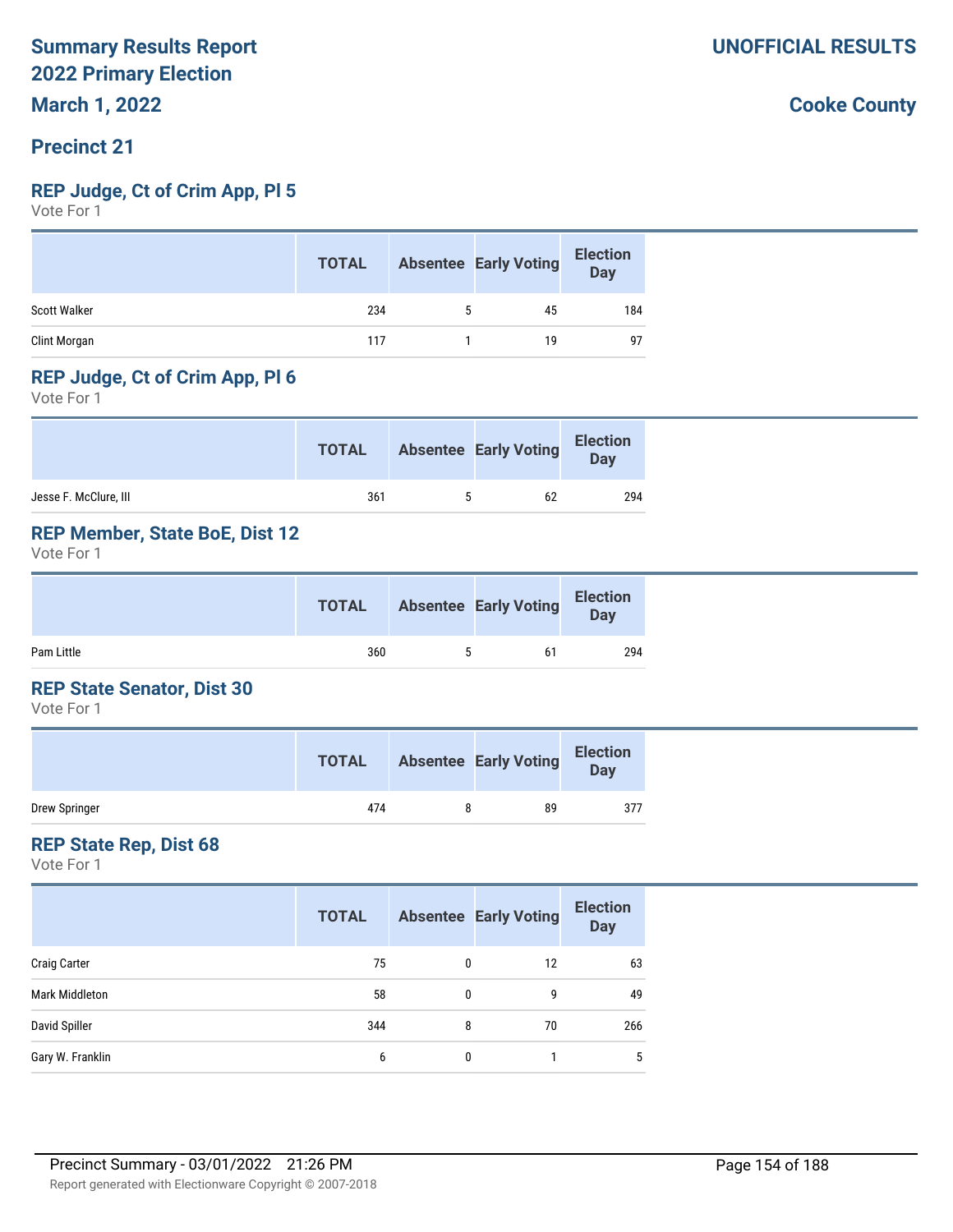#### **Precinct 21**

#### **REP Justice, 2nd Ct of App Dist, Pl 3**

Vote For 1

|                | <b>TOTAL</b> | <b>Absentee Early Voting</b> | <b>Election</b><br>Day |
|----------------|--------------|------------------------------|------------------------|
| Elizabeth Kerr | 369          | 62                           | 302                    |

#### **REP County Judge**

Vote For 1

|                      | <b>TOTAL</b> |   | <b>Absentee Early Voting</b> | <b>Election</b><br>Day |
|----------------------|--------------|---|------------------------------|------------------------|
| Leon Klement         | 235          | 6 | 36                           | 193                    |
| John O. Roane        | 155          |   | 31                           | 123                    |
| <b>Steve Starnes</b> | 137          |   | 31                           | 105                    |

#### **REP Judge, County Court at Law**

Vote For 1

|                | <b>TOTAL</b> |   | <b>Absentee Early Voting</b> | <b>Election</b><br><b>Day</b> |
|----------------|--------------|---|------------------------------|-------------------------------|
| Lynn Switzer   | 247          |   | 45                           | 202                           |
| John H. Morris | 258          | 8 | 46                           | 204                           |

#### **REP District Clerk**

Vote For 1

|                  | <b>TOTAL</b> |   | <b>Absentee Early Voting</b> | <b>Election</b><br>Day |
|------------------|--------------|---|------------------------------|------------------------|
| Marci A. Gilbert | 435          | 8 | 76                           | 351                    |
|                  |              |   |                              |                        |

#### **REP County Clerk**

Vote For 1

|              | <b>TOTAL</b> | <b>Absentee Early Voting</b> | <b>Election</b><br>Day |
|--------------|--------------|------------------------------|------------------------|
| Pam Harrison | 439          | 78                           | 353                    |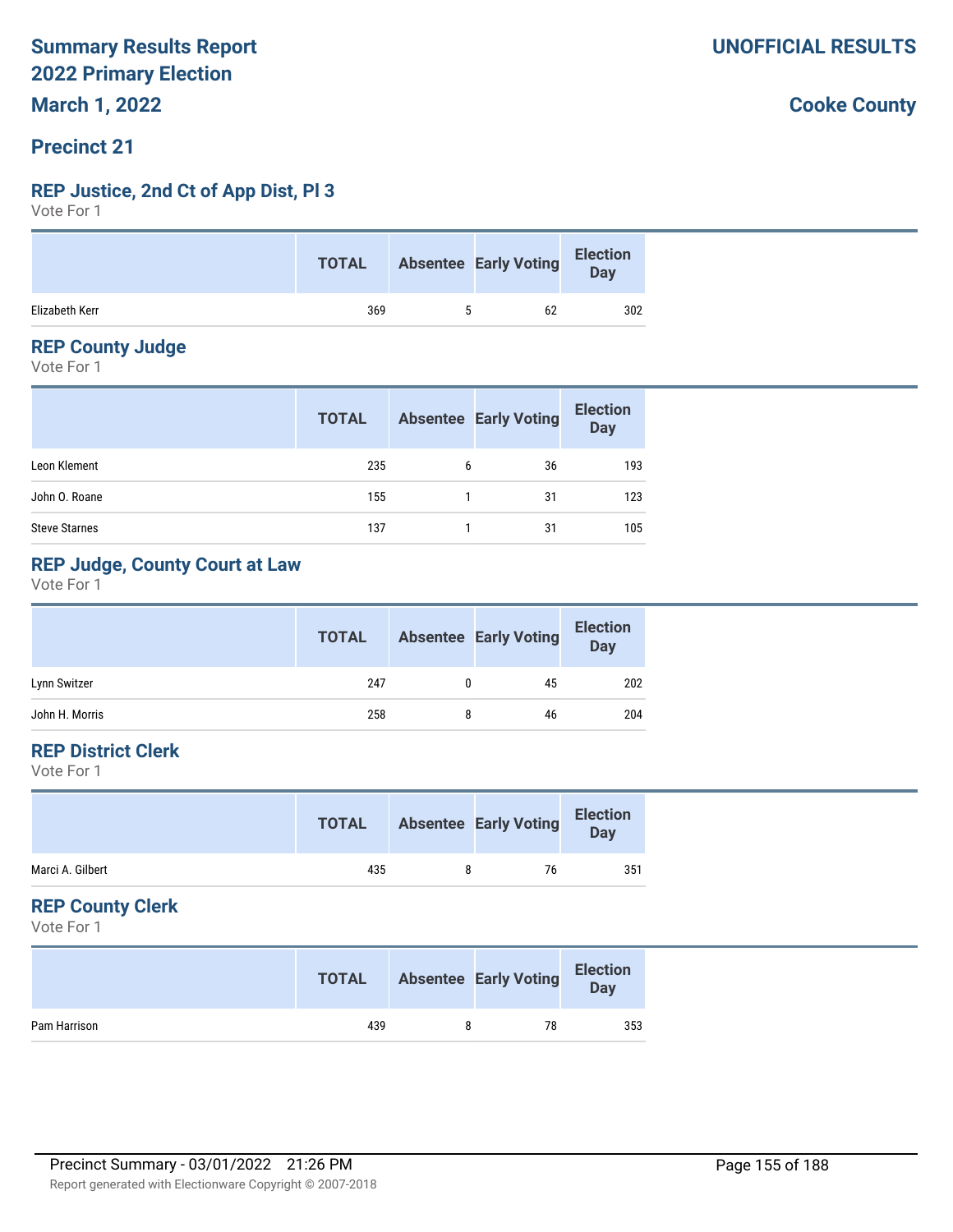### **Precinct 21**

#### **REP County Treasurer**

Vote For 1

|               | <b>TOTAL</b> | <b>Absentee Early Voting</b> | J<br>Day |
|---------------|--------------|------------------------------|----------|
| Patty Brennan | 415          | 76                           | 332      |

#### **REP County Commissioner Pct 4**

Vote For 1

|                  | <b>TOTAL</b> |   | <b>Absentee Early Voting</b> | <b>Election</b><br><b>Day</b> |
|------------------|--------------|---|------------------------------|-------------------------------|
| Jeremy Jay Bayer | 177          | 3 | 22                           | 152                           |
| John Metzler     | 224          | 4 | 54                           | 166                           |
| Matt P. Sicking  | 130          |   | 23                           | 106                           |

#### **REP JOP Pct 1**

Vote For 1

|                      | <b>TOTAL</b> | <b>Absentee Early Voting</b> | <b>Election</b><br>Day |
|----------------------|--------------|------------------------------|------------------------|
| John J. "Jody" Henry | 478          | 82                           | 389                    |
|                      |              |                              |                        |

#### **REP County Chair**

Vote For 1

|                | <b>TOTAL</b> |   | <b>Absentee Early Voting</b> | <b>Election</b><br><b>Day</b> |
|----------------|--------------|---|------------------------------|-------------------------------|
| Chris McNamara | 415          | я | -71                          | 336                           |

#### **REP Proposition 1**

Vote For 1

|                | <b>TOTAL</b> | <b>Absentee Early Voting</b> | <b>Election</b><br>Day |
|----------------|--------------|------------------------------|------------------------|
| <b>YES</b>     | 499          | 94                           | 397                    |
| N <sub>0</sub> | 32           | 4                            | 28                     |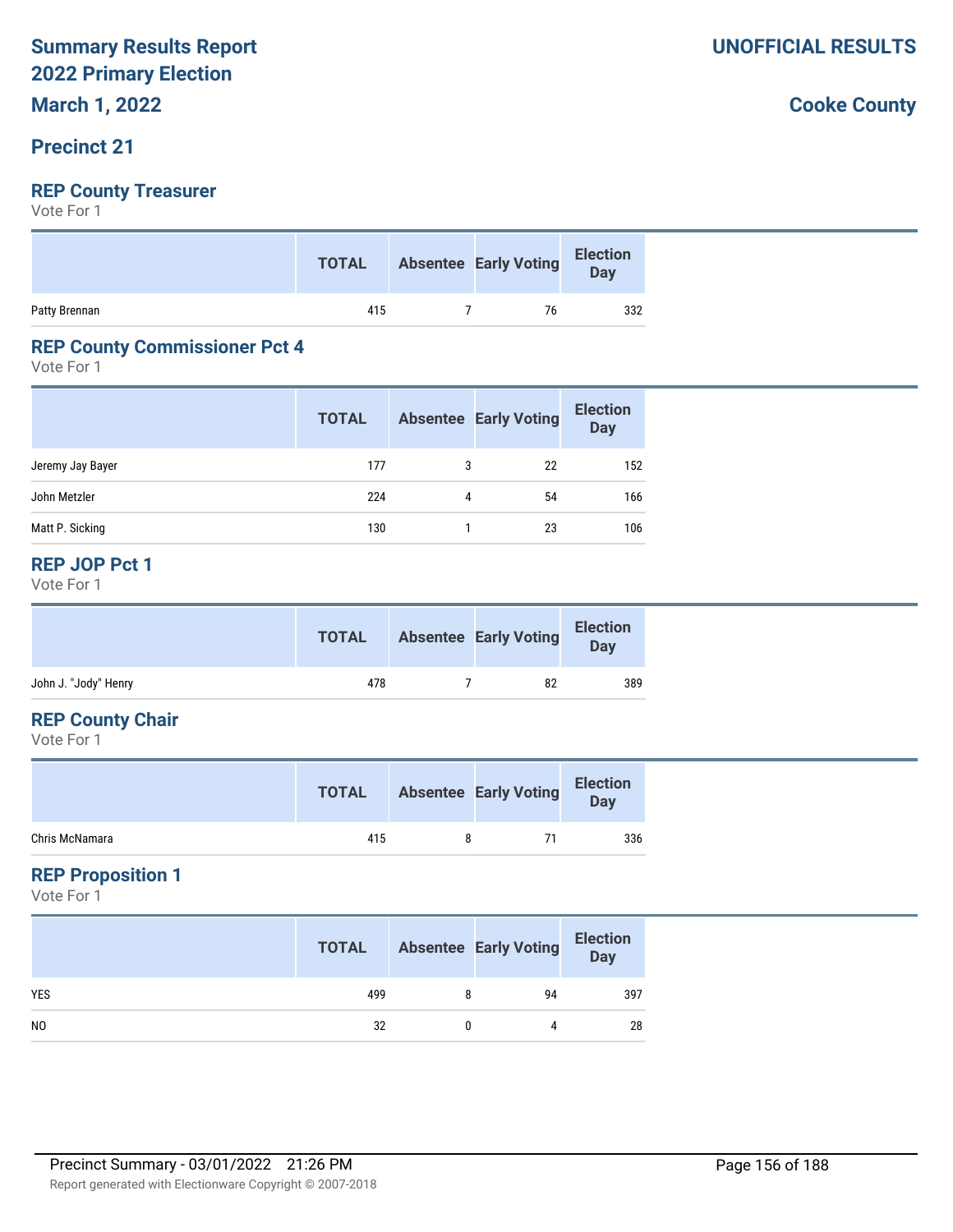**March 1, 2022**

#### **Precinct 21**

#### **REP Proposition 2**

Vote For 1

|                | <b>TOTAL</b> |   | <b>Absentee Early Voting</b> | <b>Election</b><br>Day |
|----------------|--------------|---|------------------------------|------------------------|
| <b>YES</b>     | 382          | 6 | 76                           | 300                    |
| N <sub>0</sub> | 125          |   |                              | 106                    |

#### **REP Proposition 3**

Vote For 1

|                | <b>TOTAL</b> | <b>Absentee Early Voting</b> | <b>Election</b><br>Day |
|----------------|--------------|------------------------------|------------------------|
| <b>YES</b>     | 481          | 84                           | 389                    |
| N <sub>0</sub> | 48           | 13                           | 35                     |

#### **REP Proposition 4**

Vote For 1

|     | <b>TOTAL</b> | <b>Absentee Early Voting</b> | <b>Election</b><br>Day |
|-----|--------------|------------------------------|------------------------|
| YES | 475          | 92                           | 375                    |
| NO. | 43           |                              | 39                     |

#### **REP Proposition 5**

Vote For 1

|            | <b>TOTAL</b> | <b>Absentee Early Voting</b> | <b>Election</b><br>Day |
|------------|--------------|------------------------------|------------------------|
| <b>YES</b> | 497          | 92                           | 397                    |
| NO         | 29           | 5                            | 24                     |

#### **REP Proposition 6**

Vote For 1

|                | <b>TOTAL</b> | <b>Absentee Early Voting</b> | <b>Election</b><br>Day |
|----------------|--------------|------------------------------|------------------------|
| <b>YES</b>     | 424          | 78                           | 338                    |
| N <sub>0</sub> | 71           | 16                           | 55                     |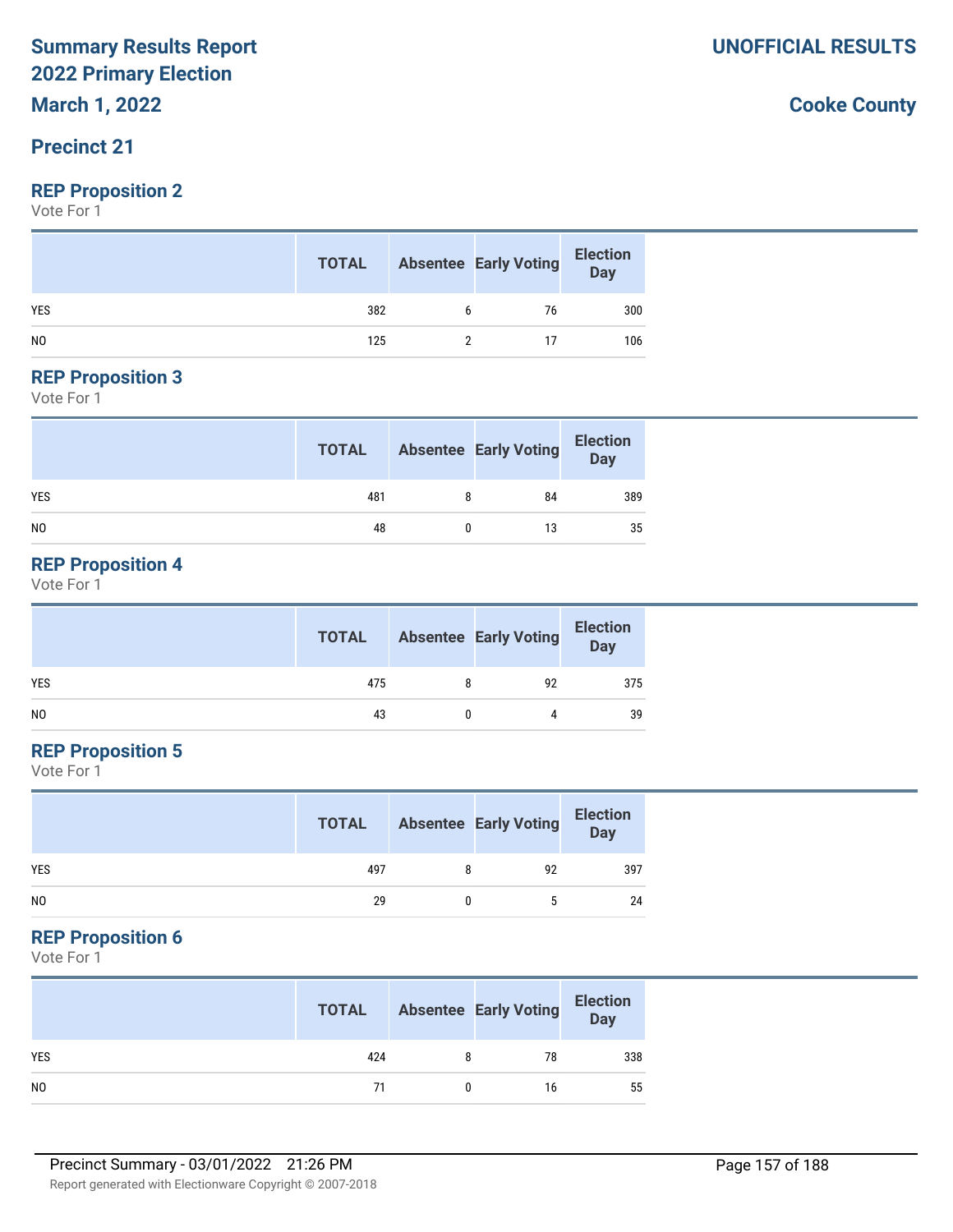**March 1, 2022**

#### **Precinct 21**

#### **REP Proposition 7**

Vote For 1

|                | <b>TOTAL</b> | <b>Absentee Early Voting</b> | Election<br>Day |
|----------------|--------------|------------------------------|-----------------|
| <b>YES</b>     | 518          | 95                           | 415             |
| N <sub>0</sub> |              |                              |                 |

#### **REP Proposition 8**

Vote For 1

|                | <b>TOTAL</b> | <b>Absentee Early Voting</b> | <b>Election</b><br>Day |
|----------------|--------------|------------------------------|------------------------|
| <b>YES</b>     | 505          | 94                           | 403                    |
| N <sub>0</sub> | 21           |                              | 18                     |

### **REP Proposition 9**

Vote For 1

|                | <b>TOTAL</b> |   | <b>Absentee Early Voting</b> | <b>Election</b><br>Day |
|----------------|--------------|---|------------------------------|------------------------|
| <b>YES</b>     | 408          | 8 | 80                           | 320                    |
| N <sub>0</sub> | 107          |   | 15                           | 92                     |

### **REP Proposition 10**

Vote For 1

|                | <b>TOTAL</b> | <b>Absentee Early Voting</b> | <b>Election</b><br><b>Day</b> |
|----------------|--------------|------------------------------|-------------------------------|
| <b>YES</b>     | 488          | 91                           | 389                           |
| N <sub>0</sub> | 28           |                              | 25                            |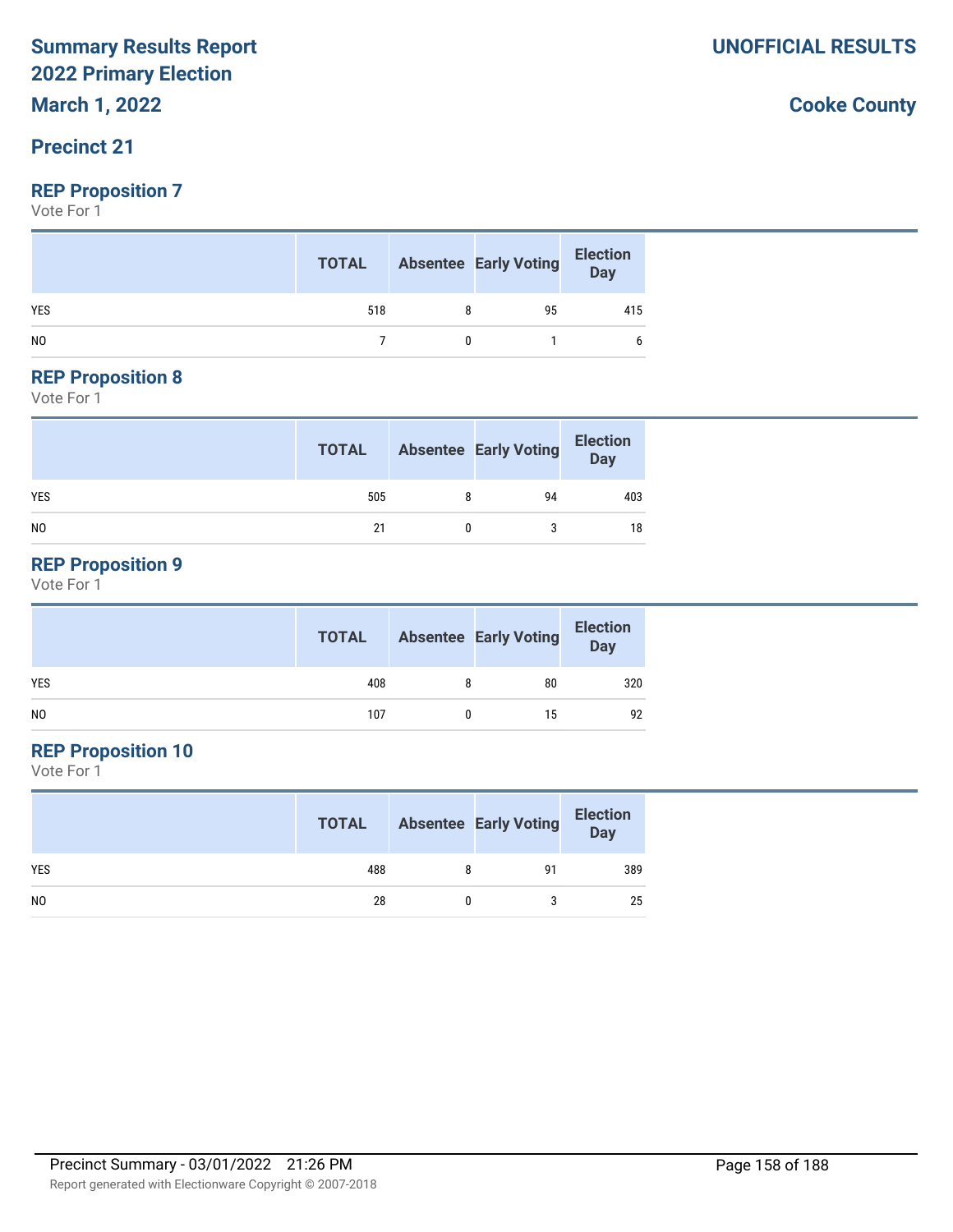#### **Precinct 21**

#### **DEM Governor**

Vote For 1

|                             | <b>TOTAL</b> |   | <b>Absentee Early Voting</b> | <b>Election</b><br><b>Day</b> |
|-----------------------------|--------------|---|------------------------------|-------------------------------|
| <b>Rich Wakeland</b>        | 0            | 0 |                              | 0                             |
| Inocencio (Inno) Barrientez | 0            | 0 | 0                            | 0                             |
| Michael Cooper              |              | 0 | 0                            |                               |
| Joy Diaz                    | 0            | 0 | 0                            | 0                             |
| Beto O'Rourke               | 8            | າ |                              | 5                             |

#### **DEM Lieutenant Governor**

Vote For 1

|                  | <b>TOTAL</b> |   | <b>Absentee Early Voting</b> | <b>Election</b><br><b>Day</b> |
|------------------|--------------|---|------------------------------|-------------------------------|
| Carla Brailey    |              |   | 0                            |                               |
| Michelle Beckley |              | 0 |                              | 0                             |
| Mike Collier     | 6            |   |                              | 5                             |

#### **DEM Attorney General**

Vote For 1

|                         | <b>TOTAL</b> |   | <b>Absentee Early Voting</b> | <b>Election</b><br><b>Day</b> |
|-------------------------|--------------|---|------------------------------|-------------------------------|
| Lee Merritt             | 3            | 0 | 0                            | 3                             |
| Mike Fields             | 2            |   |                              |                               |
| S. "TBONE" Raynor       | 0            | 0 | 0                            | 0                             |
| Joe Jaworski            | 2            |   |                              |                               |
| Rochelle Mercedes Garza | c            | 0 |                              |                               |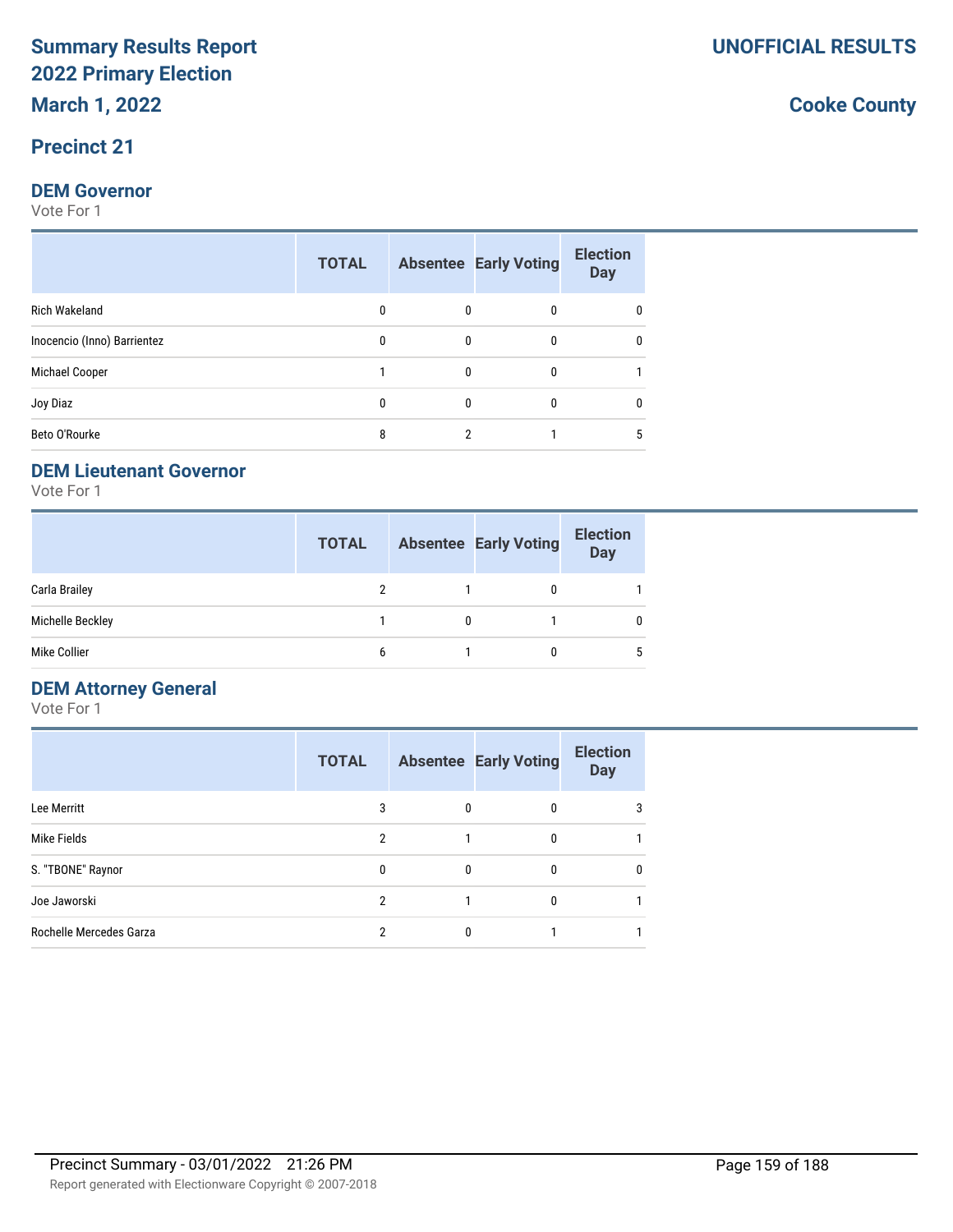**March 1, 2022**

#### **Precinct 21**

#### **DEM Comptroller of Public Accounts**

Vote For 1

|                    | <b>TOTAL</b> |   | <b>Absentee Early Voting</b> | <b>Election</b><br><b>Day</b> |
|--------------------|--------------|---|------------------------------|-------------------------------|
| Janet T. Dudding   | 4            | 0 |                              | $\overline{4}$                |
| Angel Luis Vega    |              |   |                              | $\mathbf{0}$                  |
| <b>Tim Mahoney</b> |              |   |                              |                               |

#### **DEM Comm General Land Office**

Vote For 1

|                      | <b>TOTAL</b>  |   | <b>Absentee Early Voting</b> | <b>Election</b><br><b>Day</b> |
|----------------------|---------------|---|------------------------------|-------------------------------|
| Sandragrace Martinez | 3             |   | 0                            | 2                             |
| Jay Kleberg          | $\mathcal{P}$ |   | 0                            |                               |
| Michael Lange        | 0             | 0 | 0                            | 0                             |
| Jinny Suh            | 4             |   |                              | 3                             |
|                      |               |   |                              |                               |

### **DEM Commissioner of Agriculture**

Vote For 1

|            | <b>TOTAL</b> | <b>Absentee Early Voting</b> | <b>Election</b><br><b>Day</b> |
|------------|--------------|------------------------------|-------------------------------|
| Susan Hays |              |                              | 6                             |
| Ed Ireson  |              |                              |                               |

#### **DEM Railroad Commissioner**

Vote For 1

|              | <b>TOTAL</b> | <b>Absentee Early Voting</b> | <b>Election</b><br>Day |
|--------------|--------------|------------------------------|------------------------|
| Luke Warford |              |                              | 5                      |

#### **DEM Justice, Supreme Court, Pl 3**

|               | <b>TOTAL</b> | <b>Absentee Early Voting</b> | <b>Election</b><br>Day |
|---------------|--------------|------------------------------|------------------------|
| Erin A Nowell |              |                              | 5                      |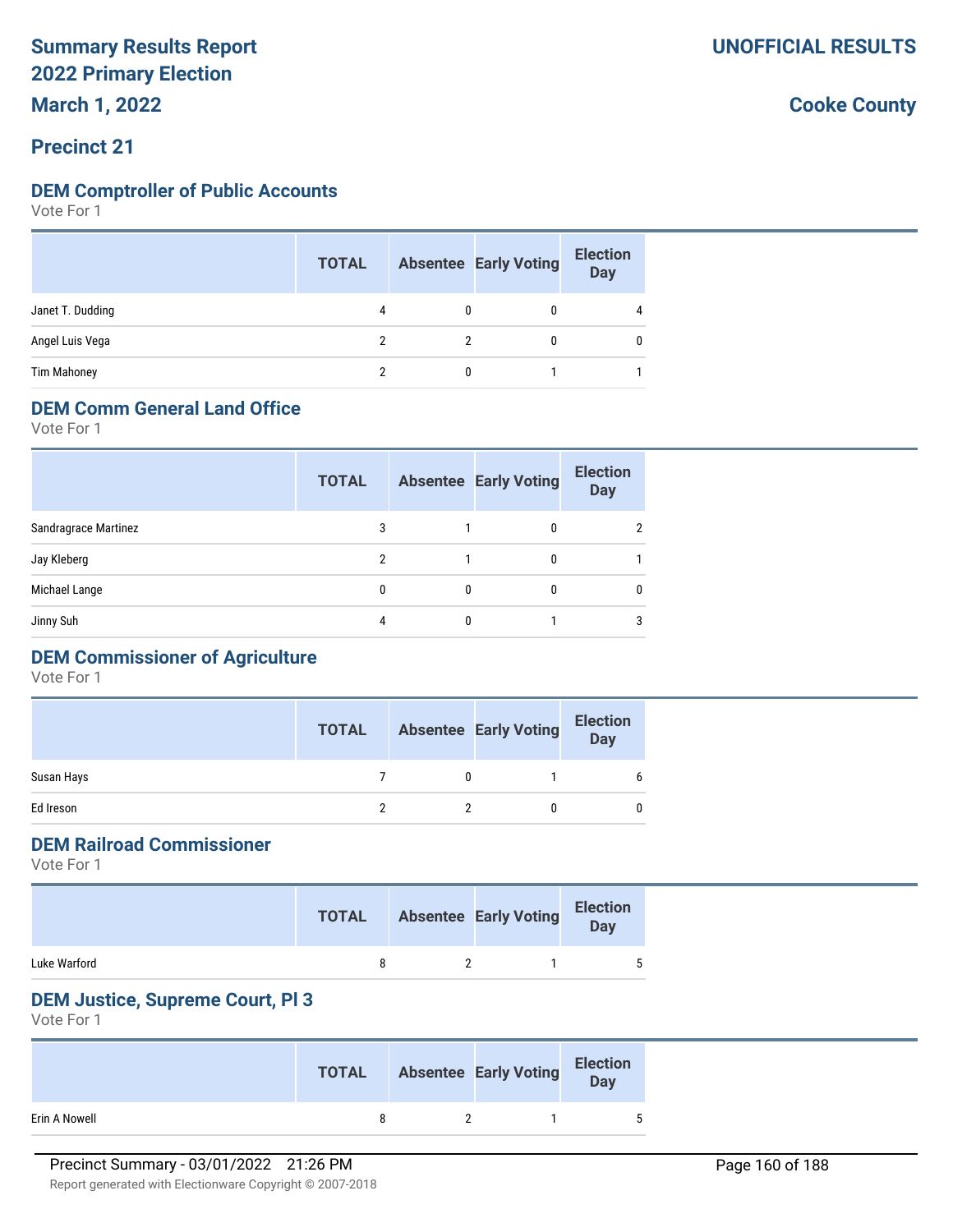**March 1, 2022**

#### **Precinct 21**

#### **DEM Justice, Supreme Court, Pl 5**

Vote For 1

|                | <b>TOTAL</b> | Absentee Early Voting Election |  |
|----------------|--------------|--------------------------------|--|
| Amanda Reichek |              |                                |  |

#### **DEM Justice, Supreme Court, Pl 9**

Vote For 1

|                 | <b>TOTAL</b> | <b>Absentee Early Voting</b> | <b>Election</b><br><b>Day</b> |
|-----------------|--------------|------------------------------|-------------------------------|
| Julia Maldonado |              |                              | 6                             |

#### **DEM Judge, Ct of Crim App, Pl 5**

Vote For 1

|              | <b>TOTAL</b> | <b>Absentee Early Voting</b> | <b>Election</b><br>Day |
|--------------|--------------|------------------------------|------------------------|
| Dana Huffman |              |                              | 6                      |

#### **DEM Judge, Ct of Crim App, Pl 6**

Vote For 1

|                | <b>TOTAL</b> | <b>Absentee Early Voting</b> | <b>Election</b><br><b>Day</b> |
|----------------|--------------|------------------------------|-------------------------------|
| Robert Johnson |              |                              |                               |

#### **DEM Member, State BoE, Dist 12**

Vote For 1

|                 | <b>TOTAL</b> | <b>Absentee Early Voting</b> | <b>Election</b><br><b>Day</b> |
|-----------------|--------------|------------------------------|-------------------------------|
| Alex Cornwallis |              |                              |                               |
| Roberto Velasco |              |                              |                               |

#### **DEM Justice, 2nd Ct of App Dist, Pl 3**

Vote For 1

|                   | <b>TOTAL</b> | <b>Absentee Early Voting</b> | <b>Election</b><br>Day |
|-------------------|--------------|------------------------------|------------------------|
| Delonia A. Watson |              |                              | 5                      |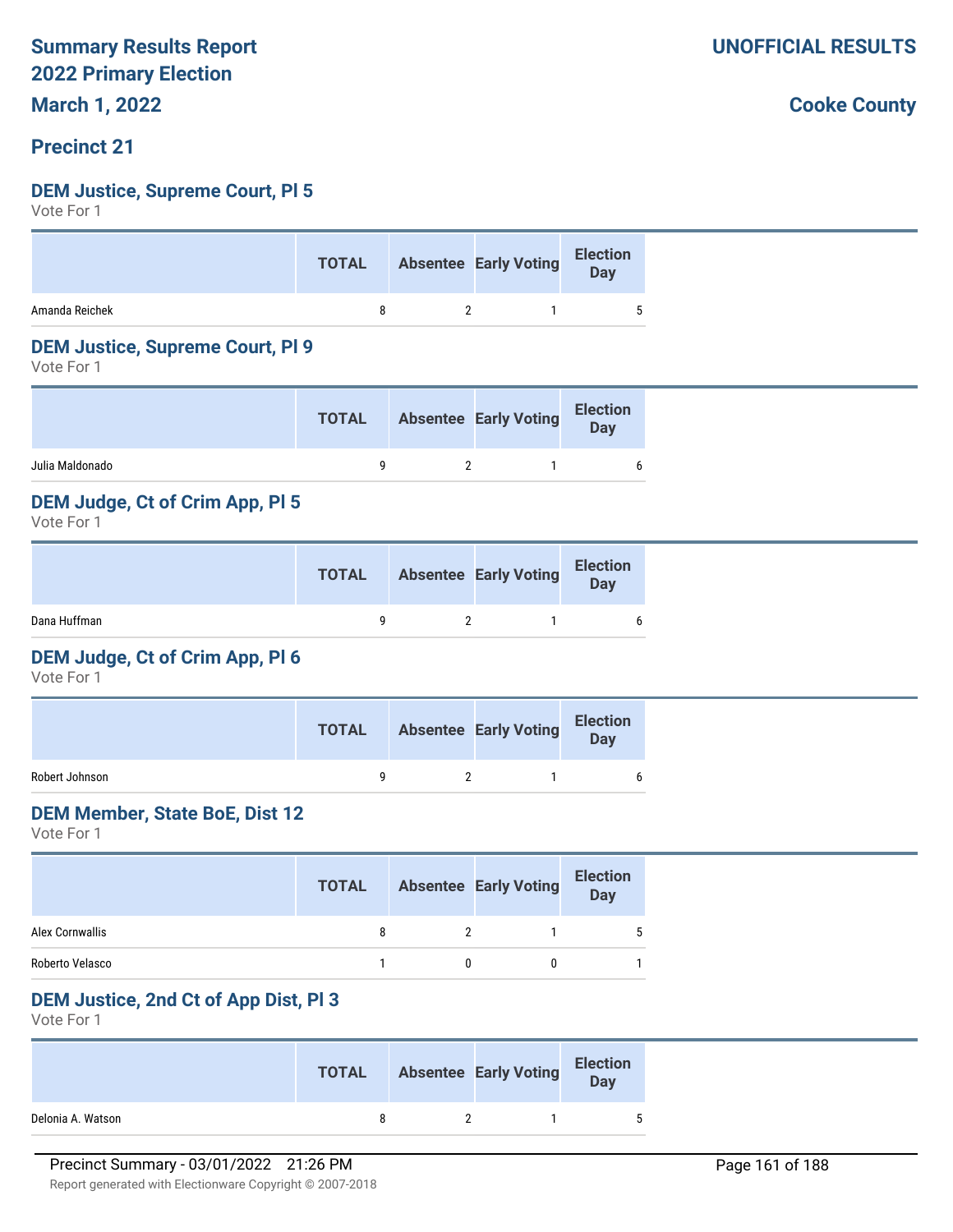**March 1, 2022**

#### **Precinct 21**

#### **DEM County Judge**

Vote For 1

|            |              | TOTAL Absentee Early Voting Election |        |
|------------|--------------|--------------------------------------|--------|
| Denny Hook | $\mathsf{R}$ | $\overline{\mathbf{z}}$              | $\sim$ |

#### **DEM County Surveyor**

Vote For 1

|                     | <b>TOTAL</b> | <b>Absentee Early Voting</b> | <b>Election</b><br>Day |
|---------------------|--------------|------------------------------|------------------------|
| <b>Delbert West</b> |              |                              | 6                      |

#### **DEM County Chair**

Vote For 1

|               | <b>TOTAL</b> | <b>Absentee Early Voting</b> | <b>Election</b><br>Day |
|---------------|--------------|------------------------------|------------------------|
| Sherman Moore |              |                              | 6                      |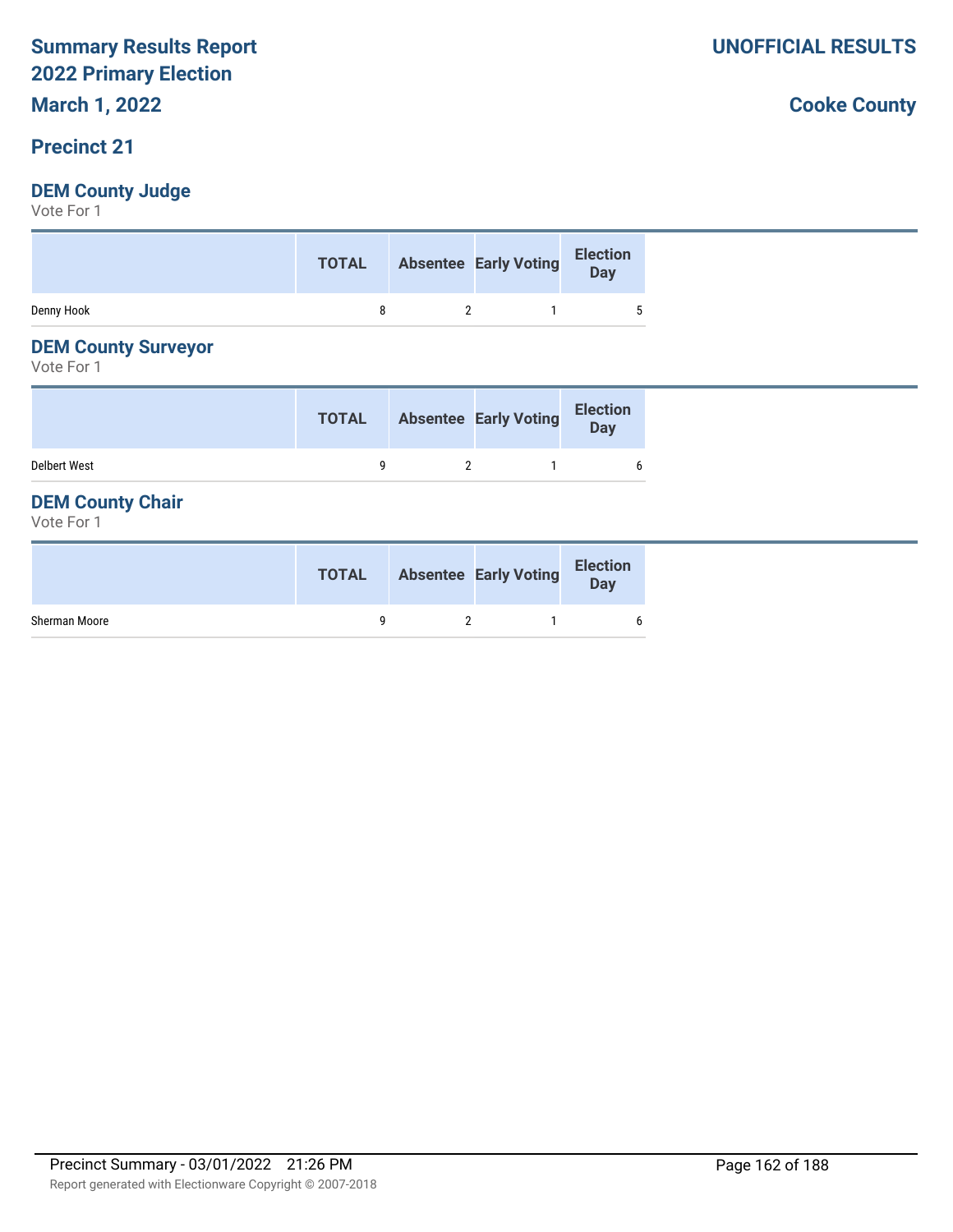#### **Precinct 22**

#### **STATISTICS**

|                                      | <b>TOTAL</b> | <b>Absentee</b> |     | <b>Early Voting Election Day</b> |
|--------------------------------------|--------------|-----------------|-----|----------------------------------|
| Registered Voters - Total            | 2,167        |                 |     |                                  |
| Registered Voters - Republican Party | 0            |                 |     |                                  |
| Registered Voters - Democrat Party   | 0            |                 |     |                                  |
| Registered Voters - NONPARTISAN      | 2,167        |                 |     |                                  |
| <b>Ballots Cast - Total</b>          | 800          | 28              | 219 | 553                              |
| Ballots Cast - Republican Party      | 746          | 16              | 201 | 529                              |
| <b>Ballots Cast - Democrat Party</b> | 54           | 12              | 18  | 24                               |
| <b>Ballots Cast - NONPARTISAN</b>    | 0            | 0               | 0   | 0                                |
| <b>Ballots Cast - Blank</b>          | 0            | 0               | 0   | 0                                |
| Voter Turnout - Total                | 36.92%       |                 |     |                                  |
| Voter Turnout - Republican Party     | 0.00%        |                 |     |                                  |
| Voter Turnout - Democrat Party       | 0.00%        |                 |     |                                  |
| Voter Turnout - NONPARTISAN          | 0.00%        |                 |     |                                  |

### **REP US Rep, District 26**

Vote For 1

| <b>TOTAL</b> |              |     | <b>Election</b><br><b>Day</b> |
|--------------|--------------|-----|-------------------------------|
| 106          | 0            | 32  | 74                            |
| 44           | 0            | 15  | 29                            |
| 453          | 16           | 121 | 316                           |
| 22           | $\mathbf{0}$ | 6   | 16                            |
| 28           | 0            | 3   | 25                            |
|              |              |     | <b>Absentee Early Voting</b>  |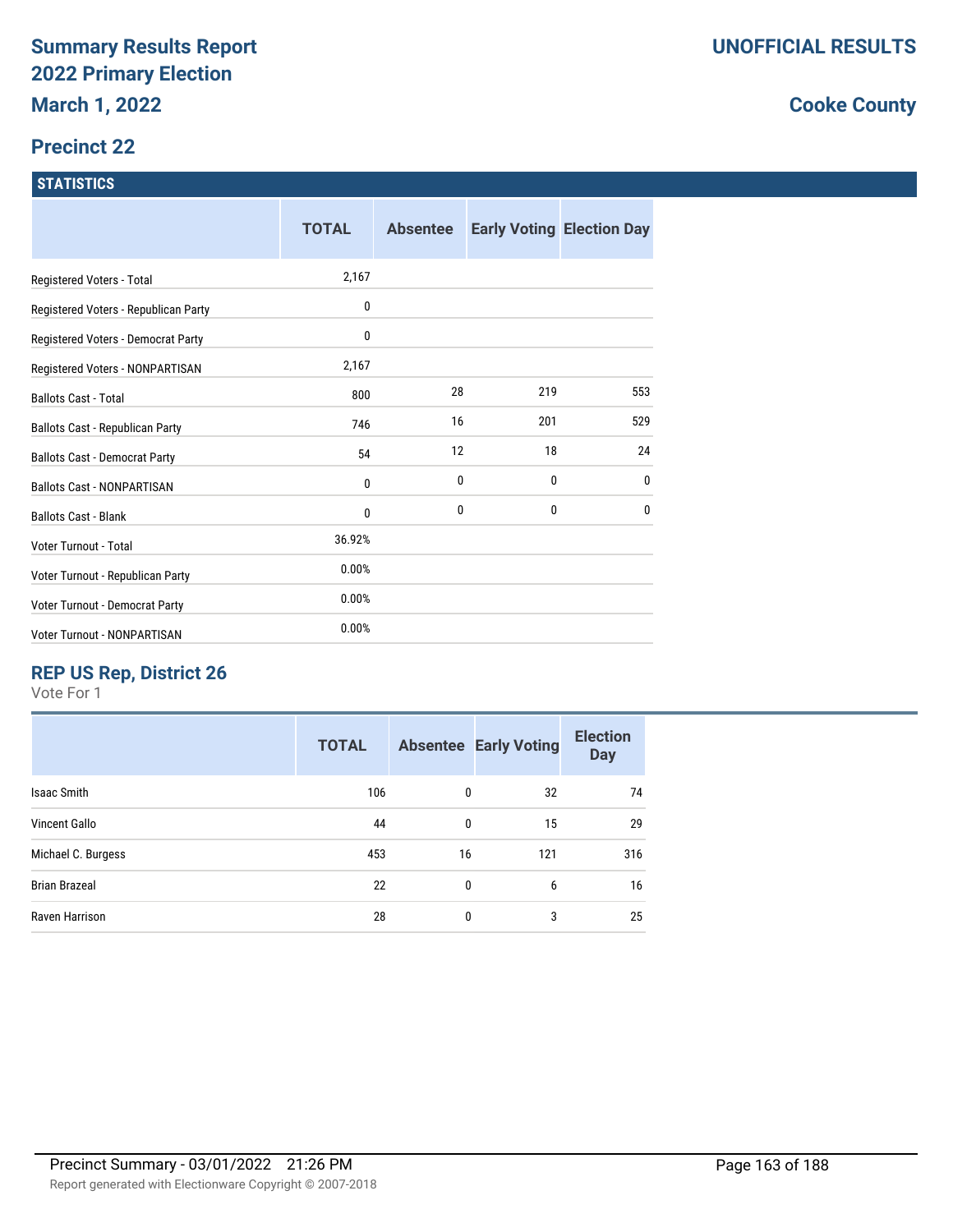#### **Precinct 22**

#### **REP Governor**

Vote For 1

|                     | <b>TOTAL</b>   |    | <b>Absentee Early Voting</b> | <b>Election</b><br><b>Day</b> |
|---------------------|----------------|----|------------------------------|-------------------------------|
| Greg Abbott         | 418            | 13 | 120                          | 285                           |
| Don Huffines        | 59             | 0  | 11                           | 48                            |
| <b>Chad Prather</b> | 14             | 0  | $5\phantom{.0}$              | 9                             |
| Danny Harrison      | $\overline{2}$ | 0  | 1                            | 1                             |
| Allen B. West       | 223            | 3  | 59                           | 161                           |
| Kandy Kaye Horn     | 5              | 0  | $\mathbf 0$                  | 5                             |
| <b>Rick Perry</b>   | 14             | 0  | $\overline{2}$               | 12                            |
| Paul Belew          | 5              | 0  | $\overline{2}$               | 3                             |

### **REP Lieutenant Governor**

Vote For 1

|                        | <b>TOTAL</b> |                | <b>Absentee Early Voting</b> | <b>Election</b><br><b>Day</b> |
|------------------------|--------------|----------------|------------------------------|-------------------------------|
| Zach Vance             | 40           | $\overline{2}$ | 10                           | 28                            |
| Dan Patrick            | 486          | 14             | 129                          | 343                           |
| <b>Todd M. Bullis</b>  | 4            | 0              | 0                            | 4                             |
| <b>Trayce Bradford</b> | 77           | $\mathbf 0$    | 17                           | 60                            |
| <b>Aaron Sorrells</b>  | 25           | $\mathbf 0$    | 6                            | 19                            |
| <b>Daniel Miller</b>   | 57           | 0              | 19                           | 38                            |

#### **REP Attorney General**

Vote For 1

|                | <b>TOTAL</b> |   | <b>Absentee Early Voting</b> | <b>Election</b><br><b>Day</b> |
|----------------|--------------|---|------------------------------|-------------------------------|
| Louie Gohmert  | 204          | 4 | 57                           | 143                           |
| Ken Paxton     | 211          | 3 | 47                           | 161                           |
| George P. Bush | 223          | 4 | 60                           | 159                           |
| Eva Guzman     | 89           | 5 | 34                           | 50                            |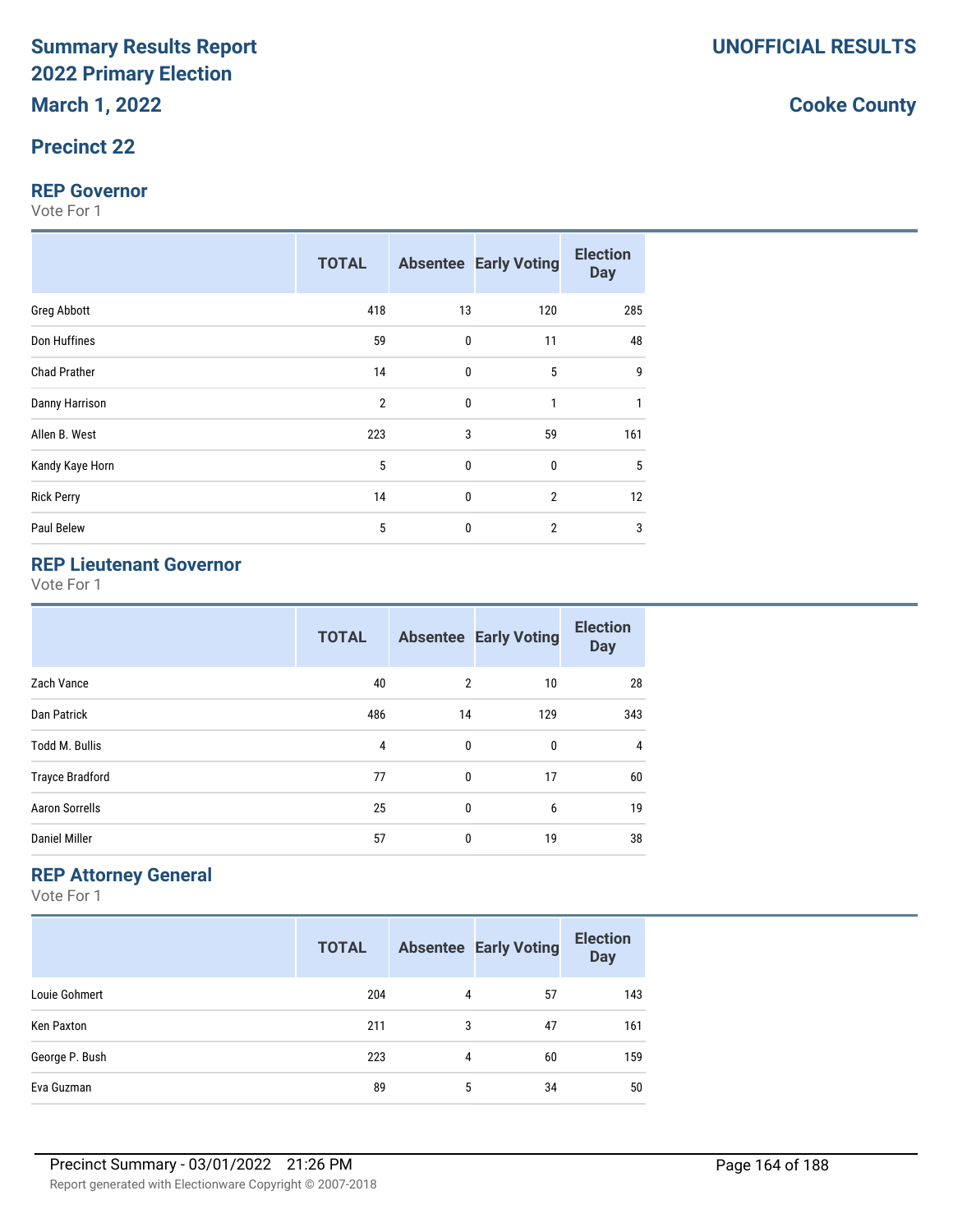**March 1, 2022**

#### **Precinct 22**

#### **REP Comptroller of Public Accounts**

Vote For 1

|                | <b>TOTAL</b> |    | <b>Absentee Early Voting</b> | <b>Election</b><br>Day |
|----------------|--------------|----|------------------------------|------------------------|
| Glenn Hegar    | 471          | 14 | 125                          | 332                    |
| Mark V. Goloby | 140          |    | 40                           | 100                    |

#### **REP Comm General Land Office**

Vote For 1

|                        | <b>TOTAL</b> |                | <b>Absentee Early Voting</b> | <b>Election</b><br><b>Day</b> |
|------------------------|--------------|----------------|------------------------------|-------------------------------|
| Ben Armenta            | 29           | 1              | 11                           | 17                            |
| Don W. Minton          | 77           | 5              | 24                           | 48                            |
| <b>Tim Westley</b>     | 74           | $\mathbf{0}$   | 20                           | 54                            |
| Dawn Buckingham        | 137          | 3              | 29                           | 105                           |
| <b>Weston Martinez</b> | 16           | $\overline{2}$ | 4                            | 10                            |
| Rufus Lopez            | 13           | $\mathbf{0}$   | $\overline{4}$               | 9                             |
| Victor Avila           | 62           | $\overline{2}$ | 22                           | 38                            |
| Jon Spiers             | 127          | 3              | 25                           | 99                            |

### **REP Commissioner of Agriculture**

|                  | <b>TOTAL</b> |    | <b>Absentee Early Voting</b> | <b>Election</b><br>Day |
|------------------|--------------|----|------------------------------|------------------------|
| Carey A. Counsil | 69           |    | 21                           | 47                     |
| James White      | 188          |    | 50                           | 136                    |
| Sid Miller       | 306          | 11 | 79                           | 216                    |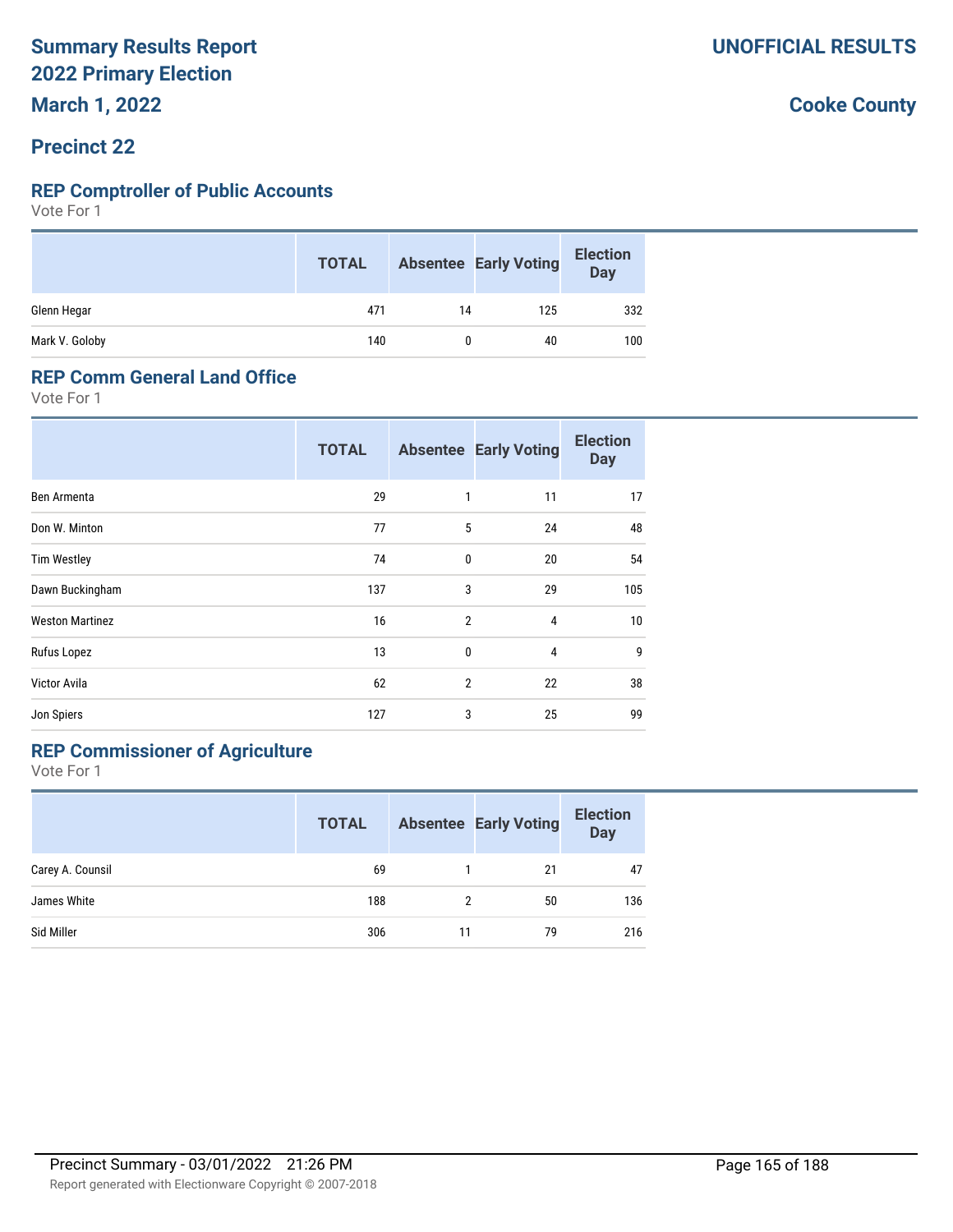#### **Precinct 22**

#### **REP Railroad Commissioner**

Vote For 1

|                        | <b>TOTAL</b> |   | <b>Absentee Early Voting</b> | <b>Election</b><br><b>Day</b> |
|------------------------|--------------|---|------------------------------|-------------------------------|
| Dawayne Tipton         | 78           | 3 | 22                           | 53                            |
| Wayne Christian        | 241          | 7 | 65                           | 169                           |
| Sarah Stogner          | 96           | 3 | 22                           | 71                            |
| Tom Slocum Jr          | 70           | 2 | 18                           | 50                            |
| Marvin "Sarge" Summers | 55           | 0 | 17                           | 38                            |

#### **REP Justice, Supreme Court, Pl 3**

Vote For 1

|                | <b>TOTAL</b> |    | <b>Absentee Early Voting</b> | <b>Election</b><br>Day |
|----------------|--------------|----|------------------------------|------------------------|
| Debra Lehrmann | 562          | 14 | 145                          | 403                    |

#### **REP Justice, Supreme Court, Pl 5**

Vote For 1

|               | <b>TOTAL</b> |    | <b>Absentee Early Voting</b> | <b>Election</b><br><b>Day</b> |
|---------------|--------------|----|------------------------------|-------------------------------|
| Rebeca Huddle | 557          | 14 | 144                          | 399                           |

#### **REP Justice, Supreme Court, Pl 9**

Vote For 1

|                  | <b>TOTAL</b> | <b>Absentee Early Voting</b> | <b>Election</b><br><b>Day</b> |
|------------------|--------------|------------------------------|-------------------------------|
| David J. Schenck | 356          | 93                           | 255                           |
| Evan Young       | 181          | 49                           | 124                           |

#### **REP Judge, Ct of Crim App, Pl 2**

Vote For 1

|               | <b>TOTAL</b> |    | <b>Absentee Early Voting</b> | <b>Election</b><br><b>Day</b> |
|---------------|--------------|----|------------------------------|-------------------------------|
| Mary Lou Keel | 552          | 14 | 144                          | 394                           |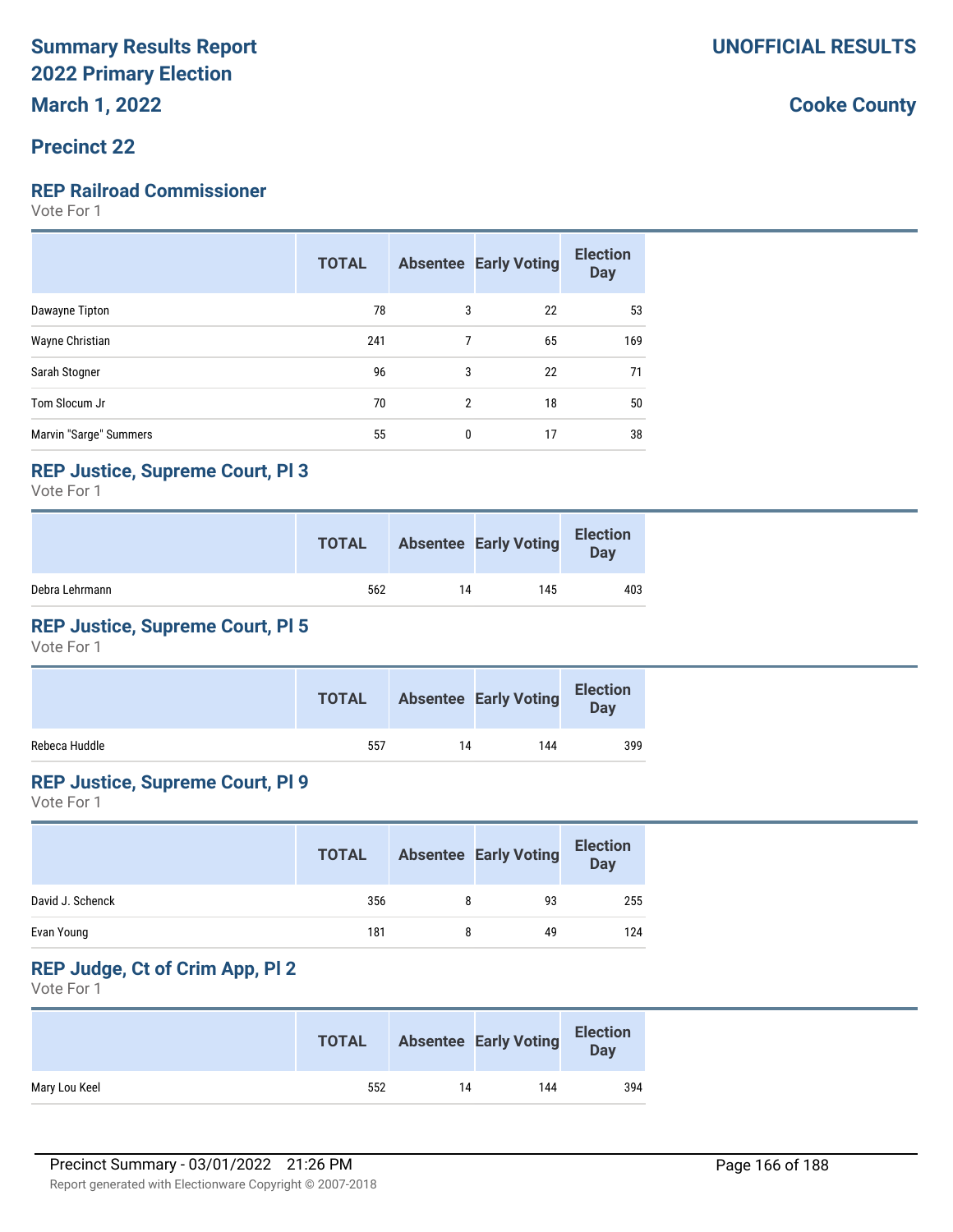# **Precinct 22**

#### **REP Judge, Ct of Crim App, Pl 5**

Vote For 1

|                     | <b>TOTAL</b> |    | <b>Absentee Early Voting</b> | <b>Election</b><br><b>Day</b> |
|---------------------|--------------|----|------------------------------|-------------------------------|
| <b>Scott Walker</b> | 325          | 11 | 78                           | 236                           |
| Clint Morgan        | 220          | 3  | 64                           | 153                           |

#### **REP Judge, Ct of Crim App, Pl 6**

Vote For 1

|                       | <b>TOTAL</b> |    | <b>Absentee Early Voting</b> | <b>Election</b><br>Day |
|-----------------------|--------------|----|------------------------------|------------------------|
| Jesse F. McClure, III | 536          | 13 | 140                          | 383                    |

#### **REP Member, State BoE, Dist 12**

Vote For 1

|            | <b>TOTAL</b> |    | <b>Absentee Early Voting</b> | <b>Election</b><br><b>Day</b> |  |
|------------|--------------|----|------------------------------|-------------------------------|--|
| Pam Little | 545          | 13 | 143                          | 389                           |  |

#### **REP State Senator, Dist 30**

Vote For 1

|               | <b>TOTAL</b> |    | <b>Absentee Early Voting</b> | <b>Election</b><br>Day |
|---------------|--------------|----|------------------------------|------------------------|
| Drew Springer | 612          | 14 | 162                          | 436                    |

#### **REP State Rep, Dist 68**

Vote For 1

|                     | <b>TOTAL</b> |    | <b>Absentee Early Voting</b> | <b>Election</b><br><b>Day</b> |
|---------------------|--------------|----|------------------------------|-------------------------------|
| <b>Craig Carter</b> | 58           |    | 15                           | 42                            |
| Mark Middleton      | 136          | 2  | 37                           | 97                            |
| David Spiller       | 428          | 12 | 117                          | 299                           |
| Gary W. Franklin    | 21           | 0  | 10                           | 11                            |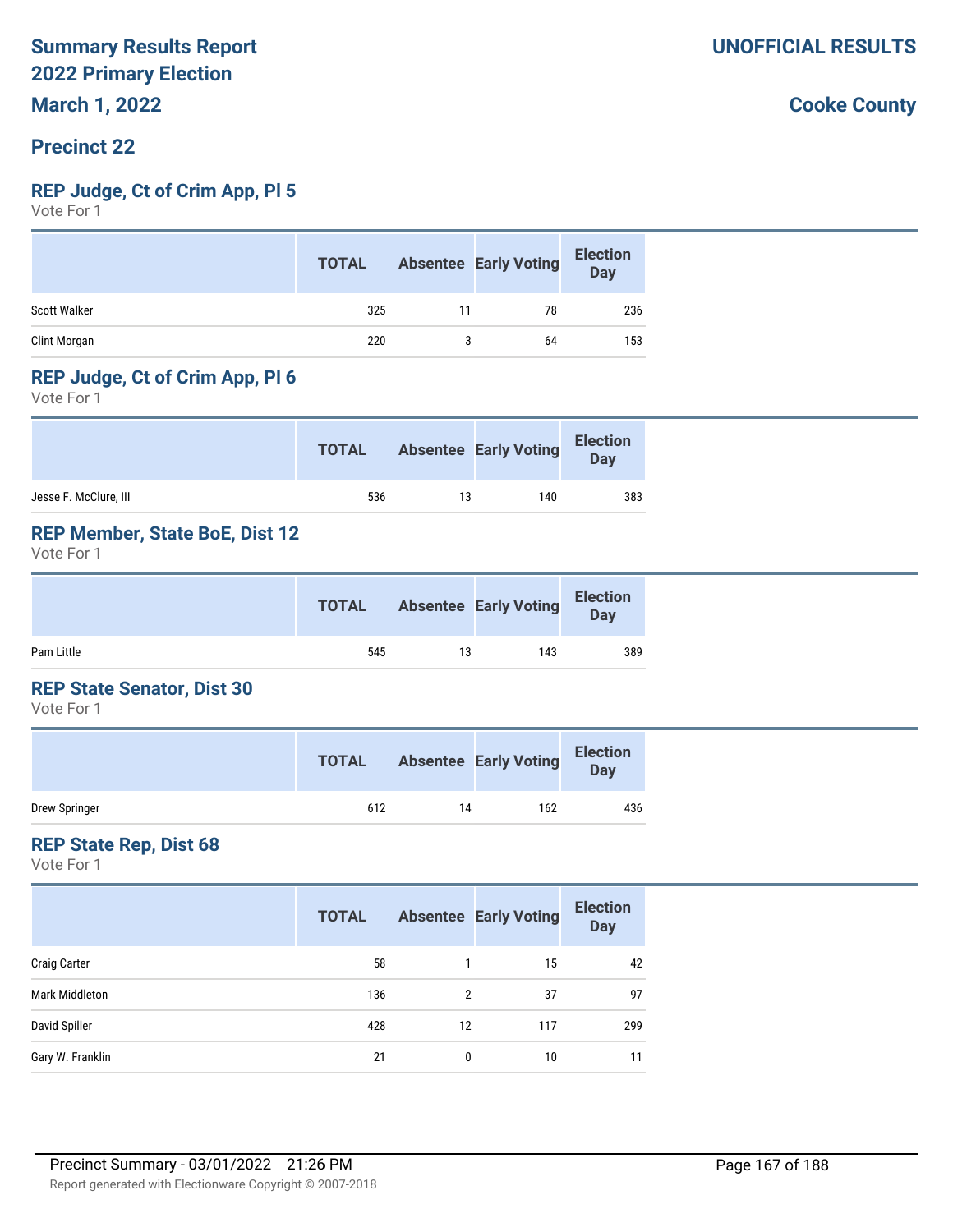#### **Precinct 22**

#### **REP Justice, 2nd Ct of App Dist, Pl 3**

Vote For 1

|                | <b>TOTAL</b> |    | <b>Absentee Early Voting</b> | <b>Election</b><br>Day |
|----------------|--------------|----|------------------------------|------------------------|
| Elizabeth Kerr | 546          | 14 | 146                          | 386                    |

#### **REP County Judge**

Vote For 1

|                      | <b>TOTAL</b> |   | <b>Absentee Early Voting</b> | <b>Election</b><br>Day |
|----------------------|--------------|---|------------------------------|------------------------|
| Leon Klement         | 238          | 8 | 75                           | 155                    |
| John O. Roane        | 141          |   | 34                           | 106                    |
| <b>Steve Starnes</b> | 263          |   | 69                           | 187                    |

#### **REP Judge, County Court at Law**

Vote For 1

|                | <b>TOTAL</b> |    | <b>Absentee Early Voting</b> | <b>Election</b><br><b>Day</b> |
|----------------|--------------|----|------------------------------|-------------------------------|
| Lynn Switzer   | 433          | 11 | 120                          | 302                           |
| John H. Morris | 269          |    | 71                           | 193                           |

#### **REP District Clerk**

Vote For 1

|                  | <b>TOTAL</b> |    | <b>Absentee Early Voting</b> | <b>Election</b><br><b>Day</b> |
|------------------|--------------|----|------------------------------|-------------------------------|
| Marci A. Gilbert | 566          | 15 | 157                          | 394                           |

#### **REP County Clerk**

Vote For 1

|              | <b>TOTAL</b> |    | <b>Absentee Early Voting</b> | <b>Election</b><br>Day |
|--------------|--------------|----|------------------------------|------------------------|
| Pam Harrison | 575          | 15 | 156                          | 404                    |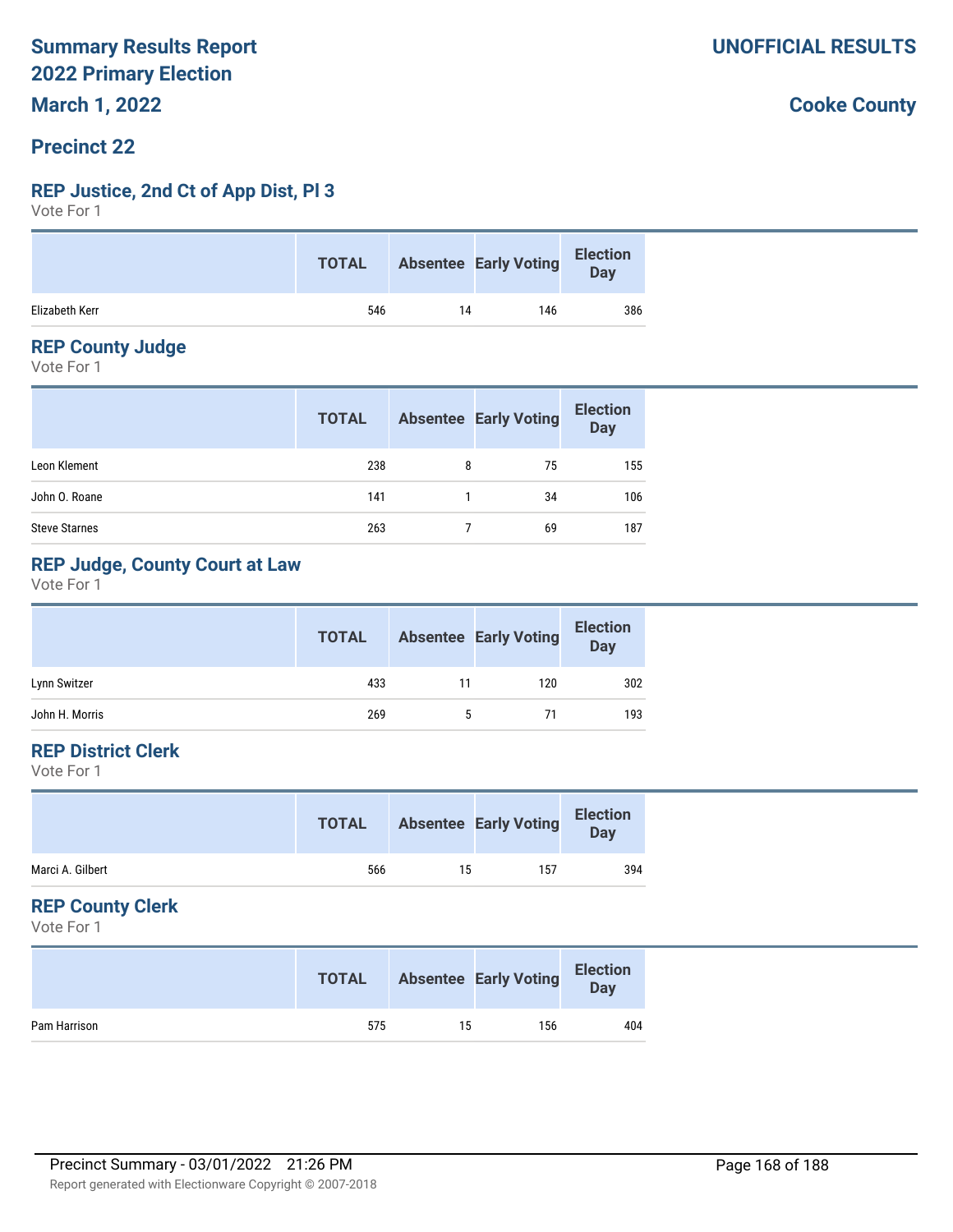### **Precinct 22**

#### **REP County Treasurer**

Vote For 1

|               | <b>TOTAL</b> |    | Absentee Early Voting Election |     |
|---------------|--------------|----|--------------------------------|-----|
| Patty Brennan | 560          | 13 | 152                            | 395 |

#### **REP County Commissioner Pct 2**

Vote For 1

|                 | <b>TOTAL</b> |    | <b>Absentee Early Voting</b> | <b>Election</b><br><b>Day</b> |
|-----------------|--------------|----|------------------------------|-------------------------------|
| Jason M. Snuggs | 580          | 13 | 154                          | 413                           |

#### **REP JOP Pct 2**

Vote For 1

|                                | <b>TOTAL</b> | <b>Absentee Early Voting</b> | <b>Election</b><br><b>Day</b> |
|--------------------------------|--------------|------------------------------|-------------------------------|
| <b>Bradley "Brad" Mitchell</b> | 269          | 75                           | 187                           |
| Carroll L. Johnson             | 326          | 87                           | 231                           |

#### **REP County Chair**

Vote For 1

|                | <b>TOTAL</b> |    | <b>Absentee Early Voting</b> | <b>Election</b><br>Day |
|----------------|--------------|----|------------------------------|------------------------|
| Chris McNamara | 550          | 13 | 148                          | 389                    |

#### **REP Proposition 1**

Vote For 1

|                | <b>TOTAL</b> |    | <b>Absentee Early Voting</b> | <b>Election</b><br>Day |
|----------------|--------------|----|------------------------------|------------------------|
| <b>YES</b>     | 669          | 15 | 180                          | 474                    |
| N <sub>0</sub> | 69           |    | 21                           | 47                     |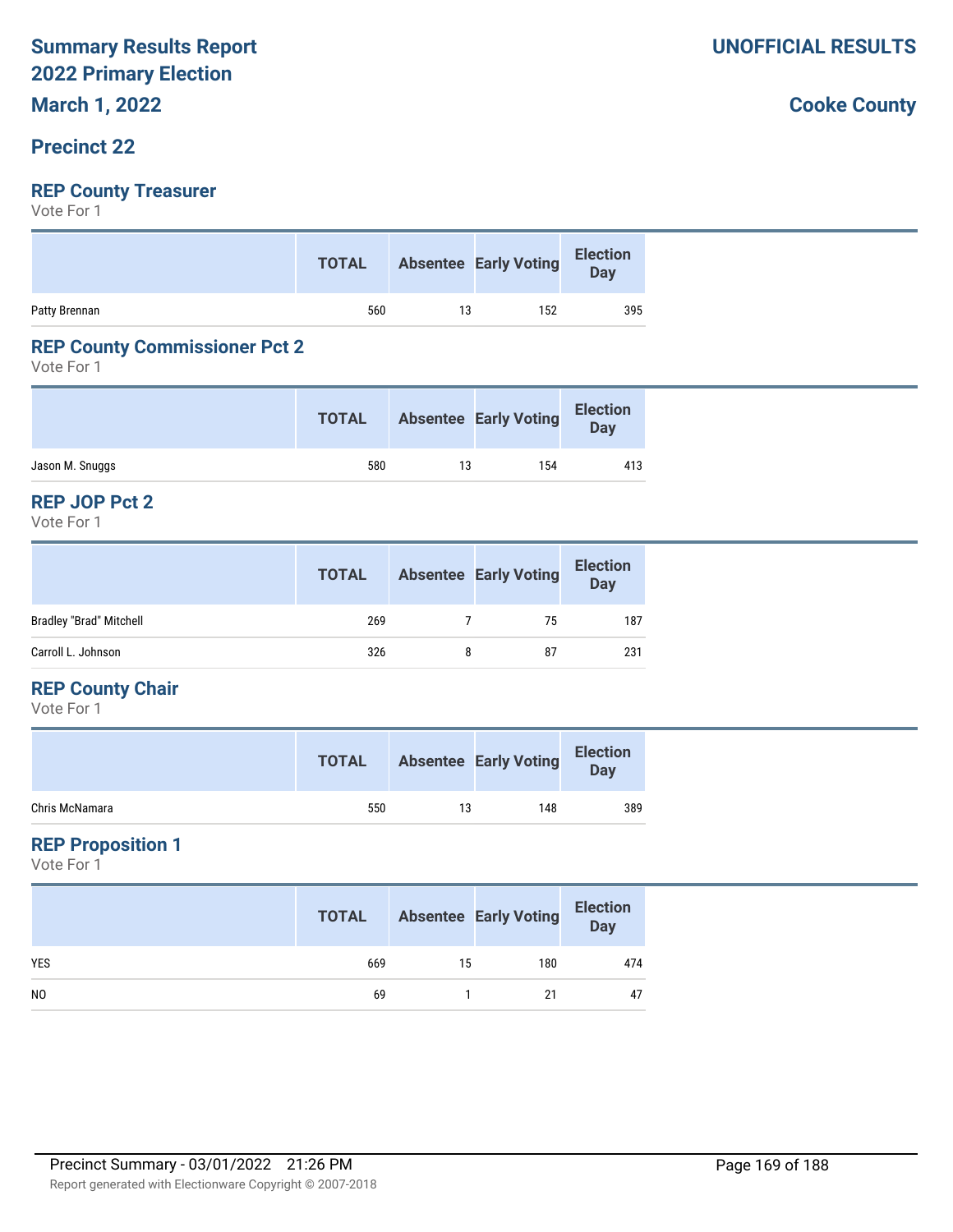# **March 1, 2022**

#### **Precinct 22**

#### **REP Proposition 2**

Vote For 1

|                | <b>TOTAL</b> |    | <b>Absentee Early Voting</b> | <b>Election</b><br>Day |
|----------------|--------------|----|------------------------------|------------------------|
| <b>YES</b>     | 504          | 15 | 135                          | 354                    |
| N <sub>0</sub> | 210          |    | 56                           | 153                    |

#### **REP Proposition 3**

Vote For 1

|            | <b>TOTAL</b> |    | <b>Absentee Early Voting</b> | <b>Election</b><br>Day |
|------------|--------------|----|------------------------------|------------------------|
| <b>YES</b> | 650          | 13 | 169                          | 468                    |
| NO         | 87           |    | 30                           | 54                     |

#### **REP Proposition 4**

Vote For 1

|     | <b>TOTAL</b> |    | <b>Absentee Early Voting</b> | <b>Election</b><br>Day |
|-----|--------------|----|------------------------------|------------------------|
| YES | 656          | 13 | 177                          | 466                    |
| NO. | 68           |    |                              | 50                     |

#### **REP Proposition 5**

Vote For 1

|                | <b>TOTAL</b> |    | <b>Absentee Early Voting</b> | <b>Election</b><br>Day |
|----------------|--------------|----|------------------------------|------------------------|
| <b>YES</b>     | 592          | 11 | 155                          | 426                    |
| N <sub>0</sub> | 125          |    | 36                           | 86                     |

#### **REP Proposition 6**

Vote For 1

|                | <b>TOTAL</b> | <b>Absentee Early Voting</b> | <b>Election</b><br><b>Day</b> |
|----------------|--------------|------------------------------|-------------------------------|
| <b>YES</b>     | 568          | 153                          | 406                           |
| N <sub>0</sub> | 148          | 43                           | 99                            |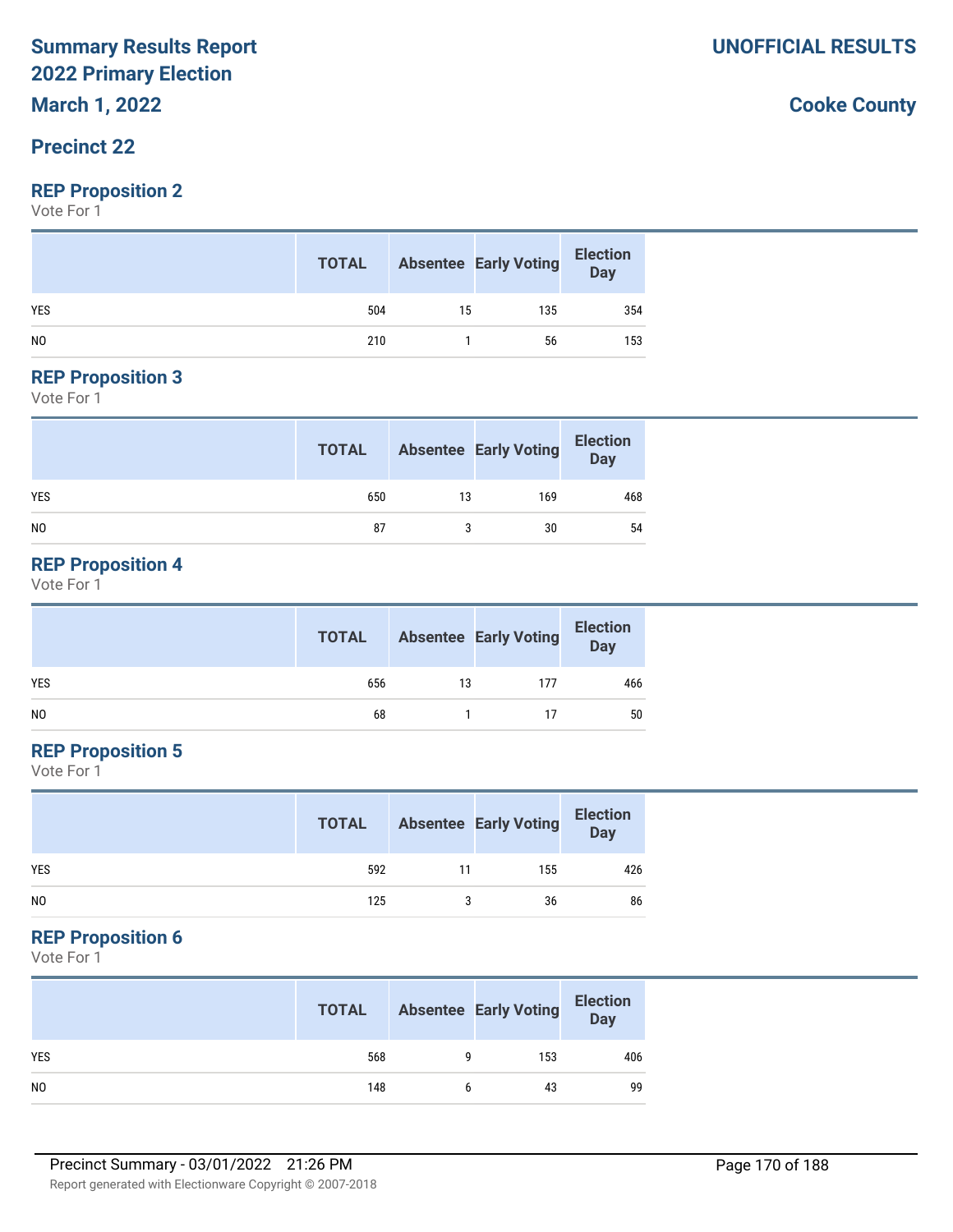**March 1, 2022**

#### **Precinct 22**

#### **REP Proposition 7**

Vote For 1

|                | <b>TOTAL</b> |    | <b>Absentee Early Voting</b> | <b>Election</b><br>Day |
|----------------|--------------|----|------------------------------|------------------------|
| <b>YES</b>     | 698          | 14 | 183                          | 501                    |
| N <sub>0</sub> | 36           |    | 15                           | 20                     |

#### **REP Proposition 8**

Vote For 1

|                | <b>TOTAL</b> |    | <b>Absentee Early Voting</b> | <b>Election</b><br>Day |
|----------------|--------------|----|------------------------------|------------------------|
| <b>YES</b>     | 667          | 15 | 176                          | 476                    |
| N <sub>0</sub> | 57           |    | 15                           | 42                     |

#### **REP Proposition 9**

Vote For 1

|                | <b>TOTAL</b> |    | <b>Absentee Early Voting</b> | <b>Election</b><br>Day |
|----------------|--------------|----|------------------------------|------------------------|
| <b>YES</b>     | 594          | 11 | 165                          | 418                    |
| N <sub>0</sub> | 136          | 5  | 32                           | 99                     |

### **REP Proposition 10**

Vote For 1

|                | <b>TOTAL</b> |    | <b>Absentee Early Voting</b> | <b>Election</b><br>Day |
|----------------|--------------|----|------------------------------|------------------------|
| <b>YES</b>     | 665          | 16 | 177                          | 472                    |
| N <sub>0</sub> | 61           |    | 19                           | 42                     |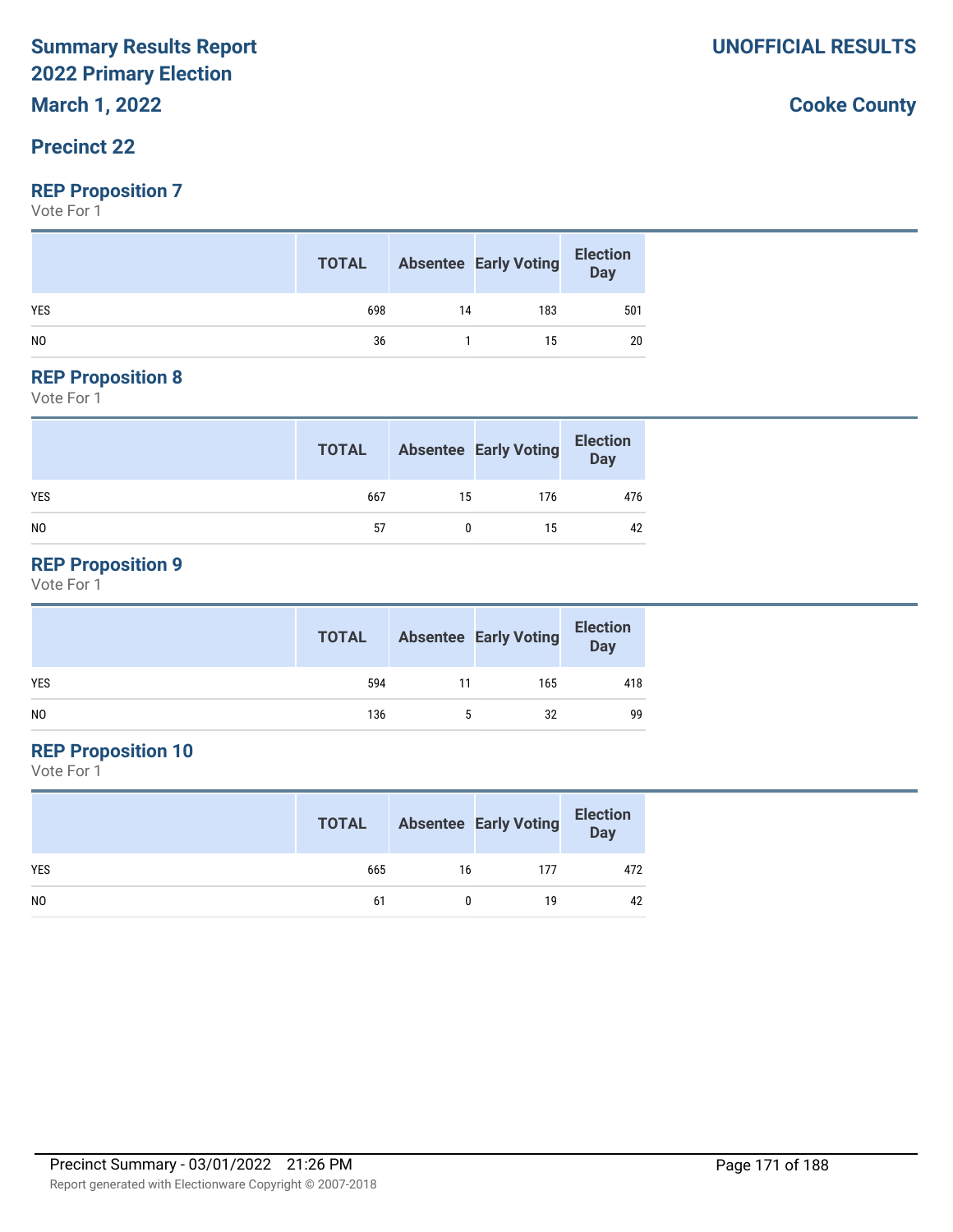#### **Precinct 22**

#### **DEM Governor**

Vote For 1

|                             | <b>TOTAL</b> |              | <b>Absentee Early Voting</b> | <b>Election</b><br><b>Day</b> |
|-----------------------------|--------------|--------------|------------------------------|-------------------------------|
| <b>Rich Wakeland</b>        | 3            |              | $\Omega$                     | 2                             |
| Inocencio (Inno) Barrientez | 0            | $\mathbf{0}$ | $\mathbf{0}$                 | 0                             |
| Michael Cooper              | 2            | $\mathbf{0}$ |                              |                               |
| Joy Diaz                    | 2            | $\Omega$     |                              |                               |
| Beto O'Rourke               | 47           | 11           | 16                           | 20                            |

#### **DEM Lieutenant Governor**

Vote For 1

|                  | <b>TOTAL</b> |   | <b>Absentee Early Voting</b> | <b>Election</b><br><b>Day</b> |
|------------------|--------------|---|------------------------------|-------------------------------|
| Carla Brailey    | 18           |   | 5                            | 9                             |
| Michelle Beckley | a            | 4 | 2                            | 3                             |
| Mike Collier     | 21           | 3 | 8                            | 10                            |

#### **DEM Attorney General**

Vote For 1

|                         | <b>TOTAL</b> |                | <b>Absentee Early Voting</b> | <b>Election</b><br><b>Day</b> |
|-------------------------|--------------|----------------|------------------------------|-------------------------------|
| Lee Merritt             | 5            | 4              | $\mathbf{0}$                 |                               |
| Mike Fields             | 10           | $\overline{2}$ | 4                            | 4                             |
| S. "TBONE" Raynor       | 2            | 0              |                              |                               |
| Joe Jaworski            | 10           |                | 3                            | 6                             |
| Rochelle Mercedes Garza | 20           | 4              |                              | 9                             |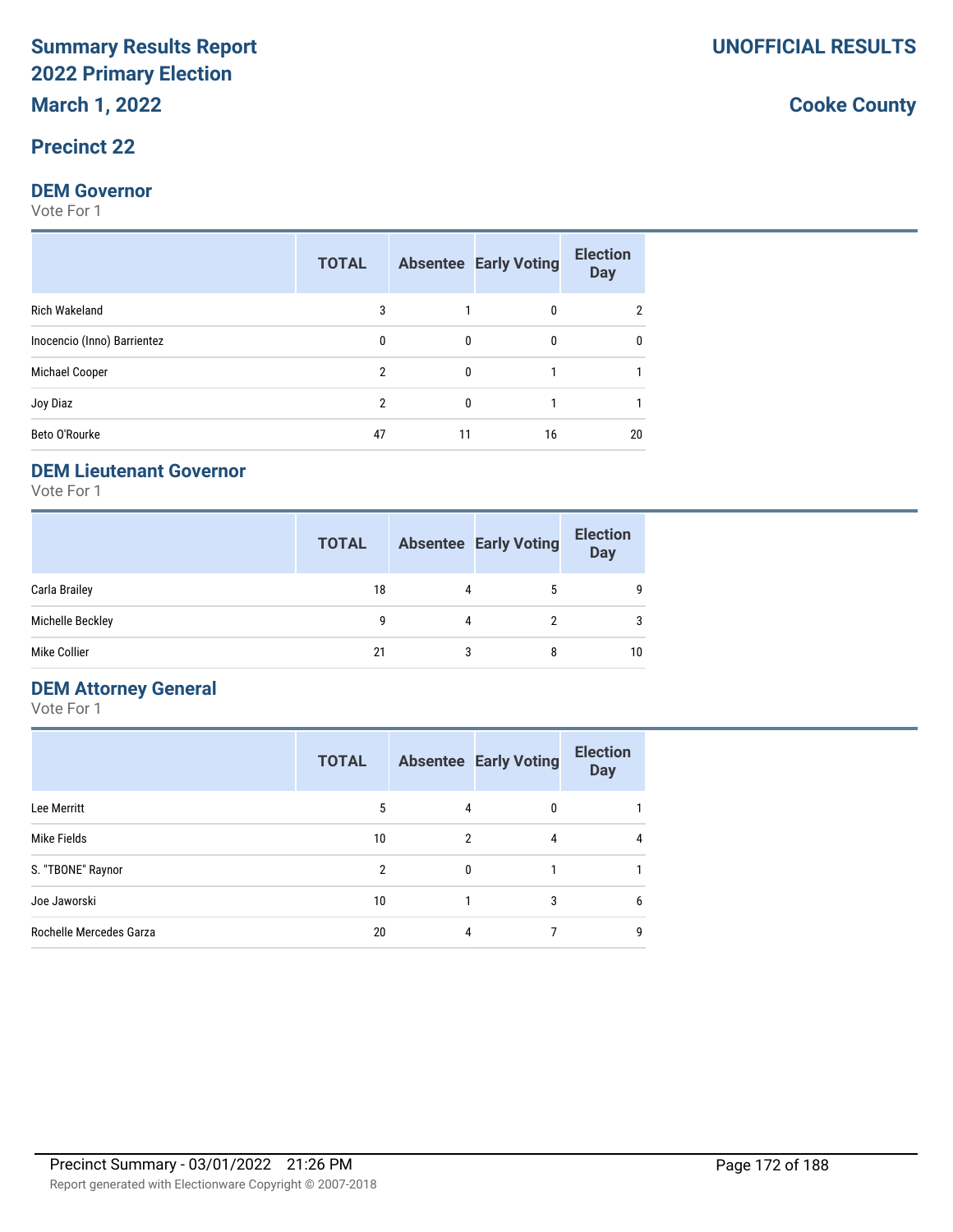#### **Precinct 22**

#### **DEM Comptroller of Public Accounts**

Vote For 1

|                    | <b>TOTAL</b> |   | <b>Absentee Early Voting</b> | <b>Election</b><br><b>Day</b> |
|--------------------|--------------|---|------------------------------|-------------------------------|
| Janet T. Dudding   | 24           |   | 10                           |                               |
| Angel Luis Vega    |              |   |                              | 5                             |
| <b>Tim Mahoney</b> | 12           | 4 | 3                            | 5                             |

#### **DEM Comm General Land Office**

Vote For 1

| <b>TOTAL</b> |   |   | <b>Election</b><br><b>Day</b>          |
|--------------|---|---|----------------------------------------|
| 10           |   | 5 | 5                                      |
| 13           |   | 2 | 5                                      |
| 9            | 3 | 3 | 3                                      |
| 10           |   | 5 | 3                                      |
|              |   |   | <b>Absentee Early Voting</b><br>0<br>6 |

### **DEM Commissioner of Agriculture**

Vote For 1

|            | <b>TOTAL</b> |   | <b>Absentee Early Voting</b> | <b>Election</b><br><b>Day</b> |
|------------|--------------|---|------------------------------|-------------------------------|
| Susan Hays | 30           |   | q                            | 14                            |
| Ed Ireson  | 13           | 4 | b                            | 3                             |

#### **DEM Railroad Commissioner**

Vote For 1

|              | <b>TOTAL</b> | <b>Absentee Early Voting</b> | <b>Election</b><br>Day |
|--------------|--------------|------------------------------|------------------------|
| Luke Warford | 44           | 16                           | 19                     |

#### **DEM Justice, Supreme Court, Pl 3**

|               | <b>TOTAL</b> | <b>Absentee Early Voting</b> | <b>Election</b><br>Day |
|---------------|--------------|------------------------------|------------------------|
| Erin A Nowell | 44           |                              | 18                     |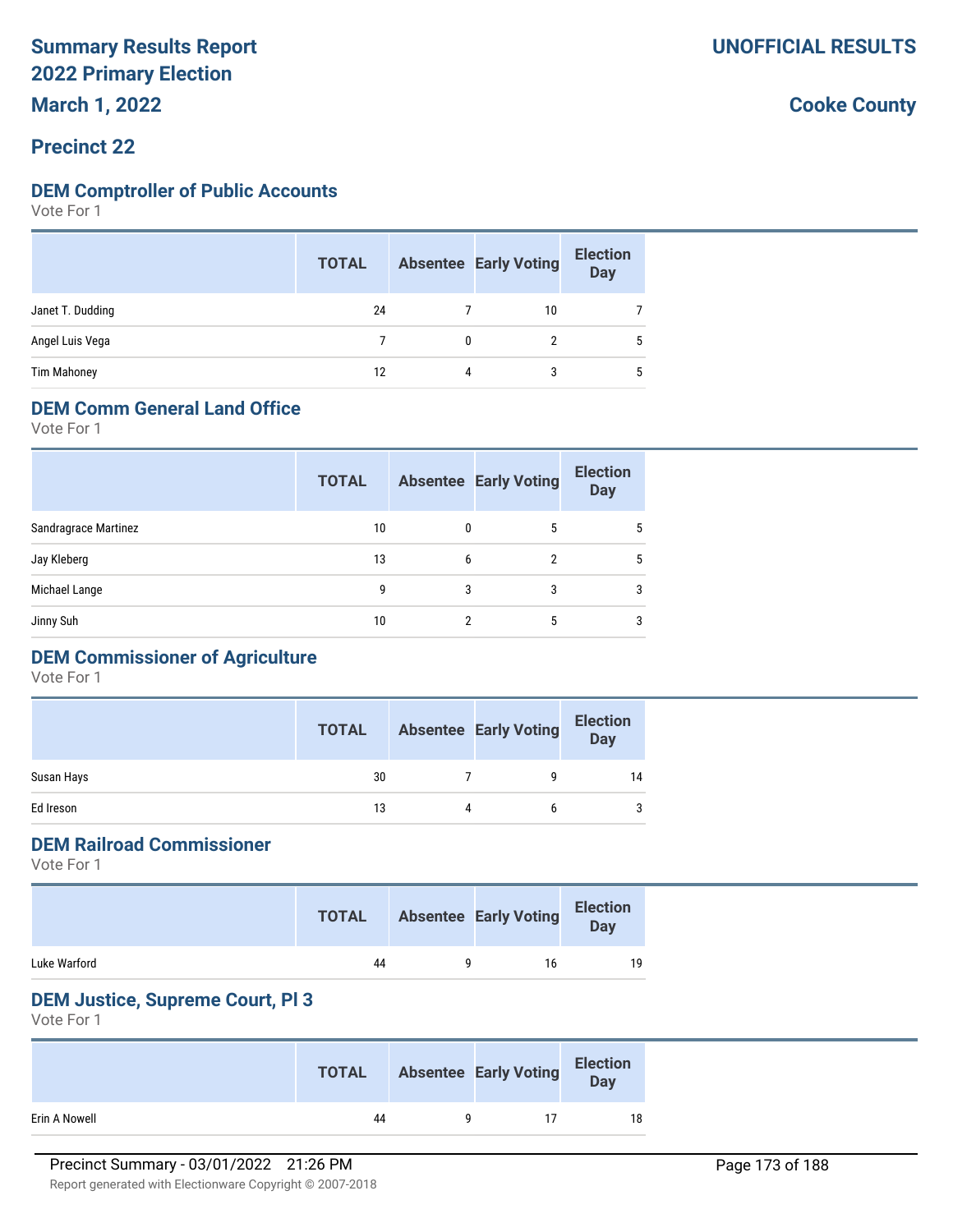**March 1, 2022**

#### **Precinct 22**

#### **DEM Justice, Supreme Court, Pl 5**

Vote For 1

|                | <b>TOTAL</b> |    | Absentee Early Voting Election |    |
|----------------|--------------|----|--------------------------------|----|
| Amanda Reichek | 45           | 10 |                                | 18 |

#### **DEM Justice, Supreme Court, Pl 9**

Vote For 1

|                 | <b>TOTAL</b> |    | <b>Absentee Early Voting</b> | <b>Election</b><br>Day |
|-----------------|--------------|----|------------------------------|------------------------|
| Julia Maldonado | 46           | 10 |                              | 19                     |
|                 |              |    |                              |                        |

#### **DEM Judge, Ct of Crim App, Pl 5**

Vote For 1

|              | <b>TOTAL</b> |    | <b>Absentee Early Voting</b> | <b>Election</b><br>Day |
|--------------|--------------|----|------------------------------|------------------------|
| Dana Huffman | 45           | 10 |                              | 18                     |

#### **DEM Judge, Ct of Crim App, Pl 6**

Vote For 1

|                | <b>TOTAL</b> | <b>Absentee Early Voting</b> | <b>Election</b><br>Day |
|----------------|--------------|------------------------------|------------------------|
| Robert Johnson | 44           |                              | 18                     |

#### **DEM Member, State BoE, Dist 12**

Vote For 1

|                 | <b>TOTAL</b> |   | <b>Absentee Early Voting</b> | <b>Election</b><br><b>Day</b> |
|-----------------|--------------|---|------------------------------|-------------------------------|
| Alex Cornwallis | 21           | 4 | h                            |                               |
| Roberto Velasco | 22           |   |                              |                               |

#### **DEM Justice, 2nd Ct of App Dist, Pl 3**

Vote For 1

|                   | <b>TOTAL</b> | <b>Absentee Early Voting</b> | <b>Election</b><br>Day |
|-------------------|--------------|------------------------------|------------------------|
| Delonia A. Watson | 45           |                              | 19                     |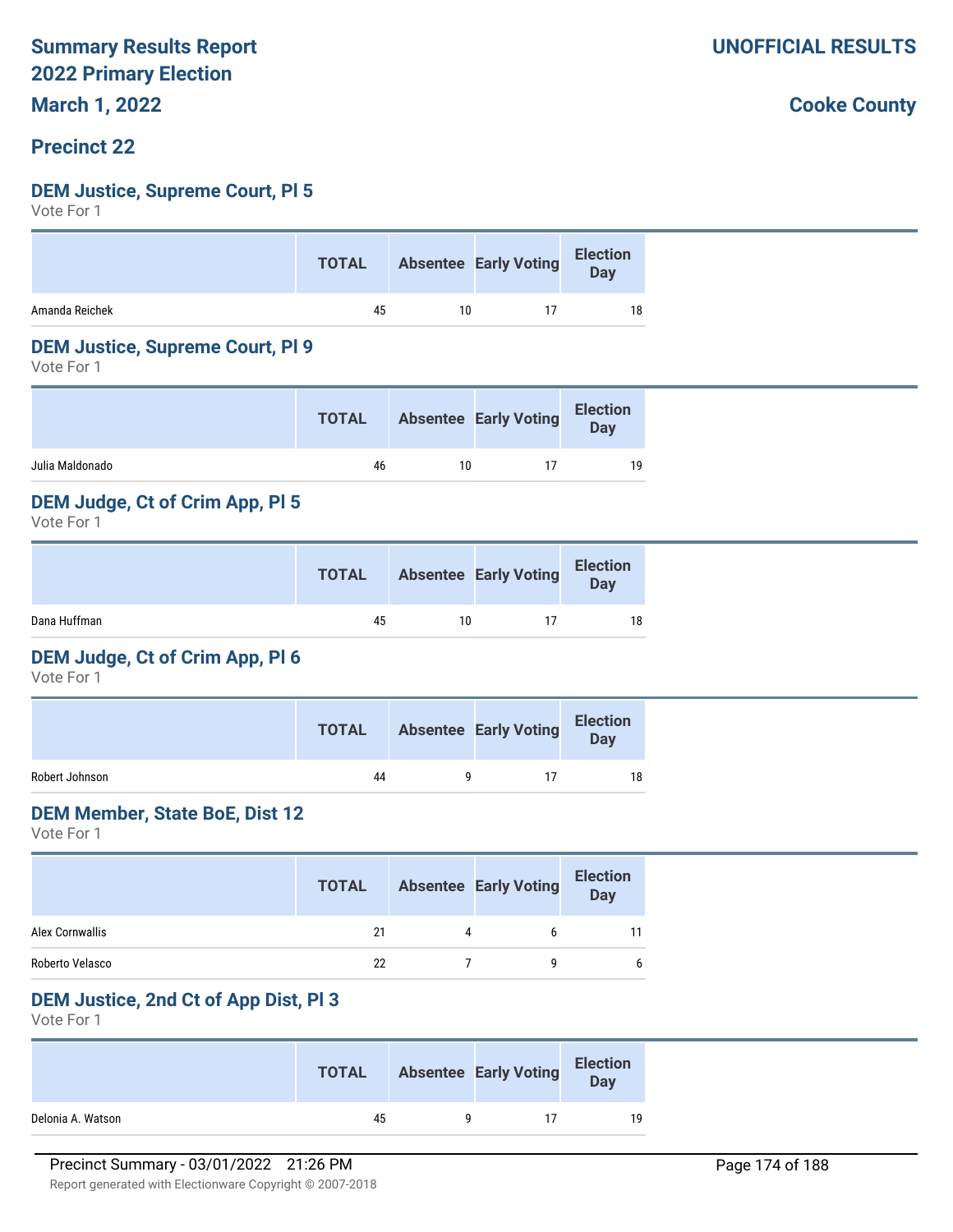# **March 1, 2022**

#### **Precinct 22**

#### **DEM County Judge**

Vote For 1

|            | <b>TOTAL</b> | Absentee Early Voting | Election<br>Day |
|------------|--------------|-----------------------|-----------------|
| Denny Hook | 44           | 16                    | 19              |

#### **DEM County Surveyor**

Vote For 1

|                     | <b>TOTAL</b> | <b>Absentee Early Voting</b> | <b>Election</b><br>Day |
|---------------------|--------------|------------------------------|------------------------|
| <b>Delbert West</b> | 46           | 18                           | 19                     |

#### **DEM County Chair**

Vote For 1

|               | <b>TOTAL</b> | <b>Absentee Early Voting</b> | <b>Election</b><br><b>Day</b> |
|---------------|--------------|------------------------------|-------------------------------|
| Sherman Moore | 45           |                              | 19                            |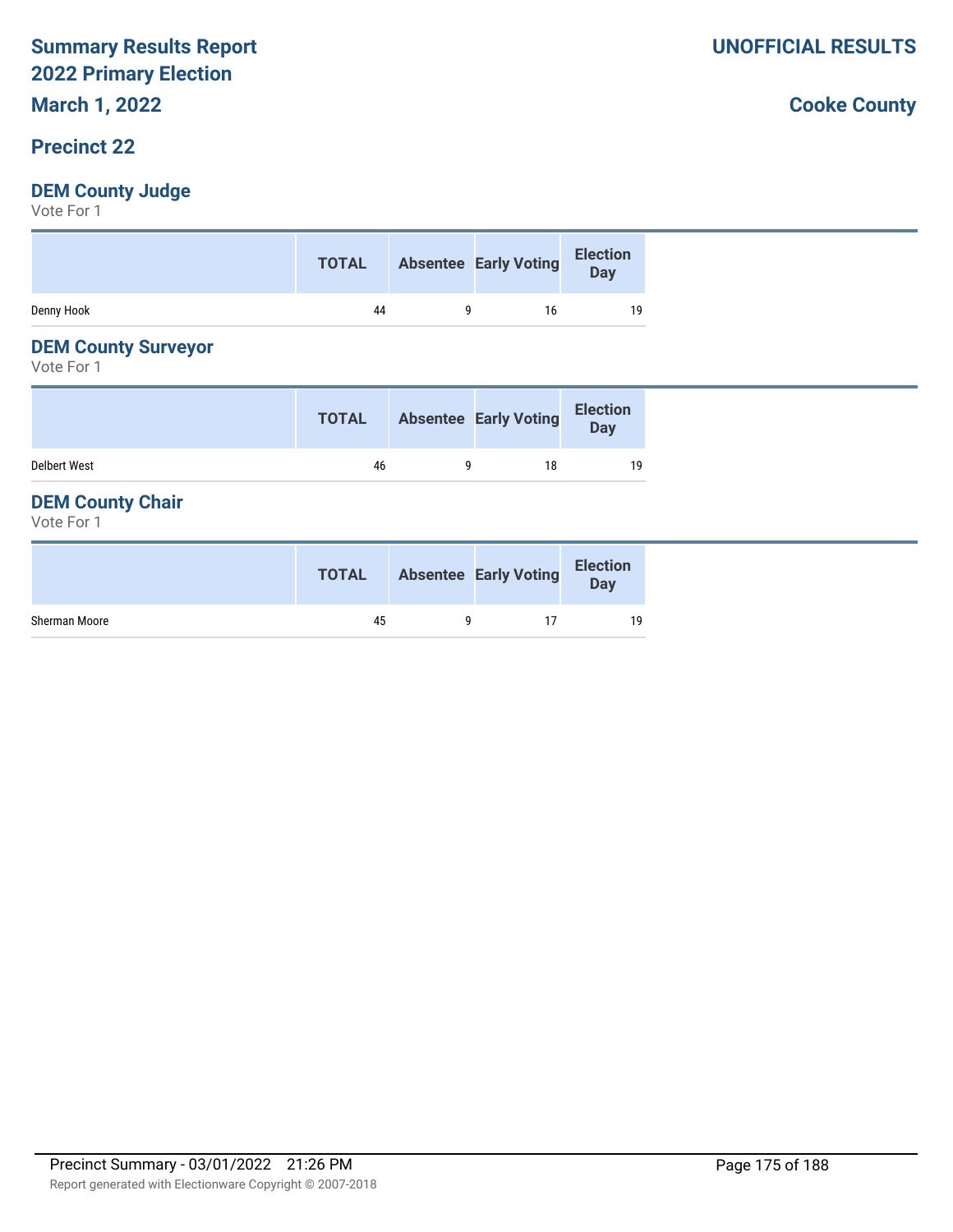#### **Precinct 33**

#### **STATISTICS**

|                                      | <b>TOTAL</b>   | <b>Absentee</b> |    | <b>Early Voting Election Day</b> |
|--------------------------------------|----------------|-----------------|----|----------------------------------|
| Registered Voters - Total            | 520            |                 |    |                                  |
| Registered Voters - Republican Party | 0              |                 |    |                                  |
| Registered Voters - Democrat Party   | 0              |                 |    |                                  |
| Registered Voters - NONPARTISAN      | 520            |                 |    |                                  |
| <b>Ballots Cast - Total</b>          | 149            | 1               | 44 | 104                              |
| Ballots Cast - Republican Party      | 145            | 0               | 44 | 101                              |
| <b>Ballots Cast - Democrat Party</b> | 4              | 1               | 0  | 3                                |
| <b>Ballots Cast - NONPARTISAN</b>    | 0              | 0               | 0  | $\mathbf{0}$                     |
| <b>Ballots Cast - Blank</b>          | $\overline{2}$ | 0               | 0  | $\overline{2}$                   |
| Voter Turnout - Total                | 28.65%         |                 |    |                                  |
| Voter Turnout - Republican Party     | 0.00%          |                 |    |                                  |
| Voter Turnout - Democrat Party       | 0.00%          |                 |    |                                  |
| Voter Turnout - NONPARTISAN          | 0.00%          |                 |    |                                  |

### **REP US Rep, District 26**

Vote For 1

|                      | <b>TOTAL</b> |              | <b>Absentee Early Voting</b> | <b>Election</b><br><b>Day</b> |
|----------------------|--------------|--------------|------------------------------|-------------------------------|
| <b>Isaac Smith</b>   |              | 0            |                              | 6                             |
| Vincent Gallo        | 3            | $\mathbf{0}$ |                              | $\overline{2}$                |
| Michael C. Burgess   | 98           | 0            | 32                           | 66                            |
| <b>Brian Brazeal</b> | 6            | $\mathbf{0}$ | $\overline{2}$               | 4                             |
| Raven Harrison       |              | $\theta$     | 2                            | 5                             |
|                      |              |              |                              |                               |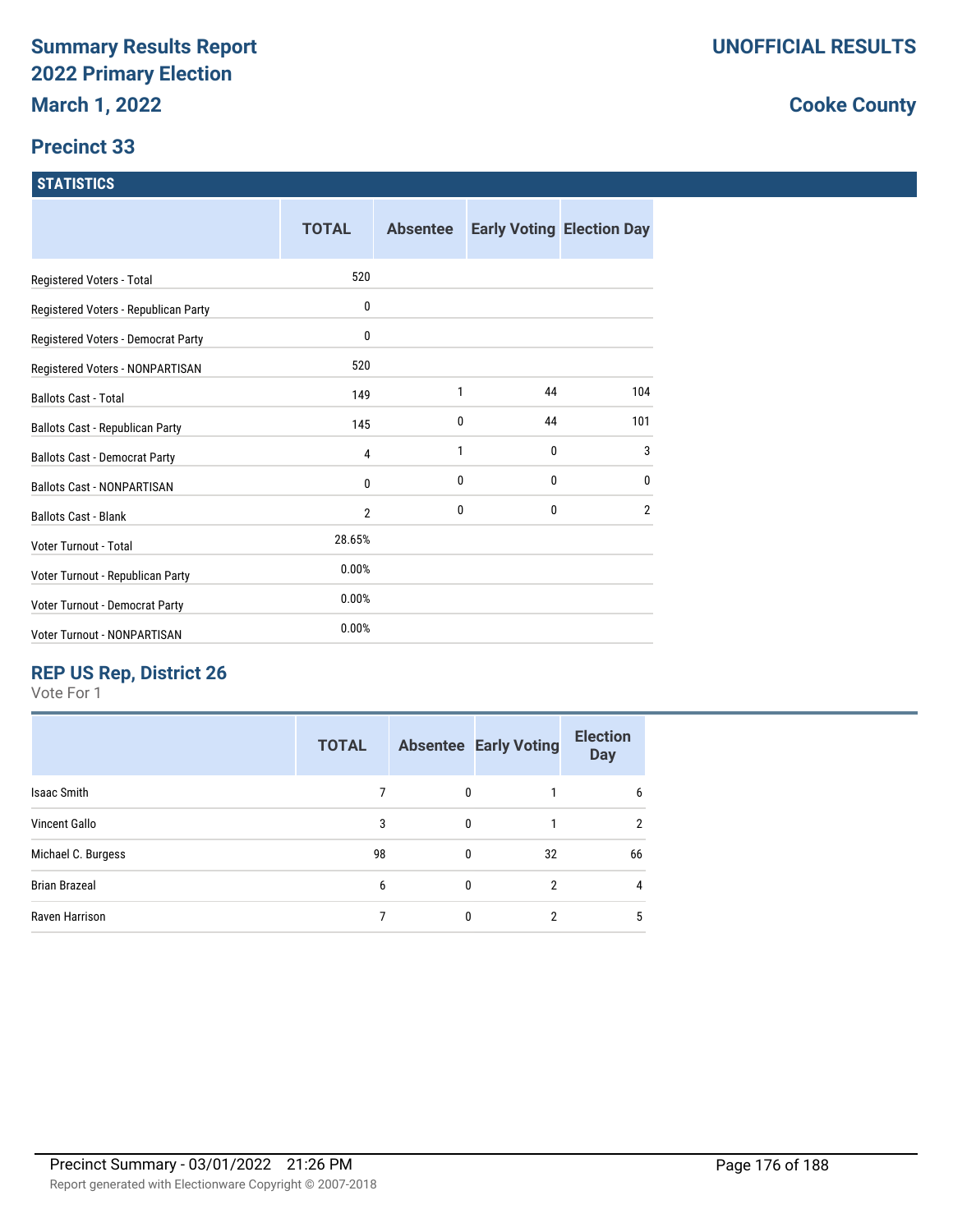#### **Precinct 33**

#### **REP Governor**

Vote For 1

|                     | <b>TOTAL</b> |              | <b>Absentee Early Voting</b> | <b>Election</b><br><b>Day</b> |
|---------------------|--------------|--------------|------------------------------|-------------------------------|
| Greg Abbott         | 93           | $\mathbf 0$  | 26                           | 67                            |
| Don Huffines        | 21           | $\mathbf 0$  | 9                            | 12                            |
| <b>Chad Prather</b> | 11           | $\mathbf 0$  | 4                            |                               |
| Danny Harrison      | $\mathbf 0$  | $\mathbf 0$  | 0                            | $\mathbf{0}$                  |
| Allen B. West       | 13           | $\mathbf 0$  | 3                            | 10                            |
| Kandy Kaye Horn     | $\mathbf{0}$ | $\mathbf 0$  | 0                            | $\mathbf 0$                   |
| <b>Rick Perry</b>   | 3            | $\mathbf 0$  | 1                            | $\overline{2}$                |
| Paul Belew          | 1            | $\mathbf{0}$ | 0                            |                               |

### **REP Lieutenant Governor**

Vote For 1

| <b>TOTAL</b>   |              |              | <b>Election</b><br><b>Day</b>                                                     |
|----------------|--------------|--------------|-----------------------------------------------------------------------------------|
| 8              |              | 4            | 4                                                                                 |
| 101            |              | 25           | 76                                                                                |
|                |              | 0            |                                                                                   |
| 9              |              | 5            | 4                                                                                 |
| $\overline{2}$ |              | $\mathbf 0$  | $\overline{2}$                                                                    |
| 8              | $\mathbf{0}$ | 2            | 6                                                                                 |
|                |              | $\mathbf{0}$ | <b>Absentee Early Voting</b><br>$\mathbf{0}$<br>$\mathbf{0}$<br>0<br>$\mathbf{0}$ |

#### **REP Attorney General**

Vote For 1

|                | <b>TOTAL</b> |          | <b>Absentee Early Voting</b> | <b>Election</b><br><b>Day</b> |
|----------------|--------------|----------|------------------------------|-------------------------------|
| Louie Gohmert  | 17           | $\Omega$ |                              | 16                            |
| Ken Paxton     | 52           | 0        | 10                           | 42                            |
| George P. Bush | 59           | 0        | 24                           | 35                            |
| Eva Guzman     | 10           | 0        | 9                            |                               |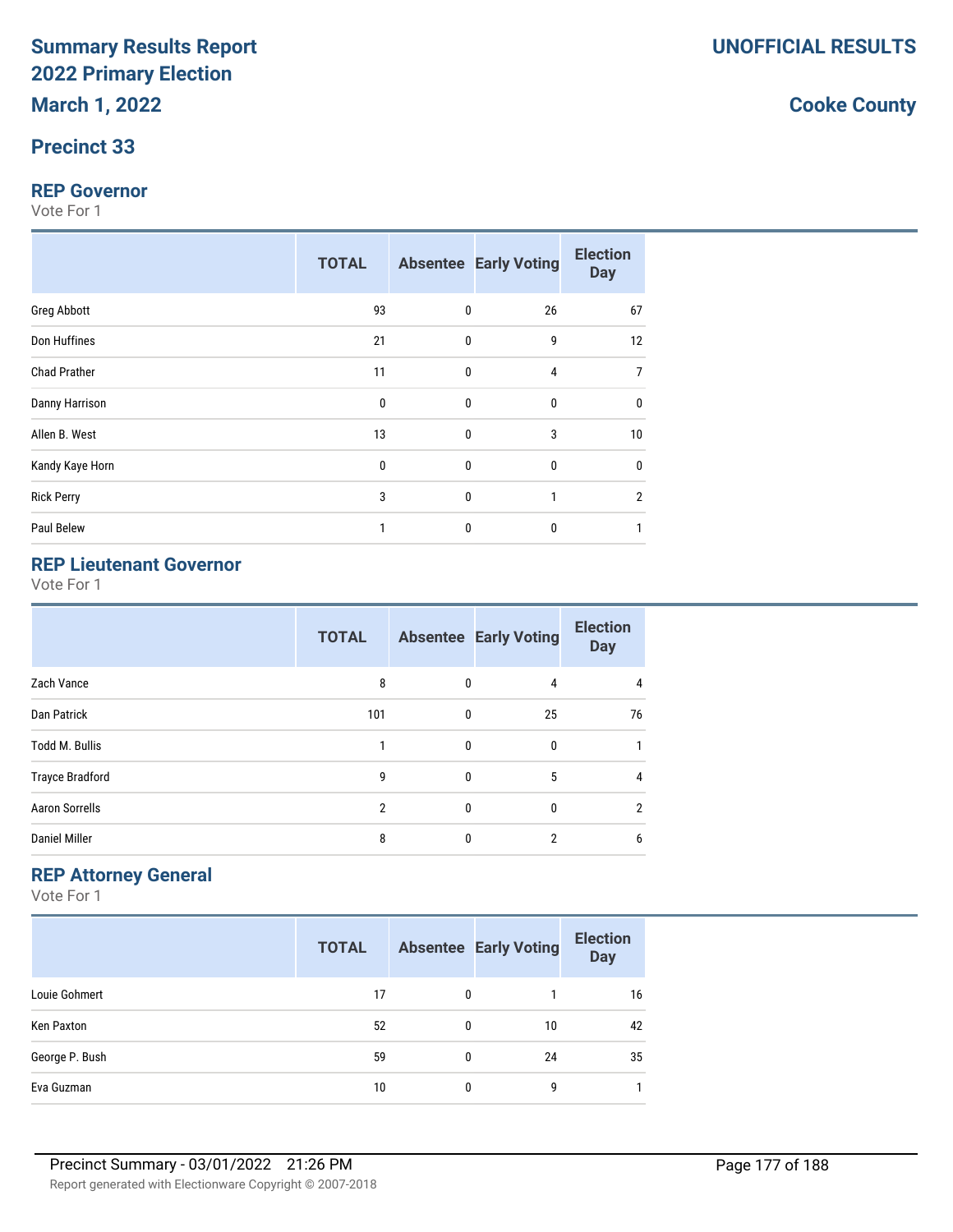**March 1, 2022**

#### **Precinct 33**

#### **REP Comptroller of Public Accounts**

Vote For 1

|                | <b>TOTAL</b> | <b>Absentee Early Voting</b> | <b>Election</b><br>Day |
|----------------|--------------|------------------------------|------------------------|
| Glenn Hegar    | 103          | 31                           | 72                     |
| Mark V. Goloby | 12           |                              | 8                      |

#### **REP Comm General Land Office**

Vote For 1

|                        | <b>TOTAL</b>   |              | <b>Absentee Early Voting</b> | <b>Election</b><br><b>Day</b> |
|------------------------|----------------|--------------|------------------------------|-------------------------------|
| Ben Armenta            | 5              | $\mathbf{0}$ | $\overline{2}$               | 3                             |
| Don W. Minton          | 12             | $\mathbf{0}$ | 3                            | 9                             |
| <b>Tim Westley</b>     | 22             | 0            | 3                            | 19                            |
| Dawn Buckingham        | 24             | 0            | 10                           | 14                            |
| <b>Weston Martinez</b> | 6              | 0            | 1                            | 5                             |
| Rufus Lopez            | $\overline{2}$ | 0            | $\mathbf{0}$                 | $\overline{2}$                |
| Victor Avila           | 6              | 0            | $\overline{2}$               | 4                             |
| Jon Spiers             | 16             | 0            | 6                            | 10                            |

### **REP Commissioner of Agriculture**

Vote For 1

|                  | <b>TOTAL</b> |   | <b>Absentee Early Voting</b> | <b>Election</b><br><b>Day</b> |
|------------------|--------------|---|------------------------------|-------------------------------|
| Carey A. Counsil | 12           | 0 | 2                            | 10                            |
| James White      | 36           | 0 | 12                           | 24                            |
| Sid Miller       | 60           | 0 | 19                           | 41                            |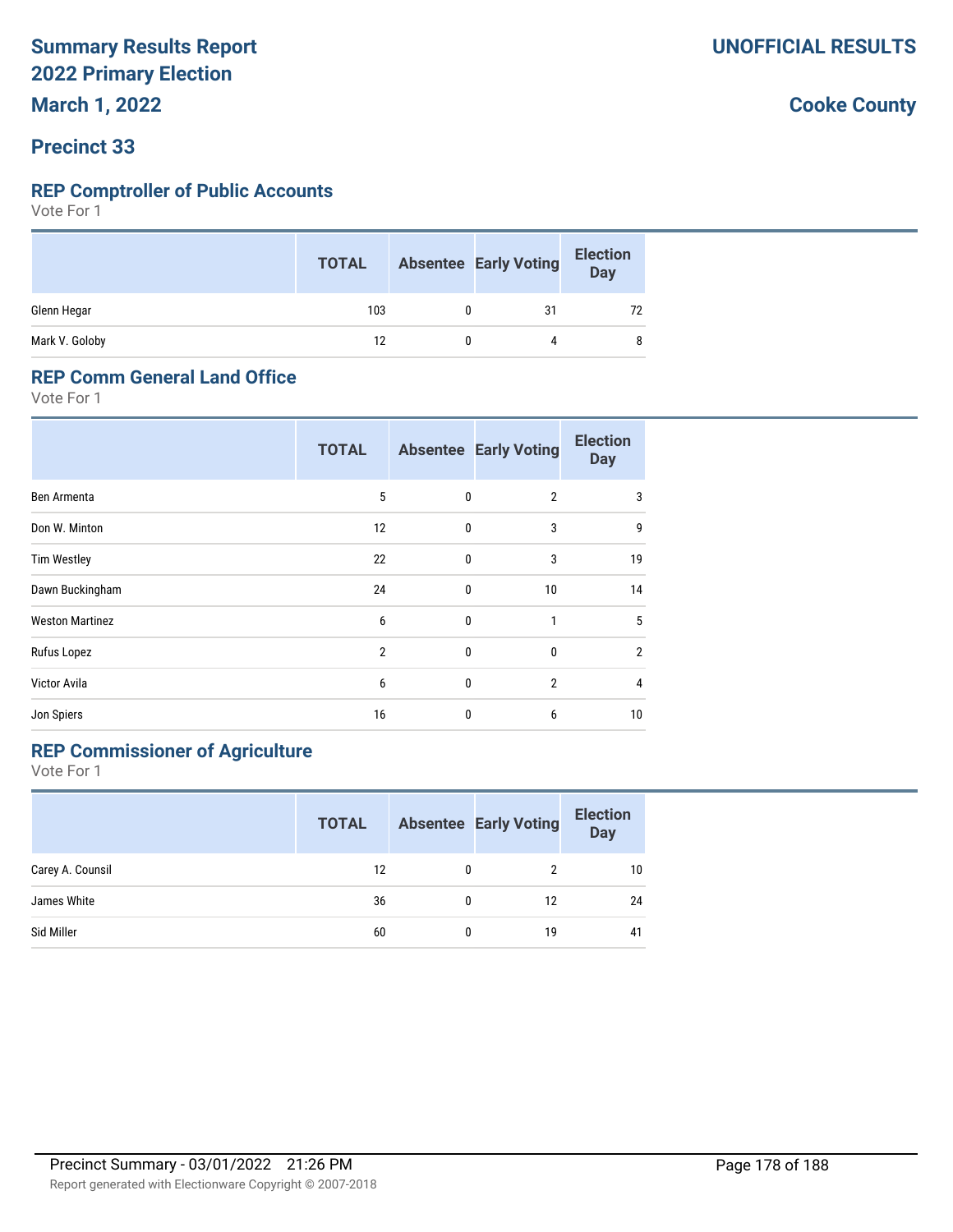#### **Precinct 33**

### **REP Railroad Commissioner**

Vote For 1

|                        | <b>TOTAL</b> |              | <b>Absentee Early Voting</b> | <b>Election</b><br><b>Day</b> |
|------------------------|--------------|--------------|------------------------------|-------------------------------|
| Dawayne Tipton         | 21           | $\mathbf{0}$ |                              | 14                            |
| Wayne Christian        | 41           | $\mathbf{0}$ | 10                           | 31                            |
| Sarah Stogner          | 15           | $\mathbf{0}$ | 8                            |                               |
| Tom Slocum Jr          | 6            | $\mathbf{0}$ | 0                            | 6                             |
| Marvin "Sarge" Summers | 17           | $\mathbf{0}$ | 4                            | 13                            |

#### **REP Justice, Supreme Court, Pl 3**

Vote For 1

|                | <b>TOTAL</b> | <b>Absentee Early Voting</b> | <b>Election</b><br>Day |
|----------------|--------------|------------------------------|------------------------|
| Debra Lehrmann | 96           | 30                           | 66                     |

### **REP Justice, Supreme Court, Pl 5**

Vote For 1

|               | <b>TOTAL</b> | <b>Absentee Early Voting</b> | <b>Election</b><br>Day |
|---------------|--------------|------------------------------|------------------------|
| Rebeca Huddle | 95           | 30                           | 65                     |

#### **REP Justice, Supreme Court, Pl 9**

Vote For 1

|                  | <b>TOTAL</b> | <b>Absentee Early Voting</b> | <b>Election</b><br>Day |
|------------------|--------------|------------------------------|------------------------|
| David J. Schenck | 63           | 22                           | 41                     |
| Evan Young       | 31           |                              | 24                     |

### **REP Judge, Ct of Crim App, Pl 2**

|               | <b>TOTAL</b> | <b>Absentee Early Voting</b> | <b>Election</b><br><b>Day</b> |
|---------------|--------------|------------------------------|-------------------------------|
| Mary Lou Keel | 94           | 31                           | 63                            |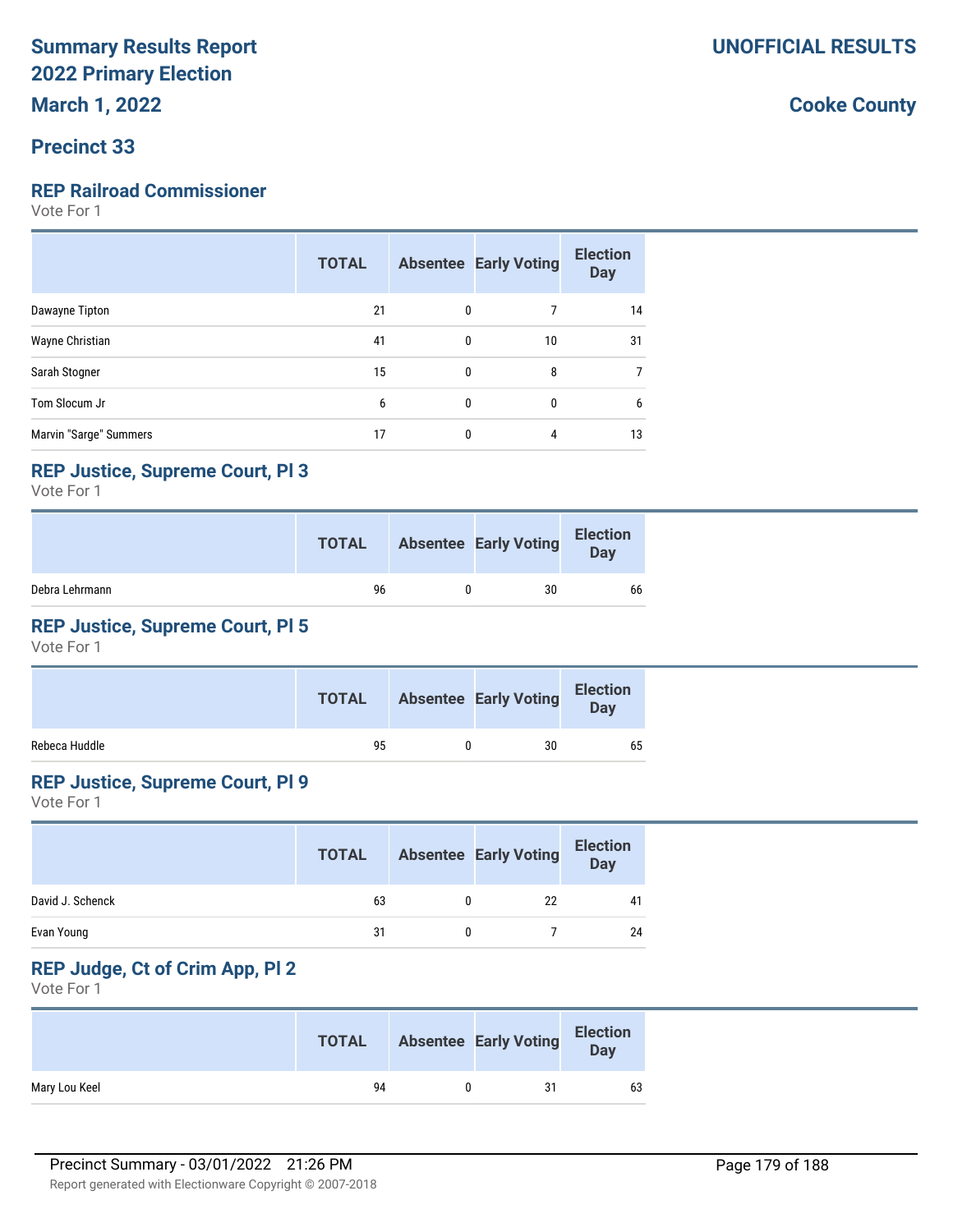#### **Precinct 33**

#### **REP Judge, Ct of Crim App, Pl 5**

Vote For 1

| <b>TOTAL</b> |    | <b>Election</b><br>Day       |
|--------------|----|------------------------------|
| 63           | 24 | 39                           |
| 31           | 5. | 26                           |
|              |    | <b>Absentee Early Voting</b> |

#### **REP Judge, Ct of Crim App, Pl 6**

Vote For 1

|                       | <b>TOTAL</b> | <b>Absentee Early Voting</b> | <b>Election</b><br>Day |
|-----------------------|--------------|------------------------------|------------------------|
| Jesse F. McClure, III | 93           | 31                           | 62                     |

#### **REP Member, State BoE, Dist 12**

Vote For 1

|            | <b>TOTAL</b> | <b>Absentee Early Voting</b> | <b>Election</b><br>Day |
|------------|--------------|------------------------------|------------------------|
| Pam Little | 92           | 31                           | 61                     |

#### **REP State Senator, Dist 30**

Vote For 1

|               | <b>TOTAL</b> | <b>Absentee Early Voting</b> | <b>Election</b><br>Day |
|---------------|--------------|------------------------------|------------------------|
| Drew Springer | 118          | 35                           | 83                     |

#### **REP State Rep, Dist 68**

Vote For 1

|                     | <b>TOTAL</b> |              | <b>Absentee Early Voting</b> | <b>Election</b><br><b>Day</b> |
|---------------------|--------------|--------------|------------------------------|-------------------------------|
| <b>Craig Carter</b> | 11           | $\mathbf{0}$ | 3                            | 8                             |
| Mark Middleton      | 15           | 0            | 2                            | 13                            |
| David Spiller       | 91           | 0            | 30                           | 61                            |
| Gary W. Franklin    | 2            | 0            | 0                            | 2                             |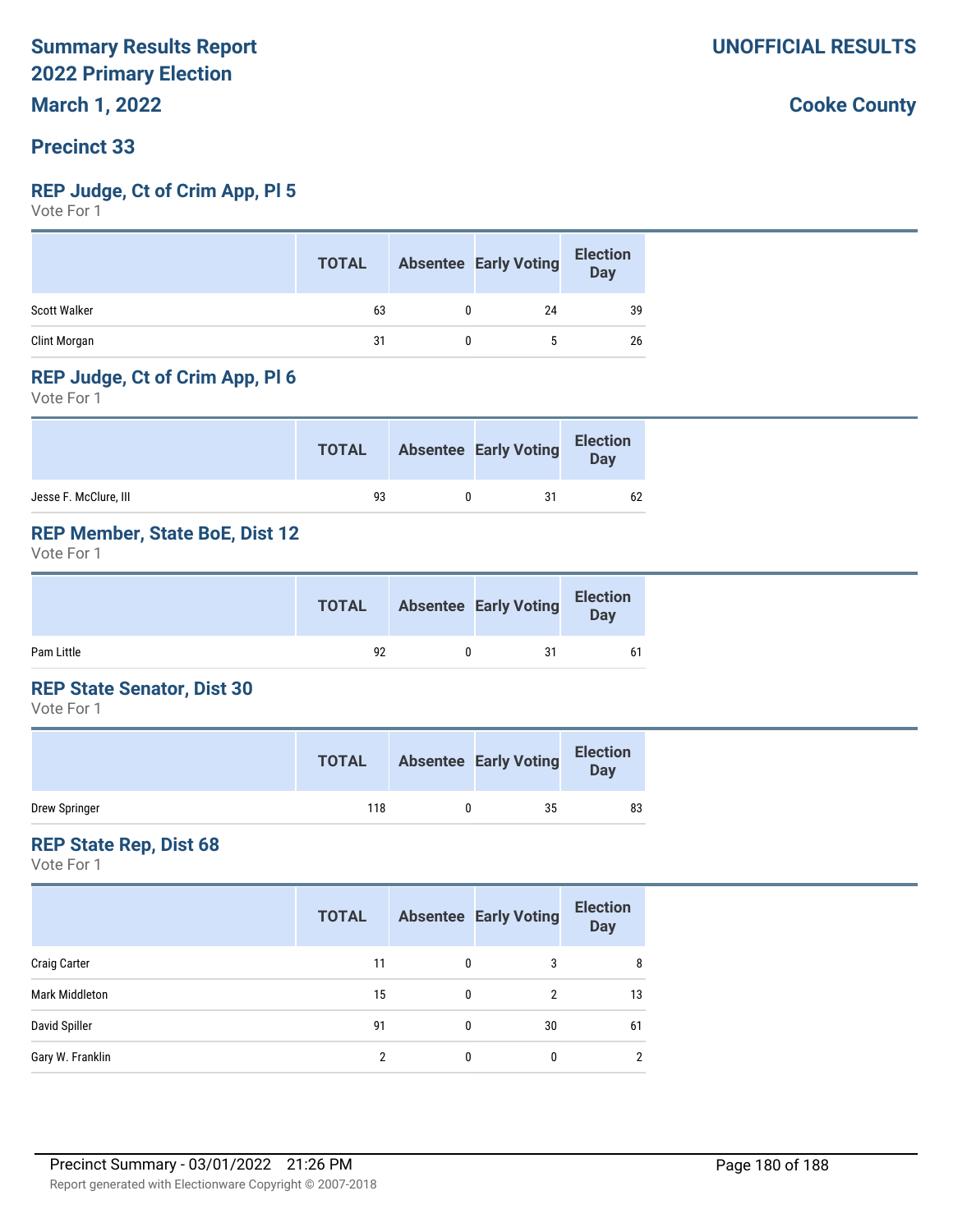# **Precinct 33**

#### **REP Justice, 2nd Ct of App Dist, Pl 3**

Vote For 1

|                | <b>TOTAL</b> |   | <b>Absentee Early Voting</b> | Election |
|----------------|--------------|---|------------------------------|----------|
| Elizabeth Kerr | 90           | 0 | 31                           | 59       |

#### **REP County Judge**

Vote For 1

|                      | <b>TOTAL</b> |   | <b>Absentee Early Voting</b> | <b>Election</b><br>Day |
|----------------------|--------------|---|------------------------------|------------------------|
| Leon Klement         | 69           | 0 | 26                           | 43                     |
| John O. Roane        | 35           | 0 | 5                            | 30                     |
| <b>Steve Starnes</b> | 30           |   | g                            | 21                     |

# **REP Judge, County Court at Law**

Vote For 1

|                | <b>TOTAL</b> | <b>Absentee Early Voting</b> | <b>Election</b><br><b>Day</b> |
|----------------|--------------|------------------------------|-------------------------------|
| Lynn Switzer   | 68           | 26                           | 42                            |
| John H. Morris | 62           | 13                           | 49                            |

# **REP District Clerk**

Vote For 1

|                  | <b>TOTAL</b> | <b>Absentee Early Voting</b> | <b>Election</b><br>Day |
|------------------|--------------|------------------------------|------------------------|
| Marci A. Gilbert | 104          | 34                           | 70                     |
|                  |              |                              |                        |

#### **REP County Clerk**

Vote For 1

|              | <b>TOTAL</b> | <b>Absentee Early Voting</b> | <b>Election</b><br>Day |
|--------------|--------------|------------------------------|------------------------|
| Pam Harrison | 107          | 34                           | 73                     |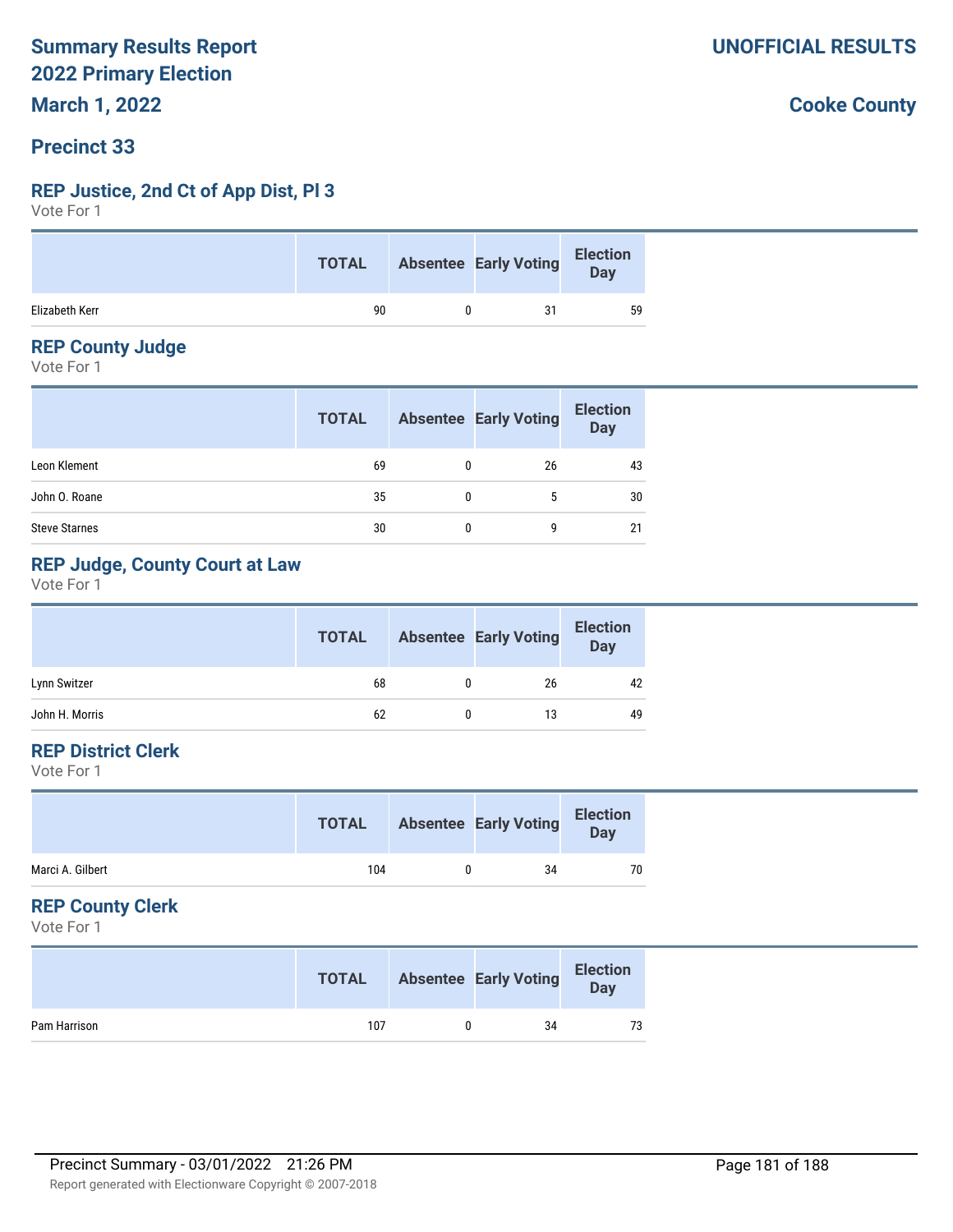## **Precinct 33**

# **REP County Treasurer**

Vote For 1

|               | <b>TOTAL</b> | <b>Absentee Early Voting</b> | Election<br>Day |
|---------------|--------------|------------------------------|-----------------|
| Patty Brennan | 107          | 34                           | 73              |

#### **REP County Commissioner Pct 4**

Vote For 1

|                  | <b>TOTAL</b> | <b>Absentee Early Voting</b> | <b>Election</b><br><b>Day</b> |
|------------------|--------------|------------------------------|-------------------------------|
| Jeremy Jay Bayer | 20           |                              | 15                            |
| John Metzler     | 69           | 22                           | 47                            |
| Matt P. Sicking  | 49           | 15                           | 34                            |

#### **REP JOP Pct 1**

Vote For 1

|                      | <b>TOTAL</b> | <b>Absentee Early Voting</b> | <b>Election</b><br>Day |
|----------------------|--------------|------------------------------|------------------------|
| John J. "Jody" Henry | 115          | 38                           |                        |

#### **REP County Chair**

Vote For 1

|                | <b>TOTAL</b> | <b>Absentee Early Voting</b> | <b>Election</b><br>Day |
|----------------|--------------|------------------------------|------------------------|
| Chris McNamara | 102          | 35                           | 67                     |

# **REP Proposition 1**

Vote For 1

|                | <b>TOTAL</b> | <b>Absentee Early Voting</b> | <b>Election</b><br>Day |
|----------------|--------------|------------------------------|------------------------|
| <b>YES</b>     | 132          | 39                           | 93                     |
| N <sub>0</sub> |              | 5                            | 4                      |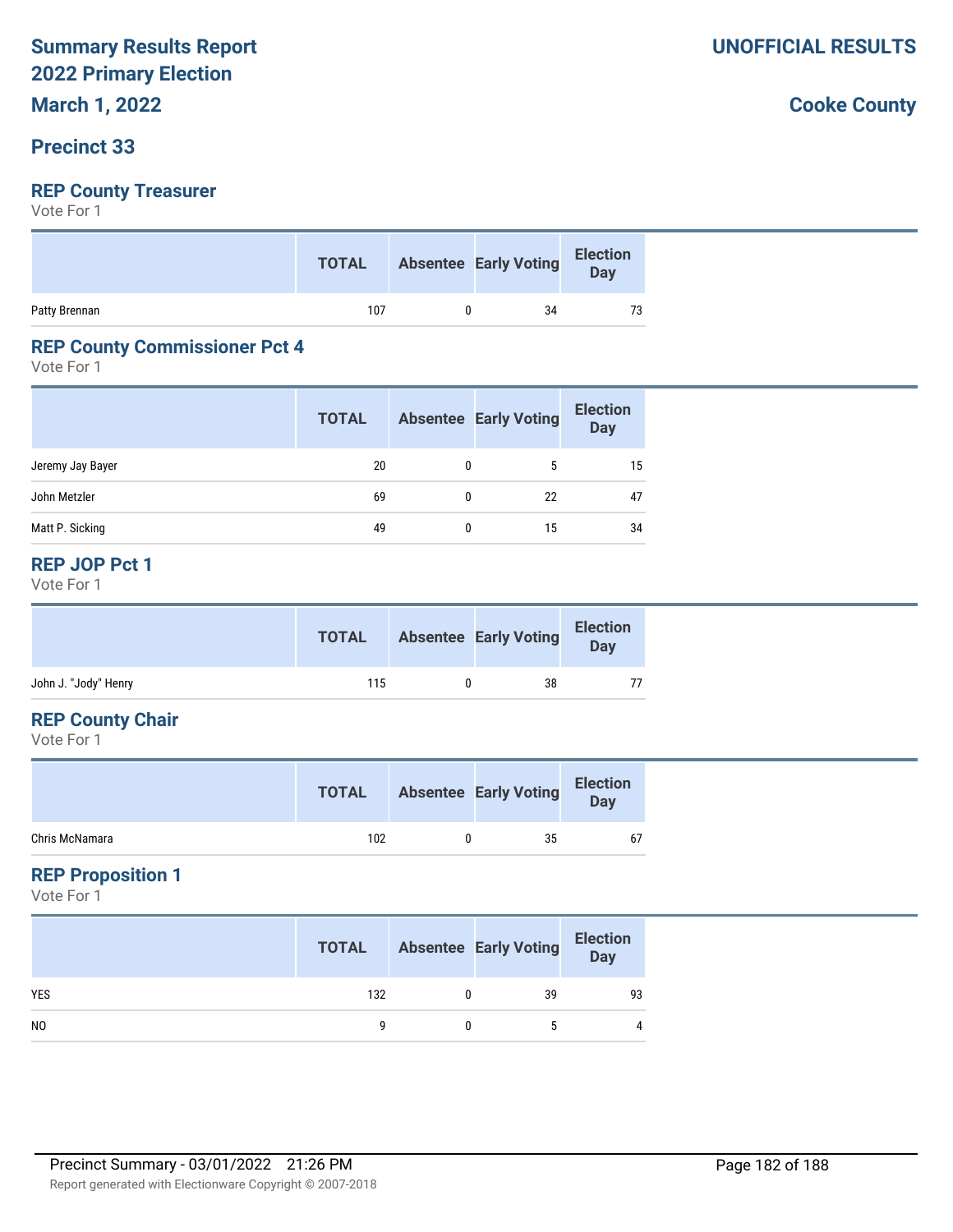# **March 1, 2022**

# **Precinct 33**

#### **REP Proposition 2**

Vote For 1

|                | <b>TOTAL</b> | Absentee Early Voting | <b>Election</b><br>Day |
|----------------|--------------|-----------------------|------------------------|
| <b>YES</b>     | 105          | 26                    | 79                     |
| N <sub>0</sub> | 30           | 16                    | 14                     |

#### **REP Proposition 3**

Vote For 1

|            | <b>TOTAL</b> | <b>Absentee Early Voting</b> | Election<br>Day |
|------------|--------------|------------------------------|-----------------|
| <b>YES</b> | 128          | 38                           | 90              |
| NO         | 12           |                              |                 |

## **REP Proposition 4**

Vote For 1

|                | <b>TOTAL</b> | <b>Absentee Early Voting</b> | <b>Election</b><br>Day |
|----------------|--------------|------------------------------|------------------------|
| <b>YES</b>     | 132          | 38                           | 94                     |
| N <sub>0</sub> |              |                              |                        |

## **REP Proposition 5**

Vote For 1

|                | <b>TOTAL</b> | <b>Absentee Early Voting</b> | <b>Election</b><br>Day |
|----------------|--------------|------------------------------|------------------------|
| <b>YES</b>     | 115          | 30                           | 85                     |
| N <sub>0</sub> | 24           | 13                           | 11                     |

#### **REP Proposition 6**

Vote For 1

|                | <b>TOTAL</b> | <b>Absentee Early Voting</b> | <b>Election</b><br>Day |
|----------------|--------------|------------------------------|------------------------|
| <b>YES</b>     | 111          | 30                           | 81                     |
| N <sub>0</sub> | 23           | 13                           | 10                     |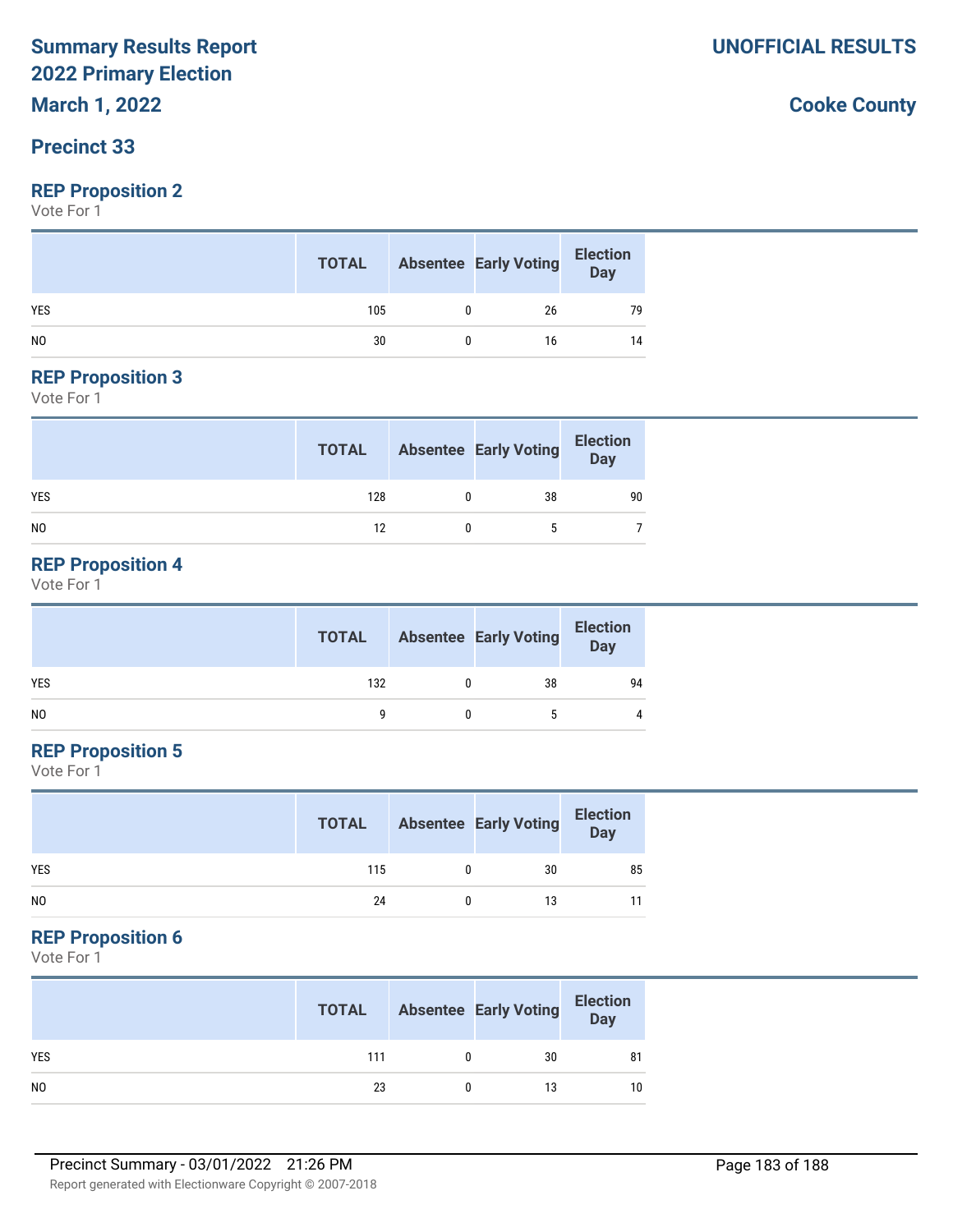# **March 1, 2022**

# **Precinct 33**

#### **REP Proposition 7**

Vote For 1

|                | <b>TOTAL</b> | <b>Absentee Early Voting</b> | <b>Election</b><br>Day |
|----------------|--------------|------------------------------|------------------------|
| <b>YES</b>     | 139          | 40                           | 99                     |
| N <sub>0</sub> |              |                              |                        |

#### **REP Proposition 8**

Vote For 1

|                | <b>TOTAL</b> | <b>Absentee Early Voting</b> | Election<br>Day |
|----------------|--------------|------------------------------|-----------------|
| <b>YES</b>     | 133          | 38                           | 95              |
| N <sub>0</sub> |              |                              | $\mathfrak{p}$  |

## **REP Proposition 9**

Vote For 1

|                | <b>TOTAL</b> | <b>Absentee Early Voting</b> | <b>Election</b><br>Day |
|----------------|--------------|------------------------------|------------------------|
| <b>YES</b>     | 118          | 36                           | 82                     |
| N <sub>0</sub> | 22           |                              | 15                     |

# **REP Proposition 10**

Vote For 1

|                | <b>TOTAL</b> | <b>Absentee Early Voting</b> | <b>Election</b><br><b>Day</b> |
|----------------|--------------|------------------------------|-------------------------------|
| <b>YES</b>     | 127          | 37                           | 90                            |
| N <sub>0</sub> | 13           | h                            |                               |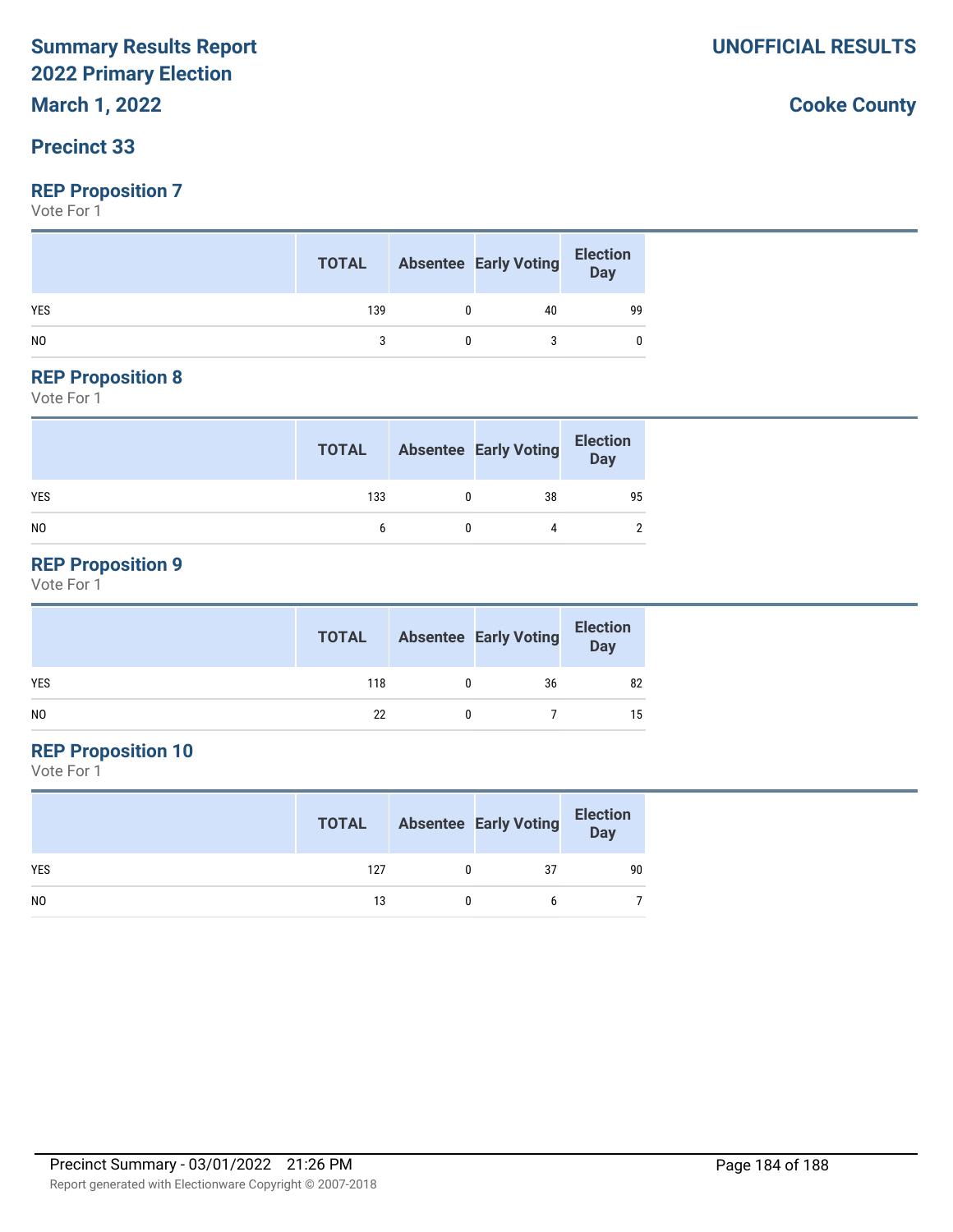# **Precinct 33**

#### **DEM Governor**

Vote For 1

|                             | <b>TOTAL</b> |              | <b>Absentee Early Voting</b> | <b>Election</b><br><b>Day</b> |
|-----------------------------|--------------|--------------|------------------------------|-------------------------------|
| <b>Rich Wakeland</b>        | 0            | $\mathbf{0}$ | 0                            |                               |
| Inocencio (Inno) Barrientez | 0            | $\mathbf{0}$ | 0                            | 0                             |
| Michael Cooper              | 0            | $\mathbf{0}$ | 0                            | 0                             |
| Joy Diaz                    | 0            | $\mathbf{0}$ | 0                            | 0                             |
| Beto O'Rourke               | 4            |              | 0                            | 3                             |

#### **DEM Lieutenant Governor**

Vote For 1

|                  | <b>TOTAL</b> | <b>Absentee Early Voting</b> | <b>Election</b><br><b>Day</b> |
|------------------|--------------|------------------------------|-------------------------------|
| Carla Brailey    |              |                              |                               |
| Michelle Beckley |              |                              |                               |
| Mike Collier     |              |                              | 3                             |

# **DEM Attorney General**

Vote For 1

|                         | <b>TOTAL</b> |   | <b>Absentee Early Voting</b> | <b>Election</b><br><b>Day</b> |
|-------------------------|--------------|---|------------------------------|-------------------------------|
| Lee Merritt             | 3            |   | 0                            | 2                             |
| Mike Fields             |              | 0 |                              |                               |
| S. "TBONE" Raynor       | 0            | 0 | 0                            | 0                             |
| Joe Jaworski            | 0            | 0 |                              | 0                             |
| Rochelle Mercedes Garza | 0            |   |                              | 0                             |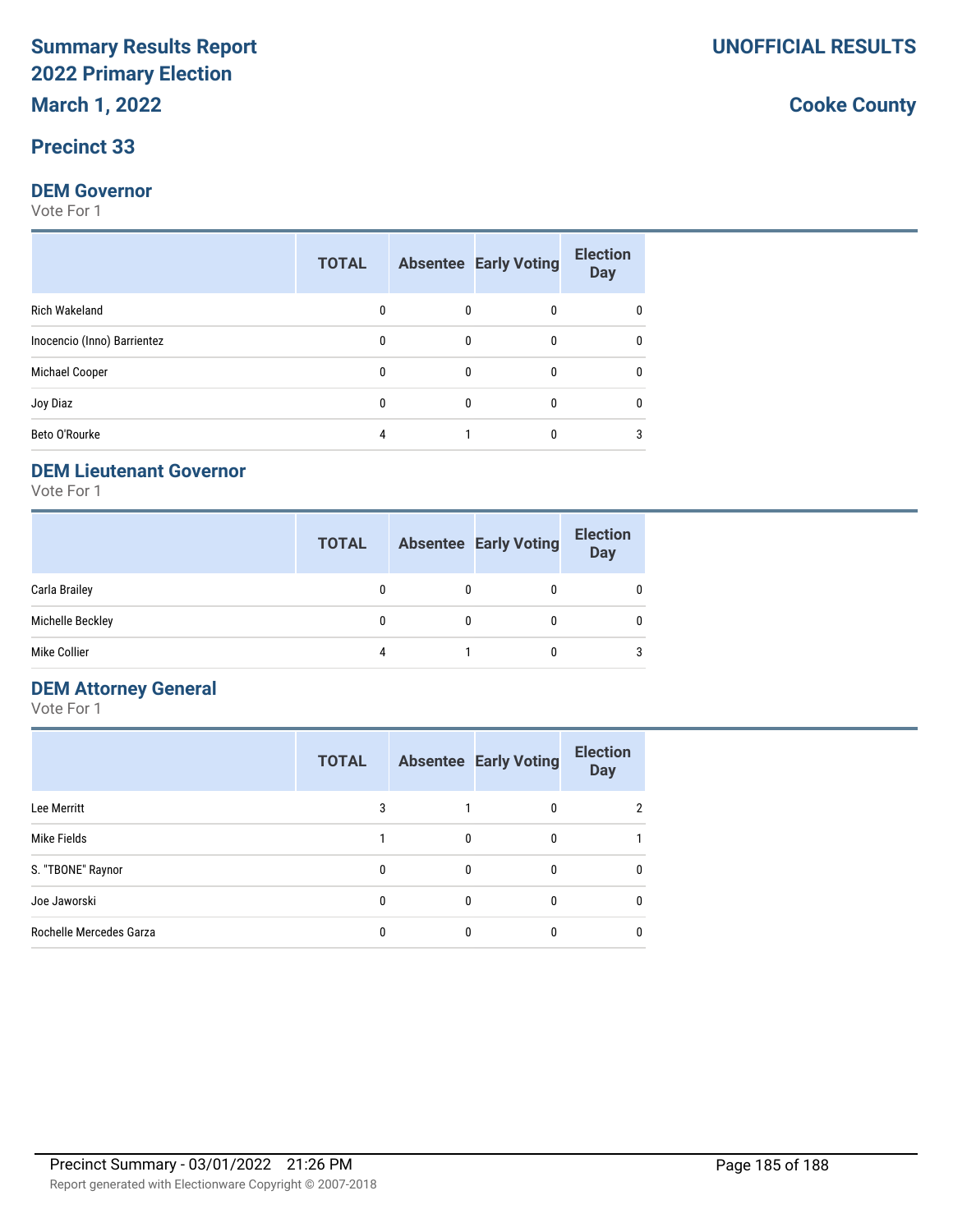**March 1, 2022**

## **Precinct 33**

#### **DEM Comptroller of Public Accounts**

Vote For 1

|                    | <b>TOTAL</b> | <b>Absentee Early Voting</b> | <b>Election</b><br><b>Day</b> |
|--------------------|--------------|------------------------------|-------------------------------|
| Janet T. Dudding   |              | 0                            |                               |
| Angel Luis Vega    |              | 0                            | 0                             |
| <b>Tim Mahoney</b> |              | 0                            | $\overline{2}$                |

# **DEM Comm General Land Office**

Vote For 1

|                      | <b>TOTAL</b> |   | <b>Absentee Early Voting</b> | <b>Election</b><br><b>Day</b> |
|----------------------|--------------|---|------------------------------|-------------------------------|
| Sandragrace Martinez |              | 0 | 0                            |                               |
| Jay Kleberg          |              |   | 0                            | 0                             |
| Michael Lange        | 2            | 0 |                              | $\mathcal{P}$                 |
| Jinny Suh            | 0            |   |                              | 0                             |
|                      |              |   |                              |                               |

# **DEM Commissioner of Agriculture**

Vote For 1

|            | <b>TOTAL</b> | <b>Absentee Early Voting</b> | <b>Election</b><br><b>Day</b> |
|------------|--------------|------------------------------|-------------------------------|
| Susan Hays |              |                              | 3                             |
| Ed Ireson  |              |                              |                               |

# **DEM Railroad Commissioner**

Vote For 1

|              | TOTAL | <b>Absentee Early Voting</b> | <b>Election</b><br>Day |
|--------------|-------|------------------------------|------------------------|
| Luke Warford |       |                              |                        |

#### **DEM Justice, Supreme Court, Pl 3**

Vote For 1

|               | <b>TOTAL</b> | <b>Absentee Early Voting</b> | <b>Election</b><br>Day |
|---------------|--------------|------------------------------|------------------------|
| Erin A Nowell | $\Lambda$    |                              |                        |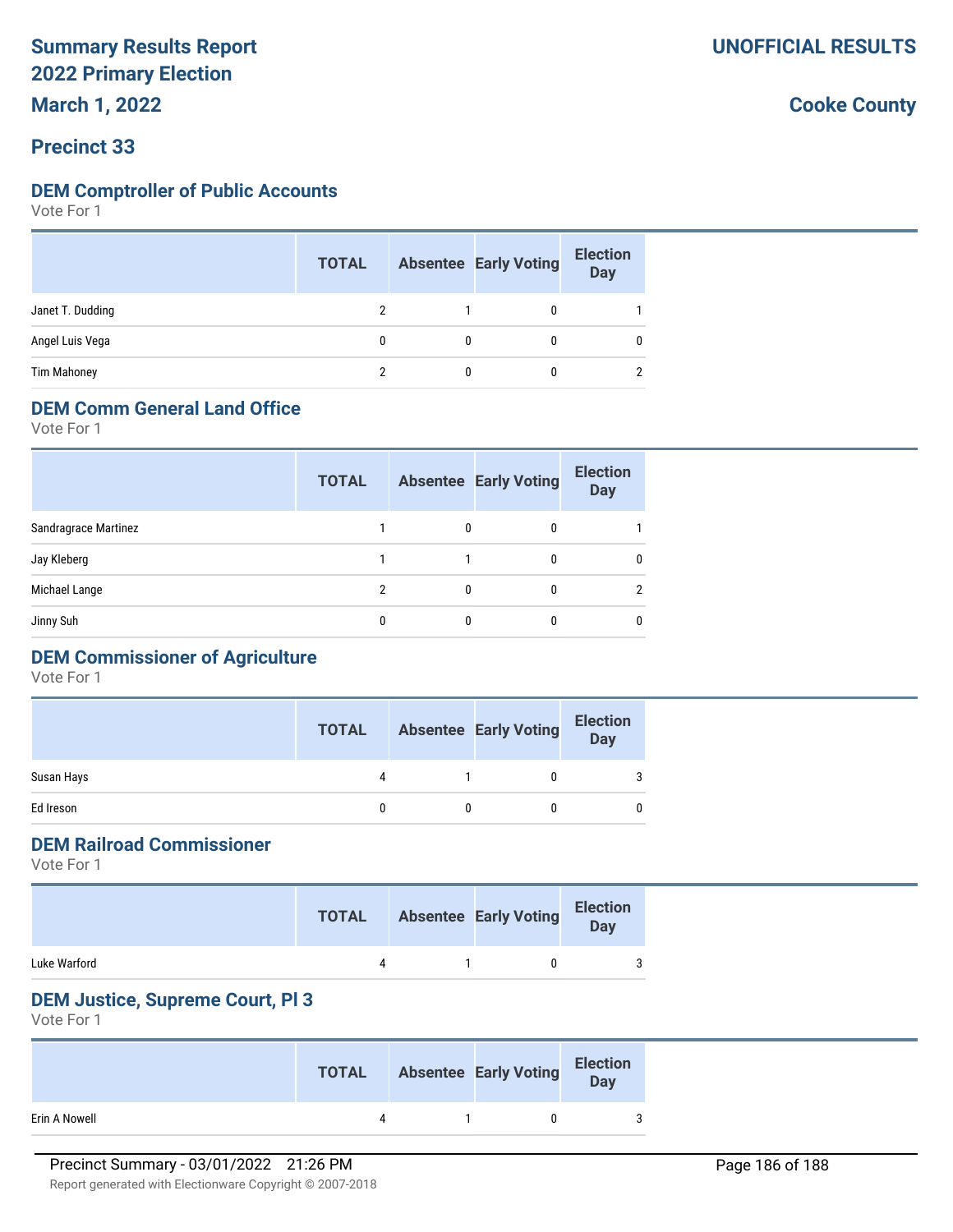**March 1, 2022**

#### **Precinct 33**

#### **DEM Justice, Supreme Court, Pl 5**

Vote For 1

|                | <b>TOTAL</b> | Absentee Early Voting Election |  |
|----------------|--------------|--------------------------------|--|
| Amanda Reichek |              | $\overline{0}$                 |  |

#### **DEM Justice, Supreme Court, Pl 9**

Vote For 1

|                 | <b>TOTAL</b> | <b>Absentee Early Voting</b> | <b>Election</b><br><b>Day</b> |
|-----------------|--------------|------------------------------|-------------------------------|
| Julia Maldonado |              | n                            | 3                             |

#### **DEM Judge, Ct of Crim App, Pl 5**

Vote For 1

|              | <b>TOTAL</b> | <b>Absentee Early Voting</b> | <b>Election</b><br>Day |
|--------------|--------------|------------------------------|------------------------|
| Dana Huffman |              |                              | 3                      |

#### **DEM Judge, Ct of Crim App, Pl 6**

Vote For 1

|                | <b>TOTAL</b> | <b>Absentee Early Voting</b> | <b>Election</b><br>Day |
|----------------|--------------|------------------------------|------------------------|
| Robert Johnson |              |                              | 3                      |

#### **DEM Member, State BoE, Dist 12**

Vote For 1

|                 | <b>TOTAL</b> | <b>Absentee Early Voting</b> | <b>Election</b><br>Day |
|-----------------|--------------|------------------------------|------------------------|
| Alex Cornwallis |              |                              |                        |
| Roberto Velasco |              |                              |                        |

#### **DEM Justice, 2nd Ct of App Dist, Pl 3**

Vote For 1

|                   | <b>TOTAL</b> | <b>Absentee Early Voting</b> | <b>Election</b><br>Day |
|-------------------|--------------|------------------------------|------------------------|
| Delonia A. Watson | $\Lambda$    |                              |                        |